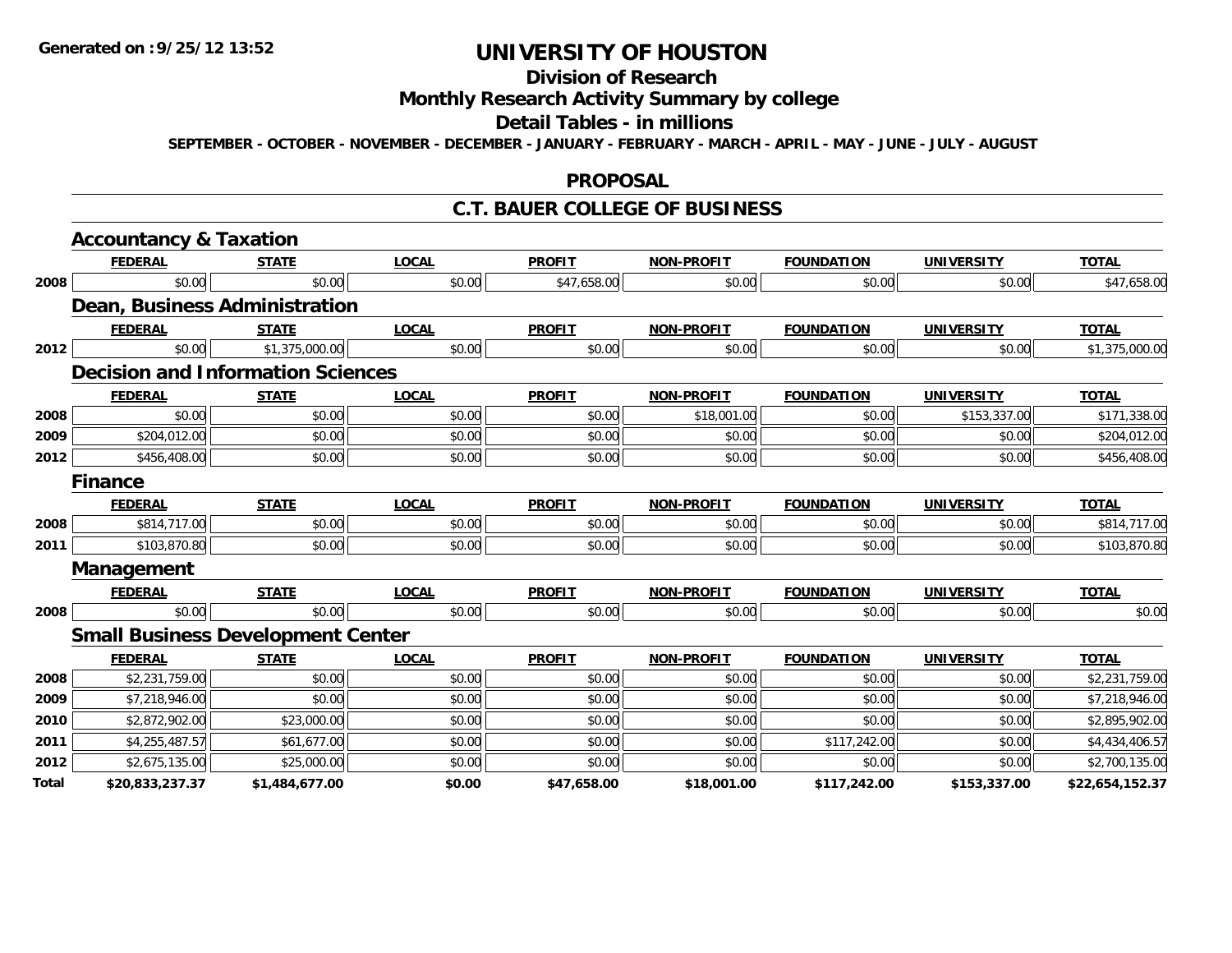## **Division of Research**

#### **Monthly Research Activity Summary by college**

#### **Detail Tables - in millions**

**SEPTEMBER - OCTOBER - NOVEMBER - DECEMBER - JANUARY - FEBRUARY - MARCH - APRIL - MAY - JUNE - JULY - AUGUST**

#### **PROPOSAL**

## **COLLEGE OF ARCHITECTURE**

**TOTAL** 

#### **Architecture FEDERAL STATE LOCAL PROFIT NON-PROFIT FOUNDATION UNIVERSITY TOTAL2008**8 \$79,738.00| \$96,124.00| \$0.00| \$0.00| \$65,000.00| \$0.00| \$0.00| \$0.00| \$0.00| \$0.00| \$240,862.00 **2009** \$25,000.00 \$0.00 \$0.00 \$47,500.00 \$0.00 \$0.00 \$49,500.00 \$122,000.00 **2010** $\textsf{[0]} \quad \textsf{[0]} \quad \textsf{[0]} \quad \textsf{[0]} \quad \textsf{[0]} \quad \textsf{[0]} \quad \textsf{[0]} \quad \textsf{[0]} \quad \textsf{[0]} \quad \textsf{[0]} \quad \textsf{[0]} \quad \textsf{[0]} \quad \textsf{[0]} \quad \textsf{[0]} \quad \textsf{[0]} \quad \textsf{[0]} \quad \textsf{[0]} \quad \textsf{[0]} \quad \textsf{[0]} \quad \textsf{[0]} \quad \textsf{[0]} \quad \textsf{[0]} \quad \textsf{[0]} \quad \textsf{[0]} \quad \textsf{$ **2011** \$1,587,604.88 \$25,000.00 \$0.00 \$5,000.00 \$5,000.00 \$25,000.00 \$0.00 \$1,647,604.88 **2012** \$198,358.05 \$0.00 \$0.00 \$0.00 \$5,000.00 \$8,200.00 \$2,500.00 \$214,058.05 **Dean, Architecture**

|              | <b>FEDERA</b>           | <b>STATE</b>                                      | .OCA   | PROFIT        | <b>-PROFIT</b><br><b>NON</b> | <b>FOUNDATION</b> | UNIVERSITY | TOTA.              |
|--------------|-------------------------|---------------------------------------------------|--------|---------------|------------------------------|-------------------|------------|--------------------|
| 2011         | 0000<br>vu.uu           | $A^{\wedge}$ $A^{\wedge}$<br>$\sim$<br>23.000.00L | \$0.00 | 0000<br>. UU  | \$0.00                       | ደስ ሰሰ<br>,,,,,,   | \$0.00     | $\sim$<br>,,,,,,,, |
| <b>Total</b> | 70E ES<br>റാറ<br>, c.co | 124.00<br><i><b>AP</b></i>                        | \$0.00 | <b>EOO OC</b> | .000.00<br>ቀሳ ጠ<br>.         | ሖጣጣ<br>200.00     | .000.00    | \$6,288,609.53     |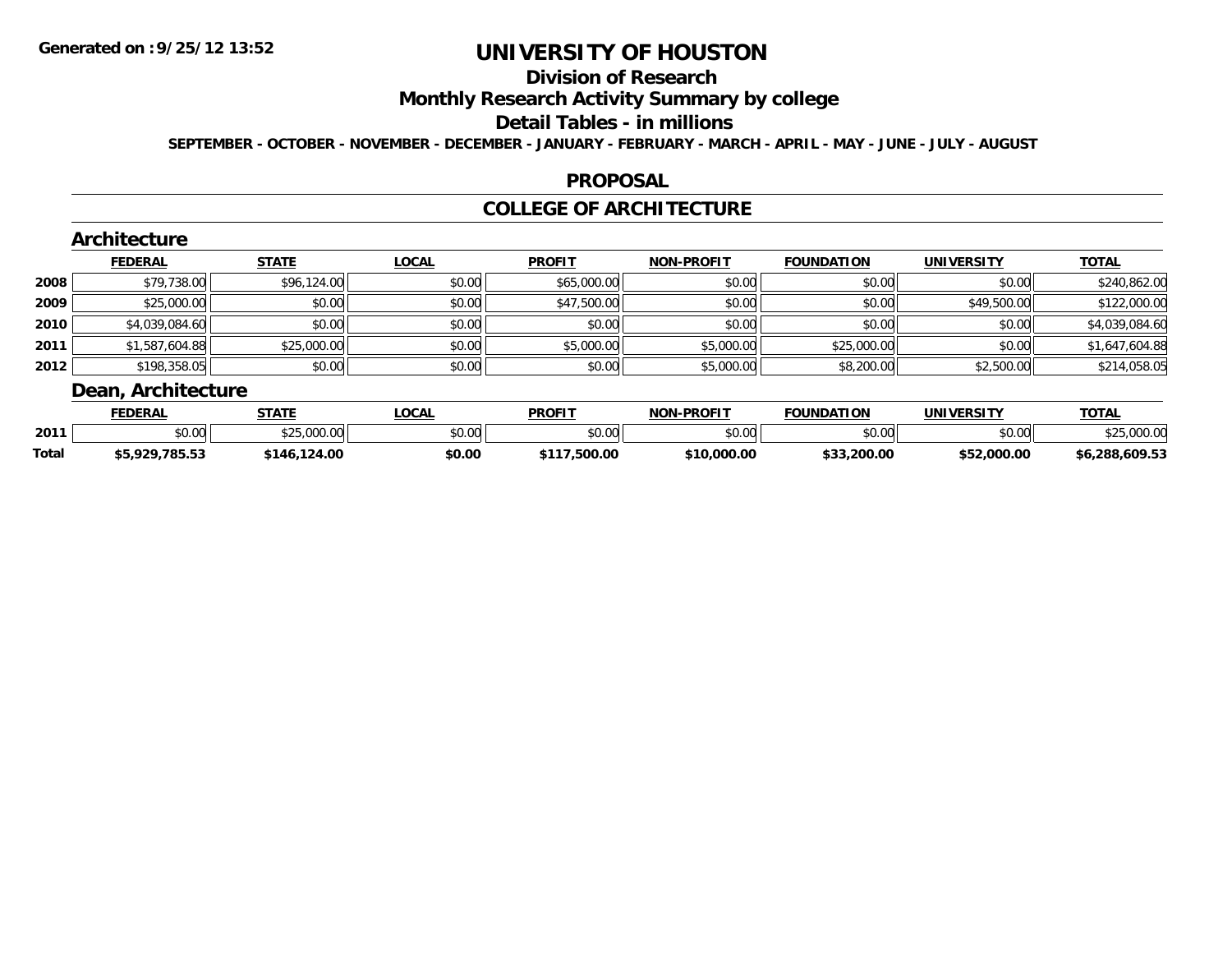# **Division of Research**

### **Monthly Research Activity Summary by college**

### **Detail Tables - in millions**

**SEPTEMBER - OCTOBER - NOVEMBER - DECEMBER - JANUARY - FEBRUARY - MARCH - APRIL - MAY - JUNE - JULY - AUGUST**

#### **PROPOSAL**

## **COLLEGE OF EDUCATION**

## **Consistency Mgmt and Coop Disc**

|      | <b>FEDERAL</b> | <b>STATE</b>                 | <b>LOCAL</b>  | <b>PROFIT</b>          | <b>NON-PROFIT</b> | <b>FOUNDATION</b> | <b>IINIVERSITY</b>        | <b>TOTA</b>            |
|------|----------------|------------------------------|---------------|------------------------|-------------------|-------------------|---------------------------|------------------------|
| 2010 | 0000<br>pu.uu  | 0000<br>vu.vu                | 0.00<br>vu.vu | $\sim$ $\sim$<br>vv.vv | 0000<br>vv.vv     | \$0.00            | $\sim$ 00<br>PU.UU        | $\sim$ $\sim$<br>ง∪.∪บ |
| 2011 | 0000<br>DU.UU  | <b>ተገ</b><br>$\sim$<br>JU.UU | 0.00<br>JU.UU | $\sim$ $\sim$<br>JU.UU | 0000<br>vu.vu     | \$0.00            | $\sim$ 00<br><b>DU.UG</b> | $\sim$ $\sim$<br>ง∪.∪บ |

### **Curriculum and Instruction**

|      | <b>FEDERAL</b>  | <b>STATE</b>   | <b>LOCAL</b> | <b>PROFIT</b> | <b>NON-PROFIT</b> | <b>FOUNDATION</b> | <b>UNIVERSITY</b> | <b>TOTAL</b>    |
|------|-----------------|----------------|--------------|---------------|-------------------|-------------------|-------------------|-----------------|
| 2008 | \$4,899,826.50  | \$281,000.00   | \$175,041.00 | \$195,831.58  | \$507,306.65      | \$49,562.00       | \$321,755.00      | \$6,430,322.73  |
| 2009 | \$7,501,915.00  | \$100,000.00   | \$35,197.00  | \$100,428.00  | \$656,539.54      | \$3,188,643.46    | \$156,791.00      | \$11,739,514.00 |
| 2010 | \$7,700,448.99  | \$950,477.00   | \$92,786.00  | \$0.00        | \$208,889.00      | \$39,952.00       | \$0.00            | \$8,992,552.99  |
| 2011 | \$7,419,120.60  | \$1,658,613.20 | \$295,410.00 | \$124,500.00  | \$281,374.00      | \$24,901.40       | \$246,279.00      | \$10,050,198.20 |
| 2012 | \$6,337,442.55  | \$715,991.00   | \$210,000.00 | \$0.00        | \$1,018,061.00    | \$0.00            | \$1,155,953.00    | \$9,437,447.55  |
|      | Dean, Education |                |              |               |                   |                   |                   |                 |

|      | <b>FEDERAI</b>             | <b>CTATE</b><br>n    | $\Omega$<br>uum        | <b>PROF!</b>            | <b>DDAEIT</b><br><b>ארות</b><br>79 J J | <b>FOUNDATION</b>      | <b>IINIVEDSITV</b>        | <b>TAT-</b><br>101r |
|------|----------------------------|----------------------|------------------------|-------------------------|----------------------------------------|------------------------|---------------------------|---------------------|
| 2009 | ሶስ ሰሰ<br>JU.UU             | 0000<br><b>JU.UU</b> | $\sim$ $\sim$<br>JU.UU | 0 <sub>n</sub><br>JU.UU | 0000<br>pu.uu                          | $\sim$ $\sim$<br>טט.טע | 0000<br>DU.UG             | \$0.00              |
| 2010 | ሖ ግ ብ ጦ<br>nne nn<br>70.OC | 0000<br><b>JU.UU</b> | JU.UU                  | 0000<br>JU.UU           | 0000<br>JU.UU⊦                         | $\sim$ 00<br>JU.UU     | $\sim$ 00<br><b>DU.UG</b> | $\epsilon$<br>996.  |

## **Educational Leadership & Cultural Studies**

|      | <b>FEDERAL</b> | <b>STATE</b> | LOCAL  | <b>PROFIT</b> | <b>NON-PROFIT</b> | <b>FOUNDATION</b> | UNIVERSITY | <b>TOTAL</b>     |
|------|----------------|--------------|--------|---------------|-------------------|-------------------|------------|------------------|
| 2008 | \$0.00         | ,10,000.00   | \$0.00 | \$0.00        | \$39,988.00       | \$0.00            | \$0.00     | \$49,988.00      |
| 2009 | \$634,715.50   | \$0.00       | \$0.00 | \$0.00        | \$0.00            | \$0.00            | \$0.00     | ,715.50<br>\$634 |
| 2010 | \$494,390.50   | \$0.00       | \$0.00 | \$0.00        | \$0.00            | \$169,377.00      | \$0.00     | \$663,767.50     |

## **Educational Psychology**

|       | <b>FEDERAL</b>  | <b>STATE</b>   | <b>LOCAL</b> | <b>PROFIT</b> | <b>NON-PROFIT</b> | <b>FOUNDATION</b> | UNIVERSITY     | <b>TOTAL</b>    |
|-------|-----------------|----------------|--------------|---------------|-------------------|-------------------|----------------|-----------------|
| 2008  | \$2,378,588.75  | \$60,000.00    | \$0.00       | \$0.00        | \$0.00            | \$0.00            | \$442,474.00   | \$2,881,062.75  |
| 2009  | \$1,497,422.70  | \$190,532.00   | \$0.00       | \$0.00        | \$15,494.00       | \$168,589.90      | \$389,000.00   | \$2,261,038.60  |
| 2010  | \$2,047,863.50  | \$1,832,371.90 | \$0.00       | \$118,211.00  | \$469,644.00      | \$288,840.26      | \$361,299.00   | \$5,118,229.66  |
| 2011  | \$6,106,381.50  | \$1,434,129.18 | \$0.00       | \$68,419.00   | \$41,873.00       | \$510,310.65      | \$20,758.00    | \$8,181,871.33  |
| 2012  | \$4,897,201.76  | \$1,562,159.00 | \$0.00       | \$0.00        | \$57,660.00       | \$87,667.00       | \$1,769,458.74 | \$8,374,146.50  |
| Total | \$52,665,314.73 | \$8,795,273.28 | \$808,434.00 | \$607,389.58  | \$3,296,829.19    | \$4,527,843.67    | \$4,863,767.74 | \$75,564,852.19 |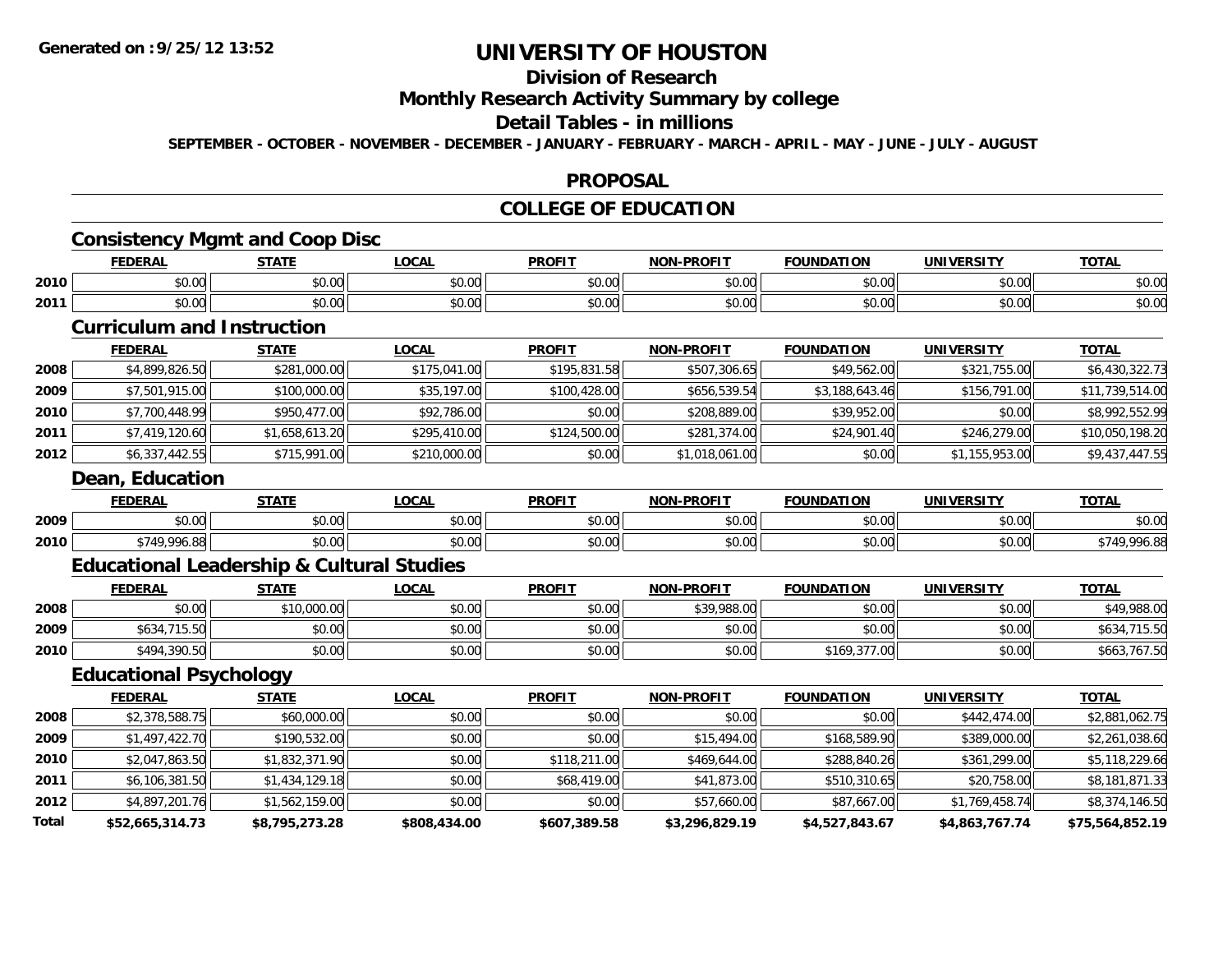# **Division of Research**

## **Monthly Research Activity Summary by college**

#### **Detail Tables - in millions**

**SEPTEMBER - OCTOBER - NOVEMBER - DECEMBER - JANUARY - FEBRUARY - MARCH - APRIL - MAY - JUNE - JULY - AUGUST**

#### **PROPOSAL**

### **COLLEGE OF LIBERAL ARTS AND SOCIAL SCIENCES**

|      | Art                              |              |              |               |                   |                   |                   |                |
|------|----------------------------------|--------------|--------------|---------------|-------------------|-------------------|-------------------|----------------|
|      | <b>FEDERAL</b>                   | <b>STATE</b> | <b>LOCAL</b> | <b>PROFIT</b> | <b>NON-PROFIT</b> | <b>FOUNDATION</b> | <b>UNIVERSITY</b> | <b>TOTAL</b>   |
| 2008 | \$0.00                           | \$0.00       | \$0.00       | \$0.00        | \$9,300.00        | \$0.00            | \$0.00            | \$9,300.00     |
| 2010 | \$10,000.00                      | \$0.00       | \$0.00       | \$0.00        | \$0.00            | \$0.00            | \$0.00            | \$10,000.00    |
| 2011 | \$114,979.30                     | \$0.00       | \$0.00       | \$0.00        | \$0.00            | \$0.00            | \$0.00            | \$114,979.30   |
| 2012 | \$294,676.59                     | \$0.00       | \$0.00       | \$0.00        | \$35,000.00       | \$0.00            | \$0.00            | \$329,676.59   |
|      | <b>Arte Publico Press</b>        |              |              |               |                   |                   |                   |                |
|      | <b>FEDERAL</b>                   | <b>STATE</b> | <b>LOCAL</b> | <b>PROFIT</b> | <b>NON-PROFIT</b> | <b>FOUNDATION</b> | <b>UNIVERSITY</b> | <b>TOTAL</b>   |
| 2008 | \$337,134.60                     | \$0.00       | \$0.00       | \$0.00        | \$121,655.00      | \$0.00            | \$0.00            | \$458,789.60   |
| 2009 | \$125,000.00                     | \$0.00       | \$0.00       | \$0.00        | \$128,032.00      | \$400,000.00      | \$0.00            | \$653,032.00   |
| 2010 | \$100,000.00                     | \$180,000.00 | \$0.00       | \$0.00        | \$145,536.00      | \$75,000.00       | \$0.00            | \$500,536.00   |
| 2011 | \$100,000.00                     | \$15,000.00  | \$0.00       | \$0.00        | \$105,079.00      | \$120,000.00      | \$0.00            | \$340,079.00   |
| 2012 | \$373,497.00                     | \$20,000.00  | \$0.00       | \$0.00        | \$98,393.00       | \$400,000.00      | \$0.00            | \$891,890.00   |
|      | <b>Blaffer Gallery</b>           |              |              |               |                   |                   |                   |                |
|      | <b>FEDERAL</b>                   | <b>STATE</b> | <b>LOCAL</b> | <b>PROFIT</b> | <b>NON-PROFIT</b> | <b>FOUNDATION</b> | <b>UNIVERSITY</b> | <b>TOTAL</b>   |
| 2008 | \$179,200.00                     | \$20,000.00  | \$0.00       | \$0.00        | \$258,022.00      | \$0.00            | \$0.00            | \$457,222.00   |
| 2009 | \$50,000.00                      | \$3,000.00   | \$0.00       | \$0.00        | \$149,858.00      | \$0.00            | \$0.00            | \$202,858.00   |
| 2010 | \$35,000.00                      | \$13,500.00  | \$0.00       | \$0.00        | \$159,425.00      | \$0.00            | \$0.00            | \$207,925.00   |
| 2011 | \$50,000.00                      | \$8,500.00   | \$0.00       | \$0.00        | \$102,445.00      | \$0.00            | \$0.00            | \$160,945.00   |
| 2012 | \$67,500.00                      | \$5,132.00   | \$0.00       | \$0.00        | \$85,759.00       | \$0.00            | \$0.00            | \$158,391.00   |
|      | <b>Center for Public History</b> |              |              |               |                   |                   |                   |                |
|      | <b>FEDERAL</b>                   | <b>STATE</b> | <b>LOCAL</b> | <b>PROFIT</b> | <b>NON-PROFIT</b> | <b>FOUNDATION</b> | <b>UNIVERSITY</b> | <b>TOTAL</b>   |
| 2011 | \$250,000.00                     | \$0.00       | \$0.00       | \$0.00        | \$369,000.00      | \$0.00            | \$0.00            | \$619,000.00   |
|      | <b>Communication Disorders</b>   |              |              |               |                   |                   |                   |                |
|      | <b>FEDERAL</b>                   | <b>STATE</b> | <b>LOCAL</b> | <b>PROFIT</b> | <b>NON-PROFIT</b> | <b>FOUNDATION</b> | <b>UNIVERSITY</b> | <b>TOTAL</b>   |
| 2008 | \$735,506.10                     | \$30,008.00  | \$3,200.00   | \$0.00        | \$242,574.00      | \$48,945.00       | \$95,658.00       | \$1,155,891.10 |
| 2009 | \$0.00                           | \$305,085.00 | \$1,500.00   | \$0.00        | \$247,668.00      | \$89,981.00       | \$424,813.00      | \$1,069,047.00 |
| 2010 | \$2,294,587.00                   | \$227,907.00 | \$0.00       | \$0.00        | \$327,276.00      | \$10,000.00       | \$0.00            | \$2,859,770.00 |
| 2011 | \$148,670.00                     | \$17,940.10  | \$0.00       | \$0.00        | \$0.00            | \$10,000.00       | \$0.00            | \$176,610.10   |
| 2012 | \$447,207.00                     | \$11,723.40  | \$0.00       | \$0.00        | \$58,248.00       | \$22,770.00       | \$263,177.00      | \$803,125.40   |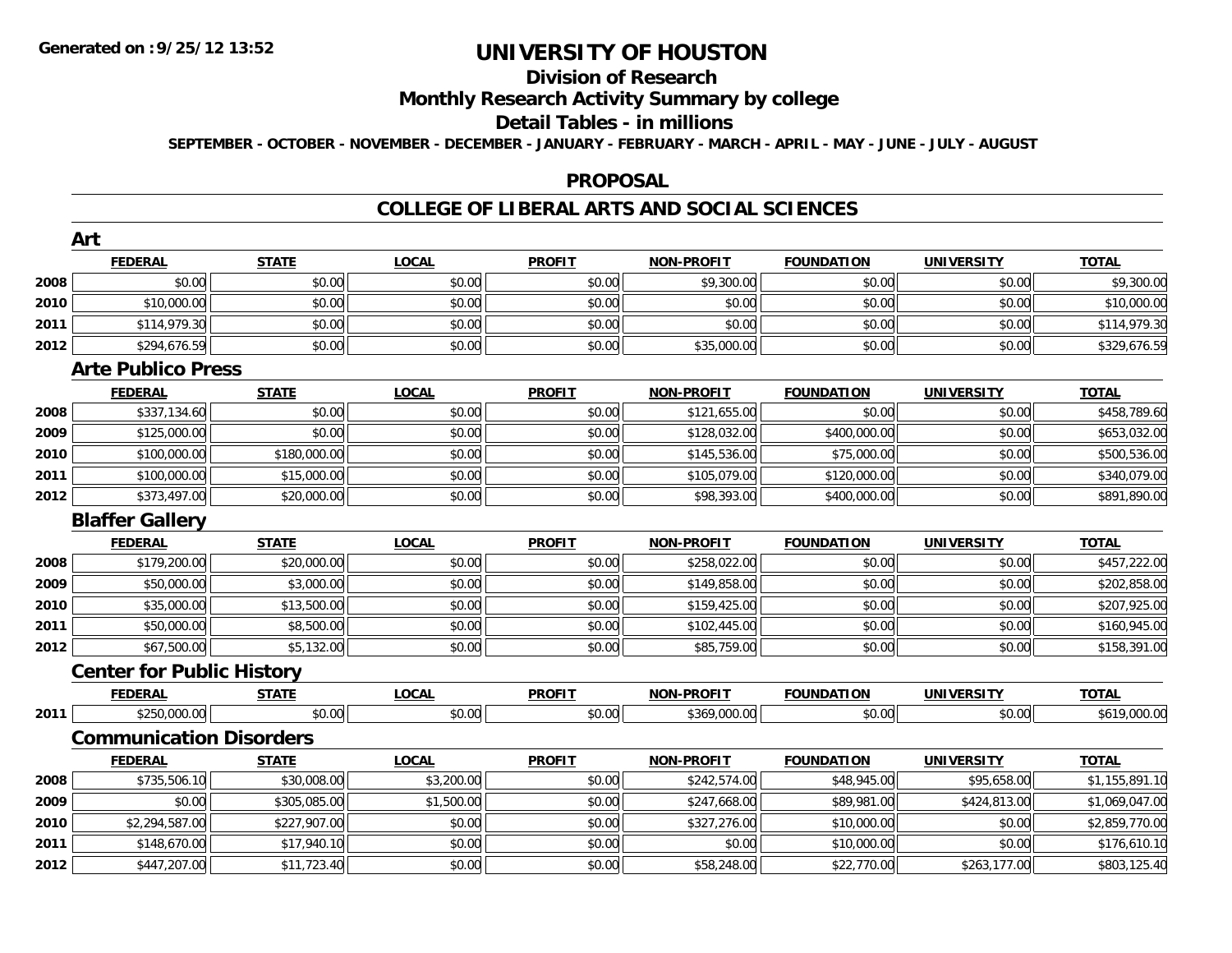#### **Division of Research**

## **Monthly Research Activity Summary by college**

#### **Detail Tables - in millions**

**SEPTEMBER - OCTOBER - NOVEMBER - DECEMBER - JANUARY - FEBRUARY - MARCH - APRIL - MAY - JUNE - JULY - AUGUST**

#### **PROPOSAL**

#### **COLLEGE OF LIBERAL ARTS AND SOCIAL SCIENCES**

|      | <b>Comparative Cultural Studies</b>               |              |              |                |                   |                   |                   |                 |
|------|---------------------------------------------------|--------------|--------------|----------------|-------------------|-------------------|-------------------|-----------------|
|      | <b>FEDERAL</b>                                    | <b>STATE</b> | <b>LOCAL</b> | <b>PROFIT</b>  | <b>NON-PROFIT</b> | <b>FOUNDATION</b> | <b>UNIVERSITY</b> | <b>TOTAL</b>    |
| 2008 | \$74,500.00                                       | \$0.00       | \$0.00       | \$0.00         | \$0.00            | \$0.00            | \$0.00            | \$74,500.00     |
| 2009 | \$74,500.00                                       | \$0.00       | \$0.00       | \$0.00         | \$40,000.00       | \$24,590.00       | \$0.00            | \$139,090.00    |
|      | <b>Cynthia Woods Mitchell Center for the Arts</b> |              |              |                |                   |                   |                   |                 |
|      | <b>FEDERAL</b>                                    | <b>STATE</b> | <b>LOCAL</b> | <b>PROFIT</b>  | <b>NON-PROFIT</b> | <b>FOUNDATION</b> | <b>UNIVERSITY</b> | <b>TOTAL</b>    |
| 2009 | \$0.00                                            | \$0.00       | \$0.00       | \$0.00         | \$10,000.00       | \$0.00            | \$0.00            | \$10,000.00     |
| 2010 | \$0.00                                            | \$0.00       | \$0.00       | \$0.00         | \$15,000.00       | \$0.00            | \$0.00            | \$15,000.00     |
| 2011 | \$0.00                                            | \$0.00       | \$0.00       | \$0.00         | \$0.00            | \$10,000.00       | \$0.00            | \$10,000.00     |
| 2012 | \$0.00                                            | \$6,000.00   | \$0.00       | \$0.00         | \$0.00            | \$0.00            | \$0.00            | \$6,000.00      |
|      | Dean, Liberal Arts and Social Sciences            |              |              |                |                   |                   |                   |                 |
|      | <b>FEDERAL</b>                                    | <b>STATE</b> | <b>LOCAL</b> | <b>PROFIT</b>  | <b>NON-PROFIT</b> | <b>FOUNDATION</b> | <b>UNIVERSITY</b> | <b>TOTAL</b>    |
| 2008 | \$712,114.50                                      | \$0.00       | \$0.00       | \$0.00         | \$0.00            | \$0.00            | \$0.00            | \$712,114.50    |
| 2009 | \$2,313,197.50                                    | \$0.00       | \$0.00       | \$0.00         | \$0.00            | \$0.00            | \$0.00            | \$2,313,197.50  |
| 2010 | \$10,000.00                                       | \$0.00       | \$0.00       | \$0.00         | \$0.00            | \$0.00            | \$0.00            | \$10,000.00     |
|      | <b>Economics</b>                                  |              |              |                |                   |                   |                   |                 |
|      | <b>FEDERAL</b>                                    | <b>STATE</b> | <b>LOCAL</b> | <b>PROFIT</b>  | <b>NON-PROFIT</b> | <b>FOUNDATION</b> | <b>UNIVERSITY</b> | <b>TOTAL</b>    |
| 2008 | \$1,262,358.00                                    | \$75,000.00  | \$0.00       | \$0.00         | \$0.00            | \$100,000.00      | \$0.00            | \$1,437,358.00  |
| 2009 | \$379,871.00                                      | \$0.00       | \$0.00       | \$0.00         | \$0.00            | \$0.00            | \$0.00            | \$379,871.00    |
| 2010 | \$724,770.00                                      | \$0.00       | \$0.00       | \$0.00         | \$98,160.00       | \$62,000.00       | \$227,082.00      | \$1,112,012.00  |
| 2011 | \$840,856.00                                      | \$0.00       | \$0.00       | \$75,000.00    | \$78,014.00       | \$312,521.00      | \$75,000.00       | \$1,381,391.00  |
| 2012 | \$0.00                                            | \$0.00       | \$0.00       | \$0.00         | \$868,261.00      | \$248,086.00      | \$0.00            | \$1,116,347.00  |
|      | <b>English</b>                                    |              |              |                |                   |                   |                   |                 |
|      | <b>FEDERAL</b>                                    | <b>STATE</b> | LOCAL        | <b>PROFIT</b>  | NON-PROFIT        | <b>FOUNDATION</b> | <b>UNIVERSITY</b> | <b>TOTAL</b>    |
| 2008 | \$0.00                                            | \$0.00       | \$0.00       | \$0.00         | \$58,875.00       | \$0.00            | \$0.00            | \$58,875.00     |
| 2009 | \$0.00                                            | \$0.00       | \$0.00       | \$0.00         | \$0.00            | \$0.00            | \$0.00            | \$0.00          |
| 2010 | \$190,000.00                                      | \$0.00       | \$0.00       | \$0.00         | \$1,000.00        | \$0.00            | \$0.00            | \$191,000.00    |
| 2011 | \$0.00                                            | \$7,500.00   | \$0.00       | \$0.00         | \$1,500.00        | \$0.00            | \$0.00            | \$9,000.00      |
| 2012 | \$932,888.40                                      | \$0.00       | \$0.00       | \$0.00         | \$0.00            | \$0.00            | \$0.00            | \$932,888.40    |
|      | <b>Health and Human Performance</b>               |              |              |                |                   |                   |                   |                 |
|      | <b>FEDERAL</b>                                    | <b>STATE</b> | <b>LOCAL</b> | <b>PROFIT</b>  | <b>NON-PROFIT</b> | <b>FOUNDATION</b> | <b>UNIVERSITY</b> | <b>TOTAL</b>    |
| 2008 | \$3,911,339.00                                    | \$372,437.00 | \$0.00       | \$4,207,105.43 | \$1,310,567.00    | \$149,195.00      | \$2,120,280.00    | \$12,070,923.43 |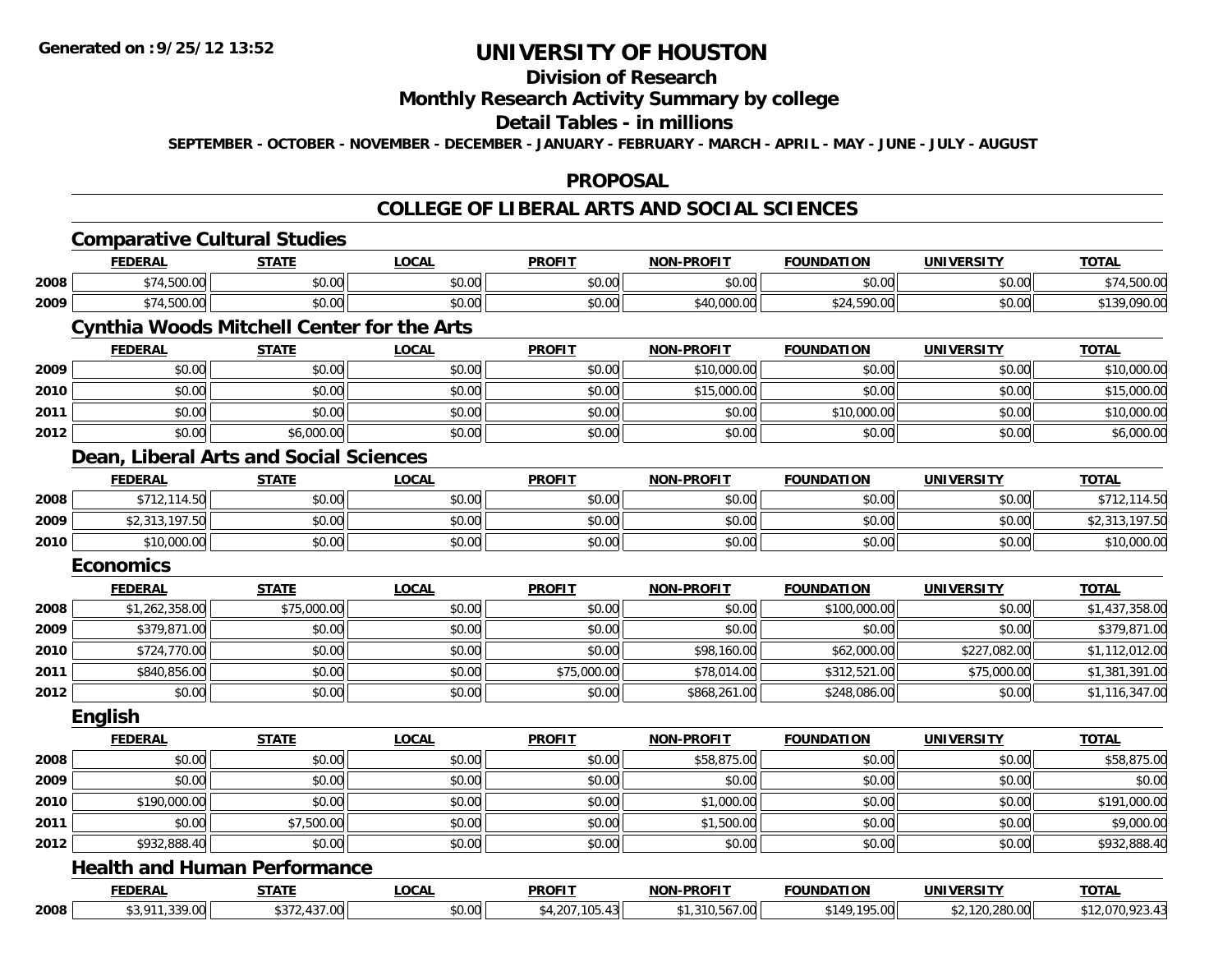# **Division of Research**

## **Monthly Research Activity Summary by college**

#### **Detail Tables - in millions**

**SEPTEMBER - OCTOBER - NOVEMBER - DECEMBER - JANUARY - FEBRUARY - MARCH - APRIL - MAY - JUNE - JULY - AUGUST**

#### **PROPOSAL**

#### **COLLEGE OF LIBERAL ARTS AND SOCIAL SCIENCES**

## **Health and Human Performance**

|      | <b>FEDERAL</b>                    | <b>STATE</b>                          | <b>LOCAL</b> | <b>PROFIT</b>  | <b>NON-PROFIT</b> | <b>FOUNDATION</b> | <b>UNIVERSITY</b> | <b>TOTAL</b>    |
|------|-----------------------------------|---------------------------------------|--------------|----------------|-------------------|-------------------|-------------------|-----------------|
| 2009 | \$7,142,460.80                    | \$15,740.00                           | \$0.00       | \$3,364,053.50 | \$1,212,582.50    | \$557,460.00      | \$2,741,813.90    | \$15,034,110.70 |
| 2010 | \$11,401,210.50                   | \$3,918,466.61                        | \$0.00       | \$1,031,733.00 | \$1,080,000.00    | \$300,968.74      | \$271,482.00      | \$18,003,860.85 |
| 2011 | \$13,004,771.40                   | \$0.00                                | \$0.00       | \$94,276.00    | \$205,000.00      | \$209,569.30      | \$1,002,452.00    | \$14,516,068.70 |
| 2012 | \$8,217,754.31                    | \$502,818.00                          | \$0.00       | \$1,358,234.00 | \$166,233.20      | \$0.00            | \$1,179,339.00    | \$11,424,378.51 |
|      | <b>Hispanic Studies</b>           |                                       |              |                |                   |                   |                   |                 |
|      | <b>FEDERAL</b>                    | <b>STATE</b>                          | <b>LOCAL</b> | <b>PROFIT</b>  | <b>NON-PROFIT</b> | <b>FOUNDATION</b> | <b>UNIVERSITY</b> | <b>TOTAL</b>    |
| 2009 | \$0.00                            | \$0.00                                | \$0.00       | \$0.00         | \$0.00            | \$173,561.40      | \$0.00            | \$173,561.40    |
| 2010 | \$0.00                            | \$0.00                                | \$0.00       | \$0.00         | \$0.00            | \$234,260.80      | \$0.00            | \$234,260.80    |
| 2011 | \$0.00                            | \$0.00                                | \$0.00       | \$0.00         | \$0.00            | \$74,704.20       | \$0.00            | \$74,704.20     |
| 2012 | \$38,419.59                       | \$0.00                                | \$0.00       | \$0.00         | \$0.00            | \$0.00            | \$0.00            | \$38,419.59     |
|      | <b>History</b>                    |                                       |              |                |                   |                   |                   |                 |
|      | <b>FEDERAL</b>                    | <b>STATE</b>                          | <b>LOCAL</b> | <b>PROFIT</b>  | <b>NON-PROFIT</b> | <b>FOUNDATION</b> | <b>UNIVERSITY</b> | <b>TOTAL</b>    |
| 2008 | \$40,000.00                       | \$0.00                                | \$0.00       | \$0.00         | \$0.00            | \$0.00            | \$0.00            | \$40,000.00     |
| 2009 | \$366,730.00                      | \$0.00                                | \$0.00       | \$0.00         | \$0.00            | \$225,000.00      | \$0.00            | \$591,730.00    |
| 2010 | \$919,406.00                      | \$0.00                                | \$0.00       | \$0.00         | \$12,500.00       | \$0.00            | \$0.00            | \$931,906.00    |
| 2011 | \$350,000.00                      | \$0.00                                | \$0.00       | \$0.00         | \$14,000.00       | \$0.00            | \$0.00            | \$364,000.00    |
| 2012 | \$136,664.82                      | \$0.00                                | \$0.00       | \$0.00         | \$0.00            | \$0.00            | \$0.00            | \$136,664.82    |
|      |                                   | <b>Hobby Center for Public Policy</b> |              |                |                   |                   |                   |                 |
|      | <b>FEDERAL</b>                    | <b>STATE</b>                          | <b>LOCAL</b> | <b>PROFIT</b>  | <b>NON-PROFIT</b> | <b>FOUNDATION</b> | <b>UNIVERSITY</b> | <b>TOTAL</b>    |
| 2008 | \$2,910,741.00                    | \$0.00                                | \$0.00       | \$0.00         | \$0.00            | \$0.00            | \$0.00            | \$2,910,741.00  |
| 2009 | \$1,922,613.00                    | \$0.00                                | \$0.00       | \$0.00         | \$0.00            | \$0.00            | \$0.00            | \$1,922,613.00  |
| 2010 | \$2,594,675.88                    | \$0.00                                | \$0.00       | \$82,118.50    | \$0.00            | \$0.00            | \$10,925.00       | \$2,687,719.38  |
| 2011 | \$8,435.00                        | \$0.00                                | \$0.00       | \$0.00         | \$0.00            | \$0.00            | \$0.00            | \$8,435.00      |
|      | <b>Modern/Classical Languages</b> |                                       |              |                |                   |                   |                   |                 |

|      | <b>FEDERAL</b> | <b>STATE</b> | <u>LOCAL</u> | <b>PROFIT</b> | <b>NON-PROFIT</b> | <b>FOUNDATION</b> | <b>UNIVERSITY</b> | <b>TOTAL</b> |
|------|----------------|--------------|--------------|---------------|-------------------|-------------------|-------------------|--------------|
| 2009 | \$175,528.00   | \$0.00       | \$0.00       | \$0.00        | \$19,899.50       | \$0.00            | \$0.00            | \$195,427.50 |
| 2010 | \$0.00         | \$0.00       | \$0.00       | \$0.00        | \$7,000.00        | \$25,300.00       | \$0.00            | \$32,300.00  |
| 2011 | \$413,091.00   | \$0.00       | \$0.00       | \$0.00        | \$0.00            | \$0.00            | \$0.00            | \$413,091.00 |
| 2012 | \$396,977.00   | \$0.00       | \$0.00       | \$0.00        | \$0.00            | \$0.00            | \$0.00            | \$396,977.00 |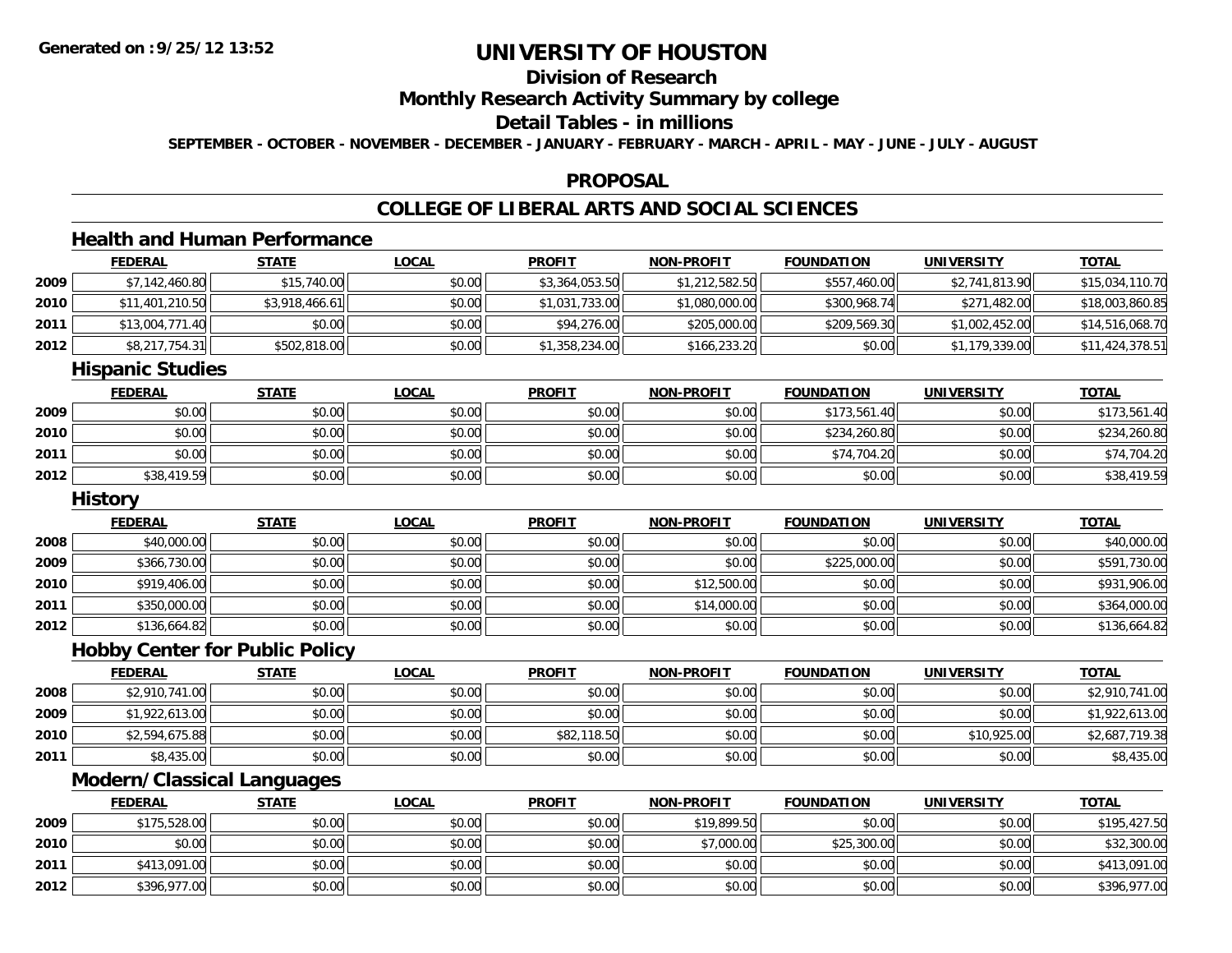# **Division of Research**

## **Monthly Research Activity Summary by college**

#### **Detail Tables - in millions**

**SEPTEMBER - OCTOBER - NOVEMBER - DECEMBER - JANUARY - FEBRUARY - MARCH - APRIL - MAY - JUNE - JULY - AUGUST**

#### **PROPOSAL**

#### **COLLEGE OF LIBERAL ARTS AND SOCIAL SCIENCES**

|      | Philosophy                     |                |              |               |                   |                   |                   |                 |
|------|--------------------------------|----------------|--------------|---------------|-------------------|-------------------|-------------------|-----------------|
|      | <b>FEDERAL</b>                 | <b>STATE</b>   | <b>LOCAL</b> | <b>PROFIT</b> | <b>NON-PROFIT</b> | <b>FOUNDATION</b> | <b>UNIVERSITY</b> | <b>TOTAL</b>    |
| 2011 | \$29,932.50                    | \$0.00         | \$0.00       | \$0.00        | \$0.00            | \$0.00            | \$0.00            | \$29,932.50     |
| 2012 | \$23,229.00                    | \$0.00         | \$0.00       | \$0.00        | \$0.00            | \$0.00            | \$0.00            | \$23,229.00     |
|      | <b>Political Science</b>       |                |              |               |                   |                   |                   |                 |
|      | <b>FEDERAL</b>                 | <b>STATE</b>   | <b>LOCAL</b> | <b>PROFIT</b> | <b>NON-PROFIT</b> | <b>FOUNDATION</b> | <b>UNIVERSITY</b> | <b>TOTAL</b>    |
| 2008 | \$267,751.00                   | \$0.00         | \$0.00       | \$0.00        | \$0.00            | \$0.00            | \$90,236.00       | \$357,987.00    |
| 2009 | \$89,420.00                    | \$0.00         | \$0.00       | \$0.00        | \$0.00            | \$118,042.00      | \$0.00            | \$207,462.00    |
| 2010 | \$456,141.00                   | \$0.00         | \$0.00       | \$82,118.50   | \$0.00            | \$0.00            | \$0.00            | \$538,259.50    |
| 2011 | \$1,953,313.50                 | \$0.00         | \$0.00       | \$0.00        | \$3,250.00        | \$0.00            | \$0.00            | \$1,956,563.50  |
| 2012 | \$962,484.00                   | \$77,296.00    | \$0.00       | \$0.00        | \$0.00            | \$2,000.00        | \$0.00            | \$1,041,780.00  |
|      | Psychology                     |                |              |               |                   |                   |                   |                 |
|      | <b>FEDERAL</b>                 | <b>STATE</b>   | <b>LOCAL</b> | <b>PROFIT</b> | <b>NON-PROFIT</b> | <b>FOUNDATION</b> | <b>UNIVERSITY</b> | <b>TOTAL</b>    |
| 2008 | \$11,155,071.83                | \$883,607.66   | \$0.00       | \$484,000.00  | \$273,136.00      | \$329,367.00      | \$340,050.00      | \$13,465,232.49 |
| 2009 | \$18,702,480.22                | \$1,379,946.36 | \$0.00       | \$461,362.00  | \$1,338,488.00    | \$265,922.00      | \$1,186,152.10    | \$23,334,350.68 |
| 2010 | \$21,688,957.24                | \$5,002,035.40 | \$0.00       | \$229,230.00  | \$419,460.00      | \$31,672.00       | \$4,623,587.00    | \$31,994,941.64 |
| 2011 | \$11,748,214.00                | \$2,013,145.00 | \$189,193.60 | \$796,632.00  | \$260,433.00      | \$178,772.00      | \$3,329,901.80    | \$18,516,291.40 |
| 2012 | \$13,409,708.47                | \$2,420,957.65 | \$0.00       | \$468,270.00  | \$176,916.00      | \$70,367.00       | \$1,458,421.00    | \$18,004,640.12 |
|      | <b>School of Communication</b> |                |              |               |                   |                   |                   |                 |
|      | <b>FEDERAL</b>                 | <b>STATE</b>   | <b>LOCAL</b> | <b>PROFIT</b> | <b>NON-PROFIT</b> | <b>FOUNDATION</b> | <b>UNIVERSITY</b> | <b>TOTAL</b>    |
| 2008 | \$307,279.28                   | \$0.00         | \$0.00       | \$0.00        | \$0.00            | \$0.00            | \$0.00            | \$307,279.28    |
| 2010 | \$0.00                         | \$0.00         | \$0.00       | \$0.00        | \$0.00            | \$0.00            | \$286,646.00      | \$286,646.00    |
| 2011 | \$294,900.00                   | \$0.00         | \$0.00       | \$0.00        | \$0.00            | \$0.00            | \$0.00            | \$294,900.00    |
| 2012 | \$336,545.00                   | \$0.00         | \$0.00       | \$0.00        | \$0.00            | \$0.00            | \$0.00            | \$336,545.00    |
|      | <b>School of Music</b>         |                |              |               |                   |                   |                   |                 |
|      | <b>FEDERAL</b>                 | <b>STATE</b>   | <b>LOCAL</b> | <b>PROFIT</b> | <b>NON-PROFIT</b> | <b>FOUNDATION</b> | <b>UNIVERSITY</b> | <b>TOTAL</b>    |
| 2009 | \$0.00                         | \$143,067.00   | \$0.00       | \$0.00        | \$98,060.00       | \$0.00            | \$0.00            | \$241,127.00    |
| 2010 | \$0.00                         | \$14,500.00    | \$0.00       | \$0.00        | \$0.00            | \$0.00            | \$0.00            | \$14,500.00     |
| 2011 | \$0.00                         | \$26,500.00    | \$0.00       | \$0.00        | \$0.00            | \$0.00            | \$0.00            | \$26,500.00     |
| 2012 | \$0.00                         | \$3,347.00     | \$0.00       | \$0.00        | \$0.00            | \$0.00            | \$0.00            | \$3,347.00      |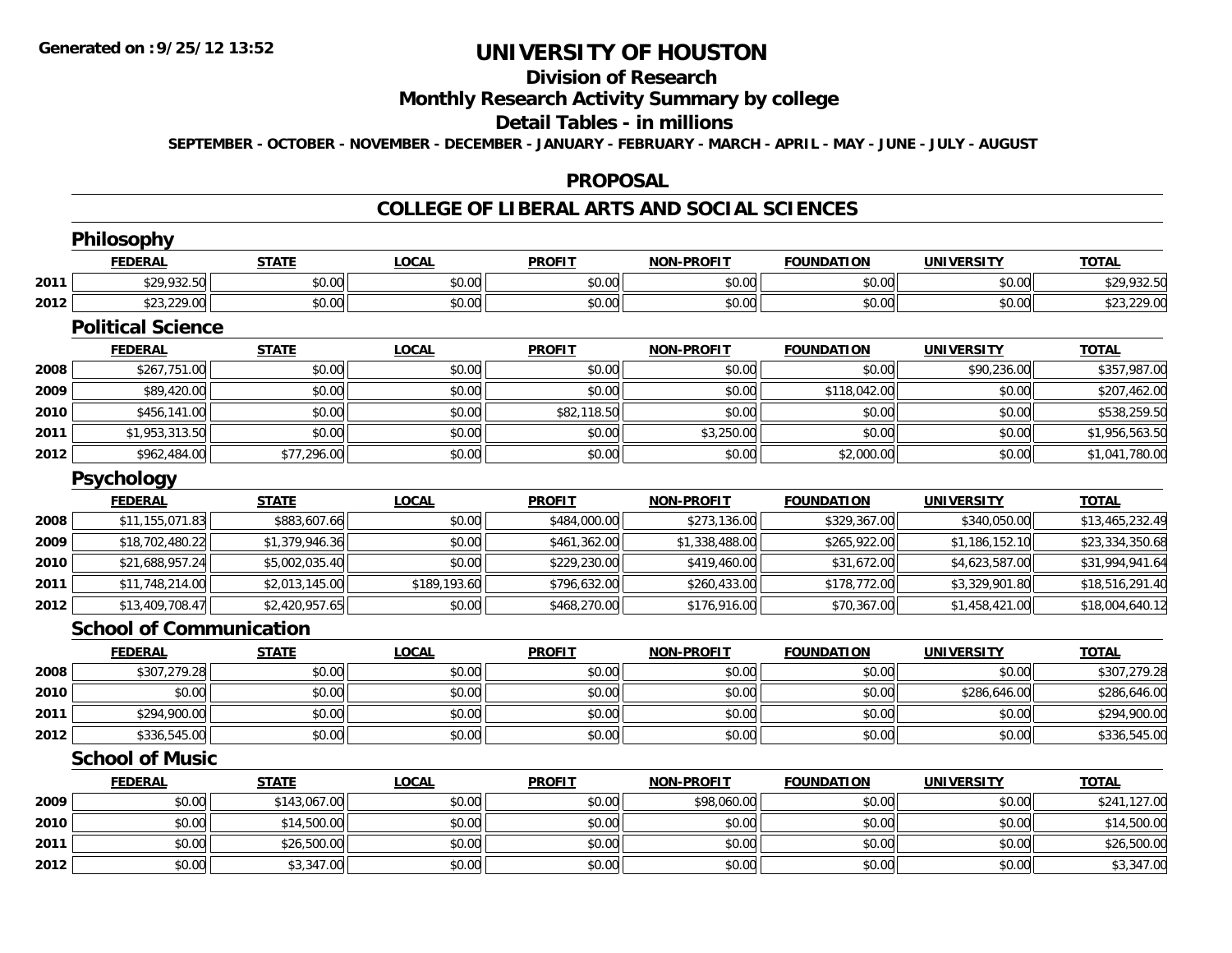**2011**

**Total**

# **UNIVERSITY OF HOUSTON**

## **Division of Research**

## **Monthly Research Activity Summary by college**

#### **Detail Tables - in millions**

**SEPTEMBER - OCTOBER - NOVEMBER - DECEMBER - JANUARY - FEBRUARY - MARCH - APRIL - MAY - JUNE - JULY - AUGUST**

#### **PROPOSAL**

### **COLLEGE OF LIBERAL ARTS AND SOCIAL SCIENCES**

|      | Sociology      |              |              |               |                   |                   |                   |                |
|------|----------------|--------------|--------------|---------------|-------------------|-------------------|-------------------|----------------|
|      | <b>FEDERAL</b> | <b>STATE</b> | <b>LOCAL</b> | <b>PROFIT</b> | <b>NON-PROFIT</b> | <b>FOUNDATION</b> | <b>UNIVERSITY</b> | <b>TOTAL</b>   |
| 2008 | \$1,134,727.60 | \$0.00       | \$59,350.00  | \$0.00        | \$0.00            | \$0.00            | \$26,250.00       | \$1,220,327.60 |
| 2009 | \$1,631,052.04 | \$0.00       | \$60,000.00  | \$0.00        | \$32,000.00       | \$14,997.00       | \$0.00            | \$1,738,049.04 |
| 2010 | \$1,415,674.00 | \$0.00       | \$0.00       | \$0.00        | \$3,500.00        | \$0.00            | \$0.00            | \$1,419,174.00 |
| 2011 | \$796,309.80   | \$0.00       | \$0.00       | \$0.00        | \$4,500.00        | \$0.00            | \$0.00            | \$800,809.80   |
| 2012 | \$0.00         | \$0.00       | \$0.00       | \$0.00        | \$0.00            | \$16,808.00       | \$523,195.30      | \$540,003.30   |
|      | <b>Theatre</b> |              |              |               |                   |                   |                   |                |
|      | <b>FEDERAL</b> | <b>STATE</b> | <b>LOCAL</b> | <b>PROFIT</b> | <b>NON-PROFIT</b> | <b>FOUNDATION</b> | <b>UNIVERSITY</b> | <b>TOTAL</b>   |
| 2008 | \$0.00         | \$0.00       | \$0.00       | \$0.00        | \$80,000.00       | \$0.00            | \$0.00            | \$80,000.00    |
| 2009 | \$0.00         | \$0.00       | \$0.00       | \$90,000.00   | \$0.00            | \$0.00            | \$0.00            | \$90,000.00    |
| 2010 | \$2,468,678.00 | \$0.00       | \$0.00       | \$90,000.00   | \$0.00            | \$0.00            | \$0.00            | \$2,558,678.00 |

\$0.00 \$0.00 \$0.00 \$105,027.00 \$0.00 \$0.00 \$0.00 \$105,027.00

**\$156,050,698.77 \$17,720,159.18 \$313,243.60 \$13,019,159.93 \$10,531,605.20 \$4,911,859.44 \$20,276,461.10 \$222,823,187.22**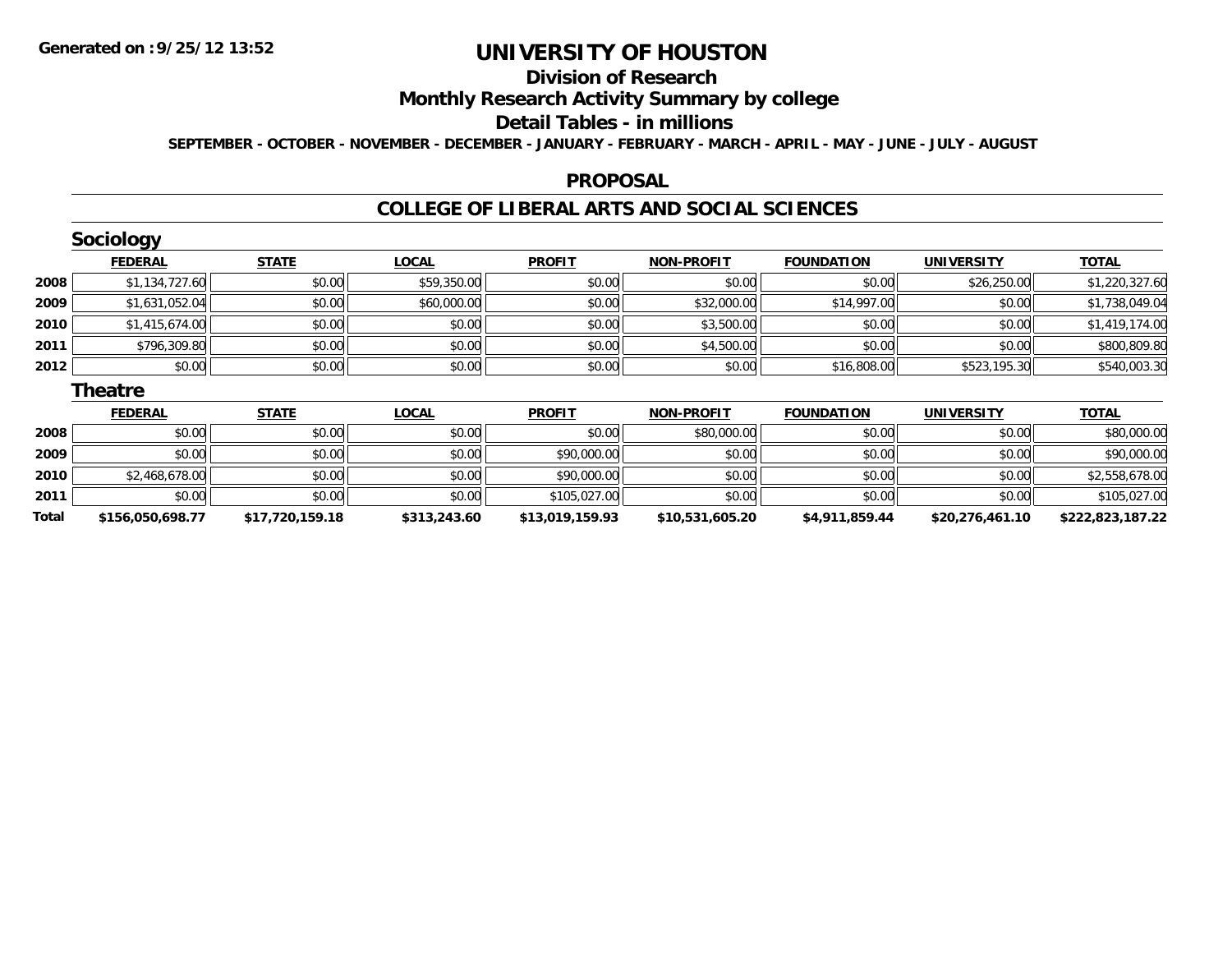**2012**

# **UNIVERSITY OF HOUSTON**

## **Division of Research**

## **Monthly Research Activity Summary by college**

#### **Detail Tables - in millions**

**SEPTEMBER - OCTOBER - NOVEMBER - DECEMBER - JANUARY - FEBRUARY - MARCH - APRIL - MAY - JUNE - JULY - AUGUST**

#### **PROPOSAL**

# **COLLEGE OF NATURAL SCIENCES AND MATHEMATICS**

# **Allied Geophysical Laboratories**

|      | <b>FEDERAL</b>              | <b>STATE</b>    | <b>LOCAL</b>                                           | <b>PROFIT</b>  | <b>NON-PROFIT</b> | <b>FOUNDATION</b> | <b>UNIVERSITY</b> | <b>TOTAL</b>    |
|------|-----------------------------|-----------------|--------------------------------------------------------|----------------|-------------------|-------------------|-------------------|-----------------|
| 2011 | \$0.00                      | \$0.00          | \$0.00                                                 | \$70,000.00    | \$0.00            | \$0.00            | \$0.00            | \$70,000.00     |
|      | <b>Biology/Biochemistry</b> |                 |                                                        |                |                   |                   |                   |                 |
|      | <b>FEDERAL</b>              | <b>STATE</b>    | <b>LOCAL</b>                                           | <b>PROFIT</b>  | <b>NON-PROFIT</b> | <b>FOUNDATION</b> | <b>UNIVERSITY</b> | <b>TOTAL</b>    |
| 2008 | \$24,576,597.65             | \$2,630,242.45  | \$0.00                                                 | \$3,268,743.50 | \$1,217,689.00    | \$1,777,412.37    | \$4,013,851.22    | \$37,484,536.19 |
| 2009 | \$35,432,159.17             | \$118,851.50    | \$0.00                                                 | \$4,814,578.60 | \$1,884,300.00    | \$1,509,541.00    | \$3,939,580.70    | \$47,699,010.97 |
| 2010 | \$27,109,196.23             | \$10,042,266.73 | \$0.00                                                 | \$1,576,583.00 | \$3,864,978.00    | \$3,742,847.80    | \$8,605,218.00    | \$54,941,089.76 |
| 2011 | \$53,323,561.43             | \$5,998,253.00  | \$0.00                                                 | \$669,344.17   | \$1,675,243.31    | \$1,389,276.00    | \$1,932,495.50    | \$64,988,173.41 |
| 2012 | \$41,811,173.61             | \$4,533,385.96  | \$0.00                                                 | \$564,411.70   | \$3,553,527.80    | \$1,932,312.00    | \$2,754,118.08    | \$55,148,929.15 |
|      |                             |                 | <b>Center for Nuclear Receptors and Cell Signaling</b> |                |                   |                   |                   |                 |
|      | <b>FEDERAL</b>              | <b>STATE</b>    | <b>LOCAL</b>                                           | <b>PROFIT</b>  | <b>NON-PROFIT</b> | <b>FOUNDATION</b> | <b>UNIVERSITY</b> | <b>TOTAL</b>    |
| 2009 | \$12,005,377.30             | \$2,948,000.00  | \$0.00                                                 | \$0.00         | \$0.00            | \$588,121.00      | \$0.00            | \$15,541,498.30 |
| 2010 | \$15,793,823.50             | \$8,778,690.50  | \$0.00                                                 | \$58,989.00    | \$220,000.00      | \$4,509,025.00    | \$659,826.00      | \$30,020,354.00 |
| 2011 | \$12,674,313.18             | \$13,914,807.00 | \$0.00                                                 | \$332,729.00   | \$600,126.00      | \$1,459,011.00    | \$818,762.00      | \$29,799,748.18 |
| 2012 | \$8,735,004.00              | \$1,380,708.50  | \$0.00                                                 | \$0.00         | \$511,096.00      | \$899,999.00      | \$37,500.00       | \$11,564,307.50 |
|      | Chemistry                   |                 |                                                        |                |                   |                   |                   |                 |
|      | <b>FEDERAL</b>              | <b>STATE</b>    | <b>LOCAL</b>                                           | <b>PROFIT</b>  | <b>NON-PROFIT</b> | <b>FOUNDATION</b> | <b>UNIVERSITY</b> | <b>TOTAL</b>    |
| 2008 | \$18,670,215.36             | \$2,020,818.00  | \$0.00                                                 | \$92,918.00    | \$358,475.80      | \$2,245,774.00    | \$1,221,185.36    | \$24,609,386.52 |
| 2009 | \$36,807,955.01             | \$4,368,672.50  | \$0.00                                                 | \$156,904.00   | \$2,392,989.00    | \$3,035,430.00    | \$3,060,900.30    | \$49,822,850.81 |
| 2010 | \$23,684,167.95             | \$13,930,480.37 | \$0.00                                                 | \$211,699.50   | \$2,930,116.26    | \$1,538,260.99    | \$855,992.00      | \$43,150,717.07 |
| 2011 | \$23,067,022.63             | \$1,033,083.70  | \$0.00                                                 | \$130,000.00   | \$276,248.00      | \$1,101,420.00    | \$669,942.00      | \$26,277,716.33 |
| 2012 | \$18,431,253.49             | \$7,662,759.54  | \$0.00                                                 | \$382,168.00   | \$1,114,109.00    | \$2,170,000.00    | \$405,990.60      | \$30,166,280.63 |
|      | <b>Computer Science</b>     |                 |                                                        |                |                   |                   |                   |                 |
|      | <b>FEDERAL</b>              | <b>STATE</b>    | <b>LOCAL</b>                                           | <b>PROFIT</b>  | <b>NON-PROFIT</b> | <b>FOUNDATION</b> | <b>UNIVERSITY</b> | <b>TOTAL</b>    |
| 2008 | \$34,121,932.76             | \$2,783,283.00  | \$0.00                                                 | \$1,175,310.24 | \$1,097,049.80    | \$199,535.00      | \$7,145,819.00    | \$46,522,929.80 |
| 2009 | \$26,651,633.82             | \$1,818,810.00  | \$0.00                                                 | \$2,499,614.30 | \$2,850,196.61    | \$60,000.00       | \$1,325,837.05    | \$35,206,091.78 |
| 2010 | \$24,079,980.99             | \$4,571,502.00  | \$0.00                                                 | \$3,670,611.14 | \$1,976,357.50    | \$0.00            | \$1,307,724.00    | \$35,606,175.63 |
| 2011 | \$26,240,158.20             | \$1,864,941.00  | \$0.00                                                 | \$1,443,244.70 | \$4,216,815.16    | \$357,247.25      | \$34,145.00       | \$34,156,551.31 |
|      |                             |                 |                                                        |                |                   |                   |                   |                 |

\$29,136,382.13 \$1,486,949.00 \$0.00 \$550,379.00 \$1,449,357.00 \$195,918.20 \$1,286,195.20 \$34,105,180.53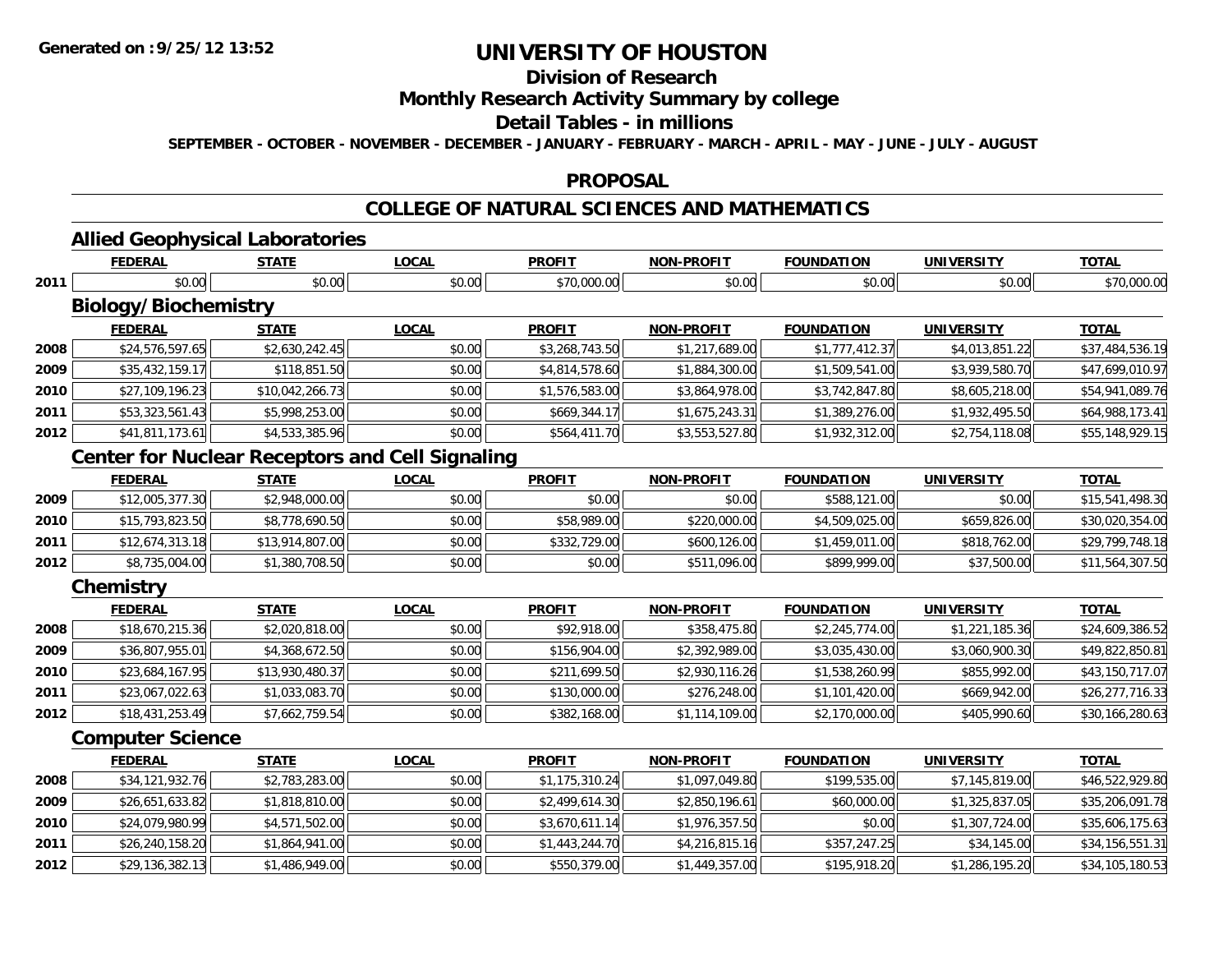# **Division of Research**

### **Monthly Research Activity Summary by college**

### **Detail Tables - in millions**

**SEPTEMBER - OCTOBER - NOVEMBER - DECEMBER - JANUARY - FEBRUARY - MARCH - APRIL - MAY - JUNE - JULY - AUGUST**

#### **PROPOSAL**

# **COLLEGE OF NATURAL SCIENCES AND MATHEMATICS**

## **Dean, Natural Sciences and Mathematics**

|      | <b>FEDERAL</b> | <b>STATE</b>   | <u>LOCAL</u> | <b>PROFIT</b> | <b>NON-PROFIT</b> | <b>FOUNDATION</b> | <b>UNIVERSITY</b> | <b>TOTAL</b>   |
|------|----------------|----------------|--------------|---------------|-------------------|-------------------|-------------------|----------------|
| 2008 | \$0.00         | \$0.00         | \$0.00       | \$0.00        | \$0.00            | \$0.00            | \$0.00            | \$0.00         |
| 2009 | \$4,260,231.26 | \$74,390.50    | \$0.00       | \$0.00        | \$0.00            | \$0.00            | \$0.00            | \$4,334,621.76 |
| 2010 | \$108,398.00   | \$1,026,576.00 | \$0.00       | \$0.00        | \$0.00            | \$0.00            | \$0.00            | \$1,134,974.00 |
| 2011 | \$2,088,294.18 | \$882,314.52   | \$0.00       | \$0.00        | \$0.00            | \$0.00            | \$0.00            | \$2,970,608.70 |
| 2012 | \$2,661,073.76 | \$0.00         | \$0.00       | \$325,392.00  | \$0.00            | \$0.00            | \$44,591.00       | \$3,031,056.76 |

### **Earth & Atmospheric Sciences**

|      | <b>FEDERAL</b>  | <u>STATE</u>   | <b>LOCAL</b> | <u>PROFIT</u>  | <b>NON-PROFIT</b> | <b>FOUNDATION</b> | <b>UNIVERSITY</b> | <b>TOTAL</b>    |
|------|-----------------|----------------|--------------|----------------|-------------------|-------------------|-------------------|-----------------|
| 2008 | \$4,598,277.00  | \$653,092.00   | \$25,000.00  | \$1,007,510.00 | \$2,090,610.50    | \$0.00            | \$896,194.00      | \$9,270,683.50  |
| 2009 | \$8,692,673.00  | \$727,378.00   | \$0.00       | \$1,981,878.88 | \$449,475.00      | \$0.00            | \$0.00            | \$11,851,404.88 |
| 2010 | \$6,500,577.50  | \$2,782,640.80 | \$0.00       | \$703,614.34   | \$591,664.00      | \$0.00            | \$1,132,394.00    | \$11,710,890.64 |
| 2011 | \$8,053,458.58  | \$990,980.20   | \$0.00       | \$3,663,710.00 | \$18,097,982.38   | \$120,000.00      | \$1,412,133.00    | \$32,338,264.16 |
| 2012 | \$10,142,994.74 | \$789,987.20   | \$0.00       | \$1,161,613.00 | \$151,387.00      | \$150,000.00      | \$505,768.00      | \$12,901,749.94 |

## **Institute for Multidimensional Air Quality Studies**

|      | <b>FEDERAL</b> | <b>CTATE</b>     | .OCAI              | <b>PROFIT</b>                  | <b>-PROFIT</b><br><b>AIOR</b>                                                                                                                                                                                                                                                                                                                                                                                                                                        | лом<br>המוווחה: | UNIVERSITY     | <b>TOTAL</b> |
|------|----------------|------------------|--------------------|--------------------------------|----------------------------------------------------------------------------------------------------------------------------------------------------------------------------------------------------------------------------------------------------------------------------------------------------------------------------------------------------------------------------------------------------------------------------------------------------------------------|-----------------|----------------|--------------|
| 2009 | 0000<br>90.UU  | ሖ へ<br>וטט.      | $\sim$ 00<br>JU.UU | $\rightarrow$<br>∩∩ ،<br>JU.UU | $\mathsf{A}\cap\mathsf{A}\cap\mathsf{A}\cap\mathsf{A}\cap\mathsf{A}\cap\mathsf{A}\cap\mathsf{A}\cap\mathsf{A}\cap\mathsf{A}\cap\mathsf{A}\cap\mathsf{A}\cap\mathsf{A}\cap\mathsf{A}\cap\mathsf{A}\cap\mathsf{A}\cap\mathsf{A}\cap\mathsf{A}\cap\mathsf{A}\cap\mathsf{A}\cap\mathsf{A}\cap\mathsf{A}\cap\mathsf{A}\cap\mathsf{A}\cap\mathsf{A}\cap\mathsf{A}\cap\mathsf{A}\cap\mathsf{A}\cap\mathsf{A}\cap\mathsf{A}\cap\mathsf{A}\cap\mathsf{A}\cap\mathsf$<br>JU.UL | \$0.00          | 0000<br>JU.UU  | \$0.00       |
| 2011 | 0000<br>pv.uu  | $\sim$ 00<br>υU. | 0000<br>vu.vu      | 40.00<br>v.vu                  | 0 <sup>n</sup><br>\$U.UC                                                                                                                                                                                                                                                                                                                                                                                                                                             | 0000<br>∪.∪∪    | 0000<br>⊸∪.∪∪⊪ | \$0.00       |

**Mathematics**

|      | <u>FEDERAL</u>  | <b>STATE</b>   | <b>LOCAL</b> | <b>PROFIT</b> | <b>NON-PROFIT</b> | <b>FOUNDATION</b> | <b>UNIVERSITY</b> | <b>TOTAL</b>    |
|------|-----------------|----------------|--------------|---------------|-------------------|-------------------|-------------------|-----------------|
| 2008 | \$9,723,951.69  | \$1,433,114.00 | \$0.00       | \$14,293.00   | \$432,408.60      | \$139,098.63      | \$366,149.89      | \$12,109,015.81 |
| 2009 | \$13,787,681.25 | \$150,000.00   | \$0.00       | \$72,653.70   | \$2,359,574.20    | \$0.00            | \$54,880.95       | \$16,424,790.10 |
| 2010 | \$9,378,726.00  | \$1,643,473.00 | \$0.00       | \$604,786.50  | \$634,691.50      | \$80,000.00       | \$156,111.00      | \$12,497,788.00 |
| 2011 | \$8,055,564.66  | \$784,756.00   | \$9,700.00   | \$329,690.00  | \$48,424.00       | \$115,000.00      | \$74,383.00       | \$9,417,517.66  |
| 2012 | \$5,551,674.13  | \$264,163.50   | \$0.00       | \$210,000.00  | \$167,808.00      | \$222,725.00      | \$710,825.00      | \$7,127,195.63  |

**Physics**

|      | <b>FEDERAL</b>  | <b>STATE</b>   | <u>LOCAL</u> | <b>PROFIT</b>  | <b>NON-PROFIT</b> | <b>FOUNDATION</b> | <b>UNIVERSITY</b> | <b>TOTAL</b>    |
|------|-----------------|----------------|--------------|----------------|-------------------|-------------------|-------------------|-----------------|
| 2008 | \$23,527,375.11 | \$3,147,007.00 | \$0.00       | \$391,494,00   | \$496,909.80      | \$1,200,782.00    | \$2,429,551.89    | \$31,193,119.80 |
| 2009 | \$14,730,520.09 | \$889,204.50   | \$0.00       | \$3,900,849.00 | \$839,019.00      | \$1,529,793.00    | \$5,765,240.00    | \$27,654,625.59 |
| 2010 | \$37,543,222.18 | \$3,307,000.00 | \$8,000.00   | \$2,190,004.00 | \$3,707,957.74    | \$945,990.21      | \$126,160.00      | \$47,828,334.13 |
| 2011 | \$19,473,961.81 | \$506,397.30   | \$6,000.00   | \$1,977,077.00 | \$2,232,441.60    | \$658,356.00      | \$0.00            | \$24,854,233.71 |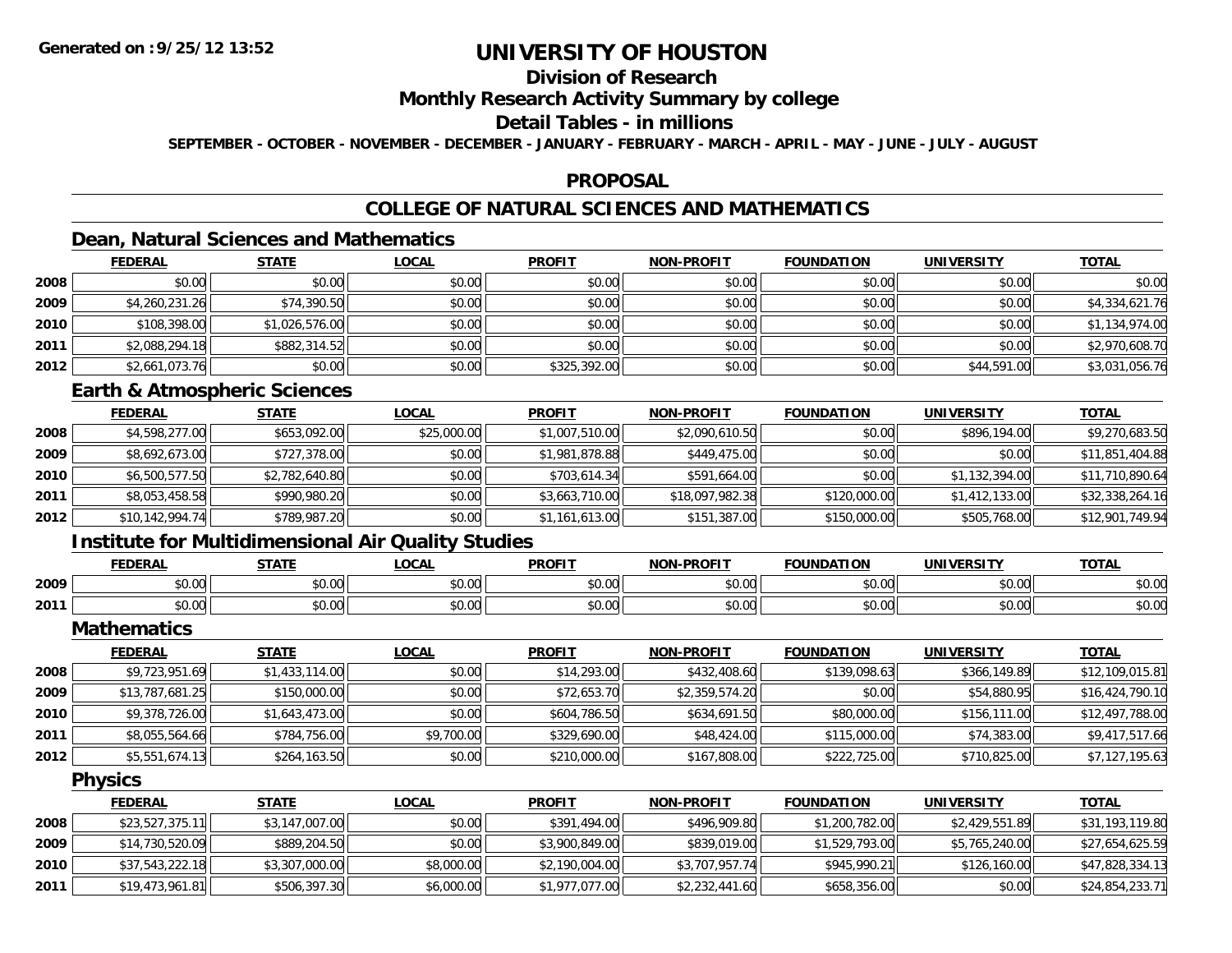#### **Division of Research**

## **Monthly Research Activity Summary by college**

#### **Detail Tables - in millions**

**SEPTEMBER - OCTOBER - NOVEMBER - DECEMBER - JANUARY - FEBRUARY - MARCH - APRIL - MAY - JUNE - JULY - AUGUST**

#### **PROPOSAL**

#### **COLLEGE OF NATURAL SCIENCES AND MATHEMATICS**

|  |  | nvsı |  |   |
|--|--|------|--|---|
|  |  |      |  | ۰ |
|  |  |      |  |   |

|       | <b>FEDERAL</b>   | STATE                                | .OCAL       | <b>PROFIT</b>     | <b>NON-PROFIT</b> | <b>FOUNDATION</b>    | <b>UNIVERSITY</b> | <b>TOTAL</b>       |
|-------|------------------|--------------------------------------|-------------|-------------------|-------------------|----------------------|-------------------|--------------------|
| 2012  | $*14.839.822.21$ | \$594.016.<br>16.00                  | \$0.00      | .187.00<br>1.056. | \$758,660.00      | .498.628.30          | 149515            | \$22,896,828.51    |
| Total | \$696,070,385.57 | <b>411252200527</b><br>112,332,773.2 | \$48,700.00 | \$44,258,980.27   | \$65,247,687.56   | .503.75<br>\$35,371, | \$54,898,978.74   | \$1,008,429,231.16 |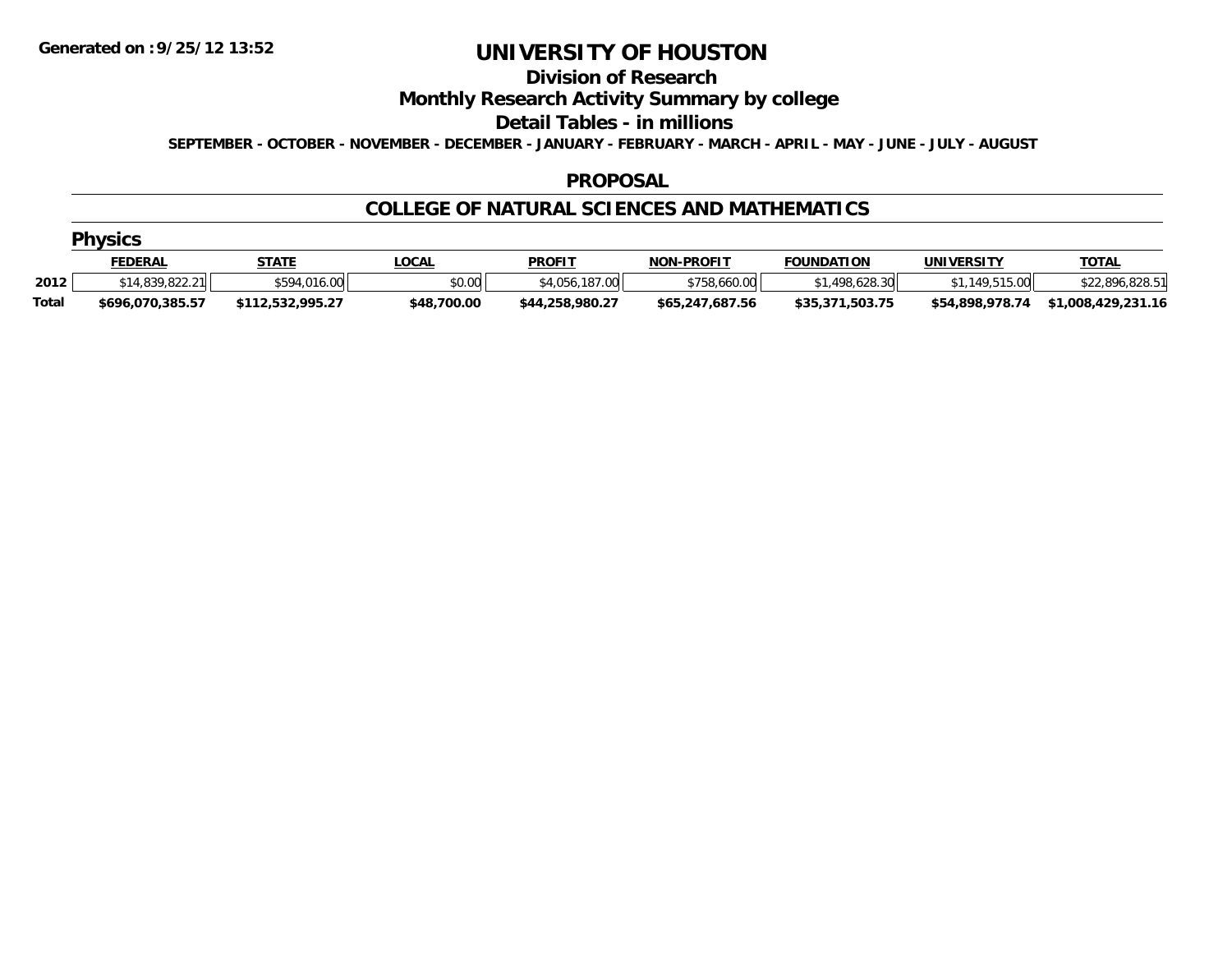# **Division of Research**

## **Monthly Research Activity Summary by college**

#### **Detail Tables - in millions**

**SEPTEMBER - OCTOBER - NOVEMBER - DECEMBER - JANUARY - FEBRUARY - MARCH - APRIL - MAY - JUNE - JULY - AUGUST**

#### **PROPOSAL**

#### **COLLEGE OF OPTOMETRY**

# **Optometry, Community**

|       | ___             |                |              |                |                   |                   |                   |                 |
|-------|-----------------|----------------|--------------|----------------|-------------------|-------------------|-------------------|-----------------|
|       | <b>FEDERAL</b>  | <b>STATE</b>   | <u>LOCAL</u> | <b>PROFIT</b>  | <b>NON-PROFIT</b> | <b>FOUNDATION</b> | <b>UNIVERSITY</b> | <b>TOTAL</b>    |
| 2008  | \$15,816,120.00 | \$1,035,733.52 | \$0.00       | \$267,120.00   | \$90,000.00       | \$159,448.00      | \$35,000.00       | \$17,403,421.52 |
| 2009  | \$18,470,417.35 | \$73,713.52    | \$0.00       | \$537,819.25   | \$23,663.00       | \$164,996.00      | \$356,044.00      | \$19,626,653.12 |
| 2010  | \$8,809,298.10  | \$1,132,859.00 | \$0.00       | \$581,687.40   | \$50,027.00       | \$0.00            | \$1,421,644.50    | \$11,995,516.00 |
| 2011  | \$18,170,240.25 | \$62,945.00    | \$0.00       | \$1,645,824.12 | \$338,578.00      | \$239,995.00      | \$546,158.00      | \$21,003,740.37 |
| 2012  | \$15,365,584.24 | \$140,433.12   | \$0.00       | \$718,097.50   | \$388,952.00      | \$0.00            | \$1,257,311.00    | \$17,870,377.86 |
| Total | \$76,631,659.94 | \$2,445,684.16 | \$0.00       | \$3,750,548.27 | \$891,220.00      | \$564,439.00      | \$3,616,157.50    | \$87,899,708.87 |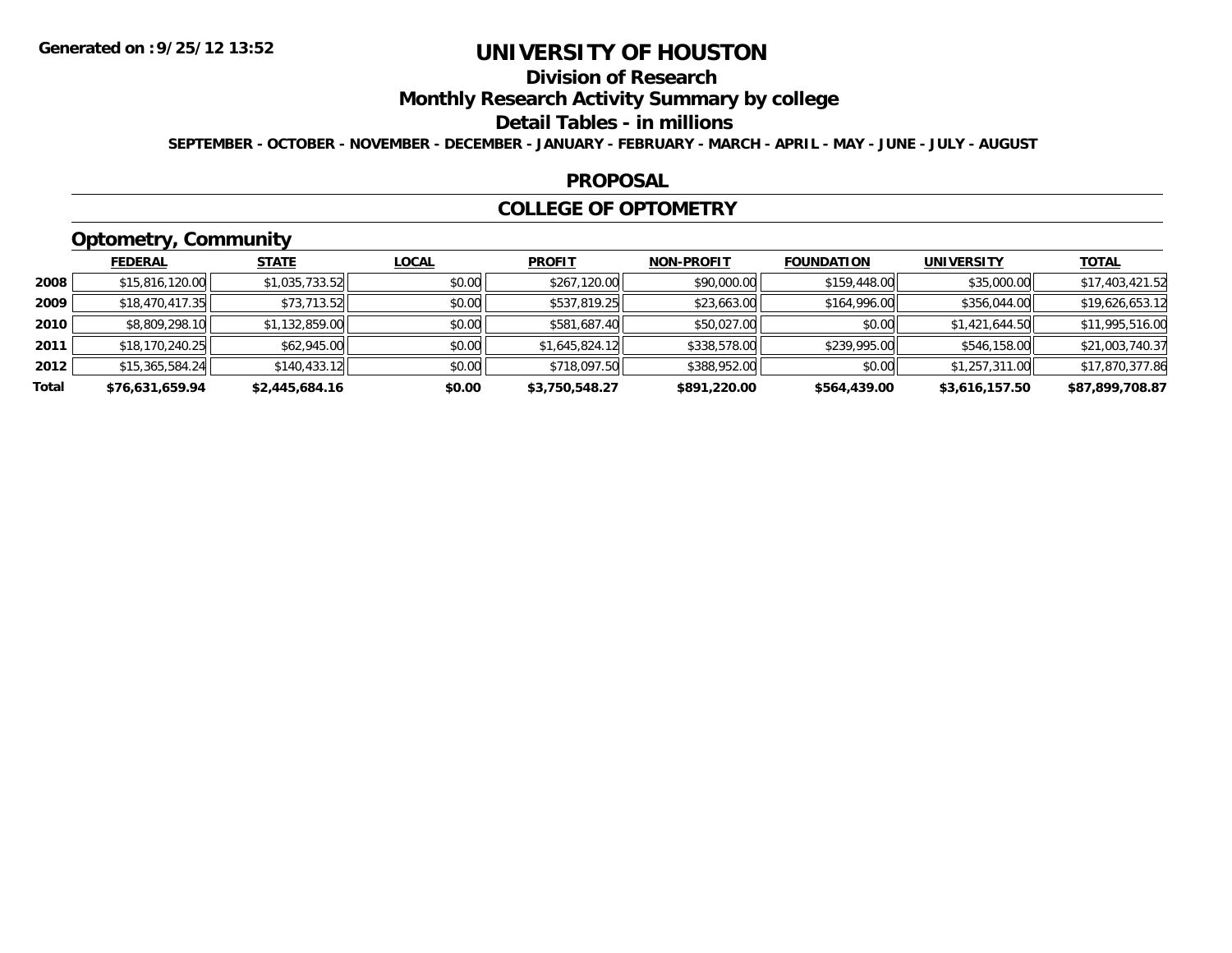# **Division of Research**

## **Monthly Research Activity Summary by college**

### **Detail Tables - in millions**

**SEPTEMBER - OCTOBER - NOVEMBER - DECEMBER - JANUARY - FEBRUARY - MARCH - APRIL - MAY - JUNE - JULY - AUGUST**

#### **PROPOSAL**

## **COLLEGE OF PHARMACY**

# **Clinical Sciences and Administration**

|      | <b>FEDERAL</b>  | <b>STATE</b> | <b>LOCAL</b> | <b>PROFIT</b>  | <b>NON-PROFIT</b> | <b>FOUNDATION</b> | <b>UNIVERSITY</b> | <b>TOTAL</b>    |
|------|-----------------|--------------|--------------|----------------|-------------------|-------------------|-------------------|-----------------|
| 2008 | \$6,661,505.00  | \$99,400.00  | \$0.00       | \$579,765.32   | \$481,499.00      | \$139,000.00      | \$62,519.00       | \$8,023,688.32  |
| 2009 | \$5,421,187.02  | \$283,457.00 | \$0.00       | \$442,148.00   | \$56,500.00       | \$5,000.00        | \$58,519.01       | \$6,266,811.03  |
| 2010 | \$5,629,756.08  | \$521,897.80 | \$0.00       | \$1,238,523.47 | \$884,410.00      | \$5,000.00        | \$949,432.00      | \$9,229,019.35  |
| 2011 | \$11,359,826.06 | \$11,000.00  | \$530,487.50 | \$528,749.80   | \$416,854.50      | \$170,340.00      | \$710,769.35      | \$13,728,027.21 |
| 2012 | \$5,457,342.84  | \$65,047.00  | \$247,391.00 | \$577,046.00   | \$323,734.00      | \$200,130.00      | \$939,265.12      | \$7,809,955.96  |
|      | Dean, Pharmacy  |              |              |                |                   |                   |                   |                 |
|      | <b>FEDERAL</b>  | <b>STATE</b> | <b>LOCAL</b> | <b>PROFIT</b>  | <b>NON-PROFIT</b> | <b>FOUNDATION</b> | <b>UNIVERSITY</b> | <b>TOTAL</b>    |
| 2009 | \$0.00          | \$0.00       | \$0.00       | \$0.00         | \$25,000.00       | \$0.00            | \$0.00            | \$25,000.00     |
| 2010 |                 |              |              |                |                   |                   |                   | \$0.00          |
|      | \$0.00          | \$0.00       | \$0.00       | \$0.00         | \$0.00            | \$0.00            | \$0.00            |                 |
| 2011 | \$0.00          | \$0.00       | \$9,762.50   | \$0.00         | \$0.00            | \$0.00            | \$0.00            | \$9,762.50      |
| 2012 | \$0.00          | \$0.00       | \$0.00       | \$0.00         | \$0.00            | \$0.00            | \$0.00            | \$0.00          |

#### **Institute for Community Health**

|      | -----       | $\sim$                         | DDOE'T        | -----<br>. |          | TNT.   | $T^{\prime}$ |
|------|-------------|--------------------------------|---------------|------------|----------|--------|--------------|
| 2011 | $ -$<br>,,, | $\sim$ $\sim$<br>$\sim$<br>,,, | $\sim$ $\sim$ | $ -$       | $\Omega$ | \$0.00 |              |

## **Pharmacological and Pharmaceutical Sciences**

|       | <b>FEDERAL</b>   | <b>STATE</b>    | <b>LOCAL</b> | <b>PROFIT</b>  | <b>NON-PROFIT</b> | <b>FOUNDATION</b> | <b>UNIVERSITY</b> | <u>TOTAL</u>     |
|-------|------------------|-----------------|--------------|----------------|-------------------|-------------------|-------------------|------------------|
| 2008  | \$20,462,805.00  | \$3,289,197.00  | \$0.00       | \$201,752.00   | \$2,635,714.00    | \$1,167,908.00    | \$0.00            | \$27,757,376.00  |
| 2009  | \$24,980,813.24  | \$797,873.00    | \$0.00       | \$182,129.00   | \$2,295,680.00    | \$812,765.00      | \$2,419,130.99    | \$31,488,391.23  |
| 2010  | \$27,705,559.64  | \$7,460,115.20  | \$0.00       | \$71,200.00    | \$2,955,560.00    | \$406,178.00      | \$1,024,092.00    | \$39,622,704.84  |
| 2011  | \$36.083.799.94  | \$1,049,997.00  | \$0.00       | \$217,117,00   | \$2,214,669.50    | \$1,436,265.00    | \$1,347,334.15    | \$42,349,182.59  |
| 2012  | \$39,951,344.12  | \$509,889.00    | \$0.00       | \$282,500.00   | \$3,881,982.20    | \$203,976.00      | \$3,718,110.00    | \$48,547,801.32  |
| Total | \$186,261,556.94 | \$14,087,873.00 | \$787,641.00 | \$4,320,930.59 | \$16,171,603.20   | \$4,546,562.00    | \$11,229,171.62   | \$237,405,338.35 |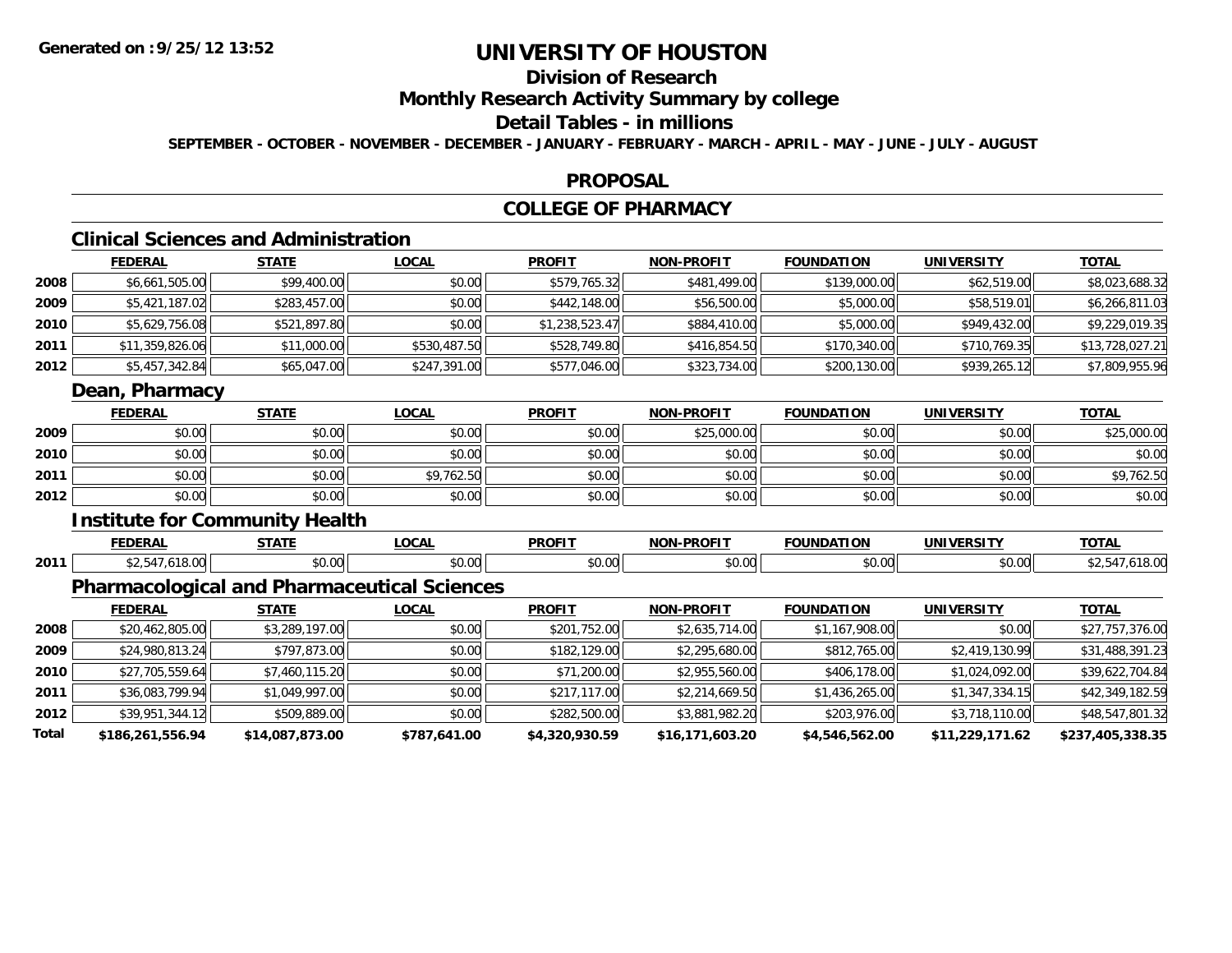**2012**

# **UNIVERSITY OF HOUSTON**

# **Division of Research**

## **Monthly Research Activity Summary by college**

#### **Detail Tables - in millions**

**SEPTEMBER - OCTOBER - NOVEMBER - DECEMBER - JANUARY - FEBRUARY - MARCH - APRIL - MAY - JUNE - JULY - AUGUST**

#### **PROPOSAL**

#### **COLLEGE OF TECHNOLOGY**

|      | <b>Center for Life Sciences Technology</b>    |                |              |                |                   |                   |                   |                 |
|------|-----------------------------------------------|----------------|--------------|----------------|-------------------|-------------------|-------------------|-----------------|
|      | <b>FEDERAL</b>                                | <b>STATE</b>   | <b>LOCAL</b> | <b>PROFIT</b>  | <b>NON-PROFIT</b> | <b>FOUNDATION</b> | <b>UNIVERSITY</b> | <b>TOTAL</b>    |
| 2009 | \$0.00                                        | \$0.00         | \$0.00       | \$0.00         | \$0.00            | \$0.00            | \$0.00            | \$0.00          |
|      | <b>Center for Technology Literacy</b>         |                |              |                |                   |                   |                   |                 |
|      | <b>FEDERAL</b>                                | <b>STATE</b>   | <b>LOCAL</b> | <b>PROFIT</b>  | <b>NON-PROFIT</b> | <b>FOUNDATION</b> | <b>UNIVERSITY</b> | <b>TOTAL</b>    |
| 2009 | \$16,800.00                                   | \$0.00         | \$0.00       | \$0.00         | \$0.00            | \$0.00            | \$0.00            | \$16,800.00     |
| 2010 | \$2,499,903.90                                | \$0.00         | \$0.00       | \$0.00         | \$376,947.50      | \$0.00            | \$0.00            | \$2,876,851.40  |
| 2011 | \$59,903.20                                   | \$0.00         | \$0.00       | \$230,106.00   | \$0.00            | \$0.00            | \$0.00            | \$290,009.20    |
| 2012 | \$0.00                                        | \$111,690.00   | \$0.00       | \$0.00         | \$0.00            | \$0.00            | \$0.00            | \$111,690.00    |
|      | Dean, Technology                              |                |              |                |                   |                   |                   |                 |
|      | <b>FEDERAL</b>                                | <b>STATE</b>   | <b>LOCAL</b> | <b>PROFIT</b>  | <b>NON-PROFIT</b> | <b>FOUNDATION</b> | <b>UNIVERSITY</b> | <b>TOTAL</b>    |
| 2008 | \$0.00                                        | \$736,051.00   | \$0.00       | \$0.00         | \$318,769.00      | \$0.00            | \$0.00            | \$1,054,820.00  |
| 2009 | \$44,855.10                                   | \$761,051.00   | \$0.00       | \$0.00         | \$318,769.50      | \$0.00            | \$0.00            | \$1,124,675.60  |
| 2010 | \$0.00                                        | \$1,460,115.00 | \$0.00       | \$0.00         | \$0.00            | \$0.00            | \$0.00            | \$1,460,115.00  |
| 2011 | \$501,908.50                                  | \$1,153,800.00 | \$0.00       | \$0.00         | \$0.00            | \$0.00            | \$31,415.00       | \$1,687,123.50  |
| 2012 | \$514,128.64                                  | \$784,578.80   | \$0.00       | \$0.00         | \$100,000.00      | \$0.00            | \$0.00            | \$1,398,707.44  |
|      | <b>Engineering Technology</b>                 |                |              |                |                   |                   |                   |                 |
|      | <b>FEDERAL</b>                                | <b>STATE</b>   | <b>LOCAL</b> | <b>PROFIT</b>  | <b>NON-PROFIT</b> | <b>FOUNDATION</b> | <b>UNIVERSITY</b> | <b>TOTAL</b>    |
| 2008 | \$8,868,798.71                                | \$1,535,480.45 | \$0.00       | \$298,343.00   | \$184,101.00      | \$0.00            | \$612,141.30      | \$11,498,864.46 |
| 2009 | \$13,137,685.15                               | \$874,336.00   | \$0.00       | \$1,977,642.20 | \$503,296.25      | \$19,284.60       | \$748,029.00      | \$17,260,273.20 |
| 2010 | \$9,020,385.15                                | \$3,463,067.00 | \$0.00       | \$89,928.00    | \$566,570.00      | \$41,690.20       | \$366,565.92      | \$13,548,206.27 |
| 2011 | \$5,379,123.88                                | \$1,466,429.00 | \$0.00       | \$134,702.00   | \$1,132,124.58    | \$214,335.70      | \$68,025.50       | \$8,394,740.66  |
| 2012 | \$7,022,789.75                                | \$196,336.20   | \$0.00       | \$120,000.00   | \$269,852.00      | \$194,810.00      | \$624,509.00      | \$8,428,296.95  |
|      | <b>Human Development and Consumer Science</b> |                |              |                |                   |                   |                   |                 |
|      | <b>FEDERAL</b>                                | <b>STATE</b>   | <b>LOCAL</b> | <b>PROFIT</b>  | <b>NON-PROFIT</b> | <b>FOUNDATION</b> | <b>UNIVERSITY</b> | <b>TOTAL</b>    |
| 2008 | \$3,037,183.25                                | \$37,500.00    | \$0.00       | \$10,000.00    | \$0.00            | \$0.00            | \$0.00            | \$3,084,683.25  |
| 2009 | \$127,020.40                                  | \$120,000.00   | \$0.00       | \$0.00         | \$189,631.00      | \$19,999.00       | \$169,226.00      | \$625,876.40    |
| 2010 | \$1,155,242.75                                | \$0.00         | \$0.00       | \$75,704.00    | \$0.00            | \$66,442.00       | \$0.00            | \$1,297,388.75  |
| 2011 | \$115,500.00                                  | \$0.00         | \$0.00       | \$0.00         | \$0.00            | \$0.00            | \$0.00            | \$115,500.00    |

2 | \$898,718.00|| \$46,549.08|| \$0.00|| \$0.00|| \$0.00|| \$0.00|| \$0.00|| \$0.00|| \$0.00|| \$0.00|| \$945,267.08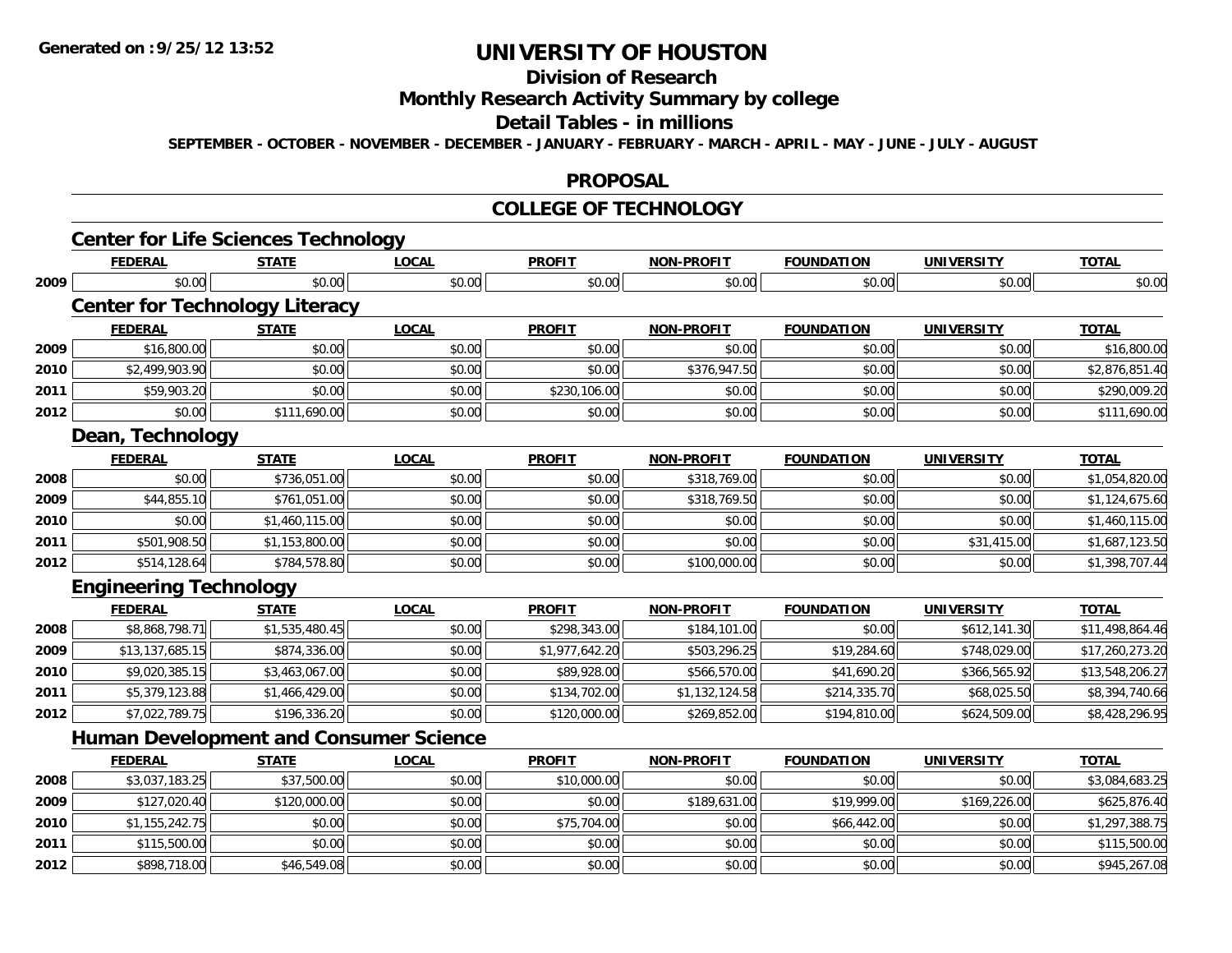# **Division of Research**

## **Monthly Research Activity Summary by college**

#### **Detail Tables - in millions**

**SEPTEMBER - OCTOBER - NOVEMBER - DECEMBER - JANUARY - FEBRUARY - MARCH - APRIL - MAY - JUNE - JULY - AUGUST**

#### **PROPOSAL**

### **COLLEGE OF TECHNOLOGY**

## **Information & Logistics Technology**

|      | <b>FEDERAL</b> | <b>STATE</b> | <u>LOCAL</u> | <b>PROFIT</b>  | <b>NON-PROFIT</b> | <b>FOUNDATION</b> | <b>UNIVERSITY</b> | <b>TOTAL</b>    |
|------|----------------|--------------|--------------|----------------|-------------------|-------------------|-------------------|-----------------|
| 2008 | \$704,668.89   | \$12,500.00  | \$0.00       | \$1,500.00     | \$0.00            | \$0.00            | \$0.00            | \$718,668.89    |
| 2009 | \$1,413,836.00 | \$180,000.00 | \$0.00       | \$0.00         | \$23,494.00       | \$19,999.00       | \$0.00            | \$1,637,329.00  |
| 2010 | \$7,830,173.00 | \$200,000.00 | \$0.00       | \$6,377,367.00 | \$306,447.50      | \$19,999.00       | \$0.00            | \$14,733,986.50 |
| 2011 | \$4,048,700.90 | \$31,800.00  | \$0.00       | \$0.00         | \$0.00            | \$0.00            | \$0.00            | \$4,080,500.90  |
| 2012 | \$15,784.60    | \$81,029.88  | \$0.00       | \$141,250.00   | \$50,000.00       | \$0.00            | \$111,934.00      | \$399,998.48    |

## **Texas Manufacturing Assistance Center**

|       | <u>FEDERAL</u>  | <b>STATE</b>    | <b>LOCAL</b> | <b>PROFIT</b>  | <b>NON-PROFIT</b> | <b>FOUNDATION</b> | <b>UNIVERSITY</b> | <b>TOTAL</b>    |
|-------|-----------------|-----------------|--------------|----------------|-------------------|-------------------|-------------------|-----------------|
| 2008  | \$0.00          | \$0.00          | \$0.00       | \$0.00         | \$0.00            | \$0.00            | \$0.00            | \$0.00          |
| 2009  | \$1,132,551.00  | \$0.00          | \$0.00       | \$0.00         | \$0.00            | \$0.00            | \$0.00            | \$1,132,551.00  |
| 2010  | \$0.00          | \$0.00          | \$0.00       | \$0.00         | \$0.00            | \$0.00            | \$0.00            | \$0.00          |
| 2011  | \$0.00          | \$0.00          | \$0.00       | \$0.00         | \$0.00            | \$0.00            | \$0.00            | \$0.00          |
| 2012  | \$0.00          | \$0.00          | \$0.00       | \$0.00         | \$0.00            | \$0.00            | \$0.00            | \$0.00          |
| Total | \$67,545,660.77 | \$13,252,313.41 | \$0.00       | \$9,456,542.20 | \$4,340,002.33    | \$596,559.50      | \$2,731,845.72    | \$97,922,923.93 |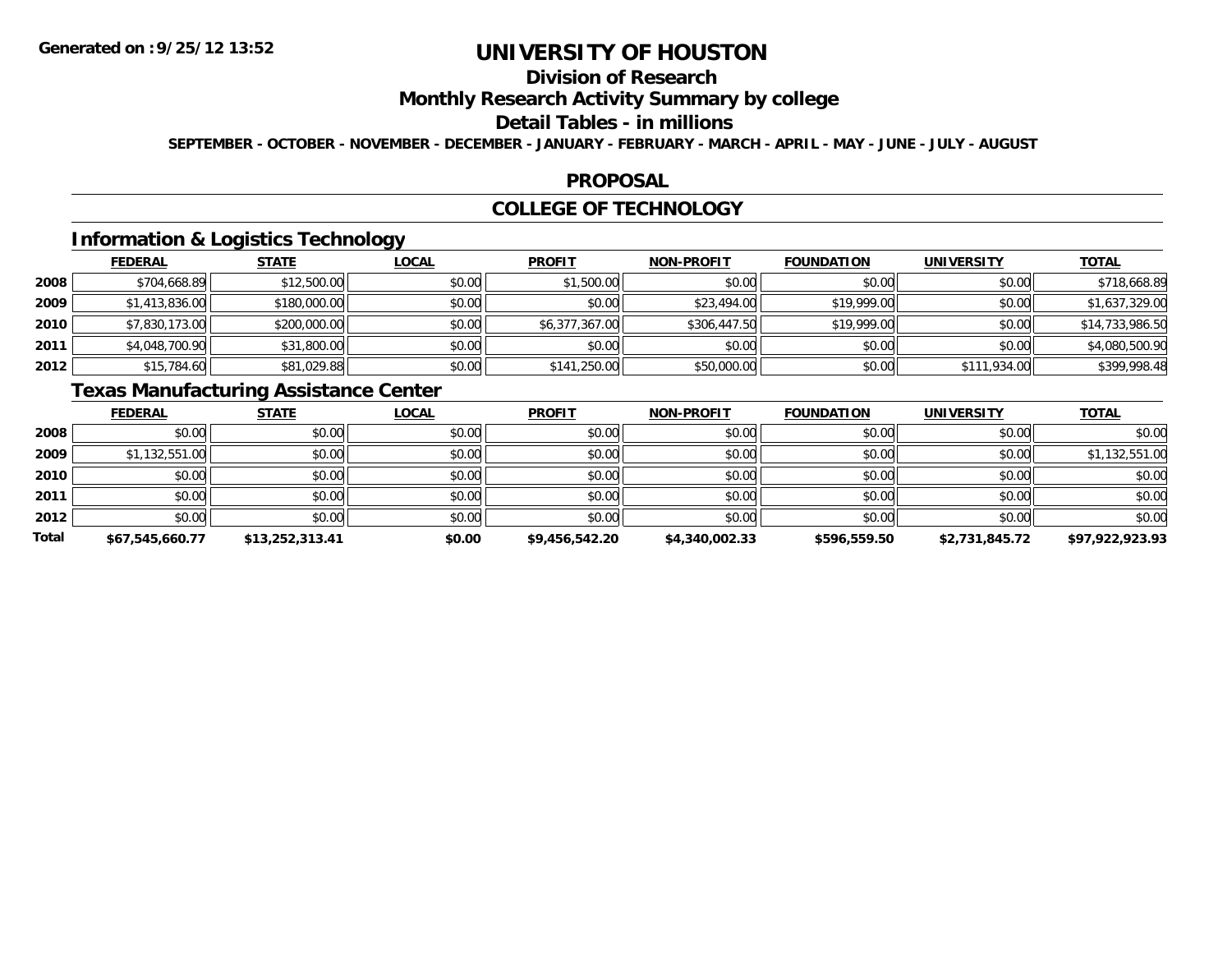# **Division of Research**

### **Monthly Research Activity Summary by college**

### **Detail Tables - in millions**

**SEPTEMBER - OCTOBER - NOVEMBER - DECEMBER - JANUARY - FEBRUARY - MARCH - APRIL - MAY - JUNE - JULY - AUGUST**

#### **PROPOSAL**

# **CULLEN COLLEGE OF ENGINEERING**

# **Biomedical Engineering**

|      | <b>Biomedical Engineering</b> |              |              |               |                   |                   |                   |                 |  |  |
|------|-------------------------------|--------------|--------------|---------------|-------------------|-------------------|-------------------|-----------------|--|--|
|      | <b>FEDERAL</b>                | <b>STATE</b> | <b>LOCAL</b> | <b>PROFIT</b> | <b>NON-PROFIT</b> | <b>FOUNDATION</b> | <b>UNIVERSITY</b> | <b>TOTAL</b>    |  |  |
| 2008 | \$7,851,303.25                | \$150,000.00 | \$0.00       | \$0.00        | \$290,001.00      | \$125,000.00      | \$697,320.00      | \$9,113,624.25  |  |  |
| 2009 | \$3,350,822.10                | \$200,000.00 | \$0.00       | \$0.00        | \$75,000.00       | \$139,900.36      | \$1,677,048.00    | \$5,442,770.46  |  |  |
| 2010 | \$2,917,406.23                | \$200,000.00 | \$0.00       | \$0.00        | \$525,000.00      | \$0.00            | \$206,250.00      | \$3,848,656.23  |  |  |
| 2011 | \$7,771,469.95                | \$0.00       | \$0.00       | \$0.00        | \$0.00            | \$0.00            | \$1,383,750.00    | \$9,155,219.95  |  |  |
| 2012 | \$15,008,613.10               | \$872,750.00 | \$0.00       | \$185,731.00  | \$0.00            | \$0.00            | \$1,403,125.00    | \$17,470,219.10 |  |  |
|      |                               |              |              |               |                   |                   |                   |                 |  |  |

## **Center for Innovative Grouting Materials and Tech**

|      | <b>FEDERAL</b> | <b>STATE</b>   | <u>LOCAL</u>  | <b>PROFIT</b>                                        | <b>NON-PROFIT</b> | <b>FOUNDATION</b> | UNIVERSITY | <b>TOTAL</b> |
|------|----------------|----------------|---------------|------------------------------------------------------|-------------------|-------------------|------------|--------------|
| 2009 | 0000<br>DU.UU  | \$0.00         | 0000<br>JU.UU | ≮∩ ∩∩<br><b>SU.UU</b>                                | \$0.00            | \$0.00            | \$0.00     | \$0.00       |
| 2010 | \$0.00         | ≮N UU<br>PU.UU | \$0.00        | $\mathsf{A}\cap\mathsf{A}\cap\mathsf{A}$<br>$-40.06$ | \$0.00            | \$0.00            | \$0.00     | \$0.00       |
| 2011 | \$0.00         | \$0.00         | \$0.00        | ≮N UU<br><b>SU.UU</b>                                | \$0.00            | \$0.00            | \$0.00     | \$0.00       |

### **Chemical Engineering**

|      | <b>FEDERAL</b>  | <b>STATE</b>   | <u>LOCAL</u> | <b>PROFIT</b>  | <b>NON-PROFIT</b> | <b>FOUNDATION</b> | <b>UNIVERSITY</b> | <u>TOTAL</u>    |
|------|-----------------|----------------|--------------|----------------|-------------------|-------------------|-------------------|-----------------|
| 2008 | \$9,646,950.60  | \$3,465,168.81 | \$0.00       | \$2,586,095.58 | \$2,303,060.00    | \$600,000.00      | \$1,490,000.00    | \$20,091,274.99 |
| 2009 | \$44,289,272.60 | \$3,342,991.15 | \$0.00       | \$2,560,599.52 | \$2,340,685.00    | \$535,230.00      | \$2,934,313.00    | \$56,003,091.27 |
| 2010 | \$16,338,033.41 | \$5,145,941.50 | \$94,400.00  | \$1,612,146.43 | \$475,000.00      | \$704,140.00      | \$1,210,315.00    | \$25,579,976.34 |
| 2011 | \$23,187,501.50 | \$1,061,670.00 | \$153,000.00 | \$5,893,897.61 | \$7,649,327.76    | \$1,180,847.50    | \$794,367.00      | \$39,920,611.37 |
| 2012 | \$17,452,667.01 | \$4,490,373.60 | \$0.00       | \$2,692,251.30 | \$1,493,238.75    | \$3,282,448.00    | \$1,338,226.60    | \$30,749,205.26 |

#### **Civil Engineering**

|      | <b>FEDERAL</b>  | <b>STATE</b>   | <b>LOCAL</b> | <b>PROFIT</b> | <b>NON-PROFIT</b> | <b>FOUNDATION</b> | <b>UNIVERSITY</b> | <u>TOTAL</u>    |
|------|-----------------|----------------|--------------|---------------|-------------------|-------------------|-------------------|-----------------|
| 2008 | \$4,869,283.46  | \$4,524,284.08 | \$0.00       | \$40,000.00   | \$14,000.00       | \$0.00            | \$325,079.62      | \$9,772,647.16  |
| 2009 | \$10,645,349.83 | \$1,802,575.73 | \$165,000.00 | \$370,823.00  | \$217,499.60      | \$150,000.00      | \$649,306.00      | \$14,000,554.16 |
| 2010 | \$11,982,581.00 | \$4,454,363.00 | \$0.00       | \$311,581.00  | \$260,171.00      | \$0.00            | \$3,087,108.00    | \$20,095,804.00 |
| 2011 | \$26,329,787.01 | \$4,303,984.20 | \$100,000.00 | \$281,050.00  | \$13,707,605.20   | \$274,006.75      | \$931,819.00      | \$45,928,252.16 |
| 2012 | \$11,529,945.75 | \$2,489,252.60 | \$0.00       | \$571,171.90  | \$3,557,003.50    | \$701,202.70      | \$2,552,136.00    | \$21,400,712.45 |

## **Composites Engineering and Applications Center**

|      | <b>FEDERAL</b>    | <u>STATE</u> | <u>LOCAL</u> | <b>PROFIT</b> | <b>NON-PROFIT</b> | <b>FOUNDATION</b> | UNIVERSITY | <b>TOTAL</b> |
|------|-------------------|--------------|--------------|---------------|-------------------|-------------------|------------|--------------|
| 2010 | \$0.00            | \$0.00       | \$0.00       | \$0.00        | \$0.00            | \$0.00            | \$0.00     | \$0.00       |
|      | Dean, Engineering |              |              |               |                   |                   |            |              |
|      | <b>FEDERAL</b>    | <u>STATE</u> | <u>LOCAL</u> | <b>PROFIT</b> | <b>NON-PROFIT</b> | <b>FOUNDATION</b> | UNIVERSITY | <b>TOTAL</b> |
| 2008 | \$753,067.15      | \$80,000.00  | \$0.00       | \$0.00        | \$0.00            | \$0.00            | \$0.00     | \$833,067.15 |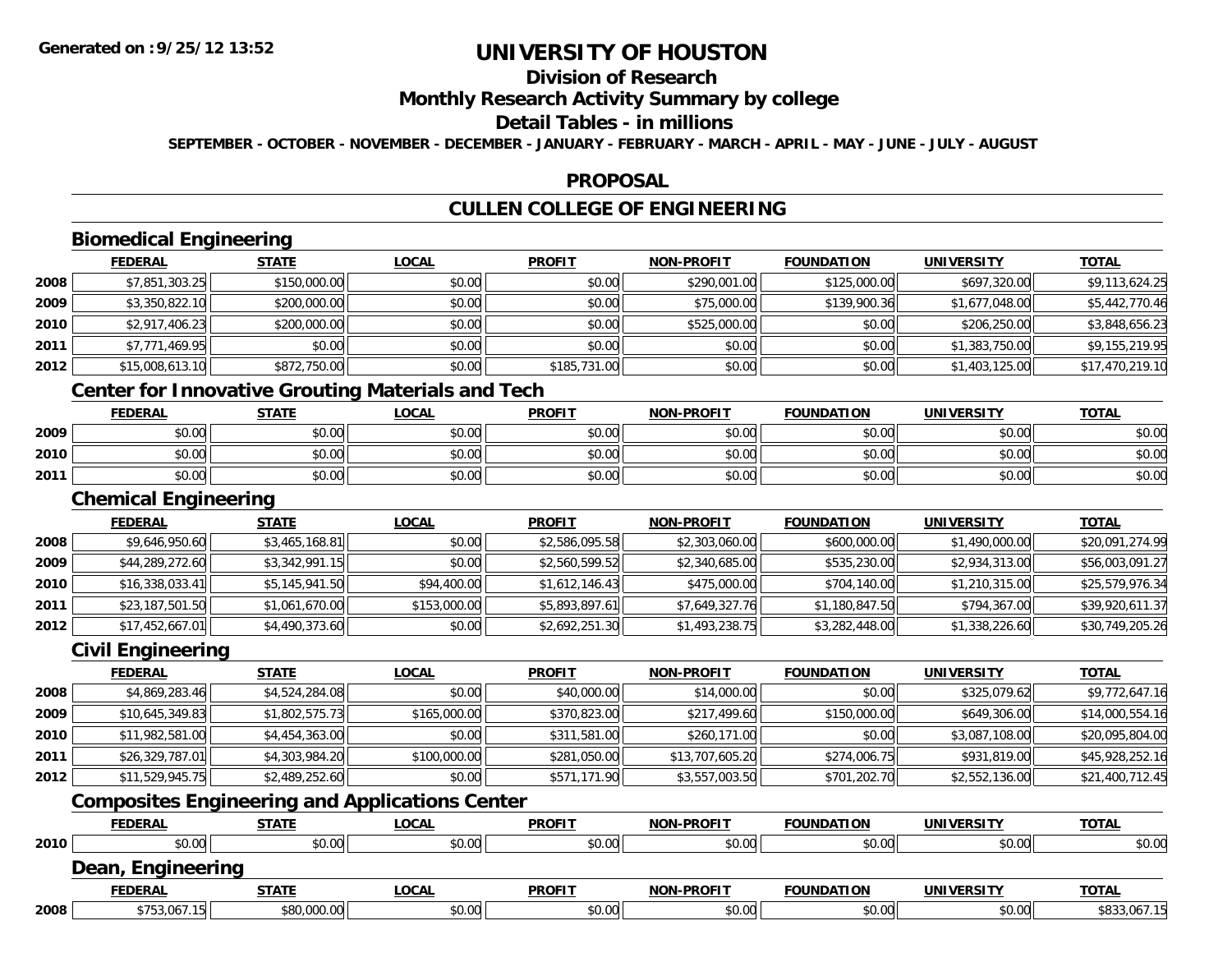# **Division of Research**

### **Monthly Research Activity Summary by college**

### **Detail Tables - in millions**

**SEPTEMBER - OCTOBER - NOVEMBER - DECEMBER - JANUARY - FEBRUARY - MARCH - APRIL - MAY - JUNE - JULY - AUGUST**

#### **PROPOSAL**

# **CULLEN COLLEGE OF ENGINEERING**

### **Dean, Engineering**

|      | <b>FEDERAL</b> | <b>STATE</b> | <u>LOCAL</u> | <b>PROFIT</b> | <b>NON-PROFIT</b> | <b>FOUNDATION</b> | UNIVERSITY | <b>TOTAL</b>    |
|------|----------------|--------------|--------------|---------------|-------------------|-------------------|------------|-----------------|
| 2009 | \$325,710.00   | \$0.00       | \$0.00       | \$0.00        | \$0.00            | \$0.00            | \$0.00     | \$325<br>710.00 |
| 2010 | \$0.00         | \$0.00       | \$0.00       | \$0.00        | \$0.00            | \$12,465.50       | \$0.00     | 12,465.50       |
| 2012 | \$882,933.40   | \$0.00       | \$0.00       | \$0.00        | \$0.00            | \$0.00            | \$0.00     | \$882,933.4     |

<u> 1980 - Andrea Station Barbara, actor a component de la componentación de la componentación de la componentaci</u>

### **Electrical & Computer Engineering**

<u> 1980 - Johann Barbara, martxa amerikan per</u>

|      | <u>FEDERAL</u>  | <b>STATE</b>   | <b>LOCAL</b> | <b>PROFIT</b>  | <b>NON-PROFIT</b> | <b>FOUNDATION</b> | UNIVERSITY     | <u>TOTAL</u>    |
|------|-----------------|----------------|--------------|----------------|-------------------|-------------------|----------------|-----------------|
| 2008 | \$17,072,618.70 | \$5,156,438.69 | \$144,000.00 | \$638,503.00   | \$1,001,992.30    | \$0.00            | \$1,349,007.78 | \$25,362,560.47 |
| 2009 | \$17,352,344.69 | \$1,296,788.00 | \$0.00       | \$309,885.00   | \$82,000.00       | \$349,786.00      | \$397,430.00   | \$19,788,233.69 |
| 2010 | \$14,818,290.50 | \$4,352,478.70 | \$204,000.00 | \$3,126,330.00 | \$758,835,00      | \$288,721.06      | \$2,040,489.08 | \$25,589,144.34 |
| 2011 | \$18,242,213.43 | \$80,000.00    | \$0.00       | \$2.394.744.81 | \$9,183,865.00    | \$446,524,00      | \$1,464,899.00 | \$31,812,246.24 |
| 2012 | \$29,839,087.77 | \$1,660,136.98 | \$0.00       | \$1,850,100.00 | \$1,073,562.25    | \$1,485,800.00    | \$2,927,025.00 | \$38,835,712.00 |

### **Industrial Engineering**

|      | Industrial Engineering |              |              |               |                   |                   |                   |                |  |  |  |
|------|------------------------|--------------|--------------|---------------|-------------------|-------------------|-------------------|----------------|--|--|--|
|      | <b>FEDERAL</b>         | <b>STATE</b> | <b>LOCAL</b> | <b>PROFIT</b> | <b>NON-PROFIT</b> | <b>FOUNDATION</b> | <b>UNIVERSITY</b> | <b>TOTAL</b>   |  |  |  |
| 2008 | \$2,181,283.80         | \$611,988.00 | \$7,410.00   | \$0.00        | \$7,966.00        | \$0.00            | \$79,728.00       | \$2,888,375.80 |  |  |  |
| 2009 | \$2,405,194.90         | \$292,071.00 | \$31,554.00  | \$0.00        | \$549,945.00      | \$0.00            | \$1,056,426.00    | \$4,335,190.90 |  |  |  |
| 2010 | \$2,576,916.68         | \$409,080.00 | \$404,701.00 | \$0.00        | \$45,772.00       | \$85,502.50       | \$20,000.00       | \$3,541,972.18 |  |  |  |
| 2011 | \$1,174,612.38         | \$353,870.00 | \$0.00       | \$11,317.00   | \$0.00            | \$336,822.00      | \$49,959.00       | \$1,926,580.38 |  |  |  |
| 2012 | \$4,621,172.80         | \$460,544.60 | \$32,326.00  | \$127,143.50  | \$0.00            | \$0.00            | \$0.00            | \$5,241,186.90 |  |  |  |

<u> 1989 - Johann Stoff, deutscher Stoffen und der Stoffen und der Stoffen und der Stoffen und der Stoffen und de</u>

#### **Mechanical Engineering**

|      | <b>FEDERAL</b>  | <u>STATE</u>    | <b>LOCAL</b> | <b>PROFIT</b>  | <b>NON-PROFIT</b> | <b>FOUNDATION</b> | <b>UNIVERSITY</b> | <b>TOTAL</b>    |
|------|-----------------|-----------------|--------------|----------------|-------------------|-------------------|-------------------|-----------------|
| 2008 | \$11,816,231.06 | \$2,711,310.00  | \$0.00       | \$2,339,177.00 | \$535,367.60      | \$149,640.00      | \$584,808.64      | \$18,136,534.30 |
| 2009 | \$38,119,039.07 | \$3,022,753.00  | \$0.00       | \$3,790,521.00 | \$1,047,196.40    | \$242,453.64      | \$2,461,005.00    | \$48,682,968.11 |
| 2010 | \$24,612,570.34 | \$10,621,267.40 | \$0.00       | \$2,654,927.00 | \$463,098.00      | \$2,711,972.44    | \$530,219.00      | \$41,594,054.18 |
| 2011 | \$31,315,034.24 | \$886,842.00    | \$0.00       | \$3,771,133.50 | \$5,061,318.62    | \$1,338,678.20    | \$1,165,283.00    | \$43,538,289.56 |
| 2012 | \$33,330,195.09 | \$163,305.14    | \$0.00       | \$2,188,666.10 | \$1,765,748.76    | \$1,342,759.60    | \$2,199,380.00    | \$40,990,054.69 |

#### **National Wind Energy Center**

|      | <u>FEDERAL</u>                            | <b>STATE</b> | <u>LOCAL</u> | <b>PROFIT</b> | <b>NON-PROFIT</b> | <b>FOUNDATION</b> | <b>UNIVERSITY</b> | <b>TOTAL</b>   |
|------|-------------------------------------------|--------------|--------------|---------------|-------------------|-------------------|-------------------|----------------|
| 2010 | \$0.00                                    | \$0.00       | \$0.00       | \$0.00        | \$0.00            | \$0.00            | \$0.00            | \$0.00         |
|      | <b>SW Public Safety Technology Center</b> |              |              |               |                   |                   |                   |                |
|      | <u>FEDERAL</u>                            | <u>STATE</u> | <u>LOCAL</u> | <b>PROFIT</b> | <b>NON-PROFIT</b> | <b>FOUNDATION</b> | UNIVERSITY        | <b>TOTAL</b>   |
| 2008 | \$209,956.20                              | \$0.00       | \$0.00       | \$0.00        | \$0.00            | \$0.00            | \$900,000.00      | \$1,109,956.20 |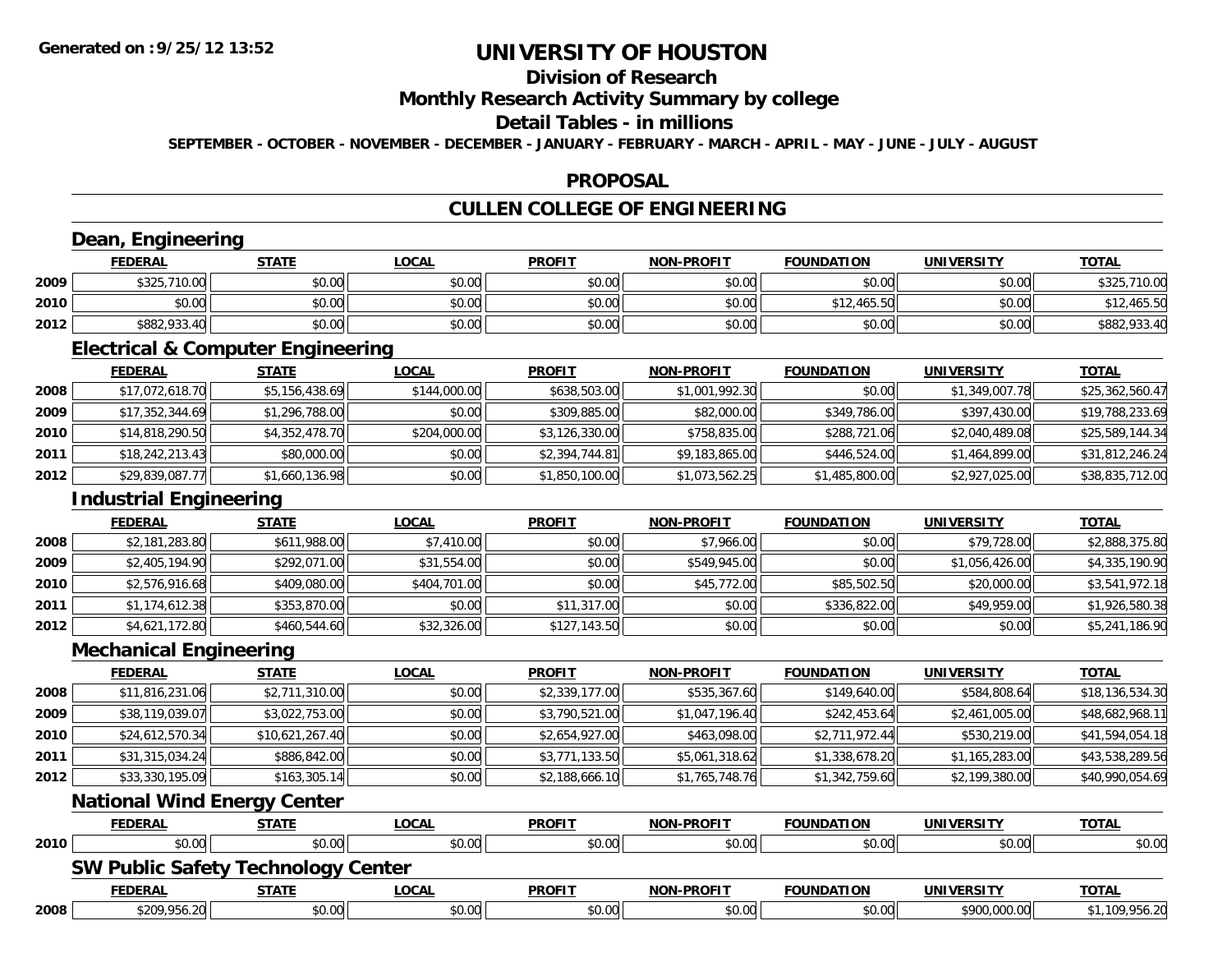# **Division of Research**

**Monthly Research Activity Summary by college**

**Detail Tables - in millions**

**SEPTEMBER - OCTOBER - NOVEMBER - DECEMBER - JANUARY - FEBRUARY - MARCH - APRIL - MAY - JUNE - JULY - AUGUST**

#### **PROPOSAL**

## **CULLEN COLLEGE OF ENGINEERING**

## **SW Public Safety Technology Center**

|              | <b>EDERAL</b>        | <b>STATE</b>    | <b>LOCAL</b>     | <b>PROFIT</b>       | <b>J-PROFIT</b><br><b>NON</b> | <b>FOUNDATION</b>          | UNIVERSITY    | <b>TOTAL</b>               |
|--------------|----------------------|-----------------|------------------|---------------------|-------------------------------|----------------------------|---------------|----------------------------|
| 2009         | 0.170000<br>$\sim$   | ልስ ስስ<br>יש.ט   | ደስ ሰሰ<br>DU.UU   | ≮N UU<br>DU.UU      | \$0.00                        | ደሀ ሀሀ                      | \$0.00        | .001                       |
| <b>Total</b> | .459.39<br>\$464,997 | \$68.662.228.18 | .391.00<br>.336. | .795.24<br>\$40.307 | 258.74<br>.484                | .900.25<br><b>\$16 483</b> | .7.905.822.72 | OEE ES<br>\$684<br>,800.03 |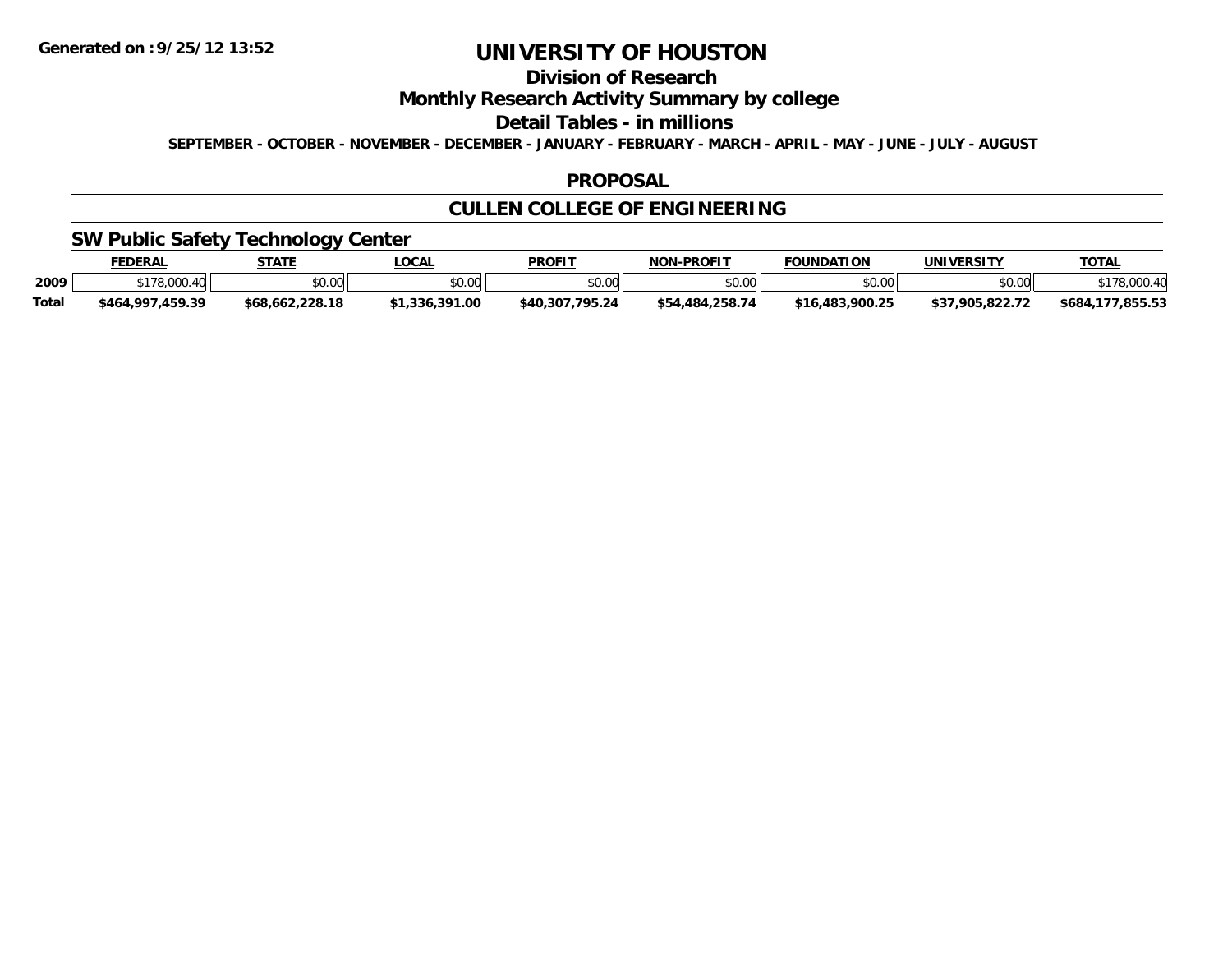# **Division of Research**

### **Monthly Research Activity Summary by college**

### **Detail Tables - in millions**

**SEPTEMBER - OCTOBER - NOVEMBER - DECEMBER - JANUARY - FEBRUARY - MARCH - APRIL - MAY - JUNE - JULY - AUGUST**

## **PROPOSAL**

# **DIVISION OF RESEARCH**

# **Animal Care Operations**

|      | <b>FEDERAL</b>               | CTATE         | .OCAI                | <b>PROFIT</b>   | -PROFIT<br><b>NIONI</b> | <b>FOUNDATION</b>  | UNIVERSITY    | <b>TOTAL</b> |
|------|------------------------------|---------------|----------------------|-----------------|-------------------------|--------------------|---------------|--------------|
| 2009 | \$494<br>$\epsilon = \alpha$ | 0.00<br>JU.UU | 0.00<br>JU.UU        | \$0.00<br>JU.UU | 0000<br>JU.UU           | $\sim$ 00<br>טט.טע | 0000<br>PU.UU | .49/<br>     |
| 2010 | ᠇.∪៶                         | 0.00<br>PU.UU | 0.00<br><b>JU.UU</b> | \$0.00<br>JU.UU | \$0.00                  | $\sim$ 00<br>vu.uu | 0000<br>JU.UU |              |

## **Center for Advanced Materials**

|      | <b>FEDERAL</b> | <u>STATE</u> | <b>LOCAL</b> | <b>PROFIT</b> | <b>NON-PROFIT</b> | <b>FOUNDATION</b> | <b>UNIVERSITY</b> | <b>TOTAL</b>   |
|------|----------------|--------------|--------------|---------------|-------------------|-------------------|-------------------|----------------|
| 2008 | \$4,957,989.70 | \$368,200.00 | \$0.00       | \$63,785.00   | \$0.00            | \$0.00            | \$0.00            | \$5,389,974.70 |
| 2009 | \$820,397.60   | \$0.00       | \$0.00       | \$0.00        | \$0.00            | \$0.00            | \$272,644.00      | \$1,093,041.60 |
| 2010 | \$33,000.00    | \$485,594.19 | \$0.00       | \$10,000.00   | \$0.00            | \$0.00            | \$0.00            | \$528,594.19   |
| 2011 | \$952,781.50   | \$0.00       | \$0.00       | \$409,411.00  | \$26,098.50       | \$0.00            | \$0.00            | \$1,388,291.00 |
| 2012 | \$1,008,717.64 | \$0.00       | \$0.00       | \$0.00        | \$0.00            | \$109,222.20      | \$0.00            | \$1,117,939.84 |

## **Center for Biomedical & Environmental Genomics**

|      | <b>FEDERAL</b> | <b>STATE</b> | <u>LOCAL</u> | <b>PROFIT</b> | <b>NON-PROFIT</b> | <b>FOUNDATION</b> | <b>UNIVERSITY</b> | <b>TOTAL</b> |
|------|----------------|--------------|--------------|---------------|-------------------|-------------------|-------------------|--------------|
| 2008 | \$0.00         | \$0.00       | \$0.00       | \$0.00        | \$0.00            | \$0.00            | \$0.00            | \$0.00       |
| 2009 | \$0.00         | \$0.00       | \$0.00       | \$0.00        | \$0.00            | \$0.00            | \$0.00            | \$0.00       |
| 2010 | \$0.00         | \$0.00       | \$0.00       | \$0.00        | \$0.00            | \$0.00            | \$0.00            | \$0.00       |
| 2011 | \$0.00         | \$0.00       | \$0.00       | \$0.00        | \$0.00            | \$0.00            | \$0.00            | \$0.00       |
| 2012 | \$0.00         | \$0.00       | \$0.00       | \$0.00        | \$0.00            | \$0.00            | \$0.00            | \$0.00       |

## **Center for Industrial Partnerships**

|      | <b>FEDERAL</b> | <b>STATE</b> | <u>LOCAL</u> | <b>PROFIT</b> | <b>NON-PROFIT</b> | <b>FOUNDATION</b> | <b>UNIVERSITY</b> | <b>TOTAL</b>   |
|------|----------------|--------------|--------------|---------------|-------------------|-------------------|-------------------|----------------|
| 2008 | \$793,589.00   | \$0.00       | \$0.00       | \$60,825.60   | \$0.00            | \$0.00            | \$0.00            | \$854,414.60   |
| 2009 | \$1,689,443.20 | \$0.00       | \$0.00       | \$50,250.00   | \$9,973.50        | \$100,000.00      | \$0.00            | \$1,849,666.70 |
| 2010 | \$0.00         | \$0.00       | \$0.00       | \$44,000.00   | \$0.00            | \$0.00            | \$0.00            | \$44,000.00    |
| 2011 | \$160,371.95   | \$0.00       | \$0.00       | \$0.00        | \$0.00            | \$0.00            | \$0.00            | \$160,371.95   |
| 2012 | \$696,294.00   | \$0.00       | \$0.00       | \$100,500.00  | \$0.00            | \$0.00            | \$0.00            | \$796,794.00   |

## **Center for Neuromotor & Biomechanics Research**

|      | <b>FEDERAL</b> | <b>STATE</b> | <u>LOCAL</u> | <b>PROFIT</b> | <b>NON-PROFIT</b> | <b>FOUNDATION</b> | <b>UNIVERSITY</b> | <b>TOTAL</b> |
|------|----------------|--------------|--------------|---------------|-------------------|-------------------|-------------------|--------------|
| 2008 | \$0.00         | \$0.00       | \$0.00       | \$0.00        | \$0.00            | \$0.00            | \$0.00            | \$0.00       |
| 2010 | \$0.00         | \$0.00       | \$0.00       | \$0.00        | \$0.00            | \$0.00            | \$0.00            | \$0.00       |
| 2011 | \$0.00         | \$0.00       | \$0.00       | \$0.00        | \$0.00            | \$0.00            | \$0.00            | \$0.00       |
| 2012 | \$0.00         | \$0.00       | \$0.00       | \$0.00        | \$0.00            | \$0.00            | \$0.00            | \$0.00       |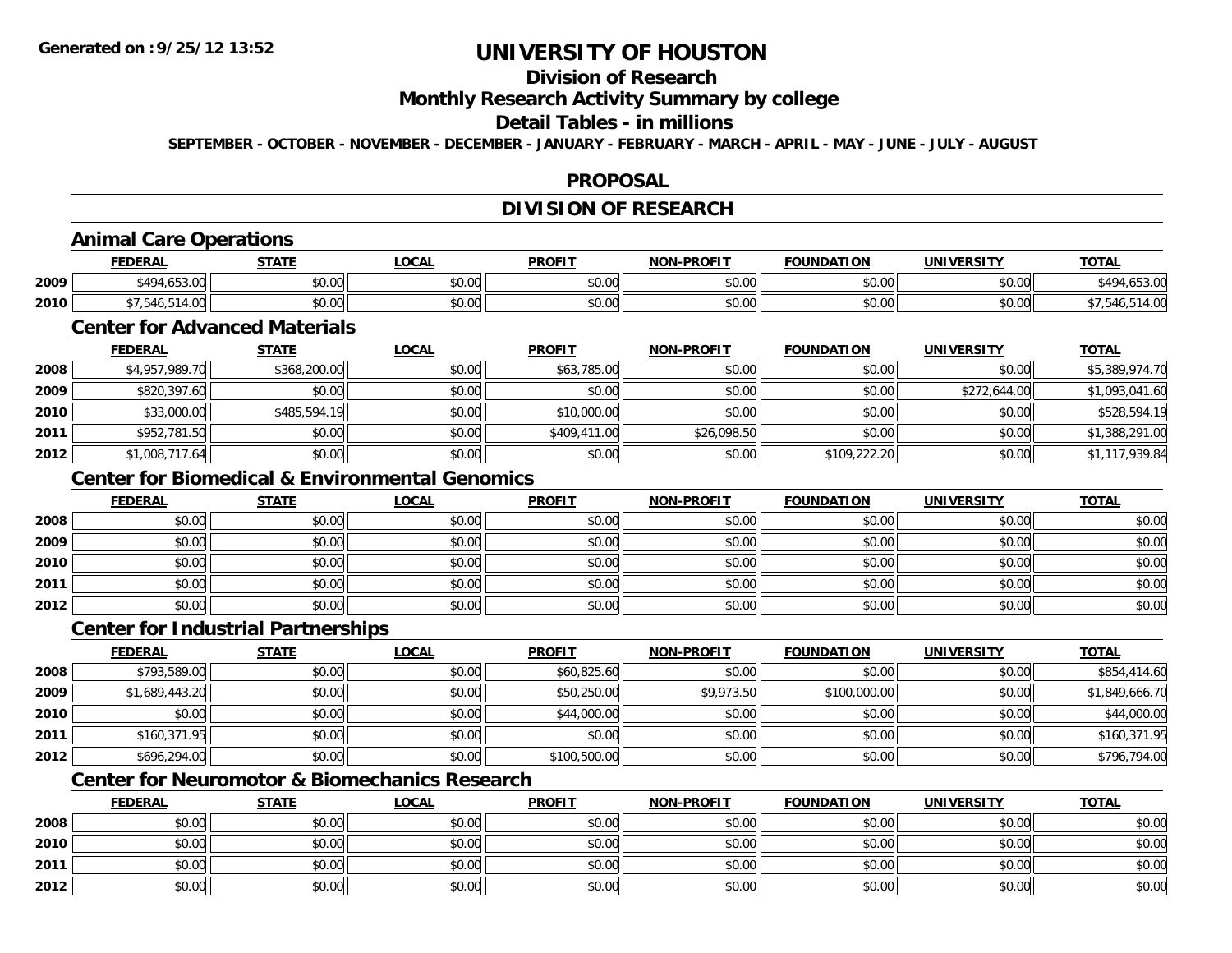#### **Division of Research**

**Monthly Research Activity Summary by college**

#### **Detail Tables - in millions**

**SEPTEMBER - OCTOBER - NOVEMBER - DECEMBER - JANUARY - FEBRUARY - MARCH - APRIL - MAY - JUNE - JULY - AUGUST**

#### **PROPOSAL**

## **DIVISION OF RESEARCH**

|      | <b>Division of Research</b>              |                |              |               |                   |                   |                   |                |
|------|------------------------------------------|----------------|--------------|---------------|-------------------|-------------------|-------------------|----------------|
|      | <b>FEDERAL</b>                           | <b>STATE</b>   | <b>LOCAL</b> | <b>PROFIT</b> | NON-PROFIT        | <b>FOUNDATION</b> | <b>UNIVERSITY</b> | <b>TOTAL</b>   |
| 2008 | \$49,134.96                              | \$0.00         | \$0.00       | \$0.00        | \$0.00            | \$0.00            | \$0.00            | \$49,134.96    |
| 2009 | \$3,241,558.00                           | \$0.00         | \$0.00       | \$0.00        | \$0.00            | \$0.00            | \$0.00            | \$3,241,558.00 |
|      | <b>Institute for Nanoenergy</b>          |                |              |               |                   |                   |                   |                |
|      | <b>FEDERAL</b>                           | <b>STATE</b>   | <b>LOCAL</b> | <b>PROFIT</b> | NON-PROFIT        | <b>FOUNDATION</b> | <b>UNIVERSITY</b> | <b>TOTAL</b>   |
| 2008 | \$0.00                                   | \$0.00         | \$0.00       | \$0.00        | \$0.00            | \$0.00            | \$0.00            | \$0.00         |
| 2011 | \$0.00                                   | \$0.00         | \$0.00       | \$0.00        | \$0.00            | \$0.00            | \$0.00            | \$0.00         |
| 2012 | \$0.00                                   | \$0.00         | \$0.00       | \$0.00        | \$0.00            | \$0.00            | \$0.00            | \$0.00         |
|      | <b>Office of Contracts and Grants</b>    |                |              |               |                   |                   |                   |                |
|      | <b>FEDERAL</b>                           | <b>STATE</b>   | <b>LOCAL</b> | <b>PROFIT</b> | NON-PROFIT        | <b>FOUNDATION</b> | UNIVERSITY        | <b>TOTAL</b>   |
| 2009 | \$0.00                                   | \$0.00         | \$0.00       | \$0.00        | \$0.00            | \$2,300,000.00    | \$0.00            | \$2,300,000.00 |
|      | <b>Research Financial Services</b>       |                |              |               |                   |                   |                   |                |
|      | <b>FEDERAL</b>                           | <b>STATE</b>   | <b>LOCAL</b> | <b>PROFIT</b> | NON-PROFIT        | <b>FOUNDATION</b> | <b>UNIVERSITY</b> | <b>TOTAL</b>   |
| 2008 | \$0.00                                   | \$5,000,000.00 | \$0.00       | \$0.00        | \$0.00            | \$0.00            | \$0.00            | \$5,000,000.00 |
|      | <b>Research Information Center</b>       |                |              |               |                   |                   |                   |                |
|      | <b>FEDERAL</b>                           | <b>STATE</b>   | <b>LOCAL</b> | <b>PROFIT</b> | <b>NON-PROFIT</b> | <b>FOUNDATION</b> | <b>UNIVERSITY</b> | <b>TOTAL</b>   |
| 2012 | \$0.00                                   | \$0.00         | \$0.00       | \$0.00        | \$500.00          | \$0.00            | \$0.00            | \$500.00       |
|      | <b>TcSAM</b>                             |                |              |               |                   |                   |                   |                |
|      | <b>FEDERAL</b>                           | <b>STATE</b>   | <b>LOCAL</b> | <b>PROFIT</b> | NON-PROFIT        | <b>FOUNDATION</b> | <b>UNIVERSITY</b> | <b>TOTAL</b>   |
| 2009 | \$0.00                                   | \$0.00         | \$0.00       | \$0.00        | \$0.00            | \$0.00            | \$0.00            | \$0.00         |
|      | <b>TcSUH</b>                             |                |              |               |                   |                   |                   |                |
|      | <b>FEDERAL</b>                           | <b>STATE</b>   | <b>LOCAL</b> | <b>PROFIT</b> | <b>NON-PROFIT</b> | <b>FOUNDATION</b> | <b>UNIVERSITY</b> | <b>TOTAL</b>   |
| 2008 | \$3,019,602.84                           | \$1,102,900.00 | \$0.00       | \$175,006.00  | \$0.00            | \$298,347.00      | \$0.00            | \$4,595,855.84 |
| 2009 | \$4,030,259.58                           | \$556,454.50   | \$0.00       | \$206,938.00  | \$94,655.75       | \$311,313.00      | \$0.00            | \$5,199,620.83 |
| 2010 | \$418,260.00                             | \$689,508.00   | \$0.00       | \$488,006.00  | \$0.00            | \$98,596.00       | \$65,718.00       | \$1,760,088.00 |
| 2011 | \$518,946.76                             | \$0.00         | \$0.00       | \$52,320.00   | \$72,000.00       | \$0.00            | \$0.00            | \$643,266.76   |
| 2012 | \$2,304,745.15                           | \$124,768.05   | \$0.00       | \$90,000.00   | \$37,926.00       | \$0.00            | \$80,077.00       | \$2,637,516.20 |
|      | <b>Texas Learning/Computation Center</b> |                |              |               |                   |                   |                   |                |
|      | <b>FEDERAL</b>                           | <b>STATE</b>   | <b>LOCAL</b> | <b>PROFIT</b> | NON-PROFIT        | <b>FOUNDATION</b> | <b>UNIVERSITY</b> | <b>TOTAL</b>   |
| 2008 | \$0.00                                   | \$0.00         | \$0.00       | \$0.00        | \$0.00            | \$0.00            | \$300,000.00      | \$300,000.00   |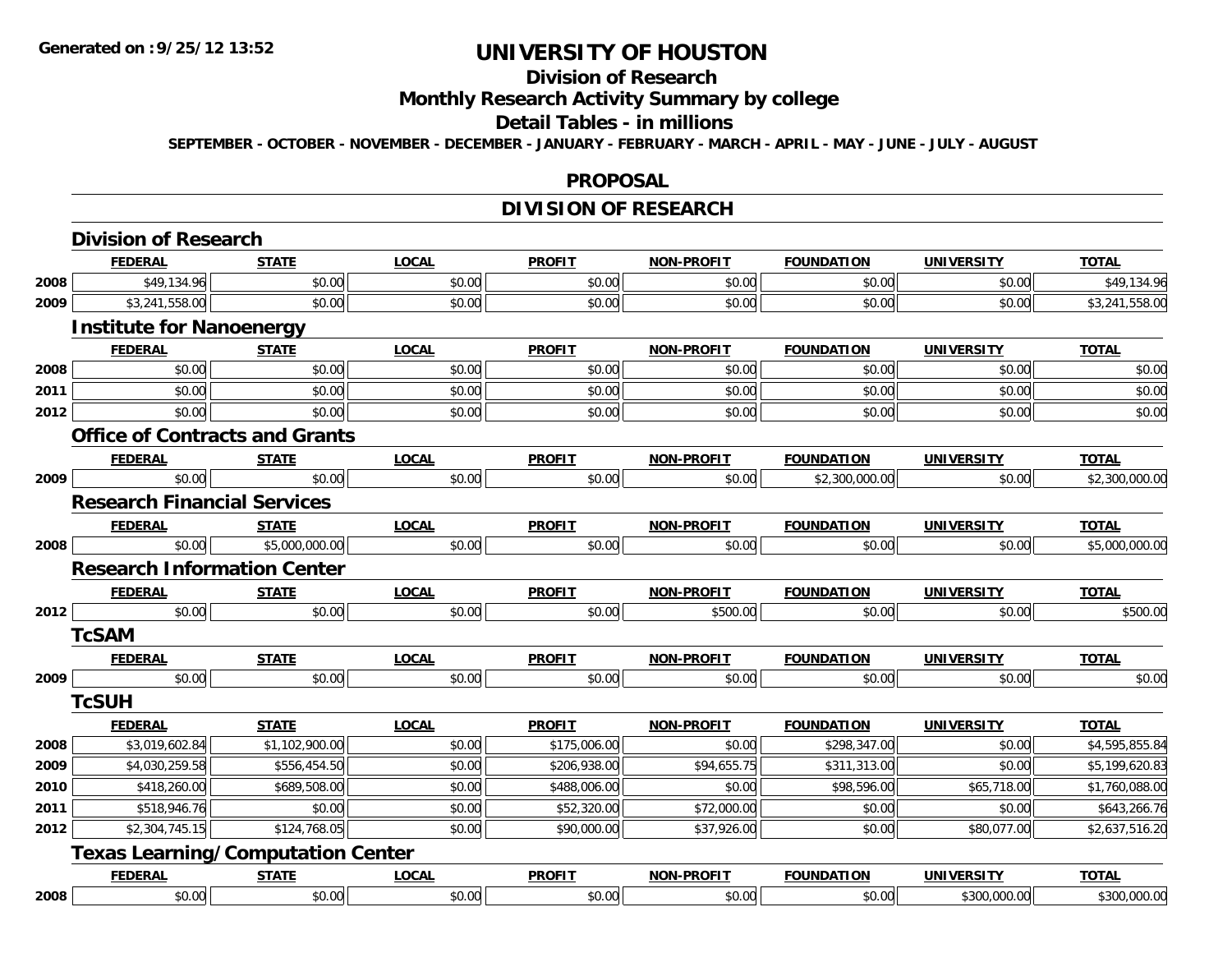# **Division of Research**

## **Monthly Research Activity Summary by college**

## **Detail Tables - in millions**

**SEPTEMBER - OCTOBER - NOVEMBER - DECEMBER - JANUARY - FEBRUARY - MARCH - APRIL - MAY - JUNE - JULY - AUGUST**

#### **PROPOSAL**

## **DIVISION OF RESEARCH**

## **Texas Learning/Computation Center**

|      | <b>FEDERAL</b> | <b>STATE</b> | <b>LOCAL</b> | <b>PROFIT</b> | <b>NON-PROFIT</b> | <b>FOUNDATION</b> | <b>UNIVERSITY</b> | <b>TOTAL</b> |
|------|----------------|--------------|--------------|---------------|-------------------|-------------------|-------------------|--------------|
| 2009 | \$0.00         | \$0.00       | \$0.00       | \$0.00        | \$0.00            | \$0.00            | \$0.00            | \$0.00       |
| 2010 | \$0.00         | \$0.00       | \$0.00       | \$71,992.20   | \$0.00            | \$0.00            | \$0.00            | \$71,992.20  |
| 2011 | \$0.00         | \$0.00       | \$0.00       | \$0.30        | \$0.00            | \$0.00            | \$0.00            | \$0.30       |
| 2012 | \$0.00         | \$0.00       | \$0.00       | \$0.00        | \$0.00            | \$0.00            | \$0.00            | \$0.00       |

## **Texas Obesity Research Center**

|      | <b>FEDERAL</b> | <b>STATE</b>                 | LOCAL                | <b>PROFIT</b> | <b>NON-PROFIT</b> | <b>FOUNDATION</b> | <b>UNIVERSITY</b> | <u>TOTAL</u> |
|------|----------------|------------------------------|----------------------|---------------|-------------------|-------------------|-------------------|--------------|
| 2009 | 60.00<br>,U.UU | Ψυ<br>$\sim$<br>JU.UU        | 0000<br><b>JU.UU</b> | \$0.00        | \$0.00            | \$0.00            | \$0.00            | \$0.00       |
| 2010 | \$0.00         | 0.000<br>PU.U                | 0000<br>\$U.UU       | \$0.00        | \$0.00            | \$0.00            | \$0.00            | \$0.00       |
| 2011 | \$0.00         | <b>ሰሳ</b><br>$\sim$<br>JU.UU | \$0.00               | \$0.00        | \$0.00            | \$0.00            | \$0.00            | \$0.00       |

#### **TIMES**

|       | <b>FEDERAL</b>  | <b>STATE</b>    | <b>LOCAL</b> | <b>PROFIT</b>  | <b>NON-PROFIT</b> | <b>FOUNDATION</b> | UNIVERSITY      | <b>TOTAL</b>     |
|-------|-----------------|-----------------|--------------|----------------|-------------------|-------------------|-----------------|------------------|
| 2008  | \$741,204.66    | \$828,102.00    | \$0.00       | \$0.00         | \$0.00            | \$71,899.00       | \$1,267,183.00  | \$2,908,388.66   |
| 2009  | \$14,157,589.09 | \$4,588,349.40  | \$0.00       | \$0.00         | \$395,046,00      | \$0.00            | \$644,290.00    | \$19,785,274.49  |
| 2010  | \$20,527,287.50 | \$7,022,763.95  | \$630,307.00 | \$408,000.00   | \$7,530,858.00    | \$0.00            | \$4,878,468.00  | \$40,997,684.45  |
| 2011  | \$20,153,762.80 | \$1,342,206.10  | \$283,790.40 | \$1,701,715.40 | \$254,256.00      | \$0.00            | \$4,585,293.00  | \$28,321,023.70  |
| 2012  | \$1,194,418.00  | \$2,109,300.50  | \$0.00       | \$869,316.00   | \$119,028.00      | \$0.00            | \$1,477,959.00  | \$5,770,021.50   |
| Total | \$89,510,520.93 | \$24,218,146.69 | \$914,097.40 | \$4,802,065.50 | \$8,540,341.75    | \$3,289,377.20    | \$13,571,632.00 | \$144,846,181.46 |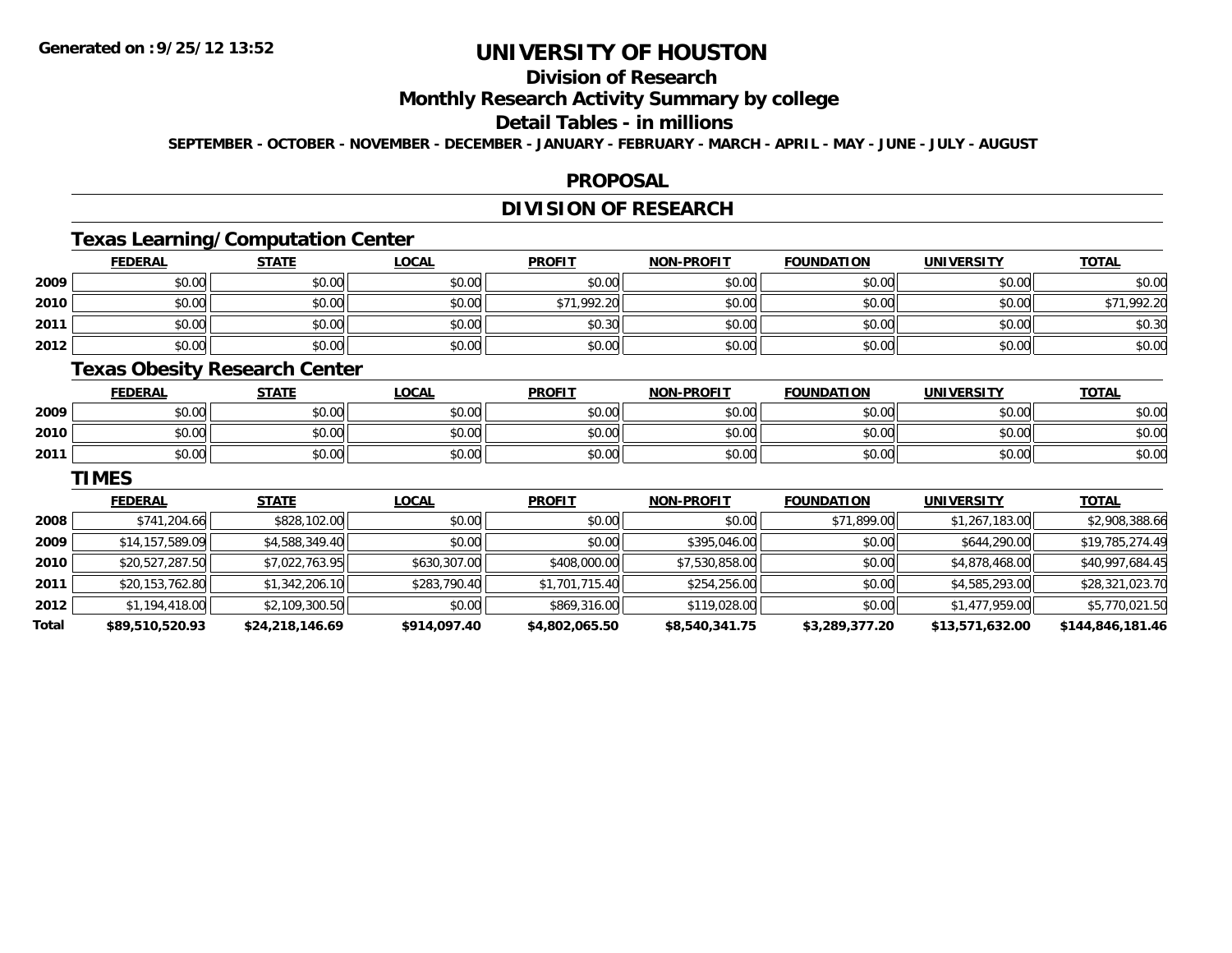# **Division of Research**

### **Monthly Research Activity Summary by college**

### **Detail Tables - in millions**

**SEPTEMBER - OCTOBER - NOVEMBER - DECEMBER - JANUARY - FEBRUARY - MARCH - APRIL - MAY - JUNE - JULY - AUGUST**

## **PROPOSAL**

# **GRADUATE COLLEGE OF SOCIAL WORK**

## **Center for Health Equities & Evaluation Research**

|      | <b>FEDERAL</b>                                            | <b>STATE</b>                    | .OCAL                                        | <b>PROFIT</b>                   | <b>NON-PROFIT</b> | <b>FOUNDATION</b> | UNIVERSITY        | <u>тота.</u>                                |
|------|-----------------------------------------------------------|---------------------------------|----------------------------------------------|---------------------------------|-------------------|-------------------|-------------------|---------------------------------------------|
| 2011 | 00000<br><b>¢0 10</b><br>.u8u.uu                          | $+0/1$<br>0/700<br>\$266.367.00 | $\cdots$<br>$\sim$<br>$\sim$<br>DZZ0.Z30.UUL | $n \cap \Omega$<br><b>JU.UU</b> | \$0.00            | \$0.00            | \$0.00            | 10000<br>$\sim$<br>- , .090,083.00 <b>.</b> |
| 2012 | $\sim$ $\sim$ $\sim$ $\sim$ $\sim$ $\sim$<br>\$163.277.00 | ሶስ ሰሰ<br>JU.UU                  | ቀስ ስስ<br>DU.UU                               | \$0.00                          | \$0.00            | \$0.00            | 4.380.00<br>\$464 | $\sim$<br>50Z /<br>.007.00                  |

# **Child & Family for Innovative Research**

|      | <b>FEDERAL</b> | <u>STATE</u> | <u>LOCAL</u> | <b>PROFIT</b> | <b>NON-PROFIT</b> | <b>FOUNDATION</b> | <b>UNIVERSITY</b> | <b>TOTAL</b> |
|------|----------------|--------------|--------------|---------------|-------------------|-------------------|-------------------|--------------|
| 2008 | \$0.00         | \$349,613.00 | \$0.00       | \$0.00        | \$85,813.00       | \$0.00            | \$0.00            | \$435,426.00 |
| 2009 | \$0.00         | \$0.00       | \$0.00       | \$0.00        | \$40,333.00       | \$0.00            | \$0.00            | \$40,333.00  |
| 2010 | \$0.00         | \$0.00       | \$0.00       | \$0.00        | \$41,440.00       | \$0.00            | \$0.00            | \$41,440.00  |
| 2011 | \$0.00         | \$17,940.10  | \$101,305.00 | \$176,505.00  | \$25,000.00       | \$0.00            | \$0.00            | \$320,750.10 |
| 2012 | \$0.00         | \$110,342.00 | \$56,704.00  | \$0.00        | \$70,883.00       | \$28,560.00       | \$0.00            | \$266,489.00 |

## **Community Projects - Social Work**

|      | <b>FEDERAL</b> | STATE       | <u>LOCAL</u> | <b>PROFIT</b> | <b>NON-PROFIT</b> | FOUNDATION | <b>UNIVERSITY</b> | <b>TOTAL</b>   |
|------|----------------|-------------|--------------|---------------|-------------------|------------|-------------------|----------------|
| 2008 | \$354,500.00   | \$0.00      | \$0.00       | \$0.00        | \$27,507.00       | \$0.00     | \$36,900.00       | \$418,907.00   |
| 2009 | \$396,000.00   | \$0.00      | \$0.00       | \$0.00        | \$0.00            | \$0.00     | \$0.00            | \$396,000.00   |
| 2010 | \$0.00         | \$0.00      | \$0.00       | \$0.00        | \$0.00            | \$0.00     | \$0.00            | \$0.00         |
| 2011 | \$2,420,245.00 | \$17,940.10 | \$0.00       | \$0.00        | \$0.00            | \$0.00     | \$0.00            | \$2,438,185.10 |

#### **Dean, Social Work**

|      | <b>FEDERAL</b> | <b>STATE</b>   | <b>LOCAL</b> | <b>PROFIT</b>  | <b>NON-PROFIT</b> | <b>FOUNDATION</b> | <b>UNIVERSITY</b> | <b>TOTAL</b>    |
|------|----------------|----------------|--------------|----------------|-------------------|-------------------|-------------------|-----------------|
| 2008 | \$9,234,706.10 | \$2,084,318.00 | \$0.00       | \$65,138.00    | \$226,446.00      | \$0.00            | \$163,907.00      | \$11,774,515.10 |
| 2009 | \$7,818,513.26 | \$2,533,497.10 | \$0.00       | \$545,459.00   | \$0.00            | \$91,365.90       | \$121,413.00      | \$11,110,248.26 |
| 2010 | \$2,493,681.00 | \$1,422,784.00 | \$0.00       | \$1,083,714.00 | \$1,108,831.00    | \$283,634.00      | \$0.00            | \$6,392,644.00  |
| 2011 | \$9,978,050.80 | \$984,400.20   | \$0.00       | \$100,982.00   | \$0.00            | \$19,979.05       | \$154,609.00      | \$11,238,021.05 |
| 2012 | \$5,850,403.12 | \$1,008,356.00 | \$0.00       | \$268,059.00   | \$56,469.80       | \$117,500.00      | \$190,477.00      | \$7,491,264.92  |

## **Drug and Social Policy Research**

|      | <b>FEDERAL</b> | <b>STATE</b> | LOCAI           | <b>PROFIT</b> | DDOCI <sub>2</sub><br>810 R | <b>FOUNDATION</b> | <b><i>INIVERSITY</i></b><br>ERƏL | <b>TOTAL</b> |
|------|----------------|--------------|-----------------|---------------|-----------------------------|-------------------|----------------------------------|--------------|
| 2008 | 0000<br>,u.uu  | ¢∩<br>JU.UU  | ልስ ስስ<br>JU.UU  | \$0.00        | \$0.00                      | 40.00<br>JU.UU    | \$0.00                           | \$0.00       |
| 2009 | 0000<br>DU.UU  | ÷0<br>JU.UU  | 0000<br>JU.UU   | \$0.00        | \$0.00                      | \$0.00            | \$0.00                           | \$0.00       |
| 2012 | \$0.00         | \$0.00       | ልስ ስስ<br>\$U.UU | \$0.00        | \$0.00                      | \$0.00            | \$108,944.00                     | .944.00      |

#### **Office for Drug SPR**

|      | <b>CENED</b><br>R.F | $\sim$ $\sim$ $\sim$ $\sim$             | $\sim$ $\sim$ $\sim$<br>"<br>.UUAI | <b>DDOEIT</b><br>- r. l.    |                        | INDATION         | JNIVI<br>----             | $-2 - 1$<br>$\overline{\phantom{a}}$ |
|------|---------------------|-----------------------------------------|------------------------------------|-----------------------------|------------------------|------------------|---------------------------|--------------------------------------|
| 2008 | ሶስ ሰሰ<br>JU.UU      | $\uparrow$ $\uparrow$<br>$\mathbf{u}$ . |                                    | $\sim$<br>$\sim$<br>$\cdot$ | $\sim$ $\sim$<br>,,,,, | $\sim$<br>⊸∪.∪\≞ | $\sim$ 00<br><b>DU.UU</b> | JU.UU                                |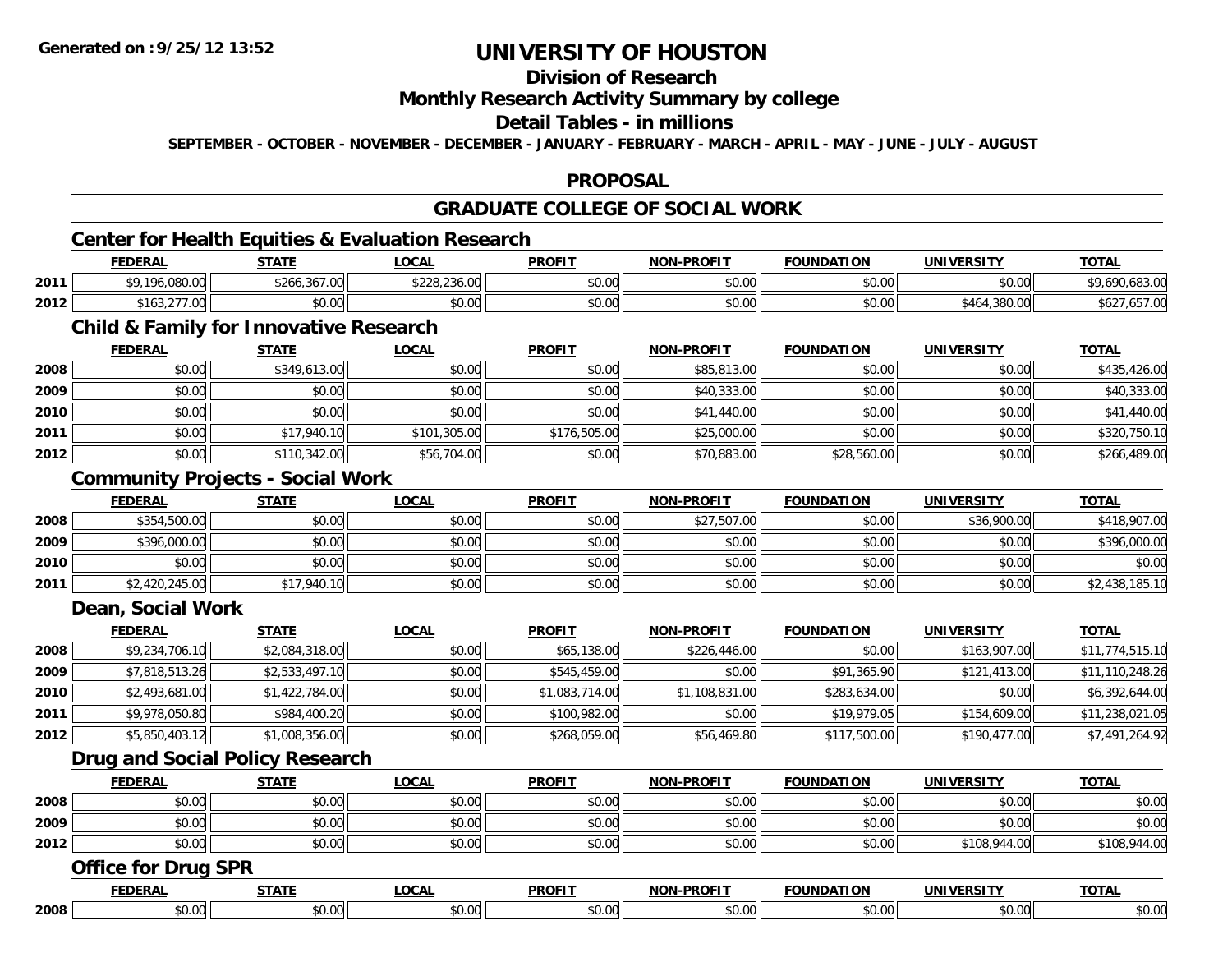# **Division of Research**

## **Monthly Research Activity Summary by college**

#### **Detail Tables - in millions**

**SEPTEMBER - OCTOBER - NOVEMBER - DECEMBER - JANUARY - FEBRUARY - MARCH - APRIL - MAY - JUNE - JULY - AUGUST**

#### **PROPOSAL**

#### **GRADUATE COLLEGE OF SOCIAL WORK**

## **Office for Drug SPR**

|              | <u>FEDERAL</u>  | <b>STATE</b>   | <u>_OCAL</u> | <b>PROFIT</b>  | <b>NON-PROFIT</b> | <b>FOUNDATION</b> | UNIVERSITY     | <b>TOTAL</b>    |
|--------------|-----------------|----------------|--------------|----------------|-------------------|-------------------|----------------|-----------------|
| 2009         | \$0.00          | \$0.00         | \$0.00       | \$0.00         | \$0.00            | \$0.00            | \$0.00         | \$0.00          |
| 2010         | \$0.00          | \$0.00         | \$0.00       | \$0.00         | \$0.00            | \$0.00            | \$0.00         | \$0.00          |
| <b>Total</b> | \$47,905,456.28 | \$8,795,557.50 | \$386,245.00 | \$2,239,857.00 | \$1,682,722.80    | \$541,038.95      | \$1,240,630.00 | \$62,791,507.53 |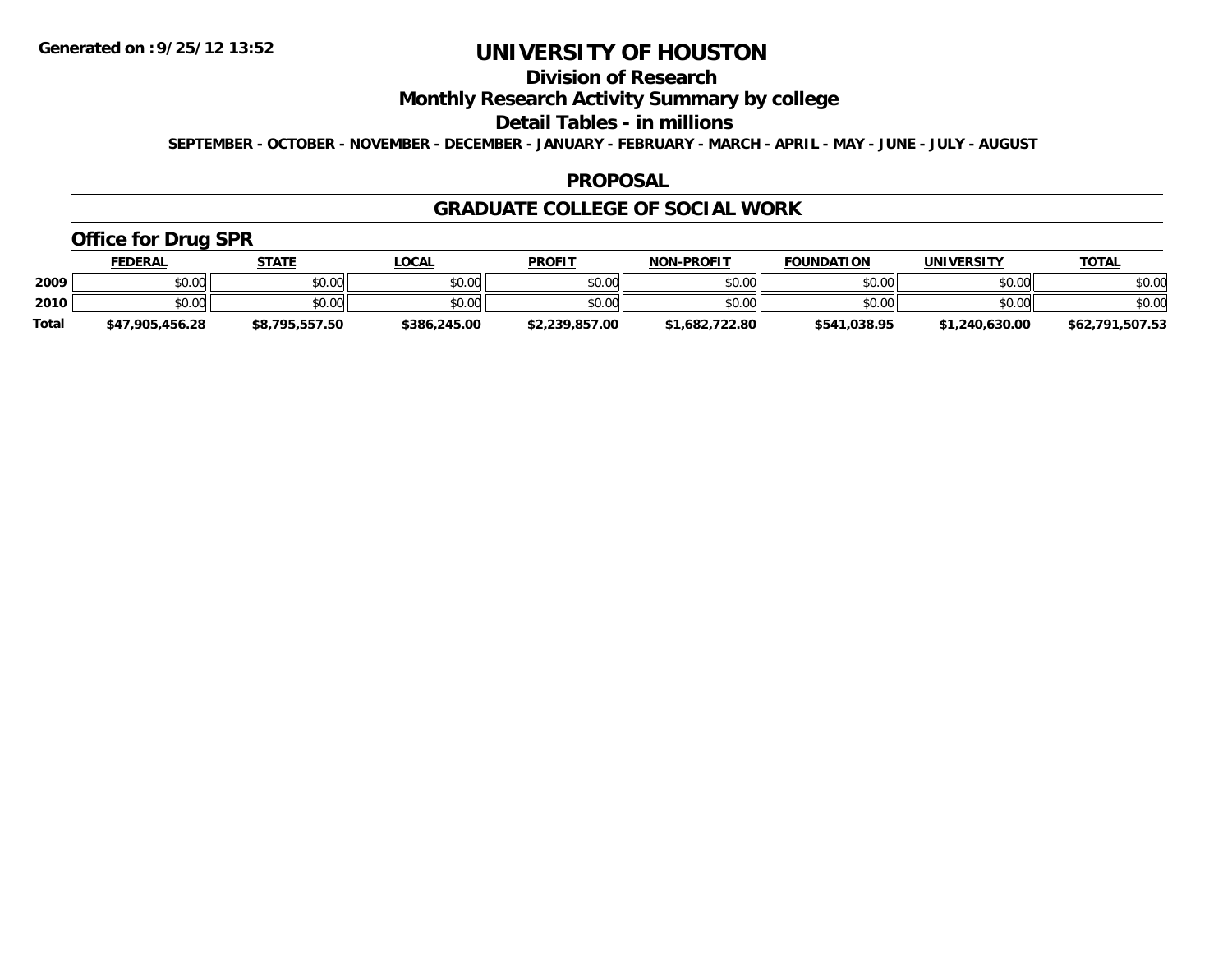# **Division of Research**

## **Monthly Research Activity Summary by college**

#### **Detail Tables - in millions**

**SEPTEMBER - OCTOBER - NOVEMBER - DECEMBER - JANUARY - FEBRUARY - MARCH - APRIL - MAY - JUNE - JULY - AUGUST**

#### **PROPOSAL**

### **HILTON COLLEGE OF HOTEL AND RESTAURANT MANAGEMENT**

### **Hotel and Restaurant Management**

|       | <b>FEDERAL</b> | <b>STATE</b> | <u>LOCAL</u> | <b>PROFIT</b> | <b>NON-PROFIT</b> | <b>FOUNDATION</b> | <b>UNIVERSITY</b> | <b>TOTAL</b>   |
|-------|----------------|--------------|--------------|---------------|-------------------|-------------------|-------------------|----------------|
| 2008  | \$0.00         | \$145,215.00 | \$0.00       | \$0.00        | \$0.00            | \$0.00            | \$0.00            | \$145,215.00   |
| 2009  | \$0.00         | \$0.00       | \$60,000.00  | \$9,047.50    | \$135,002.00      | \$0.00            | \$0.00            | \$204,049.50   |
| 2010  | \$560,802.00   | \$178,158.00 | \$70,000.00  | \$0.00        | \$82,548.00       | \$0.00            | \$163,662.00      | \$1,055,170.00 |
| 2011  | \$2,191,266.00 | \$73,547.00  | \$0.00       | \$223,500.00  | \$43,271.00       | \$81,463.00       | \$312,542.00      | \$2,925,589.00 |
| 2012  | \$85,444.00    | \$174,830.00 | \$49,847.00  | \$0.00        | \$118,422.00      | \$0.00            | \$37,354.00       | \$465,897.00   |
| Total | \$2,837,512.00 | \$571,750.00 | \$179,847.00 | \$232,547.50  | \$379,243.00      | \$81,463.00       | \$513,558.00      | \$4,795,920.50 |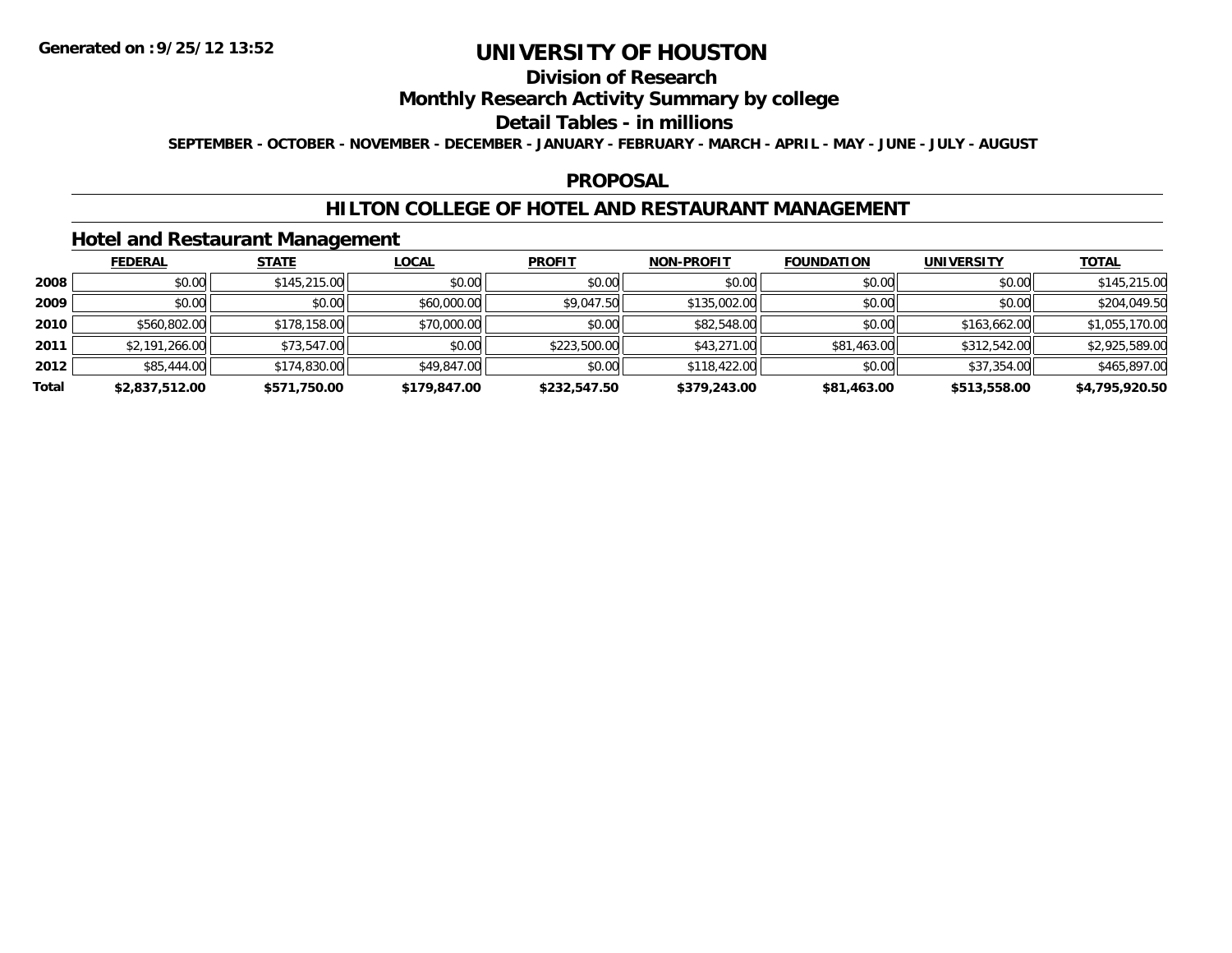# **Division of Research**

**Monthly Research Activity Summary by college**

#### **Detail Tables - in millions**

**SEPTEMBER - OCTOBER - NOVEMBER - DECEMBER - JANUARY - FEBRUARY - MARCH - APRIL - MAY - JUNE - JULY - AUGUST**

#### **PROPOSAL**

#### **HONORS COLLEGE**

# **Dean, Honors College**

|       | <b>FEDERAL</b>                    | <b>STATE</b> | <b>LOCAL</b> | <b>PROFIT</b> | <b>NON-PROFIT</b> | <b>FOUNDATION</b> | <b>UNIVERSITY</b> | <b>TOTAL</b>   |
|-------|-----------------------------------|--------------|--------------|---------------|-------------------|-------------------|-------------------|----------------|
| 2011  | \$147,957.00                      | \$0.00       | \$0.00       | \$0.00        | \$0.00            | \$0.00            | \$0.00            | \$147,957.00   |
|       | <b>Houston Teachers Institute</b> |              |              |               |                   |                   |                   |                |
|       | <b>FEDERAL</b>                    | <b>STATE</b> | <b>LOCAL</b> | <b>PROFIT</b> | <b>NON-PROFIT</b> | <b>FOUNDATION</b> | <b>UNIVERSITY</b> | <b>TOTAL</b>   |
| 2008  | \$175,000.00                      | \$0.00       | \$0.00       | \$0.00        | \$0.00            | \$0.00            | \$0.00            | \$175,000.00   |
| 2009  | \$894,435.50                      | \$0.00       | \$0.00       | \$0.00        | \$4,899.50        | \$0.00            | \$0.00            | \$899,335.00   |
| 2010  | \$530,851.00                      | \$25,000.00  | \$0.00       | \$54,637.32   | \$0.00            | \$0.00            | \$0.00            | \$610,488.32   |
| 2011  | \$34,951.70                       | \$0.00       | \$0.00       | \$0.00        | \$53,185.20       | \$0.00            | \$0.00            | \$88,136.90    |
| Total | \$1,783,195.20                    | \$25,000.00  | \$0.00       | \$54,637.32   | \$58,084.70       | \$0.00            | \$0.00            | \$1,920,917.22 |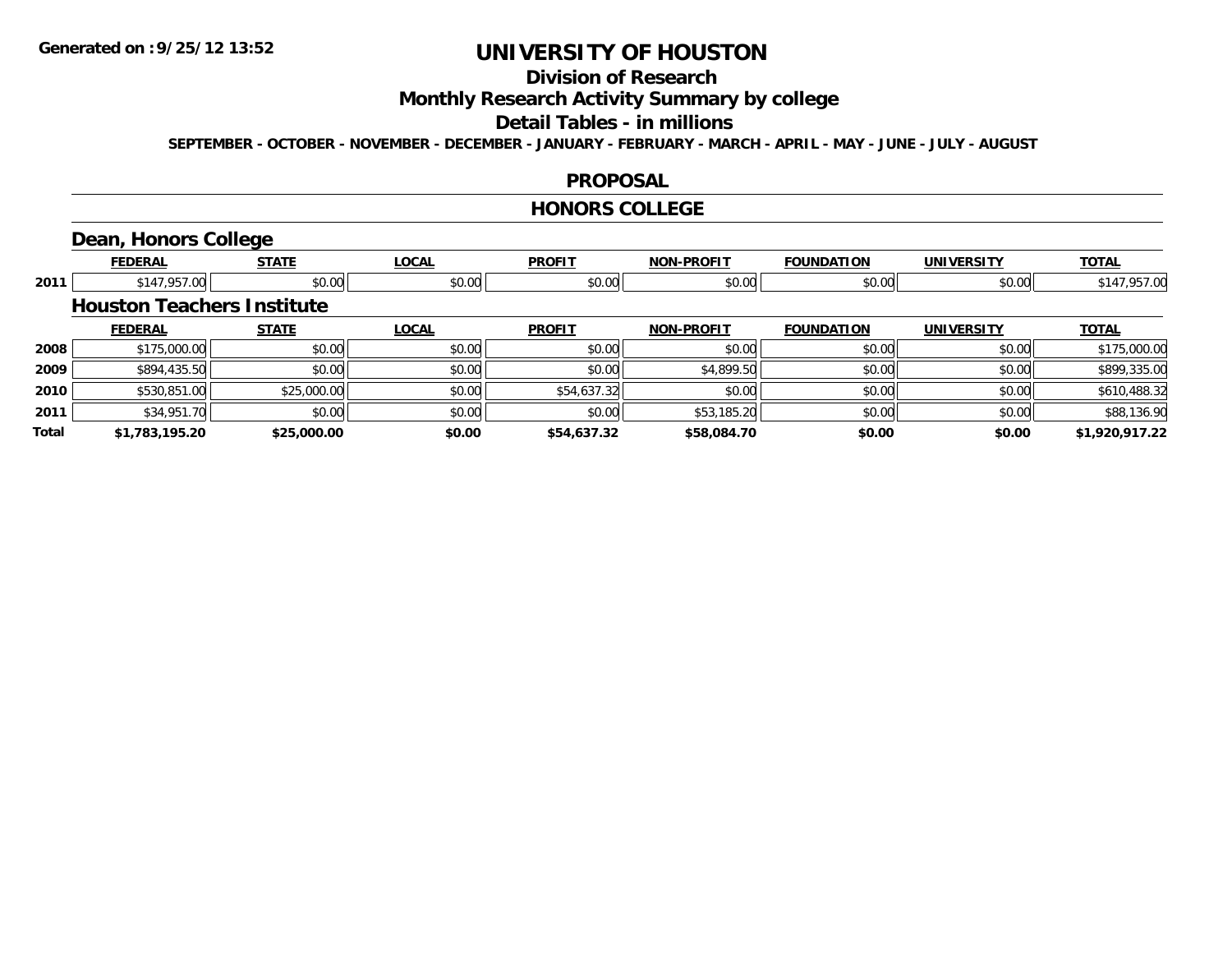# **Division of Research**

**Monthly Research Activity Summary by college**

#### **Detail Tables - in millions**

**SEPTEMBER - OCTOBER - NOVEMBER - DECEMBER - JANUARY - FEBRUARY - MARCH - APRIL - MAY - JUNE - JULY - AUGUST**

#### **PROPOSAL**

#### **LIBRARY**

## **Administration, Library**

|       | <b>FEDERAL</b> | <b>STATE</b> | <u>LOCAL</u> | <b>PROFIT</b> | <b>NON-PROFIT</b> | <b>FOUNDATION</b> | <b>UNIVERSITY</b> | <b>TOTAL</b> |
|-------|----------------|--------------|--------------|---------------|-------------------|-------------------|-------------------|--------------|
| 2008  | \$150,479.40   | \$0.00       | \$0.00       | \$0.00        | \$0.00            | \$0.00            | \$0.00            | \$150,479.40 |
| 2009  | \$0.00         | \$0.00       | \$0.00       | \$0.00        | \$0.00            | \$0.00            | \$0.00            | \$0.00       |
| 2010  | \$30,000.00    | \$19,863.00  | \$0.00       | \$0.00        | \$0.00            | \$0.00            | \$0.00            | \$49,863.00  |
| 2011  | \$242,982.00   | \$0.00       | \$0.00       | \$0.00        | \$0.00            | \$0.00            | \$0.00            | \$242,982.00 |
| Total | \$423,461.40   | \$19,863.00  | \$0.00       | \$0.00        | \$0.00            | \$0.00            | \$0.00            | \$443,324.40 |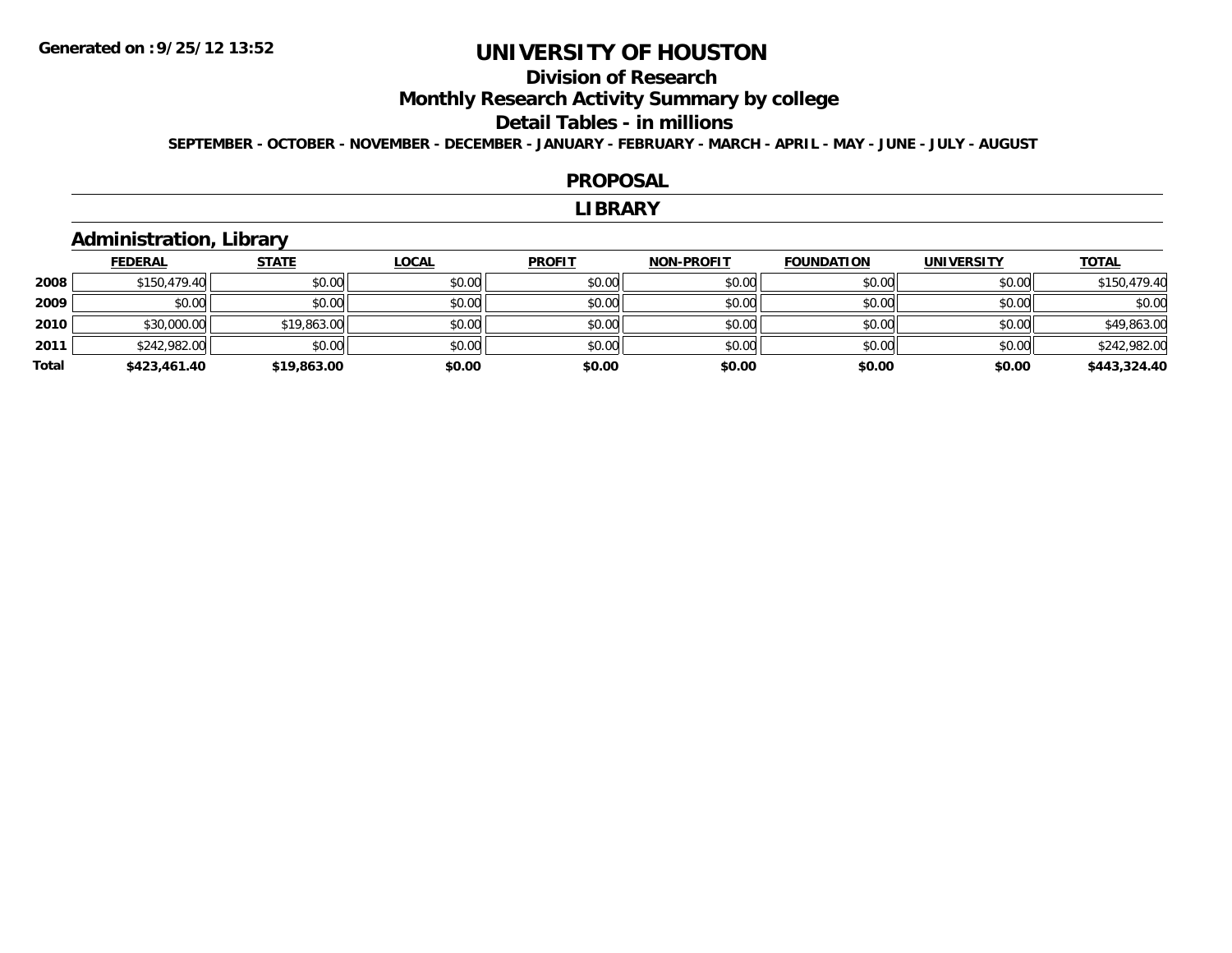# **Division of Research**

**Monthly Research Activity Summary by college**

#### **Detail Tables - in millions**

**SEPTEMBER - OCTOBER - NOVEMBER - DECEMBER - JANUARY - FEBRUARY - MARCH - APRIL - MAY - JUNE - JULY - AUGUST**

#### **PROPOSAL**

#### **PRESIDENT**

#### **Office of the President**

|      | <b>FEDERAL</b>                      | <b>STATE</b> | <u>LOCAL</u> | <b>PROFIT</b> | <b>NON-PROFIT</b> | <b>FOUNDATION</b> | <b>UNIVERSITY</b> | <b>TOTAL</b>   |
|------|-------------------------------------|--------------|--------------|---------------|-------------------|-------------------|-------------------|----------------|
| 2009 | \$0.00                              | \$0.00       | \$0.00       | \$0.00        | \$0.00            | \$0.00            | \$0.00            | \$0.00         |
|      | <b>Vice President Admin/Finance</b> |              |              |               |                   |                   |                   |                |
|      |                                     |              |              |               |                   |                   |                   |                |
|      | <b>FEDERAL</b>                      | <u>STATE</u> | <u>LOCAL</u> | <b>PROFIT</b> | <b>NON-PROFIT</b> | <b>FOUNDATION</b> | <b>UNIVERSITY</b> | <b>TOTAL</b>   |
| 2011 | \$1,935,000.00                      | \$0.00       | \$0.00       | \$0.00        | \$0.00            | \$0.00            | \$0.00            | \$1,935,000.00 |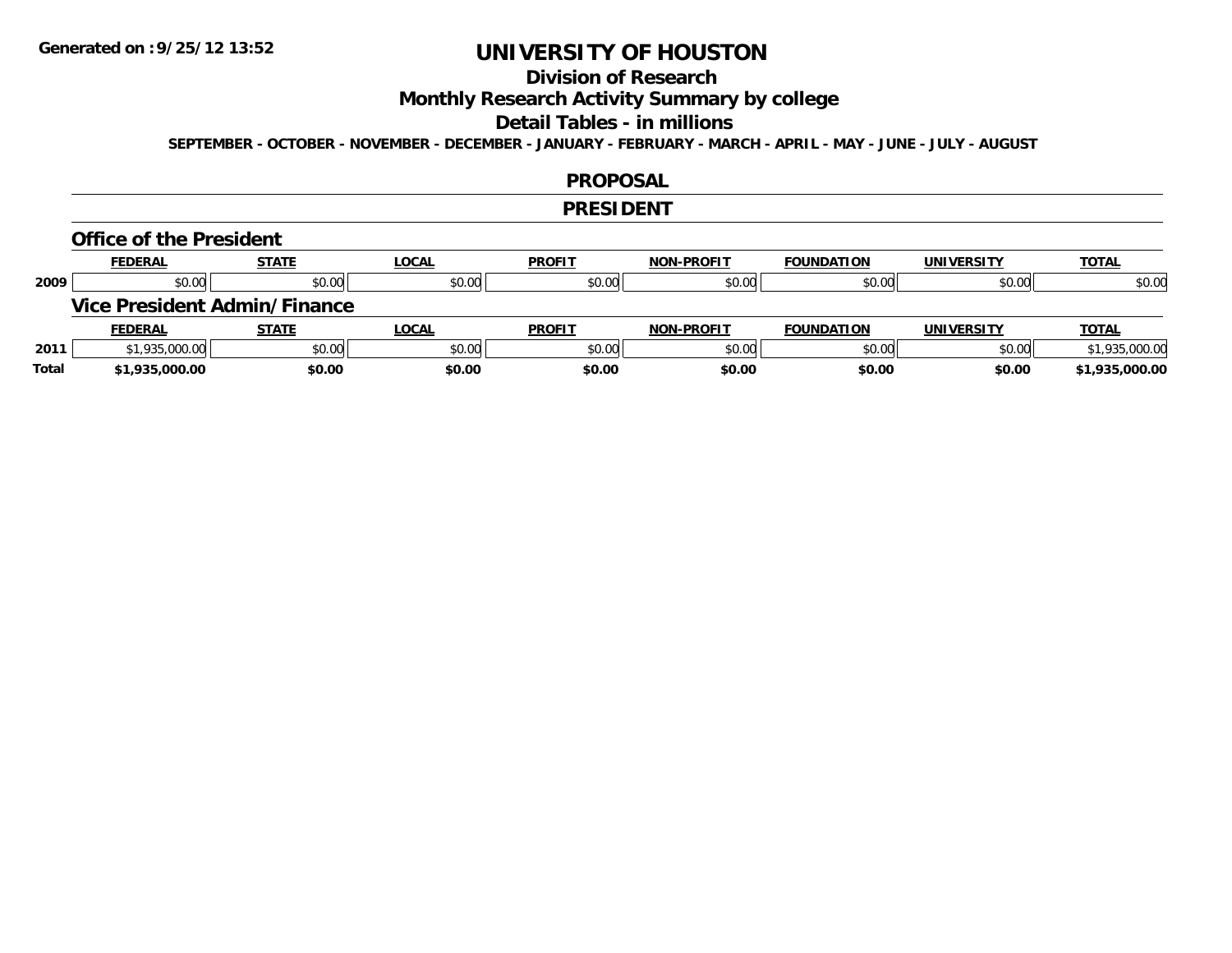# **Division of Research**

## **Monthly Research Activity Summary by college**

#### **Detail Tables - in millions**

**SEPTEMBER - OCTOBER - NOVEMBER - DECEMBER - JANUARY - FEBRUARY - MARCH - APRIL - MAY - JUNE - JULY - AUGUST**

#### **PROPOSAL**

### **SENIOR V.P. FOR ACADEMIC AFFAIRS AND PROVOST**

|      | <b>KUHF - Radio</b>                     |              |                                              |               |                   |                   |                   |                |
|------|-----------------------------------------|--------------|----------------------------------------------|---------------|-------------------|-------------------|-------------------|----------------|
|      | <b>FEDERAL</b>                          | <b>STATE</b> | <b>LOCAL</b>                                 | <b>PROFIT</b> | <b>NON-PROFIT</b> | <b>FOUNDATION</b> | <b>UNIVERSITY</b> | <b>TOTAL</b>   |
| 2008 | \$126,705.00                            | \$0.00       | \$0.00                                       | \$0.00        | \$467,974.00      | \$0.00            | \$0.00            | \$594,679.00   |
| 2009 | \$101,338.00                            | \$250,000.00 | \$0.00                                       | \$0.00        | \$465,086.00      | \$87,660.00       | \$0.00            | \$904,084.00   |
| 2010 | \$192,564.00                            | \$12,500.00  | \$0.00                                       | \$0.00        | \$699,308.46      | \$0.00            | \$0.00            | \$904,372.46   |
| 2011 | \$0.00                                  | \$12,500.00  | \$0.00                                       | \$0.00        | \$623,146.00      | \$0.00            | \$0.00            | \$635,646.00   |
| 2012 | \$24,500.00                             | \$0.00       | \$0.00                                       | \$0.00        | \$2,261,596.00    | \$0.00            | \$0.00            | \$2,286,096.00 |
|      | <b>Learning and Assessment Services</b> |              |                                              |               |                   |                   |                   |                |
|      | <b>FEDERAL</b>                          | <b>STATE</b> | <b>LOCAL</b>                                 | <b>PROFIT</b> | <b>NON-PROFIT</b> | <b>FOUNDATION</b> | <b>UNIVERSITY</b> | <b>TOTAL</b>   |
| 2008 | \$0.00                                  | \$127,630.00 | \$0.00                                       | \$0.00        | \$67,500.00       | \$4,000.00        | \$0.00            | \$199,130.00   |
| 2009 | \$0.00                                  | \$166,043.09 | \$0.00                                       | \$0.00        | \$67,500.00       | \$0.00            | \$0.00            | \$233,543.09   |
| 2010 | \$1,869,569.00                          | \$148,029.00 | \$0.00                                       | \$0.00        | \$67,500.00       | \$10,000.00       | \$0.00            | \$2,095,098.00 |
| 2011 | \$0.00                                  | \$219,384.00 | \$0.00                                       | \$0.00        | \$498,889.00      | \$0.00            | \$0.00            | \$718,273.00   |
| 2012 | \$0.00                                  | \$134,767.00 | \$0.00                                       | \$0.00        | \$77,158.00       | \$0.00            | \$0.00            | \$211,925.00   |
|      | <b>Learning Support Services</b>        |              |                                              |               |                   |                   |                   |                |
|      | <b>FEDERAL</b>                          | <b>STATE</b> | <b>LOCAL</b>                                 | <b>PROFIT</b> | <b>NON-PROFIT</b> | <b>FOUNDATION</b> | <b>UNIVERSITY</b> | <b>TOTAL</b>   |
| 2008 | \$185,580.00                            | \$37,501.00  | \$0.00                                       | \$0.00        | \$0.00            | \$0.00            | \$0.00            | \$223,081.00   |
| 2009 | \$0.00                                  | \$0.00       | \$0.00                                       | \$0.00        | \$1,500.00        | \$0.00            | \$0.00            | \$1,500.00     |
|      | <b>Office of Admissions</b>             |              |                                              |               |                   |                   |                   |                |
|      | <b>FEDERAL</b>                          | <b>STATE</b> | <b>LOCAL</b>                                 | <b>PROFIT</b> | <b>NON-PROFIT</b> | <b>FOUNDATION</b> | <b>UNIVERSITY</b> | <b>TOTAL</b>   |
| 2011 | \$0.00                                  | \$0.00       | \$0.00                                       | \$0.00        | \$0.00            | \$0.00            | \$0.00            | \$0.00         |
|      |                                         |              | Senior V.P. for Academic Affairs and Provost |               |                   |                   |                   |                |
|      | <b>FEDERAL</b>                          | <b>STATE</b> | <b>LOCAL</b>                                 | <b>PROFIT</b> | <b>NON-PROFIT</b> | <b>FOUNDATION</b> | <b>UNIVERSITY</b> | <b>TOTAL</b>   |
| 2009 | \$649,461.15                            | \$0.00       | \$0.00                                       | \$0.00        | \$189,990.69      | \$0.00            | \$0.00            | \$839,451.84   |
| 2010 | \$4,981,470.00                          | \$0.00       | \$0.00                                       | \$0.00        | \$0.00            | \$0.00            | \$0.00            | \$4,981,470.00 |
| 2011 | \$0.00                                  | \$0.00       | \$0.00                                       | \$0.00        | \$149,488.00      | \$0.00            | \$0.00            | \$149,488.00   |
| 2012 | \$882,933.40                            | \$75,000.00  | \$0.00                                       | \$0.00        | \$0.00            | \$0.00            | \$234,196.00      | \$1,192,129.40 |
|      | <b>Student Support Services</b>         |              |                                              |               |                   |                   |                   |                |
|      | <b>FEDERAL</b>                          | <b>STATE</b> | <b>LOCAL</b>                                 | <b>PROFIT</b> | NON-PROFIT        | <b>FOUNDATION</b> | <b>UNIVERSITY</b> | <b>TOTAL</b>   |
| 2012 | \$198,944.00                            | \$0.00       | \$0.00                                       | \$0.00        | \$0.00            | \$0.00            | \$0.00            | \$198,944.00   |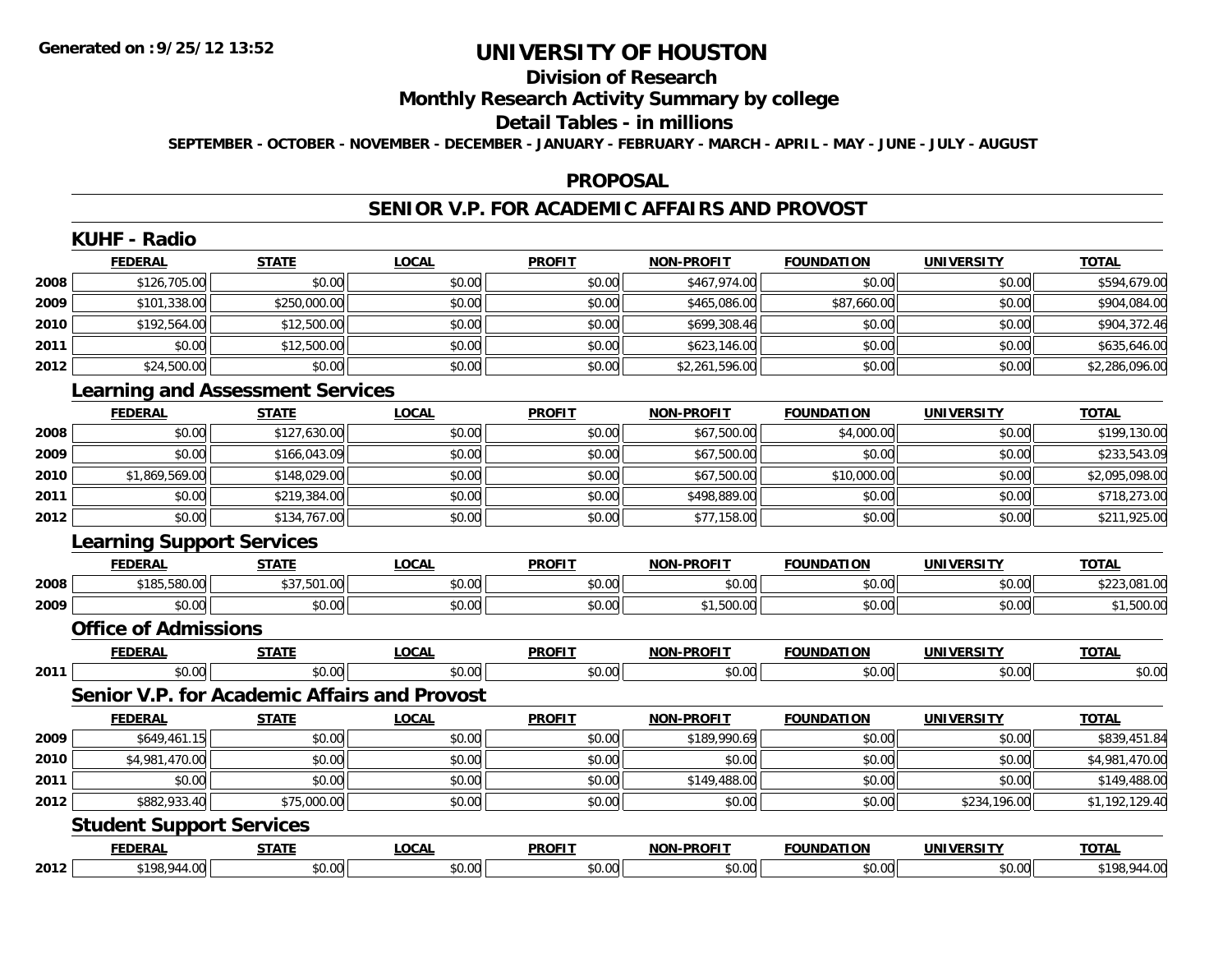## **Division of Research**

## **Monthly Research Activity Summary by college**

## **Detail Tables - in millions**

**SEPTEMBER - OCTOBER - NOVEMBER - DECEMBER - JANUARY - FEBRUARY - MARCH - APRIL - MAY - JUNE - JULY - AUGUST**

#### **PROPOSAL**

#### **SENIOR V.P. FOR ACADEMIC AFFAIRS AND PROVOST**

#### **UH Charter School**

|      | <b>FEDERAI</b>     | <b>STATE</b>                    | ne n<br>. UUA. | <b>PROFIT</b> | <b>DDAEIT</b><br><b>NIONI</b> | <b>FOUNDATION</b>    | UNIVERSITY    | <b>TOTAL</b> |
|------|--------------------|---------------------------------|----------------|---------------|-------------------------------|----------------------|---------------|--------------|
| 2011 | ሶስ ሰሰ<br>pu.uu     | $\sim$<br><sub>r</sub><br>70.VC | vo.oo          | 0000<br>JU.UU | 0000<br>pu.uu                 | 0000<br><b>DU.UU</b> | \$0.00        | $\sim$       |
| 2012 | $\sim$ 00<br>PU.UU | -<br>JU.UV                      | vu.vu          | 0000<br>JU.UU | 0 <sup>0</sup><br>PU.UU       | 0000<br>DU.UU        | 0000<br>JU.UU | 150.U        |

### **Undergraduate Scholars**

|      | <b>FEDERAL</b> | <u>STATE</u> | <u>LOCAL</u> | <b>PROFIT</b> | <b>NON-PROFIT</b> | <b>FOUNDATION</b> | <b>UNIVERSITY</b> | <b>TOTAL</b> |
|------|----------------|--------------|--------------|---------------|-------------------|-------------------|-------------------|--------------|
| 2009 | \$0.00         | \$15,000.00  | \$0.00       | \$0.00        | \$0.00            | \$0.00            | \$0.00            | \$15,000.00  |
| 2010 | \$0.00         | \$15,000.00  | \$0.00       | \$0.00        | \$0.00            | \$0.00            | \$0.00            | \$15,000.00  |
| 2011 | \$0.00         | \$29,456.00  | \$0.00       | \$0.00        | \$0.00            | \$0.00            | \$0.00            | \$29,456.00  |
| 2012 | \$0.00         | \$38,101.00  | \$0.00       | \$0.00        | \$0.00            | \$0.00            | \$0.00            | \$38,101.00  |

#### **Undergraduate Studies**

|       | <b>FEDERAL</b> | <u>STATE</u>   | <u>LOCAL</u> | <b>PROFIT</b> | <b>NON-PROFIT</b> | <b>FOUNDATION</b> | <b>UNIVERSITY</b> | <b>TOTAL</b>    |
|-------|----------------|----------------|--------------|---------------|-------------------|-------------------|-------------------|-----------------|
| 2009  | \$0.00         | \$215,000.00   | \$0.00       | \$0.00        | \$0.00            | \$0.00            | \$0.00            | \$215,000.00    |
| 2010  | \$0.00         | \$10,000.00    | \$0.00       | \$0.00        | \$0.00            | \$28,750.00       | \$0.00            | \$38,750.00     |
| 2011  | \$0.00         | \$350,500.00   | \$0.00       | \$0.00        | \$0.00            | \$0.00            | \$0.00            | \$350,500.00    |
| 2012  | \$0.00         | \$0.00         | \$0.00       | \$0.00        | \$0.00            | \$0.00            | \$0.00            | \$0.00          |
| Total | \$9,213,064.55 | \$2,919,259.09 | \$0.00       | \$0.00        | \$5,636,636.15    | \$130,410.00      | \$234,196.00      | \$18,133,565.79 |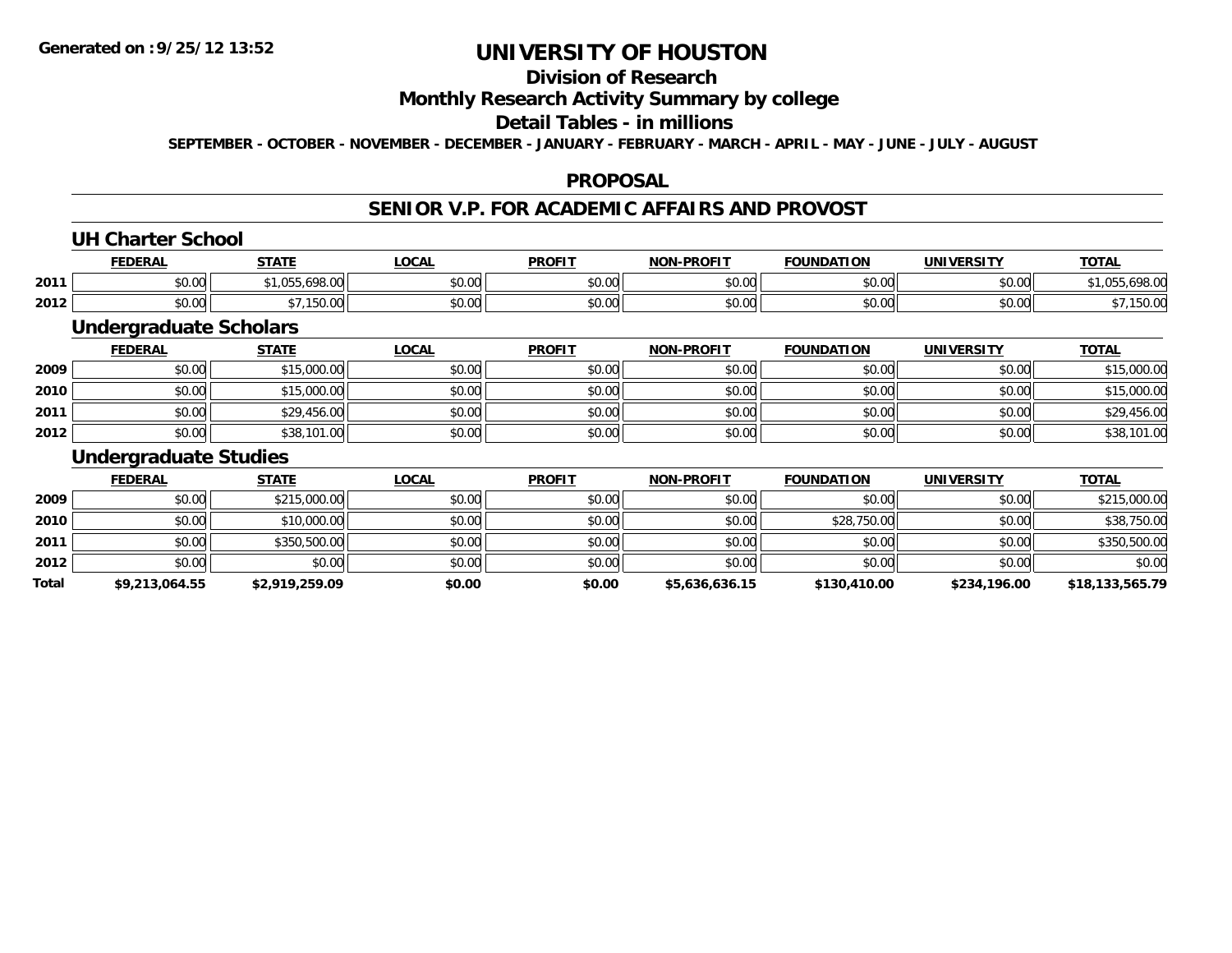**2012**

**Total**

# **UNIVERSITY OF HOUSTON**

# **Division of Research**

**Monthly Research Activity Summary by college**

#### **Detail Tables - in millions**

**SEPTEMBER - OCTOBER - NOVEMBER - DECEMBER - JANUARY - FEBRUARY - MARCH - APRIL - MAY - JUNE - JULY - AUGUST**

#### **PROPOSAL**

#### **UH LAW CENTER**

|      | Dean, Law      |              |              |               |                   |                   |                   |                |
|------|----------------|--------------|--------------|---------------|-------------------|-------------------|-------------------|----------------|
|      | <b>FEDERAL</b> | <b>STATE</b> | <b>LOCAL</b> | <b>PROFIT</b> | <b>NON-PROFIT</b> | <b>FOUNDATION</b> | <b>UNIVERSITY</b> | <b>TOTAL</b>   |
| 2009 | \$1,495,475.50 | \$100,000.00 | \$0.00       | \$0.00        | \$0.00            | \$0.00            | \$0.00            | \$1,595,475.50 |
| 2012 | \$0.00         | \$0.00       | \$0.00       | \$303,629.00  | \$0.00            | \$0.00            | \$0.00            | \$303,629.00   |
|      | Law-UH         |              |              |               |                   |                   |                   |                |
|      | <b>FEDERAL</b> | <b>STATE</b> | <b>LOCAL</b> | <b>PROFIT</b> | NON-PROFIT        | <b>FOUNDATION</b> | <b>UNIVERSITY</b> | <b>TOTAL</b>   |
| 2008 | \$0.00         | \$0.00       | \$0.00       | \$100,079.00  | \$0.00            | \$0.00            | \$0.00            | \$100,079.00   |
| 2009 | \$1,050,565.28 | \$220,000.00 | \$0.00       | \$10,704.00   | \$0.00            | \$384,268.00      | \$420,062.00      | \$2,085,599.28 |
| 2010 | \$0.40         | \$200,000.00 | \$0.00       | \$0.00        | \$14,137.00       | \$279,068.00      | \$0.00            | \$493,205.40   |
| 2011 | \$0.00         | \$121,906.10 | \$0.00       | \$10,063.00   | \$0.00            | \$201,639.00      | \$68,956.00       | \$402,564.10   |

2 | \$0.00|| \$360,386.00|| \$0.00|| \$0.00|| \$0.00|| \$0.00|| \$360,386.00

**\$2,546,041.18 \$1,002,292.10 \$0.00 \$424,475.00 \$14,137.00 \$864,975.00 \$489,018.00 \$5,340,938.28**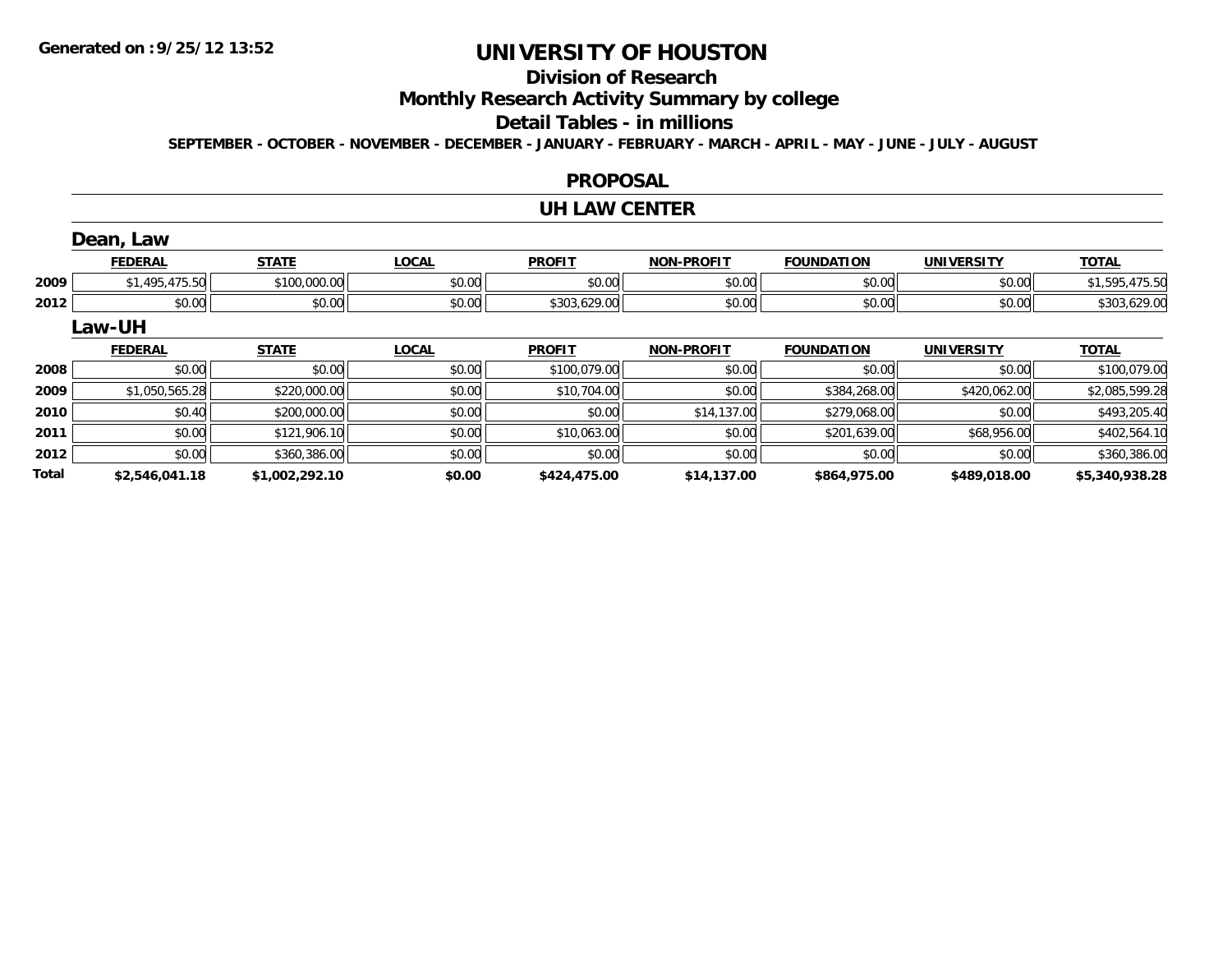#### **Division of Research**

**Monthly Research Activity Summary by college**

#### **Detail Tables - in millions**

**SEPTEMBER - OCTOBER - NOVEMBER - DECEMBER - JANUARY - FEBRUARY - MARCH - APRIL - MAY - JUNE - JULY - AUGUST**

#### **PROPOSAL**

## **UH SYSTEM**

| UHT<br>KI |  |
|-----------|--|
|-----------|--|

|       | <b>FEDERAL</b> | <b>STATE</b> | <b>LOCAL</b> | <b>PROFIT</b> | <b>NON-PROFIT</b> | <b>FOUNDATION</b> | <b>UNIVERSITY</b> | <b>TOTAL</b>   |
|-------|----------------|--------------|--------------|---------------|-------------------|-------------------|-------------------|----------------|
| 2008  | \$0.00         | \$0.00       | \$0.00       | \$0.00        | \$1,310,104.00    | \$0.00            | \$0.00            | \$1,310,104.00 |
| 2009  | \$0.00         | \$0.00       | \$0.00       | \$0.00        | \$1,701,386.00    | \$0.00            | \$0.00            | \$1,701,386.00 |
| 2010  | \$104,421.00   | \$0.00       | \$0.00       | \$0.00        | \$1,483,936.12    | \$0.00            | \$0.00            | \$1,588,357.12 |
| 2011  | \$0.00         | \$0.00       | \$0.00       | \$0.00        | \$1,606,903.00    | \$0.00            | \$0.00            | \$1,606,903.00 |
| 2012  | \$0.00         | \$0.00       | \$0.00       | \$0.00        | \$14,132.00       | \$0.00            | \$0.00            | \$14,132.00    |
| Total | \$104,421.00   | \$0.00       | \$0.00       | \$0.00        | \$6,116,461.12    | \$0.00            | \$0.00            | \$6,220,882.12 |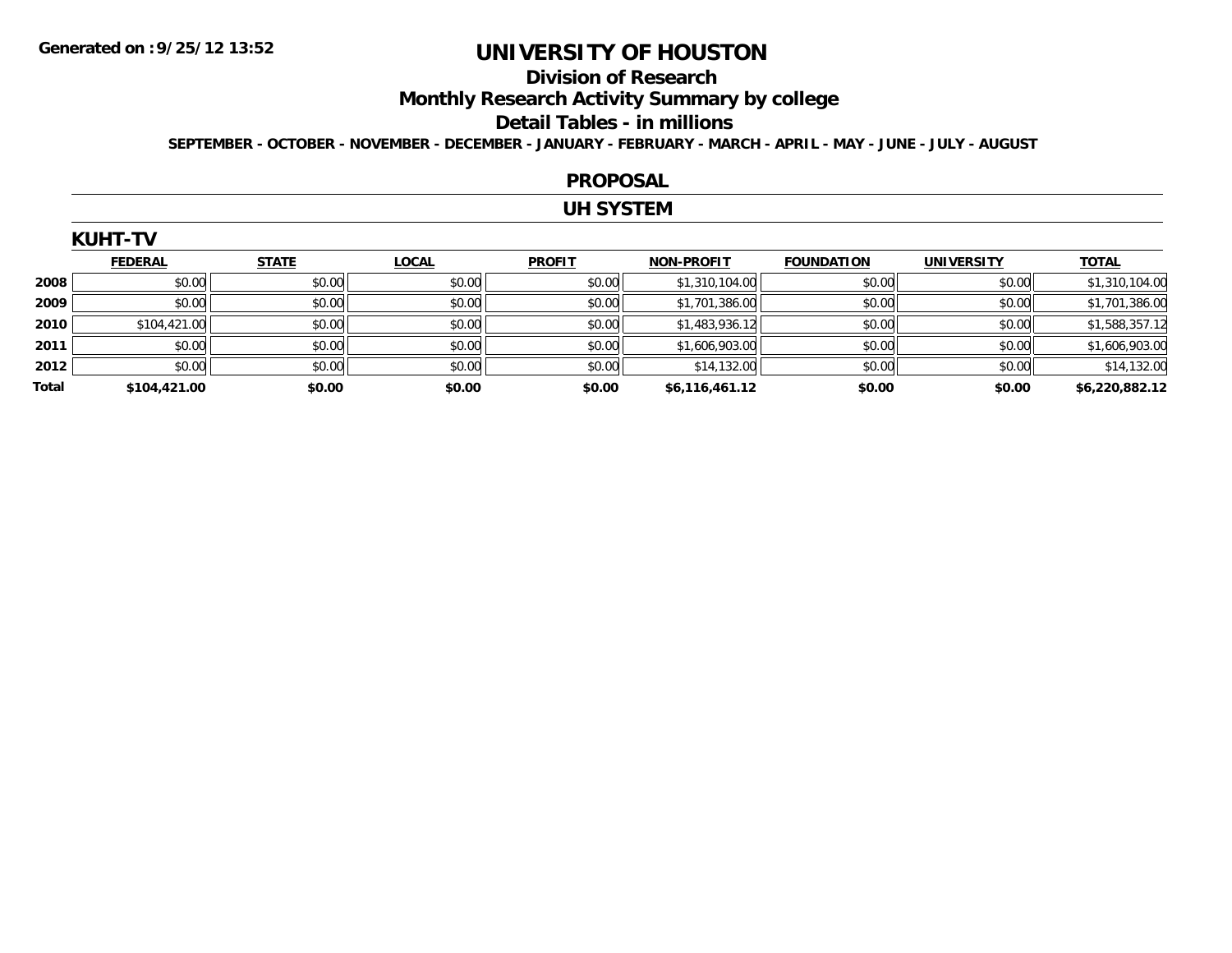# **Division of Research**

**Monthly Research Activity Summary by college**

#### **Detail Tables - in millions**

**SEPTEMBER - OCTOBER - NOVEMBER - DECEMBER - JANUARY - FEBRUARY - MARCH - APRIL - MAY - JUNE - JULY - AUGUST**

#### **PROPOSAL**

#### **UKNOWN COLLEGE**

## **Unknown Department**

|       | <b>FEDERAL</b> | <b>STATE</b> | <b>LOCAL</b> | <b>PROFIT</b> | NON-PROFIT | <b>FOUNDATION</b> | <b>UNIVERSITY</b> | <b>TOTAL</b> |
|-------|----------------|--------------|--------------|---------------|------------|-------------------|-------------------|--------------|
| 2008  | \$0.00         | \$0.00       | \$0.00       | \$0.00        | \$0.00     | \$0.00            | \$0.00            | \$0.00       |
| 2009  | \$0.00         | \$0.00       | \$0.00       | \$0.00        | \$0.00     | \$0.00            | \$0.00            | \$0.00       |
| 2010  | \$0.00         | \$0.00       | \$0.00       | \$80,000.00   | \$0.00     | \$0.00            | \$0.00            | \$80,000.00  |
| 2011  | \$376,025.00   | \$31,800.00  | \$0.00       | \$52,500.00   | \$0.00     | \$0.00            | \$0.00            | \$460,325.00 |
| 2012  | \$0.00         | \$0.00       | \$0.00       | \$0.00        | \$0.00     | \$0.00            | \$0.00            | \$0.00       |
| Total | \$376,025.00   | \$31,800.00  | \$0.00       | \$132,500.00  | \$0.00     | \$0.00            | \$0.00            | \$540,325.00 |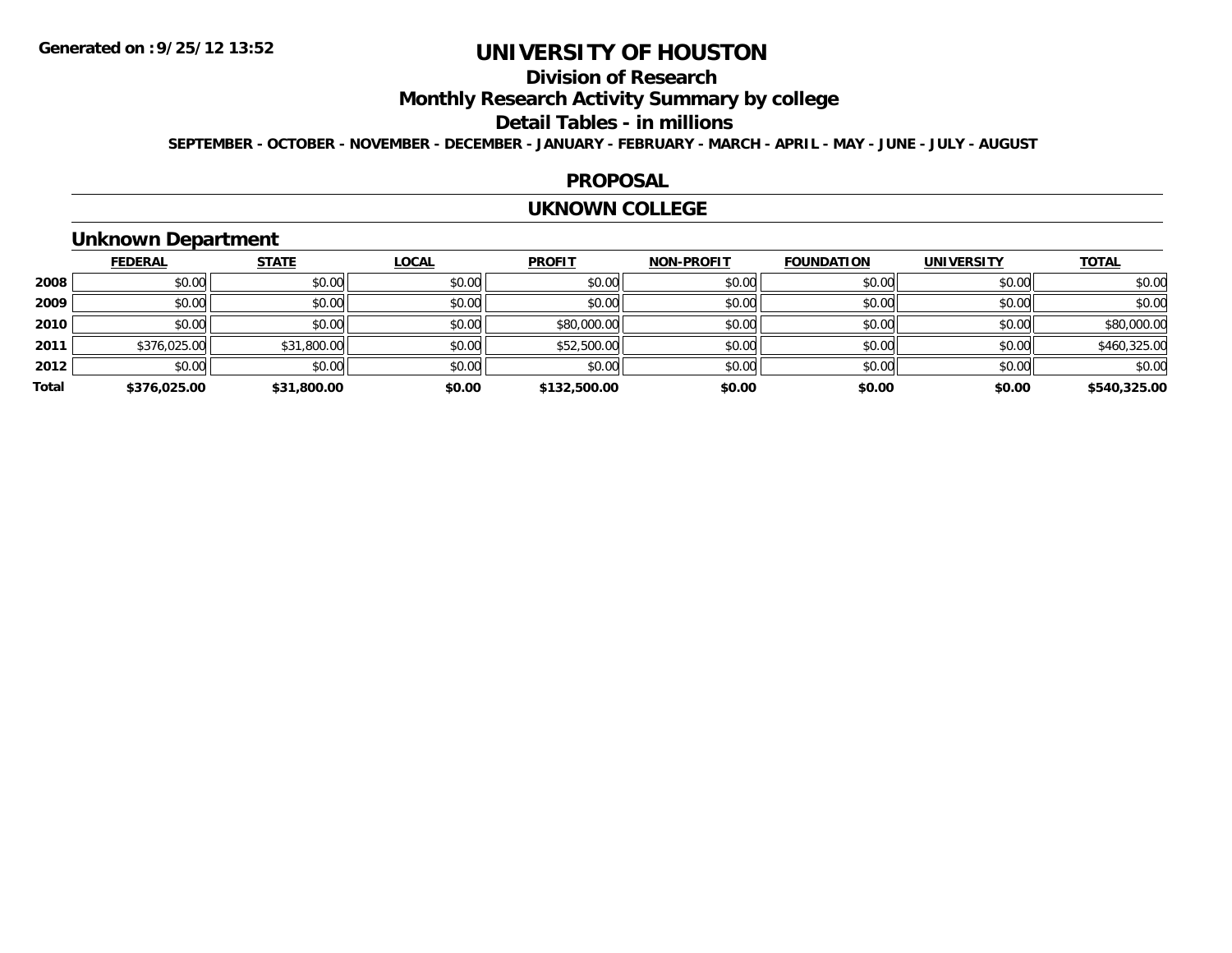# **Division of Research**

## **Monthly Research Activity Summary by college**

#### **Detail Tables - in millions**

**SEPTEMBER - OCTOBER - NOVEMBER - DECEMBER - JANUARY - FEBRUARY - MARCH - APRIL - MAY - JUNE - JULY - AUGUST**

#### **PROPOSAL**

# **VICE PRESIDENT FOR ADMINISTRATION**

# **Physical Plant**

|       | <b>FEDERAL</b>              | <b>STATE</b> | <b>LOCAL</b> | <b>PROFIT</b> | <b>NON-PROFIT</b> | <b>FOUNDATION</b> | <b>UNIVERSITY</b> | <b>TOTAL</b> |
|-------|-----------------------------|--------------|--------------|---------------|-------------------|-------------------|-------------------|--------------|
| 2009  | \$0.00                      | \$0.00       | \$0.00       | \$0.00        | \$0.00            | \$0.00            | \$0.00            | \$0.00       |
|       | <b>UH Police Department</b> |              |              |               |                   |                   |                   |              |
|       | <b>FEDERAL</b>              | <b>STATE</b> | <b>LOCAL</b> | <b>PROFIT</b> | <b>NON-PROFIT</b> | <b>FOUNDATION</b> | <b>UNIVERSITY</b> | <b>TOTAL</b> |
| 2009  | \$0.00                      | \$227,432.50 | \$0.00       | \$0.00        | \$0.00            | \$0.00            | \$0.00            | \$227,432.50 |
| 2010  | \$88,917.00                 | \$0.00       | \$0.00       | \$0.00        | \$0.00            | \$0.00            | \$0.00            | \$88,917.00  |
| 2011  | \$53,805.00                 | \$4,755.00   | \$0.00       | \$0.00        | \$0.00            | \$0.00            | \$0.00            | \$58,560.00  |
| Total | \$142,722.00                | \$232,187.50 | \$0.00       | \$0.00        | \$0.00            | \$0.00            | \$0.00            | \$374,909.50 |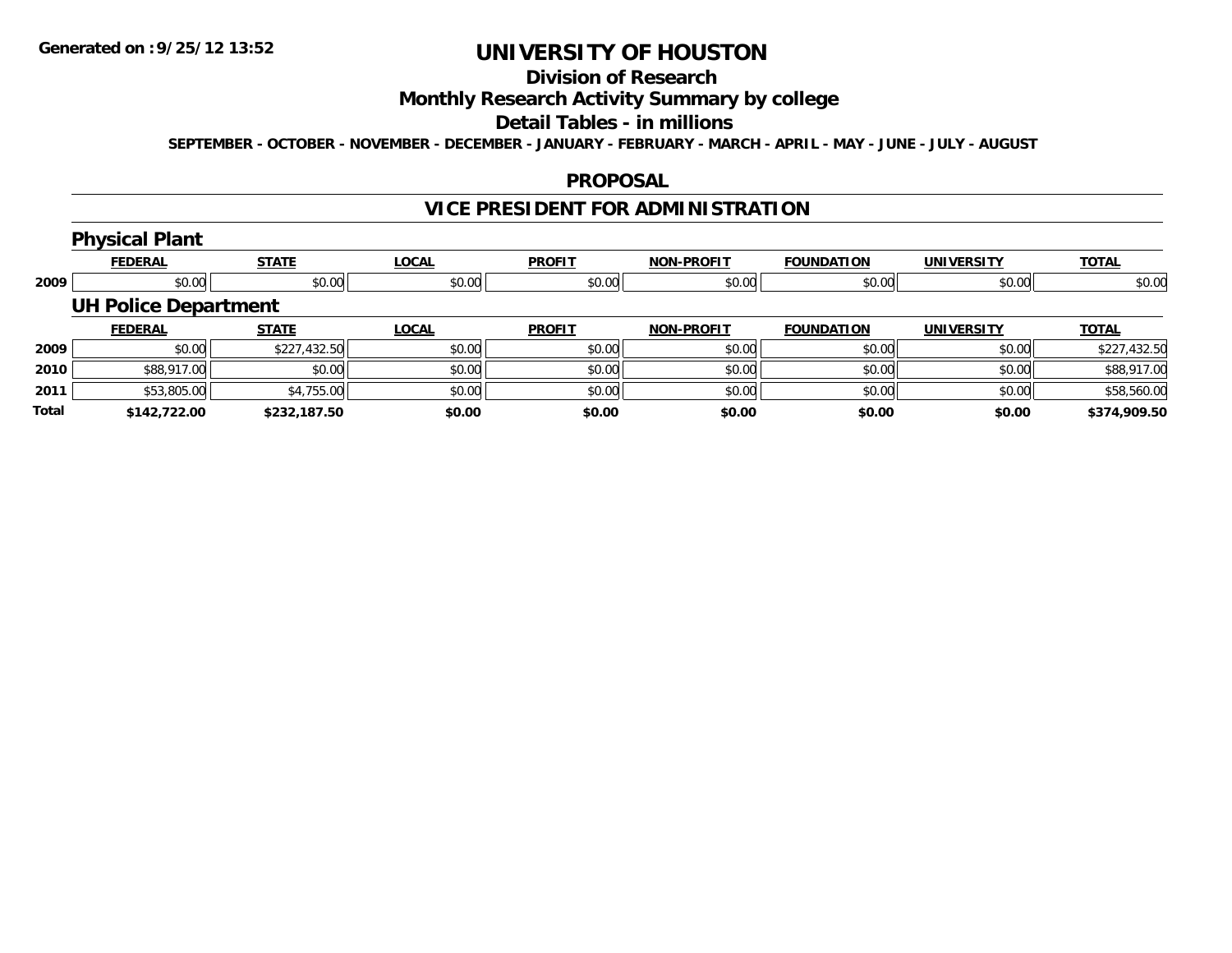# **Division of Research**

## **Monthly Research Activity Summary by college**

#### **Detail Tables - in millions**

**SEPTEMBER - OCTOBER - NOVEMBER - DECEMBER - JANUARY - FEBRUARY - MARCH - APRIL - MAY - JUNE - JULY - AUGUST**

#### **PROPOSAL**

# **VICE PRESIDENT FOR COMPUTING**

## **Central Computing Services**

|       | <b>FEDERAL</b> | <b>STATE</b>                   | .OCAL  | <b>PROFIT</b> | <b>NON-PROFIT</b> | <b>FOUNDATION</b> | <b>UNIVERSITY</b> | <b>TOTAL</b>                   |
|-------|----------------|--------------------------------|--------|---------------|-------------------|-------------------|-------------------|--------------------------------|
| 2009  | \$0.00         | 100E<br>ふへへへ<br>7 <i>34.39</i> | \$0.00 | \$0.00        | 0000<br>PO.OO     | \$0.00            | \$0.00            | $\land \land \land$<br>,432.OU |
| Total | \$0.00         | 122 50<br>,452.56              | \$0.00 | \$0.00        | \$0.00            | \$0.00            | \$0.00            | ,432.50<br>ホへへへ                |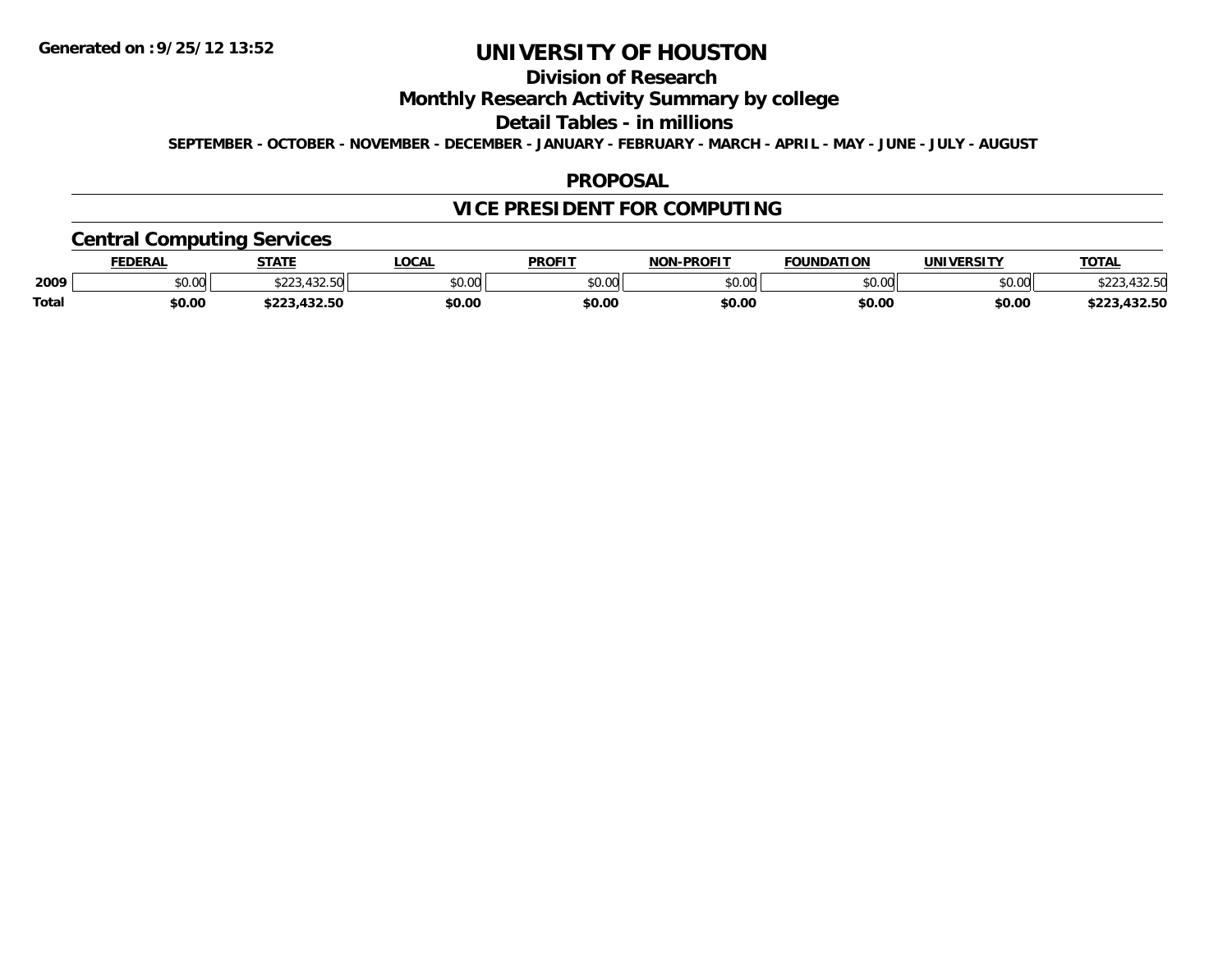# **Division of Research**

## **Monthly Research Activity Summary by college**

#### **Detail Tables - in millions**

**SEPTEMBER - OCTOBER - NOVEMBER - DECEMBER - JANUARY - FEBRUARY - MARCH - APRIL - MAY - JUNE - JULY - AUGUST**

#### **PROPOSAL**

### **VICE PRESIDENT FOR STUDENT AFFAIRS**

## **Dean, Student Affairs**

|      | <b>FEDERAL</b> | <b>STATE</b> | <b>LOCAL</b> | <b>PROFIT</b> | <b>NON-PROFIT</b> | <b>FOUNDATION</b> | UNIVERSITY | <b>TOTAL</b> |
|------|----------------|--------------|--------------|---------------|-------------------|-------------------|------------|--------------|
| 2008 | \$0.00         | \$0.00       | \$0.00       | \$0.00        | \$0.00            | \$0.00            | \$0.00     | \$0.00       |
| 2010 | \$189,001.00   | \$17.755.00  | \$0.00       | \$0.00        | \$0.00            | \$0.00            | \$0.00     | \$206,756.00 |
| 2012 | \$78,438.00    | \$0.00       | \$0.00       | \$0.00        | \$0.00            | \$0.00            | \$0.00     | \$78,438.00  |

# **Vice President, Student Affairs**

|              | <b>FEDERAL</b> | <u>STATE</u> | <b>LOCAL</b> | <b>PROFIT</b> | <b>NON-PROFIT</b> | <b>FOUNDATION</b> | <b>UNIVERSITY</b> | <b>TOTAL</b>      |
|--------------|----------------|--------------|--------------|---------------|-------------------|-------------------|-------------------|-------------------|
| 2009         | \$982,444.00   | \$0.00       | \$0.00       | \$0.00        | \$0.00            | \$0.00            | \$0.00            | \$982.<br>.444.00 |
| 2012         | \$0.00         | \$224,837,00 | \$0.00       | \$0.00        | \$0.00            | \$0.00            | \$0.00            | \$224,837.00      |
| <b>Total</b> | \$1,249,883.00 | \$242,592.00 | \$0.00       | \$0.00        | \$0.00            | \$0.00            | \$0.00            | \$1,492,475.00    |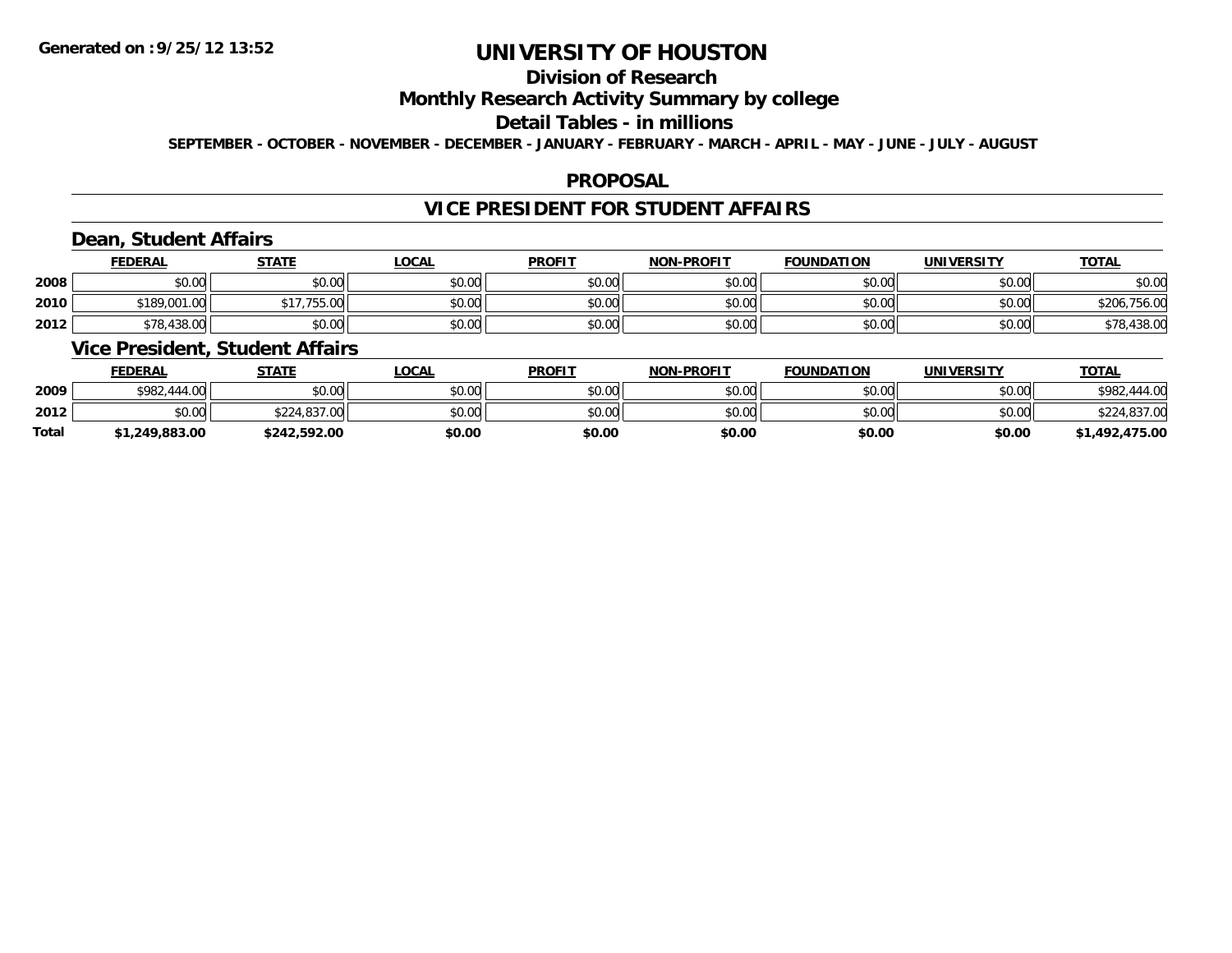# **Division of Research**

## **Monthly Research Activity Summary by college**

#### **Detail Tables - in millions**

**SEPTEMBER - OCTOBER - NOVEMBER - DECEMBER - JANUARY - FEBRUARY - MARCH - APRIL - MAY - JUNE - JULY - AUGUST**

#### **PROPOSAL**

# **VP for Community Relations and Institutional Acces**

#### **Center for Student's with Disabilities**

|              | <b>FEDERAL</b> | <b>STATE</b>         | LOCAI          | <b>PROFIT</b> | -PROFIT<br><b>NON</b> | <b>FOUNDATION</b>  | <b>UNIVERSITY</b> | <b>TOTAL</b> |
|--------------|----------------|----------------------|----------------|---------------|-----------------------|--------------------|-------------------|--------------|
| 2011         | JU.UU          | 384<br>$. \, \cdots$ | ልስ ስስ<br>JU.UU | 0.00<br>ט.טע  | \$0.00                | $\sim$ 00<br>JU.UU | \$0.00            |              |
| <b>Total</b> | \$0.00         | .384.00              | \$0.OC         | \$0.00        | \$0.00                | \$0.00             | \$0.00            | .384.00      |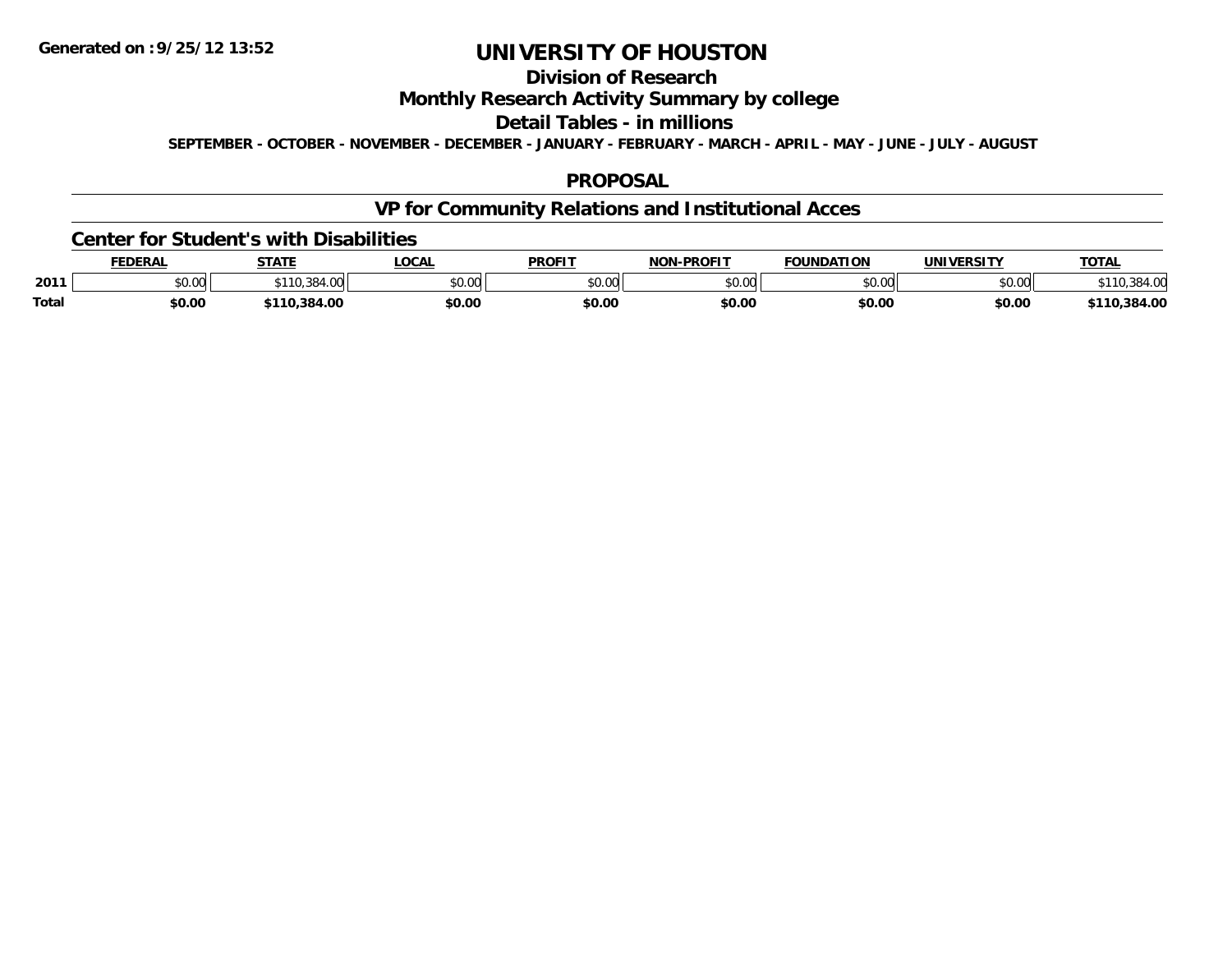# **Division of Research**

## **Monthly Research Activity Summary by college**

### **Detail Tables - in millions**

**SEPTEMBER - OCTOBER - NOVEMBER - DECEMBER - JANUARY - FEBRUARY - MARCH - APRIL - MAY - JUNE - JULY - AUGUST**

### **AWARD**

### **C.T. BAUER COLLEGE OF BUSINESS**

|       | Dean, Business Administration            |                |              |               |                   |                   |                   |                 |
|-------|------------------------------------------|----------------|--------------|---------------|-------------------|-------------------|-------------------|-----------------|
|       | <b>FEDERAL</b>                           | <b>STATE</b>   | <b>LOCAL</b> | <b>PROFIT</b> | <b>NON-PROFIT</b> | <b>FOUNDATION</b> | <b>UNIVERSITY</b> | <b>TOTAL</b>    |
| 2012  | \$0.00                                   | \$1,375,000.00 | \$0.00       | \$0.00        | \$0.00            | \$0.00            | \$0.00            | \$1,375,000.00  |
|       | <b>Decision and Information Sciences</b> |                |              |               |                   |                   |                   |                 |
|       | <b>FEDERAL</b>                           | <b>STATE</b>   | <b>LOCAL</b> | <b>PROFIT</b> | <b>NON-PROFIT</b> | <b>FOUNDATION</b> | <b>UNIVERSITY</b> | <b>TOTAL</b>    |
| 2008  | \$30,082.00                              | \$0.00         | \$0.00       | \$0.00        | \$0.00            | \$0.00            | \$0.00            | \$30,082.00     |
|       | <b>Finance</b>                           |                |              |               |                   |                   |                   |                 |
|       | <b>FEDERAL</b>                           | <b>STATE</b>   | <b>LOCAL</b> | <b>PROFIT</b> | <b>NON-PROFIT</b> | <b>FOUNDATION</b> | <b>UNIVERSITY</b> | <b>TOTAL</b>    |
| 2008  | \$531,727.00                             | \$0.00         | \$0.00       | \$0.00        | \$0.00            | \$0.00            | \$0.00            | \$531,727.00    |
| 2010  | \$309,428.00                             | \$0.00         | \$0.00       | \$0.00        | \$0.00            | \$0.00            | \$0.00            | \$309,428.00    |
| 2011  | \$230,759.80                             | \$0.00         | \$0.00       | \$0.00        | \$0.00            | \$0.00            | \$0.00            | \$230,759.80    |
|       | <b>Management</b>                        |                |              |               |                   |                   |                   |                 |
|       | <b>FEDERAL</b>                           | <b>STATE</b>   | <b>LOCAL</b> | <b>PROFIT</b> | <b>NON-PROFIT</b> | <b>FOUNDATION</b> | <b>UNIVERSITY</b> | <b>TOTAL</b>    |
| 2008  | \$0.00                                   | \$0.00         | \$0.00       | \$0.00        | \$0.00            | \$0.00            | \$0.00            | \$0.00          |
| 2010  | \$0.00                                   | \$0.00         | \$0.00       | \$0.00        | \$0.00            | \$0.00            | \$0.00            | \$0.00          |
|       | <b>Small Business Development Center</b> |                |              |               |                   |                   |                   |                 |
|       | <b>FEDERAL</b>                           | <b>STATE</b>   | <b>LOCAL</b> | <b>PROFIT</b> | <b>NON-PROFIT</b> | <b>FOUNDATION</b> | <b>UNIVERSITY</b> | <b>TOTAL</b>    |
| 2008  | \$1,992,812.00                           | \$0.00         | \$0.00       | \$0.00        | \$0.00            | \$0.00            | \$0.00            | \$1,992,812.00  |
| 2009  | \$6,072,855.00                           | \$0.00         | \$0.00       | \$0.00        | \$0.00            | \$0.00            | \$0.00            | \$6,072,855.00  |
| 2010  | \$3,723,450.00                           | \$0.00         | \$0.00       | \$0.00        | \$0.00            | \$0.00            | \$0.00            | \$3,723,450.00  |
| 2011  | \$3,399,854.00                           | \$61,677.00    | \$0.00       | \$0.00        | \$0.00            | \$0.00            | \$0.00            | \$3,461,531.00  |
| 2012  | \$3,847,748.95                           | \$0.00         | \$0.00       | \$0.00        | \$0.00            | \$117,242.00      | \$0.00            | \$3,964,990.95  |
| Total | \$20,138,716.75                          | \$1,436,677.00 | \$0.00       | \$0.00        | \$0.00            | \$117,242.00      | \$0.00            | \$21,692,635.75 |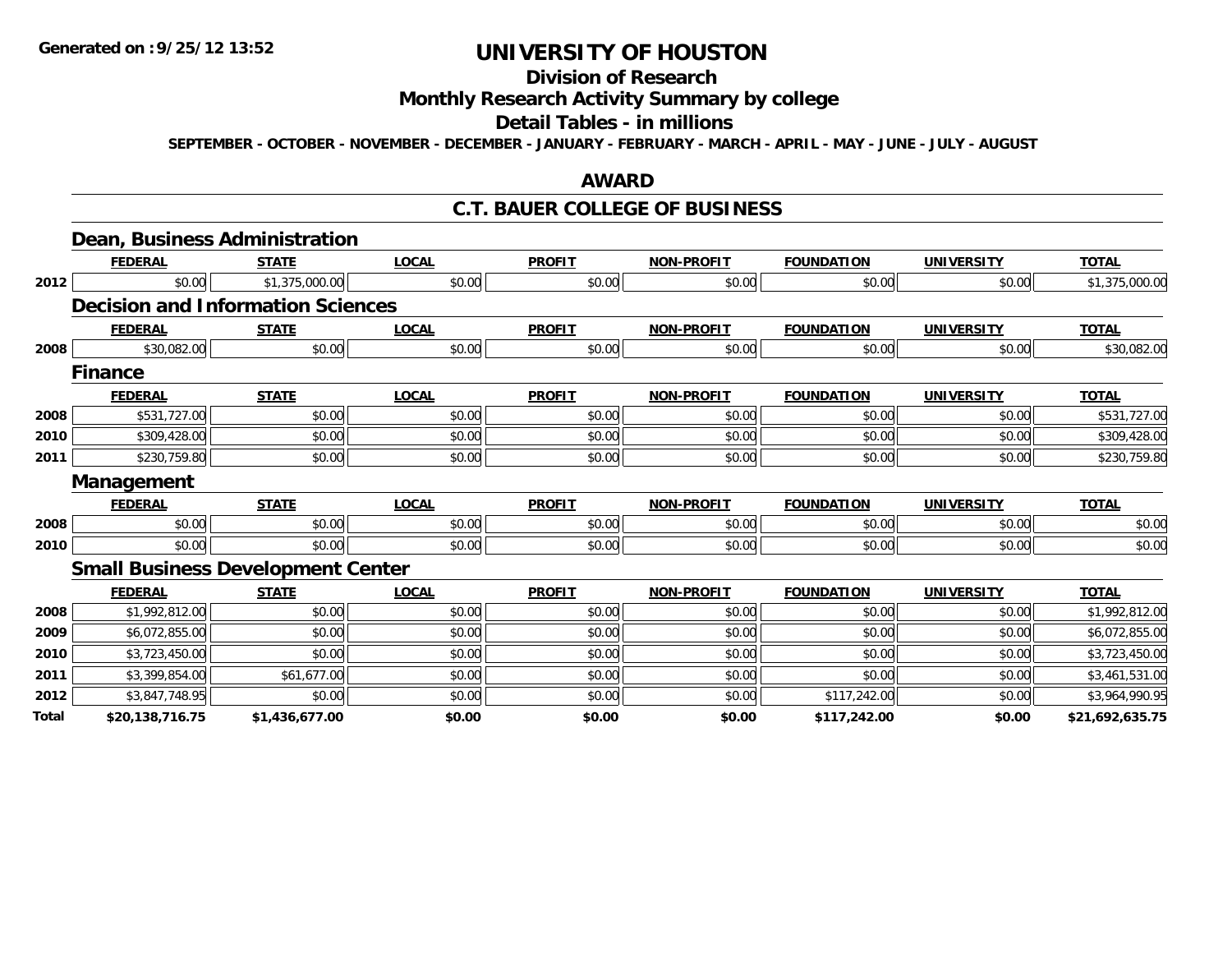# **Division of Research**

**Monthly Research Activity Summary by college**

#### **Detail Tables - in millions**

**SEPTEMBER - OCTOBER - NOVEMBER - DECEMBER - JANUARY - FEBRUARY - MARCH - APRIL - MAY - JUNE - JULY - AUGUST**

### **AWARD**

### **COLLEGE OF ARCHITECTURE**

|       | ALCHITECTULE   |              |              |               |                   |                   |                   |              |
|-------|----------------|--------------|--------------|---------------|-------------------|-------------------|-------------------|--------------|
|       | <b>FEDERAL</b> | <b>STATE</b> | <b>LOCAL</b> | <b>PROFIT</b> | <b>NON-PROFIT</b> | <b>FOUNDATION</b> | <b>UNIVERSITY</b> | <b>TOTAL</b> |
| 2008  | \$0.00         | \$0.00       | \$0.00       | \$65,000.00   | \$0.00            | \$0.00            | \$0.00            | \$65,000.00  |
| 2009  | \$20,000.00    | \$0.00       | \$0.00       | \$40,000.00   | \$0.00            | \$24,750.00       | \$0.00            | \$84,750.00  |
| 2010  | \$0.00         | \$0.00       | \$0.00       | \$0.00        | \$0.00            | \$24,750.00       | \$0.00            | \$24,750.00  |
| 2011  | \$25,000.00    | \$0.00       | \$0.00       | \$7,500.00    | \$0.00            | \$0.00            | \$0.00            | \$32,500.00  |
| 2012  | \$0.00         | \$0.00       | \$0.00       | \$0.00        | \$5,000.00        | \$0.00            | \$2,500.00        | \$7,500.00   |
| Total | \$45,000.00    | \$0.00       | \$0.00       | \$112,500.00  | \$5,000.00        | \$49,500.00       | \$2,500.00        | \$214,500.00 |
|       |                |              |              |               |                   |                   |                   |              |

#### **Architecture**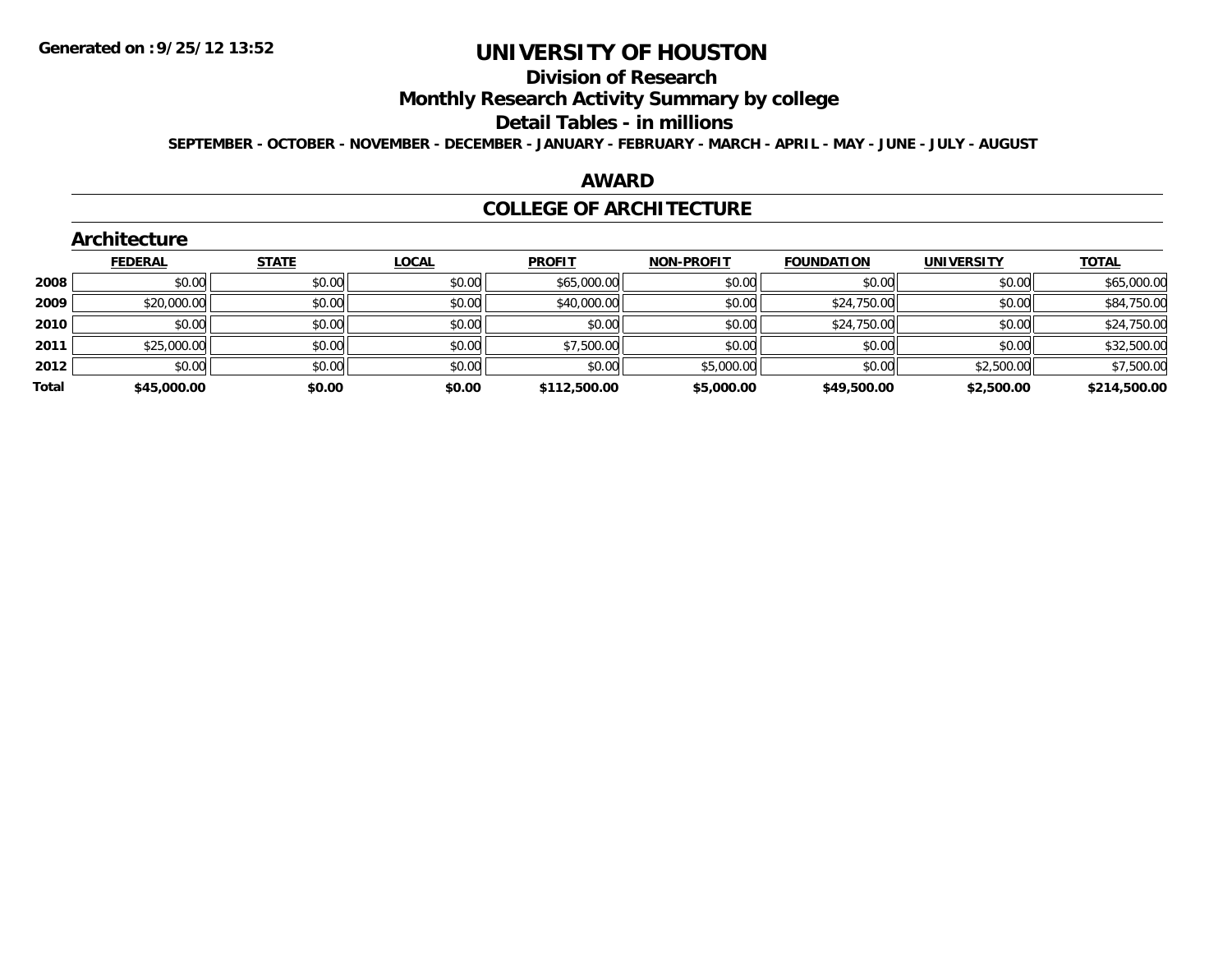## **Division of Research**

## **Monthly Research Activity Summary by college**

### **Detail Tables - in millions**

**SEPTEMBER - OCTOBER - NOVEMBER - DECEMBER - JANUARY - FEBRUARY - MARCH - APRIL - MAY - JUNE - JULY - AUGUST**

### **AWARD**

## **COLLEGE OF EDUCATION**

|       | <b>FEDERAL</b>                                       | <b>STATE</b>   | <b>LOCAL</b> | <b>PROFIT</b> | <b>NON-PROFIT</b> | <b>FOUNDATION</b> | <b>UNIVERSITY</b> | <b>TOTAL</b>    |
|-------|------------------------------------------------------|----------------|--------------|---------------|-------------------|-------------------|-------------------|-----------------|
| 2010  | \$0.00                                               | \$0.00         | \$0.00       | \$0.00        | \$0.00            | \$0.00            | \$0.00            | \$0.00          |
| 2011  | \$0.00                                               | \$0.00         | \$0.00       | \$0.00        | \$0.00            | \$0.00            | \$0.00            | \$0.00          |
|       | <b>Curriculum and Instruction</b>                    |                |              |               |                   |                   |                   |                 |
|       | <b>FEDERAL</b>                                       | <b>STATE</b>   | <b>LOCAL</b> | <b>PROFIT</b> | <b>NON-PROFIT</b> | <b>FOUNDATION</b> | <b>UNIVERSITY</b> | <b>TOTAL</b>    |
| 2008  | \$1,943,917.00                                       | \$27,554.00    | \$10,041.00  | \$466.77      | \$548,563.50      | \$0.60            | \$0.00            | \$2,530,542.87  |
| 2009  | \$1,442,522.80                                       | \$55,000.00    | \$35,197.00  | \$397.76      | \$701,865.15      | \$3,023,207.00    | \$0.00            | \$5,258,189.71  |
| 2010  | \$1,454,668.60                                       | \$50,000.00    | \$37,786.06  | \$120.61      | \$209,206.00      | \$0.00            | \$0.00            | \$1,751,781.27  |
| 2011  | \$1,667,793.15                                       | \$279,999.00   | \$0.00       | \$0.00        | \$328,107.00      | \$0.00            | \$0.00            | \$2,275,899.15  |
| 2012  | \$500,230.20                                         | \$17,500.00    | \$0.00       | \$0.00        | \$184,725.00      | \$18,400.00       | \$0.00            | \$720,855.20    |
|       | Dean, Education                                      |                |              |               |                   |                   |                   |                 |
|       | <b>FEDERAL</b>                                       | <b>STATE</b>   | <b>LOCAL</b> | <b>PROFIT</b> | <b>NON-PROFIT</b> | <b>FOUNDATION</b> | <b>UNIVERSITY</b> | <b>TOTAL</b>    |
| 2009  | \$0.00                                               | \$0.00         | \$0.00       | \$0.00        | \$0.00            | \$0.00            | \$0.00            | \$0.00          |
|       | <b>Educational Leadership &amp; Cultural Studies</b> |                |              |               |                   |                   |                   |                 |
|       | <b>FEDERAL</b>                                       | <b>STATE</b>   | <b>LOCAL</b> | <b>PROFIT</b> | <b>NON-PROFIT</b> | <b>FOUNDATION</b> | <b>UNIVERSITY</b> | <b>TOTAL</b>    |
| 2009  | \$39,988.00                                          | \$0.00         | \$0.00       | \$0.00        | \$0.00            | \$0.00            | \$0.00            | \$39,988.00     |
|       | <b>Educational Psychology</b>                        |                |              |               |                   |                   |                   |                 |
|       | <b>FEDERAL</b>                                       | <b>STATE</b>   | <b>LOCAL</b> | <b>PROFIT</b> | <b>NON-PROFIT</b> | <b>FOUNDATION</b> | <b>UNIVERSITY</b> | <b>TOTAL</b>    |
| 2008  | \$68,083.00                                          | \$199,995.00   | \$0.00       | \$0.00        | \$12,791.00       | \$210,048.00      | \$0.00            | \$490,917.00    |
| 2009  | \$0.00                                               | \$49,999.00    | \$0.00       | \$0.00        | \$15,488.00       | \$196,418.80      | \$0.00            | \$261,905.80    |
| 2010  | \$284,910.25                                         | \$185,995.00   | \$0.00       | \$0.00        | \$0.00            | \$96,244.00       | \$0.00            | \$567,149.25    |
| 2011  | \$312,337.60                                         | \$186,748.00   | \$0.00       | \$0.00        | \$2,000.00        | \$84,221.90       | \$0.00            | \$585,307.50    |
| 2012  | \$95,985.95                                          | \$17,595.00    | \$0.00       | \$0.00        | \$22,262.04       | \$0.00            | \$930.00          | \$136,772.99    |
|       | <b>Institute for Urban Education</b>                 |                |              |               |                   |                   |                   |                 |
|       | <b>FEDERAL</b>                                       | <b>STATE</b>   | <b>LOCAL</b> | <b>PROFIT</b> | <b>NON-PROFIT</b> | <b>FOUNDATION</b> | <b>UNIVERSITY</b> | <b>TOTAL</b>    |
| 2008  | \$0.00                                               | \$0.00         | \$0.00       | \$0.00        | \$0.00            | \$0.00            | \$0.00            | \$0.00          |
| 2009  | \$0.00                                               | \$0.00         | \$0.00       | \$0.00        | \$0.00            | \$0.00            | \$0.00            | \$0.00          |
| 2010  | \$0.00                                               | \$0.00         | \$0.00       | \$0.00        | \$0.00            | \$0.00            | \$0.00            | \$0.00          |
| 2011  | \$0.00                                               | \$0.00         | \$0.00       | \$0.00        | \$0.00            | \$0.00            | \$0.00            | \$0.00          |
| 2012  | \$0.00                                               | \$0.00         | \$0.00       | \$0.00        | \$0.00            | \$0.00            | \$0.00            | \$0.00          |
| Total | \$7,810,436.55                                       | \$1,070,385.00 | \$83,024.06  | \$985.14      | \$2,025,007.69    | \$3,628,540.30    | \$930.00          | \$14,619,308.74 |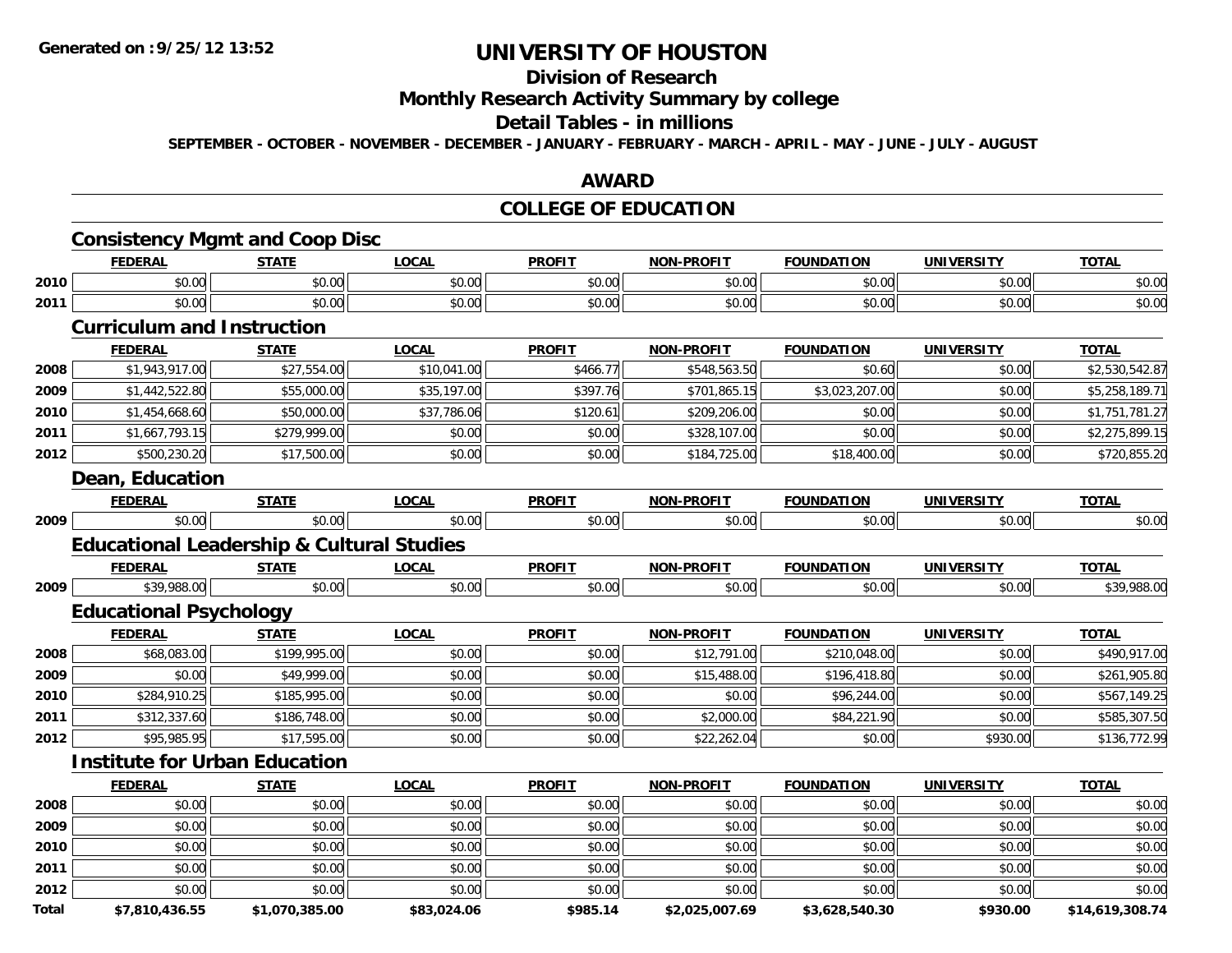#### **Division of Research**

## **Monthly Research Activity Summary by college**

#### **Detail Tables - in millions**

**SEPTEMBER - OCTOBER - NOVEMBER - DECEMBER - JANUARY - FEBRUARY - MARCH - APRIL - MAY - JUNE - JULY - AUGUST**

### **AWARD**

### **COLLEGE OF LIBERAL ARTS AND SOCIAL SCIENCES**

|      | <b>Art</b>                          |              |              |               |                   |                   |                   |              |
|------|-------------------------------------|--------------|--------------|---------------|-------------------|-------------------|-------------------|--------------|
|      | <b>FEDERAL</b>                      | <b>STATE</b> | <b>LOCAL</b> | <b>PROFIT</b> | <b>NON-PROFIT</b> | <b>FOUNDATION</b> | <b>UNIVERSITY</b> | <b>TOTAL</b> |
| 2008 | \$0.00                              | \$0.00       | \$0.00       | \$0.00        | \$9,300.00        | \$0.00            | \$0.00            | \$9,300.00   |
| 2012 | \$14,979.30                         | \$0.00       | \$0.00       | \$0.00        | \$0.00            | \$0.00            | \$0.00            | \$14,979.30  |
|      | <b>Arte Publico Press</b>           |              |              |               |                   |                   |                   |              |
|      | <b>FEDERAL</b>                      | <b>STATE</b> | <b>LOCAL</b> | <b>PROFIT</b> | <b>NON-PROFIT</b> | <b>FOUNDATION</b> | <b>UNIVERSITY</b> | <b>TOTAL</b> |
| 2008 | \$30,000.00                         | \$0.00       | \$0.00       | \$0.00        | \$80,100.00       | \$107.03          | \$0.00            | \$110,207.03 |
| 2009 | \$25,000.00                         | \$0.00       | \$0.00       | \$0.00        | \$56,800.00       | \$200,000.00      | \$0.00            | \$281,800.00 |
| 2010 | \$30,000.00                         | \$0.00       | \$0.00       | \$0.00        | \$51,200.00       | \$275,000.00      | \$0.00            | \$356,200.00 |
| 2011 | \$30,000.00                         | \$9,500.00   | \$0.00       | \$0.00        | \$56,600.00       | \$0.00            | \$0.00            | \$96,100.00  |
| 2012 | \$6,000.00                          | \$3,000.00   | \$0.00       | \$0.00        | \$39,100.00       | \$400,000.00      | \$0.00            | \$448,100.00 |
|      | <b>Blaffer Gallery</b>              |              |              |               |                   |                   |                   |              |
|      | <b>FEDERAL</b>                      | <b>STATE</b> | <b>LOCAL</b> | <b>PROFIT</b> | <b>NON-PROFIT</b> | <b>FOUNDATION</b> | <b>UNIVERSITY</b> | <b>TOTAL</b> |
| 2008 | \$7,551.00                          | \$0.00       | \$0.00       | \$0.00        | \$43,800.00       | \$0.00            | \$0.00            | \$51,351.00  |
| 2009 | \$20,000.00                         | \$4,007.00   | \$0.00       | \$0.00        | \$64,400.00       | \$0.00            | \$0.00            | \$88,407.00  |
| 2010 | \$60,000.00                         | \$8,500.00   | \$0.00       | \$0.00        | \$67,300.00       | \$0.00            | \$0.00            | \$135,800.00 |
| 2011 | \$0.00                              | \$11,500.00  | \$0.00       | \$0.00        | \$70,200.00       | \$0.00            | \$0.00            | \$81,700.00  |
| 2012 | \$20,000.00                         | \$5,132.00   | \$0.00       | \$0.00        | \$50,800.00       | \$0.00            | \$0.00            | \$75,932.00  |
|      | <b>Center for Public History</b>    |              |              |               |                   |                   |                   |              |
|      | <b>FEDERAL</b>                      | <b>STATE</b> | <b>LOCAL</b> | <b>PROFIT</b> | <b>NON-PROFIT</b> | <b>FOUNDATION</b> | <b>UNIVERSITY</b> | <b>TOTAL</b> |
| 2012 | \$100,000.00                        | \$0.00       | \$0.00       | \$0.00        | \$0.00            | \$0.00            | \$0.00            | \$100,000.00 |
|      | <b>Communication Disorders</b>      |              |              |               |                   |                   |                   |              |
|      | <b>FEDERAL</b>                      | <b>STATE</b> | <b>LOCAL</b> | <b>PROFIT</b> | <b>NON-PROFIT</b> | <b>FOUNDATION</b> | <b>UNIVERSITY</b> | <b>TOTAL</b> |
| 2008 | \$24,006.00                         | \$0.00       | \$3,200.00   | \$0.00        | \$247,668.00      | \$0.00            | \$95,658.00       | \$370,532.00 |
| 2009 | \$27,007.00                         | \$0.00       | \$1,500.00   | \$0.00        | \$235,161.00      | \$0.00            | \$0.00            | \$263,668.00 |
| 2010 | \$77,698.00                         | \$0.00       | \$0.00       | \$0.00        | \$231,398.00      | \$10,000.00       | \$0.00            | \$319,096.00 |
| 2011 | \$0.00                              | \$0.00       | \$0.00       | \$0.00        | \$233,713.00      | \$0.00            | \$0.00            | \$233,713.00 |
| 2012 | \$2,942.90                          | \$0.00       | \$0.00       | \$0.00        | \$233,712.00      | \$0.00            | \$0.00            | \$236,654.90 |
|      | <b>Comparative Cultural Studies</b> |              |              |               |                   |                   |                   |              |
|      | <b>FEDERAL</b>                      | <b>STATE</b> | <b>LOCAL</b> | <b>PROFIT</b> | <b>NON-PROFIT</b> | <b>FOUNDATION</b> | <b>UNIVERSITY</b> | <b>TOTAL</b> |
| 2008 | \$18,883.00                         | \$0.00       | \$0.00       | \$0.00        | \$0.00            | \$0.00            | \$0.00            | \$18,883.00  |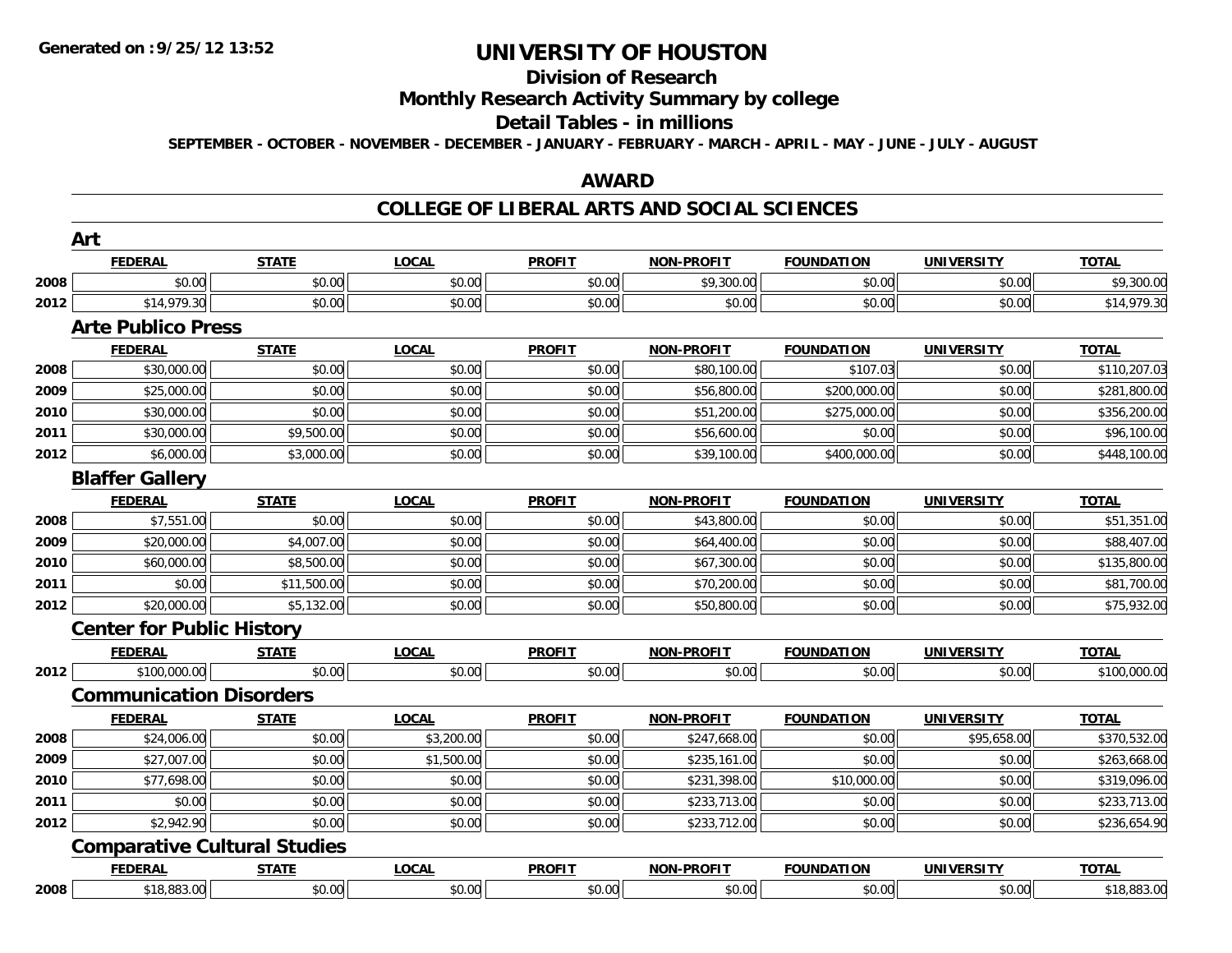# **Division of Research**

## **Monthly Research Activity Summary by college**

### **Detail Tables - in millions**

**SEPTEMBER - OCTOBER - NOVEMBER - DECEMBER - JANUARY - FEBRUARY - MARCH - APRIL - MAY - JUNE - JULY - AUGUST**

### **AWARD**

### **COLLEGE OF LIBERAL ARTS AND SOCIAL SCIENCES**

|      | <b>Cynthia Woods Mitchell Center for the Arts</b> |              |              |               |                   |                   |                   |                |
|------|---------------------------------------------------|--------------|--------------|---------------|-------------------|-------------------|-------------------|----------------|
|      | <b>FEDERAL</b>                                    | <b>STATE</b> | <b>LOCAL</b> | <b>PROFIT</b> | <b>NON-PROFIT</b> | <b>FOUNDATION</b> | <b>UNIVERSITY</b> | <b>TOTAL</b>   |
| 2011 | \$0.00                                            | \$0.00       | \$0.00       | \$0.00        | \$15,000.00       | \$0.00            | \$0.00            | \$15,000.00    |
|      | Dean, Liberal Arts and Social Sciences            |              |              |               |                   |                   |                   |                |
|      | <b>FEDERAL</b>                                    | <b>STATE</b> | <b>LOCAL</b> | <b>PROFIT</b> | <b>NON-PROFIT</b> | <b>FOUNDATION</b> | <b>UNIVERSITY</b> | <b>TOTAL</b>   |
| 2008 | \$162,000.00                                      | \$0.00       | \$0.00       | \$0.00        | \$0.00            | \$0.00            | \$0.00            | \$162,000.00   |
| 2010 | \$8,250.00                                        | \$0.00       | \$0.00       | \$0.00        | \$0.00            | \$0.00            | \$0.00            | \$8,250.00     |
|      | <b>Economics</b>                                  |              |              |               |                   |                   |                   |                |
|      | <b>FEDERAL</b>                                    | <b>STATE</b> | <b>LOCAL</b> | <b>PROFIT</b> | <b>NON-PROFIT</b> | <b>FOUNDATION</b> | <b>UNIVERSITY</b> | <b>TOTAL</b>   |
| 2008 | \$76,743.00                                       | \$0.00       | \$0.00       | \$0.00        | \$0.00            | \$0.00            | \$0.00            | \$76,743.00    |
| 2009 | \$24,750.00                                       | \$0.00       | \$0.00       | \$0.00        | \$0.00            | \$0.00            | \$0.00            | \$24,750.00    |
| 2010 | \$0.00                                            | \$0.00       | \$0.00       | \$0.00        | \$0.00            | \$25,000.00       | \$0.00            | \$25,000.00    |
| 2011 | \$0.00                                            | \$0.00       | \$0.00       | \$75,000.00   | \$55,000.00       | \$0.00            | \$0.00            | \$130,000.00   |
| 2012 | \$124,999.88                                      | \$0.00       | \$0.00       | \$0.00        | \$422,781.00      | \$38,500.00       | \$0.00            | \$586,280.88   |
|      | <b>English</b>                                    |              |              |               |                   |                   |                   |                |
|      | <b>FEDERAL</b>                                    | <b>STATE</b> | <b>LOCAL</b> | <b>PROFIT</b> | <b>NON-PROFIT</b> | <b>FOUNDATION</b> | <b>UNIVERSITY</b> | <b>TOTAL</b>   |
| 2008 | \$0.00                                            | \$0.00       | \$0.00       | \$0.00        | \$1,000.00        | \$0.00            | \$0.00            | \$1,000.00     |
| 2009 | \$7,500.00                                        | \$0.00       | \$0.00       | \$0.00        | \$0.00            | \$0.00            | \$0.00            | \$7,500.00     |
| 2010 | \$1,000.00                                        | \$0.00       | \$0.00       | \$14,264.60   | \$0.00            | \$0.00            | \$0.00            | \$15,264.60    |
| 2011 | \$1,000.00                                        | \$0.00       | \$0.00       | \$0.00        | \$0.00            | \$0.00            | \$0.00            | \$1,000.00     |
| 2012 | \$49,955.00                                       | \$0.00       | \$0.00       | \$0.00        | \$0.00            | \$0.00            | \$0.00            | \$49,955.00    |
|      | <b>Health and Human Performance</b>               |              |              |               |                   |                   |                   |                |
|      | <b>FEDERAL</b>                                    | <b>STATE</b> | <b>LOCAL</b> | <b>PROFIT</b> | <b>NON-PROFIT</b> | <b>FOUNDATION</b> | <b>UNIVERSITY</b> | <b>TOTAL</b>   |
| 2008 | \$1,368,080.50                                    | \$0.00       | \$0.00       | \$134,000.00  | \$0.00            | \$25,266.00       | \$0.00            | \$1,527,346.50 |
| 2009 | \$1,580,450.94                                    | \$0.00       | \$0.00       | \$366,750.00  | \$0.00            | \$27,795.60       | \$0.00            | \$1,974,996.54 |
| 2010 | \$2,379,922.98                                    | \$0.00       | \$0.00       | \$146,304.00  | \$0.00            | \$0.00            | \$800.00          | \$2,527,026.98 |
| 2011 | \$925,560.00                                      | \$0.00       | \$0.00       | \$98,370.00   | \$0.00            | \$56,877.80       | \$0.00            | \$1,080,807.80 |
| 2012 | \$1,944,578.38                                    | \$0.00       | \$0.00       | \$543,469.00  | \$0.00            | \$0.00            | \$0.00            | \$2,488,047.38 |
|      | <b>Hispanic Studies</b>                           |              |              |               |                   |                   |                   |                |
|      | <b>FEDERAL</b>                                    | <b>STATE</b> | <b>LOCAL</b> | <b>PROFIT</b> | <b>NON-PROFIT</b> | <b>FOUNDATION</b> | <b>UNIVERSITY</b> | <b>TOTAL</b>   |
| 2010 | \$0.00                                            | \$0.00       | \$0.00       | \$0.00        | \$0.00            | \$0.00            | \$0.00            | \$0.00         |
| 2011 | \$0.00                                            | \$0.00       | \$0.00       | \$0.00        | \$0.00            | \$72,400.00       | \$0.00            | \$72,400.00    |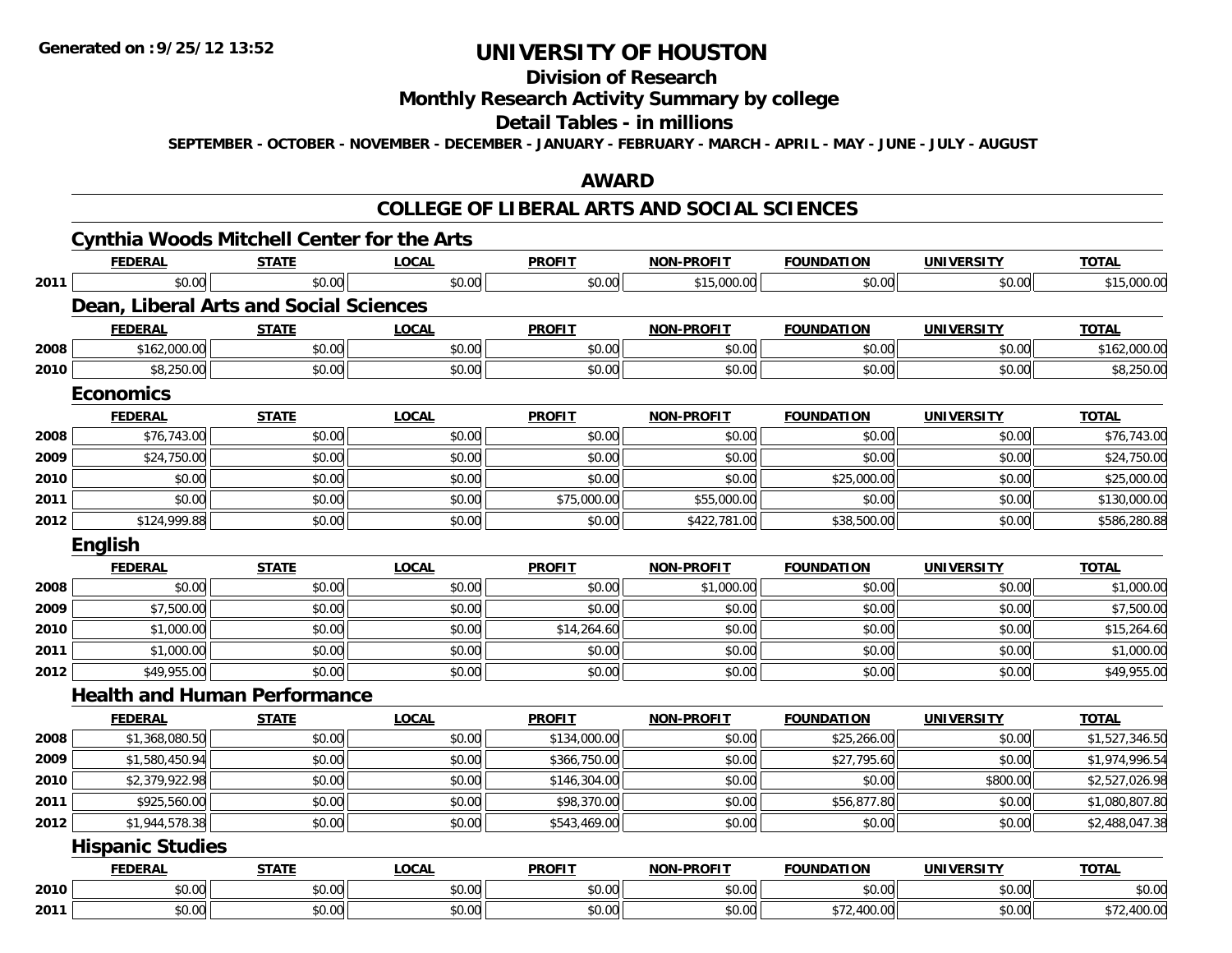**2012**

# **UNIVERSITY OF HOUSTON**

# **Division of Research**

## **Monthly Research Activity Summary by college**

### **Detail Tables - in millions**

**SEPTEMBER - OCTOBER - NOVEMBER - DECEMBER - JANUARY - FEBRUARY - MARCH - APRIL - MAY - JUNE - JULY - AUGUST**

### **AWARD**

### **COLLEGE OF LIBERAL ARTS AND SOCIAL SCIENCES**

|      | <b>Hispanic Studies</b>               |              |              |               |                   |                   |                   |              |
|------|---------------------------------------|--------------|--------------|---------------|-------------------|-------------------|-------------------|--------------|
|      | <b>FEDERAL</b>                        | <b>STATE</b> | <b>LOCAL</b> | <b>PROFIT</b> | <b>NON-PROFIT</b> | <b>FOUNDATION</b> | <b>UNIVERSITY</b> | <b>TOTAL</b> |
| 2012 | \$0.00                                | \$0.00       | \$0.00       | \$0.00        | \$0.00            | \$55,200.00       | \$0.00            | \$55,200.00  |
|      | <b>History</b>                        |              |              |               |                   |                   |                   |              |
|      | <b>FEDERAL</b>                        | <b>STATE</b> | <b>LOCAL</b> | <b>PROFIT</b> | <b>NON-PROFIT</b> | <b>FOUNDATION</b> | <b>UNIVERSITY</b> | <b>TOTAL</b> |
| 2008 | \$0.00                                | \$0.00       | \$0.00       | \$131,643.49  | \$0.00            | \$0.00            | \$0.00            | \$131,643.49 |
| 2009 | \$0.00                                | \$0.00       | \$0.00       | \$87,646.04   | \$0.00            | \$225,000.00      | \$0.00            | \$312,646.04 |
| 2010 | \$29,250.00                           | \$0.00       | \$0.00       | \$47,990.42   | \$0.00            | \$0.00            | \$0.00            | \$77,240.42  |
| 2011 | \$18,125.00                           | \$0.00       | \$0.00       | \$19,256.96   | \$0.00            | \$0.00            | \$0.00            | \$37,381.96  |
| 2012 | \$0.00                                | \$0.00       | \$0.00       | \$16,965.60   | \$0.00            | \$0.00            | \$0.00            | \$16,965.60  |
|      | <b>Hobby Center for Public Policy</b> |              |              |               |                   |                   |                   |              |
|      | <b>FEDERAL</b>                        | <b>STATE</b> | <b>LOCAL</b> | <b>PROFIT</b> | <b>NON-PROFIT</b> | <b>FOUNDATION</b> | <b>UNIVERSITY</b> | <b>TOTAL</b> |
| 2009 | \$24,750.00                           | \$0.00       | \$0.00       | \$0.00        | \$0.00            | \$0.00            | \$0.00            | \$24,750.00  |
| 2010 | \$259,986.00                          | \$0.00       | \$0.00       | \$0.00        | \$0.00            | \$0.00            | \$0.00            | \$259,986.00 |
|      | <b>Modern/Classical Languages</b>     |              |              |               |                   |                   |                   |              |
|      | <b>FEDERAL</b>                        | <b>STATE</b> | <b>LOCAL</b> | <b>PROFIT</b> | <b>NON-PROFIT</b> | <b>FOUNDATION</b> | <b>UNIVERSITY</b> | <b>TOTAL</b> |
| 2008 | \$40,000.00                           | \$0.00       | \$0.00       | \$0.00        | \$0.00            | \$0.00            | \$0.00            | \$40,000.00  |
| 2011 | \$0.00                                | \$0.00       | \$0.00       | \$0.00        | \$0.00            | \$0.00            | \$0.00            | \$0.00       |
| 2012 | \$120,862.20                          | \$0.00       | \$0.00       | \$0.00        | \$0.00            | \$0.00            | \$0.00            | \$120,862.20 |
|      | Philosophy                            |              |              |               |                   |                   |                   |              |
|      | <b>FEDERAL</b>                        | <b>STATE</b> | <b>LOCAL</b> | <b>PROFIT</b> | <b>NON-PROFIT</b> | <b>FOUNDATION</b> | <b>UNIVERSITY</b> | <b>TOTAL</b> |
| 2008 | \$0.00                                | \$0.00       | \$0.00       | \$0.00        | \$0.00            | \$0.00            | \$0.00            | \$0.00       |
| 2009 | \$0.00                                | \$0.00       | \$0.00       | \$0.00        | \$0.00            | \$0.00            | \$0.00            | \$0.00       |
| 2010 | \$0.00                                | \$0.00       | \$0.00       | \$0.00        | \$0.00            | \$0.00            | \$0.00            | \$0.00       |
| 2012 | \$29,932.50                           | \$0.00       | \$0.00       | \$0.00        | \$0.00            | \$0.00            | \$0.00            | \$29,932.50  |
|      | <b>Political Science</b>              |              |              |               |                   |                   |                   |              |
|      | <b>FEDERAL</b>                        | <b>STATE</b> | <b>LOCAL</b> | <b>PROFIT</b> | <b>NON-PROFIT</b> | <b>FOUNDATION</b> | <b>UNIVERSITY</b> | <b>TOTAL</b> |
| 2008 | \$254,578.00                          | \$0.00       | \$0.00       | \$0.00        | \$0.00            | \$0.00            | \$36,041.00       | \$290,619.00 |
| 2009 | \$34,995.00                           | \$0.00       | \$0.00       | \$0.00        | \$0.00            | \$0.00            | \$19,200.00       | \$54,195.00  |
| 2010 | \$0.00                                | \$0.00       | \$0.00       | \$0.00        | \$0.00            | \$0.00            | \$0.00            | \$0.00       |
| 2011 | \$11,941.00                           | \$0.00       | \$0.00       | \$0.00        | \$3,250.00        | \$0.00            | \$0.00            | \$15,191.00  |

\$47,783.00 \$0.00 \$0.00 \$0.00 \$0.00 \$2,000.00 \$0.00 \$49,783.00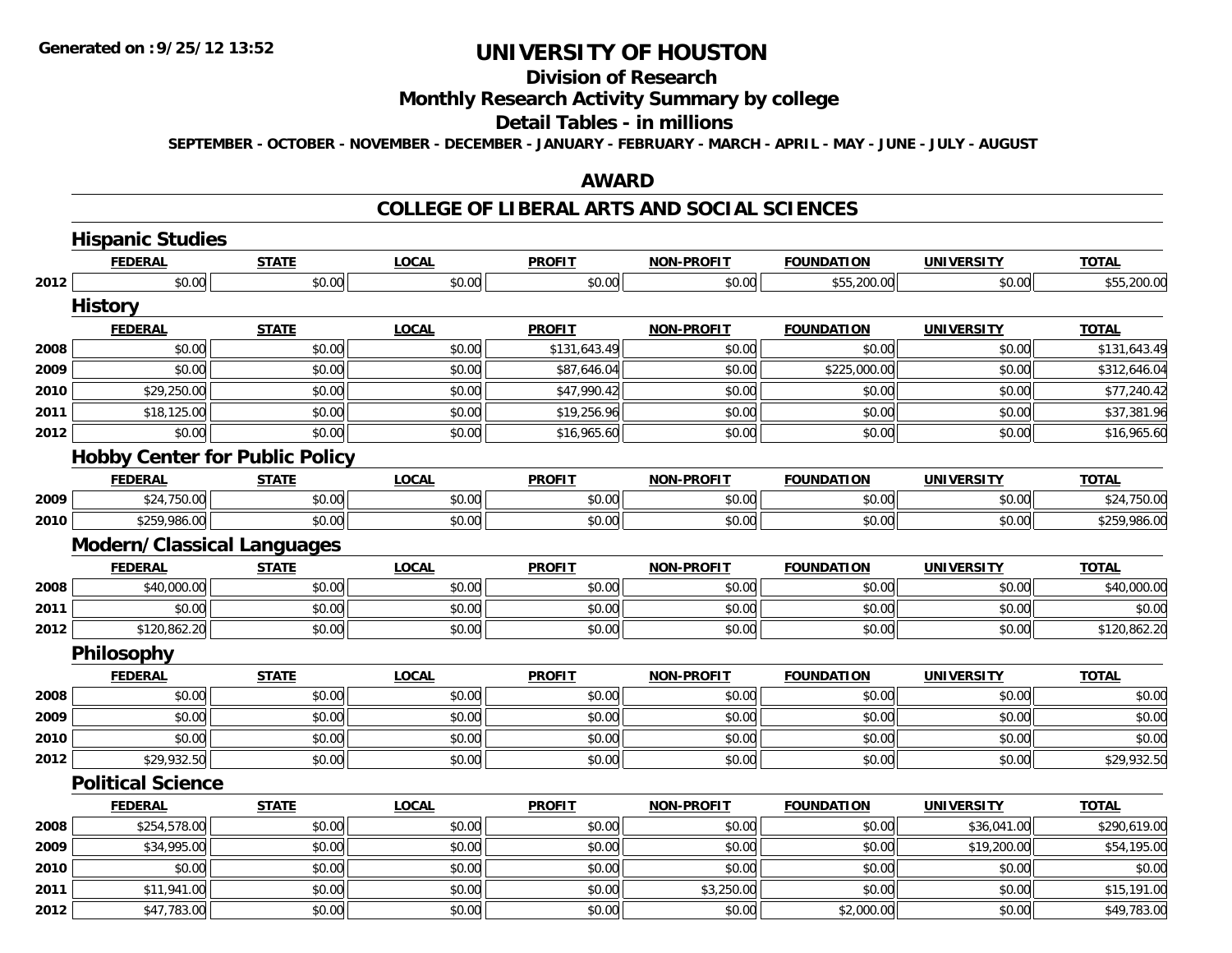## **Division of Research**

## **Monthly Research Activity Summary by college**

#### **Detail Tables - in millions**

**SEPTEMBER - OCTOBER - NOVEMBER - DECEMBER - JANUARY - FEBRUARY - MARCH - APRIL - MAY - JUNE - JULY - AUGUST**

### **AWARD**

### **COLLEGE OF LIBERAL ARTS AND SOCIAL SCIENCES**

|              | <b>Psychology</b>              |                |              |                |                   |                   |                   |                 |
|--------------|--------------------------------|----------------|--------------|----------------|-------------------|-------------------|-------------------|-----------------|
|              | <b>FEDERAL</b>                 | <b>STATE</b>   | <b>LOCAL</b> | <b>PROFIT</b>  | <b>NON-PROFIT</b> | <b>FOUNDATION</b> | <b>UNIVERSITY</b> | <b>TOTAL</b>    |
| 2008         | \$4,721,876.02                 | \$927,142.71   | \$7,804.62   | \$191,596.08   | \$82,063.36       | \$53,513.00       | \$50,325.44       | \$6,034,321.23  |
| 2009         | \$2,720,914.28                 | \$574,779.76   | \$0.00       | \$294,355.00   | \$158,730.00      | \$75,258.00       | \$100,460.00      | \$3,924,497.03  |
| 2010         | \$3,121,506.73                 | \$828,357.98   | \$0.00       | \$102,067.00   | \$825,556.00      | \$138,704.77      | \$70,496.92       | \$5,086,689.40  |
| 2011         | \$4,093,237.82                 | \$559,097.36   | \$0.00       | \$168,730.00   | \$140,969.04      | \$229,331.15      | \$22,695.19       | \$5,214,060.56  |
| 2012         | \$3,979,790.66                 | \$40,103.90    | \$0.00       | \$38,168.00    | \$342,015.00      | \$124,165.00      | \$36,531.00       | \$4,560,773.56  |
|              | <b>School of Communication</b> |                |              |                |                   |                   |                   |                 |
|              | <b>FEDERAL</b>                 | <b>STATE</b>   | <b>LOCAL</b> | <b>PROFIT</b>  | <b>NON-PROFIT</b> | <b>FOUNDATION</b> | <b>UNIVERSITY</b> | <b>TOTAL</b>    |
| 2009         | \$0.00                         | \$0.00         | \$0.00       | \$0.00         | \$0.00            | \$0.00            | \$0.00            | \$0.00          |
| 2011         | \$0.00                         | \$0.00         | \$0.00       | \$0.00         | \$0.00            | \$0.00            | \$0.00            | \$0.00          |
| 2012         | \$0.00                         | \$0.00         | \$0.00       | \$0.00         | \$0.00            | \$0.00            | \$0.00            | \$0.00          |
|              | <b>School of Music</b>         |                |              |                |                   |                   |                   |                 |
|              | <b>FEDERAL</b>                 | <b>STATE</b>   | <b>LOCAL</b> | <b>PROFIT</b>  | <b>NON-PROFIT</b> | <b>FOUNDATION</b> | <b>UNIVERSITY</b> | <b>TOTAL</b>    |
| 2008         | \$0.00                         | \$0.00         | \$0.00       | \$0.00         | \$6,200.00        | \$0.00            | \$0.00            | \$6,200.00      |
| 2010         | \$14,500.00                    | \$0.00         | \$0.00       | \$0.00         | \$40,900.00       | \$0.00            | \$0.00            | \$55,400.00     |
| 2011         | \$0.00                         | \$15,865.00    | \$0.00       | \$0.00         | \$0.00            | \$0.00            | \$0.00            | \$15,865.00     |
| 2012         | \$0.00                         | \$3,347.00     | \$0.00       | \$0.00         | \$0.00            | \$0.00            | \$0.00            | \$3,347.00      |
|              | <b>Sociology</b>               |                |              |                |                   |                   |                   |                 |
|              | <b>FEDERAL</b>                 | <b>STATE</b>   | <b>LOCAL</b> | <b>PROFIT</b>  | <b>NON-PROFIT</b> | <b>FOUNDATION</b> | <b>UNIVERSITY</b> | <b>TOTAL</b>    |
| 2008         | \$92,199.08                    | \$0.00         | \$59,350.00  | \$0.00         | \$1,500.00        | \$0.00            | \$26,250.00       | \$179,299.08    |
| 2009         | \$285,994.24                   | \$0.00         | \$60,000.00  | \$0.00         | \$32,000.00       | \$0.00            | \$0.00            | \$377,994.24    |
| 2010         | \$149,982.60                   | \$0.00         | \$0.00       | \$0.00         | \$0.00            | \$0.00            | \$0.00            | \$149,982.60    |
| 2011         | \$143,542.20                   | \$0.00         | \$0.00       | \$0.00         | \$3,500.00        | \$0.00            | \$0.00            | \$147,042.20    |
| 2012         | \$54,502.40                    | \$0.00         | \$0.00       | \$0.00         | \$0.00            | \$0.00            | \$0.00            | \$54,502.40     |
|              | <b>Theatre</b>                 |                |              |                |                   |                   |                   |                 |
|              | <b>FEDERAL</b>                 | <b>STATE</b>   | <b>LOCAL</b> | <b>PROFIT</b>  | <b>NON-PROFIT</b> | <b>FOUNDATION</b> | <b>UNIVERSITY</b> | <b>TOTAL</b>    |
| 2008         | \$0.00                         | \$0.00         | \$0.00       | \$0.00         | \$91,809.16       | \$0.00            | \$0.00            | \$91,809.16     |
| 2010         | \$0.00                         | \$0.00         | \$0.00       | \$0.00         | \$46,537.16       | \$0.00            | \$0.00            | \$46,537.16     |
| 2011         | \$0.00                         | \$0.00         | \$0.00       | \$83,010.37    | \$0.00            | \$0.00            | \$0.00            | \$83,010.37     |
| 2012         | \$0.00                         | \$0.00         | \$0.00       | \$86,520.00    | \$0.00            | \$0.00            | \$0.00            | \$86,520.00     |
| <b>Total</b> | \$29,399,106.60                | \$2,990,332.70 | \$131,854.62 | \$2,646,106.56 | \$4,040,062.72    | \$2,034,118.35    | \$458,457.55      | \$41,700,039.11 |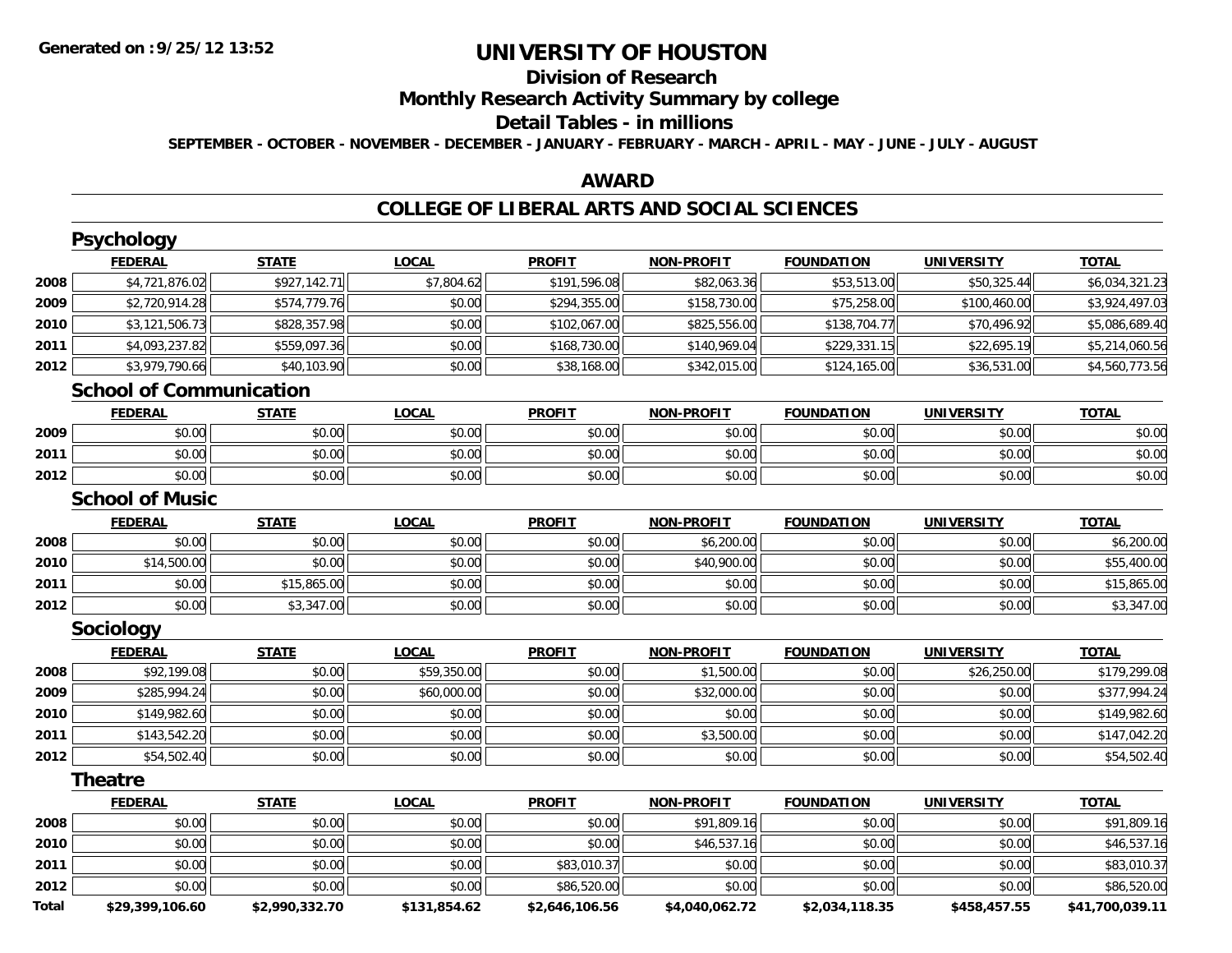## **Division of Research**

## **Monthly Research Activity Summary by college**

### **Detail Tables - in millions**

**SEPTEMBER - OCTOBER - NOVEMBER - DECEMBER - JANUARY - FEBRUARY - MARCH - APRIL - MAY - JUNE - JULY - AUGUST**

### **AWARD**

## **COLLEGE OF NATURAL SCIENCES AND MATHEMATICS**

|      | <b>Allied Geophysical Laboratories</b>                 |                |              |               |                   |                   |                   |                 |
|------|--------------------------------------------------------|----------------|--------------|---------------|-------------------|-------------------|-------------------|-----------------|
|      | <b>FEDERAL</b>                                         | <b>STATE</b>   | <b>LOCAL</b> | <b>PROFIT</b> | <b>NON-PROFIT</b> | <b>FOUNDATION</b> | <b>UNIVERSITY</b> | <b>TOTAL</b>    |
| 2011 | \$0.00                                                 | \$0.00         | \$0.00       | \$70,000.00   | \$0.00            | \$0.00            | \$0.00            | \$70,000.00     |
|      | <b>Biology/Biochemistry</b>                            |                |              |               |                   |                   |                   |                 |
|      | <b>FEDERAL</b>                                         | <b>STATE</b>   | <b>LOCAL</b> | <b>PROFIT</b> | <b>NON-PROFIT</b> | <b>FOUNDATION</b> | <b>UNIVERSITY</b> | <b>TOTAL</b>    |
| 2008 | \$2,649,233.00                                         | \$300,000.00   | \$0.00       | \$0.00        | \$89,646.00       | \$509,300.00      | \$6,511.00        | \$3,554,690.00  |
| 2009 | \$4,979,263.20                                         | \$0.00         | \$0.00       | \$0.00        | \$810,417.00      | \$366,871.42      | \$0.00            | \$6,156,551.62  |
| 2010 | \$4,029,796.69                                         | \$507,527.00   | \$0.00       | \$0.00        | \$509,854.00      | \$253,171.61      | \$0.00            | \$5,300,349.30  |
| 2011 | \$3,697,255.08                                         | \$445,435.75   | \$0.00       | \$0.00        | \$1,206,606.11    | \$184,378.25      | \$0.00            | \$5,533,675.19  |
| 2012 | \$3,025,418.36                                         | \$343,840.00   | \$0.00       | \$30,000.00   | \$448,000.00      | \$260,800.00      | \$0.00            | \$4,108,058.36  |
|      | <b>Center for Applied Geoscience Excellence</b>        |                |              |               |                   |                   |                   |                 |
|      | <b>FEDERAL</b>                                         | <b>STATE</b>   | <b>LOCAL</b> | <b>PROFIT</b> | <b>NON-PROFIT</b> | <b>FOUNDATION</b> | <b>UNIVERSITY</b> | <b>TOTAL</b>    |
| 2008 | \$0.00                                                 | \$0.00         | \$0.00       | \$0.00        | \$0.00            | \$0.00            | \$0.00            | \$0.00          |
| 2009 | \$0.00                                                 | \$0.00         | \$0.00       | \$0.00        | \$0.00            | \$0.00            | \$0.00            | \$0.00          |
|      | <b>Center for Nuclear Receptors and Cell Signaling</b> |                |              |               |                   |                   |                   |                 |
|      | <b>FEDERAL</b>                                         | <b>STATE</b>   | <b>LOCAL</b> | <b>PROFIT</b> | <b>NON-PROFIT</b> | <b>FOUNDATION</b> | <b>UNIVERSITY</b> | <b>TOTAL</b>    |
| 2008 | \$0.00                                                 | \$0.00         | \$0.00       | \$0.00        | \$0.00            | \$0.00            | \$0.00            | \$0.00          |
| 2009 | \$0.00                                                 | \$2,750,000.00 | \$0.00       | \$0.00        | \$0.00            | \$1.00            | \$0.00            | \$2,750,001.00  |
| 2010 | \$4,226,889.18                                         | \$0.00         | \$0.00       | \$0.00        | \$100,000.00      | \$41,181.28       | \$0.00            | \$4,368,070.46  |
| 2011 | \$1,212,215.09                                         | \$2,630,323.00 | \$0.00       | \$240,000.00  | \$0.00            | \$50,000.00       | \$0.00            | \$4,132,538.09  |
| 2012 | \$949,040.00                                           | \$1,035,286.00 | \$0.00       | \$0.00        | \$20,000.00       | \$50,000.00       | \$0.00            | \$2,054,326.00  |
|      | Chemistry                                              |                |              |               |                   |                   |                   |                 |
|      | <b>FEDERAL</b>                                         | <b>STATE</b>   | <b>LOCAL</b> | <b>PROFIT</b> | <b>NON-PROFIT</b> | <b>FOUNDATION</b> | <b>UNIVERSITY</b> | <b>TOTAL</b>    |
| 2008 | \$4,529,092.58                                         | \$288,634.00   | \$0.00       | \$74,300.00   | \$321,178.00      | \$1,093,500.00    | \$100,000.00      | \$6,406,704.58  |
| 2009 | \$3,226,317.30                                         | \$2,772,222.00 | \$0.00       | \$130,634.40  | \$151,579.00      | \$1,915,705.56    | \$159,770.00      | \$8,356,228.26  |
| 2010 | \$4,851,118.60                                         | \$4,417,964.00 | \$0.00       | \$211,700.00  | \$100,000.00      | \$1,030,000.00    | \$226,934.00      | \$10,837,716.60 |
| 2011 | \$4,506,035.39                                         | \$0.00         | \$0.00       | \$80,000.00   | \$0.00            | \$1,209,880.58    | \$218,832.88      | \$6,014,748.85  |
| 2012 | \$3,149,934.94                                         | \$6,677,743.45 | \$0.00       | \$0.00        | \$30,000.00       | \$1,945,850.46    | \$0.00            | \$11,803,528.85 |
|      | <b>Computer Science</b>                                |                |              |               |                   |                   |                   |                 |
|      | <b>FEDERAL</b>                                         | <b>STATE</b>   | <b>LOCAL</b> | <b>PROFIT</b> | <b>NON-PROFIT</b> | <b>FOUNDATION</b> | <b>UNIVERSITY</b> | <b>TOTAL</b>    |
| 2008 | \$2,691,593.73                                         | \$307,712.00   | \$0.00       | \$353,454.00  | \$188,227.00      | \$0.00            | \$0.00            | \$3,540,986.73  |
| 2009 | \$6,327,787.79                                         | \$0.00         | \$0.00       | \$134,801.00  | \$181,662.00      | \$0.00            | \$0.00            | \$6,644,250.79  |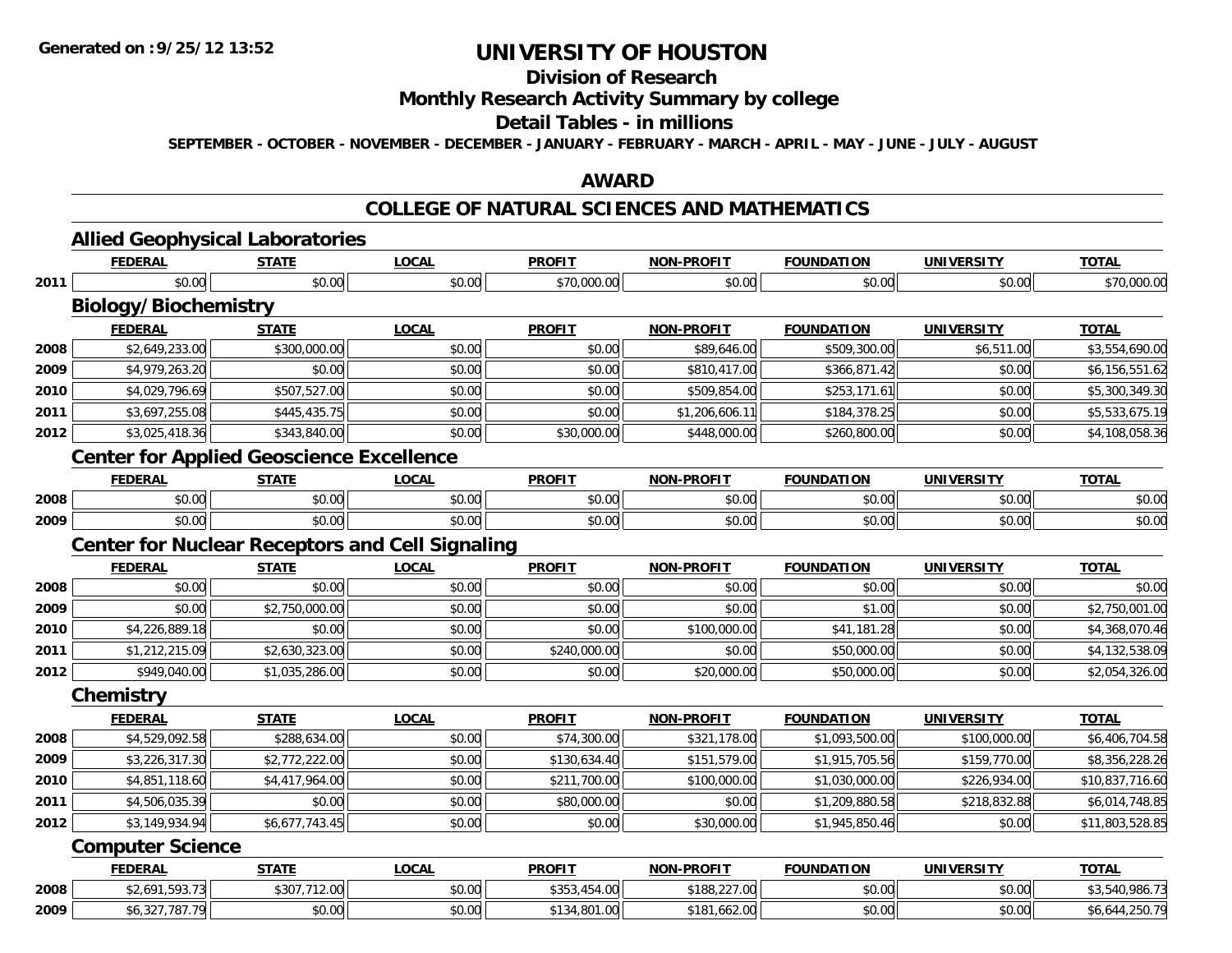## **Division of Research**

### **Monthly Research Activity Summary by college**

## **Detail Tables - in millions**

**SEPTEMBER - OCTOBER - NOVEMBER - DECEMBER - JANUARY - FEBRUARY - MARCH - APRIL - MAY - JUNE - JULY - AUGUST**

## **AWARD**

## **COLLEGE OF NATURAL SCIENCES AND MATHEMATICS**

## **Computer Science**

|      | <b>FEDERAL</b> | <u>STATE</u> | <u>LOCAL</u> | <b>PROFIT</b> | <b>NON-PROFIT</b> | <b>FOUNDATION</b> | <b>UNIVERSITY</b> | <b>TOTAL</b>   |
|------|----------------|--------------|--------------|---------------|-------------------|-------------------|-------------------|----------------|
| 2010 | \$7,345,465.06 | .496.00      | \$0.00       | \$152,865.00  | \$134,364.18      | \$0.00            | \$0.00            | \$7,684,190.24 |
| 2011 | \$2,579,749.10 | \$37,442.00  | \$0.00       | \$721,416.00  | \$189,965.62      | \$54,641.00       | \$0.00            | \$3,583,213.72 |
| 2012 | \$3,320,210.21 | \$61,050.00  | \$0.00       | \$476,843,00  | \$45,830.75       | \$65,940.00       | \$25,000.00       | \$3,994,873.96 |

## **Dean, Natural Sciences and Mathematics**

|      | <b>FEDERAL</b> | <b>STATE</b> | <u>LOCAL</u> | <b>PROFIT</b> | <b>NON-PROFIT</b> | <b>FOUNDATION</b> | <b>UNIVERSITY</b> | <b>TOTAL</b>   |
|------|----------------|--------------|--------------|---------------|-------------------|-------------------|-------------------|----------------|
| 2008 | \$0.00         | \$0.00       | \$0.00       | \$0.00        | \$0.00            | \$0.00            | \$0.00            | \$0.00         |
| 2009 | \$1,361,290.00 | \$0.00       | \$0.00       | \$0.00        | \$0.00            | \$0.00            | \$0.00            | \$1,361,290.00 |
| 2010 | \$0.00         | \$0.00       | \$0.00       | \$0.00        | \$0.00            | \$0.00            | \$0.00            | \$0.00         |
| 2011 | \$1,410,000.00 | \$0.00       | \$0.00       | \$0.00        | \$0.00            | \$0.00            | \$0.00            | \$1,410,000.00 |
| 2012 | \$964,888.00   | \$0.00       | \$0.00       | \$0.00        | \$0.00            | \$0.00            | \$0.00            | \$964,888.00   |

## **Earth & Atmospheric Sciences**

|      | <b>FEDERAL</b> | <b>STATE</b>   | <b>LOCAL</b> | <b>PROFIT</b>  | <b>NON-PROFIT</b> | <b>FOUNDATION</b> | <b>UNIVERSITY</b> | <b>TOTAL</b>   |
|------|----------------|----------------|--------------|----------------|-------------------|-------------------|-------------------|----------------|
| 2008 | \$820,628.00   | \$290,000.00   | \$0.00       | \$1,351,475.00 | \$304,124.00      | \$0.00            | \$0.00            | \$2,766,227.00 |
| 2009 | \$1,976,480.00 | \$619,482.00   | \$0.00       | \$2,419,414.00 | \$1,655,265.00    | \$0.00            | \$0.00            | \$6,670,641.00 |
| 2010 | \$1,279,623.00 | \$1,008,850.00 | \$0.00       | \$1,029,857.00 | \$287,560.00      | \$0.00            | \$0.00            | \$3,605,890.00 |
| 2011 | \$2,839,603.58 | \$1,107,477.00 | \$0.00       | \$2,007,776.00 | \$35,457.00       | \$0.00            | \$0.00            | \$5,990,313.58 |
| 2012 | \$1,260,064.85 | \$328,434.00   | \$0.00       | \$4,450,023.68 | \$262,752.00      | \$0.00            | \$0.00            | \$6,301,274.53 |

### **Institute for Multidimensional Air Quality Studies**

|      | <b>FEDERAL</b> | <b>STATE</b>  | <b>LOCAL</b>   | <b>PROFIT</b>        | <b>NON-PROFIT</b>    | <b>FOUNDATION</b> | <b>UNIVERSITY</b> | <b>TOTAL</b> |
|------|----------------|---------------|----------------|----------------------|----------------------|-------------------|-------------------|--------------|
| 2009 | 0000<br>pu.uu  | ልስ ስስ<br>JU.U | 0000<br>JU.UU  | $\triangle$<br>vv.vv | 0000<br><b>JU.UU</b> | \$0.00            | \$0.00            | \$0.00       |
| 2010 | 0000<br>ט.טע   | n or<br>JU.U  | nn na<br>DU.UU | $\sim$ $\sim$        | \$0.00               | \$0.00            | \$0.00            | \$0.00       |
| 2011 | 0000<br>DU.UU  | 0.00<br>50.UC | \$0.00         | $\sim$<br>JU.UU      | \$0.00               | \$0.00            | \$0.00            | \$0.00       |

## **Mathematics**

|      | <b>FEDERAL</b> | <b>STATE</b> | <b>LOCAL</b> | <b>PROFIT</b> | <b>NON-PROFIT</b> | <b>FOUNDATION</b> | <b>UNIVERSITY</b> | <b>TOTAL</b>   |
|------|----------------|--------------|--------------|---------------|-------------------|-------------------|-------------------|----------------|
| 2008 | \$1,971,682.00 | \$630,042.00 | \$0.00       | \$14,300.00   | \$12,500.00       | \$0.00            | \$0.00            | \$2,628,524.00 |
| 2009 | \$1,216,399.00 | \$396,181.00 | \$0.00       | \$0.00        | \$306,513.00      | \$57,563.53       | \$0.00            | \$1,976,656.53 |
| 2010 | \$1,528,238.82 | \$845,660.00 | \$0.00       | \$511,700.00  | \$137,087.00      | \$127,436.75      | \$0.00            | \$3,150,122.57 |
| 2011 | \$1,365,834.07 | \$100,036.00 | \$9,700.00   | \$158,064.00  | \$22,622.00       | \$118,708.69      | \$41,958.00       | \$1,816,922.76 |
| 2012 | \$2,218,487.92 | \$147,407.00 | \$0.00       | \$210,000.00  | \$99,312.00       | \$80,000.00       | \$10,000.00       | \$2,765,206.92 |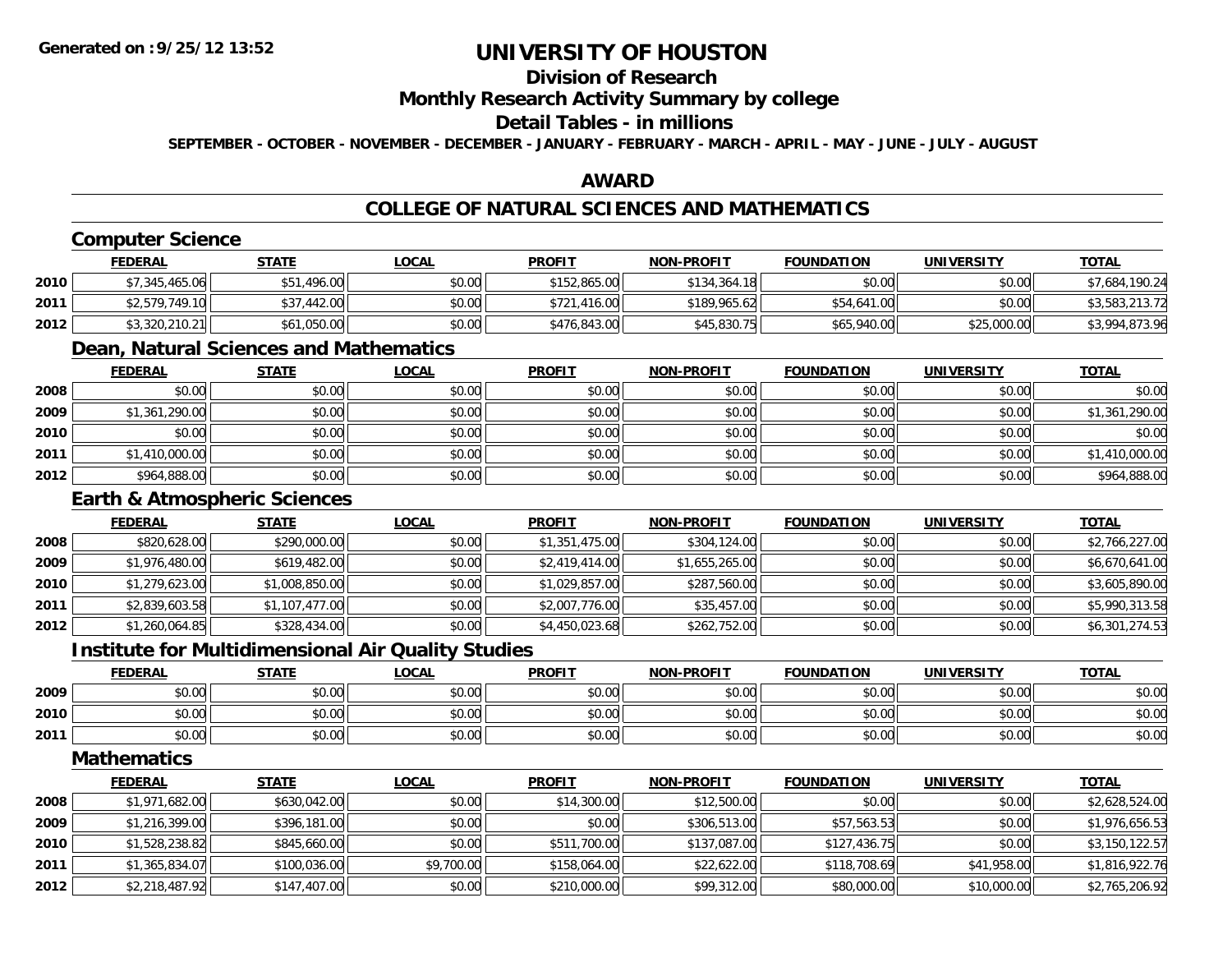#### **Division of Research**

**Monthly Research Activity Summary by college**

#### **Detail Tables - in millions**

**SEPTEMBER - OCTOBER - NOVEMBER - DECEMBER - JANUARY - FEBRUARY - MARCH - APRIL - MAY - JUNE - JULY - AUGUST**

#### **AWARD**

### **COLLEGE OF NATURAL SCIENCES AND MATHEMATICS**

|       | <b>Physics</b>   |                 |              |                 |                   |                   |                   |                  |  |  |  |
|-------|------------------|-----------------|--------------|-----------------|-------------------|-------------------|-------------------|------------------|--|--|--|
|       | <b>FEDERAL</b>   | <b>STATE</b>    | <b>LOCAL</b> | <b>PROFIT</b>   | <b>NON-PROFIT</b> | <b>FOUNDATION</b> | <b>UNIVERSITY</b> | <b>TOTAL</b>     |  |  |  |
| 2008  | \$2,053,683.50   | \$141,000.00    | \$0.00       | \$1,203,093.60  | \$103,234.35      | \$315,000.00      | \$0.00            | \$3,816,011.45   |  |  |  |
| 2009  | \$1,341,025.45   | \$0.00          | \$0.00       | \$1,501,800.00  | \$178,481.02      | \$300,000.00      | \$0.00            | \$3,321,306.47   |  |  |  |
| 2010  | \$2,615,398.25   | \$0.00          | \$0.00       | \$1,620,719.88  | \$69,704.10       | \$260,000.00      | \$0.00            | \$4,565,822.23   |  |  |  |
| 2011  | \$4,408,444.03   | \$0.00          | \$0.00       | \$1,220,550.00  | \$5,333.00        | \$210,000.00      | \$0.00            | \$5,844,327.03   |  |  |  |
| 2012  | \$3,998,176.84   | \$0.00          | \$0.00       | \$4,760,107.00  | \$49,225.00       | \$160,000.00      | \$0.00            | \$8,967,508.84   |  |  |  |
| Total | \$101,926,362.61 | \$28,241,244.20 | \$9,700.00   | \$25,134,893.56 | \$8,056,499.13    | \$10,659,930.13   | \$789,005.88      | \$174,817,635.51 |  |  |  |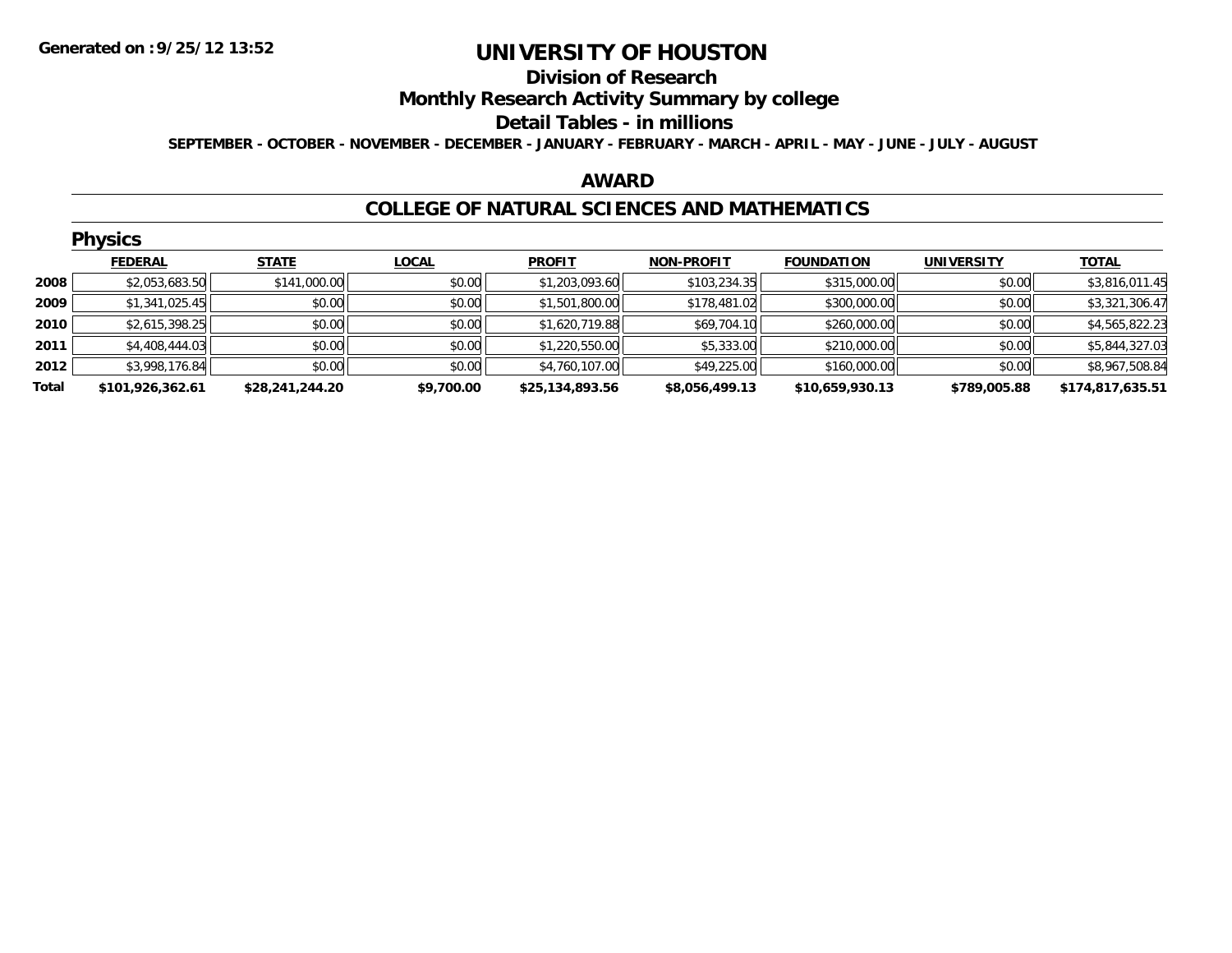# **Division of Research**

**Monthly Research Activity Summary by college**

#### **Detail Tables - in millions**

**SEPTEMBER - OCTOBER - NOVEMBER - DECEMBER - JANUARY - FEBRUARY - MARCH - APRIL - MAY - JUNE - JULY - AUGUST**

### **AWARD**

### **COLLEGE OF OPTOMETRY**

# **Optometry, Community**

|       | .               |              |              |                |                   |                   |                   |                 |
|-------|-----------------|--------------|--------------|----------------|-------------------|-------------------|-------------------|-----------------|
|       | <b>FEDERAL</b>  | <b>STATE</b> | <b>LOCAL</b> | <b>PROFIT</b>  | <b>NON-PROFIT</b> | <b>FOUNDATION</b> | <b>UNIVERSITY</b> | <b>TOTAL</b>    |
| 2008  | \$3,400,671.30  | \$300,000.00 | \$0.00       | \$352,523.00   | \$90,000.00       | \$10,000.00       | \$252,499.68      | \$4,405,693.98  |
| 2009  | \$5,158,482.47  | \$73,714.00  | \$0.00       | \$287,995.00   | \$21,563.00       | \$40,000.00       | \$153,622.86      | \$5,735,377.33  |
| 2010  | \$5,210,268.46  | \$0.00       | \$0.00       | \$588,211.00   | \$4,200.00        | \$0.00            | \$302,194.48      | \$6,104,873.94  |
| 2011  | \$4,106,199.00  | \$0.00       | \$0.00       | \$644,503.22   | \$10,500.00       | \$20,000.00       | \$398,380.00      | \$5,179,582.22  |
| 2012  | \$5,504,000.94  | \$0.00       | \$0.00       | \$668,252.54   | \$0.00            | \$40,000.00       | \$402,970.00      | \$6,615,223.48  |
| Total | \$23,379,622.17 | \$373,714.00 | \$0.00       | \$2,541,484.76 | \$126,263.00      | \$110,000.00      | \$1,509,667.02    | \$28,040,750.95 |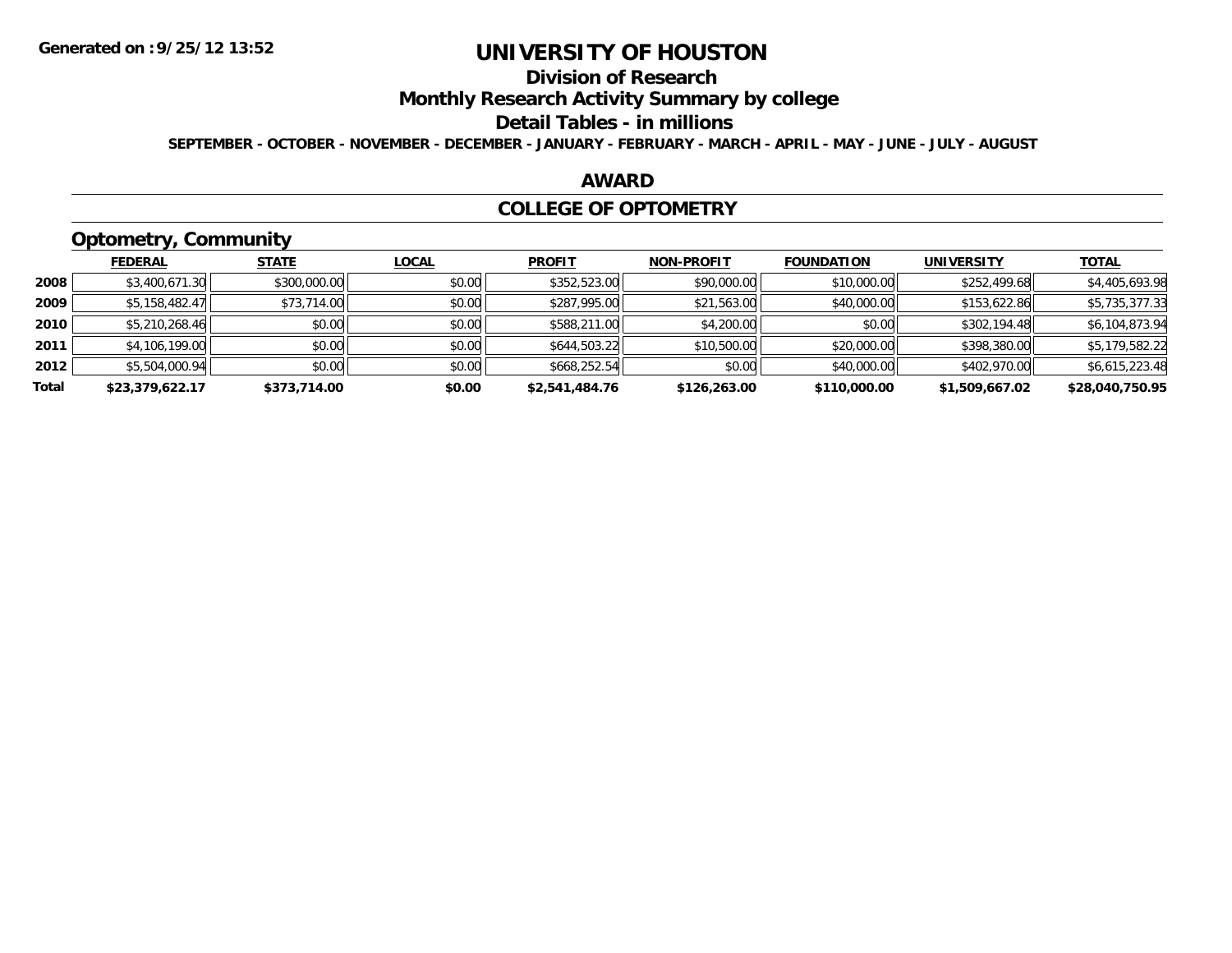## **Division of Research**

**Monthly Research Activity Summary by college**

## **Detail Tables - in millions**

**SEPTEMBER - OCTOBER - NOVEMBER - DECEMBER - JANUARY - FEBRUARY - MARCH - APRIL - MAY - JUNE - JULY - AUGUST**

### **AWARD**

## **COLLEGE OF PHARMACY**

# **Clinical Sciences and Administration**

|      | <b>FEDERAL</b> | <u>STATE</u> | <b>LOCAL</b> | <b>PROFIT</b> | <b>NON-PROFIT</b> | <b>FOUNDATION</b> | <b>UNIVERSITY</b> | <b>TOTAL</b>   |
|------|----------------|--------------|--------------|---------------|-------------------|-------------------|-------------------|----------------|
| 2008 | \$572,657.00   | \$0.00       | \$0.00       | \$434,029.00  | \$25,000.00       | \$0.00            | \$0.00            | \$1,031,686.00 |
| 2009 | \$82,966.00    | \$0.00       | \$0.00       | \$347,802.00  | \$438,160.00      | \$0.00            | \$1,485.00        | \$870,413.00   |
| 2010 | \$305,908.85   | \$0.00       | \$0.00       | \$652,105.25  | \$66,001.00       | \$0.00            | \$0.00            | \$1,024,015.10 |
| 2011 | \$73,572.60    | \$25,886.00  | \$0.00       | \$370,250.64  | \$413,568.00      | \$25,000.00       | \$0.00            | \$908,277.24   |
| 2012 | \$312,300.30   | \$17,618.62  | \$0.00       | \$362,770.00  | \$17,081.95       | \$0.00            | \$0.00            | \$709,770.87   |

## **Dean, Pharmacy**

|      | <b>FEDERAL</b> | <b>STATE</b> | <u>LOCAL</u> | <b>PROFIT</b> | <b>NON-PROFIT</b> | <b>FOUNDATION</b> | <b>UNIVERSITY</b> | <b>TOTAL</b> |
|------|----------------|--------------|--------------|---------------|-------------------|-------------------|-------------------|--------------|
| 2008 | \$0.00         | \$0.00       | \$0.00       | \$0.00        | \$0.00            | \$0.00            | \$0.00            | \$0.00       |
| 2009 | \$0.00         | \$0.00       | \$0.00       | \$0.00        | \$0.00            | \$0.00            | \$0.00            | \$0.00       |
| 2010 | \$0.00         | \$0.00       | \$0.00       | \$0.00        | \$0.00            | \$0.00            | \$0.00            | \$0.00       |
| 2011 | \$0.00         | \$0.00       | \$0.00       | \$0.00        | \$0.00            | \$0.00            | \$0.00            | \$0.00       |
| 2012 | \$0.00         | \$0.00       | \$0.00       | \$0.00        | \$0.00            | \$0.00            | \$0.00            | \$0.00       |

# **Pharmacological and Pharmaceutical Sciences**

|       | <b>FEDERAL</b>  | <b>STATE</b> | <b>LOCAL</b> | <b>PROFIT</b>  | <b>NON-PROFIT</b> | <b>FOUNDATION</b> | <b>UNIVERSITY</b> | <b>TOTAL</b>    |
|-------|-----------------|--------------|--------------|----------------|-------------------|-------------------|-------------------|-----------------|
| 2008  | \$2,048,457.05  | \$299,234.00 | \$0.00       | \$70,836.00    | \$145,336.38      | \$60,000.00       | \$0.00            | \$2,623,863.43  |
| 2009  | \$2,633,306.76  | \$0.00       | \$0.00       | \$142,616.00   | \$176,970.00      | \$91,700.00       | \$0.00            | \$3,044,592.76  |
| 2010  | \$4,733,899.40  | \$0.00       | \$0.00       | \$19,200.00    | \$147,000.00      | \$75,000.00       | \$0.00            | \$4,975,099.40  |
| 2011  | \$2,686,663.40  | \$0.00       | \$0.00       | \$25,760.00    | \$0.00            | \$187.793.00      | \$0.00            | \$2,900,216.40  |
| 2012  | \$2,742,670.70  | \$0.00       | \$0.00       | \$16,000.00    | \$147,000.00      | \$88,961.00       | \$0.00            | \$2,994,631.70  |
| Total | \$16,192,402.06 | \$342,738.62 | \$0.00       | \$2,441,368.89 | \$1,576,117.33    | \$528,454.00      | \$1,485.00        | \$21,082,565.90 |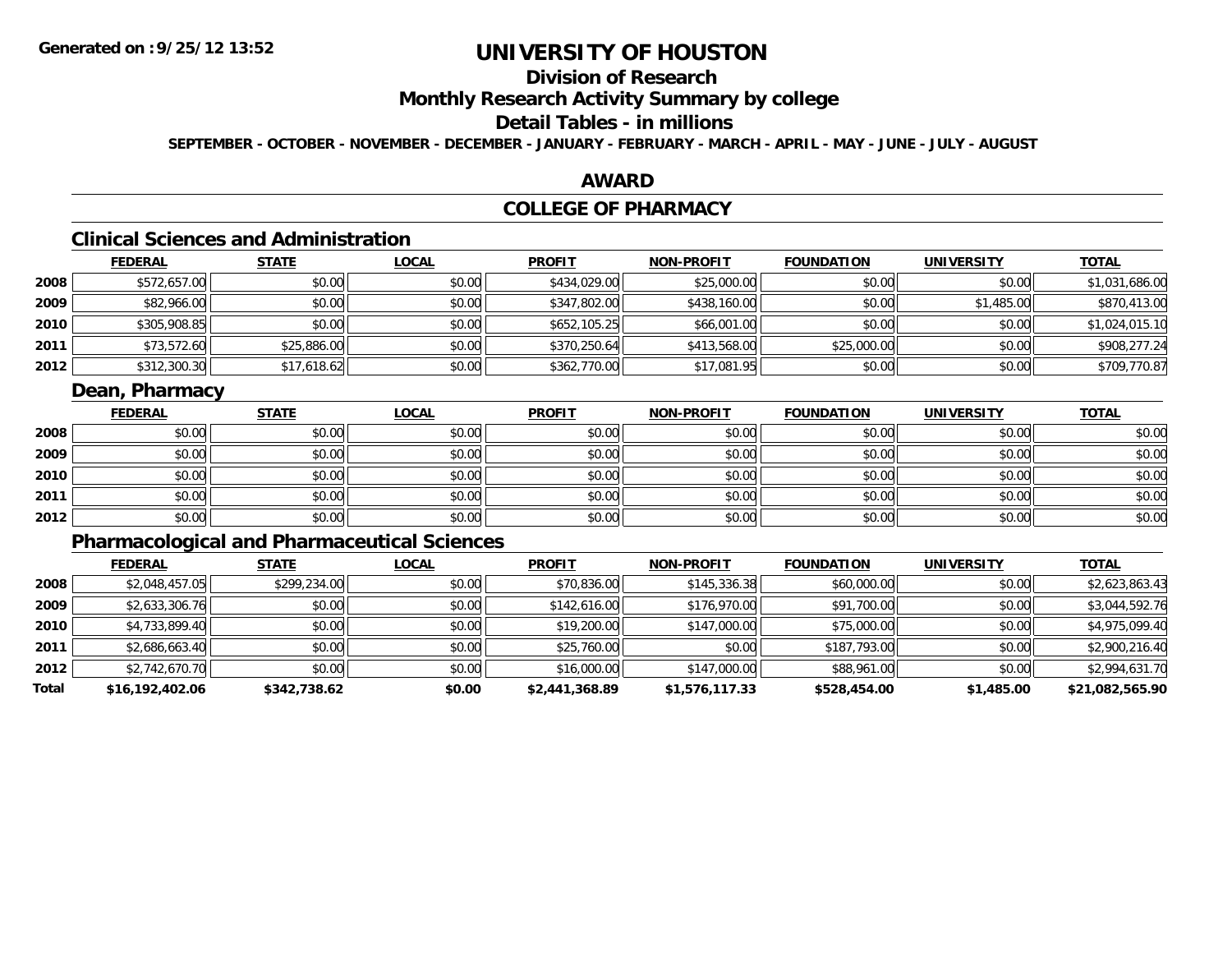#### **Division of Research**

## **Monthly Research Activity Summary by college**

### **Detail Tables - in millions**

**SEPTEMBER - OCTOBER - NOVEMBER - DECEMBER - JANUARY - FEBRUARY - MARCH - APRIL - MAY - JUNE - JULY - AUGUST**

### **AWARD**

### **COLLEGE OF TECHNOLOGY**

|      | <b>FEDERAL</b>                                | <b>STATE</b> | <b>LOCAL</b> | <b>PROFIT</b> | <b>NON-PROFIT</b> | <b>FOUNDATION</b> | <b>UNIVERSITY</b> | <b>TOTAL</b>   |
|------|-----------------------------------------------|--------------|--------------|---------------|-------------------|-------------------|-------------------|----------------|
| 2009 | \$0.00                                        | \$0.00       | \$0.00       | \$0.00        | \$0.00            | \$0.00            | \$0.00            | \$0.00         |
| 2011 | \$0.00                                        | \$0.00       | \$0.00       | \$0.00        | \$0.00            | \$0.00            | \$0.00            | \$0.00         |
|      | <b>Center for Technology Literacy</b>         |              |              |               |                   |                   |                   |                |
|      | <b>FEDERAL</b>                                | <b>STATE</b> | <b>LOCAL</b> | <b>PROFIT</b> | <b>NON-PROFIT</b> | <b>FOUNDATION</b> | <b>UNIVERSITY</b> | <b>TOTAL</b>   |
| 2008 | \$0.00                                        | \$0.00       | \$0.00       | \$0.00        | \$0.00            | \$0.00            | \$0.00            | \$0.00         |
| 2010 | \$2,516,704.00                                | \$0.00       | \$0.00       | \$0.00        | \$0.00            | \$0.00            | \$0.00            | \$2,516,704.00 |
| 2011 | \$118,880.00                                  | \$0.00       | \$0.00       | \$0.00        | \$0.00            | \$0.00            | \$0.00            | \$118,880.00   |
| 2012 | \$111,690.00                                  | \$0.00       | \$0.00       | \$0.00        | \$0.00            | \$0.00            | \$0.00            | \$111,690.00   |
|      | Dean, Technology                              |              |              |               |                   |                   |                   |                |
|      | <b>FEDERAL</b>                                | <b>STATE</b> | <b>LOCAL</b> | <b>PROFIT</b> | <b>NON-PROFIT</b> | <b>FOUNDATION</b> | <b>UNIVERSITY</b> | <b>TOTAL</b>   |
| 2008 | \$736,051.00                                  | \$0.00       | \$0.00       | \$0.00        | \$0.00            | \$0.00            | \$0.00            | \$736,051.00   |
| 2009 | \$470,639.00                                  | \$0.00       | \$0.00       | \$0.00        | \$0.00            | \$0.00            | \$0.00            | \$470,639.00   |
| 2010 | \$429,651.10                                  | \$0.00       | \$0.00       | \$0.00        | \$0.00            | \$0.00            | \$0.00            | \$429,651.10   |
| 2011 | \$359,736.00                                  | \$0.00       | \$0.00       | \$0.00        | \$0.00            | \$0.00            | \$0.00            | \$359,736.00   |
| 2012 | \$342,089.00                                  | \$21,144.00  | \$0.00       | \$0.00        | \$0.00            | \$0.00            | \$0.00            | \$363,233.00   |
|      | <b>Engineering Technology</b>                 |              |              |               |                   |                   |                   |                |
|      | <b>FEDERAL</b>                                | <b>STATE</b> | <b>LOCAL</b> | <b>PROFIT</b> | <b>NON-PROFIT</b> | <b>FOUNDATION</b> | <b>UNIVERSITY</b> | <b>TOTAL</b>   |
| 2008 | \$584,632.20                                  | \$0.00       | \$0.00       | \$17,256.00   | \$30,000.00       | \$0.00            | \$26,400.00       | \$658,288.20   |
| 2009 | \$804,044.79                                  | \$0.00       | \$0.00       | \$71,000.00   | \$55,603.00       | \$80,975.00       | \$0.00            | \$1,011,622.79 |
| 2010 | \$650,060.70                                  | \$0.00       | \$0.00       | \$111,000.00  | \$0.00            | \$0.00            | \$0.00            | \$761,060.70   |
| 2011 | \$754,871.50                                  | \$183.93     | \$0.00       | \$36,195.00   | \$45,434.00       | \$54,853.00       | \$0.00            | \$891,537.43   |
| 2012 | \$257,393.31                                  | \$0.00       | \$0.00       | \$0.00        | \$48,974.00       | \$63,210.00       | \$0.00            | \$369,577.31   |
|      | <b>Human Development and Consumer Science</b> |              |              |               |                   |                   |                   |                |
|      | <b>FEDERAL</b>                                | <b>STATE</b> | <b>LOCAL</b> | <b>PROFIT</b> | <b>NON-PROFIT</b> | <b>FOUNDATION</b> | <b>UNIVERSITY</b> | <b>TOTAL</b>   |
| 2008 | \$64,421.20                                   | \$53,304.00  | \$0.00       | \$0.00        | \$0.00            | \$0.00            | \$0.00            | \$117,725.20   |
| 2009 | \$0.00                                        | \$0.00       | \$0.00       | \$10,000.00   | \$0.00            | \$0.00            | \$0.00            | \$10,000.00    |
| 2010 | \$7,319.00                                    | \$0.00       | \$0.00       | \$75,704.00   | \$0.00            | \$0.00            | \$0.00            | \$83,023.00    |
|      | <b>Information &amp; Logistics Technology</b> |              |              |               |                   |                   |                   |                |
|      | <b>FEDERAL</b>                                | <b>STATE</b> | <b>LOCAL</b> | <b>PROFIT</b> | <b>NON-PROFIT</b> | <b>FOUNDATION</b> | <b>UNIVERSITY</b> | <b>TOTAL</b>   |
| 2008 | \$0.00                                        | \$17,768.00  | \$0.00       | \$1,500.00    | \$0.00            | \$0.00            | \$0.00            | \$19,268.00    |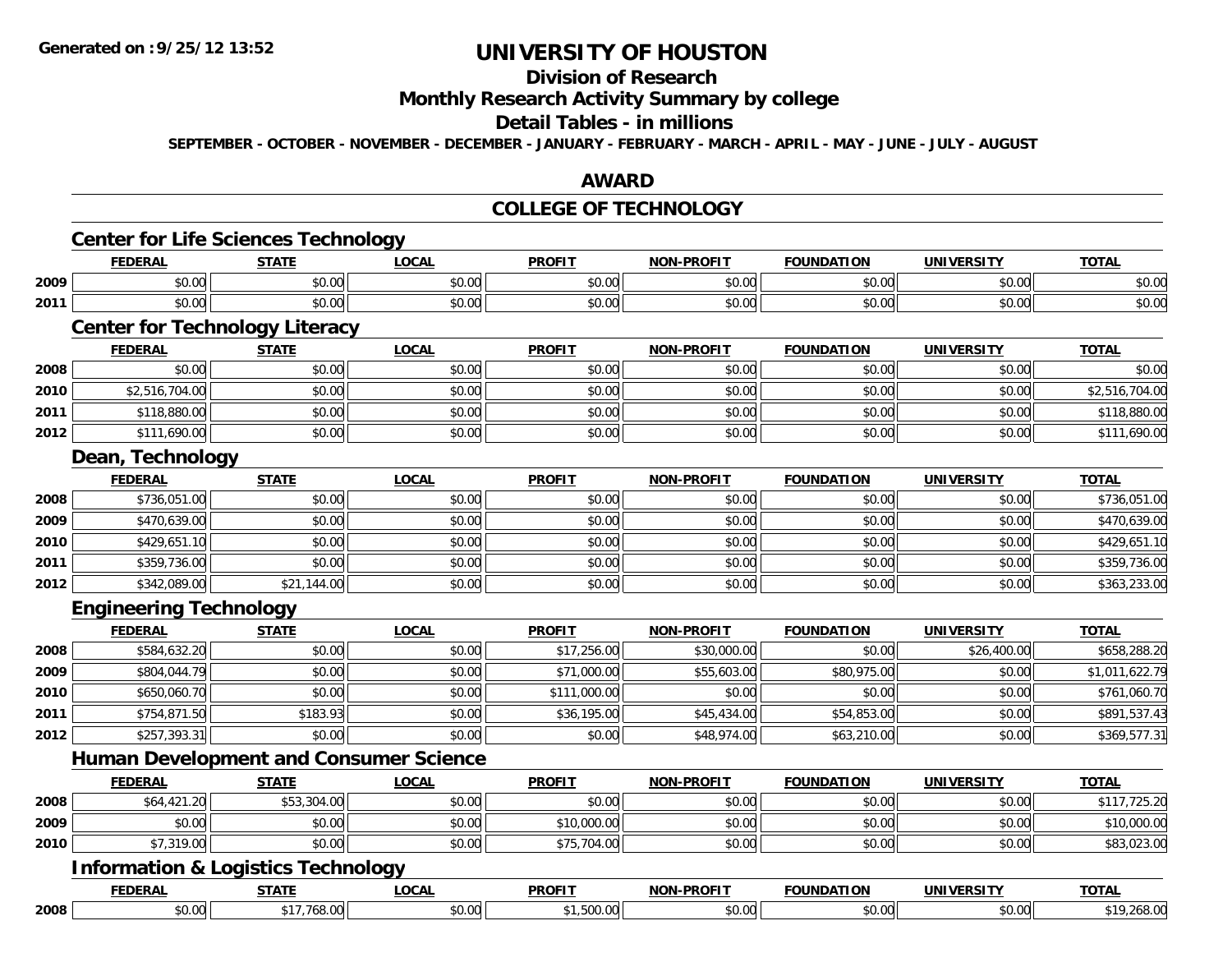## **Division of Research**

**Monthly Research Activity Summary by college**

### **Detail Tables - in millions**

**SEPTEMBER - OCTOBER - NOVEMBER - DECEMBER - JANUARY - FEBRUARY - MARCH - APRIL - MAY - JUNE - JULY - AUGUST**

### **AWARD**

### **COLLEGE OF TECHNOLOGY**

## **Information & Logistics Technology**

|      | <b>FEDERAL</b> | <u>STATE</u> | <u>LOCAL</u> | <b>PROFIT</b> | <b>NON-PROFIT</b> | <b>FOUNDATION</b> | <b>UNIVERSITY</b> | <b>TOTAL</b> |
|------|----------------|--------------|--------------|---------------|-------------------|-------------------|-------------------|--------------|
| 2009 | \$199,117.20   | \$0.00       | \$0.00       | \$0.00        | \$20,094.00       | \$0.00            | \$0.00            | \$219,211.20 |
| 2010 | \$121,248.00   | \$0.00       | \$0.00       | \$0.00        | \$3,400.00        | \$0.00            | \$0.00            | \$124,648.00 |
| 2011 | \$183,880.00   | \$0.00       | \$0.00       | \$0.00        | \$5,100.00        | \$0.00            | \$0.00            | \$188,980.00 |
| 2012 | \$5,000.00     | \$0.00       | \$0.00       | \$0.00        | \$0.00            | \$0.00            | \$0.00            | \$5,000.00   |

## **Texas Manufacturing Assistance Center**

|              | <b>FEDERAL</b> | <b>STATE</b> | <u>LOCAL</u> | <b>PROFIT</b> | <b>NON-PROFIT</b> | <b>FOUNDATION</b> | <b>UNIVERSITY</b> | <b>TOTAL</b>   |
|--------------|----------------|--------------|--------------|---------------|-------------------|-------------------|-------------------|----------------|
| 2008         | \$0.00         | \$0.00       | \$0.00       | \$0.00        | \$0.00            | \$0.00            | \$0.00            | \$0.00         |
| 2009         | \$0.00         | \$0.00       | \$0.00       | \$0.00        | \$0.00            | \$0.00            | \$0.00            | \$0.00         |
| 2010         | \$0.00         | \$0.00       | \$0.00       | \$0.00        | \$0.00            | \$0.00            | \$0.00            | \$0.00         |
| 2011         | \$0.00         | \$0.00       | \$0.00       | \$0.00        | \$0.00            | \$0.00            | \$0.00            | \$0.00         |
| 2012         | \$0.00         | \$0.00       | \$0.00       | \$0.00        | \$0.00            | \$0.00            | \$0.00            | \$0.00         |
| <b>Total</b> | \$8,717,428.00 | \$92,399.93  | \$0.00       | \$322,655.00  | \$208,605.00      | \$199,038.00      | \$26,400.00       | \$9,566,525.93 |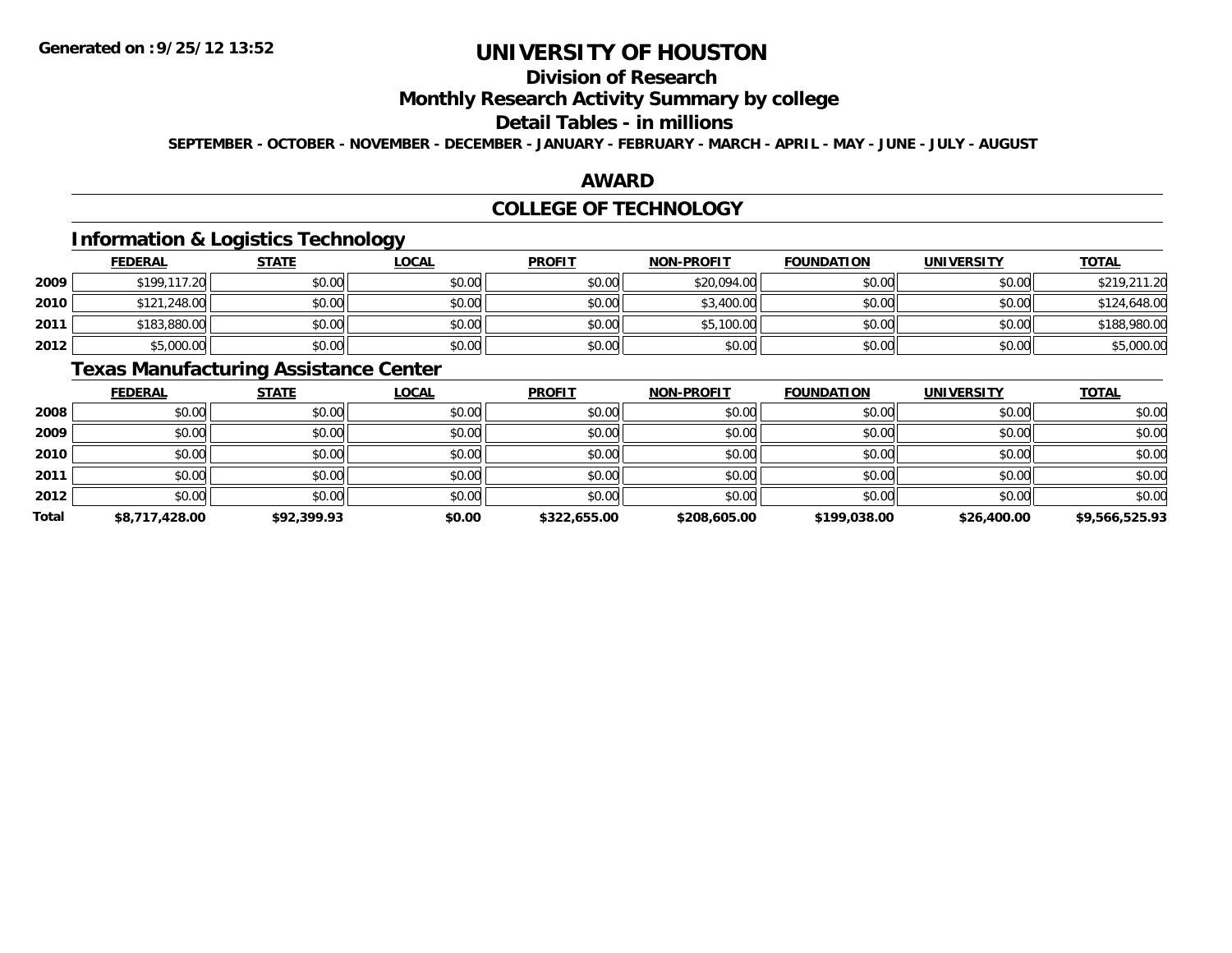**2011**

# **UNIVERSITY OF HOUSTON**

# **Division of Research**

# **Monthly Research Activity Summary by college**

### **Detail Tables - in millions**

**SEPTEMBER - OCTOBER - NOVEMBER - DECEMBER - JANUARY - FEBRUARY - MARCH - APRIL - MAY - JUNE - JULY - AUGUST**

### **AWARD**

# **CULLEN COLLEGE OF ENGINEERING**

|      | <b>FEDERAL</b>              | <b>STATE</b>   | <b>LOCAL</b>                                             | <b>PROFIT</b>  | <b>NON-PROFIT</b> | <b>FOUNDATION</b> | <b>UNIVERSITY</b> | <b>TOTAL</b>    |
|------|-----------------------------|----------------|----------------------------------------------------------|----------------|-------------------|-------------------|-------------------|-----------------|
| 2008 | \$99,839.00                 | \$0.00         | \$0.00                                                   | \$0.00         | \$0.00            | \$114,406.00      | \$0.00            | \$214,245.00    |
| 2009 | \$597,924.48                | \$0.00         | \$0.00                                                   | \$0.00         | \$100,000.00      | \$0.00            | \$0.00            | \$697,924.48    |
| 2010 | \$515,585.00                | \$0.00         | \$0.00                                                   | \$0.00         | \$0.00            | \$4,594.00        | \$0.00            | \$520,179.00    |
| 2011 | \$468,126.00                | \$0.00         | \$0.00                                                   | \$0.00         | \$0.00            | \$0.00            | \$0.00            | \$468,126.00    |
| 2012 | \$2,755,537.86              | \$0.00         | \$0.00                                                   | \$0.00         | \$0.00            | \$0.00            | \$0.00            | \$2,755,537.86  |
|      |                             |                | <b>Center for Innovative Grouting Materials and Tech</b> |                |                   |                   |                   |                 |
|      | <b>FEDERAL</b>              | <b>STATE</b>   | <b>LOCAL</b>                                             | <b>PROFIT</b>  | <b>NON-PROFIT</b> | <b>FOUNDATION</b> | <b>UNIVERSITY</b> | <b>TOTAL</b>    |
| 2010 | \$0.00                      | \$0.00         | \$0.00                                                   | \$0.00         | \$0.00            | \$0.00            | \$0.00            | \$0.00          |
| 2011 | \$0.00                      | \$0.00         | \$0.00                                                   | \$0.00         | \$0.00            | \$0.00            | \$0.00            | \$0.00          |
| 2012 | \$0.00                      | \$0.00         | \$0.00                                                   | \$0.00         | \$0.00            | \$0.00            | \$0.00            | \$0.00          |
|      | <b>Chemical Engineering</b> |                |                                                          |                |                   |                   |                   |                 |
|      | <b>FEDERAL</b>              | <b>STATE</b>   | <b>LOCAL</b>                                             | <b>PROFIT</b>  | <b>NON-PROFIT</b> | <b>FOUNDATION</b> | <b>UNIVERSITY</b> | <b>TOTAL</b>    |
| 2008 | \$1,942,655.56              | \$3,948,950.62 | \$392,238.00                                             | \$1,053,208.68 | \$15,000.00       | \$163,570.00      | \$0.00            | \$7,515,622.86  |
| 2009 | \$2,266,723.79              | \$9,395,446.89 | \$100,000.00                                             | \$322,140.00   | \$40,000.00       | \$119,499.84      | \$160,200.00      | \$12,404,010.52 |
| 2010 | \$8,413,600.95              | \$289,970.00   | \$95,588.00                                              | \$611,766.79   | \$0.00            | \$112,200.00      | \$41,818.00       | \$9,564,943.74  |
| 2011 | \$5,009,963.61              | \$301,766.25   | \$70,000.00                                              | \$983,953.00   | \$800.00          | \$160,900.00      | \$114,642.00      | \$6,642,024.86  |
| 2012 | \$4,077,216.96              | \$294,969.00   | \$0.00                                                   | \$1,351,246.57 | \$100,000.00      | \$250,900.00      | \$126,280.00      | \$6,200,612.53  |
|      | <b>Civil Engineering</b>    |                |                                                          |                |                   |                   |                   |                 |
|      | <b>FEDERAL</b>              | <b>STATE</b>   | <b>LOCAL</b>                                             | <b>PROFIT</b>  | <b>NON-PROFIT</b> | <b>FOUNDATION</b> | <b>UNIVERSITY</b> | <b>TOTAL</b>    |
| 2008 | \$1,672,572.98              | \$594,987.50   | \$0.00                                                   | \$66,000.00    | \$75,752.00       | \$100,000.00      | \$0.00            | \$2,509,312.48  |
| 2009 | \$1,677,155.70              | \$581,409.73   | \$0.00                                                   | \$104,000.00   | \$75,752.00       | \$150,250.00      | \$20,000.00       | \$2,608,567.43  |
| 2010 | \$3,393,556.22              | \$678,715.81   | \$0.00                                                   | \$30,359.20    | \$13,000.00       | \$50,250.00       | \$0.00            | \$4,165,881.23  |
| 2011 | \$3,043,772.98              | \$573,794.98   | \$100,000.00                                             | \$214,311.80   | \$75,623.00       | \$0.00            | \$65,000.00       | \$4,072,502.76  |
| 2012 | \$5,355,096.91              | \$732,680.00   | \$0.00                                                   | \$410,859.40   | \$186,885.00      | \$133,334.00      | \$16,002.00       | \$6,834,857.31  |
|      |                             |                | <b>Composites Engineering and Applications Center</b>    |                |                   |                   |                   |                 |
|      | <b>FEDERAL</b>              | <b>STATE</b>   | <b>LOCAL</b>                                             | <b>PROFIT</b>  | NON-PROFIT        | <b>FOUNDATION</b> | <b>UNIVERSITY</b> | <b>TOTAL</b>    |
| 2010 | \$0.00                      | \$0.00         | \$0.00                                                   | \$0.00         | \$0.00            | \$0.00            | \$0.00            | \$0.00          |

\$0.00 \$0.00 \$0.00 \$0.00 \$0.00 \$0.00 \$0.00 \$0.00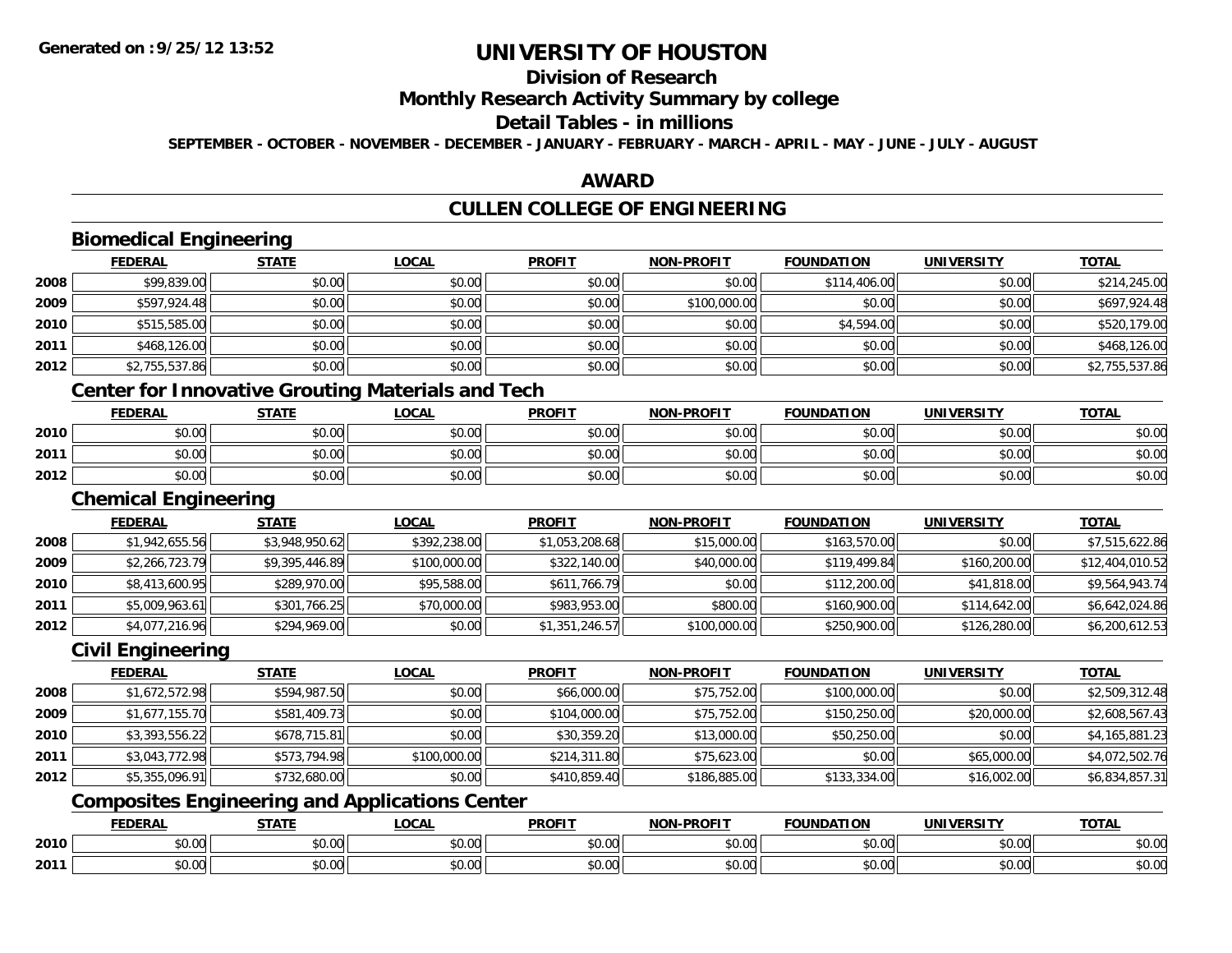# **Division of Research**

## **Monthly Research Activity Summary by college**

#### **Detail Tables - in millions**

**SEPTEMBER - OCTOBER - NOVEMBER - DECEMBER - JANUARY - FEBRUARY - MARCH - APRIL - MAY - JUNE - JULY - AUGUST**

### **AWARD**

## **CULLEN COLLEGE OF ENGINEERING**

|      | Dean, Engineering                            |                |              |                |                   |                   |                   |                |
|------|----------------------------------------------|----------------|--------------|----------------|-------------------|-------------------|-------------------|----------------|
|      | <b>FEDERAL</b>                               | <b>STATE</b>   | <b>LOCAL</b> | <b>PROFIT</b>  | <b>NON-PROFIT</b> | <b>FOUNDATION</b> | <b>UNIVERSITY</b> | <b>TOTAL</b>   |
| 2008 | \$239,570.40                                 | \$49,700.00    | \$0.00       | \$0.00         | \$0.00            | \$185.19          | \$0.00            | \$289,455.59   |
| 2009 | \$445,707.30                                 | \$0.00         | \$0.00       | \$0.00         | \$0.00            | \$0.00            | \$0.00            | \$445,707.30   |
| 2010 | \$0.00                                       | \$0.00         | \$0.00       | \$0.00         | \$0.00            | \$0.00            | \$0.00            | \$0.00         |
| 2011 | \$39,999.10                                  | \$0.00         | \$0.00       | \$0.00         | \$0.00            | \$0.00            | \$0.00            | \$39,999.10    |
|      | <b>Electrical &amp; Computer Engineering</b> |                |              |                |                   |                   |                   |                |
|      | <b>FEDERAL</b>                               | <b>STATE</b>   | <b>LOCAL</b> | <b>PROFIT</b>  | <b>NON-PROFIT</b> | <b>FOUNDATION</b> | <b>UNIVERSITY</b> | <b>TOTAL</b>   |
| 2008 | \$3,542,869.78                               | \$687,192.00   | \$0.00       | \$485,583.40   | \$317,780.00      | \$0.00            | \$61,600.00       | \$5,095,025.18 |
| 2009 | \$4,665,561.93                               | \$63,485.00    | \$0.00       | \$530,625.00   | \$267,012.28      | \$0.00            | \$19,800.00       | \$5,546,484.22 |
| 2010 | \$4,428,701.59                               | \$349,324.51   | \$0.00       | \$393,000.00   | \$131,500.00      | \$50,000.00       | \$9,000.00        | \$5,361,526.10 |
| 2011 | \$6,431,825.00                               | \$63,391.24    | \$0.00       | \$430,198.00   | \$0.00            | \$50,000.00       | \$0.00            | \$6,975,414.24 |
| 2012 | \$6,016,470.59                               | \$44,704.20    | \$0.00       | \$531,157.50   | \$27,500.00       | \$60,000.00       | \$0.00            | \$6,679,832.29 |
|      | <b>Industrial Engineering</b>                |                |              |                |                   |                   |                   |                |
|      | <b>FEDERAL</b>                               | <b>STATE</b>   | <b>LOCAL</b> | <b>PROFIT</b>  | <b>NON-PROFIT</b> | <b>FOUNDATION</b> | <b>UNIVERSITY</b> | <b>TOTAL</b>   |
| 2008 | \$285,327.32                                 | \$0.00         | \$7,804.62   | \$0.00         | \$0.00            | \$0.00            | \$0.00            | \$293,131.94   |
| 2009 | \$260,381.00                                 | \$50,685.00    | \$10,000.00  | \$0.00         | \$0.00            | \$0.00            | \$0.00            | \$321,066.00   |
| 2010 | \$589,680.00                                 | \$144,351.00   | \$431,266.00 | \$0.00         | \$0.00            | \$0.00            | \$0.00            | \$1,165,297.00 |
| 2011 | \$301,276.00                                 | \$16,828.00    | \$0.00       | \$0.00         | \$0.00            | \$0.00            | \$0.00            | \$318,104.00   |
| 2012 | \$220,000.00                                 | \$0.00         | \$0.00       | \$0.00         | \$0.00            | \$0.00            | \$0.00            | \$220,000.00   |
|      | <b>Mechanical Engineering</b>                |                |              |                |                   |                   |                   |                |
|      | <b>FEDERAL</b>                               | <b>STATE</b>   | <b>LOCAL</b> | <b>PROFIT</b>  | <b>NON-PROFIT</b> | <b>FOUNDATION</b> | <b>UNIVERSITY</b> | <b>TOTAL</b>   |
| 2008 | \$1,945,468.97                               | \$146,000.00   | \$0.00       | \$357,021.00   | \$144,607.00      | \$0.00            | \$35,191.00       | \$2,628,287.97 |
| 2009 | \$3,626,973.71                               | \$0.00         | \$0.00       | \$340,873.00   | \$242,796.00      | \$0.00            | \$44,809.00       | \$4,255,451.71 |
| 2010 | \$5,472,756.55                               | \$2,213,784.00 | \$0.00       | \$1,083,162.80 | \$127,965.00      | \$9,900.00        | \$0.00            | \$8,907,568.35 |
| 2011 | \$2,843,021.30                               | \$122,500.00   | \$0.00       | \$546,708.20   | \$83,987.00       | \$13,200.00       | \$0.00            | \$3,609,416.50 |
| 2012 | \$4,331,528.40                               | \$193,840.49   | \$0.00       | \$177,410.13   | \$0.00            | \$65,105.15       | \$0.00            | \$4,767,884.17 |
|      | <b>National Wind Energy Center</b>           |                |              |                |                   |                   |                   |                |
|      | <b>FEDERAL</b>                               | <b>STATE</b>   | <b>LOCAL</b> | <b>PROFIT</b>  | <b>NON-PROFIT</b> | <b>FOUNDATION</b> | <b>UNIVERSITY</b> | <b>TOTAL</b>   |
| 2010 | \$0.00                                       | \$0.00         | \$0.00       | \$0.00         | \$0.00            | \$0.00            | \$0.00            | \$0.00         |
| 2011 | \$0.00                                       | \$0.00         | \$0.00       | \$0.00         | \$0.00            | \$0.00            | \$0.00            | \$0.00         |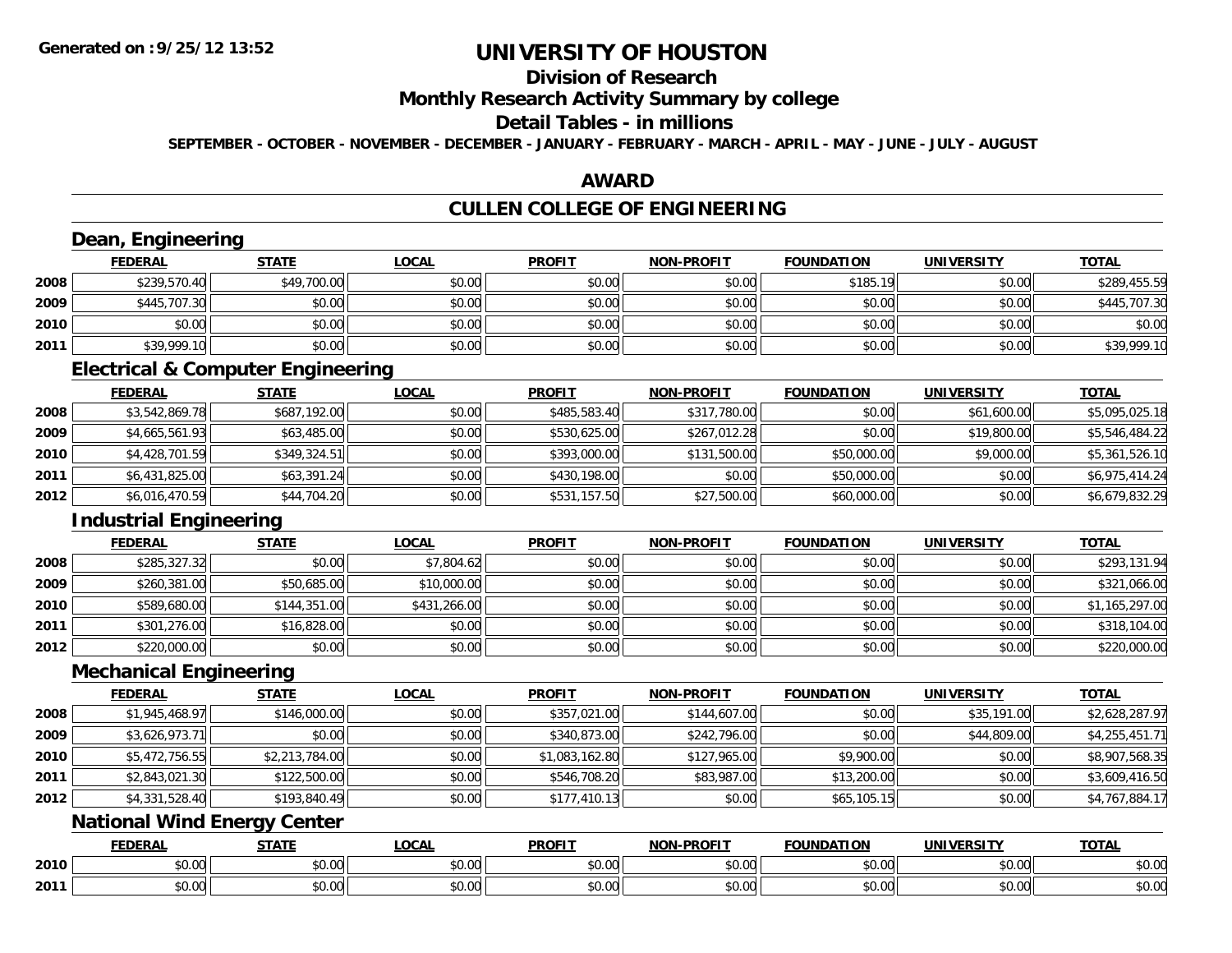## **Division of Research**

**Monthly Research Activity Summary by college**

#### **Detail Tables - in millions**

**SEPTEMBER - OCTOBER - NOVEMBER - DECEMBER - JANUARY - FEBRUARY - MARCH - APRIL - MAY - JUNE - JULY - AUGUST**

### **AWARD**

# **CULLEN COLLEGE OF ENGINEERING**

## **SW Public Safety Technology Center**

|              | <b>FEDERAL</b>  | <b>STATE</b>    | <u>LOCAL</u> | <b>PROFIT</b>   | <b>NON-PROFIT</b> | <b>FOUNDATION</b> | UNIVERSITY   | <b>TOTAL</b>     |
|--------------|-----------------|-----------------|--------------|-----------------|-------------------|-------------------|--------------|------------------|
| 2009         | \$0.00          | \$0.00          | \$0.00       | \$0.00          | \$0.00            | \$0.00            | \$0.00       | \$0.00           |
| 2010         | \$0.00          | \$0.00          | \$0.00       | \$0.00          | \$0.00            | \$0.00            | \$0.00       | \$0.00           |
| <b>Total</b> | \$86,976,446.93 | \$21.538.476.22 | 1.206.896.62 | \$10.023.584.47 | \$2.025.959.28    | \$1,608,294.18    | \$714,342.00 | \$124.093.999.71 |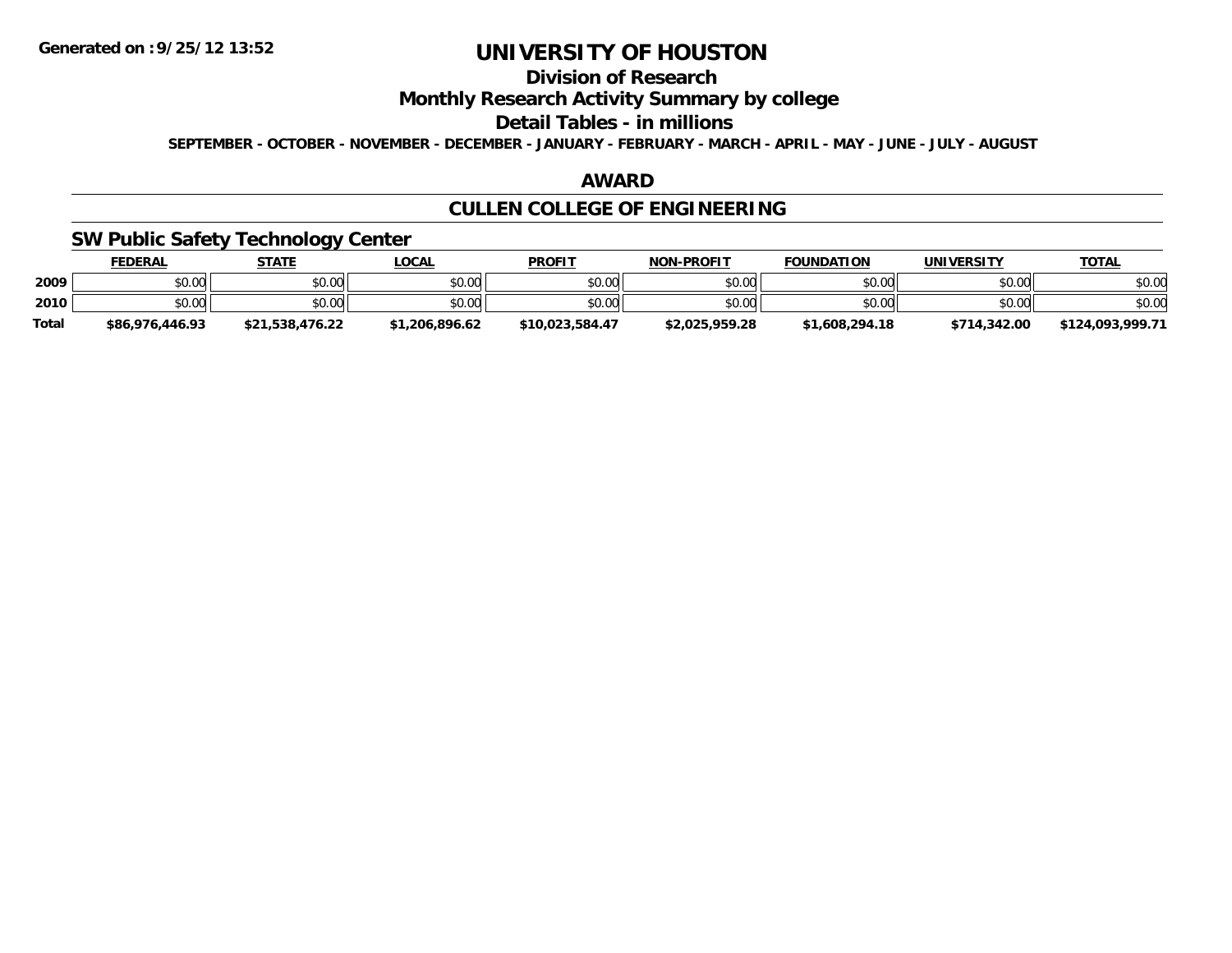## **Division of Research**

### **Monthly Research Activity Summary by college**

### **Detail Tables - in millions**

**SEPTEMBER - OCTOBER - NOVEMBER - DECEMBER - JANUARY - FEBRUARY - MARCH - APRIL - MAY - JUNE - JULY - AUGUST**

### **AWARD**

## **DIVISION OF RESEARCH**

## **Center for Advanced Materials**

|      | <b>FEDERAL</b> | <b>STATE</b> | <b>LOCAL</b> | <b>PROFIT</b> | <b>NON-PROFIT</b> | <b>FOUNDATION</b> | <b>UNIVERSITY</b> | <b>TOTAL</b> |
|------|----------------|--------------|--------------|---------------|-------------------|-------------------|-------------------|--------------|
| 2008 | \$0.00         | \$0.00       | \$0.00       | \$18,000.00   | \$0.00            | \$0.00            | \$0.00            | \$18,000.00  |
| 2009 | \$0.00         | \$0.00       | \$0.00       | \$0.00        | \$0.00            | \$0.00            | \$0.00            | \$0.00       |
| 2010 | \$30,000.00    | \$68,153.35  | \$0.00       | \$10,000.00   | \$0.00            | \$0.00            | \$0.00            | \$108,153.35 |
| 2011 | \$66,098.50    | \$2,229.90   | \$0.00       | \$0.00        | \$0.00            | \$0.00            | \$0.00            | \$68,328.40  |
| 2012 | \$0.00         | \$0.00       | \$0.00       | \$0.00        | \$0.00            | \$0.00            | \$0.00            | \$0.00       |

## **Center for Biomedical & Environmental Genomics**

|      | <u>FEDERAL</u> | <u>STATE</u> | <u>LOCAL</u> | <b>PROFIT</b> | <b>NON-PROFIT</b> | <b>FOUNDATION</b> | <b>UNIVERSITY</b> | <b>TOTAL</b> |
|------|----------------|--------------|--------------|---------------|-------------------|-------------------|-------------------|--------------|
| 2008 | \$0.00         | \$0.00       | \$0.00       | \$0.00        | \$0.00            | \$0.00            | \$0.00            | \$0.00       |
| 2009 | \$0.00         | \$0.00       | \$0.00       | \$0.00        | \$0.00            | \$0.00            | \$0.00            | \$0.00       |
| 2010 | \$0.00         | \$0.00       | \$0.00       | \$0.00        | \$0.00            | \$0.00            | \$0.00            | \$0.00       |
| 2011 | \$0.00         | \$0.00       | \$0.00       | \$0.00        | \$0.00            | \$0.00            | \$0.00            | \$0.00       |
| 2012 | \$0.00         | \$0.00       | \$0.00       | \$0.00        | \$0.00            | \$0.00            | \$0.00            | \$0.00       |

## **Center for Industrial Partnerships**

|      | <b>FEDERAL</b> | STATE  | <u>LOCAL</u> | <b>PROFIT</b> | <b>NON-PROFIT</b> | <b>FOUNDATION</b> | <b>UNIVERSITY</b> | <b>TOTAL</b> |
|------|----------------|--------|--------------|---------------|-------------------|-------------------|-------------------|--------------|
| 2008 | \$237,899.00   | \$0.00 | \$0.00       | \$60,825.72   | \$0.00            | \$0.00            | \$0.00            | \$298,724.72 |
| 2009 | \$249,000.00   | \$0.00 | \$0.00       | \$50,250.00   | \$0.00            | \$0.00            | \$0.00            | \$299,250.00 |
| 2010 | \$232,190.00   | \$0.00 | \$0.00       | \$44,000.00   | \$0.00            | \$0.00            | \$0.00            | \$276,190.00 |
| 2012 | \$10,571.52    | \$0.00 | \$0.00       | \$100,500.00  | \$0.00            | \$0.00            | \$0.00            | \$111,071.52 |

### **Center for Neuromotor & Biomechanics Research**

|      | <b>FEDERAL</b>                        | <b>STATE</b> | <b>LOCAL</b> | <b>PROFIT</b> | <b>NON-PROFIT</b> | <b>FOUNDATION</b> | <b>UNIVERSITY</b> | <b>TOTAL</b> |
|------|---------------------------------------|--------------|--------------|---------------|-------------------|-------------------|-------------------|--------------|
| 2008 | \$0.00                                | \$0.00       | \$0.00       | \$0.00        | \$0.00            | \$0.00            | \$0.00            | \$0.00       |
| 2009 | \$0.00                                | \$0.00       | \$0.00       | \$0.00        | \$0.00            | \$0.00            | \$0.00            | \$0.00       |
| 2010 | \$0.00                                | \$0.00       | \$0.00       | \$0.00        | \$0.00            | \$0.00            | \$0.00            | \$0.00       |
| 2012 | \$0.00                                | \$0.00       | \$0.00       | \$0.00        | \$0.00            | \$0.00            | \$0.00            | \$0.00       |
|      | <b>Division of Research</b>           |              |              |               |                   |                   |                   |              |
|      | <b>FEDERAL</b>                        | <b>STATE</b> | <b>LOCAL</b> | <b>PROFIT</b> | <b>NON-PROFIT</b> | <b>FOUNDATION</b> | <b>UNIVERSITY</b> | <b>TOTAL</b> |
| 2009 | \$49,134.96                           | \$0.00       | \$0.00       | \$0.00        | \$0.00            | \$0.00            | \$0.00            | \$49,134.96  |
|      | <b>Institute for Molecular Design</b> |              |              |               |                   |                   |                   |              |
|      | <b>FEDERAL</b>                        | <b>STATE</b> | <b>LOCAL</b> | <b>PROFIT</b> | <b>NON-PROFIT</b> | <b>FOUNDATION</b> | <b>UNIVERSITY</b> | <b>TOTAL</b> |
|      |                                       |              |              |               |                   |                   |                   |              |

**2011**\$0.00 \$0.00 \$0.00 \$0.00 \$0.00 \$0.00 \$0.00 \$0.00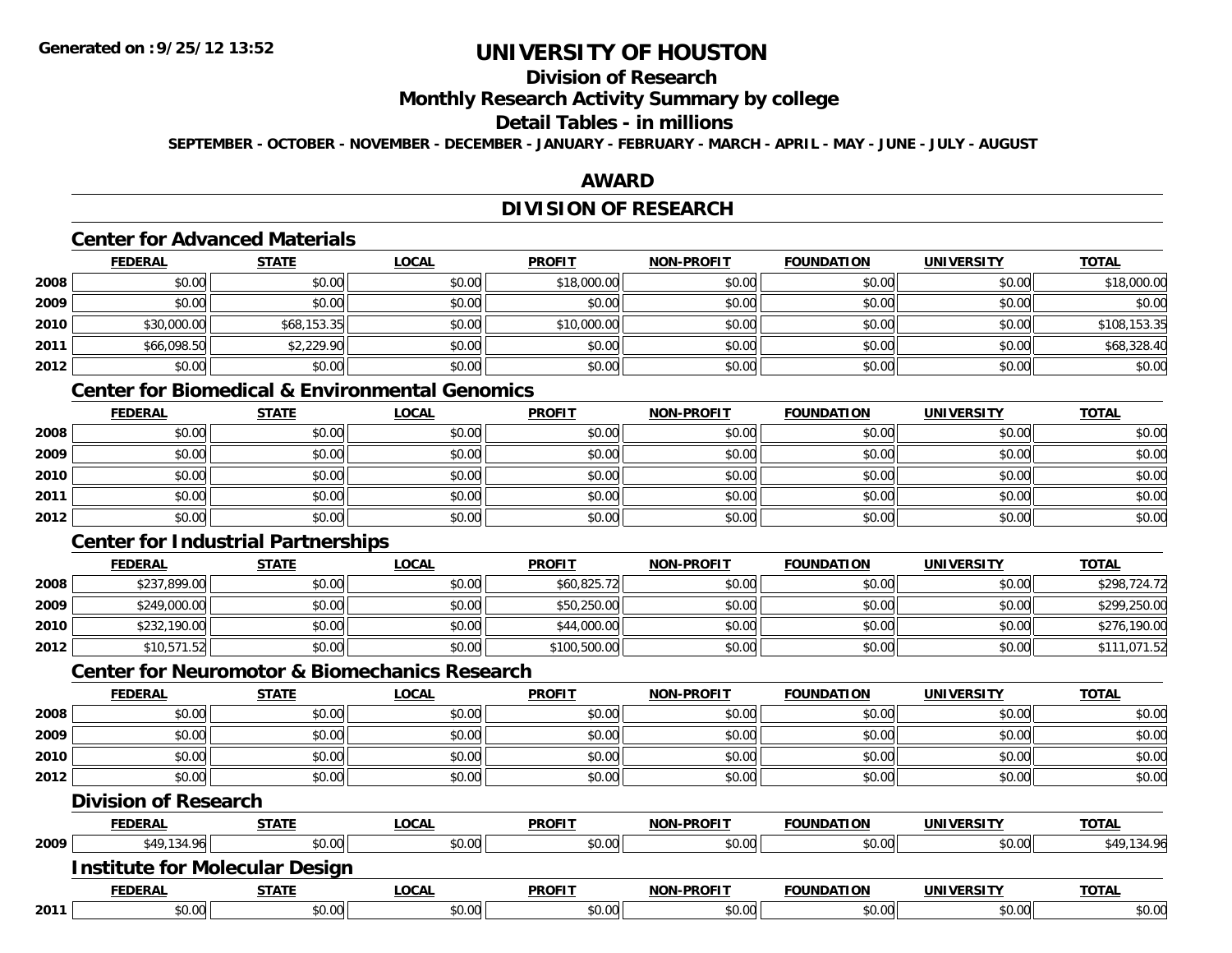## **Division of Research**

### **Monthly Research Activity Summary by college**

### **Detail Tables - in millions**

**SEPTEMBER - OCTOBER - NOVEMBER - DECEMBER - JANUARY - FEBRUARY - MARCH - APRIL - MAY - JUNE - JULY - AUGUST**

### **AWARD**

## **DIVISION OF RESEARCH**

# **Institute for Nanoenergy**

|      | <b>FEDERAL</b> | <b>STATE</b> | LOCAL  | <b>PROFIT</b> | <b>NON-PROFIT</b> | <b>FOUNDATION</b> | <b>UNIVERSITY</b> | <b>TOTAL</b> |
|------|----------------|--------------|--------|---------------|-------------------|-------------------|-------------------|--------------|
| 2008 | \$0.00         | \$0.00       | \$0.00 | \$0.00        | \$0.00            | \$0.00            | \$0.00            | \$0.00       |
| 2011 | \$0.00         | \$0.00       | \$0.00 | \$0.00        | \$0.00            | \$0.00            | \$0.00            | \$0.00       |
| 2012 | \$0.00         | \$0.00       | \$0.00 | \$0.00        | \$0.00            | \$0.00            | \$0.00            | \$0.00       |

### **Office of Contracts and Grants**

|      | <u>FEDERAL</u> | <u>STATE</u> | <b>LOCAL</b> | <b>PROFIT</b> | <b>NON-PROFIT</b> | <b>FOUNDATION</b> | <b>UNIVERSITY</b> | <b>TOTAL</b> |
|------|----------------|--------------|--------------|---------------|-------------------|-------------------|-------------------|--------------|
| 2008 | \$0.00         | \$0.00       | \$0.00       | \$0.00        | \$0.00            | \$661,535.78      | \$0.00            | \$661,535.78 |
| 2009 | \$0.00         | \$0.00       | \$0.00       | \$0.00        | \$0.00            | \$596,817.99      | \$0.00            | \$596,817.99 |
| 2010 | \$0.00         | \$0.00       | \$0.00       | \$0.00        | \$0.00            | \$767,050.25      | \$0.00            | \$767,050.25 |
| 2011 | \$0.00         | \$0.00       | \$0.00       | \$0.00        | \$0.00            | \$542,609.00      | \$0.00            | \$542,609.00 |
| 2012 | \$0.00         | \$0.00       | \$0.00       | \$0.00        | \$0.00            | \$169,188.60      | \$0.00            | \$169,188.60 |

### **Research Financial Services**

|      | <b>FEDERAL</b> | <b>STATE</b>   | <u>LOCAL</u> | <b>PROFIT</b> | <b>NON-PROFIT</b> | <b>FOUNDATION</b> | <b>UNIVERSITY</b> | <b>TOTAL</b>   |
|------|----------------|----------------|--------------|---------------|-------------------|-------------------|-------------------|----------------|
| 2008 | \$0.00         | \$5,000,000.00 | \$0.00       | \$0.00        | \$0.00            | \$0.00            | \$0.00            | \$5,000,000.00 |
| 2009 | \$0.00         | \$0.00         | \$0.00       | \$0.00        | \$0.00            | \$0.00            | \$0.00            | \$0.00         |
| 2010 | \$0.00         | \$0.00         | \$0.00       | \$0.00        | \$0.00            | \$0.00            | \$0.00            | \$0.00         |
| 2011 | \$0.00         | \$0.00         | \$0.00       | \$0.00        | \$0.00            | \$0.00            | \$0.00            | \$0.00         |
| 2012 | \$0.00         | \$0.00         | \$0.00       | \$0.00        | \$0.00            | \$0.00            | \$0.00            | \$0.00         |

### **Research Information Center**

|      | Research Information Center |              |              |               |                   |                   |                   |              |
|------|-----------------------------|--------------|--------------|---------------|-------------------|-------------------|-------------------|--------------|
|      | <b>FEDERAL</b>              | <b>STATE</b> | <b>LOCAL</b> | <b>PROFIT</b> | <b>NON-PROFIT</b> | <b>FOUNDATION</b> | <b>UNIVERSITY</b> | <b>TOTAL</b> |
| 2008 | \$0.00                      | \$0.00       | \$0.00       | \$0.00        | \$0.00            | \$0.00            | \$0.00            | \$0.00       |
|      | TcSAM                       |              |              |               |                   |                   |                   |              |
|      | <b>FEDERAL</b>              | <b>STATE</b> | <b>LOCAL</b> | <b>PROFIT</b> | <b>NON-PROFIT</b> | <b>FOUNDATION</b> | <b>UNIVERSITY</b> | <b>TOTAL</b> |
| 2008 | \$0.00                      | \$0.00       | \$0.00       | \$0.00        | \$0.00            | \$0.00            | \$0.00            | \$0.00       |
| 2009 | \$0.00                      | \$0.00       | \$0.00       | \$0.00        | \$0.00            | \$0.00            | \$0.00            | \$0.00       |
| 2010 | \$0.00                      | \$0.00       | \$0.00       | \$0.00        | \$0.00            | \$0.00            | \$0.00            | \$0.00       |
|      | TcSUH                       |              |              |               |                   |                   |                   |              |
|      |                             |              |              |               |                   |                   |                   |              |

|      | <u>FEDERAL</u> | <b>STATE</b> | <u>LOCAL</u> | <b>PROFIT</b> | <b>NON-PROFIT</b> | <b>FOUNDATION</b> | UNIVERSITY | <b>TOTAL</b> |
|------|----------------|--------------|--------------|---------------|-------------------|-------------------|------------|--------------|
| 2008 | \$181,937.50   | \$0.00       | \$0.00       | \$0.00        | \$0.00            | \$0.00            | \$0.00     | \$181,937.50 |
| 2009 | \$121,469.00   | \$0.00       | \$0.00       | \$206,938.00  | \$35,780.00       | \$0.00            | \$0.00     | \$364,187.00 |
| 2010 | \$70,000.00    | \$0.00       | \$0.00       | \$22,000.00   | \$0.00            | \$0.00            | \$0.00     | \$92,000.00  |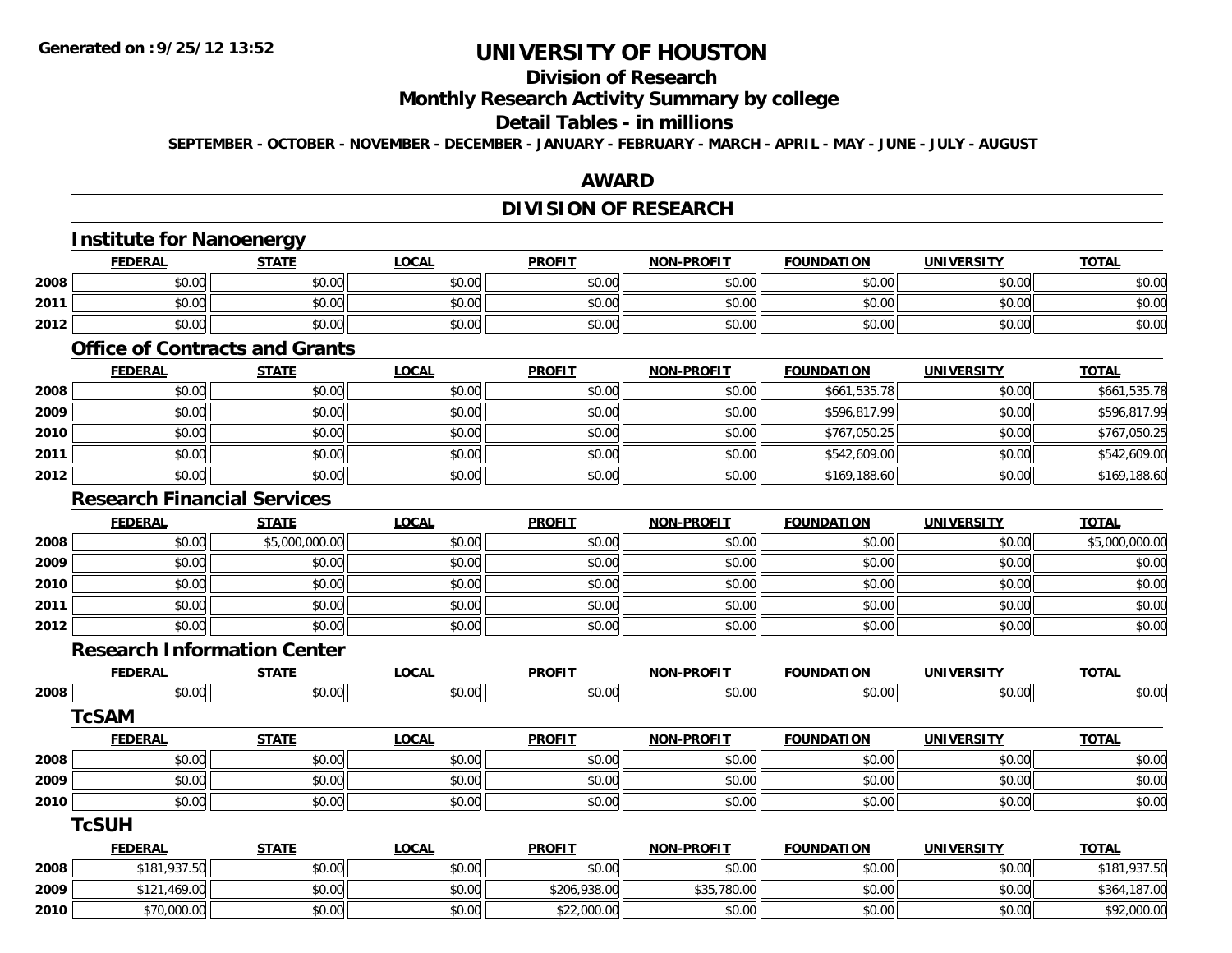#### **Division of Research**

**Monthly Research Activity Summary by college**

#### **Detail Tables - in millions**

**SEPTEMBER - OCTOBER - NOVEMBER - DECEMBER - JANUARY - FEBRUARY - MARCH - APRIL - MAY - JUNE - JULY - AUGUST**

#### **AWARD**

# **DIVISION OF RESEARCH**

|       | <b>TcSUH</b>    |                                          |              |               |                   |                   |                   |                 |
|-------|-----------------|------------------------------------------|--------------|---------------|-------------------|-------------------|-------------------|-----------------|
|       | <b>FEDERAL</b>  | <b>STATE</b>                             | <b>LOCAL</b> | <b>PROFIT</b> | <b>NON-PROFIT</b> | <b>FOUNDATION</b> | <b>UNIVERSITY</b> | <b>TOTAL</b>    |
| 2011  | \$40,000.00     | \$60,000.00                              | \$0.00       | \$248,562.00  | \$0.00            | \$0.00            | \$0.00            | \$348,562.00    |
| 2012  | \$70,000.00     | \$37,894.80                              | \$0.00       | \$124,554.00  | \$0.00            | \$0.00            | \$0.00            | \$232,448.80    |
|       |                 | <b>Texas Learning/Computation Center</b> |              |               |                   |                   |                   |                 |
|       | <b>FEDERAL</b>  | <b>STATE</b>                             | <b>LOCAL</b> | <b>PROFIT</b> | <b>NON-PROFIT</b> | <b>FOUNDATION</b> | <b>UNIVERSITY</b> | <b>TOTAL</b>    |
| 2008  | \$0.00          | \$0.00                                   | \$0.00       | \$0.00        | \$0.00            | \$0.00            | \$0.00            | \$0.00          |
| 2009  | \$0.00          | \$0.00                                   | \$0.00       | \$0.00        | \$0.00            | \$0.00            | \$0.00            | \$0.00          |
| 2010  | \$0.00          | \$0.00                                   | \$0.00       | \$0.00        | \$0.00            | \$0.00            | \$0.00            | \$0.00          |
| 2011  | \$38,806.50     | \$0.00                                   | \$0.00       | \$0.00        | \$0.00            | \$0.00            | \$0.00            | \$38,806.50     |
| 2012  | \$33,185.70     | \$0.00                                   | \$0.00       | \$0.00        | \$0.00            | \$0.00            | \$0.00            | \$33,185.70     |
|       |                 | <b>Texas Obesity Research Center</b>     |              |               |                   |                   |                   |                 |
|       | <b>FEDERAL</b>  | <b>STATE</b>                             | <b>LOCAL</b> | <b>PROFIT</b> | <b>NON-PROFIT</b> | <b>FOUNDATION</b> | <b>UNIVERSITY</b> | <b>TOTAL</b>    |
| 2010  | \$0.00          | \$0.00                                   | \$0.00       | \$0.00        | \$0.00            | \$0.00            | \$0.00            | \$0.00          |
| 2011  | \$0.00          | \$0.00                                   | \$0.00       | \$0.00        | \$0.00            | \$0.00            | \$0.00            | \$0.00          |
| 2012  | \$0.00          | \$0.00                                   | \$0.00       | \$0.00        | \$0.00            | \$0.00            | \$0.00            | \$0.00          |
|       | <b>TIMES</b>    |                                          |              |               |                   |                   |                   |                 |
|       | <b>FEDERAL</b>  | <b>STATE</b>                             | <b>LOCAL</b> | <b>PROFIT</b> | <b>NON-PROFIT</b> | <b>FOUNDATION</b> | <b>UNIVERSITY</b> | <b>TOTAL</b>    |
| 2008  | \$3,542,682.94  | \$4,864,952.70                           | \$0.00       | \$0.00        | \$0.00            | \$0.00            | \$13,392.00       | \$8,421,027.64  |
| 2009  | \$2,889,915.26  | \$3,833,789.45                           | \$0.00       | \$0.00        | \$0.00            | \$0.00            | \$45,259.00       | \$6,768,963.71  |
| 2010  | \$4,744,226.75  | \$212,544.00                             | \$0.00       | \$0.00        | \$0.00            | \$0.00            | \$0.00            | \$4,956,770.75  |
| 2011  | \$3,572,902.54  | \$8,000.00                               | \$0.00       | \$0.00        | \$0.00            | \$0.00            | \$0.00            | \$3,580,902.54  |
| 2012  | \$4,907,225.51  | \$28,831.00                              | \$0.00       | \$0.00        | \$0.00            | \$0.00            | \$0.00            | \$4,936,056.51  |
| Total | \$21,087,245.68 | \$14,116,395.20                          | \$0.00       | \$885,629.72  | \$35,780.00       | \$2,737,201.62    | \$58,651.00       | \$38,920,903.22 |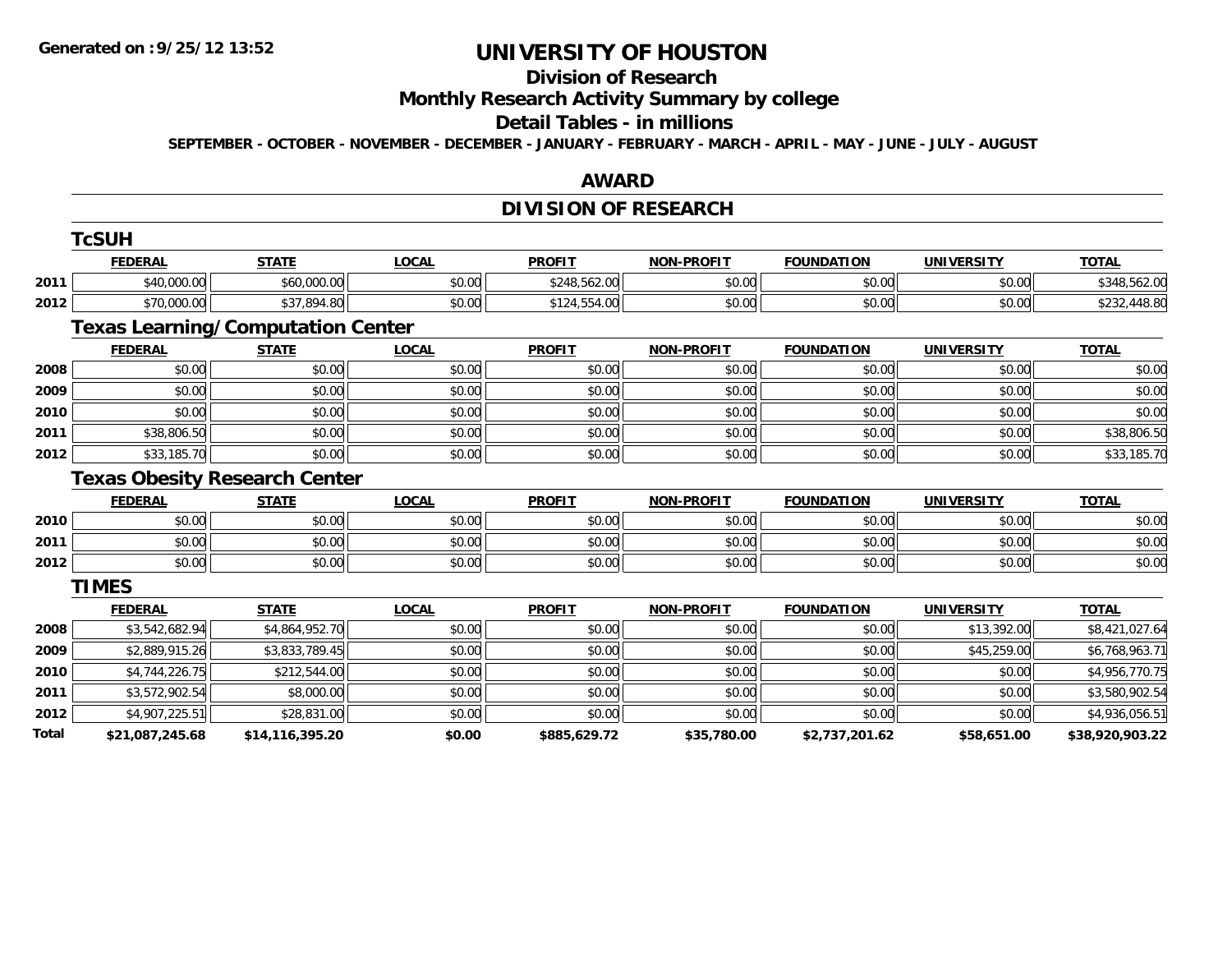**2011**

**2012**

# **UNIVERSITY OF HOUSTON**

## **Division of Research**

## **Monthly Research Activity Summary by college**

### **Detail Tables - in millions**

**SEPTEMBER - OCTOBER - NOVEMBER - DECEMBER - JANUARY - FEBRUARY - MARCH - APRIL - MAY - JUNE - JULY - AUGUST**

### **AWARD**

## **GRADUATE COLLEGE OF SOCIAL WORK**

# **Center for Health Equities & Evaluation Research**

|      | <b>FEDERAL</b>    | <b>STATE</b>                                      | <b>LOCAL</b> | <b>PROFIT</b> | <b>NON-PROFIT</b> | <b>FOUNDATION</b> | <b>UNIVERSITY</b> | <b>TOTAL</b>   |
|------|-------------------|---------------------------------------------------|--------------|---------------|-------------------|-------------------|-------------------|----------------|
| 2012 | \$255,577.02      | \$0.00                                            | \$0.00       | \$0.00        | \$0.00            | \$0.00            | \$42,000.00       | \$297,577.02   |
|      |                   | <b>Child &amp; Family for Innovative Research</b> |              |               |                   |                   |                   |                |
|      | <b>FEDERAL</b>    | <b>STATE</b>                                      | <b>LOCAL</b> | <b>PROFIT</b> | <b>NON-PROFIT</b> | <b>FOUNDATION</b> | <b>UNIVERSITY</b> | <b>TOTAL</b>   |
| 2008 | \$25,000.00       | \$349,613.00                                      | \$0.00       | \$0.00        | \$53,740.00       | \$0.00            | \$0.00            | \$428,353.00   |
| 2009 | \$39,595.15       | \$0.00                                            | \$0.00       | \$0.00        | \$32,073.00       | \$0.00            | \$0.00            | \$71,668.15    |
| 2010 | \$25,000.00       | \$0.00                                            | \$0.00       | \$0.00        | \$17,000.00       | \$0.00            | \$0.00            | \$42,000.00    |
| 2011 | \$25,000.00       | \$0.00                                            | \$0.00       | \$0.00        | \$0.00            | \$0.00            | \$0.00            | \$25,000.00    |
| 2012 | \$2,942.90        | \$0.00                                            | \$56,704.00  | \$176,507.00  | \$0.00            | \$0.00            | \$0.00            | \$236,153.90   |
|      |                   | <b>Community Projects - Social Work</b>           |              |               |                   |                   |                   |                |
|      | <b>FEDERAL</b>    | <b>STATE</b>                                      | <b>LOCAL</b> | <b>PROFIT</b> | <b>NON-PROFIT</b> | <b>FOUNDATION</b> | <b>UNIVERSITY</b> | <b>TOTAL</b>   |
| 2008 | \$248,092.00      | \$0.00                                            | \$0.00       | \$0.00        | \$207.06          | \$0.00            | \$0.00            | \$248,299.06   |
| 2009 | \$36,900.00       | \$0.00                                            | \$0.00       | \$0.00        | \$0.00            | \$0.00            | \$0.00            | \$36,900.00    |
| 2010 | \$0.00            | \$0.00                                            | \$0.00       | \$0.00        | \$0.00            | \$0.00            | \$0.00            | \$0.00         |
| 2011 | \$0.00            | \$0.00                                            | \$0.00       | \$0.00        | \$0.00            | \$0.00            | \$0.00            | \$0.00         |
| 2012 | \$2,942.90        | \$0.00                                            | \$0.00       | \$0.00        | \$0.00            | \$0.00            | \$0.00            | \$2,942.90     |
|      | Dean, Social Work |                                                   |              |               |                   |                   |                   |                |
|      | <b>FEDERAL</b>    | <b>STATE</b>                                      | <b>LOCAL</b> | <b>PROFIT</b> | <b>NON-PROFIT</b> | <b>FOUNDATION</b> | <b>UNIVERSITY</b> | <b>TOTAL</b>   |
| 2008 | \$1,699,362.92    | \$990,852.89                                      | \$0.00       | \$0.00        | \$0.00            | \$0.00            | \$0.00            | \$2,690,215.81 |
| 2009 | \$3,253,102.65    | \$788,888.96                                      | \$0.00       | \$0.00        | \$0.00            | \$2,593.60        | \$31,117.00       | \$4,075,702.21 |
| 2010 | \$2,806,163.51    | \$728,648.89                                      | \$0.00       | \$0.00        | \$0.00            | \$124,880.00      | \$0.00            | \$3,659,692.40 |
| 2011 | \$2,970,343.42    | \$0.00                                            | \$0.00       | \$0.00        | \$0.00            | \$1,146.30        | \$4,000.00        | \$2,975,489.72 |
| 2012 | \$1,426,026.94    | \$0.00                                            | \$0.00       | \$0.00        | \$5,000.00        | \$0.00            | \$0.00            | \$1,431,026.94 |
|      |                   | <b>Drug and Social Policy Research</b>            |              |               |                   |                   |                   |                |
|      | <b>FEDERAL</b>    | <b>STATE</b>                                      | <b>LOCAL</b> | <b>PROFIT</b> | <b>NON-PROFIT</b> | <b>FOUNDATION</b> | <b>UNIVERSITY</b> | <b>TOTAL</b>   |
| 2008 | \$0.00            | \$0.00                                            | \$0.00       | \$0.00        | \$0.00            | \$0.00            | \$0.00            | \$0.00         |
| 2009 | \$0.00            | \$0.00                                            | \$0.00       | \$0.00        | \$0.00            | \$0.00            | \$0.00            | \$0.00         |
| 2010 | \$0.00            | \$0.00                                            | \$0.00       | \$0.00        | \$0.00            | \$0.00            | \$0.00            | \$0.00         |

\$0.00 \$0.00 \$0.00 \$0.00 \$0.00 \$0.00 \$0.00 \$0.00

2 | \$0.00 \$0.00 \$0.00 \$0.00 \$0.00 \$0.00 \$0.00 \$0.00 \$0.00 \$0.00 \$0.00 \$0.00 \$0.00 \$0.00 \$0.00 \$0.00 \$0.00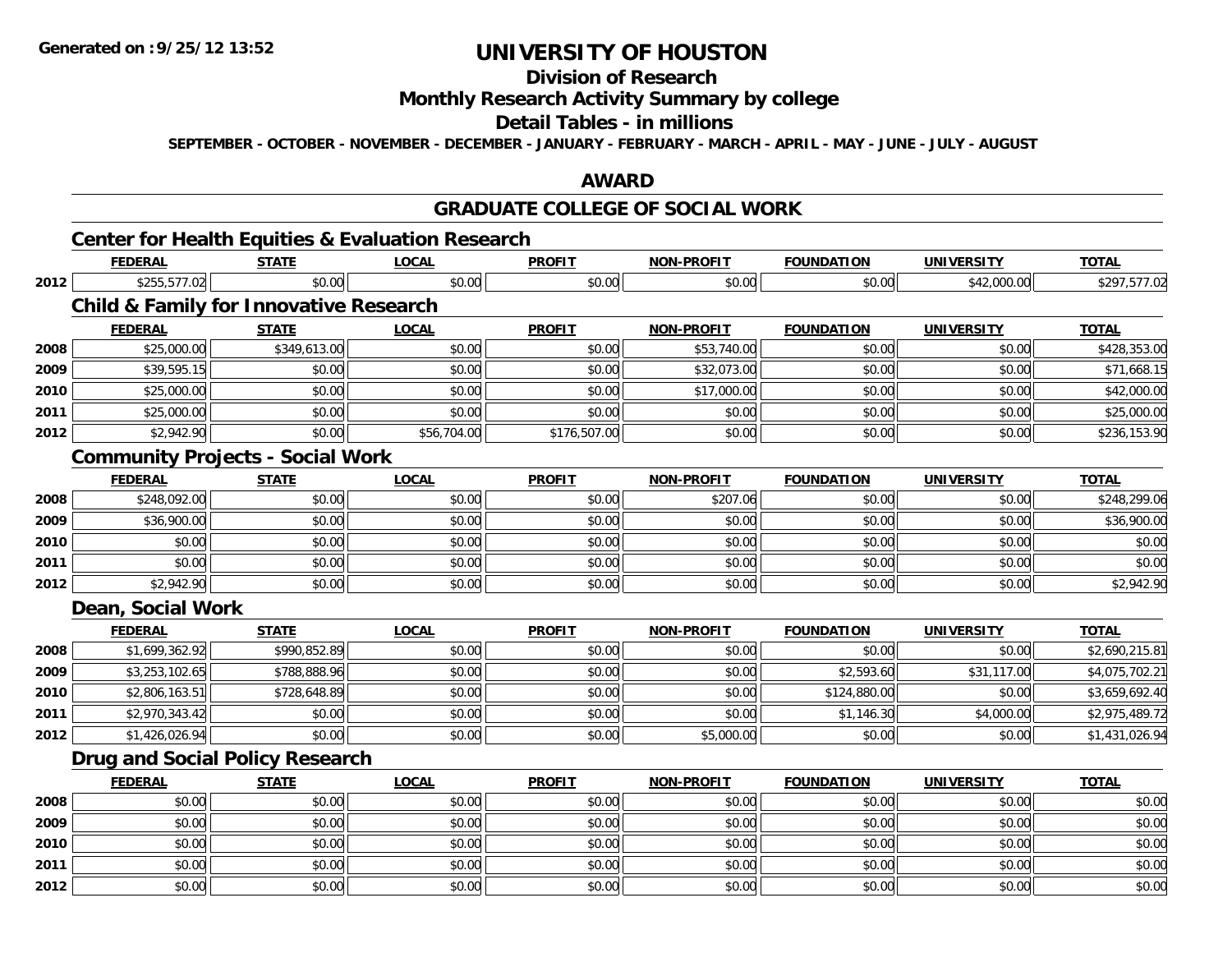## **Division of Research**

## **Monthly Research Activity Summary by college**

#### **Detail Tables - in millions**

**SEPTEMBER - OCTOBER - NOVEMBER - DECEMBER - JANUARY - FEBRUARY - MARCH - APRIL - MAY - JUNE - JULY - AUGUST**

#### **AWARD**

### **GRADUATE COLLEGE OF SOCIAL WORK**

# **Office for Drug SPR**

|       | <b>FEDERAL</b>  | <u>STATE</u>   | <b>LOCAL</b> | <b>PROFIT</b> | <b>NON-PROFIT</b> | <b>FOUNDATION</b> | <b>UNIVERSITY</b> | <b>TOTAL</b>    |
|-------|-----------------|----------------|--------------|---------------|-------------------|-------------------|-------------------|-----------------|
| 2008  | \$0.00          | \$0.00         | \$0.00       | \$0.00        | \$0.00            | \$0.00            | \$0.00            | \$0.00          |
| 2009  | \$0.00          | \$0.00         | \$0.00       | \$0.00        | \$0.00            | \$0.00            | \$0.00            | \$0.00          |
| 2010  | \$0.00          | \$0.00         | \$0.00       | \$0.00        | \$0.00            | \$0.00            | \$0.00            | \$0.00          |
| 2011  | \$0.00          | \$0.00         | \$0.00       | \$0.00        | \$0.00            | \$0.00            | \$0.00            | \$0.00          |
| Total | \$12,816,049.41 | \$2,858,003.74 | \$56,704.00  | \$176,507.00  | \$108,020.06      | \$128,619.90      | \$77,117.00       | \$16,221,021.11 |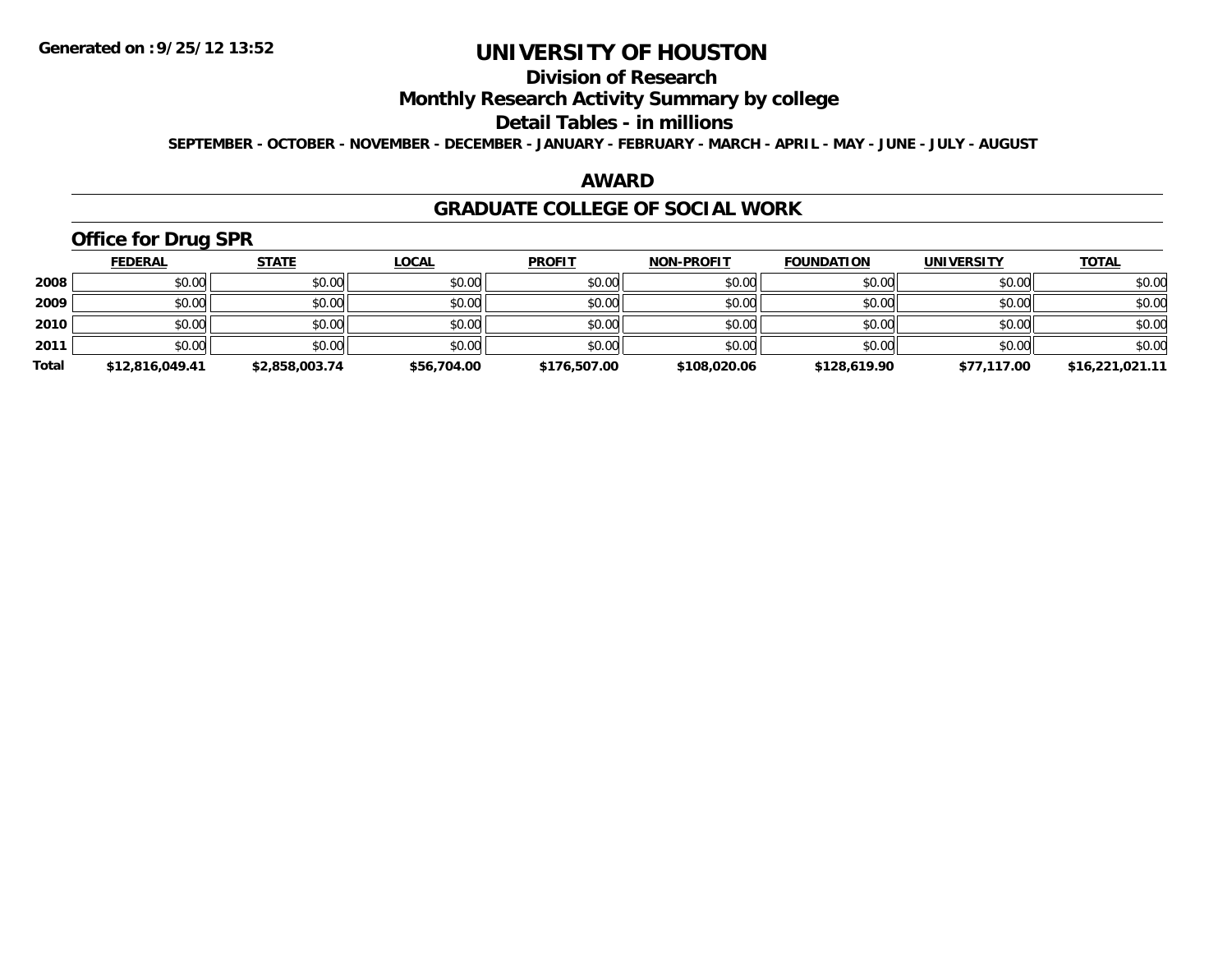## **Division of Research**

## **Monthly Research Activity Summary by college**

### **Detail Tables - in millions**

**SEPTEMBER - OCTOBER - NOVEMBER - DECEMBER - JANUARY - FEBRUARY - MARCH - APRIL - MAY - JUNE - JULY - AUGUST**

### **AWARD**

### **HILTON COLLEGE OF HOTEL AND RESTAURANT MANAGEMENT**

### **Hotel and Restaurant Management**

|       | <b>FEDERAL</b> | <b>STATE</b> | <u>LOCAL</u> | <b>PROFIT</b> | <b>NON-PROFIT</b> | <b>FOUNDATION</b> | <b>UNIVERSITY</b> | <u>TOTAL</u> |
|-------|----------------|--------------|--------------|---------------|-------------------|-------------------|-------------------|--------------|
| 2009  | \$60,000.00    | \$0.00       | \$0.00       | \$9,047.50    | \$0.00            | \$0.00            | \$0.00            | \$69,047.50  |
| 2010  | \$70,000.00    | \$0.00       | \$0.00       | \$0.00        | \$82,548.00       | \$0.00            | \$0.00            | \$152,548.00 |
| 2011  | \$173,995.00   | \$0.00       | \$0.00       | \$25,600.00   | \$27,280.00       | \$0.00            | \$0.00            | \$226,875.00 |
| 2012  | \$58,837.68    | \$103,763.44 | \$0.00       | \$1,500.00    | \$10,887.00       | \$0.00            | \$0.00            | \$174,988.12 |
| Total | \$362,832.68   | \$103,763.44 | \$0.00       | \$36,147.50   | \$120,715.00      | \$0.00            | \$0.00            | \$623,458.62 |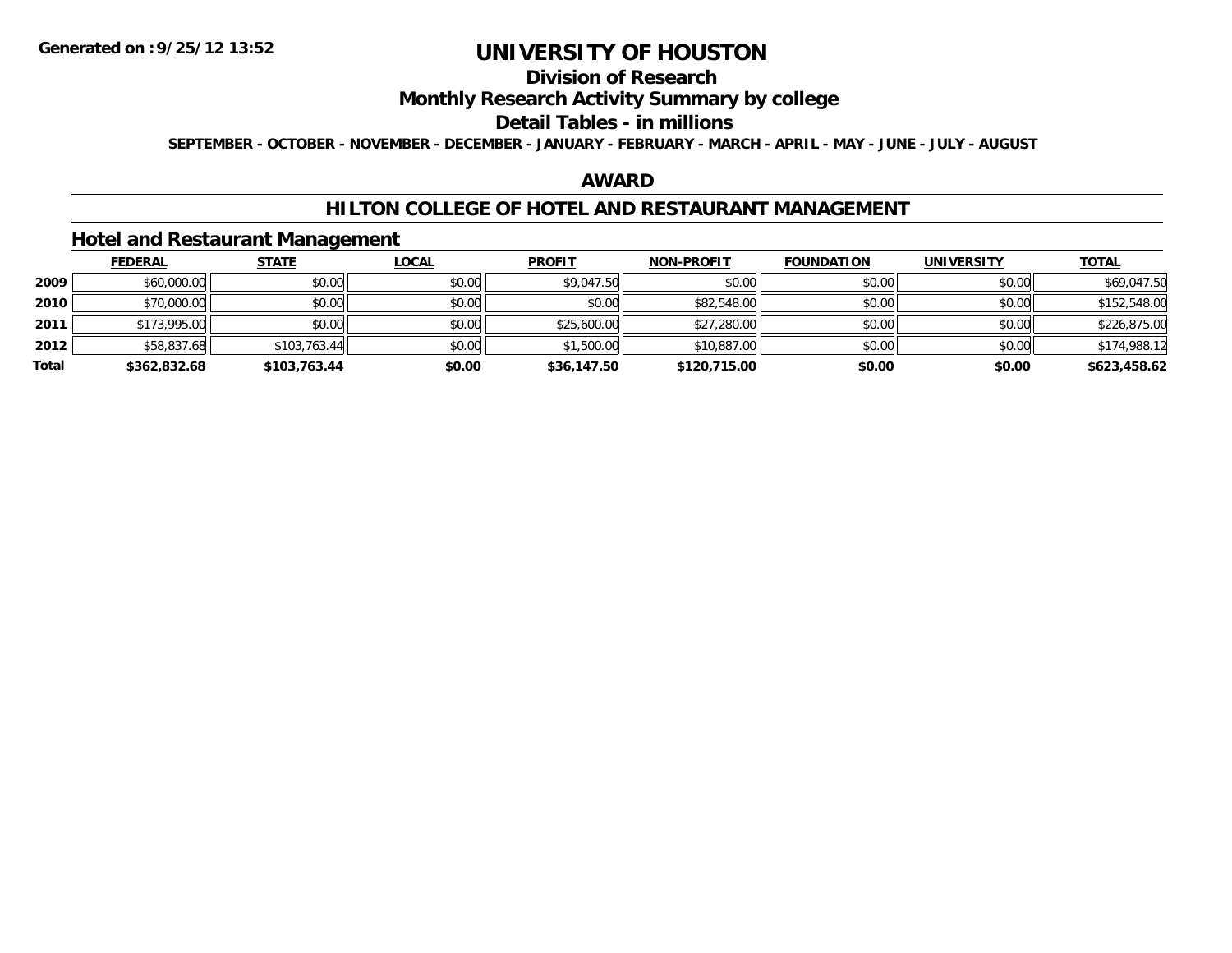## **Division of Research**

**Monthly Research Activity Summary by college**

#### **Detail Tables - in millions**

**SEPTEMBER - OCTOBER - NOVEMBER - DECEMBER - JANUARY - FEBRUARY - MARCH - APRIL - MAY - JUNE - JULY - AUGUST**

### **AWARD**

### **HONORS COLLEGE**

### **Houston Teachers Institute**

|       | <b>FEDERAL</b> | <b>STATE</b> | <u>LOCAL</u> | <b>PROFIT</b> | <b>NON-PROFIT</b> | <b>FOUNDATION</b> | UNIVERSITY | <b>TOTAL</b> |
|-------|----------------|--------------|--------------|---------------|-------------------|-------------------|------------|--------------|
| 2009  | \$138,000.00   | \$0.00       | \$0.00       | \$0.00        | \$0.00            | \$0.00            | \$0.00     | \$138,000.00 |
| 2011  | \$0.00         | \$0.00       | \$0.00       | \$0.00        | \$53,185.50       | \$0.00            | \$0.00     | \$53,185.50  |
| 2012  | \$34,951.70    | \$0.00       | \$0.00       | \$0.00        | \$0.00            | \$0.00            | \$0.00     | \$34,951.70  |
| Total | \$172,951.70   | \$0.00       | \$0.00       | \$0.00        | \$53,185.50       | \$0.00            | \$0.00     | \$226,137.20 |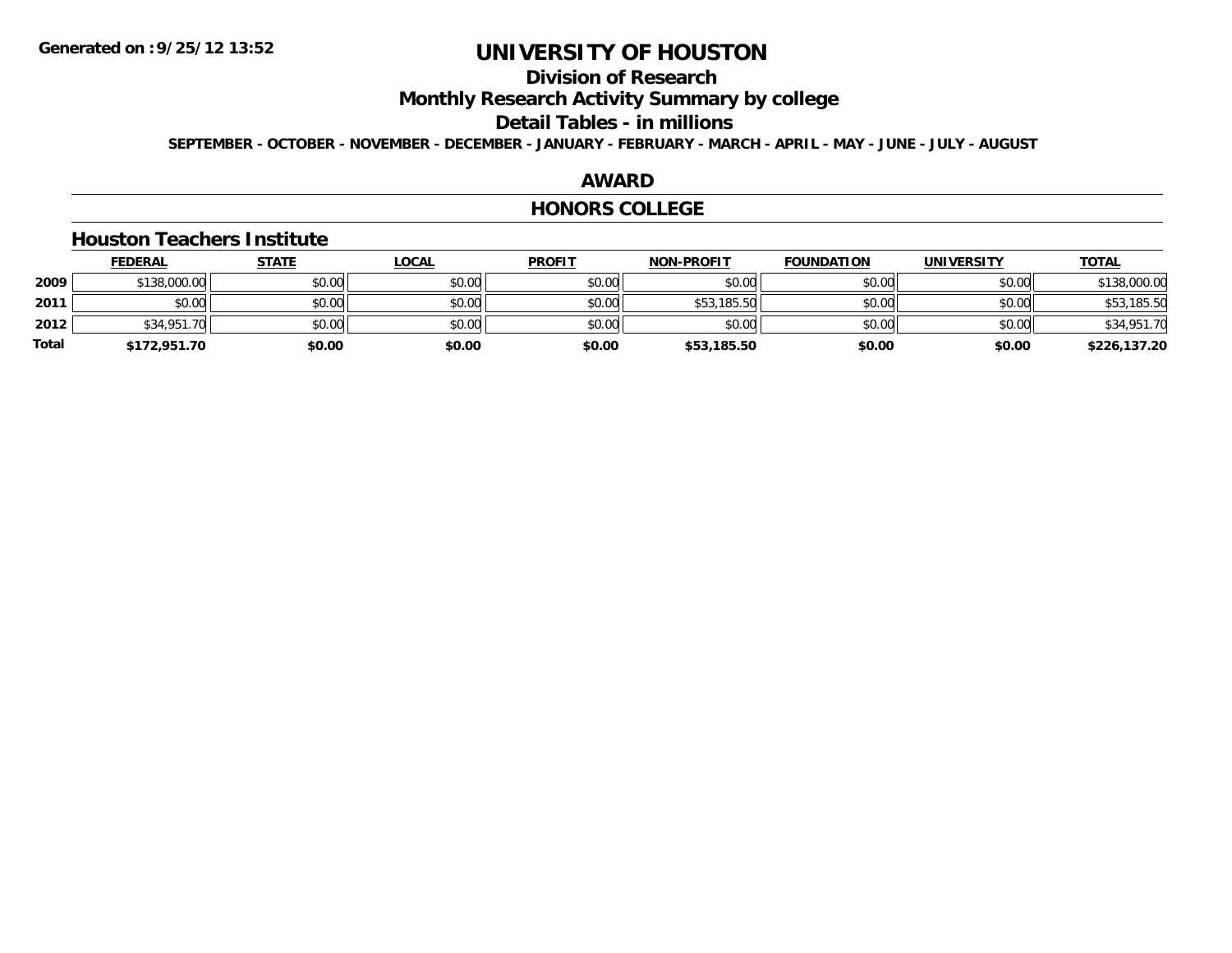## **Division of Research**

**Monthly Research Activity Summary by college**

**Detail Tables - in millions**

**SEPTEMBER - OCTOBER - NOVEMBER - DECEMBER - JANUARY - FEBRUARY - MARCH - APRIL - MAY - JUNE - JULY - AUGUST**

### **AWARD**

### **INSTITUTIONAL**

#### **Associate Vice Chancellor**

|              | <b>EDERAL</b> | <b>CTATE</b> | <b>OCAL</b> | <b>PROFIT</b> | -PROFIT<br>NON-I | FOUNDATION   | <b>UNIVERSITY</b> | <b>TOTA</b>                  |
|--------------|---------------|--------------|-------------|---------------|------------------|--------------|-------------------|------------------------------|
| 2010         | 72.30         | \$0.00       | JU.UU       | \$0.00        | ልስ ስስ<br>JU.UU   | 0000<br>ט.טע | 0.001<br>PU.UU    | $\mathcal{L}$<br>.92.30<br>՝ |
| <b>Total</b> | 1022<br>92.30 | \$0.00       | \$0.00      | \$0.00        | \$0.00           | \$0.00       | \$0.00            | 492.36                       |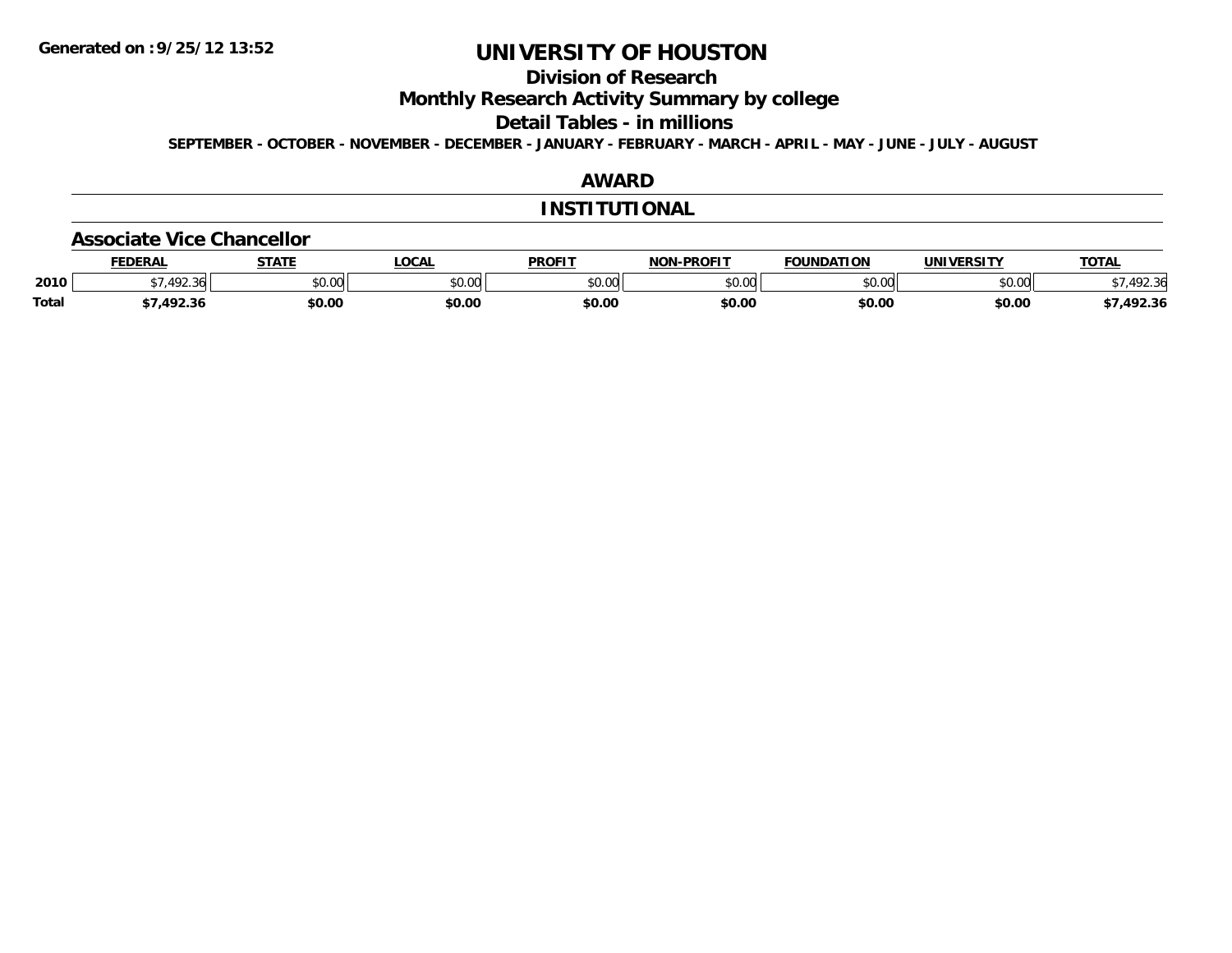## **Division of Research**

**Monthly Research Activity Summary by college**

#### **Detail Tables - in millions**

**SEPTEMBER - OCTOBER - NOVEMBER - DECEMBER - JANUARY - FEBRUARY - MARCH - APRIL - MAY - JUNE - JULY - AUGUST**

# **AWARD**

#### **LIBRARY**

## **Administration, Library**

|       | <b>FEDERAL</b> | <b>STATE</b> | <b>LOCAL</b> | <b>PROFIT</b> | <b>NON-PROFIT</b> | <b>FOUNDATION</b> | <b>UNIVERSITY</b> | <b>TOTAL</b> |
|-------|----------------|--------------|--------------|---------------|-------------------|-------------------|-------------------|--------------|
| 2008  | \$32,755.00    | \$0.00       | \$0.00       | \$0.00        | \$0.00            | \$0.00            | \$0.00            | \$32,755.00  |
| 2009  | \$33,605.00    | \$0.00       | \$0.00       | \$0.00        | \$0.00            | \$0.00            | \$0.00            | \$33,605.00  |
| 2010  | \$34,475.00    | \$0.00       | \$0.00       | \$0.00        | \$0.00            | \$0.00            | \$0.00            | \$34,475.00  |
| 2011  | \$19,863.00    | \$0.00       | \$0.00       | \$0.00        | \$0.00            | \$0.00            | \$0.00            | \$19,863.00  |
| Total | \$120,698.00   | \$0.00       | \$0.00       | \$0.00        | \$0.00            | \$0.00            | \$0.00            | \$120,698.00 |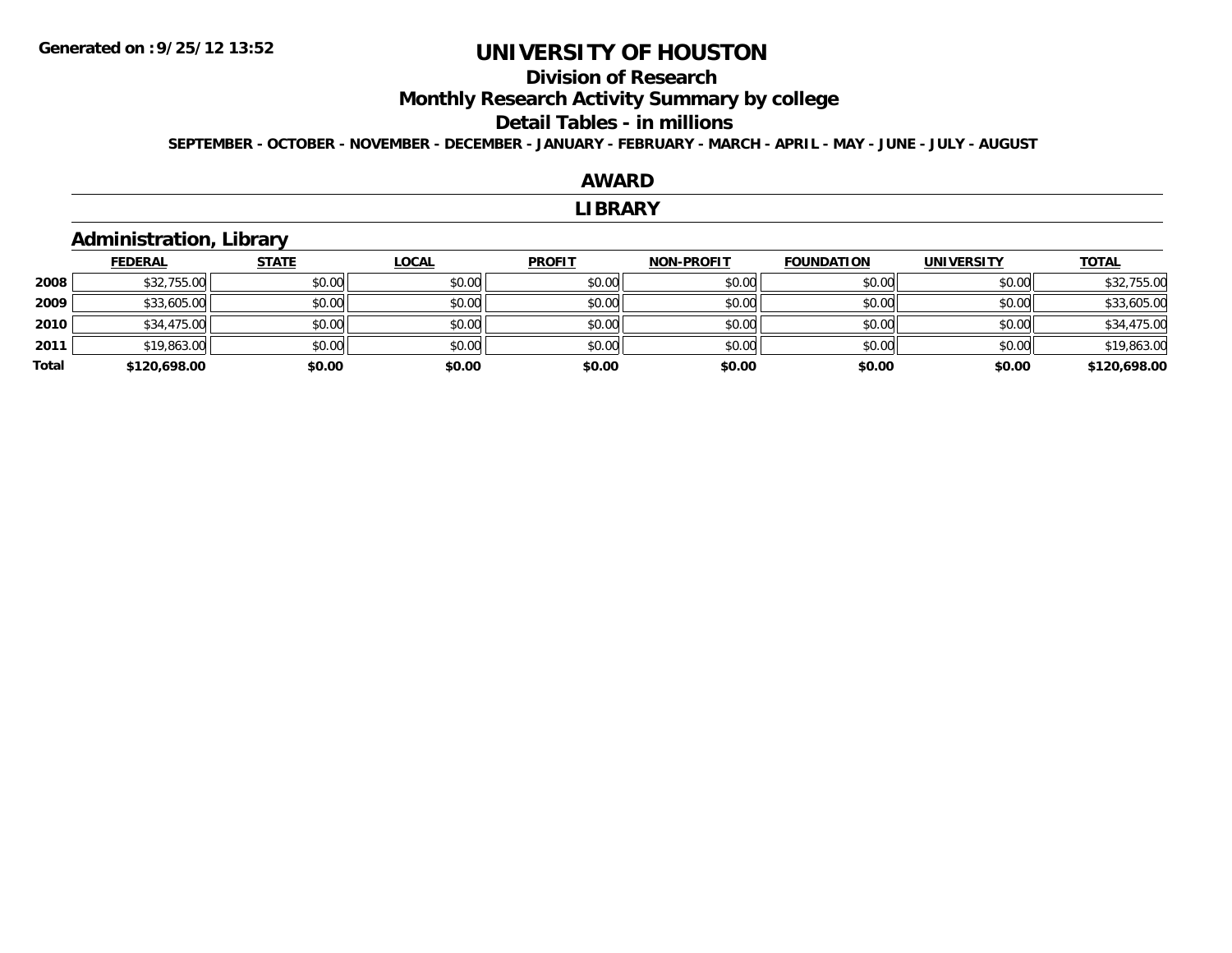## **Division of Research**

**Monthly Research Activity Summary by college**

#### **Detail Tables - in millions**

**SEPTEMBER - OCTOBER - NOVEMBER - DECEMBER - JANUARY - FEBRUARY - MARCH - APRIL - MAY - JUNE - JULY - AUGUST**

### **AWARD**

#### **PRESIDENT**

### **Office of the President**

|              | <u>FEDERAL</u> | <u>STATE</u> | <u>LOCAL</u> | <b>PROFIT</b> | <b>NON-PROFIT</b> | <b>FOUNDATION</b> | <b>UNIVERSITY</b> | <b>TOTAL</b> |
|--------------|----------------|--------------|--------------|---------------|-------------------|-------------------|-------------------|--------------|
| 2009         | \$0.00         | \$0.00       | \$0.00       | \$0.00        | \$0.00            | \$0.00            | \$0.00            | \$0.00       |
| 2011         | \$0.00         | \$0.00       | \$0.00       | \$0.00        | \$0.00            | \$0.00            | \$0.00            | \$0.00       |
| 2012         | \$0.00         | \$0.00       | \$0.00       | \$0.00        | \$0.00            | \$0.00            | \$0.00            | \$0.00       |
| <b>Total</b> | \$0.00         | \$0.00       | \$0.00       | \$0.00        | \$0.00            | \$0.00            | \$0.00            | \$0.00       |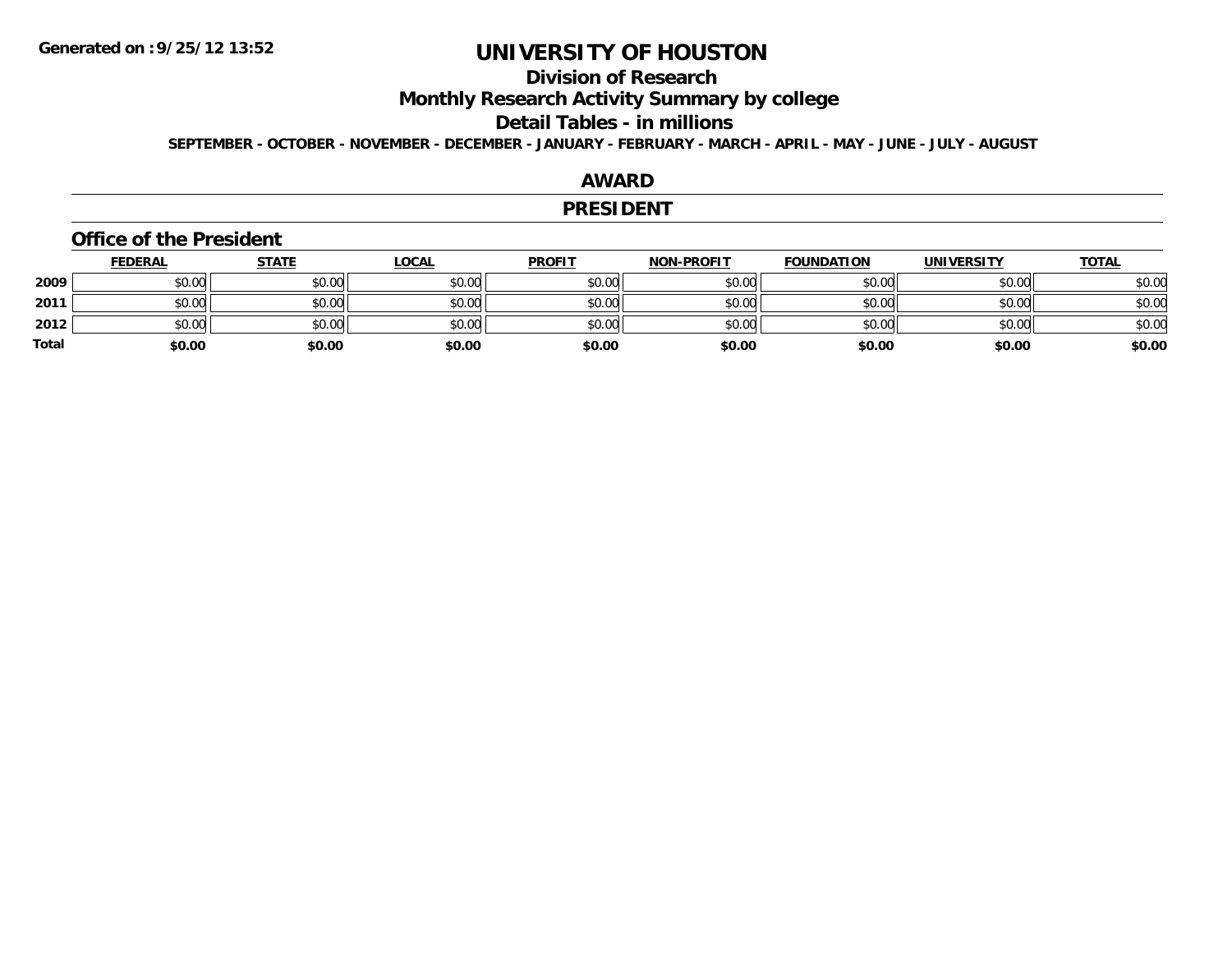#### **Division of Research**

## **Monthly Research Activity Summary by college**

#### **Detail Tables - in millions**

**SEPTEMBER - OCTOBER - NOVEMBER - DECEMBER - JANUARY - FEBRUARY - MARCH - APRIL - MAY - JUNE - JULY - AUGUST**

### **AWARD**

### **SENIOR V.P. FOR ACADEMIC AFFAIRS AND PROVOST**

|      | <b>KUHF - Radio</b>              |                                                     |              |               |                   |                   |                   |                |  |  |
|------|----------------------------------|-----------------------------------------------------|--------------|---------------|-------------------|-------------------|-------------------|----------------|--|--|
|      | <b>FEDERAL</b>                   | <b>STATE</b>                                        | <b>LOCAL</b> | <b>PROFIT</b> | <b>NON-PROFIT</b> | <b>FOUNDATION</b> | <b>UNIVERSITY</b> | <b>TOTAL</b>   |  |  |
| 2008 | \$0.00                           | \$0.00                                              | \$0.00       | \$0.00        | \$467,947.00      | \$0.00            | \$0.00            | \$467,947.00   |  |  |
| 2009 | \$38,352.00                      | \$0.00                                              | \$0.00       | \$0.00        | \$455,086.00      | \$40,000.00       | \$0.00            | \$533,438.00   |  |  |
| 2010 | \$0.00                           | \$12,500.00                                         | \$0.00       | \$0.00        | \$654,309.46      | \$0.00            | \$0.00            | \$666,809.46   |  |  |
| 2011 | \$38,616.00                      | \$12,500.00                                         | \$0.00       | \$0.00        | \$623,146.00      | \$0.00            | \$0.00            | \$674,262.00   |  |  |
| 2012 | \$0.00                           | \$0.00                                              | \$0.00       | \$0.00        | \$2,266,596.00    | \$0.00            | \$0.00            | \$2,266,596.00 |  |  |
|      |                                  | <b>Learning and Assessment Services</b>             |              |               |                   |                   |                   |                |  |  |
|      | <b>FEDERAL</b>                   | <b>STATE</b>                                        | <b>LOCAL</b> | <b>PROFIT</b> | <b>NON-PROFIT</b> | <b>FOUNDATION</b> | <b>UNIVERSITY</b> | <b>TOTAL</b>   |  |  |
| 2008 | \$286,897.00                     | \$127,630.00                                        | \$0.00       | \$0.00        | \$67,500.00       | \$0.00            | \$0.00            | \$482,027.00   |  |  |
| 2009 | \$301,959.00                     | \$140,895.00                                        | \$0.00       | \$0.00        | \$67,500.00       | \$4,000.00        | \$0.00            | \$514,354.00   |  |  |
| 2010 | \$227,609.00                     | \$296,056.00                                        | \$0.00       | \$0.00        | \$67,500.00       | \$10,000.00       | \$0.00            | \$601,165.00   |  |  |
| 2011 | \$311,018.00                     | \$12,000.00                                         | \$0.00       | \$0.00        | \$75,759.00       | \$0.00            | \$0.00            | \$398,777.00   |  |  |
| 2012 | \$301,376.00                     | \$134,767.00                                        | \$0.00       | \$0.00        | \$77,158.00       | \$0.00            | \$0.00            | \$513,301.00   |  |  |
|      | <b>Learning Support Services</b> |                                                     |              |               |                   |                   |                   |                |  |  |
|      | <b>FEDERAL</b>                   | <b>STATE</b>                                        | <b>LOCAL</b> | <b>PROFIT</b> | NON-PROFIT        | <b>FOUNDATION</b> | <b>UNIVERSITY</b> | <b>TOTAL</b>   |  |  |
| 2008 | \$37,501.00                      | \$0.00                                              | \$0.00       | \$0.00        | \$0.00            | \$0.00            | \$0.00            | \$37,501.00    |  |  |
| 2009 | \$124,000.00                     | \$0.00                                              | \$0.00       | \$0.00        | \$0.00            | \$0.00            | \$0.00            | \$124,000.00   |  |  |
|      | <b>Office of Admissions</b>      |                                                     |              |               |                   |                   |                   |                |  |  |
|      | <b>FEDERAL</b>                   | <b>STATE</b>                                        | <b>LOCAL</b> | <b>PROFIT</b> | <b>NON-PROFIT</b> | <b>FOUNDATION</b> | <b>UNIVERSITY</b> | <b>TOTAL</b>   |  |  |
| 2011 | \$0.00                           | \$0.00                                              | \$0.00       | \$0.00        | \$0.00            | \$0.00            | \$0.00            | \$0.00         |  |  |
|      |                                  | <b>Senior V.P. for Academic Affairs and Provost</b> |              |               |                   |                   |                   |                |  |  |
|      | <b>FEDERAL</b>                   | <b>STATE</b>                                        | <b>LOCAL</b> | <b>PROFIT</b> | NON-PROFIT        | <b>FOUNDATION</b> | <b>UNIVERSITY</b> | <b>TOTAL</b>   |  |  |
| 2012 | \$0.00                           | \$75,000.00                                         | \$0.00       | \$0.00        | \$0.00            | \$0.00            | \$0.00            | \$75,000.00    |  |  |
|      | <b>UH Charter School</b>         |                                                     |              |               |                   |                   |                   |                |  |  |
|      | <b>FEDERAL</b>                   | <b>STATE</b>                                        | <b>LOCAL</b> | <b>PROFIT</b> | NON-PROFIT        | <b>FOUNDATION</b> | <b>UNIVERSITY</b> | <b>TOTAL</b>   |  |  |
| 2011 | \$44,864.00                      | \$0.00                                              | \$0.00       | \$0.00        | \$0.00            | \$0.00            | \$0.00            | \$44,864.00    |  |  |
| 2012 | \$49,900.01                      | \$974,797.00                                        | \$0.00       | \$0.00        | \$0.00            | \$0.00            | \$0.00            | \$1,024,697.01 |  |  |
|      | <b>Undergraduate Scholars</b>    |                                                     |              |               |                   |                   |                   |                |  |  |
|      | <b>FEDERAL</b>                   | <b>STATE</b>                                        | <b>LOCAL</b> | <b>PROFIT</b> | NON-PROFIT        | <b>FOUNDATION</b> | <b>UNIVERSITY</b> | <b>TOTAL</b>   |  |  |
| 2008 | \$0.00                           | \$15,000.00                                         | \$0.00       | \$0.00        | \$0.00            | \$0.00            | \$0.00            | \$15,000.00    |  |  |
| 2009 | \$0.00                           | \$15,000.00                                         | \$0.00       | \$0.00        | \$0.00            | \$0.00            | \$0.00            | \$15,000.00    |  |  |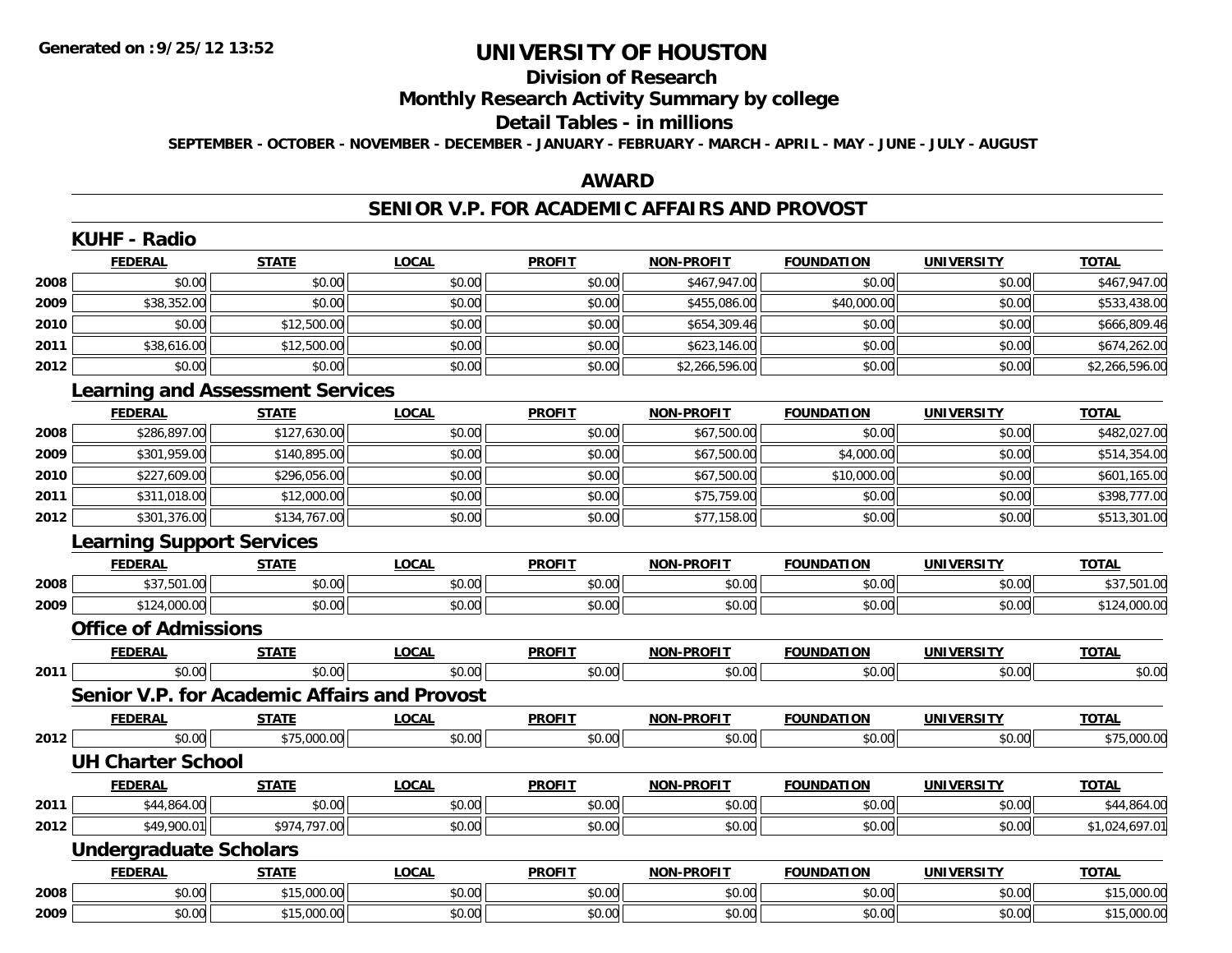# **Division of Research**

## **Monthly Research Activity Summary by college**

### **Detail Tables - in millions**

**SEPTEMBER - OCTOBER - NOVEMBER - DECEMBER - JANUARY - FEBRUARY - MARCH - APRIL - MAY - JUNE - JULY - AUGUST**

### **AWARD**

### **SENIOR V.P. FOR ACADEMIC AFFAIRS AND PROVOST**

# **Undergraduate Scholars**

|      | <b>FEDERAL</b> | <b>STATE</b>     | <u>LOCAL</u> | <b>PROFIT</b> | <b>NON-PROFIT</b> | <b>FOUNDATION</b> | <b>UNIVERSITY</b> | <b>TOTAL</b> |
|------|----------------|------------------|--------------|---------------|-------------------|-------------------|-------------------|--------------|
| 2010 | \$0.00         | 15,000.00<br>ぐっに | \$0.00       | \$0.00        | \$0.00            | \$0.00            | \$0.00            | \$15,000.00  |
| 2011 | \$0.00         | \$29,456.00      | \$0.00       | \$0.00        | \$0.00            | \$0.00            | \$0.00            | \$29,456.00  |
| 2012 | \$0.00         | \$19,051.00      | \$0.00       | \$0.00        | \$0.00            | \$0.00            | \$0.00            | \$19,051.00  |

### **Undergraduate Studies**

|              | <b>FEDERAL</b> | <b>STATE</b>   | <u>LOCAL</u> | <b>PROFIT</b> | <b>NON-PROFIT</b> | <b>FOUNDATION</b> | <b>UNIVERSITY</b> | <b>TOTAL</b>   |
|--------------|----------------|----------------|--------------|---------------|-------------------|-------------------|-------------------|----------------|
| 2009         | \$0.00         | \$45,000.00    | \$0.00       | \$0.00        | \$0.00            | \$0.00            | \$0.00            | \$45,000.00    |
| 2010         | \$0.00         | \$210,000.00   | \$0.00       | \$0.00        | \$0.00            | \$28,750.00       | \$0.00            | \$238,750.00   |
| 2011         | \$0.00         | \$260,500.00   | \$0.00       | \$0.00        | \$0.00            | \$0.00            | \$0.00            | \$260,500.00   |
| 2012         | \$0.00         | \$0.00         | \$0.00       | \$0.00        | \$0.00            | \$0.00            | \$0.00            | \$0.00         |
| <b>Total</b> | \$1,762,092.01 | \$2,395,152.00 | \$0.00       | \$0.00        | \$4,822,501.46    | \$82,750.00       | \$0.00            | \$9,062,495.47 |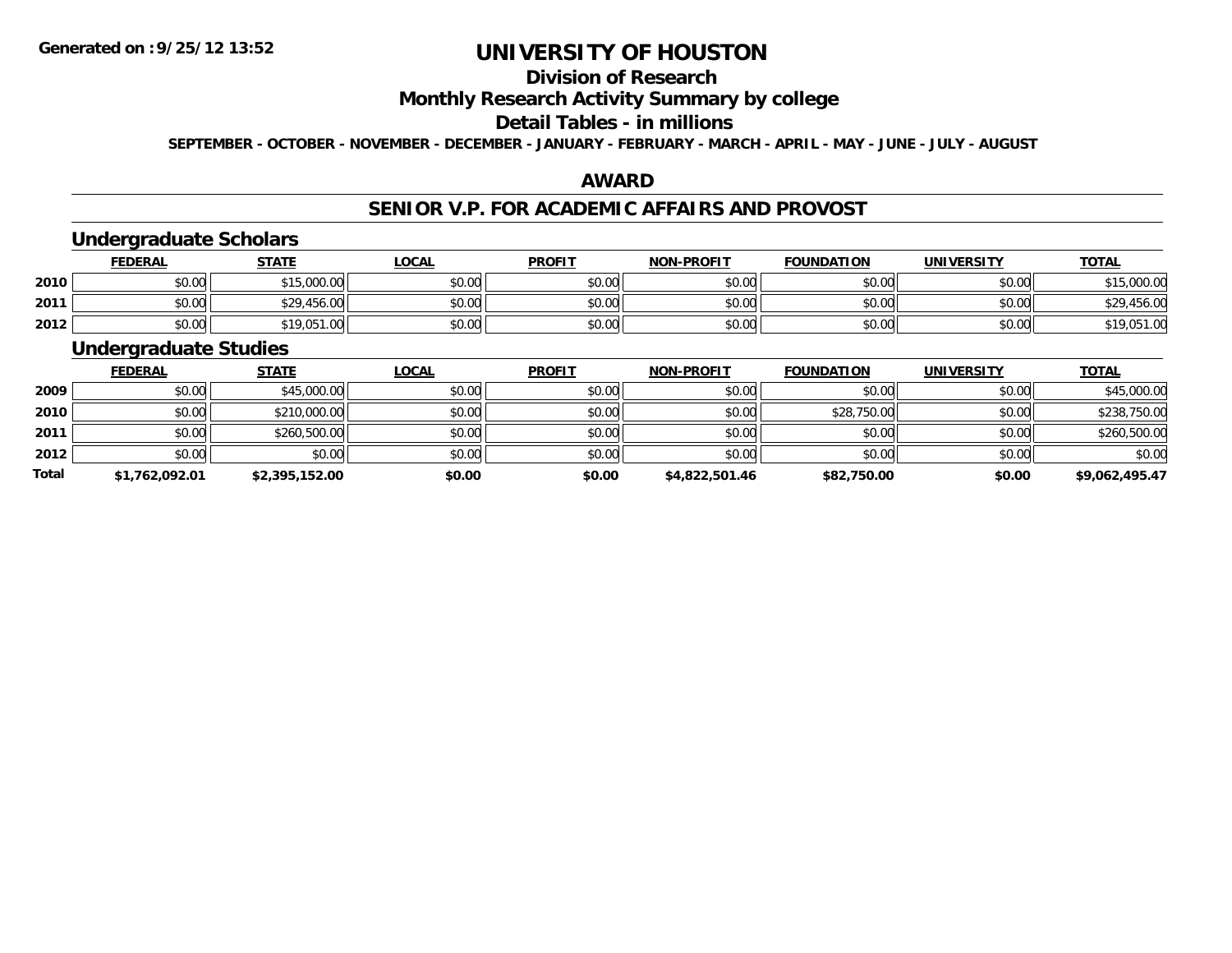## **Division of Research**

**Monthly Research Activity Summary by college**

#### **Detail Tables - in millions**

**SEPTEMBER - OCTOBER - NOVEMBER - DECEMBER - JANUARY - FEBRUARY - MARCH - APRIL - MAY - JUNE - JULY - AUGUST**

# **AWARD**

#### **UH LAW CENTER**

|              | Dean, Law      |              |              |               |                   |                   |                   |                |
|--------------|----------------|--------------|--------------|---------------|-------------------|-------------------|-------------------|----------------|
|              | <b>FEDERAL</b> | <b>STATE</b> | <b>LOCAL</b> | <b>PROFIT</b> | <b>NON-PROFIT</b> | <b>FOUNDATION</b> | <b>UNIVERSITY</b> | <b>TOTAL</b>   |
| 2009         | \$564,427.00   | \$0.00       | \$0.00       | \$0.00        | \$0.00            | \$0.00            | \$0.00            | \$564,427.00   |
|              | Law-UH         |              |              |               |                   |                   |                   |                |
|              | <b>FEDERAL</b> | <b>STATE</b> | <b>LOCAL</b> | <b>PROFIT</b> | <b>NON-PROFIT</b> | <b>FOUNDATION</b> | <b>UNIVERSITY</b> | <b>TOTAL</b>   |
| 2008         | \$100,079.00   | \$44,955.00  | \$0.00       | \$0.00        | \$0.00            | \$84.50           | \$0.00            | \$145,118.50   |
| 2009         | \$10,704.00    | \$245,717.00 | \$0.00       | \$0.00        | \$0.00            | \$70.78           | \$0.00            | \$256,491.78   |
| 2010         | \$20,000.00    | \$200,000.00 | \$0.00       | \$0.00        | \$0.00            | \$90,455.72       | \$0.00            | \$310,455.72   |
| 2011         | \$78,170.00    | \$50,000.00  | \$0.00       | \$0.00        | \$0.00            | \$188,634.00      | \$0.00            | \$316,804.00   |
| 2012         | \$109,507.90   | \$160,000.00 | \$0.00       | \$0.00        | \$0.00            | \$0.00            | \$0.00            | \$269,507.90   |
| <b>Total</b> | \$882,887.90   | \$700,672.00 | \$0.00       | \$0.00        | \$0.00            | \$279,245.00      | \$0.00            | \$1,862,804.90 |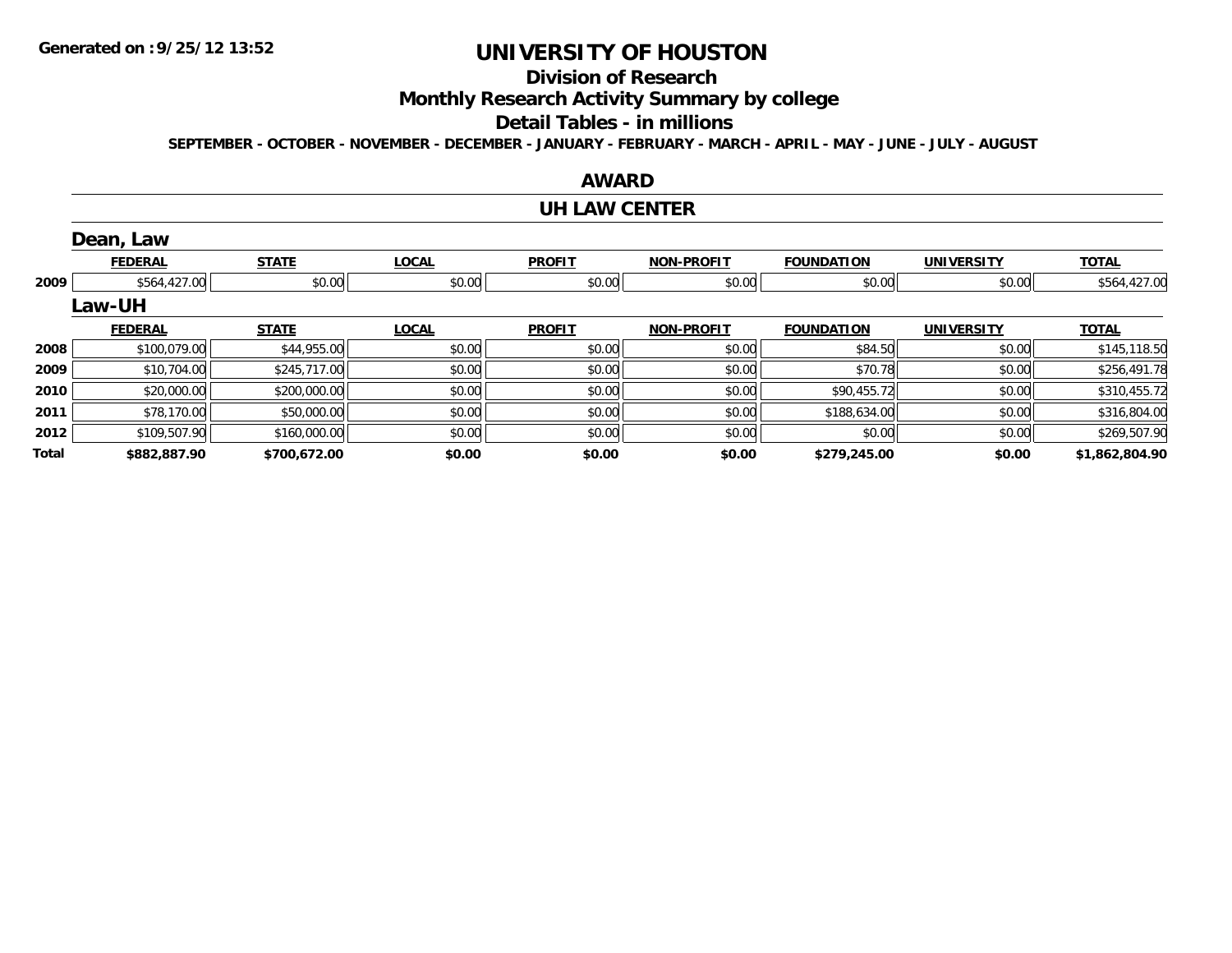#### **Division of Research**

**Monthly Research Activity Summary by college**

#### **Detail Tables - in millions**

**SEPTEMBER - OCTOBER - NOVEMBER - DECEMBER - JANUARY - FEBRUARY - MARCH - APRIL - MAY - JUNE - JULY - AUGUST**

### **AWARD**

### **UH SYSTEM**

|       | KUHI-IV        |              |              |               |                   |                   |                   |                |
|-------|----------------|--------------|--------------|---------------|-------------------|-------------------|-------------------|----------------|
|       | <b>FEDERAL</b> | <b>STATE</b> | <b>LOCAL</b> | <b>PROFIT</b> | <b>NON-PROFIT</b> | <b>FOUNDATION</b> | <b>UNIVERSITY</b> | <b>TOTAL</b>   |
| 2008  | \$0.00         | \$0.00       | \$0.00       | \$0.00        | \$1,810,104.00    | \$0.00            | \$0.00            | \$1,810,104.00 |
| 2009  | \$0.00         | \$0.00       | \$0.00       | \$0.00        | \$1,701,386.00    | \$0.00            | \$0.00            | \$1,701,386.00 |
| 2010  | \$0.00         | \$0.00       | \$0.00       | \$0.00        | \$1,483,936.12    | \$0.00            | \$0.00            | \$1,483,936.12 |
| 2011  | \$0.00         | \$0.00       | \$0.00       | \$0.00        | \$1,606,903.00    | \$0.00            | \$0.00            | \$1,606,903.00 |
| 2012  | \$0.00         | \$0.00       | \$0.00       | \$0.00        | \$14,132.00       | \$0.00            | \$0.00            | \$14,132.00    |
| Total | \$0.00         | \$0.00       | \$0.00       | \$0.00        | \$6,616,461.12    | \$0.00            | \$0.00            | \$6,616,461.12 |

# $K$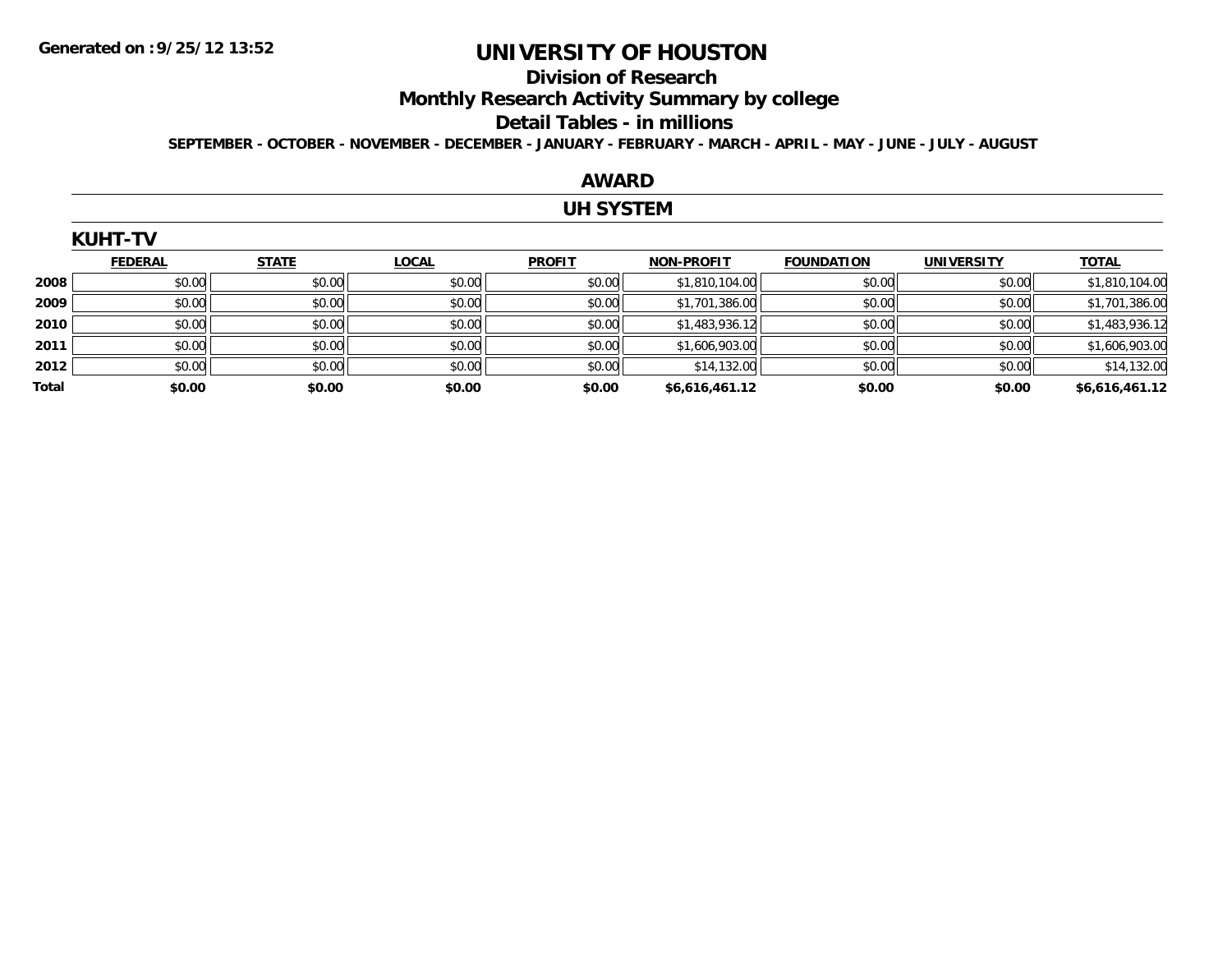## **Division of Research**

**Monthly Research Activity Summary by college**

#### **Detail Tables - in millions**

**SEPTEMBER - OCTOBER - NOVEMBER - DECEMBER - JANUARY - FEBRUARY - MARCH - APRIL - MAY - JUNE - JULY - AUGUST**

### **AWARD**

#### **UKNOWN COLLEGE**

## **Unknown Department**

|       | <b>FEDERAL</b> | <b>STATE</b> | <b>LOCAL</b> | <b>PROFIT</b> | <b>NON-PROFIT</b> | <b>FOUNDATION</b> | <b>UNIVERSITY</b> | <b>TOTAL</b> |
|-------|----------------|--------------|--------------|---------------|-------------------|-------------------|-------------------|--------------|
| 2008  | \$166,210.00   | \$0.00       | \$0.00       | \$0.00        | \$0.00            | \$0.00            | \$0.00            | \$166,210.00 |
| 2009  | \$0.00         | \$0.00       | \$0.00       | \$0.00        | \$0.00            | \$0.00            | \$0.00            | \$0.00       |
| 2010  | \$150,000.00   | \$0.00       | \$0.00       | \$0.00        | \$0.00            | \$0.00            | \$0.00            | \$150,000.00 |
| 2011  | \$17,500.00    | \$0.00       | \$0.00       | \$0.00        | \$0.00            | \$0.00            | \$0.00            | \$17,500.00  |
| 2012  | \$0.00         | \$0.00       | \$0.00       | \$0.00        | \$0.00            | \$0.00            | \$0.00            | \$0.00       |
| Total | \$333,710.00   | \$0.00       | \$0.00       | \$0.00        | \$0.00            | \$0.00            | \$0.00            | \$333,710.00 |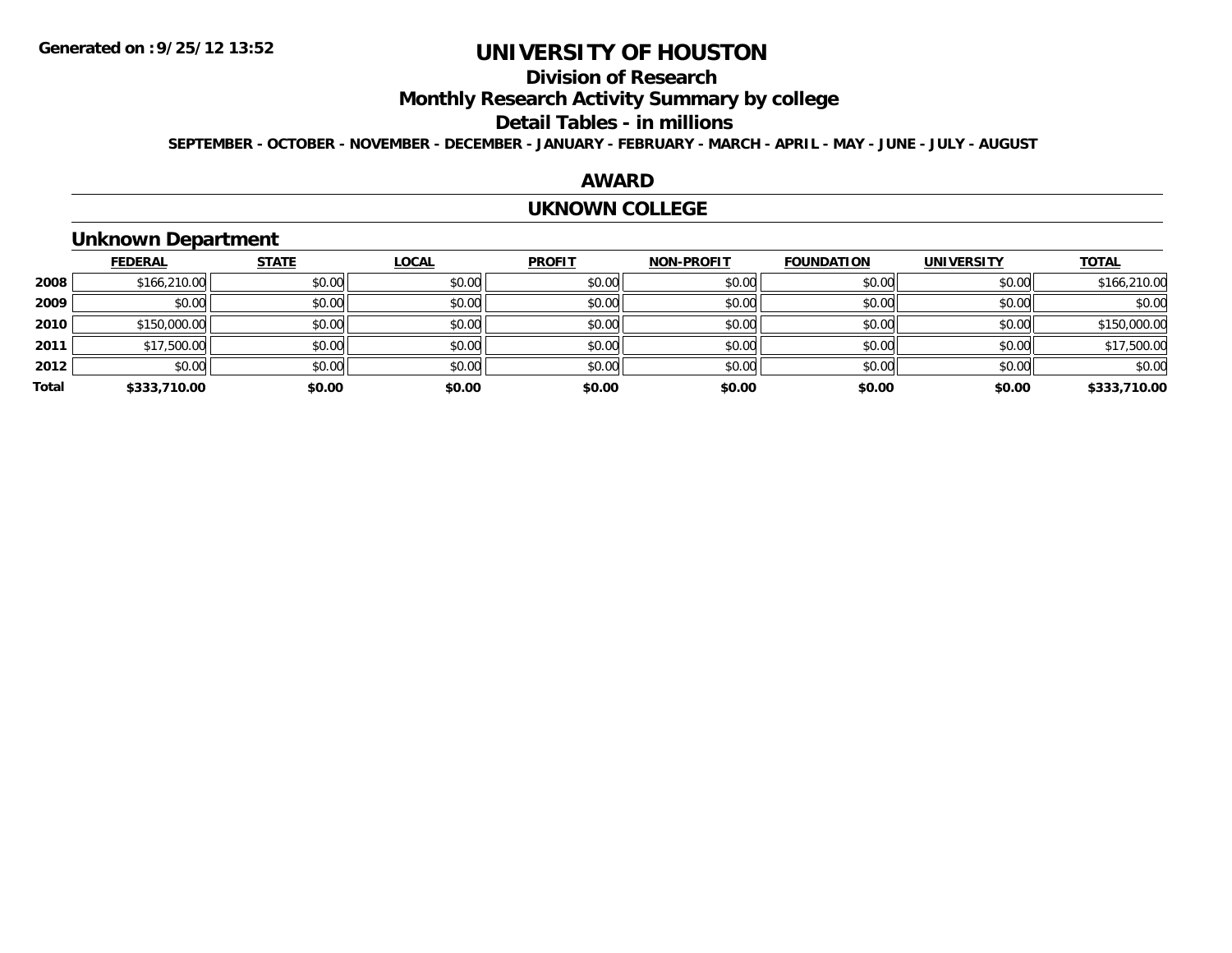## **Division of Research**

## **Monthly Research Activity Summary by college**

#### **Detail Tables - in millions**

**SEPTEMBER - OCTOBER - NOVEMBER - DECEMBER - JANUARY - FEBRUARY - MARCH - APRIL - MAY - JUNE - JULY - AUGUST**

### **AWARD**

# **VICE PRESIDENT FOR ADMINISTRATION**

## **UH Police Department**

|       | FEDERAI | <b>CTATE</b>                 | LOCAI         | <b>PROFIT</b>         | <b>J-PROFIT</b><br>NON | <b>FOUNDATION</b> | UNIVERSITY | <b>TOTAL</b>   |
|-------|---------|------------------------------|---------------|-----------------------|------------------------|-------------------|------------|----------------|
| 2009  | \$0.00  | $\sim$<br>$\alpha$<br>100.00 | 0000<br>JU.UU | <b>¢∩ ∩∩</b><br>JU.UU | 0000<br>vu.uu -        | \$0.00            | \$0.00     | 0000<br>uuu.uu |
| Total | \$0.00  | .000.00                      | \$0.OC        | \$0.00                | \$0.00                 | \$0.00            | \$0.00     | ,000.00        |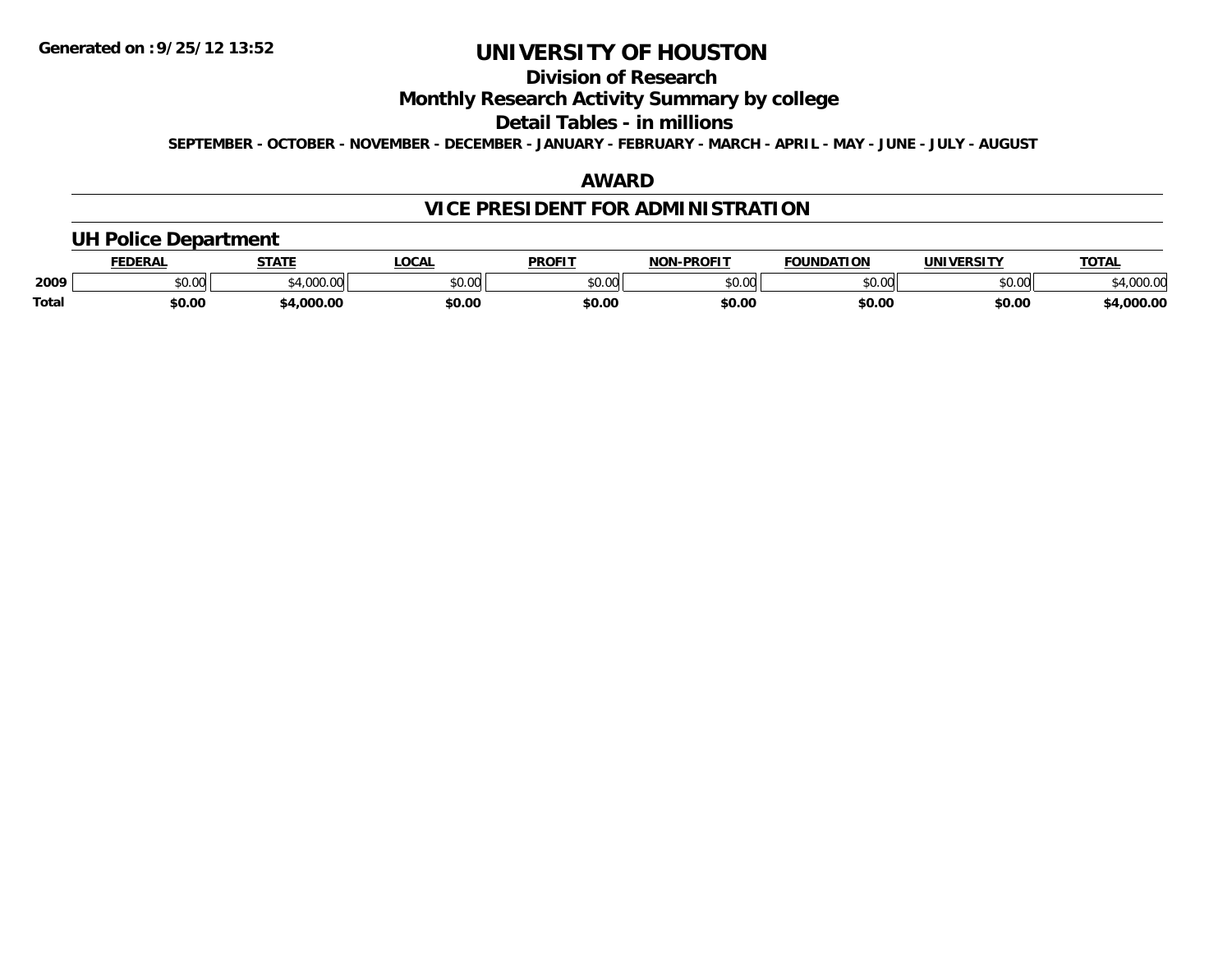# **Division of Research**

## **Monthly Research Activity Summary by college**

### **Detail Tables - in millions**

**SEPTEMBER - OCTOBER - NOVEMBER - DECEMBER - JANUARY - FEBRUARY - MARCH - APRIL - MAY - JUNE - JULY - AUGUST**

### **AWARD**

### **VICE PRESIDENT FOR STUDENT AFFAIRS**

## **Dean, Student Affairs**

|      | <b>FEDERAI</b>                              | C T A T T            | $\sim$<br>UUNL          | <b>PROFIT</b> | <b>LDDOFIT</b><br>NON | <b>FOUNDATION</b>      | IINIIVEDCITV       | <b>TOTAL</b>     |
|------|---------------------------------------------|----------------------|-------------------------|---------------|-----------------------|------------------------|--------------------|------------------|
| 2008 | ሶስ ሰሰ<br>JU.UU                              | 0000<br><b>JU.UU</b> | 0 <sub>0</sub><br>JU.UU | 0000<br>JU.UU | \$0.00                | $\sim$ $\sim$<br>JU.UU | 0.00<br>JU.UU      | $\sim$<br>\$U.UU |
| 2010 | <b>¢100.</b><br>$\sim$<br>∘ I O`<br>,uuu.uu | 0000<br><b>JU.UU</b> | 0000<br>JU.UU           | 0000<br>JU.UU | \$0.00                | ሐሴ ሴሮ<br>JU.UU         | $\sim$ 00<br>JU.UU | ю<br>,,,,,,,,    |

### **Vice President, Student Affairs**

|              | <b>FEDERAL</b> | <b>STATE</b> | <b>LOCAL</b> | <b>PROFIT</b> | <b>NON-PROFIT</b> | <b>FOUNDATION</b> | <b>UNIVERSITY</b> | <b>TOTAL</b>   |
|--------------|----------------|--------------|--------------|---------------|-------------------|-------------------|-------------------|----------------|
| 2008         | \$52,000.00    | \$0.00       | \$0.00       | \$0.00        | \$0.00            | \$0.00            | \$0.00            | \$52,000.00    |
| 2009         | \$236,300.00   | \$0.00       | \$0.00       | \$0.00        | \$0.00            | \$0.00            | \$0.00            | \$236,300.00   |
| 2010         | \$236,300.00   | \$0.00       | \$0.00       | \$0.00        | \$0.00            | \$0.00            | \$0.00            | \$236,300.00   |
| 2011         | \$236,300.00   | \$0.00       | \$0.00       | \$0.00        | \$0.00            | \$0.00            | \$0.00            | \$236,300.00   |
| 2012         | \$236,559.00   | \$0.00       | \$0.00       | \$0.00        | \$0.00            | \$0.00            | \$0.00            | \$236,559.00   |
| <b>Total</b> | \$1,186,459.00 | \$0.00       | \$0.00       | \$0.00        | \$0.00            | \$0.00            | \$0.00            | \$1,186,459.00 |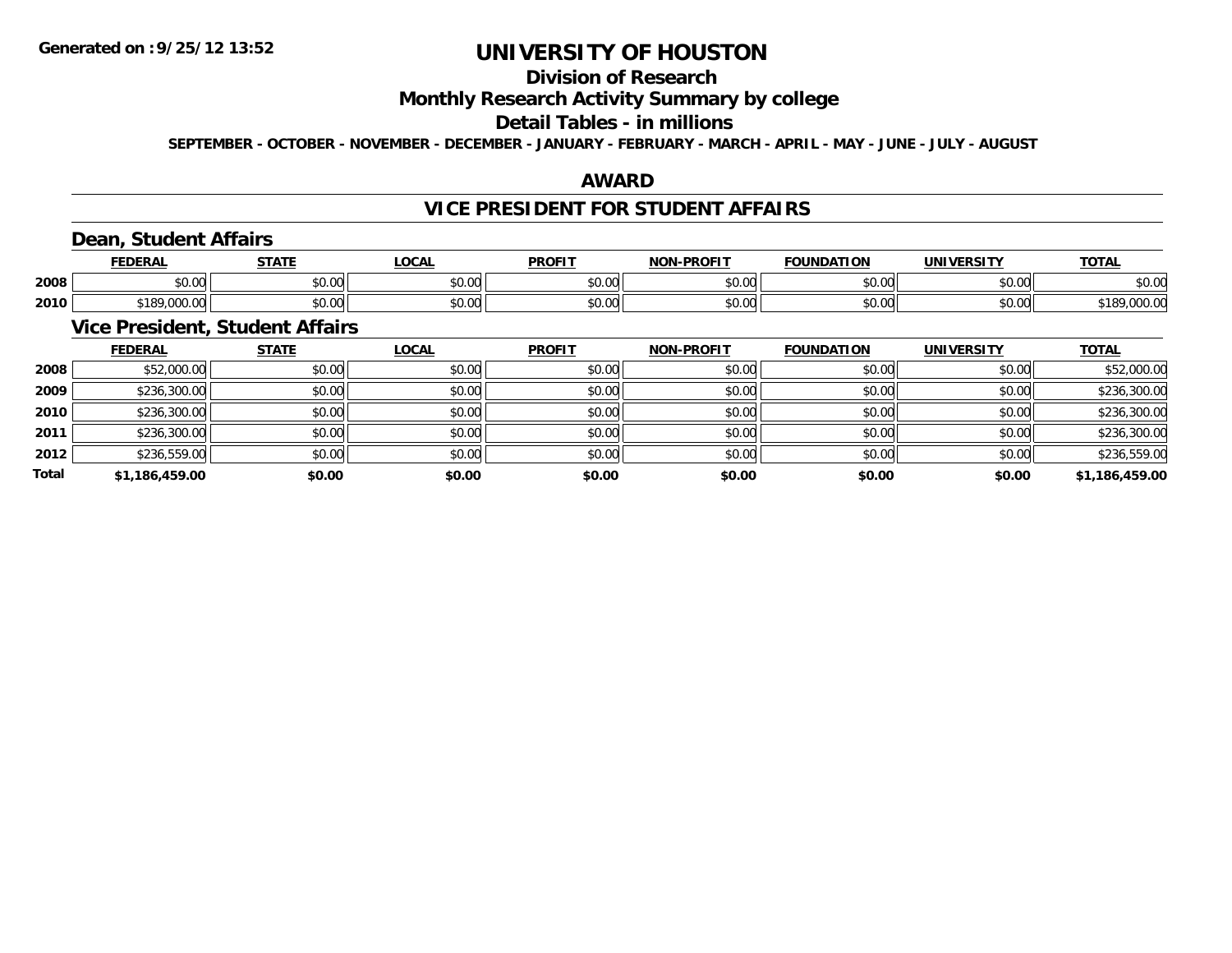**Total**

# **UNIVERSITY OF HOUSTON**

## **Division of Research**

## **Monthly Research Activity Summary by college**

### **Detail Tables - in millions**

**SEPTEMBER - OCTOBER - NOVEMBER - DECEMBER - JANUARY - FEBRUARY - MARCH - APRIL - MAY - JUNE - JULY - AUGUST**

### **TOTAL EXPENDITURE**

### **C.T. BAUER COLLEGE OF BUSINESS**

#### **Decision and Information Sciences**

|      | <b>FEDERAL</b>                            | <b>STATE</b> | <b>LOCAL</b> | <b>PROFIT</b> | <b>NON-PROFIT</b> | <b>FOUNDATION</b> | <b>UNIVERSITY</b> | <b>TOTAL</b>   |
|------|-------------------------------------------|--------------|--------------|---------------|-------------------|-------------------|-------------------|----------------|
| 2008 | \$24,556.03                               | \$0.00       | \$0.00       | \$0.00        | \$0.00            | \$0.00            | \$0.00            | \$24,556.03    |
|      | <b>Finance</b>                            |              |              |               |                   |                   |                   |                |
|      | <b>FEDERAL</b>                            | <b>STATE</b> | <b>LOCAL</b> | <b>PROFIT</b> | <b>NON-PROFIT</b> | <b>FOUNDATION</b> | <b>UNIVERSITY</b> | <b>TOTAL</b>   |
| 2008 | \$276,797.83                              | \$0.00       | \$0.00       | \$0.00        | \$0.00            | \$0.00            | \$0.00            | \$276,797.83   |
| 2009 | \$446,027.52                              | \$0.00       | \$0.00       | \$0.00        | \$0.00            | \$0.00            | \$0.00            | \$446,027.52   |
| 2010 | \$304,205.10                              | \$0.00       | \$0.00       | \$0.00        | \$0.00            | \$0.00            | \$0.00            | \$304,205.10   |
| 2011 | \$237,034.47                              | \$0.00       | \$0.00       | \$0.00        | \$0.00            | \$0.00            | \$0.00            | \$237,034.47   |
| 2012 | \$43,725.01                               | \$0.00       | \$0.00       | \$0.00        | \$0.00            | \$0.00            | \$0.00            | \$43,725.01    |
|      | <b>Global Energy Management Institute</b> |              |              |               |                   |                   |                   |                |
|      | <b>FEDERAL</b>                            | <b>STATE</b> | <b>LOCAL</b> | <b>PROFIT</b> | <b>NON-PROFIT</b> | <b>FOUNDATION</b> | <b>UNIVERSITY</b> | <b>TOTAL</b>   |
| 2008 | \$0.00                                    | \$0.00       | \$0.00       | (\$67.50)     | \$0.00            | \$0.00            | \$0.00            | (\$67.50)      |
|      | Management                                |              |              |               |                   |                   |                   |                |
|      | <b>FEDERAL</b>                            | <b>STATE</b> | <b>LOCAL</b> | <b>PROFIT</b> | <b>NON-PROFIT</b> | <b>FOUNDATION</b> | <b>UNIVERSITY</b> | <b>TOTAL</b>   |
| 2009 | \$0.00                                    | \$0.00       | \$0.00       | \$0.00        | \$0.00            | \$0.00            | \$0.00            | \$0.00         |
| 2010 | \$0.00                                    | \$0.00       | \$0.00       | \$0.00        | \$0.00            | \$0.00            | \$0.00            | \$0.00         |
| 2011 | \$0.00                                    | \$0.00       | \$0.00       | \$0.00        | \$0.00            | \$0.00            | \$0.00            | \$0.00         |
| 2012 | \$0.00                                    | \$0.00       | \$0.00       | \$0.00        | \$0.00            | \$0.00            | \$0.00            | \$0.00         |
|      | <b>Small Business Development Center</b>  |              |              |               |                   |                   |                   |                |
|      | <b>FEDERAL</b>                            | <b>STATE</b> | <b>LOCAL</b> | <b>PROFIT</b> | <b>NON-PROFIT</b> | <b>FOUNDATION</b> | <b>UNIVERSITY</b> | <b>TOTAL</b>   |
| 2008 | \$1,978,013.47                            | \$0.00       | \$0.00       | \$0.00        | \$0.00            | \$0.00            | \$0.00            | \$1,978,013.47 |
| 2009 | \$2,323,729.59                            | \$0.00       | \$0.00       | \$0.00        | \$0.00            | \$0.00            | \$0.00            | \$2,323,729.59 |
| 2010 | \$2,950,964.25                            | \$0.00       | \$0.00       | \$0.00        | \$0.00            | \$0.00            | \$0.00            | \$2,950,964.25 |
| 2011 | \$3,144,932.43                            | \$42,560.19  | \$0.00       | \$0.00        | \$0.00            | \$0.00            | \$0.00            | \$3,187,492.62 |
| 2012 | \$4,744,939.73                            | \$788.82     | \$0.00       | \$0.00        | \$0.00            | \$9,574.12        | \$0.00            | \$4,755,302.67 |

**\$16,474,925.43 \$43,349.01 \$0.00 (\$67.50) \$0.00 \$9,574.12 \$0.00 \$16,527,781.06**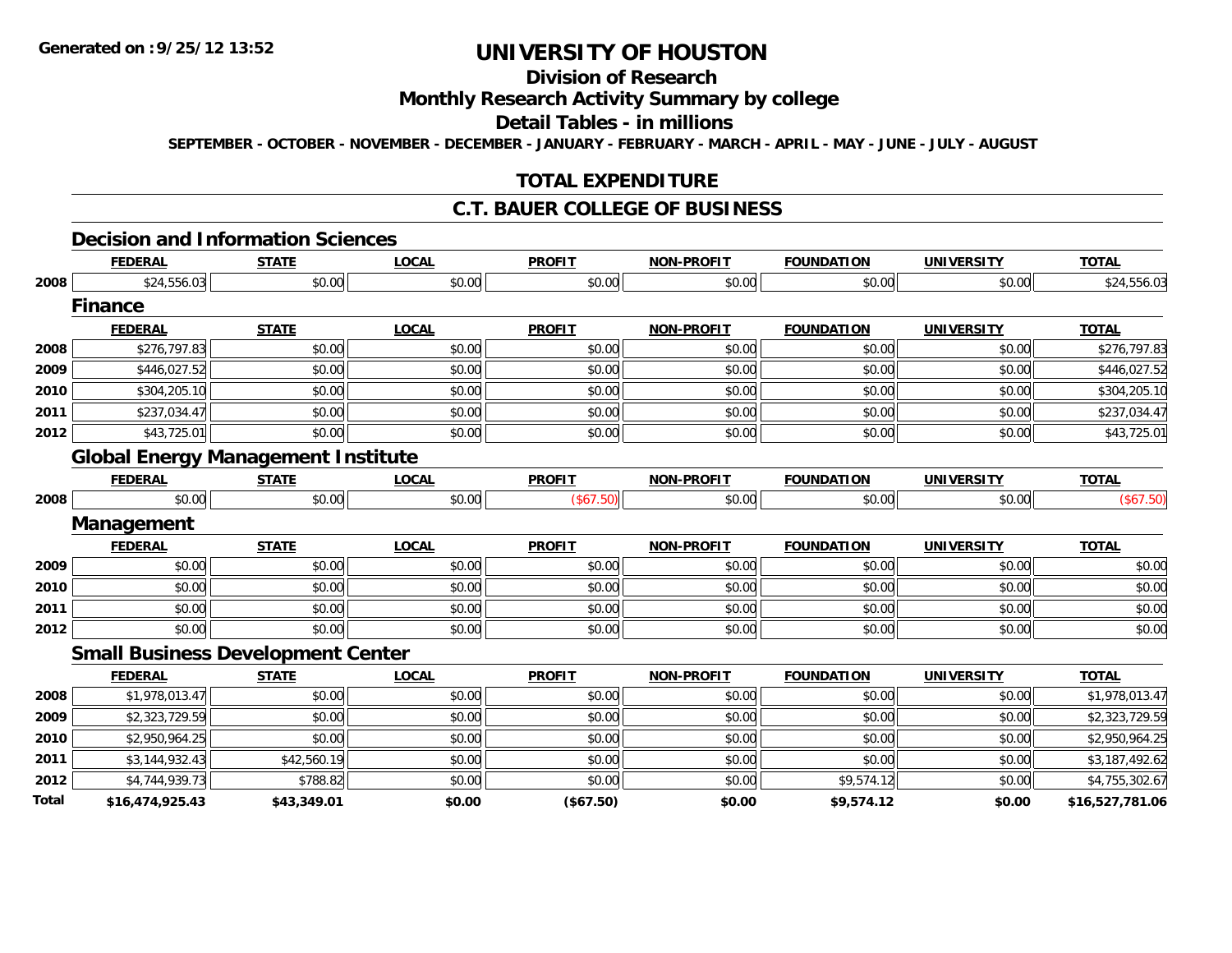## **Division of Research**

**Monthly Research Activity Summary by college**

**Detail Tables - in millions**

**SEPTEMBER - OCTOBER - NOVEMBER - DECEMBER - JANUARY - FEBRUARY - MARCH - APRIL - MAY - JUNE - JULY - AUGUST**

### **TOTAL EXPENDITURE**

### **COLLEGE OF ARCHITECTURE**

### **Architecture**

|       | <b>FEDERAL</b> | <b>STATE</b> | <b>LOCAL</b> | <b>PROFIT</b> | <b>NON-PROFIT</b> | <b>FOUNDATION</b> | <b>UNIVERSITY</b> | <b>TOTAL</b> |
|-------|----------------|--------------|--------------|---------------|-------------------|-------------------|-------------------|--------------|
| 2008  | \$0.00         | (\$52.19)    | \$0.00       | \$57,288.75   | \$0.00            | \$0.00            | \$0.00            | \$57,236.56  |
| 2009  | \$12,129.35    | \$0.00       | \$0.00       | \$39,974.90   | \$0.00            | \$0.00            | \$0.00            | \$52,104.25  |
| 2010  | \$7,870.65     | \$0.00       | \$0.00       | \$0.00        | \$0.00            | \$30,237.29       | \$0.00            | \$38,107.94  |
| 2011  | \$9,011.21     | (S52.19)     | \$0.00       | \$0.00        | \$0.00            | \$20,349.71       | \$0.00            | \$29,308.73  |
| 2012  | \$15,988.79    | \$0.00       | \$0.00       | \$0.00        | \$5,000.00        | \$9,631.78        | \$0.00            | \$30,620.57  |
| Total | \$45,000.00    | (\$104.38)   | \$0.00       | \$97,263.65   | \$5,000.00        | \$60,218.78       | \$0.00            | \$207,378.05 |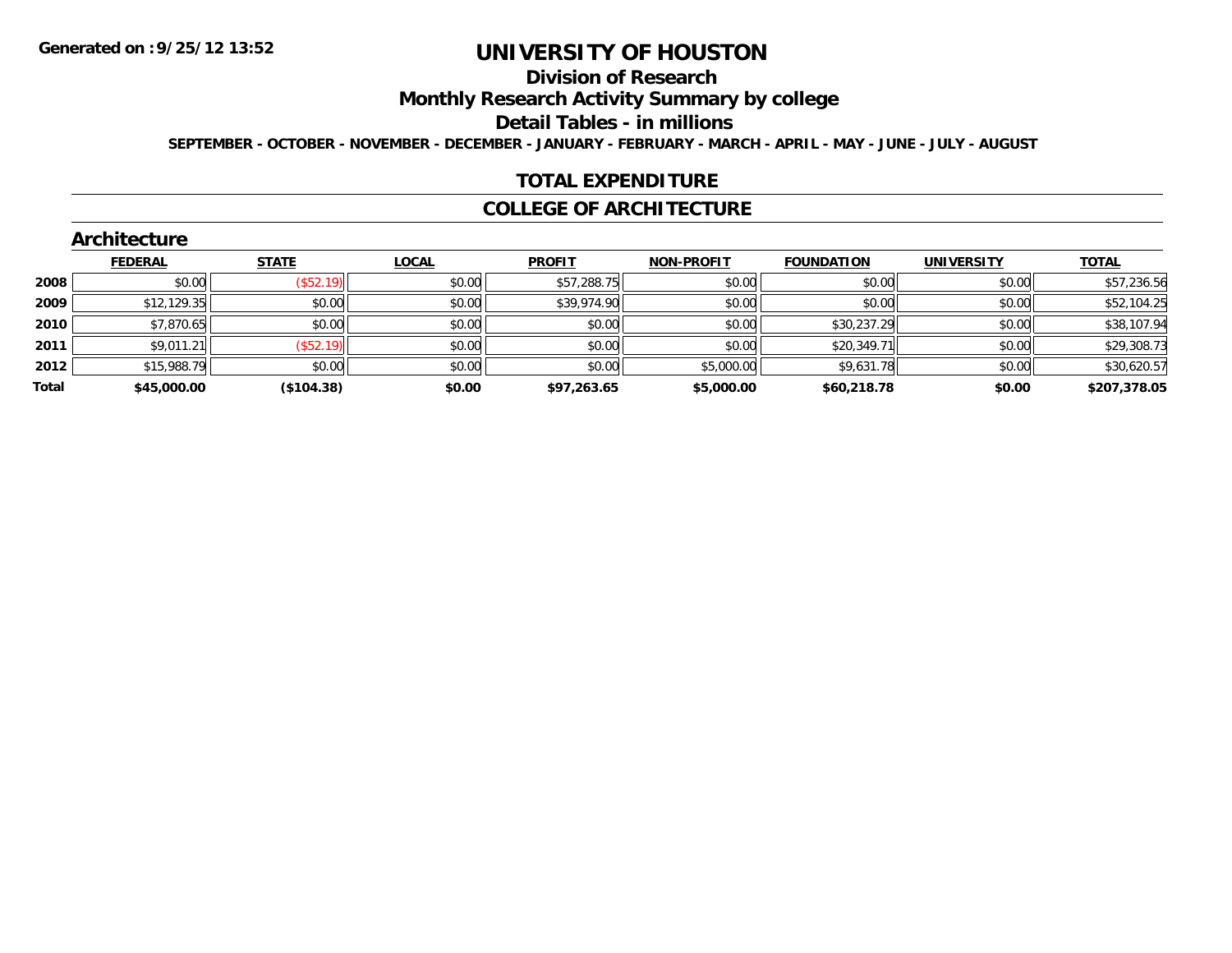# **Division of Research**

#### **Monthly Research Activity Summary by college**

#### **Detail Tables - in millions**

**SEPTEMBER - OCTOBER - NOVEMBER - DECEMBER - JANUARY - FEBRUARY - MARCH - APRIL - MAY - JUNE - JULY - AUGUST**

### **TOTAL EXPENDITURE**

#### **COLLEGE OF EDUCATION**

#### **Consistency Mgmt and Coop Disc**

|      | <b>FEDERAL</b> | <b>STATE</b> | <b>LOCAL</b> | <b>PROFIT</b> | NON-PROFIT | <b>FOUNDATION</b> | <b>UNIVERSITY</b> | <b>TOTAL</b> |
|------|----------------|--------------|--------------|---------------|------------|-------------------|-------------------|--------------|
| 2010 | \$0.00         | \$0.00       | \$0.00       | \$0.00        | \$0.00     | \$0.00            | \$0.00            | \$0.00       |
| 2011 | \$0.00         | \$0.00       | \$0.00       | \$0.00        | \$0.00     | \$0.00            | \$0.00            | \$0.00       |
| 2012 | \$0.00         | \$0.00       | \$0.00       | \$0.00        | \$0.00     | \$0.00            | \$0.00            | \$0.00       |

#### **Curriculum and Instruction**

|      | <u>FEDERAL</u> | <b>STATE</b> | <b>LOCAL</b> | <b>PROFIT</b> | <b>NON-PROFIT</b> | <b>FOUNDATION</b> | <b>UNIVERSITY</b> | <b>TOTAL</b>   |
|------|----------------|--------------|--------------|---------------|-------------------|-------------------|-------------------|----------------|
| 2008 | \$1,628,872.67 | \$50,572.73  | (\$46.18)    | \$0.00        | \$857,433.74      | (S9.56)           | \$0.00            | \$2,536,823.40 |
| 2009 | \$1,536,113.41 | \$69,356.88  | \$22.714.43  | \$0.00        | \$638,398.13      | \$14,447.04       | \$0.00            | \$2,281,029.89 |
| 2010 | \$1,078,513.13 | \$50,630.72  | \$18,489.17  | \$56.36       | \$641,727.45      | \$201,674.74      | \$0.00            | \$1,991,091.57 |
| 2011 | \$1,292,056.50 | \$64,039.80  | \$0.00       | \$1,792.18    | \$229,611.80      | \$553,038.11      | \$0.00            | \$2,140,538.39 |
| 2012 | \$1,430,108.57 | \$200,999.16 | \$0.00       | \$0.00        | \$192,974.34      | \$567,574.62      | \$0.00            | \$2,391,656.69 |

#### **Dean, Education**

|      | <b>FEDERAL</b> | <b>STATE</b> | <u>LOCAL</u> | <b>PROFIT</b> | <b>NON-PROFIT</b> | <b>FOUNDATION</b> | <b>UNIVERSITY</b> | <b>TOTAL</b> |
|------|----------------|--------------|--------------|---------------|-------------------|-------------------|-------------------|--------------|
| 2008 | \$0.00         | \$0.00       | \$0.00       | \$0.00        | \$3.99            | \$0.00            | \$0.00            | \$3.99       |
| 2009 | \$0.00         | \$0.00       | \$0.00       | \$0.00        | \$0.00            | \$0.00            | \$0.00            | \$0.00       |
| 2010 | \$0.00         | \$0.00       | \$0.00       | \$0.00        | \$0.00            | \$0.00            | \$0.00            | \$0.00       |
| 2011 | \$0.00         | \$0.00       | \$0.00       | \$0.00        | \$0.00            | \$0.00            | \$0.00            | \$0.00       |
| 2012 | \$0.00         | \$0.00       | \$0.00       | \$0.00        | \$0.00            | \$0.00            | \$0.00            | \$0.00       |

#### **Educational Leadership & Cultural Studies**

|      | <u>FEDERAL</u>      | <b>STATE</b> | <u>LOCAL</u> | <b>PROFIT</b> | <b>NON-PROFIT</b> | <b>FOUNDATION</b> | <b>UNIVERSITY</b> | <b>TOTAL</b> |
|------|---------------------|--------------|--------------|---------------|-------------------|-------------------|-------------------|--------------|
| 2008 | (\$15,371<br>(0.08) | \$0.00       | \$0.00       | \$0.00        | \$13,533.33       | \$1,834.90)       | \$0.00            |              |
| 2009 | \$32,648.51         | \$0.00       | \$0.00       | \$0.00        | \$0.00            | \$0.00            | \$0.00            | \$32,648.51  |
| 2010 | \$0.00              | \$35.28      | \$0.00       | \$0.00        | \$0.00            | \$0.00            | \$0.00            | (\$35.28)    |
| 2011 | \$0.00              | \$153.53     | \$0.00       | \$0.00        | \$0.00            | \$0.00            | \$0.00            | (\$153.53)   |

## **Educational Psychology**

|      | <b>FEDERAL</b> | <u>STATE</u> | <u>LOCAL</u> | <b>PROFIT</b> | <b>NON-PROFIT</b> | <b>FOUNDATION</b> | <b>UNIVERSITY</b> | <b>TOTAL</b> |
|------|----------------|--------------|--------------|---------------|-------------------|-------------------|-------------------|--------------|
| 2008 | \$291,227.96   | \$174,911.01 | (\$10.22)    | \$0.00        | \$3,078.45        | \$148,973.61      | \$0.00            | \$618,180.81 |
| 2009 | \$59,971.21    | \$46,466.04  | \$0.00       | \$0.00        | \$0.00            | \$184,505.56      | \$0.00            | \$290,942.81 |
| 2010 | \$35,407.20    | \$72,317.09  | \$0.00       | \$0.00        | \$10,231.26       | \$109,609.27      | \$0.00            | \$227,564.82 |
| 2011 | \$55,980.18    | \$191,188.55 | \$0.00       | \$0.00        | \$1,243.67        | \$115,375.16      | \$0.00            | \$363,787.56 |
| 2012 | \$199,273.04   | \$119,656.26 | \$0.00       | \$0.00        | \$14,504.85       | \$1,656.63        | \$759.33          | \$335,850.11 |

<u> 1989 - Johann Stoff, deutscher Stoff, der Stoff, der Stoff, der Stoff, der Stoff, der Stoff, der Stoff, der S</u>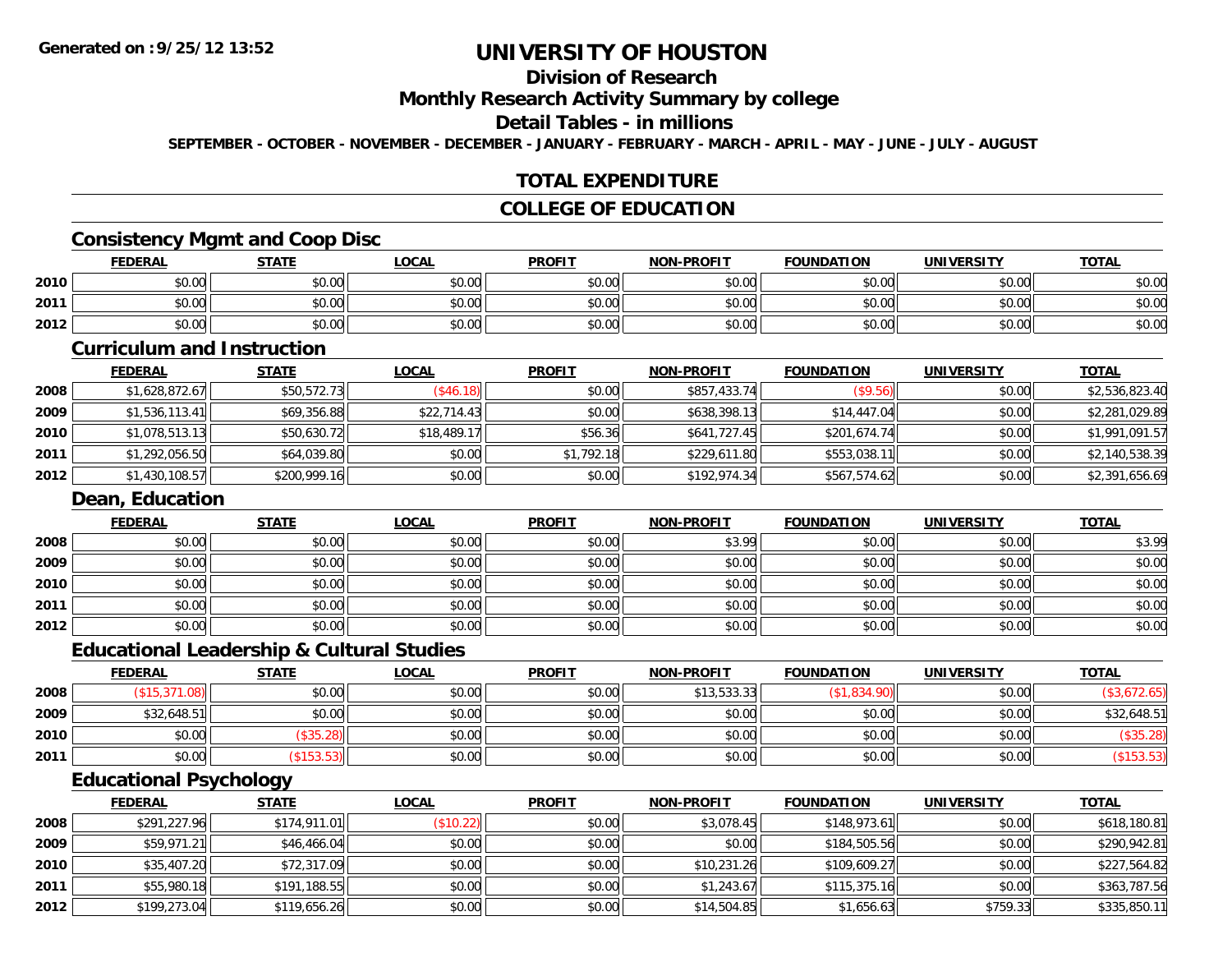# **Division of Research**

**Monthly Research Activity Summary by college**

#### **Detail Tables - in millions**

**SEPTEMBER - OCTOBER - NOVEMBER - DECEMBER - JANUARY - FEBRUARY - MARCH - APRIL - MAY - JUNE - JULY - AUGUST**

#### **TOTAL EXPENDITURE**

### **COLLEGE OF EDUCATION**

#### **Institute for Urban Education**

|       | <b>FEDERAL</b> | <b>STATE</b>   | <b>LOCAL</b> | <b>PROFIT</b> | <b>NON-PROFIT</b> | <b>FOUNDATION</b> | <b>UNIVERSITY</b> | <b>TOTAL</b>    |
|-------|----------------|----------------|--------------|---------------|-------------------|-------------------|-------------------|-----------------|
| 2008  | \$0.00         | \$0.00         | \$0.00       | \$0.00        | \$0.00            | \$0.00            | \$0.00            | \$0.00          |
| 2009  | \$0.00         | \$0.00         | \$0.00       | \$0.00        | \$0.00            | \$0.00            | \$0.00            | \$0.00          |
| 2010  | \$0.00         | \$0.00         | \$0.00       | \$0.00        | \$0.00            | \$0.00            | \$0.00            | \$0.00          |
| 2011  | \$0.00         | \$0.00         | \$0.00       | \$0.00        | \$0.00            | \$0.00            | \$0.00            | \$0.00          |
| 2012  | \$0.00         | \$0.00         | \$0.00       | \$0.00        | \$0.00            | \$0.00            | \$0.00            | \$0.00          |
| Total | \$7,624,801.28 | \$1.039.949.43 | \$41,147.20  | \$1,848.54    | \$2,602,741.01    | \$1,895,010.28    | \$759.33          | \$13,206,257.07 |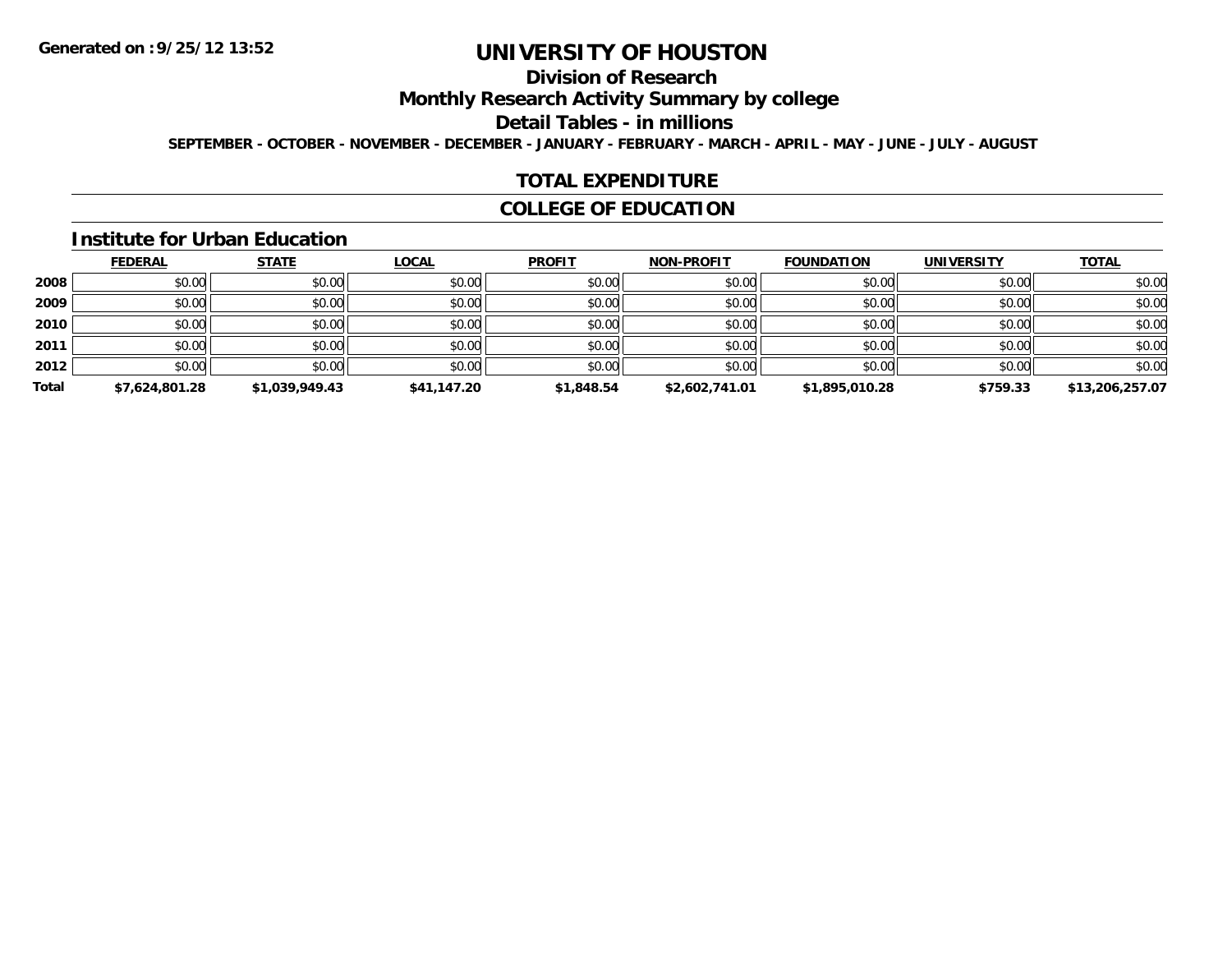# **Division of Research**

### **Monthly Research Activity Summary by college**

#### **Detail Tables - in millions**

**SEPTEMBER - OCTOBER - NOVEMBER - DECEMBER - JANUARY - FEBRUARY - MARCH - APRIL - MAY - JUNE - JULY - AUGUST**

### **TOTAL EXPENDITURE**

#### **COLLEGE OF LIBERAL ARTS AND SOCIAL SCIENCES**

|      | <b>FEDERAL</b>                      | <b>STATE</b> | <b>LOCAL</b> | <b>PROFIT</b> | NON-PROFIT        | <b>FOUNDATION</b> | <b>UNIVERSITY</b> | <b>TOTAL</b> |
|------|-------------------------------------|--------------|--------------|---------------|-------------------|-------------------|-------------------|--------------|
| 2009 | \$0.00                              | \$0.00       | \$0.00       | \$0.00        | \$8,272.99        | \$0.00            | \$0.00            | \$8,272.99   |
| 2012 | \$4,627.01                          | \$0.00       | \$0.00       | \$0.00        | \$0.00            | \$0.00            | \$0.00            | \$4,627.01   |
|      | <b>Arte Publico Press</b>           |              |              |               |                   |                   |                   |              |
|      | <b>FEDERAL</b>                      | <b>STATE</b> | <b>LOCAL</b> | <b>PROFIT</b> | <b>NON-PROFIT</b> | <b>FOUNDATION</b> | <b>UNIVERSITY</b> | <b>TOTAL</b> |
| 2008 | \$0.00                              | \$0.00       | \$0.00       | \$0.00        | \$107,346.32      | \$16,732.22       | \$0.00            | \$124,078.54 |
| 2009 | \$19,546.90                         | \$0.00       | \$0.00       | \$0.00        | \$29,448.97       | \$26,813.94       | \$0.00            | \$75,809.81  |
| 2010 | \$55,869.21                         | \$0.00       | \$0.00       | \$0.00        | \$51,200.00       | \$168,325.38      | \$0.00            | \$275,394.59 |
| 2011 | \$26,537.68                         | \$9,500.00   | \$0.00       | \$0.00        | \$56,600.00       | \$279,860.68      | \$0.00            | \$372,498.36 |
| 2012 | \$64,075.34                         | \$3,000.00   | \$0.00       | \$0.00        | \$39,100.00       | \$32,757.15       | \$0.00            | \$138,932.49 |
|      | <b>Blaffer Gallery</b>              |              |              |               |                   |                   |                   |              |
|      | <b>FEDERAL</b>                      | <b>STATE</b> | <b>LOCAL</b> | <b>PROFIT</b> | <b>NON-PROFIT</b> | <b>FOUNDATION</b> | <b>UNIVERSITY</b> | <b>TOTAL</b> |
| 2008 | \$43,396.61                         | \$0.00       | \$0.00       | \$0.00        | \$43,800.00       | \$0.00            | \$0.00            | \$87,196.61  |
| 2009 | \$33,289.03                         | \$4,007.00   | \$0.00       | \$0.00        | \$64,400.00       | \$0.00            | \$0.00            | \$101,696.03 |
| 2010 | \$122,559.13                        | \$8,140.00   | \$0.00       | \$0.00        | \$67,300.00       | \$0.00            | \$0.00            | \$197,999.13 |
| 2011 | \$9,352.22                          | \$10,295.75  | \$0.00       | \$0.00        | \$70,114.00       | \$0.00            | \$0.00            | \$89,761.97  |
| 2012 | \$14,735.02                         | \$6,091.97   | \$0.00       | \$0.00        | \$50,800.00       | \$0.00            | \$0.00            | \$71,626.99  |
|      | <b>Center for Public History</b>    |              |              |               |                   |                   |                   |              |
|      | <b>FEDERAL</b>                      | <b>STATE</b> | <b>LOCAL</b> | <b>PROFIT</b> | <b>NON-PROFIT</b> | <b>FOUNDATION</b> | <b>UNIVERSITY</b> | <b>TOTAL</b> |
| 2012 | \$49,648.80                         | \$0.00       | \$0.00       | \$0.00        | \$0.00            | \$0.00            | \$0.00            | \$49,648.80  |
|      | <b>Communication Disorders</b>      |              |              |               |                   |                   |                   |              |
|      | <b>FEDERAL</b>                      | <b>STATE</b> | <b>LOCAL</b> | <b>PROFIT</b> | <b>NON-PROFIT</b> | <b>FOUNDATION</b> | <b>UNIVERSITY</b> | <b>TOTAL</b> |
| 2008 | \$50,700.37                         | \$0.00       | \$679.95     | \$0.00        | \$239,514.54      | \$0.00            | \$11,803.07       | \$302,697.93 |
| 2009 | \$149.63                            | \$0.00       | \$0.00       | \$0.00        | \$197,725.65      | \$0.00            | \$65,301.05       | \$263,176.33 |
| 2010 | \$24,903.80                         | \$0.00       | \$0.00       | \$0.00        | \$335,937.42      | \$4,590.00        | \$0.00            | \$365,431.22 |
| 2011 | \$21,906.20                         | \$0.00       | (\$259.55)   | (\$7,078.90)  | \$95,691.28       | \$0.00            | \$0.00            | \$110,259.03 |
| 2012 | \$7,797.83                          | \$0.00       | \$0.00       | \$0.00        | \$235,596.46      | \$0.00            | \$0.00            | \$243,394.29 |
|      | <b>Comparative Cultural Studies</b> |              |              |               |                   |                   |                   |              |
|      | <b>FEDERAL</b>                      | <b>STATE</b> | <b>LOCAL</b> | <b>PROFIT</b> | <b>NON-PROFIT</b> | <b>FOUNDATION</b> | <b>UNIVERSITY</b> | <b>TOTAL</b> |
| 2008 | \$10,006.26                         | \$0.00       | \$0.00       | \$0.00        | \$0.00            | \$0.00            | \$0.00            | \$10,006.26  |
| 2009 | \$0.00                              | \$0.00       | \$0.00       | \$0.00        | (\$1,891.44)      | \$0.00            | \$0.00            | (\$1,891.44) |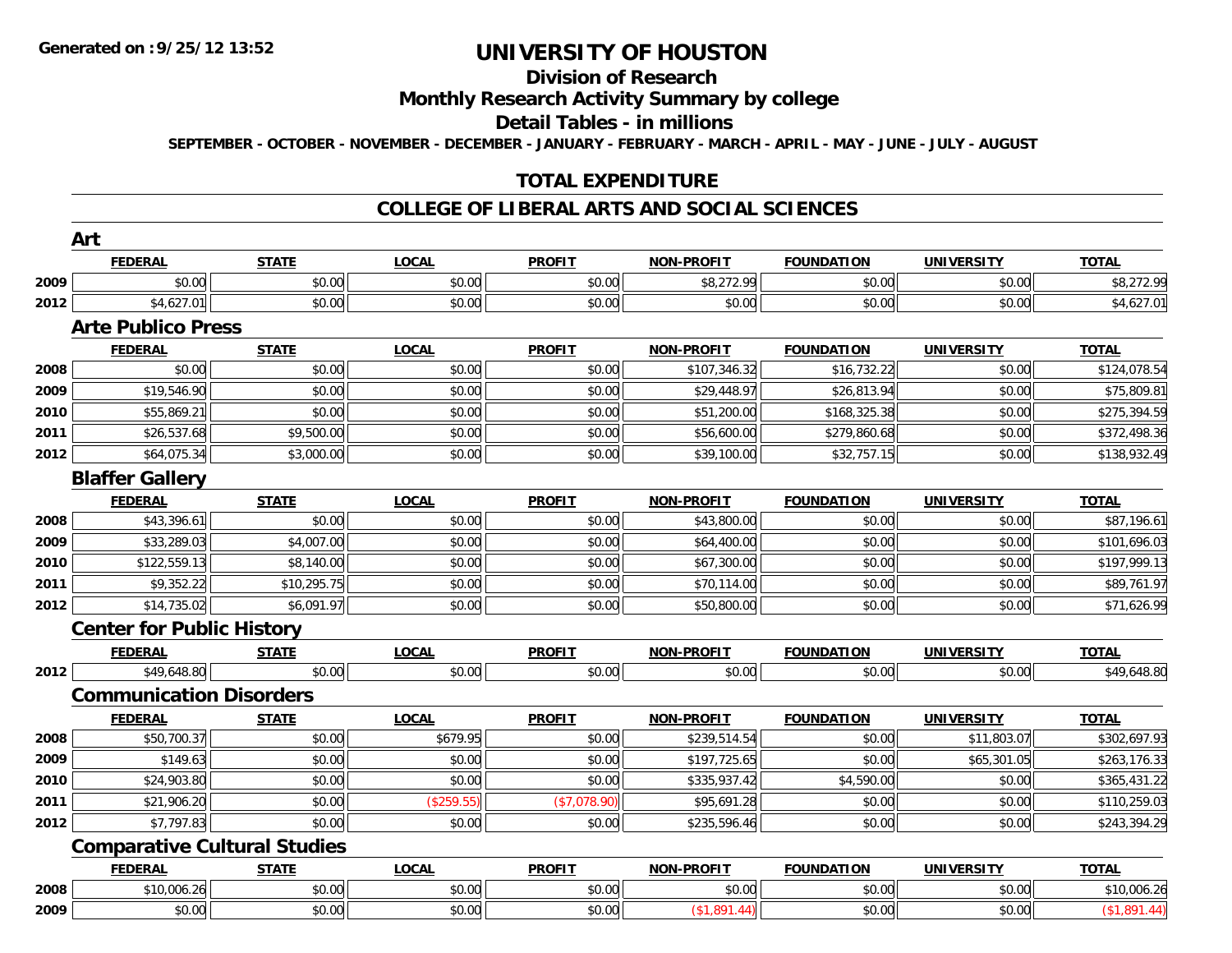# **Division of Research**

### **Monthly Research Activity Summary by college**

#### **Detail Tables - in millions**

**SEPTEMBER - OCTOBER - NOVEMBER - DECEMBER - JANUARY - FEBRUARY - MARCH - APRIL - MAY - JUNE - JULY - AUGUST**

### **TOTAL EXPENDITURE**

#### **COLLEGE OF LIBERAL ARTS AND SOCIAL SCIENCES**

|      | <b>Comparative Cultural Studies</b>               |              |              |               |                   |                   |                   |              |
|------|---------------------------------------------------|--------------|--------------|---------------|-------------------|-------------------|-------------------|--------------|
|      | <b>FEDERAL</b>                                    | <b>STATE</b> | <b>LOCAL</b> | <b>PROFIT</b> | <b>NON-PROFIT</b> | <b>FOUNDATION</b> | <b>UNIVERSITY</b> | <b>TOTAL</b> |
| 2010 | \$0.00                                            | \$0.00       | \$0.00       | \$0.00        | $($ \$88.94)      | \$0.00            | \$0.00            | (\$88.94)    |
| 2011 | \$0.00                                            | \$0.00       | \$0.00       | (\$125.65)    | \$0.00            | \$0.00            | \$0.00            | (\$125.65)   |
| 2012 | \$0.00                                            | \$166.38     | \$0.00       | \$0.00        | \$0.00            | \$0.00            | \$0.00            | \$166.38     |
|      | <b>Cynthia Woods Mitchell Center for the Arts</b> |              |              |               |                   |                   |                   |              |
|      | <b>FEDERAL</b>                                    | <b>STATE</b> | <b>LOCAL</b> | <b>PROFIT</b> | <b>NON-PROFIT</b> | <b>FOUNDATION</b> | <b>UNIVERSITY</b> | <b>TOTAL</b> |
| 2011 | \$0.00                                            | \$0.00       | \$0.00       | \$0.00        | \$15,000.00       | \$0.00            | \$0.00            | \$15,000.00  |
|      | Dean, Liberal Arts and Social Sciences            |              |              |               |                   |                   |                   |              |
|      | <b>FEDERAL</b>                                    | <b>STATE</b> | <b>LOCAL</b> | <b>PROFIT</b> | <b>NON-PROFIT</b> | <b>FOUNDATION</b> | <b>UNIVERSITY</b> | <b>TOTAL</b> |
| 2008 | \$46,615.72                                       | \$0.00       | \$0.00       | \$0.00        | \$0.00            | \$0.00            | \$0.00            | \$46,615.72  |
| 2009 | \$112,820.24                                      | \$0.00       | \$0.00       | \$0.00        | \$0.00            | \$0.00            | \$0.00            | \$112,820.24 |
| 2010 | \$4,858.19                                        | \$0.00       | \$0.00       | \$0.00        | \$0.00            | \$0.00            | \$0.00            | \$4,858.19   |
| 2011 | (\$481.13)                                        | \$0.00       | \$0.00       | \$0.00        | \$0.00            | \$0.00            | \$0.00            | (\$481.13)   |
| 2012 | \$2,794.57                                        | \$0.00       | \$0.00       | \$0.00        | \$0.00            | \$0.00            | \$0.00            | \$2,794.57   |
|      | <b>Economics</b>                                  |              |              |               |                   |                   |                   |              |
|      | <b>FEDERAL</b>                                    | <b>STATE</b> | <b>LOCAL</b> | <b>PROFIT</b> | <b>NON-PROFIT</b> | <b>FOUNDATION</b> | <b>UNIVERSITY</b> | <b>TOTAL</b> |
|      |                                                   |              |              |               |                   |                   |                   |              |
| 2008 | \$22,399.43                                       | \$0.00       | \$0.00       | (\$67.50)     | \$0.00            | \$2,230.00        | \$0.00            | \$24,561.93  |
| 2009 | \$60,580.02                                       | \$0.00       | \$0.00       | \$0.00        | \$0.00            | \$0.00            | \$0.00            | \$60,580.02  |
| 2010 | \$31,643.44                                       | \$0.00       | \$0.00       | \$0.00        | \$0.00            | \$0.00            | \$0.00            | \$31,643.44  |
| 2011 | (\$2,023.11)                                      | \$0.00       | \$0.00       | \$53,060.82   | \$45,145.33       | \$24,978.62       | \$0.00            | \$121,161.66 |
| 2012 | \$47,702.32                                       | \$0.00       | \$0.00       | \$21,270.81   | \$92,677.19       | \$36,864.38       | \$0.00            | \$198,514.70 |
|      | <b>English</b>                                    |              |              |               |                   |                   |                   |              |
|      | <b>FEDERAL</b>                                    | <b>STATE</b> | <b>LOCAL</b> | <b>PROFIT</b> | <b>NON-PROFIT</b> | <b>FOUNDATION</b> | <b>UNIVERSITY</b> | <b>TOTAL</b> |
| 2008 | \$0.00                                            | \$0.00       | \$0.00       | \$0.00        | \$432.09          | \$0.00            | \$0.00            | \$432.09     |
| 2009 | \$7,500.00                                        | \$0.00       | \$0.00       | \$0.00        | \$0.00            | \$0.00            | \$0.00            | \$7,500.00   |
| 2010 | \$1,051.76                                        | \$0.00       | \$0.00       | \$0.00        | \$0.00            | \$0.00            | \$0.00            | \$1,051.76   |
| 2011 | (\$51.76)                                         | (\$0.09)     | \$0.00       | \$0.00        | (\$287.50)        | \$0.00            | \$0.00            | (\$339.35)   |
| 2012 | \$1,000.00                                        | \$0.00       | \$0.00       | \$0.00        | \$0.00            | \$0.00            | \$0.00            | \$1,000.00   |
|      | <b>Health and Human Performance</b>               |              |              |               |                   |                   |                   |              |
|      | <b>FEDERAL</b>                                    | <b>STATE</b> | <b>LOCAL</b> | <b>PROFIT</b> | <b>NON-PROFIT</b> | <b>FOUNDATION</b> | <b>UNIVERSITY</b> | <b>TOTAL</b> |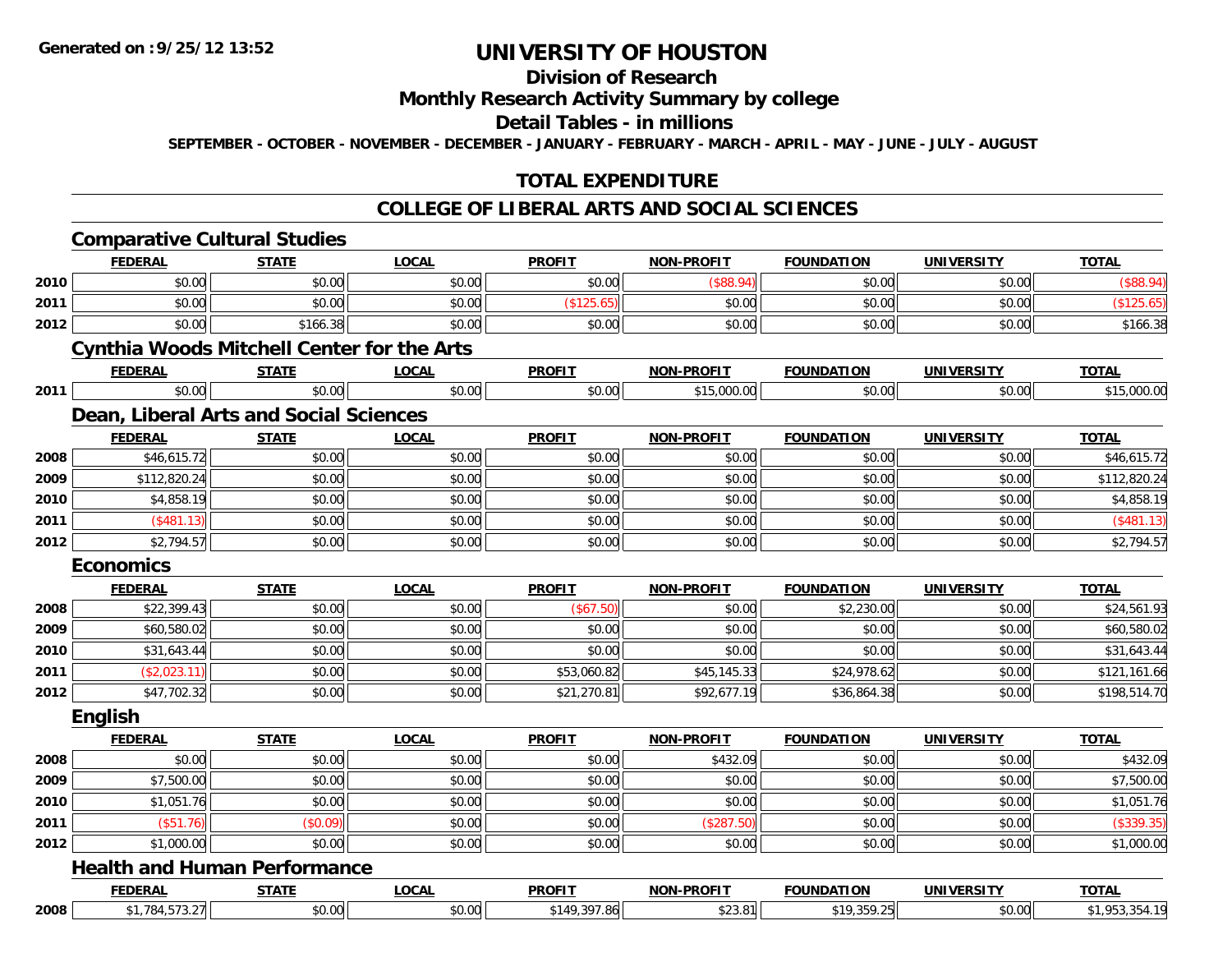# **Division of Research**

### **Monthly Research Activity Summary by college**

#### **Detail Tables - in millions**

**SEPTEMBER - OCTOBER - NOVEMBER - DECEMBER - JANUARY - FEBRUARY - MARCH - APRIL - MAY - JUNE - JULY - AUGUST**

### **TOTAL EXPENDITURE**

#### **COLLEGE OF LIBERAL ARTS AND SOCIAL SCIENCES**

# **Health and Human Performance**

|      | <b>FEDERAL</b>                        | <b>STATE</b> | <b>LOCAL</b> | <b>PROFIT</b> | <b>NON-PROFIT</b> | <b>FOUNDATION</b> | <b>UNIVERSITY</b> | <b>TOTAL</b>   |
|------|---------------------------------------|--------------|--------------|---------------|-------------------|-------------------|-------------------|----------------|
| 2009 | \$1,787,993.74                        | \$0.00       | \$0.00       | \$31,983.96   | \$0.00            | \$24,372.92       | \$0.00            | \$1,844,350.63 |
| 2010 | \$1,466,391.00                        | \$0.00       | \$0.00       | \$53,272.79   | \$0.00            | \$13,471.32       | \$800.00          | \$1,533,935.10 |
| 2011 | \$902,433.37                          | \$0.00       | \$0.00       | \$348,362.43  | \$0.00            | \$37,174.30       | \$0.00            | \$1,287,970.10 |
| 2012 | \$1,173,072.23                        | \$0.00       | \$0.00       | \$325,431.33  | \$0.00            | \$17,874.97       | \$0.00            | \$1,516,378.54 |
|      | <b>Hispanic Studies</b>               |              |              |               |                   |                   |                   |                |
|      | <b>FEDERAL</b>                        | <b>STATE</b> | <b>LOCAL</b> | <b>PROFIT</b> | <b>NON-PROFIT</b> | <b>FOUNDATION</b> | <b>UNIVERSITY</b> | <b>TOTAL</b>   |
| 2011 | \$0.00                                | \$0.00       | \$0.00       | \$0.00        | \$0.00            | \$18,607.66       | \$0.00            | \$18,607.66    |
| 2012 | \$0.00                                | \$0.00       | \$0.00       | \$0.00        | \$0.00            | \$93,292.31       | \$0.00            | \$93,292.31    |
|      | <b>History</b>                        |              |              |               |                   |                   |                   |                |
|      | <b>FEDERAL</b>                        | <b>STATE</b> | <b>LOCAL</b> | <b>PROFIT</b> | <b>NON-PROFIT</b> | <b>FOUNDATION</b> | <b>UNIVERSITY</b> | <b>TOTAL</b>   |
| 2008 | \$6,756.75                            | \$0.00       | \$0.00       | \$99,658.17   | \$13,435.64       | \$0.00            | \$0.00            | \$119,850.56   |
| 2009 | \$0.00                                | \$0.00       | \$0.00       | \$76,911.35   | \$0.00            | \$0.00            | \$0.00            | \$76,911.35    |
| 2010 | \$16,967.51                           | \$0.00       | \$0.00       | \$99,240.65   | \$0.00            | \$68,750.00       | \$0.00            | \$184,958.16   |
| 2011 | \$9,791.14                            | \$0.00       | \$0.00       | \$26,061.54   | \$0.00            | \$55,000.00       | \$0.00            | \$90,852.68    |
| 2012 | \$5,673.81                            | \$0.00       | \$0.00       | \$16,124.31   | (\$332.43)        | \$101,250.00      | \$0.00            | \$122,715.69   |
|      | <b>Hobby Center for Public Policy</b> |              |              |               |                   |                   |                   |                |
|      | <b>FEDERAL</b>                        | <b>STATE</b> | <b>LOCAL</b> | <b>PROFIT</b> | <b>NON-PROFIT</b> | <b>FOUNDATION</b> | <b>UNIVERSITY</b> | <b>TOTAL</b>   |
| 2009 | \$24,449.11                           | \$0.00       | \$0.00       | \$0.00        | \$0.00            | \$0.00            | \$0.00            | \$24,449.11    |
| 2010 | \$46,251.53                           | \$0.00       | \$0.00       | \$0.00        | \$0.00            | \$0.00            | \$0.00            | \$46,251.53    |
| 2011 | \$34,620.80                           | \$0.00       | \$0.00       | \$0.00        | \$0.00            | \$0.00            | \$0.00            | \$34,620.80    |
| 2012 | \$95,810.06                           | \$0.00       | \$0.00       | \$0.00        | \$0.00            | \$0.00            | \$0.00            | \$95,810.06    |
|      | Modern/Classical Languages            |              |              |               |                   |                   |                   |                |
|      | <b>FEDERAL</b>                        | <b>STATE</b> | <b>LOCAL</b> | <b>PROFIT</b> | <b>NON-PROFIT</b> | <b>FOUNDATION</b> | <b>UNIVERSITY</b> | <b>TOTAL</b>   |
| 2008 | \$39,994.25                           | \$0.00       | \$0.00       | \$0.00        | \$0.00            | \$0.00            | \$0.00            | \$39,994.25    |
| 2011 | \$0.00                                | \$0.00       | \$0.00       | \$0.00        | \$0.00            | \$0.00            | \$0.00            | \$0.00         |
| 2012 | \$109,025.72                          | \$0.00       | \$0.00       | \$0.00        | \$0.00            | \$0.00            | \$0.00            | \$109,025.72   |
|      | Philosophy                            |              |              |               |                   |                   |                   |                |
|      | <b>FEDERAL</b>                        | <b>STATE</b> | <b>LOCAL</b> | <b>PROFIT</b> | <b>NON-PROFIT</b> | <b>FOUNDATION</b> | <b>UNIVERSITY</b> | <b>TOTAL</b>   |
| 2008 | \$0.00                                | \$0.00       | \$0.00       | \$0.00        | \$0.00            | \$0.00            | \$0.00            | \$0.00         |
| 2009 | \$0.00                                | \$0.00       | \$0.00       | \$0.00        | \$0.00            | \$0.00            | \$0.00            | \$0.00         |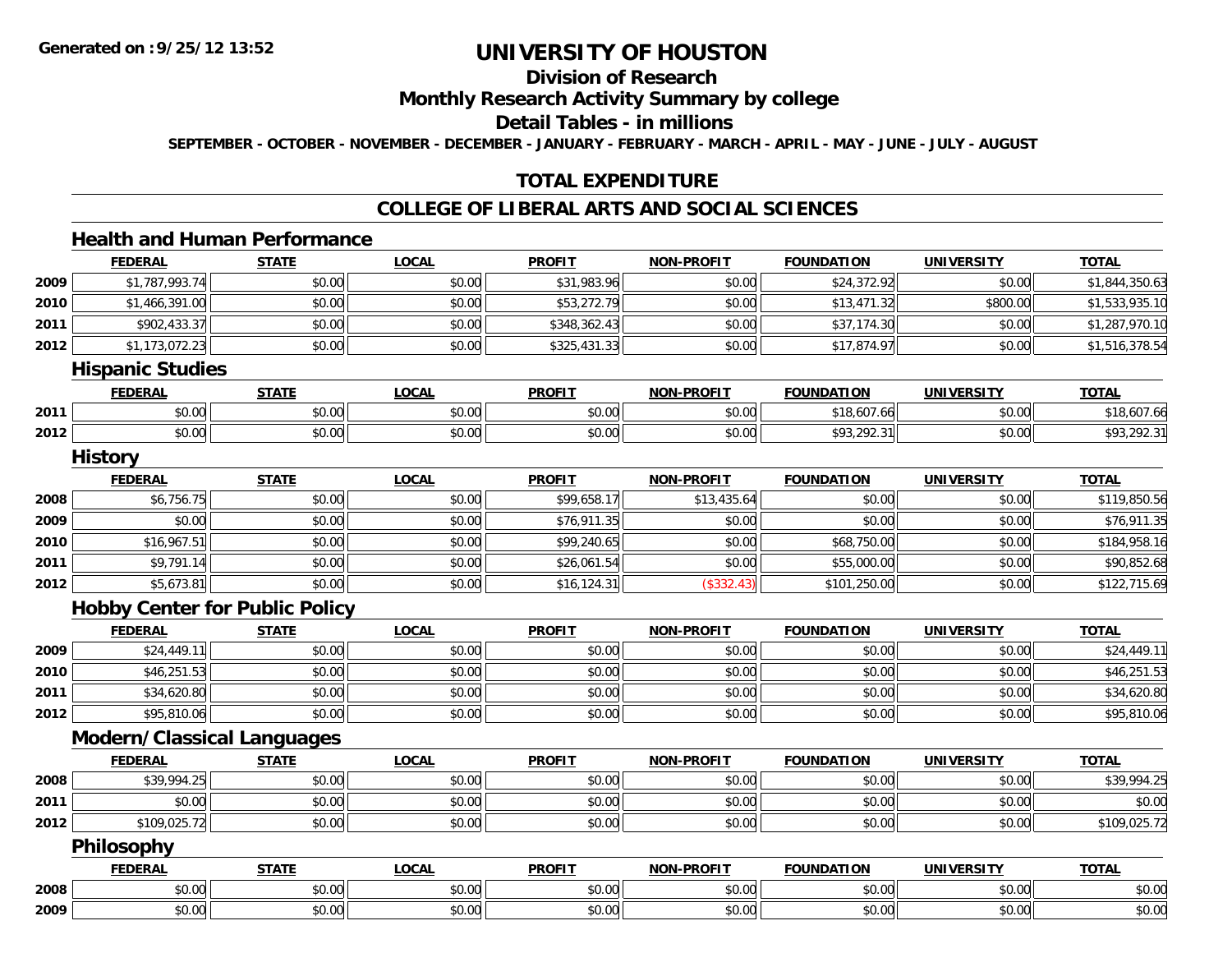# **Division of Research**

### **Monthly Research Activity Summary by college**

#### **Detail Tables - in millions**

**SEPTEMBER - OCTOBER - NOVEMBER - DECEMBER - JANUARY - FEBRUARY - MARCH - APRIL - MAY - JUNE - JULY - AUGUST**

### **TOTAL EXPENDITURE**

#### **COLLEGE OF LIBERAL ARTS AND SOCIAL SCIENCES**

|      | <b>Philosophy</b>              |                |              |               |                   |                   |                   |                 |
|------|--------------------------------|----------------|--------------|---------------|-------------------|-------------------|-------------------|-----------------|
|      | <b>FEDERAL</b>                 | <b>STATE</b>   | <b>LOCAL</b> | <b>PROFIT</b> | <b>NON-PROFIT</b> | <b>FOUNDATION</b> | <b>UNIVERSITY</b> | <b>TOTAL</b>    |
| 2010 | \$0.00                         | \$0.00         | \$0.00       | \$0.00        | \$0.00            | \$0.00            | \$0.00            | \$0.00          |
| 2011 | \$0.00                         | \$0.00         | \$0.00       | \$0.00        | \$0.00            | \$0.00            | \$0.00            | \$0.00          |
| 2012 | \$8,406.17                     | \$0.00         | \$0.00       | \$0.00        | \$0.00            | \$0.00            | \$0.00            | \$8,406.17      |
|      | <b>Political Science</b>       |                |              |               |                   |                   |                   |                 |
|      | <b>FEDERAL</b>                 | <b>STATE</b>   | <b>LOCAL</b> | <b>PROFIT</b> | <b>NON-PROFIT</b> | <b>FOUNDATION</b> | <b>UNIVERSITY</b> | <b>TOTAL</b>    |
| 2008 | \$4,311.69                     | \$0.00         | \$0.00       | \$0.00        | \$0.00            | \$0.00            | \$28,001.01       | \$32,312.70     |
| 2009 | \$271,238.72                   | \$0.00         | \$0.00       | \$0.00        | \$0.00            | \$0.00            | \$26,965.11       | \$298,203.83    |
| 2010 | \$4,227.71                     | \$0.00         | \$0.00       | \$0.00        | \$0.00            | \$0.00            | \$0.00            | \$4,227.71      |
| 2011 | \$9,430.81                     | (\$637.93)     | \$0.00       | (\$179.60)    | \$2,685.76        | (\$6,487.17)      | \$0.00            | \$4,811.87      |
| 2012 | \$0.00                         | \$0.00         | \$0.00       | \$0.00        | \$0.00            | \$0.00            | \$0.00            | \$0.00          |
|      | Psychology                     |                |              |               |                   |                   |                   |                 |
|      | <b>FEDERAL</b>                 | <b>STATE</b>   | <b>LOCAL</b> | <b>PROFIT</b> | <b>NON-PROFIT</b> | <b>FOUNDATION</b> | <b>UNIVERSITY</b> | <b>TOTAL</b>    |
| 2008 | \$7,220,001.96                 | \$3,006,238.58 | \$3,449.88   | \$140,104.95  | \$51,725.58       | \$36,554.63       | \$49,040.18       | \$10,507,115.75 |
| 2009 | \$4,117,806.21                 | \$678,349.30   | \$1,690.44   | \$156,000.23  | \$78,391.09       | \$50,875.31       | \$90,831.83       | \$5,173,944.41  |
| 2010 | \$4,551,180.45                 | \$491,918.18   | \$0.00       | \$189,614.87  | \$176,713.80      | \$29,647.48       | \$67,929.59       | \$5,507,004.37  |
| 2011 | \$5,150,187.30                 | \$529,325.21   | \$0.00       | \$115,056.78  | \$228,142.03      | \$225,124.60      | \$13,735.80       | \$6,261,571.72  |
| 2012 | \$4,584,258.35                 | \$56,729.38    | \$0.00       | \$111,330.22  | \$234,038.59      | \$186,246.97      | (\$9,680.69)      | \$5,162,922.82  |
|      | <b>School of Communication</b> |                |              |               |                   |                   |                   |                 |
|      | <b>FEDERAL</b>                 | <b>STATE</b>   | <b>LOCAL</b> | <b>PROFIT</b> | <b>NON-PROFIT</b> | <b>FOUNDATION</b> | <b>UNIVERSITY</b> | <b>TOTAL</b>    |
| 2009 | \$0.00                         | \$0.00         | \$0.00       | \$0.00        | \$0.00            | \$0.00            | \$0.00            | \$0.00          |
| 2010 | \$0.00                         | \$0.00         | \$0.00       | \$0.00        | \$0.00            | \$0.00            | \$0.00            | \$0.00          |
| 2011 | \$0.00                         | \$0.00         | \$0.00       | \$0.00        | \$0.00            | \$0.00            | \$0.00            | \$0.00          |
| 2012 | \$0.00                         | \$0.00         | \$0.00       | \$0.00        | \$0.00            | \$0.00            | \$0.00            | \$0.00          |
|      | <b>School of Music</b>         |                |              |               |                   |                   |                   |                 |
|      | <b>FEDERAL</b>                 | <b>STATE</b>   | <b>LOCAL</b> | <b>PROFIT</b> | <b>NON-PROFIT</b> | <b>FOUNDATION</b> | <b>UNIVERSITY</b> | <b>TOTAL</b>    |
| 2008 | \$0.00                         | \$0.00         | \$0.00       | \$0.00        | \$6,199.95        | \$0.00            | \$0.00            | \$6,199.95      |
| 2010 | \$14,500.00                    | \$0.00         | \$0.00       | \$0.00        | \$40,900.00       | \$0.00            | \$0.00            | \$55,400.00     |
| 2011 | \$0.00                         | \$15,865.00    | \$0.00       | \$0.00        | (\$666.97)        | \$0.00            | \$0.00            | \$15,198.03     |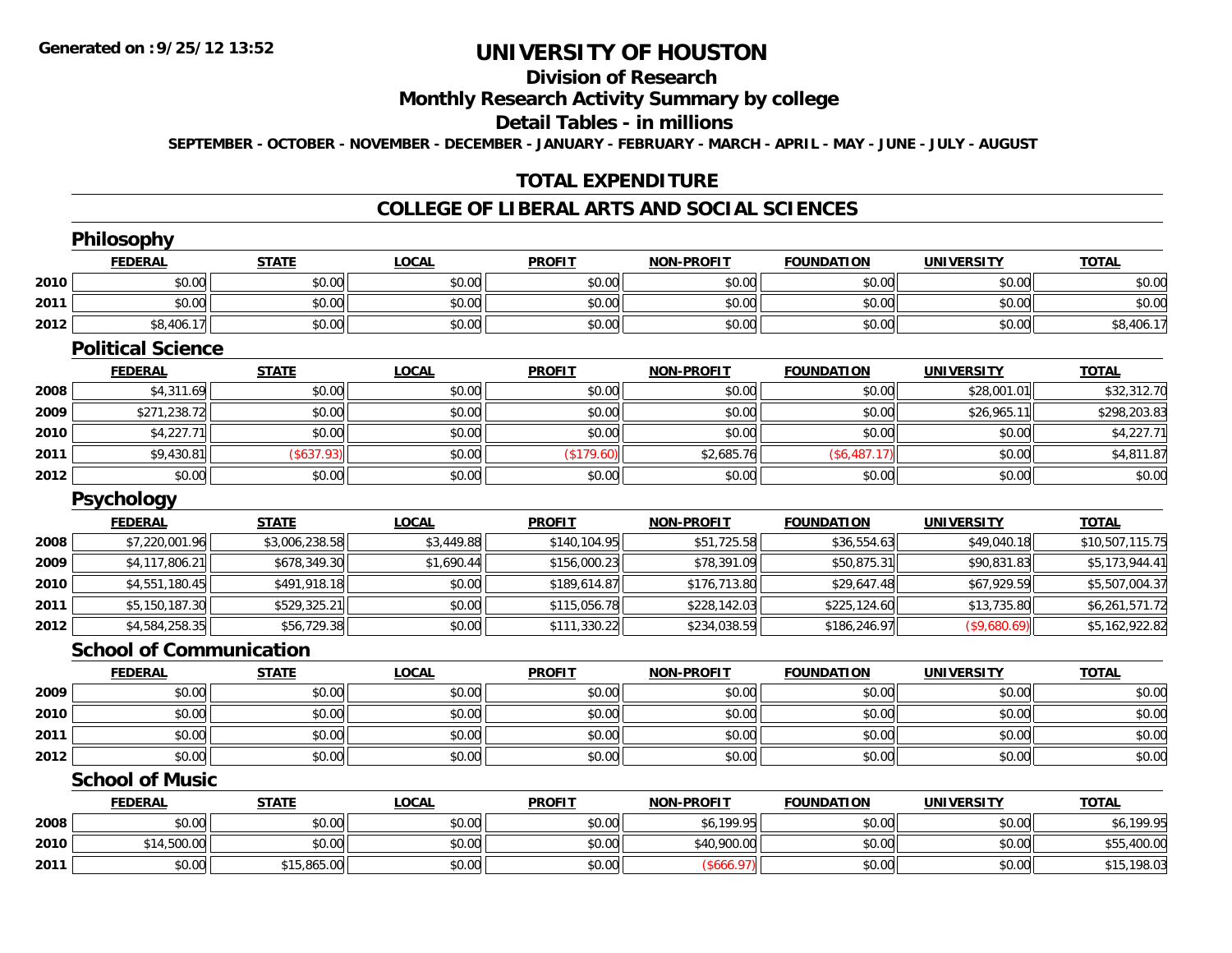# **Division of Research**

**Monthly Research Activity Summary by college**

#### **Detail Tables - in millions**

**SEPTEMBER - OCTOBER - NOVEMBER - DECEMBER - JANUARY - FEBRUARY - MARCH - APRIL - MAY - JUNE - JULY - AUGUST**

### **TOTAL EXPENDITURE**

#### **COLLEGE OF LIBERAL ARTS AND SOCIAL SCIENCES**

|      | <b>Sociology</b> |              |              |               |                   |                   |                   |              |
|------|------------------|--------------|--------------|---------------|-------------------|-------------------|-------------------|--------------|
|      | <b>FEDERAL</b>   | <b>STATE</b> | <b>LOCAL</b> | <b>PROFIT</b> | <b>NON-PROFIT</b> | <b>FOUNDATION</b> | <b>UNIVERSITY</b> | <b>TOTAL</b> |
| 2008 | \$92,021.95      | \$0.00       | \$50,675.08  | \$0.00        | \$1,493.53        | \$0.00            | \$26,240.66       | \$170,431.22 |
| 2009 | \$155,864.23     | \$0.00       | \$65,006.53  | \$0.00        | \$11,574.34       | \$0.00            | \$0.00            | \$232,445.10 |
| 2010 | \$224,785.49     | \$0.00       | \$5,405.91   | \$0.00        | \$20,181.63       | \$0.00            | \$0.00            | \$250,373.03 |
| 2011 | \$165,825.90     | \$0.00       | \$0.00       | \$0.00        | \$3,500.00        | \$0.00            | \$0.00            | \$169,325.90 |
| 2012 | \$11,542.47      | \$0.00       | \$0.00       | \$0.00        | \$0.00            | \$0.00            | \$0.00            | \$11,542.47  |
|      | <b>Theatre</b>   |              |              |               |                   |                   |                   |              |
|      | <b>FEDERAL</b>   | <b>STATE</b> | <b>LOCAL</b> | <b>PROFIT</b> | <b>NON-PROFIT</b> | <b>FOUNDATION</b> | <b>UNIVERSITY</b> | <b>TOTAL</b> |
| 2008 | \$0.00           | so ool       | \$0.00       | \$0.00        | \$91 719 16       | so ool            | \$0.00            | \$91 719 16  |

| Total | \$34,984,904.41 | \$4,818,988.72 | \$126,648.24 | \$2,120,877.52 | \$2,849,134.72 | \$1,563,401.99 | \$370,967.61 | \$46,834,923.21 |
|-------|-----------------|----------------|--------------|----------------|----------------|----------------|--------------|-----------------|
| 2012  | \$0.00          | \$0.00         | \$0.00       | \$32,435.73    | \$0.00         | \$0.00         | \$0.00       | \$32,435.73     |
| 2011  | \$0.00          | \$0.00         | \$0.00       | \$83,010.37    | $($ \$962.31)  | $($ \$45.63)   | \$0.00       | \$82,002.43     |
| 2010  | \$0.00          | \$0.00         | \$0.00       | \$0.00         | \$46,537.16    |                | \$0.00       | \$45,717.86     |
| 2008  | \$0.00          | \$0.00         | \$0.00       | \$0.00         | \$91,719.16    | \$0.00         | \$0.00       | \$91,719.16     |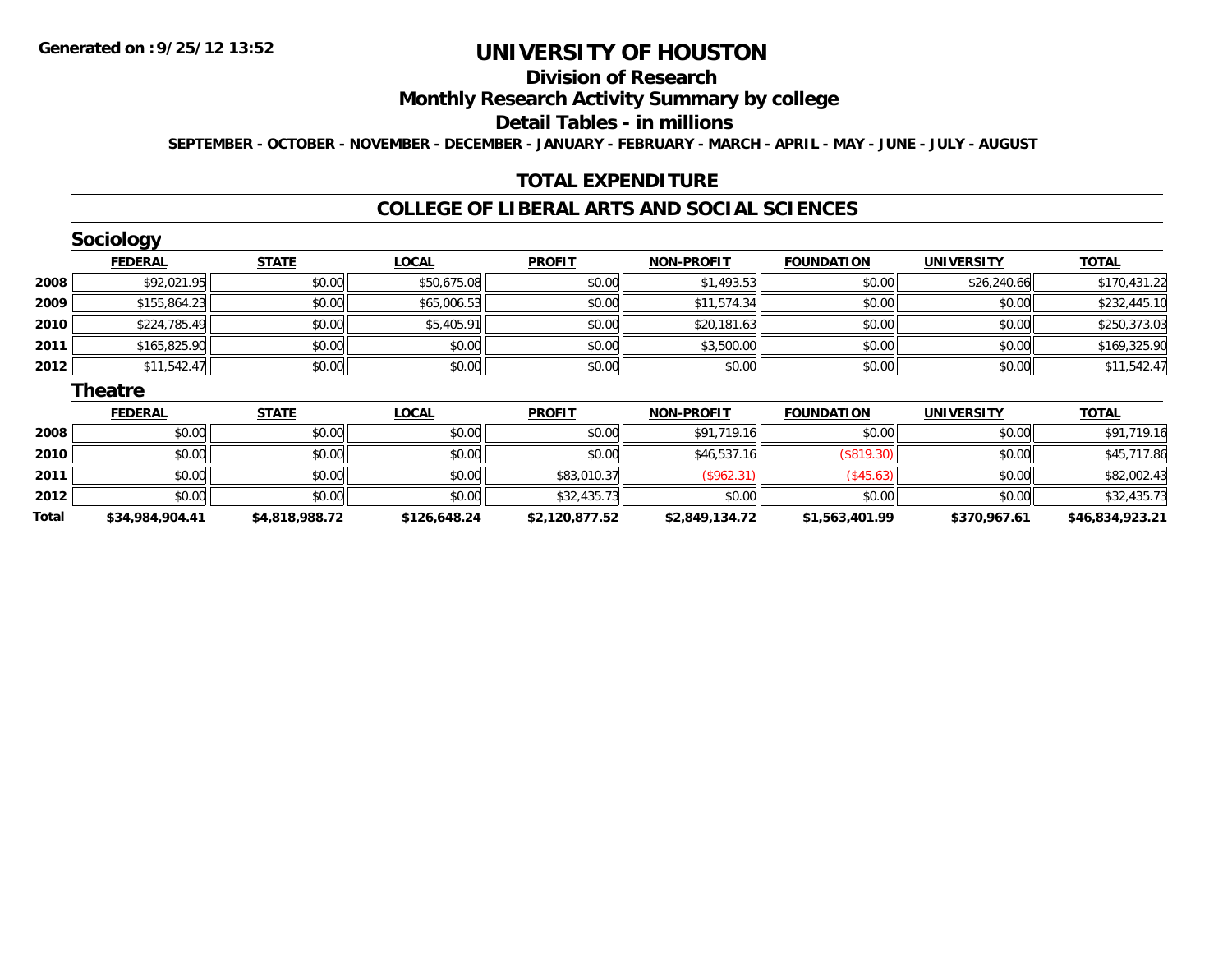# **Division of Research**

#### **Monthly Research Activity Summary by college**

#### **Detail Tables - in millions**

**SEPTEMBER - OCTOBER - NOVEMBER - DECEMBER - JANUARY - FEBRUARY - MARCH - APRIL - MAY - JUNE - JULY - AUGUST**

## **TOTAL EXPENDITURE**

## **COLLEGE OF NATURAL SCIENCES AND MATHEMATICS**

### **Allied Geophysical Laboratories**

|      | <b>FEDERAL</b>                                    | -----                  | .OCAI         | <b>PROFIT</b>           | <b>BBAFIT</b><br>יממ                                 | TON<br>במנ             |                    | $T^{\sim}$<br>. הוטי |
|------|---------------------------------------------------|------------------------|---------------|-------------------------|------------------------------------------------------|------------------------|--------------------|----------------------|
| 2011 | <b>↑∩</b><br>JU.UU                                | $\sim$ $\sim$<br>vv.vv | 0.00<br>DU.UU | .                       | $\uparrow$ $\uparrow$ $\uparrow$ $\uparrow$<br>pu.uu | $\sim$ $\sim$<br>טט.טע | 0.000<br>PO.OO     |                      |
| 2012 | $\mathbf{A} \mathbf{A}$<br>$\sim$ $\sim$<br>vv.vv | $\sim$ $\sim$<br>vv.vv | \$0.00        | $\Delta$<br>ר הם י<br>. | 0.00<br>pu.uu                                        | 0.00<br>טט.טע          | $\sim$ 00<br>JU.UU | $\cdots$<br>ں ے      |

# **Biology/Biochemistry**

|      | <b>FEDERAL</b> | <b>STATE</b> | <b>LOCAL</b> | <b>PROFIT</b> | <b>NON-PROFIT</b> | <b>FOUNDATION</b> | <b>UNIVERSITY</b> | <b>TOTAL</b>   |
|------|----------------|--------------|--------------|---------------|-------------------|-------------------|-------------------|----------------|
| 2008 | \$3,025,775.15 | \$40,260.18  | \$0.00       | (S69.55)      | \$148,617.22      | \$436,859.72      | \$6,455.43        | \$3,657,898.16 |
| 2009 | \$2,614,748.31 | \$141,915.05 | \$0.00       | \$0.00        | \$76,788.80       | \$642,811.35      | \$0.00            | \$3,476,263.51 |
| 2010 | \$4,202,381.91 | \$132,115.59 | \$0.00       | \$0.00        | \$568,022.25      | \$215,439.99      | \$0.00            | \$5,117,959.74 |
| 2011 | \$4,346,666.28 | \$527,999.22 | \$0.00       | \$0.00        | \$814,759.12      | \$246,647.35      | \$0.00            | \$5,936,071.97 |
| 2012 | \$3,500,976.90 | \$563,134.50 | \$0.00       | \$14,430.97   | \$892,482.43      | \$203,451.91      | \$0.00            | \$5,174,476.71 |

## **Center for Applied Geoscience Excellence**

|      | <b>FEDERAL</b> | <b>STATE</b> | <u>LOCAL</u> | <b>PROFIT</b> | <b>NON-PROFIT</b> | <b>FOUNDATION</b> | UNIVERSITY | <b>TOTAL</b> |
|------|----------------|--------------|--------------|---------------|-------------------|-------------------|------------|--------------|
| 2008 | \$0.00         | \$0.00       | \$0.00       | \$0.00        | \$0.00            | \$0.00            | \$0.00     | \$0.00       |
| 2009 | \$0.00         | \$0.00       | \$0.00       | \$0.00        | \$0.00            | \$0.00            | \$0.00     | \$0.00       |
| 2010 | \$0.00         | \$0.00       | \$0.00       | \$0.00        | \$0.00            | \$0.00            | \$0.00     | \$0.00       |

#### **Center for Nuclear Receptors and Cell Signaling**

|      | <u>FEDERAL</u> | <b>STATE</b>   | <u>LOCAL</u> | <b>PROFIT</b> | <b>NON-PROFIT</b> | <b>FOUNDATION</b> | <b>UNIVERSITY</b> | <b>TOTAL</b>   |
|------|----------------|----------------|--------------|---------------|-------------------|-------------------|-------------------|----------------|
| 2008 | \$0.00         | \$0.00         | \$0.00       | \$0.00        | \$0.00            | \$0.00            | \$0.00            | \$0.00         |
| 2009 | \$0.00         | \$36,046.50    | \$0.00       | \$0.00        | \$0.00            | \$0.00            | \$0.00            | \$36,046.50    |
| 2010 | \$925,854.73   | \$1,313,618.87 | \$0.00       | \$0.00        | \$0.00            | \$157,603.01      | \$0.00            | \$2,397,076.60 |
| 2011 | \$1,721,565.95 | \$250,897.81   | \$0.00       | \$15,047.03   | \$99,550.87       | \$94,777.63       | \$0.00            | \$2,181,839.29 |
| 2012 | \$2,075,843.27 | \$1,506,182.28 | \$0.00       | \$221,218.70  | \$964.34          | \$333,540.35      | \$0.00            | \$4,137,748.94 |

**Chemistry**

|      | <b>FEDERAL</b> | <b>STATE</b>   | <u>LOCAL</u> | <b>PROFIT</b> | <b>NON-PROFIT</b> | <b>FOUNDATION</b> | <b>UNIVERSITY</b> | <u>TOTAL</u>   |
|------|----------------|----------------|--------------|---------------|-------------------|-------------------|-------------------|----------------|
| 2008 | \$5,010,194.47 | \$43,998.33    | \$0.00       | \$33,929.63   | \$311.667.73      | \$1,339,810.89    | \$26.78           | \$6,739,627.83 |
| 2009 | \$5,067,659.39 | \$170,970.49   | \$0.00       | \$109,363.97  | \$264,109.39      | \$1,336,248.53    | \$185,779.64      | \$7,134,131.40 |
| 2010 | \$4,970,649.09 | \$1,670,072.07 | \$0.00       | \$121,263.56  | \$56,901.79       | \$1,249,973.32    | \$215,963.68      | \$8,284,823.50 |
| 2011 | \$3,434,667.27 | \$1,168,991.17 | \$0.00       | \$61,125.29   | \$71,546.52       | \$1,985,133.49    | \$123,348.39      | \$6,844,812.12 |
| 2012 | \$2,775,733.60 | \$1,696,533.19 | \$0.00       | \$77,668.96   | \$74,559.58       | \$1,789,013.88    | \$124,526.27      | \$6,538,035.48 |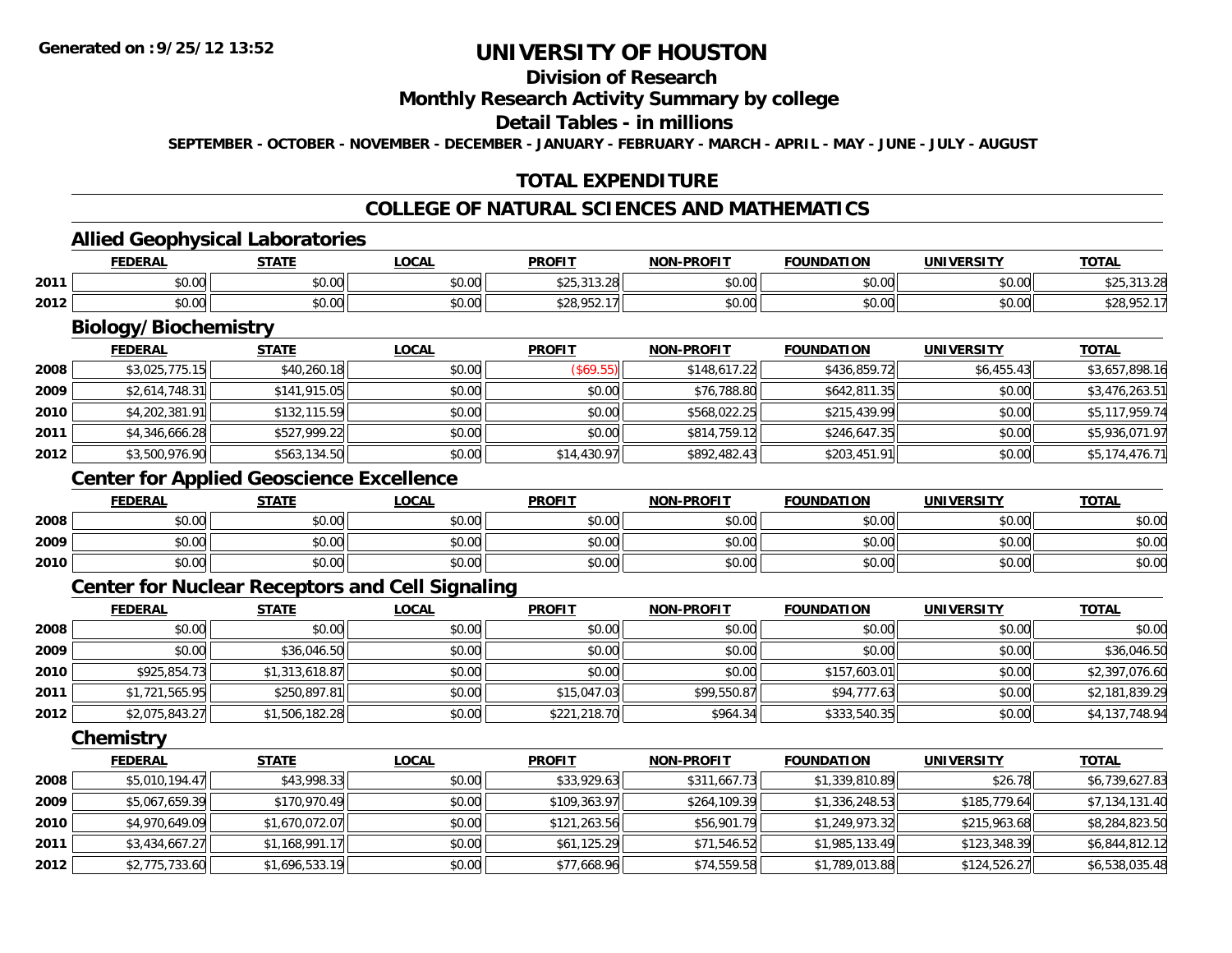# **Division of Research**

#### **Monthly Research Activity Summary by college**

#### **Detail Tables - in millions**

**SEPTEMBER - OCTOBER - NOVEMBER - DECEMBER - JANUARY - FEBRUARY - MARCH - APRIL - MAY - JUNE - JULY - AUGUST**

## **TOTAL EXPENDITURE**

## **COLLEGE OF NATURAL SCIENCES AND MATHEMATICS**

# **Computer Science**

|      | <b>FEDERAL</b> | <u>STATE</u> | <b>LOCAL</b> | <b>PROFIT</b> | <b>NON-PROFIT</b> | <b>FOUNDATION</b> | <b>UNIVERSITY</b> | <b>TOTAL</b>   |
|------|----------------|--------------|--------------|---------------|-------------------|-------------------|-------------------|----------------|
| 2008 | \$3,234,350.83 | \$286,574.78 | \$0.00       | \$94,652.12   | \$104,332.53      | \$0.00            | (S10, 260.00)     | \$3,709,650.26 |
| 2009 | \$4,071,592.40 | \$213,481.89 | \$0.00       | \$188,256.89  | \$187,078.47      | \$0.00            | \$0.00            | \$4,660,409.65 |
| 2010 | \$4,933,502.82 | \$97,235.96  | \$0.00       | \$110,761.95  | \$155,326.23      | \$0.00            | \$0.00            | \$5,296,826.95 |
| 2011 | \$5,322,475.26 | \$87,028.41  | \$0.00       | \$366,863.27  | \$113,800.85      | \$0.00            | (S769.35)         | \$5,889,398.44 |
| 2012 | \$3,300,449.47 | \$56,524.99  | \$0.00       | \$541,101.30  | \$105,553.11      | \$42,259.33       | \$685.70          | \$4,046,573.91 |

## **Dean, Natural Sciences and Mathematics**

|      | <b>FEDERAL</b> | <u>STATE</u> | <u>LOCAL</u> | <b>PROFIT</b> | <b>NON-PROFIT</b> | <b>FOUNDATION</b> | <b>UNIVERSITY</b> | <b>TOTAL</b>   |
|------|----------------|--------------|--------------|---------------|-------------------|-------------------|-------------------|----------------|
| 2008 | \$0.00         | \$0.00       | \$0.00       | \$0.00        | \$0.00            | \$0.00            | \$0.00            | \$0.00         |
| 2009 | \$0.00         | \$0.00       | \$0.00       | \$0.00        | \$0.00            | \$0.00            | \$0.00            | \$0.00         |
| 2010 | \$440,754.38   | \$0.00       | \$0.00       | \$0.00        | \$0.00            | \$0.00            | \$0.00            | \$440,754.38   |
| 2011 | \$710,206.72   | \$0.00       | \$0.00       | \$0.00        | \$0.00            | \$0.00            | \$0.00            | \$710,206.72   |
| 2012 | \$1,082,313.08 | \$0.00       | \$0.00       | \$0.00        | \$0.00            | \$0.00            | \$0.00            | \$1,082,313.08 |

## **Earth & Atmospheric Sciences**

|      | <b>FEDERAL</b> | <b>STATE</b>   | <b>LOCAL</b> | <b>PROFIT</b>  | <b>NON-PROFIT</b> | <b>FOUNDATION</b> | <b>UNIVERSITY</b> | <b>TOTAL</b>   |
|------|----------------|----------------|--------------|----------------|-------------------|-------------------|-------------------|----------------|
| 2008 | \$1,743,042.50 | \$275,666.76   | \$0.00       | \$942,761.32   | \$96,281.57       | \$0.00            | \$22,930.53       | \$3,080,682.67 |
| 2009 | \$1,823,857.21 | \$490,266.42   | \$0.00       | \$1,513,683.01 | \$1,195,418.15    | \$0.00            | \$52.00           | \$5,023,276.79 |
| 2010 | \$1,883,172.57 | \$570,760.66   | \$0.00       | \$1,891,483.54 | \$715,650.66      | \$0.00            | \$0.00            | \$5,061,067.43 |
| 2011 | \$2,087,745.24 | \$1,432,247.02 | \$0.00       | \$1,537,800.34 | \$192,299.71      | \$0.00            | \$0.00            | \$5,250,092.31 |
| 2012 | \$1,981,070.57 | \$546,192.75   | \$0.00       | \$2,148,970.88 | \$190,962.74      | \$0.00            | \$0.00            | \$4,867,196.95 |

### **Institute for Multidimensional Air Quality Studies**

|      | <b>FEDERAL</b> | <b>STATE</b> | <u>LOCAL</u> | <b>PROFIT</b> | <b>NON-PROFIT</b> | <b>FOUNDATION</b> | <b>UNIVERSITY</b> | <b>TOTAL</b> |
|------|----------------|--------------|--------------|---------------|-------------------|-------------------|-------------------|--------------|
| 2008 | \$0.00         | \$0.00       | \$0.00       | \$0.00        | \$0.00            | \$0.00            | \$0.00            | \$0.00       |
| 2009 | \$0.00         | \$0.00       | \$0.00       | \$0.00        | \$0.00            | \$0.00            | \$0.00            | \$0.00       |
| 2010 | \$0.00         | \$0.00       | \$0.00       | \$0.00        | \$0.00            | \$0.00            | \$0.00            | \$0.00       |
| 2011 | \$0.00         | \$0.00       | \$0.00       | \$0.00        | \$0.00            | \$0.00            | \$0.00            | \$0.00       |
| 2012 | \$0.00         | \$0.00       | \$0.00       | \$0.00        | \$0.00            | \$0.00            | \$0.00            | \$0.00       |

#### **Mathematics**

|      | <b>FEDERAL</b>                      | <b>STATE</b>                             | LOCAL  | <b>PROFIT</b> | <b>NON-PROFIT</b>             | <b>FOUNDATION</b>      | UNIVERSITY | <b>TOTAL</b>                           |
|------|-------------------------------------|------------------------------------------|--------|---------------|-------------------------------|------------------------|------------|----------------------------------------|
| 2008 | 225.25<br>1, J Z J , U J I . I 7 11 | 10257<br><b>t</b> 150<br>7J.J/I<br>, עדי | \$0.00 | \$31,056.26   | \$28,645.20                   | \$0.00                 | \$0.00     | $O$ $\Lambda$<br>∟0.25 د.،<br>- 644، ، |
| 2009 | 100.710.02<br>$-91/40.25$           | 104.01<br>$+ - - -$<br>- 194.<br>ט∠כּו   | \$0.00 |               | \$166,309.21<br>$\sim$ $\sim$ | $   -$<br>\$39<br>. I4 | \$0.00     | ,180.85<br>ററ                          |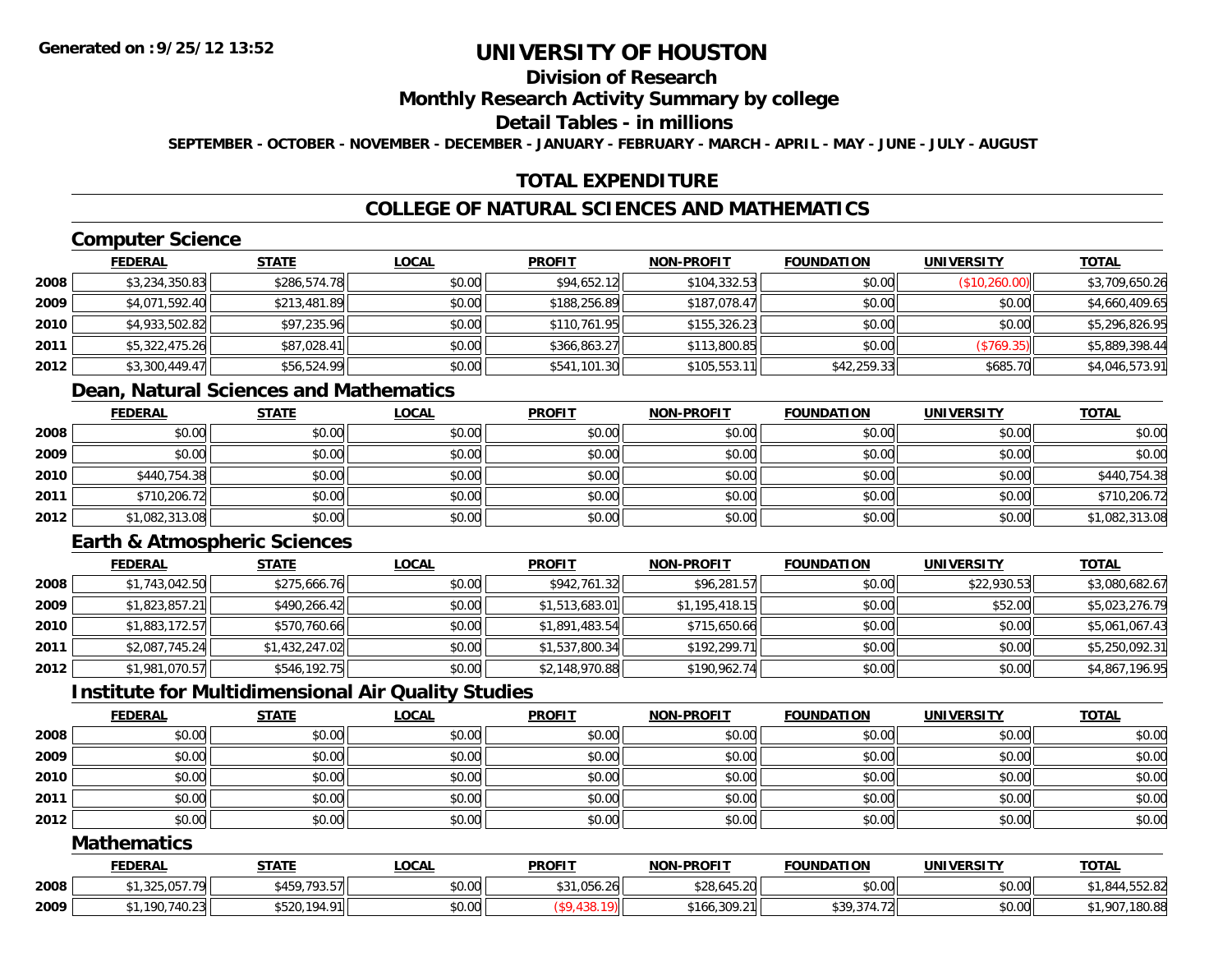### **Division of Research**

### **Monthly Research Activity Summary by college**

#### **Detail Tables - in millions**

**SEPTEMBER - OCTOBER - NOVEMBER - DECEMBER - JANUARY - FEBRUARY - MARCH - APRIL - MAY - JUNE - JULY - AUGUST**

### **TOTAL EXPENDITURE**

#### **COLLEGE OF NATURAL SCIENCES AND MATHEMATICS**

#### **Mathematics**

|      | <b>FEDERAL</b> | <b>STATE</b> | <u>LOCAL</u> | <b>PROFIT</b> | <b>NON-PROFIT</b> | <b>FOUNDATION</b> | UNIVERSITY  | <b>TOTAL</b>   |
|------|----------------|--------------|--------------|---------------|-------------------|-------------------|-------------|----------------|
| 2010 | \$1,599,903.86 | \$499,968.70 | \$0.00       | \$170,557.32  | \$154,297.93      | \$121,188.93      | \$0.00      | \$2,545,916.74 |
| 2011 | \$1,366,863.30 | \$323,188.48 | \$1,214.93   | \$201,384.69  | \$120,362.08      | \$105,494.54      | \$10,000.00 | \$2,128,508.03 |
| 2012 | \$1,295,637.34 | \$311,035.35 | \$7,488.83   | \$263,187.47  | \$99,364.47       | \$92,465.05       | \$20,515.41 | \$2,089,693.92 |

#### **Physics**

|       | <b>FEDERAL</b>  | <b>STATE</b>    | <b>LOCAL</b> | <b>PROFIT</b>   | <b>NON-PROFIT</b> | <b>FOUNDATION</b> | UNIVERSITY   | <b>TOTAL</b>     |
|-------|-----------------|-----------------|--------------|-----------------|-------------------|-------------------|--------------|------------------|
| 2008  | \$2,034,623.97  | \$11,131.38     | \$0.00       | \$750,331.33    | \$230,546.36      | \$287,240.51      | \$0.00       | \$3,313,873.54   |
| 2009  | \$1,790,931.97  | \$64,109.55     | \$0.00       | \$1,360,883.31  | \$183,687.09      | \$325,972.69      | \$0.00       | \$3,725,584.61   |
| 2010  | \$2,110,355.45  | \$50,990.65     | \$0.00       | \$1,499,126.49  | \$64,850.78       | \$244,081.05      | \$0.00       | \$3,969,404.42   |
| 2011  | \$3,038,270.59  | \$16,134.98     | \$0.00       | \$1,405,505.68  | \$30,938.22       | \$236,885.94      | \$0.00       | \$4,727,735.40   |
| 2012  | \$3,938,901.86  | (\$2,750.00)    | \$0.00       | \$1,446,213.68  | \$50,260.56       | \$256,182.40      | \$0.00       | \$5,688,808.50   |
| Total | \$95,978,535.71 | \$15,572,512.43 | \$8,703.76   | \$17,163,386.66 | \$7,565,935.96    | \$11,782,456.58   | \$699,254.48 | \$148,770,785.59 |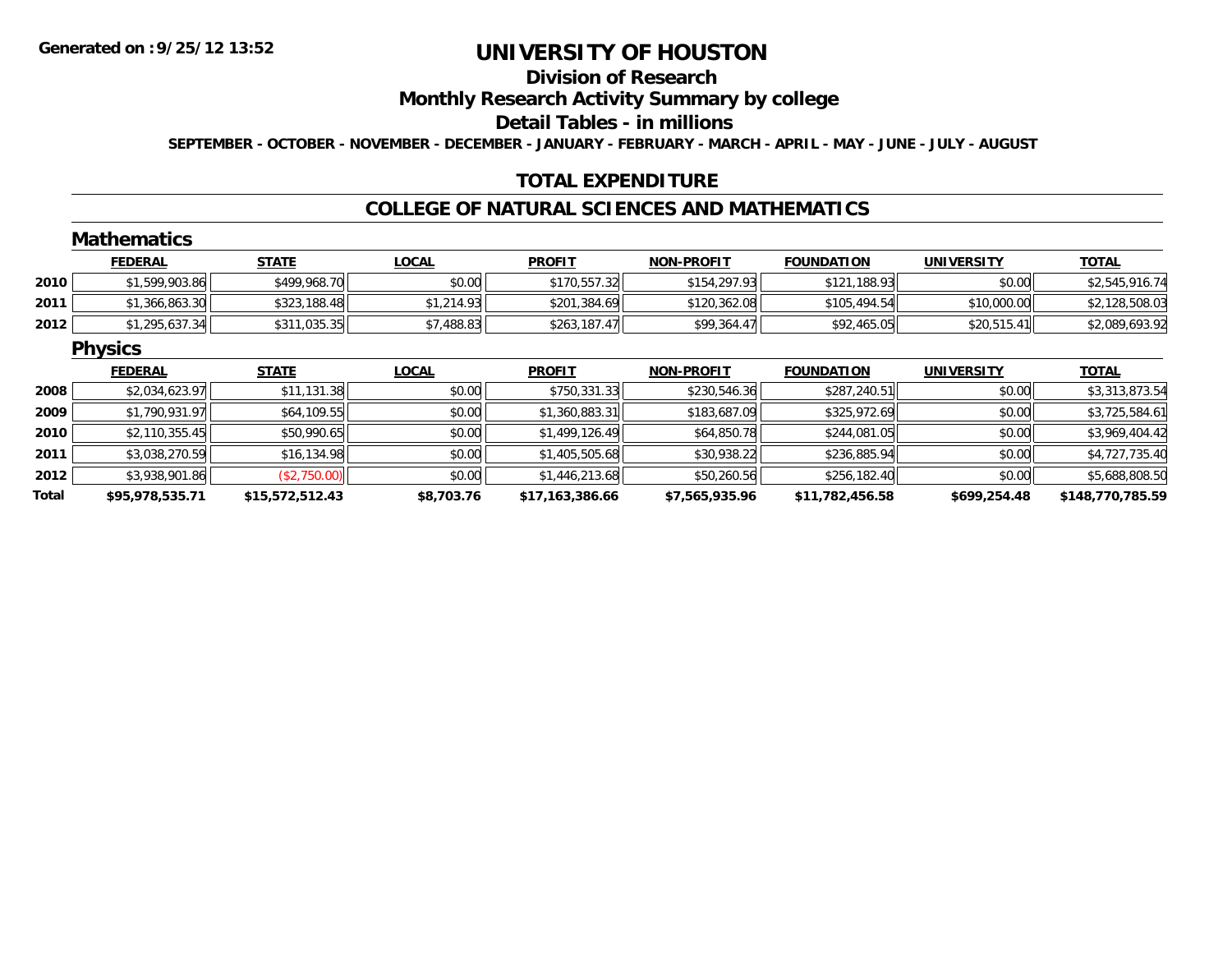# **Division of Research**

**Monthly Research Activity Summary by college**

#### **Detail Tables - in millions**

**SEPTEMBER - OCTOBER - NOVEMBER - DECEMBER - JANUARY - FEBRUARY - MARCH - APRIL - MAY - JUNE - JULY - AUGUST**

#### **TOTAL EXPENDITURE**

#### **COLLEGE OF OPTOMETRY**

# **Optometry, Community**

|       | ___             |              |              |                |                   |                   |                   |                 |
|-------|-----------------|--------------|--------------|----------------|-------------------|-------------------|-------------------|-----------------|
|       | <b>FEDERAL</b>  | <b>STATE</b> | <u>LOCAL</u> | <b>PROFIT</b>  | <b>NON-PROFIT</b> | <b>FOUNDATION</b> | <b>UNIVERSITY</b> | <b>TOTAL</b>    |
| 2008  | \$3,993,478.27  | \$30,437.95  | \$0.00       | \$272,433.22   | \$93,939.77       | \$35,040.14       | \$194,002.20      | \$4,619,331.55  |
| 2009  | \$3,864,479.90  | \$153,770.79 | \$0.00       | \$211,108.60   | \$5,967.06        | \$20,253.40       | \$262,252.20      | \$4,517,831.95  |
| 2010  | \$4,861,488.06  | \$148,593.92 | \$0.00       | \$494,238.83   | \$16, 179.25      | \$29,746.15       | \$144,043.72      | \$5,694,289.93  |
| 2011  | \$4,210,546.67  | \$39,371.78  | \$0.00       | \$288,984.06   | \$10,501.10       | \$206.78          | \$200,406.07      | \$4,750,016.46  |
| 2012  | \$4,561,344.55  | \$0.00       | \$0.00       | \$350,107.18   | (\$105.00)        | \$37,572.31       | \$303,084.10      | \$5,252,003.14  |
| Total | \$21,491,337.44 | \$372,174.44 | \$0.00       | \$1,616,871.89 | \$126,482.18      | \$122,818.78      | \$1,103,788.29    | \$24,833,473.02 |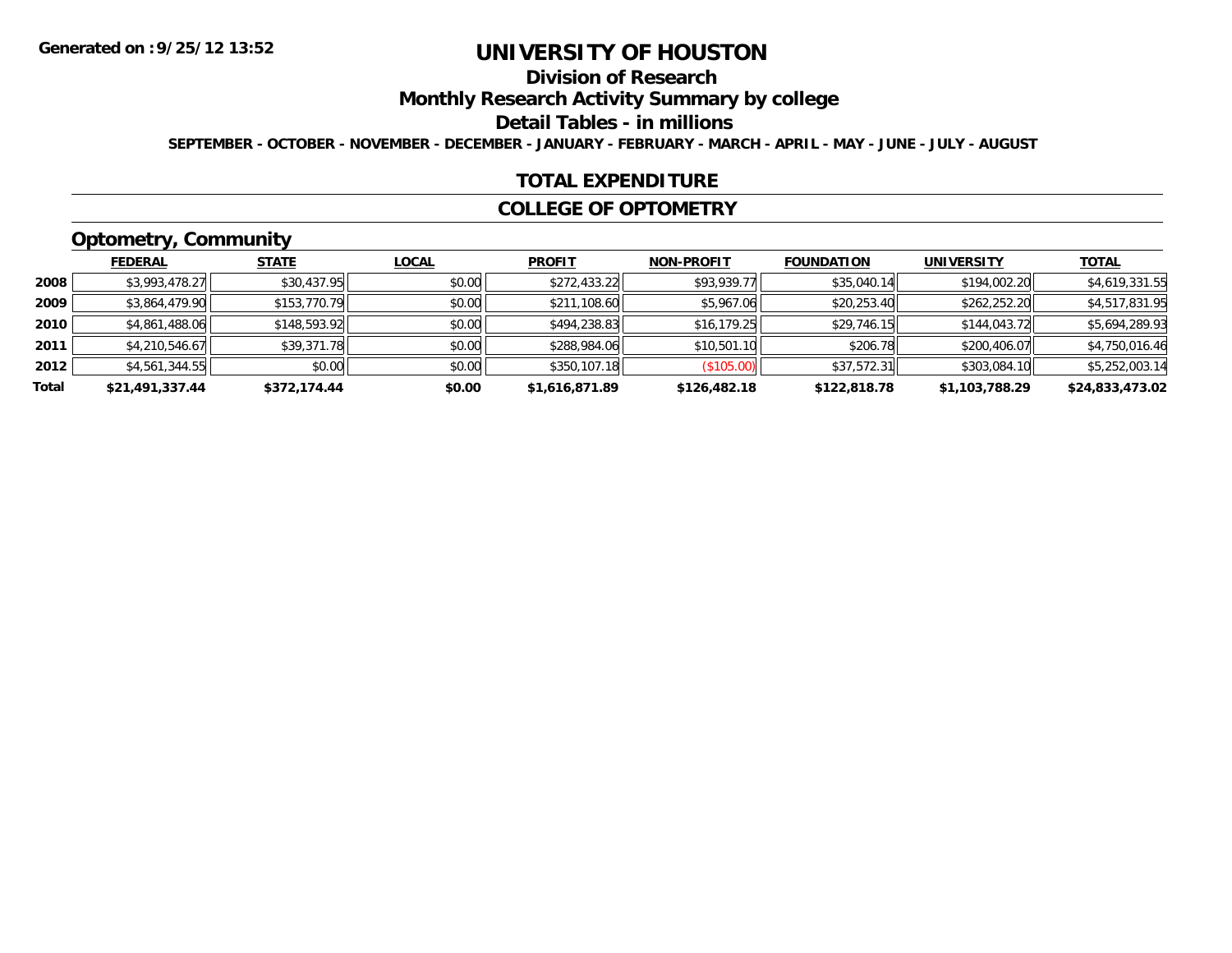# **Division of Research**

### **Monthly Research Activity Summary by college**

## **Detail Tables - in millions**

**SEPTEMBER - OCTOBER - NOVEMBER - DECEMBER - JANUARY - FEBRUARY - MARCH - APRIL - MAY - JUNE - JULY - AUGUST**

### **TOTAL EXPENDITURE**

#### **COLLEGE OF PHARMACY**

# **Clinical Sciences and Administration**

|      | <b>FEDERAL</b> | <b>STATE</b> | <b>LOCAL</b> | <b>PROFIT</b> | <b>NON-PROFIT</b> | <b>FOUNDATION</b> | <b>UNIVERSITY</b> | <b>TOTAL</b> |
|------|----------------|--------------|--------------|---------------|-------------------|-------------------|-------------------|--------------|
| 2008 | \$214,986.61   | \$0.00       | \$0.00       | \$340,475.78  | \$41,219.05       | \$59,978.61       | \$0.00            | \$656,660.05 |
| 2009 | \$284,986.84   | \$0.00       | \$0.00       | \$465,604.12  | \$109,660.01      | \$52,934.29       | \$360.86          | \$913,546.12 |
| 2010 | \$142,265.26   | \$1,395.30   | \$0.00       | \$402,781.61  | \$229,695.82      | \$4,319.59        | \$1.061.43        | \$781,519.01 |
| 2011 | \$165,907.11   | \$4,027.14   | \$0.00       | \$414,382.31  | \$292,329.88      | \$0.00            | \$24.85           | \$876,671.29 |
| 2012 | \$267,328.56   | \$20,320.18  | \$0.00       | \$337,627.03  | \$56,997.70       | \$18,320.86       | \$0.00            | \$700,594.33 |

## **Dean, Pharmacy**

|      | <u>FEDERAL</u> | <b>STATE</b> | <u>LOCAL</u> | <b>PROFIT</b> | <b>NON-PROFIT</b> | <b>FOUNDATION</b> | <b>UNIVERSITY</b> | <b>TOTAL</b> |
|------|----------------|--------------|--------------|---------------|-------------------|-------------------|-------------------|--------------|
| 2008 | \$0.00         | \$0.00       | \$0.00       | \$0.00        | \$0.00            | \$0.00            | \$0.00            | \$0.00       |
| 2009 | \$0.00         | \$0.00       | \$0.00       | \$0.00        | \$0.00            | \$0.00            | \$0.00            | \$0.00       |
| 2010 | \$0.00         | \$0.00       | \$0.00       | \$0.00        | \$0.00            | \$0.00            | \$0.00            | \$0.00       |
| 2011 | \$0.00         | \$0.00       | \$0.00       | \$0.00        | \$0.00            | \$0.00            | \$0.00            | \$0.00       |
| 2012 | \$0.00         | \$0.00       | \$0.00       | \$0.00        | \$0.00            | \$0.00            | \$0.00            | \$0.00       |

# **Pharmacological and Pharmaceutical Sciences**

|       | <b>FEDERAL</b>  | <b>STATE</b> | <b>LOCAL</b> | <b>PROFIT</b>  | <b>NON-PROFIT</b> | <b>FOUNDATION</b> | <b>UNIVERSITY</b> | <b>TOTAL</b>    |
|-------|-----------------|--------------|--------------|----------------|-------------------|-------------------|-------------------|-----------------|
| 2008  | \$2,096,048.87  | \$1,309.00   | \$0.00       | \$116,527.58   | \$160,854.28      | \$64,753.87       | \$0.00            | \$2,439,493.60  |
| 2009  | \$2,010,960.49  | \$85,233.73  | \$0.00       | \$120,400.59   | \$198,187.65      | \$88,861.35       | \$0.00            | \$2,503,643.81  |
| 2010  | \$3,043,726.59  | \$146,971.76 | \$0.00       | \$27,890.62    | \$182,142.85      | \$60,757.69       | \$0.00            | \$3,461,489.51  |
| 2011  | \$3,502,087.60  | \$65.471.27  | \$0.00       | \$24,140.06    | \$164,258.09      | \$33,141.83       | \$0.00            | \$3,789,098.85  |
| 2012  | \$2,053,447.71  | \$0.00       | \$0.00       | \$9,584.11     | \$96,303.11       | \$90,871.58       | \$0.00            | \$2,250,206.51  |
| Total | \$13,781,745.65 | \$324,728.38 | \$0.00       | \$2,259,413.81 | \$1,531,648.44    | \$473,939.67      | \$1,447.14        | \$18,372,923.09 |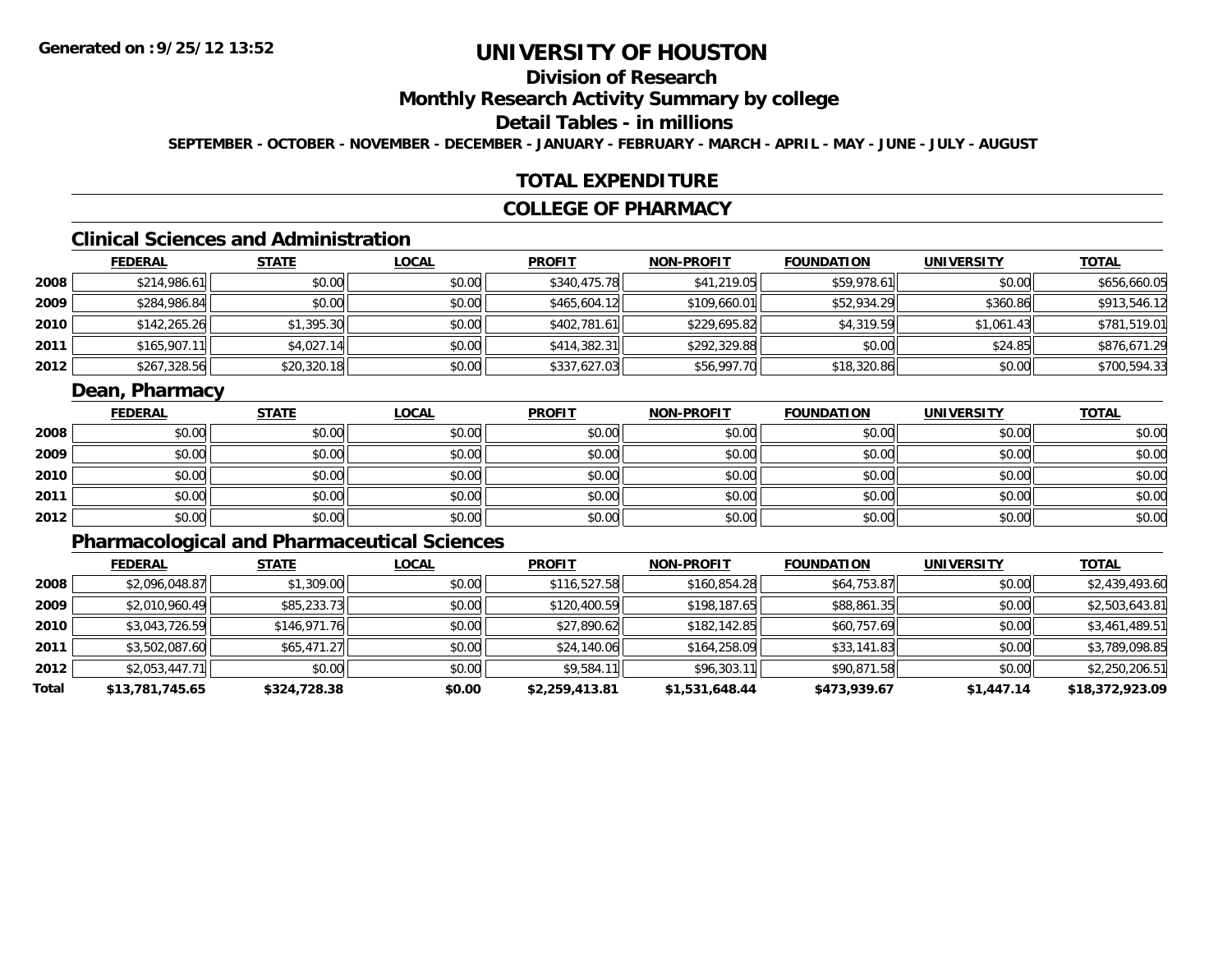# **Division of Research**

### **Monthly Research Activity Summary by college**

#### **Detail Tables - in millions**

**SEPTEMBER - OCTOBER - NOVEMBER - DECEMBER - JANUARY - FEBRUARY - MARCH - APRIL - MAY - JUNE - JULY - AUGUST**

### **TOTAL EXPENDITURE**

#### **COLLEGE OF TECHNOLOGY**

## **Center for Life Sciences Technology**

|      | <b>FEDERAL</b> | <b>STATE</b> | <b>LOCAL</b> | <b>PROFIT</b> | <b>NON-PROFIT</b> | <b>FOUNDATION</b> | <b>UNIVERSITY</b> | <b>TOTAL</b> |
|------|----------------|--------------|--------------|---------------|-------------------|-------------------|-------------------|--------------|
| 2008 | \$0.00         | \$0.00       | \$0.00       | \$0.00        | \$0.00            | \$0.00            | \$0.00            | \$0.00       |
| 2009 | \$0.00         | \$0.00       | \$0.00       | \$0.00        | \$0.00            | \$0.00            | \$0.00            | \$0.00       |
| 2010 | \$0.00         | \$0.00       | \$0.00       | \$0.00        | \$0.00            | \$0.00            | \$0.00            | \$0.00       |
| 2011 | \$0.00         | \$0.00       | \$0.00       | \$0.00        | \$0.00            | \$0.00            | \$0.00            | \$0.00       |
| 2012 | \$0.00         | \$0.00       | \$0.00       | \$0.00        | \$0.00            | \$0.00            | \$0.00            | \$0.00       |

# **Center for Technology Literacy**

|      | <u>FEDERAL</u> | <b>STATE</b> | <u>LOCAL</u> | <b>PROFIT</b> | <b>NON-PROFIT</b> | <b>FOUNDATION</b> | <b>UNIVERSITY</b> | <b>TOTAL</b> |
|------|----------------|--------------|--------------|---------------|-------------------|-------------------|-------------------|--------------|
| 2008 | \$0.00         | \$0.00       | \$0.00       | \$0.00        | \$0.00            | \$0.00            | \$0.00            | \$0.00       |
| 2009 | \$0.00         | \$0.00       | \$0.00       | \$0.00        | \$0.00            | \$0.00            | \$0.00            | \$0.00       |
| 2010 | \$106,738.80   | \$0.00       | \$0.00       | \$0.00        | \$0.00            | \$0.00            | \$0.00            | \$106,738.80 |
| 2011 | \$777,293.88   | \$0.00       | \$0.00       | \$0.00        | \$0.00            | \$0.00            | \$0.00            | \$777,293.88 |
| 2012 | \$814,659.69   | \$0.00       | \$0.00       | \$0.00        | \$0.00            | \$0.00            | \$0.00            | \$814,659.69 |

# **Dean, Technology**

|      | <u>FEDERAL</u> | <b>STATE</b> | <u>LOCAL</u> | <b>PROFIT</b> | <b>NON-PROFIT</b> | <b>FOUNDATION</b> | <b>UNIVERSITY</b> | <b>TOTAL</b> |
|------|----------------|--------------|--------------|---------------|-------------------|-------------------|-------------------|--------------|
| 2008 | \$494,200.36   | \$0.00       | \$0.00       | \$0.00        | \$0.00            | \$0.00            | \$0.00            | \$494,200.36 |
| 2009 | \$476,289.59   | \$0.00       | \$0.00       | \$0.00        | \$0.00            | \$0.00            | \$0.00            | \$476,289.59 |
| 2010 | \$277,112.54   | \$0.00       | \$0.00       | \$0.00        | \$0.00            | \$0.00            | \$0.00            | \$277,112.54 |
| 2011 | \$285,123.67   | \$0.00       | \$0.00       | \$0.00        | \$0.00            | \$0.00            | \$0.00            | \$285,123.67 |
| 2012 | \$268,046.41   | \$20,354.40  | \$0.00       | \$0.00        | \$0.00            | \$0.00            | \$0.00            | \$288,400.81 |

#### **Engineering Technology**

|      | <b>FEDERAL</b> | <b>STATE</b> | <b>LOCAL</b> | <b>PROFIT</b> | <b>NON-PROFIT</b> | <b>FOUNDATION</b> | <b>UNIVERSITY</b> | <b>TOTAL</b>   |
|------|----------------|--------------|--------------|---------------|-------------------|-------------------|-------------------|----------------|
| 2008 | \$1,245,665.59 | \$0.00       | \$0.00       | \$13,364.81   | \$12,904.60       | \$0.00            | \$3,212.87        | \$1,275,147.88 |
| 2009 | \$697,781.24   | (\$1,064.78) | \$0.00       | \$38,373.27   | \$54,491.41       | \$0.00            | \$21,667.40       | \$811,248.53   |
| 2010 | \$820,693.31   | \$0.00       | \$0.00       | \$43.992.81   | \$11,072.17       | \$49,988.25       | \$229.32          | \$925,975.86   |
| 2011 | \$686,131.76   | \$183.93     | \$0.00       | \$41,909.59   | \$25,150.36       | \$29,969.81       | \$0.00            | \$783,345.45   |
| 2012 | \$510,129.68   | \$0.00       | \$0.00       | \$51,695.48   | \$28,702.76       | \$42,004.22       | \$0.00            | \$632,532.14   |

### **Human Development and Consumer Science**

|      | <b>EDERAL</b>                                 | <b>STATE</b>                                                                                                             | <b>LOCAL</b>              | <b>PROFIT</b>  | <b>NON-PROFIT</b>                | <b>FOUNDATION</b> | <b>UNIVERSITY</b>             | <b>TOTAL</b> |
|------|-----------------------------------------------|--------------------------------------------------------------------------------------------------------------------------|---------------------------|----------------|----------------------------------|-------------------|-------------------------------|--------------|
| 2008 | $\uparrow$ $\uparrow$<br>1150<br>−−∪.∪<br>. پ | $\uparrow$ $\uparrow$<br>. טו                                                                                            | $\sim$<br>$\sim$<br>vv.vv | --<br>30.Z30.J | $\circ$ $\circ$ $\circ$<br>DU.UU | \$0.00            | 0000<br><b>DU.UU</b>          | 117 Q.A      |
| 2009 | .423.90                                       | $\mathbf{1}$ $\mathbf{1}$ $\mathbf{0}$ $\mathbf{1}$ $\mathbf{0}$ $\mathbf{1}$ $\mathbf{0}$<br>$\sqrt{2}$<br>. . <u>.</u> | $\sim$ 00<br>JU.UU        | \$2,036.28     | 0.00<br><b>DU.UU</b>             | \$0.00            | $\sim$ $\sim$<br><b>JU.UU</b> | ו .טטט,      |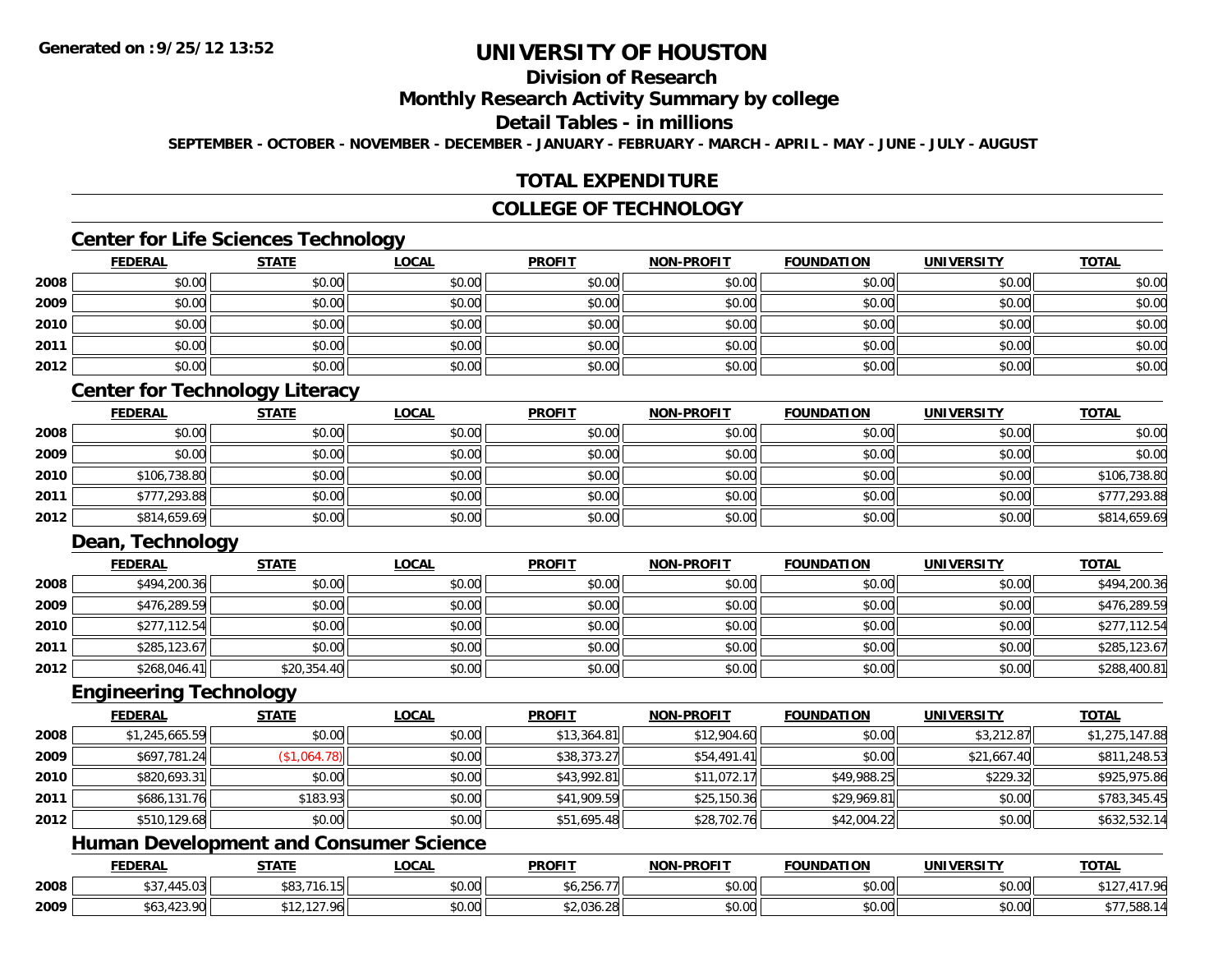# **Division of Research**

### **Monthly Research Activity Summary by college**

#### **Detail Tables - in millions**

**SEPTEMBER - OCTOBER - NOVEMBER - DECEMBER - JANUARY - FEBRUARY - MARCH - APRIL - MAY - JUNE - JULY - AUGUST**

## **TOTAL EXPENDITURE**

### **COLLEGE OF TECHNOLOGY**

## **Human Development and Consumer Science**

|      | <b>FEDERAL</b> | <b>STATE</b> | <u>LOCAL</u> | <b>PROFIT</b> | <b>NON-PROFIT</b> | <b>FOUNDATION</b> | <b>UNIVERSITY</b> | <b>TOTAL</b> |
|------|----------------|--------------|--------------|---------------|-------------------|-------------------|-------------------|--------------|
| 2010 | \$9,215.50     | \$0.00       | \$0.00       | \$59,416.24   | \$0.00            | \$0.00            | \$0.00            | \$68,631.74  |
| 2011 | \$5,614.85     | \$0.00       | \$0.00       | \$8,843.72    | \$0.00            | \$0.00            | \$0.00            | \$14,458.57  |
| 2012 | \$241.00       |              | \$0.00       |               | \$0.00            | \$0.00            | \$0.00            |              |

<u> 1989 - Johann Stoff, deutscher Stoffen und der Stoffen und der Stoffen und der Stoffen und der Stoffen und der</u>

## **Information & Logistics Technology**

|      | <b>FEDERAL</b> | <b>STATE</b> | <u>LOCAL</u> | <b>PROFIT</b> | <b>NON-PROFIT</b> | <b>FOUNDATION</b> | <b>UNIVERSITY</b> | <b>TOTAL</b> |
|------|----------------|--------------|--------------|---------------|-------------------|-------------------|-------------------|--------------|
| 2008 | \$98,947.94    | \$12,693.41  | \$0.00       | \$0.00        | \$0.00            | \$0.00            | \$0.00            | \$111,641.35 |
| 2009 | \$183,471.49   | \$4,042.65   | \$0.00       | \$404.00      | \$15,003.83       | \$0.00            | \$0.00            | \$202,921.96 |
| 2010 | \$70,229.71    | \$0.00       | \$0.00       | \$0.00        | \$4,620.48        | \$0.00            | \$0.00            | \$74,850.19  |
| 2011 | \$65,405.51    | \$0.00       | \$0.00       | \$0.00        | \$5,096.70        | \$0.00            | \$0.00            | \$70,502.21  |
| 2012 | \$68,976.46    | (\$7,298.05) | \$0.00       | \$0.00        | \$0.00            | \$0.00            | \$0.00            | \$61,678.40  |

## **Texas Manufacturing Assistance Center**

|       | <b>FEDERAL</b> | <b>STATE</b> | <b>LOCAL</b> | <b>PROFIT</b> | <b>NON-PROFIT</b> | <b>FOUNDATION</b> | <b>UNIVERSITY</b> | <b>TOTAL</b>   |
|-------|----------------|--------------|--------------|---------------|-------------------|-------------------|-------------------|----------------|
| 2008  | \$0.00         | \$0.00       | \$0.00       | \$0.00        | \$0.00            | \$0.00            | \$0.00            | \$0.00         |
| 2009  | \$0.00         | \$0.00       | \$0.00       | \$0.00        | \$0.00            | \$0.00            | \$0.00            | \$0.00         |
| 2010  | \$0.00         | \$0.00       | \$0.00       | \$0.00        | \$0.00            | \$0.00            | \$0.00            | \$0.00         |
| 2011  | \$0.00         | \$0.00       | \$0.00       | \$0.00        | \$0.00            | \$0.00            | \$0.00            | \$0.00         |
| 2012  | \$0.00         | \$0.00       | \$0.00       | \$0.00        | \$0.00            | \$0.00            | \$0.00            | \$0.00         |
| Total | \$8,062,837.90 | \$120,241.14 | \$0.00       | \$263,726.23  | \$157,042.30      | \$121,962.28      | \$25,109.59       | \$8,750,919.44 |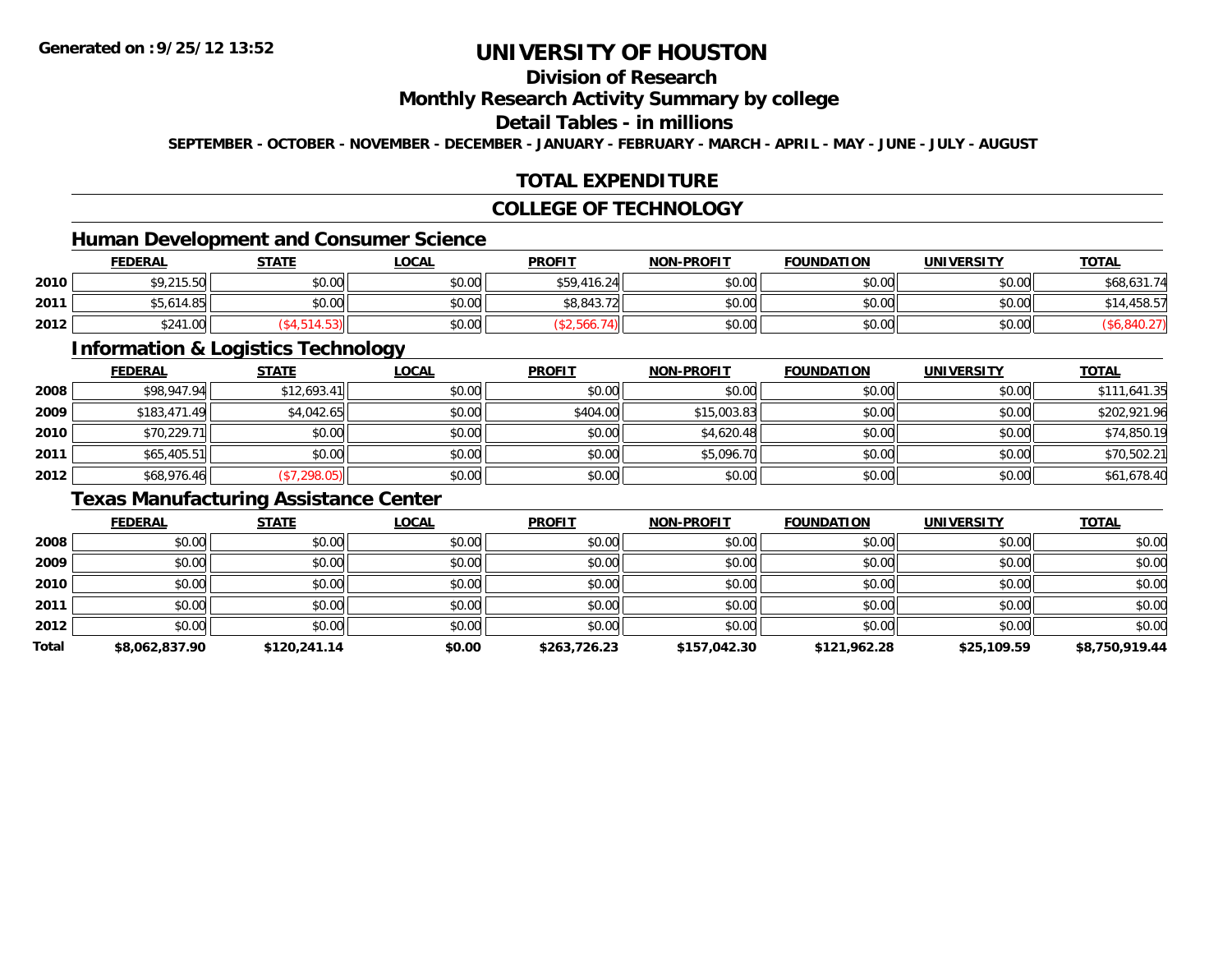# **Division of Research**

#### **Monthly Research Activity Summary by college**

#### **Detail Tables - in millions**

**SEPTEMBER - OCTOBER - NOVEMBER - DECEMBER - JANUARY - FEBRUARY - MARCH - APRIL - MAY - JUNE - JULY - AUGUST**

### **TOTAL EXPENDITURE**

## **CULLEN COLLEGE OF ENGINEERING**

## **Biomedical Engineering**

|      | <b>FEDERAL</b> | <b>STATE</b> | <u>LOCAL</u> | <b>PROFIT</b> | <b>NON-PROFIT</b> | <b>FOUNDATION</b> | <b>UNIVERSITY</b> | <b>TOTAL</b> |
|------|----------------|--------------|--------------|---------------|-------------------|-------------------|-------------------|--------------|
| 2008 | \$126,935.19   | \$0.00       | \$0.00       | \$0.00        | \$0.00            | \$126,745.67      | \$0.00            | \$253,680.86 |
| 2009 | \$403,712.65   | \$0.00       | \$0.00       | \$0.00        | \$41,144.04       | \$3,268.70        | \$0.00            | \$448,125.39 |
| 2010 | \$439,706.48   | \$0.00       | \$0.00       | \$0.00        | \$33,065.95       | (\$158.1          | \$0.00            | \$472,614.32 |
| 2011 | \$266,272.00   | \$0.00       | \$0.00       | \$0.00        | \$0.00            | \$0.00            | \$0.00            | \$266,272.00 |
| 2012 | \$581,172.31   | \$0.00       | \$0.00       | \$0.00        | \$0.00            | \$0.00            | \$0.00            | \$581,172.31 |

## **Center for Innovative Grouting Materials and Tech**

|      | <u>FEDERAL</u> | <b>STATE</b> | <u>LOCAL</u>  | <b>PROFIT</b> | <b>NON-PROFIT</b> | <b>FOUNDATION</b> | <b>UNIVERSITY</b> | <b>TOTAL</b> |
|------|----------------|--------------|---------------|---------------|-------------------|-------------------|-------------------|--------------|
| 2010 | \$0.00         | \$0.00       | 0.00<br>JU.UU | \$0.00        | \$0.00            | \$0.00            | \$0.00            | \$0.00       |
| 2011 | \$0.00         | \$0.00       | \$0.00        | \$0.00        | \$0.00            | \$0.00            | \$0.00            | \$0.00       |
| 2012 | \$0.00         | \$0.00       | \$0.00        | \$0.00        | \$0.00            | \$0.00            | \$0.00            | \$0.00       |

#### **Chemical Engineering**

|      | <b>FEDERAL</b> | <b>STATE</b>   | <b>LOCAL</b> | <b>PROFIT</b> | <b>NON-PROFIT</b> | <b>FOUNDATION</b> | <b>UNIVERSITY</b> | <b>TOTAL</b>    |
|------|----------------|----------------|--------------|---------------|-------------------|-------------------|-------------------|-----------------|
| 2008 | \$2,125,390.61 | \$1,755,492.81 | \$453,453.33 | \$528,059.87  | \$67,215.78       | \$159,414.51      | \$0.00            | \$5,089,026.90  |
| 2009 | \$2,131,538.99 | \$7,622,383.16 | \$46,174.60  | \$712,863.09  | \$45,734.20       | \$157,874.11      | \$47,550.08       | \$10,764,118.23 |
| 2010 | \$4,170,313.34 | \$2,403,190.62 | \$16,824.61  | \$325,642.68  | \$0.00            | \$99,285.75       | \$163,838.23      | \$7,179,095.23  |
| 2011 | \$5,130,208.15 | \$664,611.66   | \$6,838.80   | \$868,627.52  | \$0.00            | \$142,029.63      | \$125,157.83      | \$6,937,473.58  |
| 2012 | \$4,776,598.68 | \$224,437.68   | \$6,322.40   | \$912,728.42  | \$800.00          | \$153,086.33      | \$56,131.02       | \$6,130,104.53  |

#### **Civil Engineering**

|      | <b>FEDERAL</b> | <u>STATE</u> | <b>LOCAL</b> | <b>PROFIT</b> | <b>NON-PROFIT</b> | <b>FOUNDATION</b> | <b>UNIVERSITY</b> | <b>TOTAL</b>   |
|------|----------------|--------------|--------------|---------------|-------------------|-------------------|-------------------|----------------|
| 2008 | \$1,870,400.32 | \$612,208.88 | \$41,354.84  | \$22,428.56   | \$63,034.67       | \$38,122.23       | \$0.00            | \$2,647,549.49 |
| 2009 | \$1,786,914.85 | \$571,214.73 | \$82,456.36  | \$3,470.77    | \$61,181.91       | \$103,086.64      | \$0.00            | \$2,608,325.25 |
| 2010 | \$1,573,074.70 | \$558,122.05 | \$66,621.85  | \$116,112.42  | \$43,885.10       | \$120,181.98      | \$4,003.24        | \$2,482,001.34 |
| 2011 | \$1,985,767.22 | \$525,026.62 | \$40,219.05  | \$296,458.96  | \$80,430.40       | \$41,316.07       | \$81,388.14       | \$3,050,606.45 |
| 2012 | \$3,045,686.88 | \$736,802.19 | \$55,759.98  | \$196,503.11  | \$60,023.83       | \$28,934.84       | (\$882.51)        | \$4,122,828.32 |

# **Composites Engineering and Applications Center**

|      | <u>FEDERAL</u> | <b>STATE</b> | <b>LOCAL</b> | <b>PROFIT</b> | <b>NON-PROFIT</b> | <b>FOUNDATION</b> | <b>UNIVERSITY</b> | <b>TOTAL</b> |
|------|----------------|--------------|--------------|---------------|-------------------|-------------------|-------------------|--------------|
| 2008 | \$0.00         | \$0.00       | \$0.00       | \$0.00        | \$0.00            | \$0.00            | \$0.00            | \$0.00       |
| 2010 | \$0.00         | \$0.00       | \$0.00       | \$0.00        | \$0.00            | \$0.00            | \$0.00            | \$0.00       |
| 2011 | \$0.00         | \$0.00       | \$0.00       | \$0.00        | \$0.00            | \$0.00            | \$0.00            | \$0.00       |
| 2012 | \$0.00         | \$0.00       | \$0.00       | \$0.00        | \$0.00            | \$0.00            | \$0.00            | \$0.00       |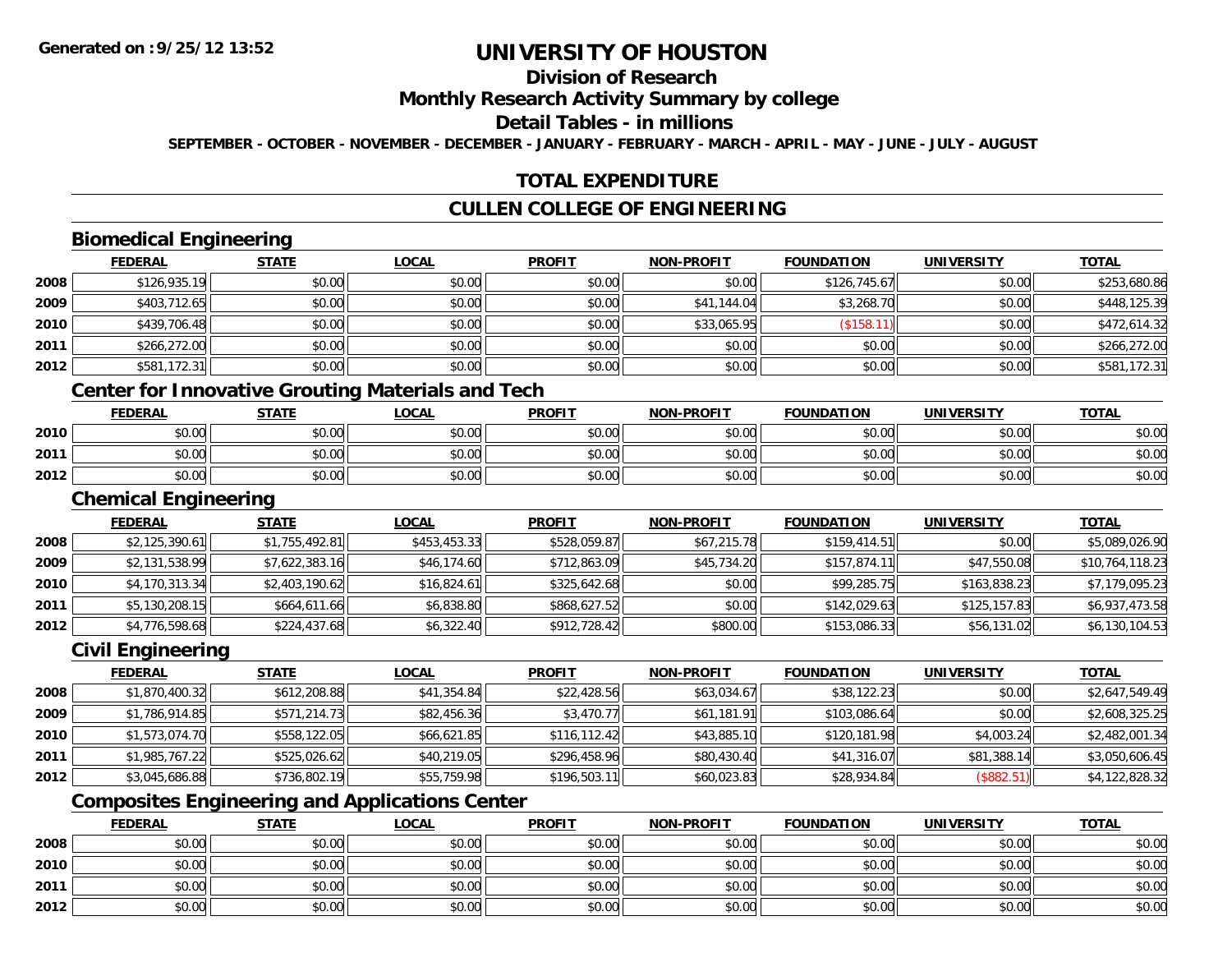# **Division of Research**

#### **Monthly Research Activity Summary by college**

#### **Detail Tables - in millions**

**SEPTEMBER - OCTOBER - NOVEMBER - DECEMBER - JANUARY - FEBRUARY - MARCH - APRIL - MAY - JUNE - JULY - AUGUST**

### **TOTAL EXPENDITURE**

## **CULLEN COLLEGE OF ENGINEERING**

# **Dean, Engineering**

|      | <b>FEDERAL</b> | <b>STATE</b> | <b>LOCAL</b> | <b>PROFIT</b> | <b>NON-PROFIT</b> | <b>FOUNDATION</b> | <b>UNIVERSITY</b> | <b>TOTAL</b> |
|------|----------------|--------------|--------------|---------------|-------------------|-------------------|-------------------|--------------|
| 2008 | \$6,915.60     | \$25,883.34  | \$0.00       | \$0.00        | \$0.00            | \$3,805.90        | \$0.00            | \$36,604.84  |
| 2009 | \$47,997.52    | \$48.96      | \$0.00       | \$0.00        | \$0.00            | \$0.00            | \$0.00            | \$47,948.56  |
| 2010 | \$132,968.08   | \$0.00       | \$0.00       | \$0.00        | \$0.00            | \$0.00            | \$0.00            | \$132,968.08 |
| 2011 | \$152,391.1    | \$0.00       | \$0.00       | \$0.00        | \$0.00            | \$0.00            | \$0.00            | \$152,391.17 |
| 2012 | \$198,389.81   | \$0.00       | \$0.00       | \$0.00        | \$0.00            | \$0.00            | \$0.00            | \$198,389.81 |

## **Electrical & Computer Engineering**

|      | <u>FEDERAL</u> | <b>STATE</b> | <b>LOCAL</b> | <b>PROFIT</b> | <b>NON-PROFIT</b> | <b>FOUNDATION</b> | <b>UNIVERSITY</b> | <b>TOTAL</b>   |
|------|----------------|--------------|--------------|---------------|-------------------|-------------------|-------------------|----------------|
| 2008 | \$2,790,881.56 | \$556,604.50 | \$0.00       | \$242,834.27  | \$133,733.45      | (\$12.12)         | \$7.496.71        | \$3,731,538.38 |
| 2009 | \$2,918,520.04 | \$251,814.48 | \$0.00       | \$461,125.53  | \$336,305.67      | \$0.00            | \$70,374.16       | \$4,038,139.88 |
| 2010 | \$3,318,469.34 | \$320,286.60 | \$0.00       | \$576,496.89  | \$308,372.77      | \$6,394.00        | \$465.12          | \$4,530,484.72 |
| 2011 | \$4,934,729.85 | \$152,379.79 | \$0.00       | \$278,809.22  | \$83,289.29       | \$33,564.35       | \$8,999.79        | \$5,491,772.29 |
| 2012 | \$4,758,151.42 | \$93,023.11  | \$0.00       | \$564,481.94  | (\$20,980.16)     | \$16,048.14       | \$0.21            | \$5,410,724.66 |

# **Industrial Engineering**

|      | <b>FEDERAL</b> | <b>STATE</b> | <u>LOCAL</u> | <b>PROFIT</b> | <b>NON-PROFIT</b> | <b>FOUNDATION</b> | <b>UNIVERSITY</b> | <b>TOTAL</b> |
|------|----------------|--------------|--------------|---------------|-------------------|-------------------|-------------------|--------------|
| 2008 | \$112,455.48   | \$0.00       | \$4,373.30   | \$0.00        | \$0.00            | \$0.00            | \$0.00            | \$116,828.78 |
| 2009 | \$226,161.17   | \$13,505.26  | \$0.00       | \$2,158.44    | \$0.00            | \$0.00            | \$0.00            | \$241,824.87 |
| 2010 | \$220,726.78   | \$30,189.05  | \$0.00       | \$0.00        | \$0.00            | \$0.00            | \$0.00            | \$250,915.83 |
| 2011 | \$256,548.70   | \$39,596.15  | \$93,827.45  | \$0.00        | \$0.00            | \$0.00            | \$0.00            | \$389,972.30 |
| 2012 | \$256,587.22   | \$4,350.00   | \$56,122.33  | (\$168.40)    | \$0.00            | \$0.00            | \$0.00            | \$316,891.15 |

#### **Mechanical Engineering**

|      | <b>FEDERAL</b> | <b>STATE</b> | <b>LOCAL</b> | <b>PROFIT</b> | <b>NON-PROFIT</b> | <b>FOUNDATION</b> | <b>UNIVERSITY</b> | <b>TOTAL</b>   |
|------|----------------|--------------|--------------|---------------|-------------------|-------------------|-------------------|----------------|
| 2008 | \$1,385,730.66 | \$55,103.08  | \$0.00       | \$313,718.00  | \$47,702.27       | \$0.00            | \$2,983.36        | \$1,805,237.37 |
| 2009 | \$1,682,668.96 | \$75,399.23  | \$0.00       | \$406,247.44  | \$124,093.92      | \$0.00            | \$53,502.39       | \$2,341,911.94 |
| 2010 | \$2,812,616.60 | \$276,082.76 | \$0.00       | \$273,250.22  | \$204,920.76      | \$0.00            | \$23,108.57       | \$3,589,978.91 |
| 2011 | \$3,925,265.46 | \$975,724.27 | \$0.00       | \$599,481.22  | \$130,180.03      | \$0.00            | (\$77.37)         | \$5,630,573.60 |
| 2012 | \$3,240,470.69 | \$649,195.54 | \$0.00       | \$393,946.68  | \$70,491.68       | \$0.00            | \$0.00            | \$4,354,104.59 |

## **National Wind Energy Center**

|      | <b>FEDERAL</b> | <b>STATE</b>    | LOCAL              | <b>PROFIT</b> | <b>NON-DDOEIT</b> | <b>FOUNDATION</b> | <b>UNIVERSITY</b>     | <b>TOTA</b><br>UINI   |
|------|----------------|-----------------|--------------------|---------------|-------------------|-------------------|-----------------------|-----------------------|
| 2010 | 0000<br>DU.UU  | ሖጣ<br>טט.       | $\sim$ 00<br>JU.UU | 0000<br>JU.UU | 0.00<br>DU.UU     | \$0.00            | 0.001<br><b>DU.UG</b> | 0000<br><b>JU.UU</b>  |
| 2011 | \$0.00         | $\sim$<br>טט.טע | $\sim$ 00<br>JU.UU | 0000<br>PO.OO | 0.00<br>JU.UU     | \$0.00            | 0000<br>JU.UU         | ልስ ሰሰ<br><b>JU.UU</b> |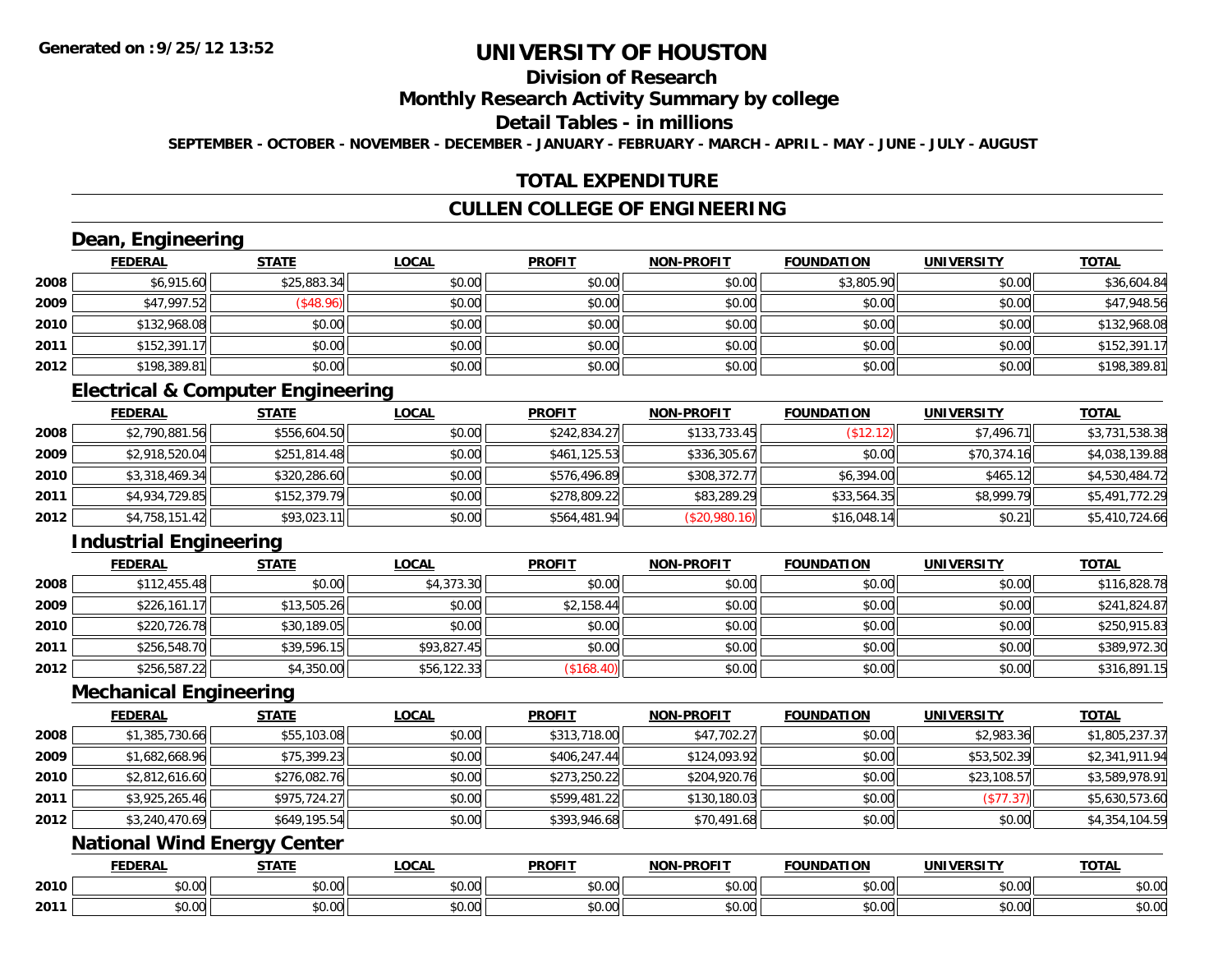# **Division of Research**

### **Monthly Research Activity Summary by college**

#### **Detail Tables - in millions**

**SEPTEMBER - OCTOBER - NOVEMBER - DECEMBER - JANUARY - FEBRUARY - MARCH - APRIL - MAY - JUNE - JULY - AUGUST**

## **TOTAL EXPENDITURE**

### **CULLEN COLLEGE OF ENGINEERING**

### **National Wind Energy Center**

|       | <b>FEDERAL</b>                            | --<br><b>STATE</b> | <b>LOCAL</b> | <b>PROFIT</b>  | <b>NON-PROFIT</b> | <b>FOUNDATION</b> | <b>UNIVERSITY</b> | <b>TOTAL</b>    |
|-------|-------------------------------------------|--------------------|--------------|----------------|-------------------|-------------------|-------------------|-----------------|
| 2012  | \$0.00                                    | \$0.00             | \$0.00       | \$0.00         | \$0.00            | \$0.00            | \$0.00            | \$0.00          |
|       | <b>SW Public Safety Technology Center</b> |                    |              |                |                   |                   |                   |                 |
|       | <b>FEDERAL</b>                            | <b>STATE</b>       | <b>LOCAL</b> | <b>PROFIT</b>  | <b>NON-PROFIT</b> | <b>FOUNDATION</b> | <b>UNIVERSITY</b> | <b>TOTAL</b>    |
| 2008  | \$0.00                                    | \$0.00             | \$0.00       | \$0.00         | \$0.00            | \$0.00            | \$0.00            | \$0.00          |
| 2009  | \$0.00                                    | \$0.00             | \$0.00       | \$0.00         | \$0.00            | \$0.00            | \$0.00            | \$0.00          |
| 2010  | \$0.00                                    | \$0.00             | \$0.00       | \$0.00         | \$0.00            | \$0.00            | \$0.00            | \$0.00          |
| Total | \$63.792.338.47                           | \$19,192,578.58    | \$970,348.90 | \$8,095,276.84 | \$1,914,625.56    | \$1,232,988.62    | \$644,038.97      | \$95,842,195.94 |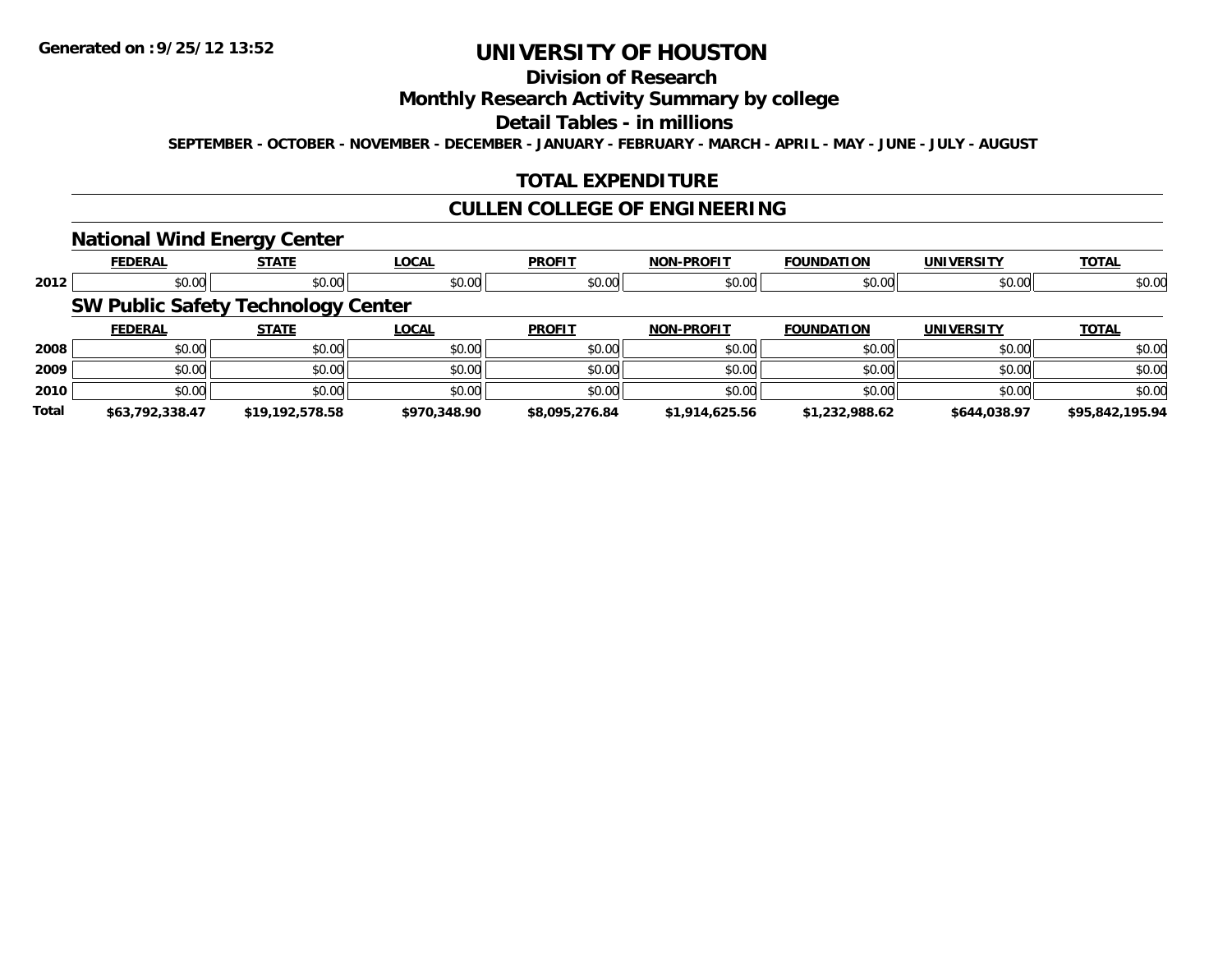# **Division of Research**

### **Monthly Research Activity Summary by college**

#### **Detail Tables - in millions**

**SEPTEMBER - OCTOBER - NOVEMBER - DECEMBER - JANUARY - FEBRUARY - MARCH - APRIL - MAY - JUNE - JULY - AUGUST**

## **TOTAL EXPENDITURE**

#### **DIVISION OF RESEARCH**

## **Center for Advanced Materials**

|      | <b>FEDERAL</b> | <b>STATE</b> | <b>LOCAL</b> | <b>PROFIT</b> | <b>NON-PROFIT</b> | <b>FOUNDATION</b> | <b>UNIVERSITY</b> | <b>TOTAL</b> |
|------|----------------|--------------|--------------|---------------|-------------------|-------------------|-------------------|--------------|
| 2008 | \$30,286.46    | \$0.00       | \$0.00       | \$0.00        | \$0.00            | \$0.00            | \$0.00            | \$30,286.46  |
| 2009 | \$38,376.93    | \$0.00       | \$0.00       | \$4,935.22    | \$0.00            | \$0.00            | \$0.00            | \$43,312.15  |
| 2010 | \$17,196.29    | \$45,004.28  | \$0.00       | \$1,454.10    | \$0.00            | \$0.00            | \$0.00            | \$63,654.67  |
| 2011 | \$58,842.50    | \$25,146.09  | \$0.00       | \$8,418.81    | \$0.00            | \$0.00            | \$0.00            | \$92,407.40  |
| 2012 | \$20,283.81    | \$0.00       | \$0.00       | \$0.00        | \$0.00            | \$0.00            | \$0.00            | \$20,283.81  |

# **Center for Biomedical & Environmental Genomics**

|      | <u>FEDERAL</u> | <u>STATE</u> | <u>LOCAL</u> | <b>PROFIT</b> | <b>NON-PROFIT</b> | <b>FOUNDATION</b> | <b>UNIVERSITY</b> | <b>TOTAL</b> |
|------|----------------|--------------|--------------|---------------|-------------------|-------------------|-------------------|--------------|
| 2008 | \$0.00         | \$0.00       | \$0.00       | \$0.00        | \$0.00            | \$0.00            | \$0.00            | \$0.00       |
| 2009 | \$0.00         | \$0.00       | \$0.00       | \$0.00        | \$0.00            | \$0.00            | \$0.00            | \$0.00       |
| 2010 | \$0.00         | \$0.00       | \$0.00       | \$0.00        | \$0.00            | \$0.00            | \$0.00            | \$0.00       |
| 2011 | \$0.00         | \$0.00       | \$0.00       | \$0.00        | \$0.00            | \$0.00            | \$0.00            | \$0.00       |
| 2012 | \$0.00         | \$0.00       | \$0.00       | \$0.00        | \$0.00            | \$0.00            | \$0.00            | \$0.00       |

# **Center for Industrial Partnerships**

|      | <b>FEDERAL</b> | <b>STATE</b> | <b>LOCAL</b> | <b>PROFIT</b> | <b>NON-PROFIT</b> | <b>FOUNDATION</b> | <b>UNIVERSITY</b> | <b>TOTAL</b> |
|------|----------------|--------------|--------------|---------------|-------------------|-------------------|-------------------|--------------|
| 2008 | \$5,230.10     | \$0.00       | \$0.00       | \$20,314.16   | \$0.00            | \$0.00            | \$0.00            | \$25,544.26  |
| 2009 | \$126,672.54   | \$0.00       | \$0.00       | \$25,748.13   | \$0.00            | \$0.00            | \$0.00            | \$152,420.67 |
| 2010 | \$265,763.79   | \$0.00       | \$0.00       | \$5,916.93    | \$0.00            | \$0.00            | \$0.00            | \$271,680.72 |
| 2011 | \$262,992.95   | \$0.00       | \$0.00       | \$62,079.02   | \$0.00            | \$0.00            | \$0.00            | \$325,071.97 |
| 2012 | \$66,251.81    | \$0.00       | \$0.00       | \$25,788.17   | \$0.00            | \$0.00            | \$0.00            | \$92,039.98  |

# **Center for Neuromotor & Biomechanics Research**

|      | <b>FEDERAL</b> | <b>STATE</b> | <b>LOCAL</b> | <b>PROFIT</b> | <b>NON-PROFIT</b> | <b>FOUNDATION</b> | <b>UNIVERSITY</b> | <b>TOTAL</b> |
|------|----------------|--------------|--------------|---------------|-------------------|-------------------|-------------------|--------------|
| 2008 | \$0.00         | \$0.00       | \$0.00       | \$0.00        | \$0.00            | \$0.00            | \$0.00            | \$0.00       |
| 2009 | \$0.00         | \$0.00       | \$0.00       | \$0.00        | \$0.00            | \$0.00            | \$0.00            | \$0.00       |
| 2010 | \$0.00         | \$0.00       | \$0.00       | \$0.00        | \$0.00            | \$0.00            | \$0.00            | \$0.00       |
| 2011 | \$0.00         | \$0.00       | \$0.00       | \$0.00        | \$0.00            | \$0.00            | \$0.00            | \$0.00       |
| 2012 | \$0.00         | \$0.00       | \$0.00       | \$0.00        | \$0.00            | \$0.00            | \$0.00            | \$0.00       |

## **Division of Research**

|      | <b>FEDERAL</b> | <b>CTATI</b>      | _OCAL              | <b>PROFIT</b> | <b>DDAEIT</b><br>וחרות | DATION               | UNIVERSITY                | <b>TOTAL</b>                      |
|------|----------------|-------------------|--------------------|---------------|------------------------|----------------------|---------------------------|-----------------------------------|
| 2009 | A<br>.∪b∠.b    | $\sim$<br>JU.UU   | $\sim$ 00<br>vv.vv | 0000<br>vu.vu | 0000<br>pu.uu          | \$0.00               | $\sim$ 00<br><b>JU.UU</b> | $\sim$ $\sim$ $\sim$<br>18,002.04 |
| 2010 | 0.00<br>$-0.1$ | $\sim$ 00<br>JU.U | $\sim$ 00<br>vu.vu | 0000<br>PO.OO | 0.00<br>JU.UU          | 0000<br><b>JU.UU</b> | $\sim$ 00<br><b>DU.UG</b> | ، - - - - - -                     |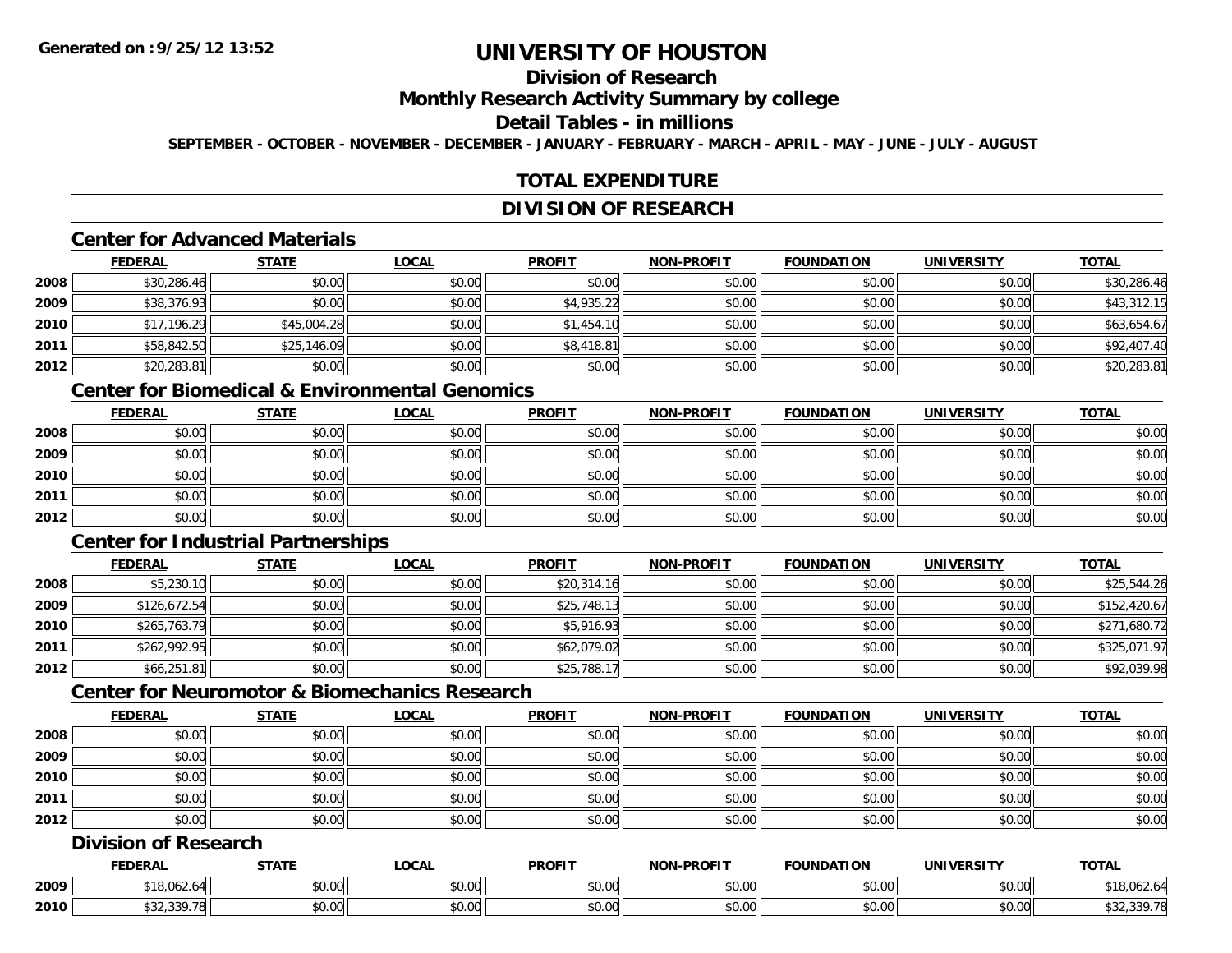# **Division of Research**

# **Monthly Research Activity Summary by college**

#### **Detail Tables - in millions**

**SEPTEMBER - OCTOBER - NOVEMBER - DECEMBER - JANUARY - FEBRUARY - MARCH - APRIL - MAY - JUNE - JULY - AUGUST**

### **TOTAL EXPENDITURE**

## **DIVISION OF RESEARCH**

|      | <b>Division of Research</b>           |              |              |               |                   |                   |                   |              |
|------|---------------------------------------|--------------|--------------|---------------|-------------------|-------------------|-------------------|--------------|
|      | <b>FEDERAL</b>                        | <b>STATE</b> | <b>LOCAL</b> | <b>PROFIT</b> | <b>NON-PROFIT</b> | <b>FOUNDATION</b> | <b>UNIVERSITY</b> | <b>TOTAL</b> |
| 2011 | (\$1,267.60)                          | \$0.00       | \$0.00       | \$0.00        | \$0.00            | \$0.00            | \$0.00            | (\$1,267.60) |
| 2012 | (\$0.00)                              | \$0.00       | \$0.00       | \$0.00        | \$0.00            | \$0.00            | \$0.00            | (\$0.00)     |
|      | <b>Institute for Molecular Design</b> |              |              |               |                   |                   |                   |              |
|      | <b>FEDERAL</b>                        | <b>STATE</b> | <b>LOCAL</b> | <b>PROFIT</b> | <b>NON-PROFIT</b> | <b>FOUNDATION</b> | <b>UNIVERSITY</b> | <b>TOTAL</b> |
| 2011 | \$0.00                                | \$0.00       | \$0.00       | \$0.00        | \$0.00            | \$0.00            | \$0.00            | \$0.00       |
| 2012 | \$0.00                                | \$0.00       | \$0.00       | \$0.00        | \$0.00            | \$0.00            | \$0.00            | \$0.00       |
|      | <b>Institute for Nanoenergy</b>       |              |              |               |                   |                   |                   |              |
|      | <b>FEDERAL</b>                        | <b>STATE</b> | <b>LOCAL</b> | <b>PROFIT</b> | <b>NON-PROFIT</b> | <b>FOUNDATION</b> | <b>UNIVERSITY</b> | <b>TOTAL</b> |
| 2008 | \$0.00                                | \$0.00       | \$0.00       | \$0.00        | \$0.00            | \$0.00            | \$0.00            | \$0.00       |
| 2009 | \$0.00                                | \$0.00       | \$0.00       | \$0.00        | \$0.00            | \$0.00            | \$0.00            | \$0.00       |
| 2010 | \$0.00                                | \$0.00       | \$0.00       | \$0.00        | \$0.00            | \$0.00            | \$0.00            | \$0.00       |
| 2011 | \$0.00                                | \$0.00       | \$0.00       | \$0.00        | \$0.00            | \$0.00            | \$0.00            | \$0.00       |
| 2012 | \$0.00                                | \$0.00       | \$0.00       | \$0.00        | \$0.00            | \$0.00            | \$0.00            | \$0.00       |
|      | <b>Office of Contracts and Grants</b> |              |              |               |                   |                   |                   |              |
|      | <b>FEDERAL</b>                        | <b>STATE</b> | <b>LOCAL</b> | <b>PROFIT</b> | <b>NON-PROFIT</b> | <b>FOUNDATION</b> | <b>UNIVERSITY</b> | <b>TOTAL</b> |
| 2008 | \$0.00                                | \$0.00       | \$0.00       | \$0.00        | \$0.00            | \$0.00            | \$0.00            | \$0.00       |
| 2009 | \$0.00                                | \$0.00       | \$0.00       | \$0.00        | \$0.00            | \$0.00            | \$0.00            | \$0.00       |
| 2010 | \$0.00                                | \$0.00       | \$0.00       | \$0.00        | \$0.00            | \$0.00            | \$0.00            | \$0.00       |
| 2011 | \$702.69                              | \$0.00       | \$0.00       | \$0.00        | \$0.00            | \$0.00            | \$0.00            | \$702.69     |
| 2012 | \$0.00                                | \$0.00       | \$0.00       | \$0.00        | \$0.00            | \$0.00            | \$0.00            | \$0.00       |
|      | <b>Research Financial Services</b>    |              |              |               |                   |                   |                   |              |
|      | <b>FEDERAL</b>                        | <b>STATE</b> | <b>LOCAL</b> | <b>PROFIT</b> | <b>NON-PROFIT</b> | <b>FOUNDATION</b> | <b>UNIVERSITY</b> | <b>TOTAL</b> |
| 2008 | \$0.00                                | \$0.00       | \$0.00       | \$0.00        | \$0.00            | \$0.00            | \$0.00            | \$0.00       |
| 2009 | \$0.00                                | \$0.00       | \$0.00       | \$0.00        | \$0.00            | \$0.00            | \$0.00            | \$0.00       |
| 2010 | \$0.00                                | \$0.00       | \$0.00       | \$0.00        | \$0.00            | \$0.00            | \$0.00            | \$0.00       |
| 2011 | \$0.00                                | \$0.00       | \$0.00       | \$0.00        | \$0.00            | \$0.00            | \$0.00            | \$0.00       |
| 2012 | \$0.00                                | \$0.00       | \$0.00       | \$0.00        | \$0.00            | \$0.00            | \$0.00            | \$0.00       |
|      | <b>Research Information Center</b>    |              |              |               |                   |                   |                   |              |
|      | <b>FEDERAL</b>                        | <b>STATE</b> | <b>LOCAL</b> | <b>PROFIT</b> | <b>NON-PROFIT</b> | <b>FOUNDATION</b> | <b>UNIVERSITY</b> | <b>TOTAL</b> |
| 2008 | \$0.00                                | \$0.00       | \$0.00       | \$0.00        | \$0.00            | \$0.00            | \$0.00            | \$0.00       |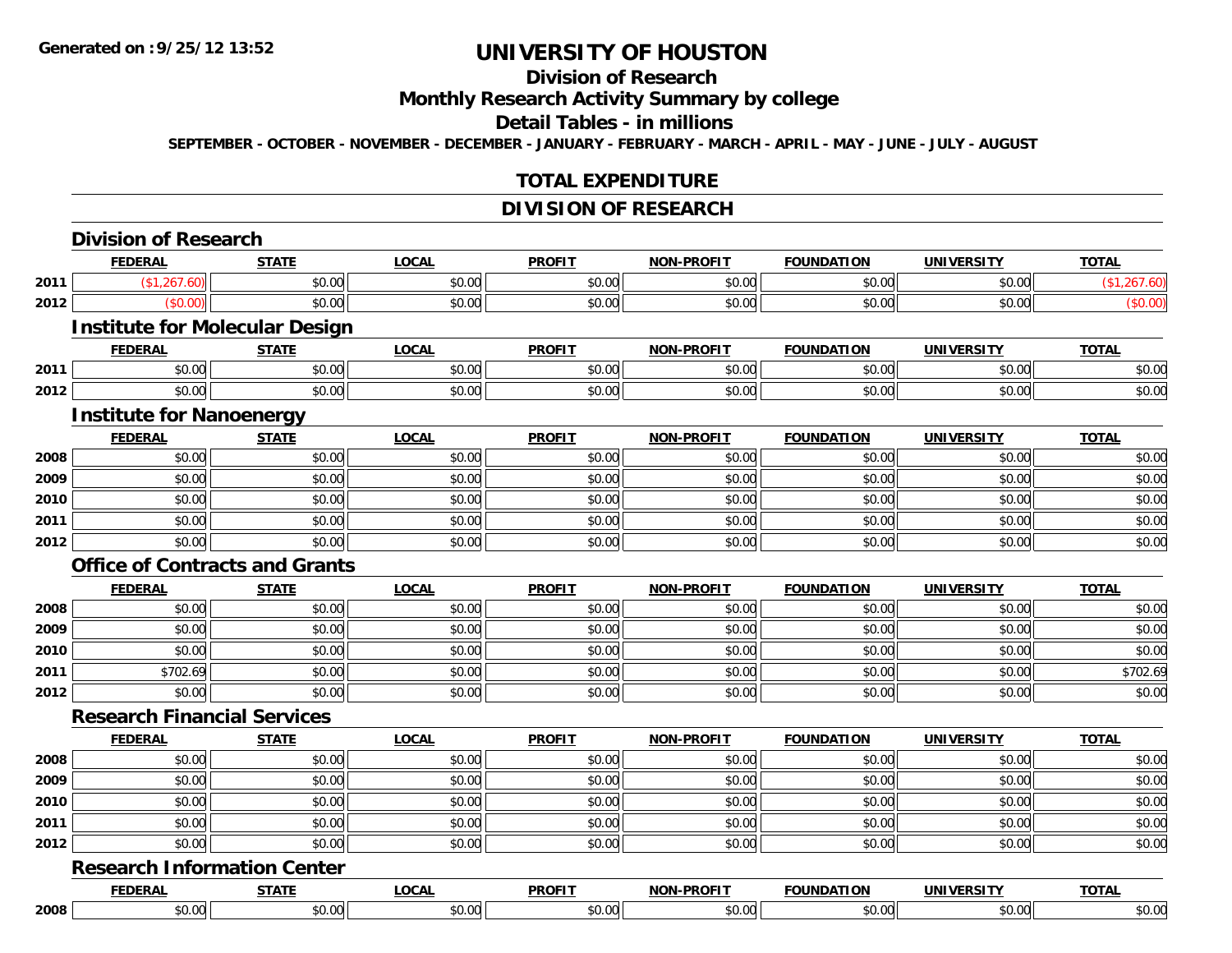# **Division of Research**

### **Monthly Research Activity Summary by college**

#### **Detail Tables - in millions**

**SEPTEMBER - OCTOBER - NOVEMBER - DECEMBER - JANUARY - FEBRUARY - MARCH - APRIL - MAY - JUNE - JULY - AUGUST**

#### **TOTAL EXPENDITURE**

## **DIVISION OF RESEARCH**

|      | <b>TcSAM</b>   |                                          |              |               |                   |                   |                   |                |
|------|----------------|------------------------------------------|--------------|---------------|-------------------|-------------------|-------------------|----------------|
|      | <b>FEDERAL</b> | <b>STATE</b>                             | <b>LOCAL</b> | <b>PROFIT</b> | <b>NON-PROFIT</b> | <b>FOUNDATION</b> | <b>UNIVERSITY</b> | <b>TOTAL</b>   |
| 2008 | \$0.00         | \$0.00                                   | \$0.00       | \$0.00        | \$0.00            | \$0.00            | \$0.00            | \$0.00         |
| 2009 | \$0.00         | \$0.00                                   | \$0.00       | \$0.00        | \$0.00            | \$0.00            | \$0.00            | \$0.00         |
| 2010 | \$0.00         | \$0.00                                   | \$0.00       | \$0.00        | \$0.00            | \$0.00            | \$0.00            | \$0.00         |
| 2011 | \$0.00         | \$0.00                                   | \$0.00       | \$0.00        | \$0.00            | \$0.00            | \$0.00            | \$0.00         |
| 2012 | \$0.00         | \$0.00                                   | \$0.00       | \$0.00        | \$0.00            | \$0.00            | \$0.00            | \$0.00         |
|      | <b>TcSUH</b>   |                                          |              |               |                   |                   |                   |                |
|      | <b>FEDERAL</b> | <b>STATE</b>                             | <b>LOCAL</b> | <b>PROFIT</b> | <b>NON-PROFIT</b> | <b>FOUNDATION</b> | <b>UNIVERSITY</b> | <b>TOTAL</b>   |
| 2008 | \$196,609.30   | \$0.00                                   | \$0.00       | (\$554.47)    | \$0.00            | \$98,132.65       | \$0.00            | \$294,187.48   |
| 2009 | \$106,339.28   | \$0.00                                   | \$0.00       | \$28,281.23   | \$35,773.32       | \$1,957.79        | \$0.00            | \$172,351.62   |
| 2010 | \$66,405.55    | \$0.00                                   | \$0.00       | \$179,832.73  | \$0.00            | \$0.00            | \$0.00            | \$246,238.28   |
| 2011 | \$50,100.01    | \$22,083.88                              | \$0.00       | \$148,312.88  | \$0.00            | \$0.00            | \$0.00            | \$220,496.77   |
| 2012 | \$86,453.46    | \$68,600.14                              | \$0.00       | \$117,152.24  | \$0.00            | \$0.00            | \$0.00            | \$272,205.83   |
|      |                | <b>Texas Learning/Computation Center</b> |              |               |                   |                   |                   |                |
|      | <b>FEDERAL</b> | <b>STATE</b>                             | <b>LOCAL</b> | <b>PROFIT</b> | <b>NON-PROFIT</b> | <b>FOUNDATION</b> | <b>UNIVERSITY</b> | <b>TOTAL</b>   |
| 2008 | \$0.00         | \$0.00                                   | \$0.00       | \$0.00        | \$0.00            | \$0.00            | \$0.00            | \$0.00         |
| 2009 | \$0.00         | \$0.00                                   | \$0.00       | \$0.00        | \$0.00            | \$0.00            | \$0.00            | \$0.00         |
| 2010 | \$0.00         | \$0.00                                   | \$0.00       | \$0.00        | \$0.00            | \$0.00            | \$0.00            | \$0.00         |
| 2011 | \$32,165.27    | \$0.00                                   | \$0.00       | \$0.00        | \$0.00            | \$0.00            | \$0.00            | \$32,165.27    |
| 2012 | \$38,699.41    | \$0.00                                   | \$0.00       | \$0.00        | \$0.00            | \$0.00            | \$0.00            | \$38,699.41    |
|      |                | <b>Texas Obesity Research Center</b>     |              |               |                   |                   |                   |                |
|      | <b>FEDERAL</b> | <b>STATE</b>                             | <b>LOCAL</b> | <b>PROFIT</b> | <b>NON-PROFIT</b> | <b>FOUNDATION</b> | <b>UNIVERSITY</b> | <b>TOTAL</b>   |
| 2010 | \$0.00         | \$0.00                                   | \$0.00       | \$0.00        | \$0.00            | \$0.00            | \$0.00            | \$0.00         |
| 2011 | \$0.00         | \$0.00                                   | \$0.00       | \$0.00        | \$0.00            | \$0.00            | \$0.00            | \$0.00         |
| 2012 | \$0.00         | \$0.00                                   | \$0.00       | \$0.00        | \$0.00            | \$0.00            | \$0.00            | \$0.00         |
|      | <b>TIMES</b>   |                                          |              |               |                   |                   |                   |                |
|      | <b>FEDERAL</b> | <b>STATE</b>                             | <b>LOCAL</b> | <b>PROFIT</b> | <b>NON-PROFIT</b> | <b>FOUNDATION</b> | <b>UNIVERSITY</b> | <b>TOTAL</b>   |
| 2008 | \$4,777,997.82 | \$4,317,172.79                           | \$0.00       | \$0.00        | \$0.00            | \$0.00            | \$13,392.61       | \$9,108,563.23 |
| 2009 | \$3,106,546.60 | \$2,682,484.94                           | \$0.00       | \$0.00        | \$0.00            | \$0.00            | \$45,760.64       | \$5,834,792.18 |
| 2010 | \$3,993,238.61 | \$1,503,113.63                           | \$0.00       | \$0.00        | \$0.00            | \$0.00            | (\$530.24)        | \$5,495,822.01 |
| 2011 | \$2,619,913.05 | (S33.120.31)                             | \$0.00       | \$0.00        | \$0.00            | \$0.00            | \$0.00            | \$2,586,792.74 |

\$2,619,913.05 (\$33,120.31) \$0.00 \$0.00 \$0.00 \$0.00 \$0.00 \$2,586,792.74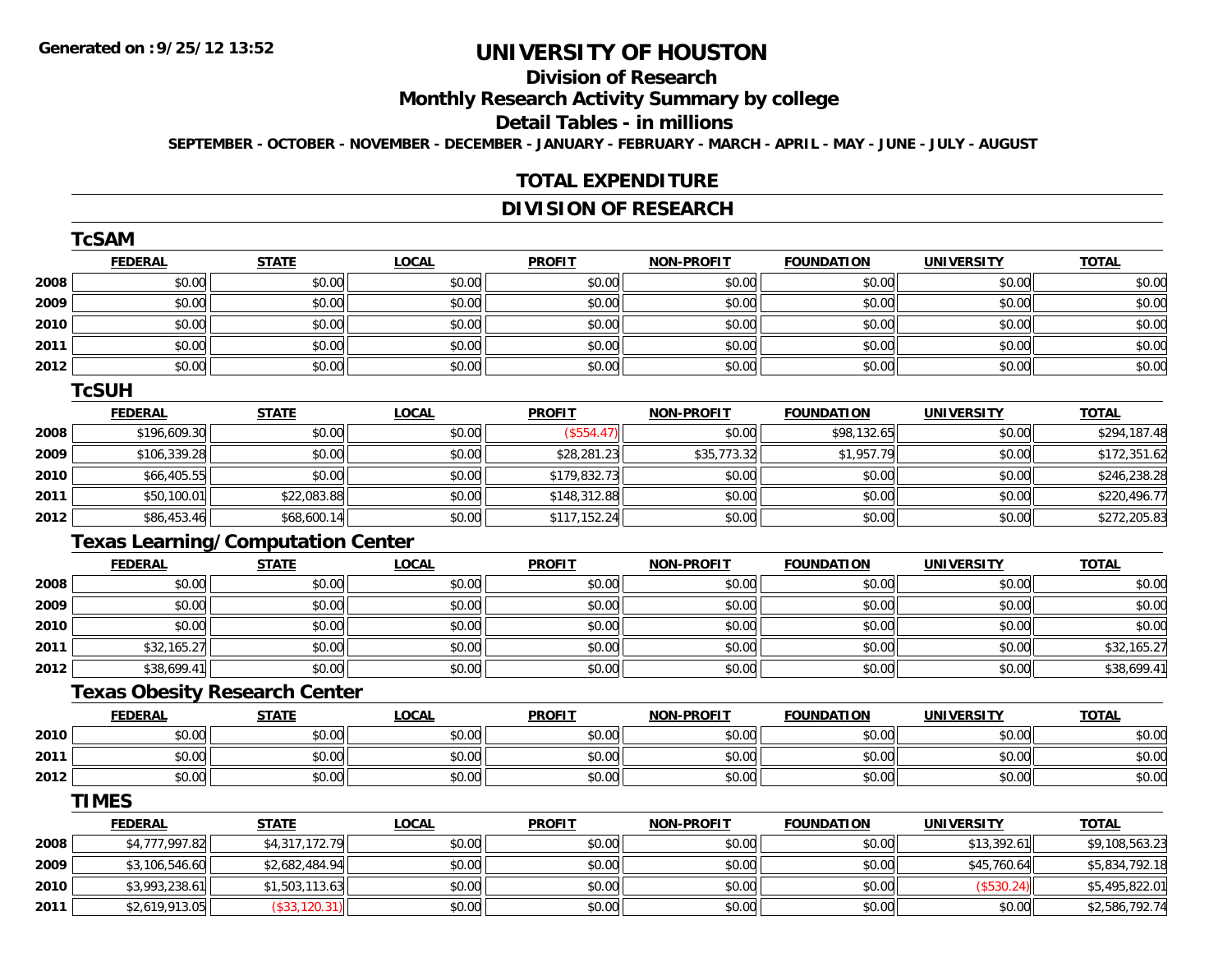# **Division of Research**

**Monthly Research Activity Summary by college**

**Detail Tables - in millions**

**SEPTEMBER - OCTOBER - NOVEMBER - DECEMBER - JANUARY - FEBRUARY - MARCH - APRIL - MAY - JUNE - JULY - AUGUST**

#### **TOTAL EXPENDITURE**

## **DIVISION OF RESEARCH**

|       | FEDERAL         | <b>STATE</b>                 | <b>OCAL</b> | <b>PROFIT</b> | -PROFIT<br>NON.     | <b>FOUNDATION</b> | <b>UNIVERSITY</b> | <u>TOTAL</u>                  |
|-------|-----------------|------------------------------|-------------|---------------|---------------------|-------------------|-------------------|-------------------------------|
| 2012  | רפ חדפ          | <b>C<sub>20</sub> 704 11</b> | \$0.00      | \$0.00        | \$0.00              | mn n¢<br>טט.טע    | \$0.00            | $\sim$                        |
| Total | \$20.031.482.32 | \$8,660,279.57               | \$0.00      | \$627,679.15  | よつに フフク つつ<br>,,,,, | \$100,090.44      | \$58,623.01       | 02701<br>, 27, 313,<br>.741.0 |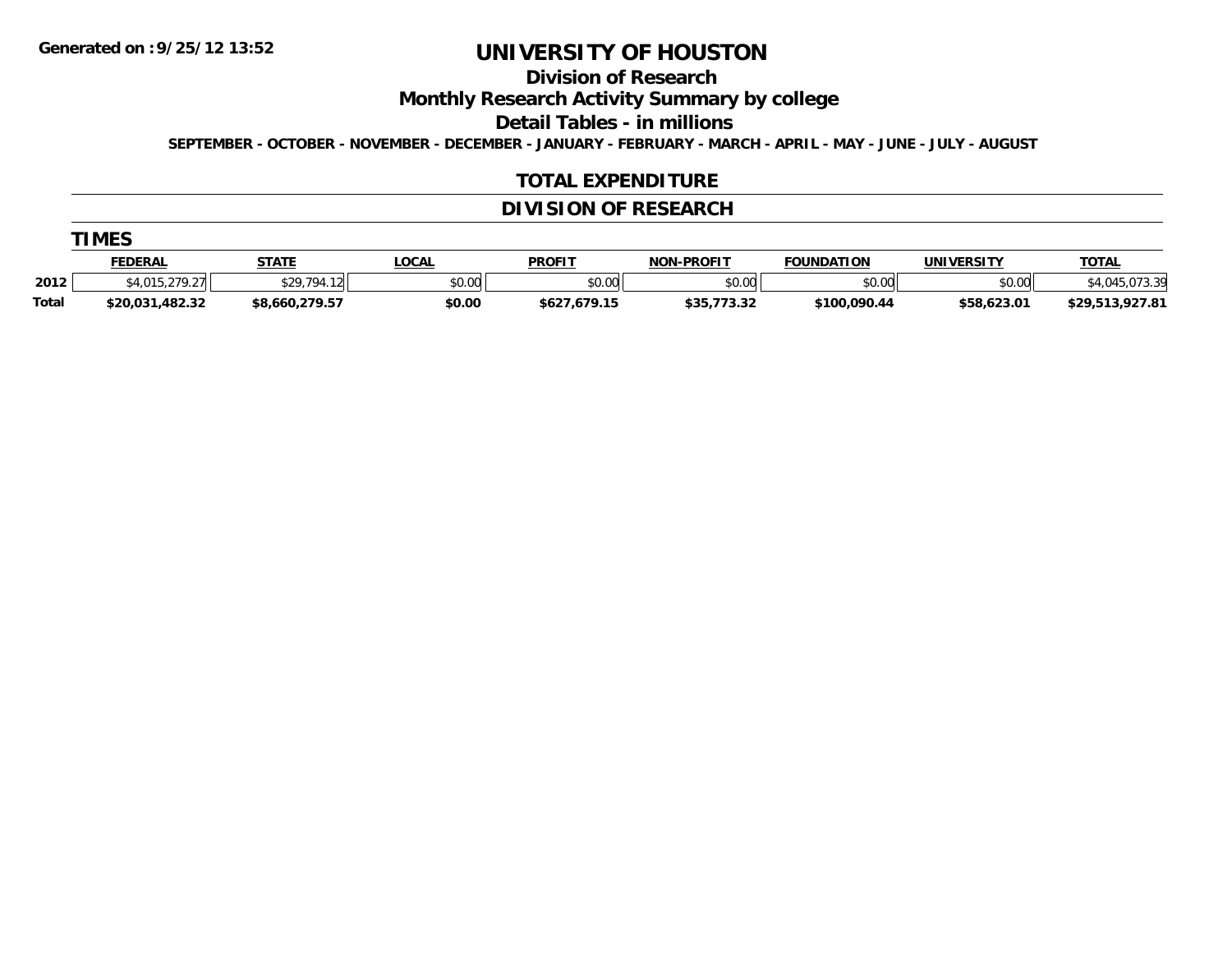**2012**

# **UNIVERSITY OF HOUSTON**

# **Division of Research**

### **Monthly Research Activity Summary by college**

#### **Detail Tables - in millions**

**SEPTEMBER - OCTOBER - NOVEMBER - DECEMBER - JANUARY - FEBRUARY - MARCH - APRIL - MAY - JUNE - JULY - AUGUST**

## **TOTAL EXPENDITURE**

## **GRADUATE COLLEGE OF SOCIAL WORK**

## **Center for Health Equities & Evaluation Research**

|      | <b>FEDERAL</b>                                    | <b>STATE</b> | <b>LOCAL</b> | <b>PROFIT</b> | <b>NON-PROFIT</b> | <b>FOUNDATION</b> | <b>UNIVERSITY</b> | <b>TOTAL</b>   |
|------|---------------------------------------------------|--------------|--------------|---------------|-------------------|-------------------|-------------------|----------------|
| 2012 | \$106,675.31                                      | \$0.00       | \$0.00       | \$0.00        | \$0.00            | \$0.00            | \$0.00            | \$106,675.31   |
|      | <b>Child &amp; Family for Innovative Research</b> |              |              |               |                   |                   |                   |                |
|      | <b>FEDERAL</b>                                    | <b>STATE</b> | <b>LOCAL</b> | <b>PROFIT</b> | <b>NON-PROFIT</b> | <b>FOUNDATION</b> | <b>UNIVERSITY</b> | <b>TOTAL</b>   |
| 2008 | \$23,090.62                                       | \$82,976.51  | \$0.00       | \$0.00        | \$74,253.02       | \$0.00            | \$0.00            | \$180,320.15   |
| 2009 | \$26,477.23                                       | \$230,214.83 | \$0.00       | \$0.00        | \$54,620.43       | \$0.00            | \$0.00            | \$311,312.49   |
| 2010 | \$36,695.84                                       | \$10,648.79  | \$0.00       | \$0.00        | \$19,073.78       | \$0.00            | \$0.00            | \$66,418.41    |
| 2011 | \$24,581.86                                       | \$0.00       | \$0.00       | \$0.00        | (\$461.81)        | \$0.00            | \$0.00            | \$24,120.05    |
| 2012 | \$2,754.67                                        | \$0.00       | \$6,610.31   | \$36,863.35   | \$0.00            | \$0.00            | \$0.00            | \$46,228.33    |
|      | <b>Community Projects - Social Work</b>           |              |              |               |                   |                   |                   |                |
|      | <b>FEDERAL</b>                                    | <b>STATE</b> | <b>LOCAL</b> | <b>PROFIT</b> | <b>NON-PROFIT</b> | <b>FOUNDATION</b> | <b>UNIVERSITY</b> | <b>TOTAL</b>   |
| 2008 | \$204,725.76                                      | \$0.00       | \$0.00       | \$0.00        | \$12,768.67       | \$0.00            | \$0.00            | \$217,494.43   |
| 2009 | \$78,655.94                                       | \$0.00       | \$0.00       | \$0.00        | \$528.41          | \$0.00            | \$0.00            | \$79,184.35    |
| 2010 | \$0.00                                            | \$0.00       | \$0.00       | \$0.00        | \$0.00            | \$0.00            | \$0.00            | \$0.00         |
| 2011 | \$0.00                                            | (\$2,280.14) | \$0.00       | \$0.00        | (\$440.00)        | (\$12.48)         | \$0.00            | (\$2,732.62)   |
| 2012 | \$2,754.67                                        | \$0.00       | \$0.00       | \$0.00        | \$0.00            | \$0.00            | \$0.00            | \$2,754.67     |
|      | Dean, Social Work                                 |              |              |               |                   |                   |                   |                |
|      | <b>FEDERAL</b>                                    | <b>STATE</b> | <b>LOCAL</b> | <b>PROFIT</b> | <b>NON-PROFIT</b> | <b>FOUNDATION</b> | <b>UNIVERSITY</b> | <b>TOTAL</b>   |
| 2008 | \$1,740,286.24                                    | \$751,579.37 | \$0.00       | \$0.00        | \$22,178.80       | \$0.00            | \$0.00            | \$2,514,044.41 |
| 2009 | \$1,851,234.70                                    | \$939,822.88 | \$0.00       | \$0.00        | \$2,225.57        | \$498.32          | \$23,338.02       | \$2,817,119.49 |
| 2010 | \$2,702,659.68                                    | \$653,959.82 | \$0.00       | \$0.00        | \$0.00            | \$1,737.86        | \$0.00            | \$3,358,357.36 |
| 2011 | \$2,928,610.55                                    | \$13,797.90  | \$0.00       | \$0.00        | \$0.00            | \$40,407.64       | \$0.00            | \$2,982,816.09 |
| 2012 | \$1,713,146.32                                    | (\$107.66)   | \$0.00       | \$0.00        | \$0.00            | \$60,213.87       | \$2,978.52        | \$1,776,231.05 |
|      | <b>Drug and Social Policy Research</b>            |              |              |               |                   |                   |                   |                |
|      | <b>FEDERAL</b>                                    | <b>STATE</b> | <b>LOCAL</b> | <b>PROFIT</b> | <b>NON-PROFIT</b> | <b>FOUNDATION</b> | <b>UNIVERSITY</b> | <b>TOTAL</b>   |
| 2008 | \$0.00                                            | \$0.00       | \$0.00       | \$0.00        | \$0.00            | \$0.00            | \$0.00            | \$0.00         |
| 2009 | \$0.00                                            | \$0.00       | \$0.00       | \$0.00        | \$0.00            | \$0.00            | \$0.00            | \$0.00         |
| 2010 | \$0.00                                            | \$0.00       | \$0.00       | \$0.00        | \$0.00            | \$0.00            | \$0.00            | \$0.00         |
| 2011 | \$0.00                                            | \$0.00       | \$0.00       | \$0.00        | \$0.00            | \$0.00            | \$0.00            | \$0.00         |

2 | \$0.00 \$0.00 \$0.00 \$0.00 \$0.00 \$0.00 \$0.00 \$0.00 \$0.00 \$0.00 \$0.00 \$0.00 \$0.00 \$0.00 \$0.00 \$0.00 \$0.00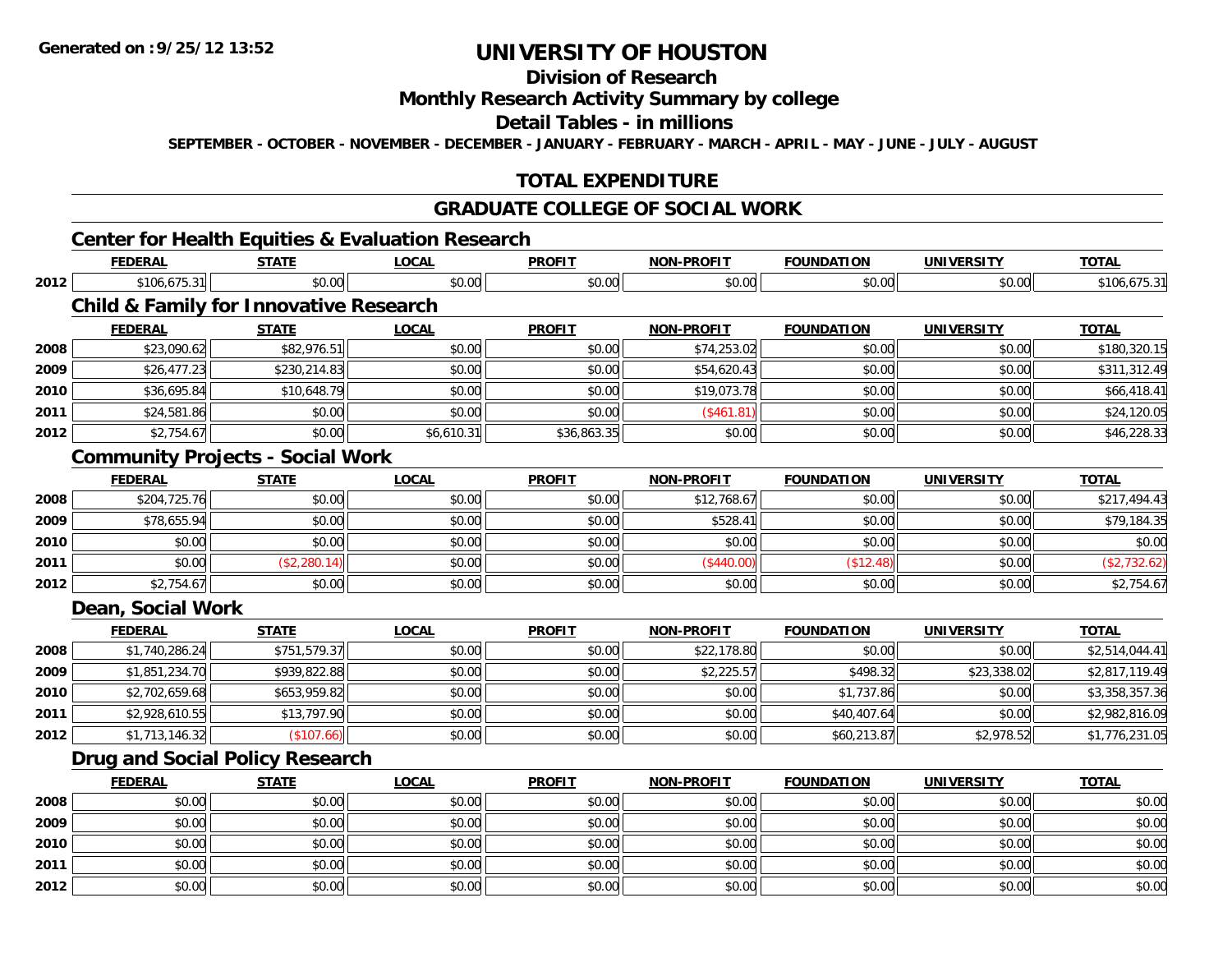# **Division of Research**

### **Monthly Research Activity Summary by college**

#### **Detail Tables - in millions**

**SEPTEMBER - OCTOBER - NOVEMBER - DECEMBER - JANUARY - FEBRUARY - MARCH - APRIL - MAY - JUNE - JULY - AUGUST**

#### **TOTAL EXPENDITURE**

#### **GRADUATE COLLEGE OF SOCIAL WORK**

# **Office for Drug SPR**

|       | <b>FEDERAL</b>  | <b>STATE</b>   | <b>LOCAL</b> | <b>PROFIT</b> | <b>NON-PROFIT</b> | <b>FOUNDATION</b> | <b>UNIVERSITY</b> | <b>TOTAL</b>    |
|-------|-----------------|----------------|--------------|---------------|-------------------|-------------------|-------------------|-----------------|
| 2008  | \$0.00          | \$0.00         | \$0.00       | \$0.00        | \$0.00            | \$0.00            | \$0.00            | \$0.00          |
| 2009  | \$0.00          | \$0.00         | \$0.00       | \$0.00        | \$0.00            | \$0.00            | \$0.00            | \$0.00          |
| 2010  | \$0.00          | \$0.00         | \$0.00       | \$0.00        | \$0.00            | \$0.00            | \$0.00            | \$0.00          |
| 2011  | \$0.00          | \$0.00         | \$0.00       | \$0.00        | \$0.00            | \$0.00            | \$0.00            | \$0.00          |
| 2012  | \$0.00          | \$0.00         | \$0.00       | \$0.00        | \$0.00            | \$0.00            | \$0.00            | \$0.00          |
| Total | \$11,442,349.39 | \$2,680,612.30 | \$6,610.31   | \$36,863.35   | \$184,746.87      | \$102.845.21      | \$26,316.54       | \$14,480,343.97 |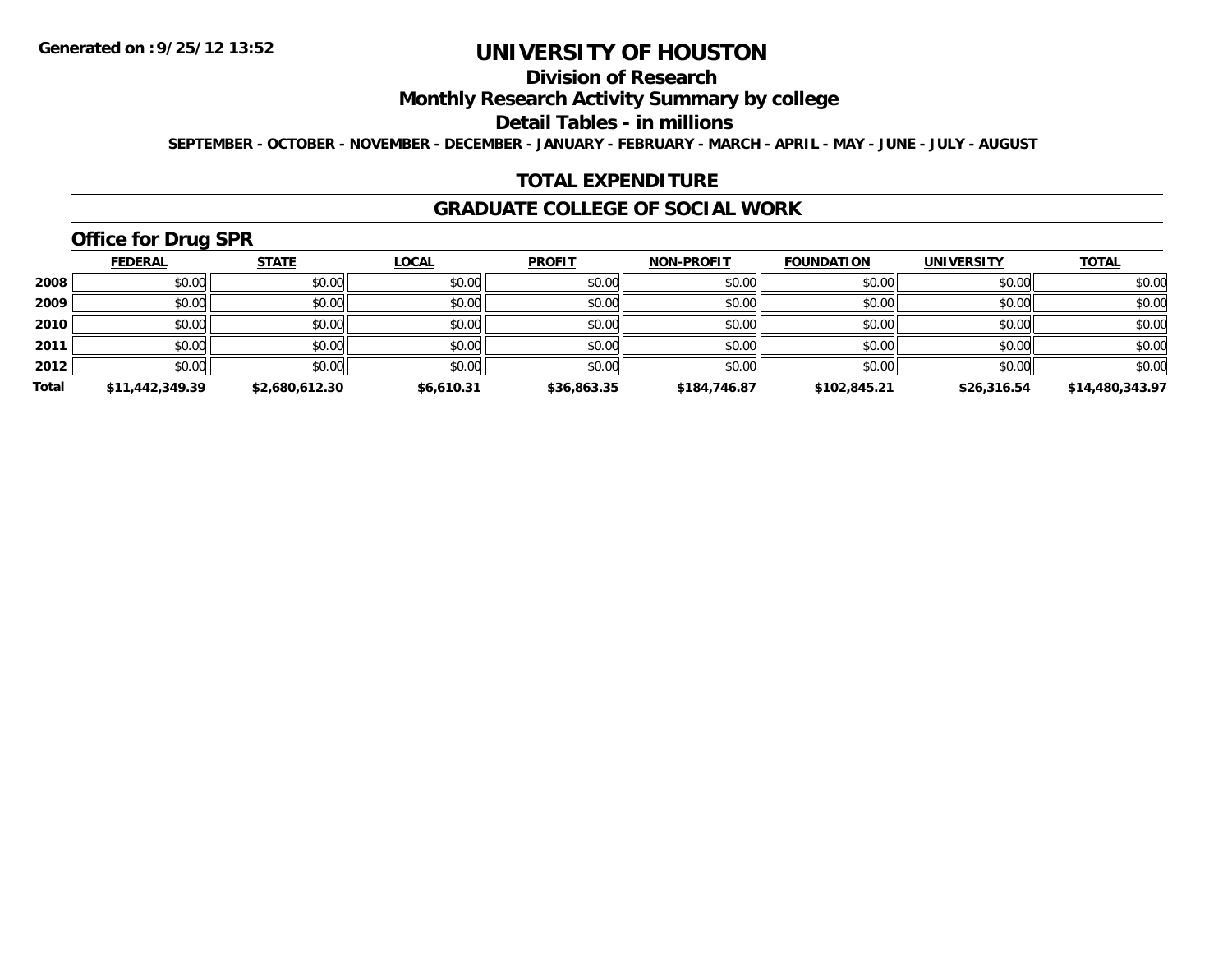## **Division of Research**

### **Monthly Research Activity Summary by college**

#### **Detail Tables - in millions**

**SEPTEMBER - OCTOBER - NOVEMBER - DECEMBER - JANUARY - FEBRUARY - MARCH - APRIL - MAY - JUNE - JULY - AUGUST**

### **TOTAL EXPENDITURE**

#### **HILTON COLLEGE OF HOTEL AND RESTAURANT MANAGEMENT**

#### **Hotel and Restaurant Management**

|       | <b>FEDERAL</b> | <b>STATE</b> | <u>LOCAL</u> | <b>PROFIT</b> | <b>NON-PROFIT</b> | <b>FOUNDATION</b> | <b>UNIVERSITY</b> | <b>TOTAL</b> |
|-------|----------------|--------------|--------------|---------------|-------------------|-------------------|-------------------|--------------|
| 2008  | \$0.00         | \$3,865.31   | \$0.00       | \$0.00        | \$0.00            | \$0.00            | \$0.00            | \$3,865.31   |
| 2009  | \$17,843.20    | \$0.00       | \$0.00       | \$1,730.27    | \$0.00            | \$0.00            | \$0.00            | \$19,573.47  |
| 2010  | \$57,193.94    | \$0.00       | \$0.00       | \$0.00        | \$48,506.61       | \$0.00            | \$0.00            | \$105,700.55 |
| 2011  | \$76,026.41    | \$0.00       | \$0.00       | \$0.00        | \$23,588.83       | \$0.00            | \$0.00            | \$99,615.24  |
| 2012  | \$64,448.07    | \$99,759.29  | \$0.00       | \$25.76       | \$8,813.27        | \$0.00            | \$0.00            | \$173,046.39 |
| Total | \$215,511.62   | \$103,624.60 | \$0.00       | \$1,756.03    | \$80,908.71       | \$0.00            | \$0.00            | \$401,800.96 |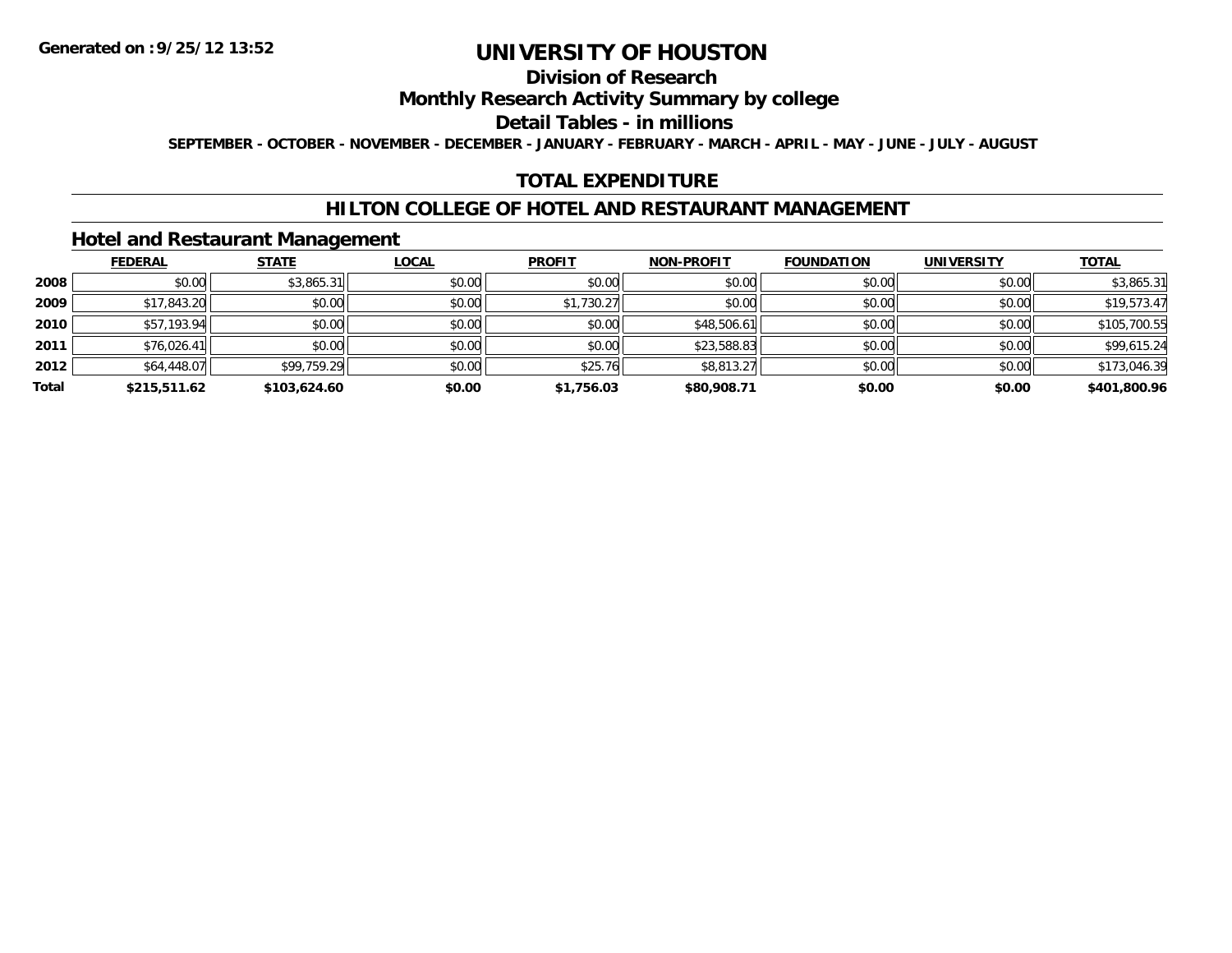# **Division of Research**

**Monthly Research Activity Summary by college**

**Detail Tables - in millions**

**SEPTEMBER - OCTOBER - NOVEMBER - DECEMBER - JANUARY - FEBRUARY - MARCH - APRIL - MAY - JUNE - JULY - AUGUST**

#### **TOTAL EXPENDITURE**

#### **HONORS COLLEGE**

#### **Houston Teachers Institute**

|       | <b>FEDERAL</b> | <b>STATE</b> | <b>LOCAL</b> | <b>PROFIT</b> | <b>NON-PROFIT</b> | <b>FOUNDATION</b> | <b>UNIVERSITY</b> | <b>TOTAL</b> |
|-------|----------------|--------------|--------------|---------------|-------------------|-------------------|-------------------|--------------|
| 2009  | \$32,005.28    | \$0.00       | \$0.00       | \$0.00        | \$0.00            | \$0.00            | \$0.00            | \$32,005.28  |
| 2010  | \$54,670.05    | \$0.00       | \$0.00       | \$0.00        | \$0.00            | \$0.00            | \$0.00            | \$54,670.05  |
| 2011  | \$30,185.88    | \$0.00       | \$0.00       | \$0.00        | \$8,517.57        | \$0.00            | \$0.00            | \$38,703.45  |
| 2012  | \$32,022.50    | \$0.00       | \$0.00       | \$0.00        | \$26,544.71       | \$0.00            | \$0.00            | \$58,567.21  |
| Total | \$148,883.71   | \$0.00       | \$0.00       | \$0.00        | \$35,062.28       | \$0.00            | \$0.00            | \$183,946.00 |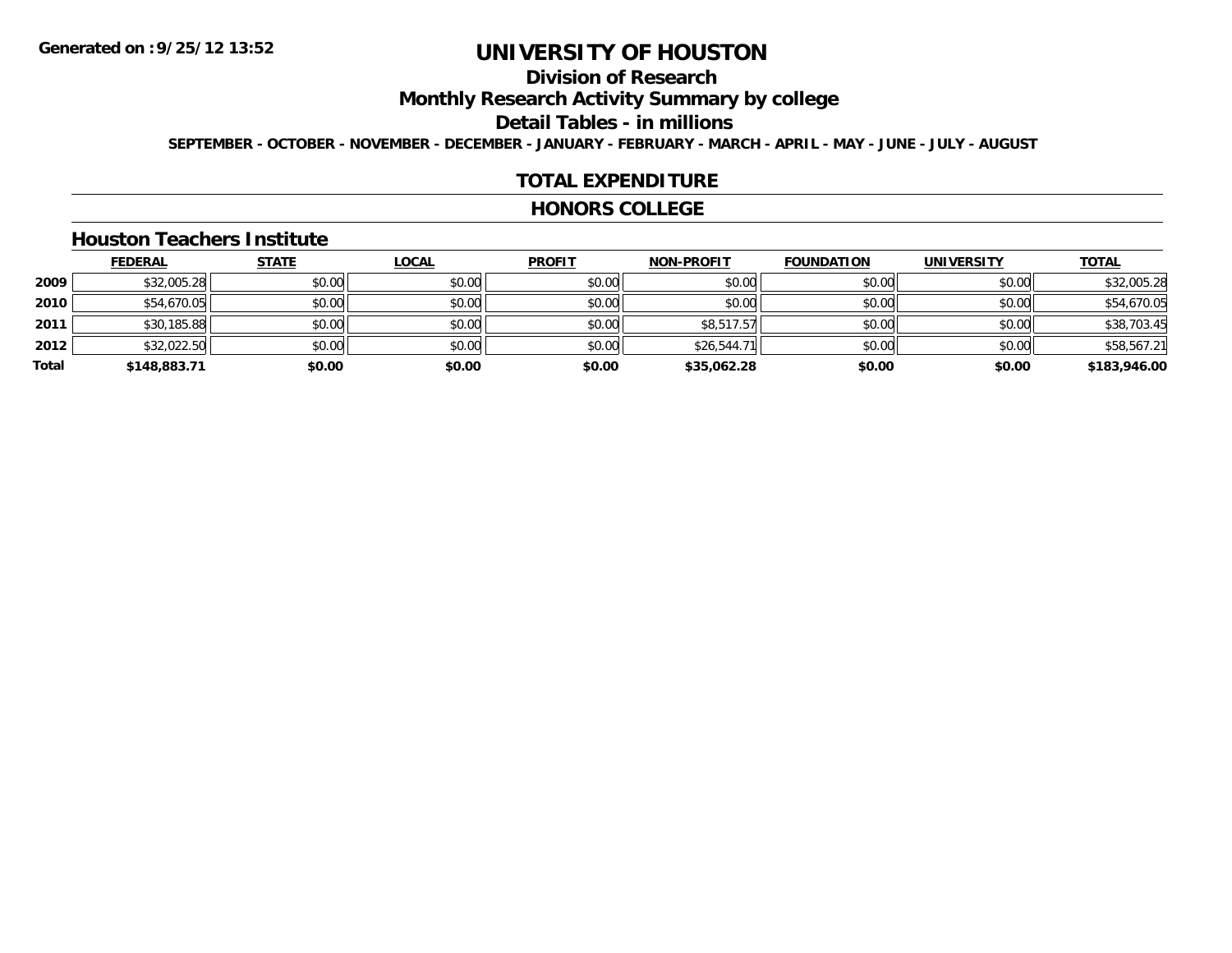# **Division of Research**

**Monthly Research Activity Summary by college**

#### **Detail Tables - in millions**

**SEPTEMBER - OCTOBER - NOVEMBER - DECEMBER - JANUARY - FEBRUARY - MARCH - APRIL - MAY - JUNE - JULY - AUGUST**

#### **TOTAL EXPENDITURE**

#### **LIBRARY**

### **Administration, Library**

|       | <b>FEDERAL</b> | <b>STATE</b> | <b>LOCAL</b> | <b>PROFIT</b> | <b>NON-PROFIT</b> | <b>FOUNDATION</b> | <b>UNIVERSITY</b> | <b>TOTAL</b> |
|-------|----------------|--------------|--------------|---------------|-------------------|-------------------|-------------------|--------------|
| 2008  | \$29,705.25    | \$0.00       | \$0.00       | \$0.00        | \$0.00            | \$0.00            | \$0.00            | \$29,705.25  |
| 2009  | \$33,452.92    | \$0.00       | \$0.00       | \$0.00        | \$0.00            | \$0.00            | \$0.00            | \$33,452.92  |
| 2010  | \$31,645.24    | \$0.00       | \$0.00       | \$0.00        | \$0.00            | \$0.00            | \$0.00            | \$31,645.24  |
| 2011  | \$21,624.75    | \$0.00       | \$0.00       | \$0.00        | \$0.00            | \$0.00            | \$0.00            | \$21,624.75  |
| 2012  | \$43.40        | \$0.00       | \$0.00       | \$0.00        | \$0.00            | \$0.00            | \$0.00            | \$43.40      |
| Total | \$116,471.56   | \$0.00       | \$0.00       | \$0.00        | \$0.00            | \$0.00            | \$0.00            | \$116,471.56 |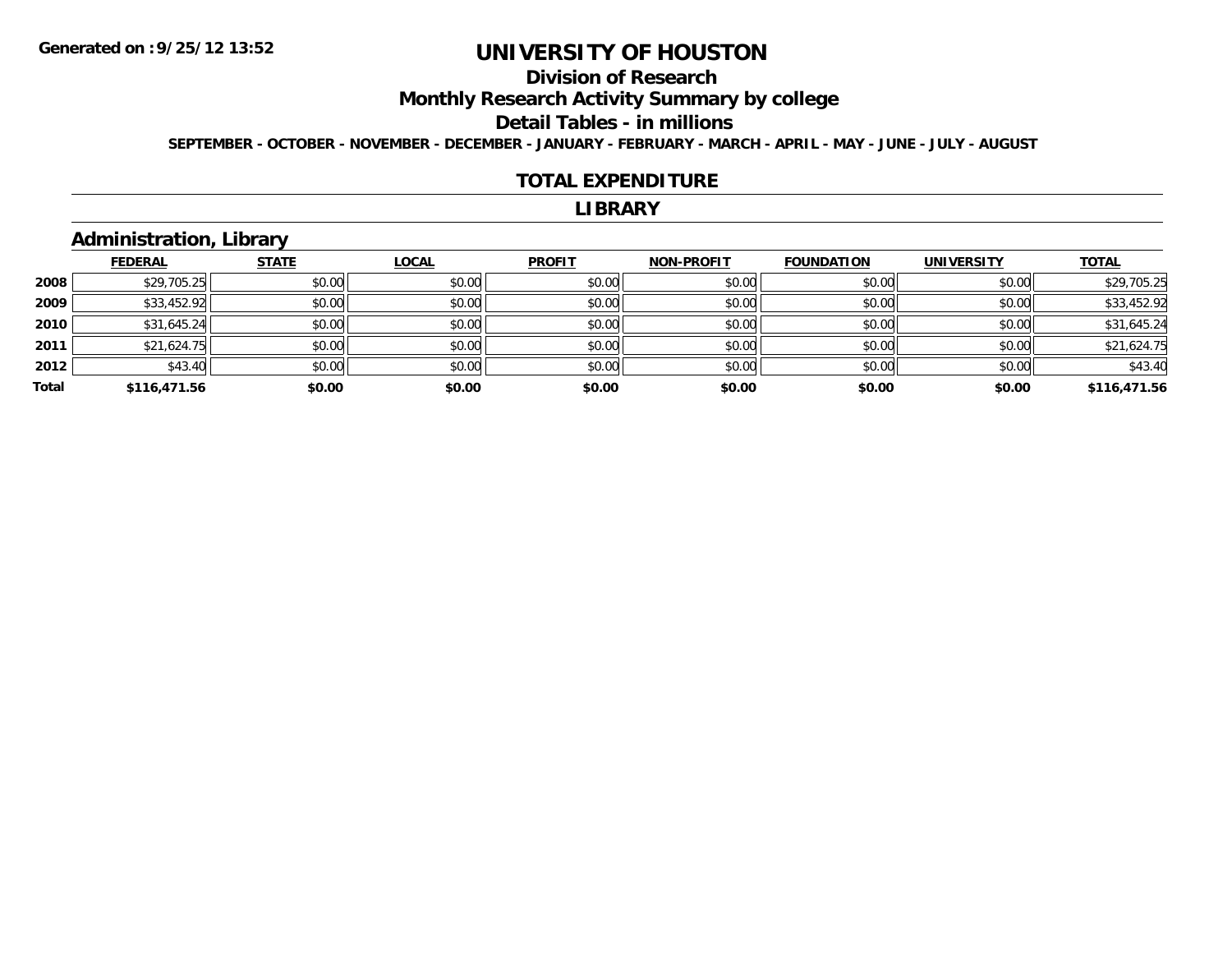# **Division of Research**

**Monthly Research Activity Summary by college**

#### **Detail Tables - in millions**

**SEPTEMBER - OCTOBER - NOVEMBER - DECEMBER - JANUARY - FEBRUARY - MARCH - APRIL - MAY - JUNE - JULY - AUGUST**

#### **TOTAL EXPENDITURE**

#### **PRESIDENT**

#### **Office of the President**

|              | <b>FEDERAL</b> | <u>STATE</u> | <u>LOCAL</u> | <b>PROFIT</b> | <b>NON-PROFIT</b> | <b>FOUNDATION</b> | <b>UNIVERSITY</b> | <b>TOTAL</b> |
|--------------|----------------|--------------|--------------|---------------|-------------------|-------------------|-------------------|--------------|
| 2010         | \$0.00         | \$0.00       | \$0.00       | \$0.00        | \$0.00            | \$0.00            | \$0.00            | \$0.00       |
| 2011         | \$0.00         | \$0.00       | \$0.00       | \$0.00        | \$0.00            | \$0.00            | \$0.00            | \$0.00       |
| 2012         | \$0.00         | \$0.00       | \$0.00       | \$0.00        | \$0.00            | \$0.00            | \$0.00            | \$0.00       |
| <b>Total</b> | \$0.00         | \$0.00       | \$0.00       | \$0.00        | \$0.00            | \$0.00            | \$0.00            | \$0.00       |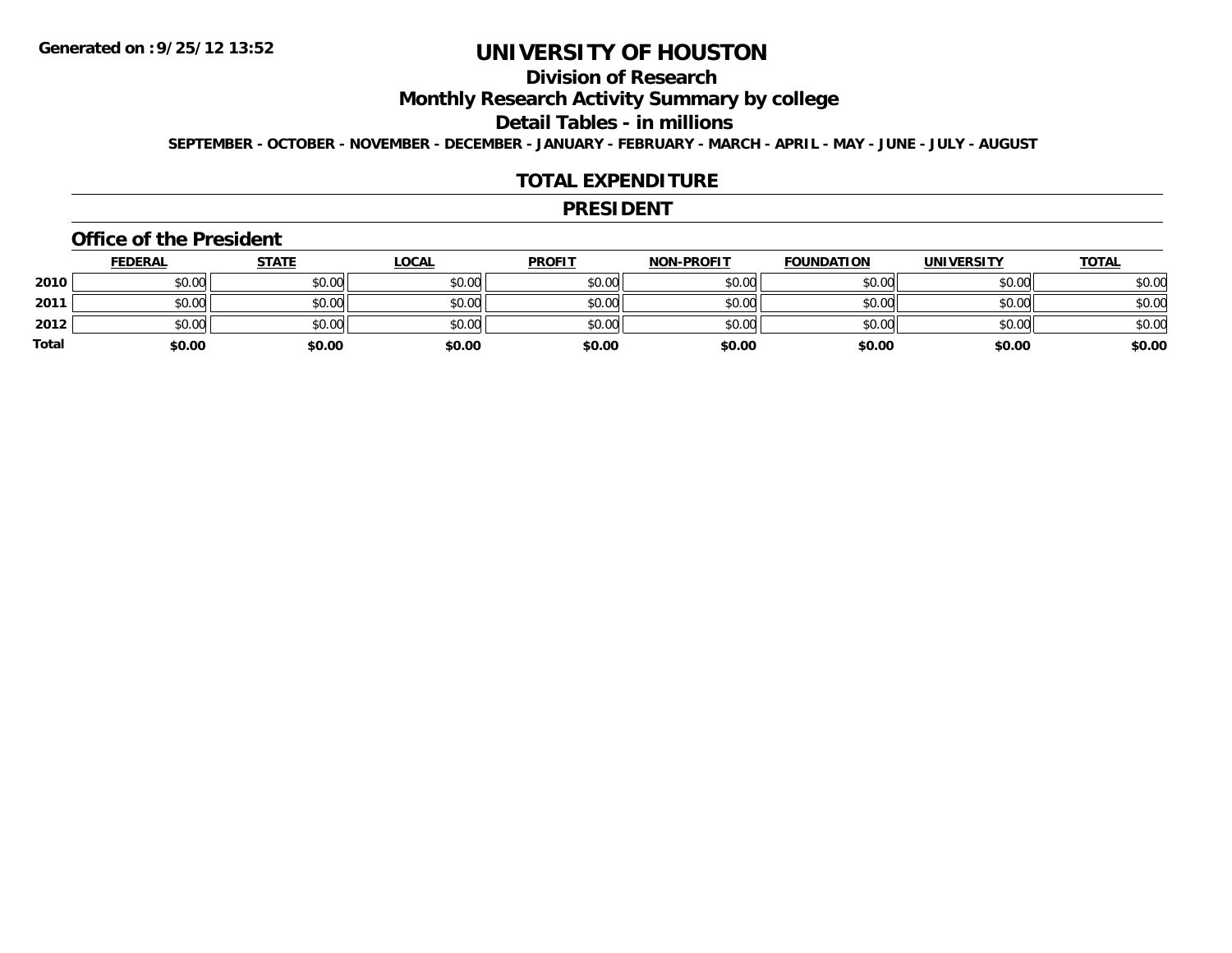# **Division of Research**

#### **Monthly Research Activity Summary by college**

#### **Detail Tables - in millions**

**SEPTEMBER - OCTOBER - NOVEMBER - DECEMBER - JANUARY - FEBRUARY - MARCH - APRIL - MAY - JUNE - JULY - AUGUST**

### **TOTAL EXPENDITURE**

### **SENIOR V.P. FOR ACADEMIC AFFAIRS AND PROVOST**

# **Continuing Education**

|      | <b>FEDERAL</b>                                      | <b>STATE</b> | <b>LOCAL</b> | <b>PROFIT</b> | <b>NON-PROFIT</b> | <b>FOUNDATION</b> | <b>UNIVERSITY</b> | <b>TOTAL</b>   |
|------|-----------------------------------------------------|--------------|--------------|---------------|-------------------|-------------------|-------------------|----------------|
| 2011 | \$0.00                                              | \$1,068.06   | \$0.00       | \$0.00        | \$0.00            | \$0.00            | \$0.00            | \$1,068.06     |
|      | <b>KUHF - Radio</b>                                 |              |              |               |                   |                   |                   |                |
|      | <b>FEDERAL</b>                                      | <b>STATE</b> | <b>LOCAL</b> | <b>PROFIT</b> | <b>NON-PROFIT</b> | <b>FOUNDATION</b> | <b>UNIVERSITY</b> | <b>TOTAL</b>   |
| 2008 | \$0.00                                              | \$0.00       | \$0.00       | \$0.00        | \$467,947.00      | \$0.00            | \$0.00            | \$467,947.00   |
| 2009 | \$19,800.00                                         | \$0.00       | \$0.00       | \$0.00        | \$459,585.99      | \$40,000.00       | \$0.00            | \$519,385.99   |
| 2010 | \$11,640.00                                         | \$12,500.00  | \$0.00       | \$0.00        | \$647,923.46      | \$0.00            | \$0.00            | \$672,063.46   |
| 2011 | \$6,272.82                                          | \$2,500.00   | \$0.00       | \$0.00        | \$623,379.11      | \$0.00            | \$0.00            | \$632,151.93   |
| 2012 | (\$758.32)                                          | \$10,153.66  | \$0.00       | \$0.00        | \$2,263,887.36    | \$0.00            | \$0.00            | \$2,273,282.70 |
|      | <b>Learning and Assessment Services</b>             |              |              |               |                   |                   |                   |                |
|      | <b>FEDERAL</b>                                      | <b>STATE</b> | <b>LOCAL</b> | <b>PROFIT</b> | <b>NON-PROFIT</b> | <b>FOUNDATION</b> | <b>UNIVERSITY</b> | <b>TOTAL</b>   |
| 2008 | \$273,854.16                                        | \$124,237.23 | \$0.00       | \$0.00        | \$66,961.95       | \$12,583.56       | \$0.00            | \$477,636.90   |
| 2009 | \$279,690.53                                        | \$127,599.06 | \$0.00       | \$0.00        | \$64,300.28       | \$2,835.34        | \$0.00            | \$474,425.21   |
| 2010 | \$320,596.77                                        | \$129,725.31 | \$0.00       | \$0.00        | \$64,517.99       | \$5,252.76        | \$0.00            | \$520,092.83   |
| 2011 | \$297,521.99                                        | \$136,811.91 | \$0.00       | \$0.00        | \$74,006.95       | \$6,633.24        | \$0.00            | \$514,974.09   |
| 2012 | \$299,720.02                                        | \$130,080.71 | \$0.00       | \$0.00        | \$75,521.14       | \$0.00            | \$0.00            | \$505,321.87   |
|      | <b>Learning Support Services</b>                    |              |              |               |                   |                   |                   |                |
|      | <b>FEDERAL</b>                                      | <b>STATE</b> | <b>LOCAL</b> | <b>PROFIT</b> | <b>NON-PROFIT</b> | <b>FOUNDATION</b> | <b>UNIVERSITY</b> | <b>TOTAL</b>   |
| 2008 | \$20,764.81                                         | \$0.00       | \$0.00       | \$0.00        | \$0.00            | \$0.00            | \$0.00            | \$20,764.81    |
| 2009 | \$88,538.95                                         | \$0.00       | \$0.00       | \$0.00        | \$0.00            | \$0.00            | \$0.00            | \$88,538.95    |
| 2010 | \$51,452.22                                         | \$0.00       | \$0.00       | \$0.00        | \$0.00            | \$0.00            | \$0.00            | \$51,452.22    |
|      | <b>Office of Admissions</b>                         |              |              |               |                   |                   |                   |                |
|      | <b>FEDERAL</b>                                      | <b>STATE</b> | <b>LOCAL</b> | <b>PROFIT</b> | <b>NON-PROFIT</b> | <b>FOUNDATION</b> | <b>UNIVERSITY</b> | <b>TOTAL</b>   |
| 2012 | \$0.00                                              | \$0.00       | \$0.00       | \$0.00        | \$0.00            | \$0.00            | \$0.00            | \$0.00         |
|      | <b>Senior V.P. for Academic Affairs and Provost</b> |              |              |               |                   |                   |                   |                |
|      | <b>FEDERAL</b>                                      | <b>STATE</b> | <b>LOCAL</b> | <b>PROFIT</b> | <b>NON-PROFIT</b> | <b>FOUNDATION</b> | <b>UNIVERSITY</b> | <b>TOTAL</b>   |
| 2008 | \$30.24                                             | \$0.00       | \$0.00       | \$0.00        | \$0.00            | \$0.00            | \$0.00            | \$30.24        |
| 2009 | (\$110.11)                                          | \$0.00       | \$0.00       | \$0.00        | \$0.00            | \$0.00            | \$0.00            | (\$110.11)     |
| 2012 | \$0.00                                              | \$36,232.62  | \$0.00       | \$0.00        | \$0.00            | \$0.00            | \$0.00            | \$36,232.62    |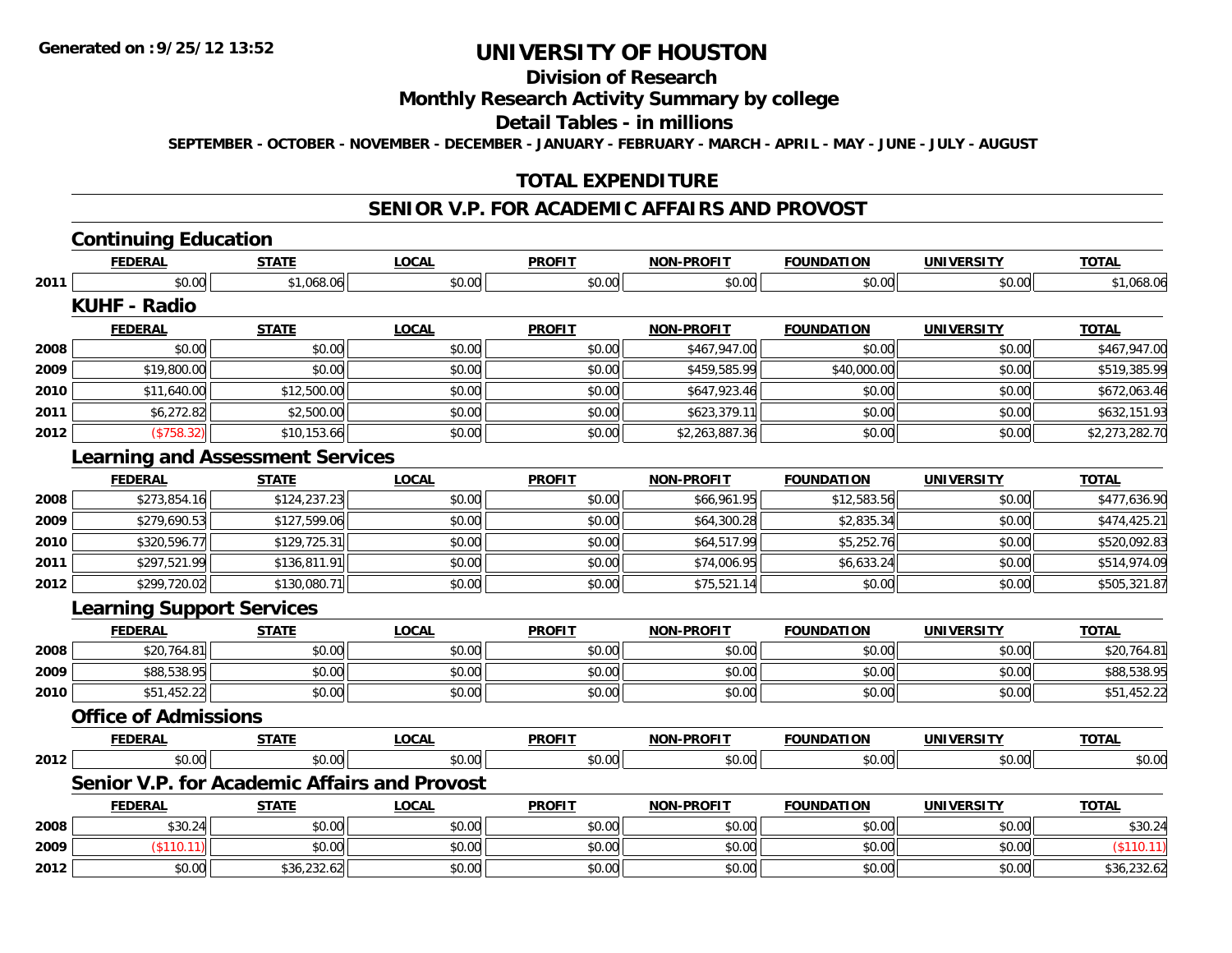## **Division of Research**

#### **Monthly Research Activity Summary by college**

#### **Detail Tables - in millions**

**SEPTEMBER - OCTOBER - NOVEMBER - DECEMBER - JANUARY - FEBRUARY - MARCH - APRIL - MAY - JUNE - JULY - AUGUST**

### **TOTAL EXPENDITURE**

## **SENIOR V.P. FOR ACADEMIC AFFAIRS AND PROVOST**

#### **UH Charter School**

|      | <b>FEDERAL</b>              | <b>CTATE</b>               | .OCAL  | <b>PROFIT</b>           | -PROFIT<br>NON. | <b>FOUNDATION</b>     | UNIVERSITY | <b>TOTAL</b> |
|------|-----------------------------|----------------------------|--------|-------------------------|-----------------|-----------------------|------------|--------------|
| 2011 | $\sim$ $\sim$<br>920.043.UU | 0000<br>JU.UU              | \$0.00 | 0 <sub>n</sub><br>JU.UU | 0000<br>vu.vu   | $\sim$ $\sim$<br>0.00 | \$0.00     |              |
| 2012 | $\cdot$<br>70.666.43        | $*$ 070.<br>.709.23<br>, ט | \$0.00 | 0 <sub>n</sub><br>JU.UL | 0000<br>vv.vv   | \$0.00                | \$0.00     |              |

### **Undergraduate Scholars**

|      | <b>FEDERAL</b> | <b>STATE</b> | <u>LOCAL</u> | <b>PROFIT</b> | <b>NON-PROFIT</b> | <b>FOUNDATION</b> | <b>UNIVERSITY</b> | <b>TOTAL</b> |
|------|----------------|--------------|--------------|---------------|-------------------|-------------------|-------------------|--------------|
| 2008 | \$0.00         | \$93.78      | \$0.00       | \$0.00        | \$0.00            | \$0.00            | \$0.00            | \$93.78      |
| 2009 | \$0.00         | \$8,599.79   | \$0.00       | \$0.00        | \$0.00            | \$0.00            | \$0.00            | \$8,599.79   |
| 2010 | \$0.00         | \$5,691.97   | \$0.00       | \$0.00        | \$0.00            | \$0.00            | \$0.00            | \$5,691.97   |
| 2011 | \$0.00         | \$26,253.07  | \$0.00       | \$0.00        | \$0.00            | \$0.00            | \$0.00            | \$26,253.07  |
| 2012 | \$0.00         | \$22,712.31  | \$0.00       | \$0.00        | \$0.00            | \$0.00            | \$0.00            | \$22,712.31  |

#### **Undergraduate Studies**

|       | <b>FEDERAL</b> | <b>STATE</b>   | <u>LOCAL</u> | <b>PROFIT</b> | <b>NON-PROFIT</b> | <b>FOUNDATION</b> | <b>UNIVERSITY</b> | <b>TOTAL</b>   |
|-------|----------------|----------------|--------------|---------------|-------------------|-------------------|-------------------|----------------|
| 2009  | \$0.00         | \$11,441.40    | \$0.00       | \$0.00        | \$0.00            | \$0.00            | \$0.00            | \$11,441.40    |
| 2010  | \$0.00         | \$102,974.03   | \$0.00       | \$0.00        | \$0.00            | \$23,215.29       | \$0.00            | \$126,189.32   |
| 2011  | \$0.00         | \$149,501.09   | \$0.00       | \$0.00        | \$0.00            | \$0.00            | \$0.00            | \$149,501.09   |
| 2012  | \$0.00         | \$140,729.72   | \$0.00       | \$0.00        | \$0.00            | \$0.00            | \$0.00            | \$140,729.72   |
| Total | \$1,760,523.51 | \$2,058,614.95 | \$0.00       | \$0.00        | \$4,808,031.23    | \$90,520.19       | \$0.00            | \$8,717,689.88 |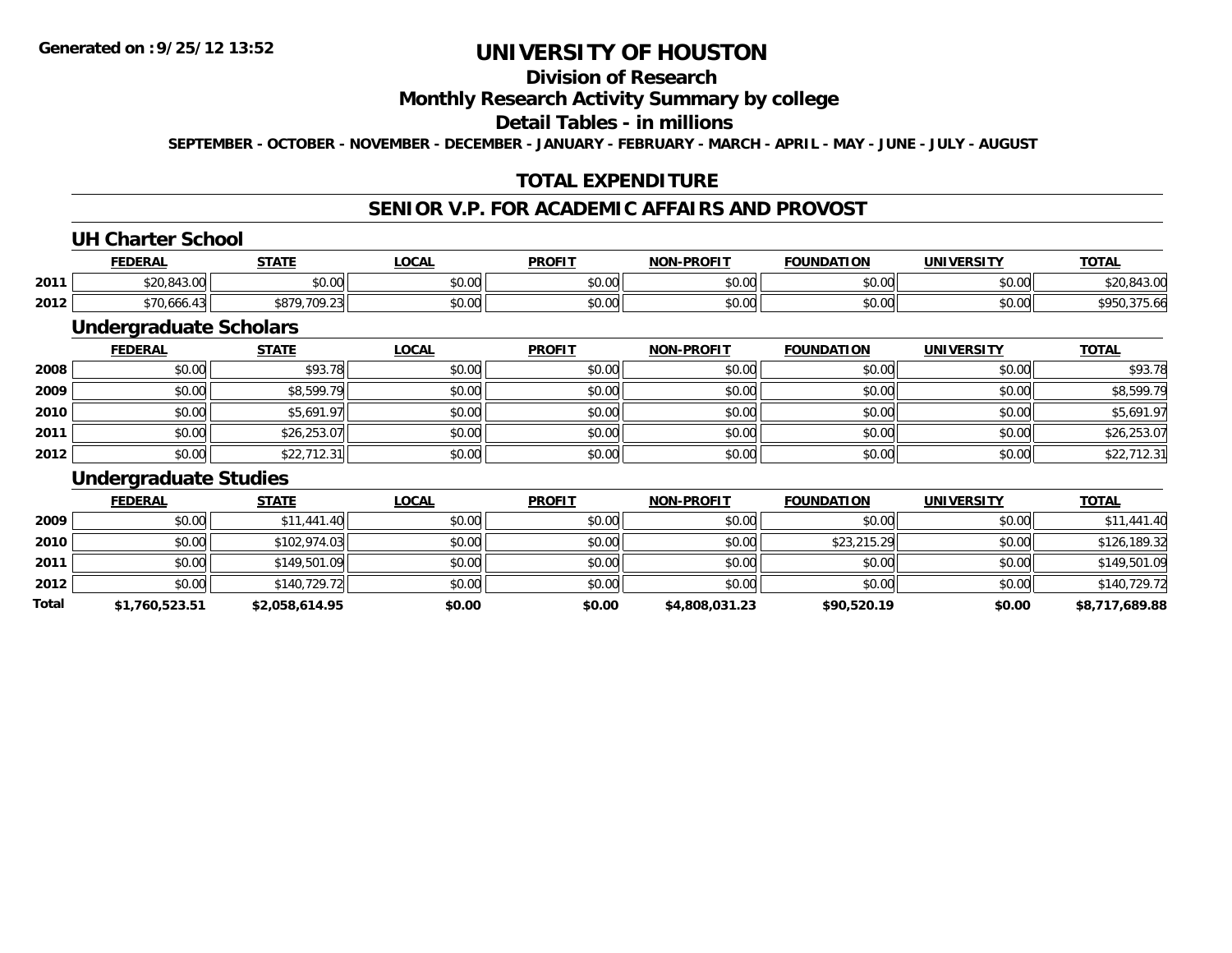# **Division of Research**

**Monthly Research Activity Summary by college**

#### **Detail Tables - in millions**

**SEPTEMBER - OCTOBER - NOVEMBER - DECEMBER - JANUARY - FEBRUARY - MARCH - APRIL - MAY - JUNE - JULY - AUGUST**

#### **TOTAL EXPENDITURE**

#### **UH LAW CENTER**

|       | Dean, Law          |              |              |               |                   |                   |                   |                |
|-------|--------------------|--------------|--------------|---------------|-------------------|-------------------|-------------------|----------------|
|       | <b>FEDERAL</b>     | <b>STATE</b> | <b>LOCAL</b> | <b>PROFIT</b> | <b>NON-PROFIT</b> | <b>FOUNDATION</b> | <b>UNIVERSITY</b> | <b>TOTAL</b>   |
| 2009  | \$67,126.72        | \$0.00       | \$0.00       | \$0.00        | \$0.00            | \$0.00            | \$0.00            | \$67,126.72    |
| 2010  | \$206,320.72       | \$0.00       | \$0.00       | \$0.00        | \$0.00            | \$0.00            | \$0.00            | \$206,320.72   |
| 2011  | \$34,816.75        | \$0.00       | \$0.00       | \$0.00        | \$0.00            | \$0.00            | \$0.00            | \$34,816.75    |
| 2012  | (\$221,005.68)     | \$0.00       | \$0.00       | \$0.00        | \$0.00            | \$0.00            | \$0.00            | (\$221,005.68) |
|       | <b>Law Library</b> |              |              |               |                   |                   |                   |                |
|       | <b>FEDERAL</b>     | <b>STATE</b> | <b>LOCAL</b> | <b>PROFIT</b> | <b>NON-PROFIT</b> | <b>FOUNDATION</b> | <b>UNIVERSITY</b> | <b>TOTAL</b>   |
| 2009  | (\$1.62)           | \$0.00       | \$0.00       | \$0.00        | \$0.00            | \$0.00            | \$0.00            | (\$1.62)       |
|       | <b>Law-UH</b>      |              |              |               |                   |                   |                   |                |
|       | <b>FEDERAL</b>     | <b>STATE</b> | <b>LOCAL</b> | <b>PROFIT</b> | <b>NON-PROFIT</b> | <b>FOUNDATION</b> | <b>UNIVERSITY</b> | <b>TOTAL</b>   |
| 2008  | \$36,595.44        | \$44,759.60  | \$0.00       | \$0.00        | \$0.00            | \$0.00            | \$0.00            | \$81,355.04    |
| 2009  | \$70,777.84        | \$45,597.07  | \$0.00       | \$0.00        | \$0.00            | \$0.00            | \$0.00            | \$116,374.91   |
| 2010  | \$709.58           | \$197,954.06 | \$0.00       | \$0.00        | \$0.00            | \$25,376.73       | \$0.00            | \$224,040.37   |
| 2011  | \$67,983.70        | \$128,221.02 | \$0.00       | \$0.00        | \$0.00            | \$93,871.20       | \$0.00            | \$290,075.92   |
| 2012  | \$80,619.10        | \$133,035.52 | \$0.00       | \$0.00        | \$0.00            | \$87,844.71       | \$0.00            | \$301,499.33   |
| Total | \$343,942.55       | \$549,567.27 | \$0.00       | \$0.00        | \$0.00            | \$207,092.64      | \$0.00            | \$1,100,602.45 |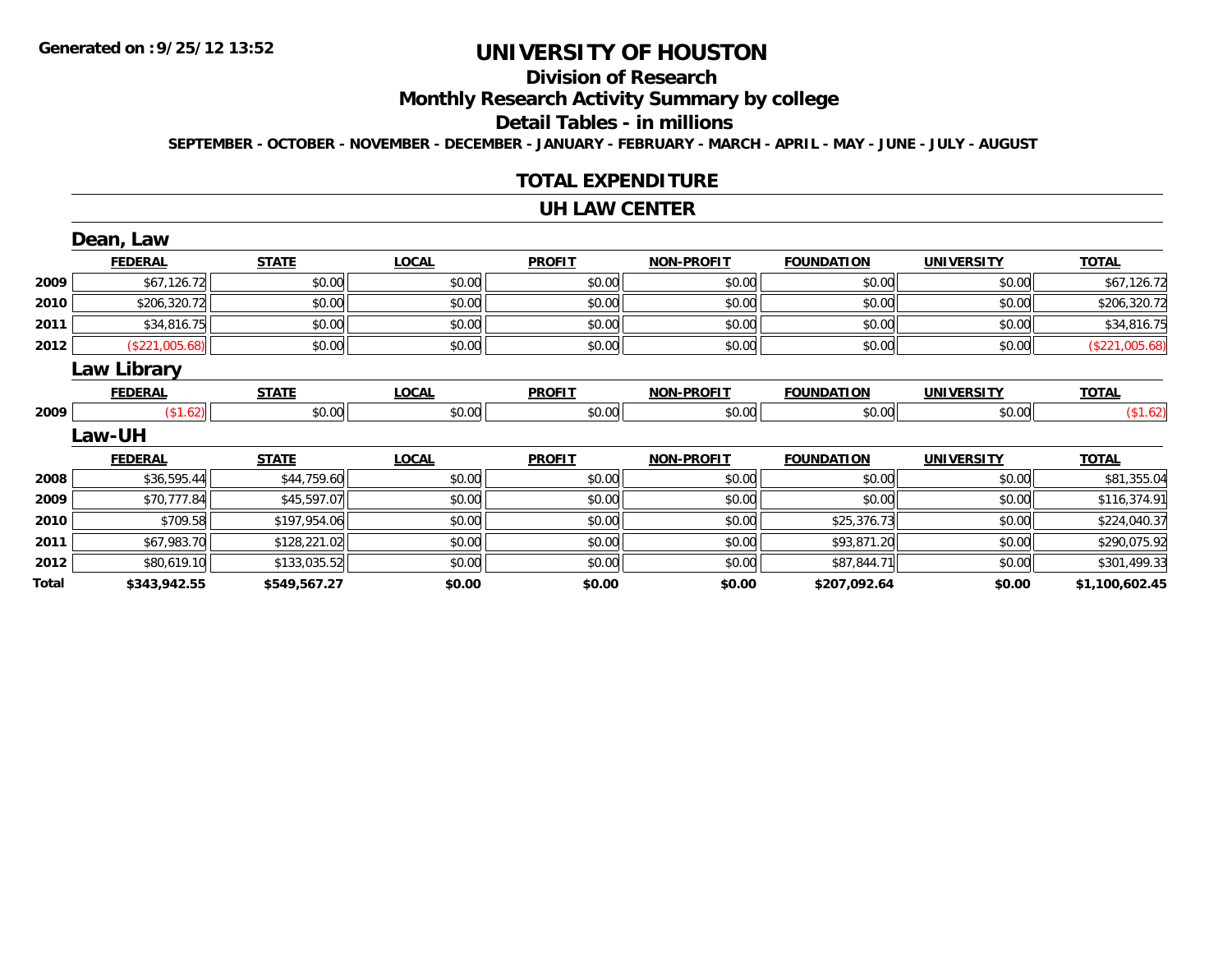#### **Division of Research**

**Monthly Research Activity Summary by college**

#### **Detail Tables - in millions**

**SEPTEMBER - OCTOBER - NOVEMBER - DECEMBER - JANUARY - FEBRUARY - MARCH - APRIL - MAY - JUNE - JULY - AUGUST**

#### **TOTAL EXPENDITURE**

## **UH SYSTEM**

|       | <b>FEDERAL</b> | <b>STATE</b> | <b>LOCAL</b> | <b>PROFIT</b> | <b>NON-PROFIT</b> | <b>FOUNDATION</b> | <b>UNIVERSITY</b> | <b>TOTAL</b>   |
|-------|----------------|--------------|--------------|---------------|-------------------|-------------------|-------------------|----------------|
| 2008  | \$0.00         | \$0.00       | \$0.00       | \$0.00        | \$1,408,830.94    | \$0.00            | \$0.00            | \$1,408,830.94 |
| 2009  | \$314,371.74   | \$0.00       | \$0.00       | \$0.00        | \$1,612,951.12    | \$0.00            | \$0.00            | \$1,927,322.86 |
| 2010  | (\$2,503.85)   | \$0.00       | \$0.00       | \$0.00        | \$1,477,398.87    | \$0.00            | \$0.00            | \$1,474,895.02 |
| 2011  | (\$4,505.73)   | \$0.00       | \$0.00       | \$0.00        | \$1,921,728.98    | \$0.00            | \$0.00            | \$1,917,223.25 |
| 2012  | \$0.00         | \$0.00       | \$0.00       | \$0.00        | \$0.02            | \$0.00            | \$0.00            | \$0.02         |
| Total | \$307,362.16   | \$0.00       | \$0.00       | \$0.00        | \$6,420,909.93    | \$0.00            | \$0.00            | \$6,728,272.09 |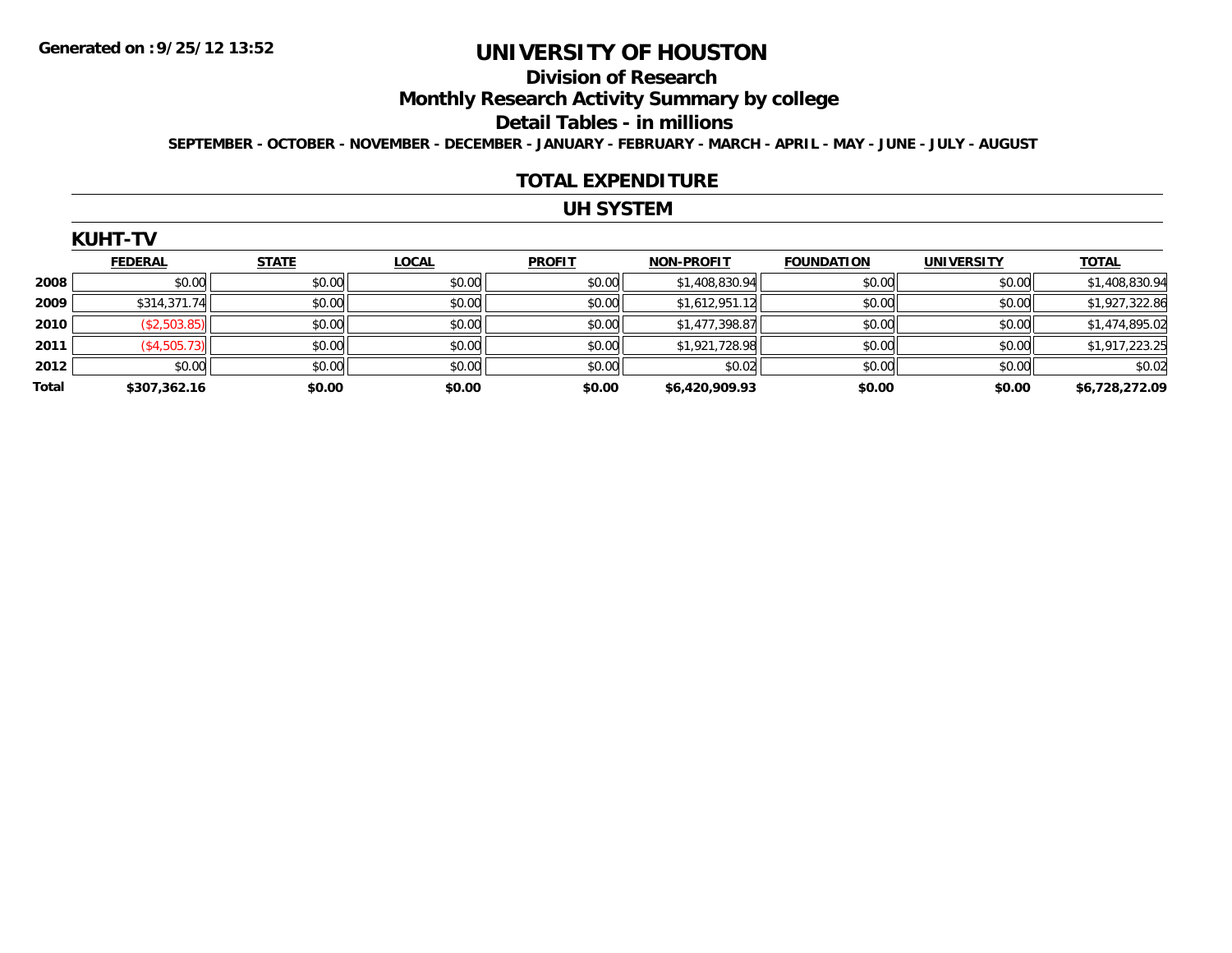# **Division of Research**

**Monthly Research Activity Summary by college**

#### **Detail Tables - in millions**

**SEPTEMBER - OCTOBER - NOVEMBER - DECEMBER - JANUARY - FEBRUARY - MARCH - APRIL - MAY - JUNE - JULY - AUGUST**

#### **TOTAL EXPENDITURE**

#### **UKNOWN COLLEGE**

### **Unknown Department**

|       | <b>FEDERAL</b> | <b>STATE</b> | <b>LOCAL</b> | <b>PROFIT</b> | <b>NON-PROFIT</b> | <b>FOUNDATION</b> | <b>UNIVERSITY</b> | <b>TOTAL</b>  |
|-------|----------------|--------------|--------------|---------------|-------------------|-------------------|-------------------|---------------|
| 2008  | \$21,198.10    | \$0.00       | \$0.00       | (\$4.00)      | \$0.00            | \$0.00            | \$0.00            | \$21,194.10   |
| 2009  | \$0.00         | \$0.00       | \$0.00       | \$0.00        | \$0.00            | \$0.00            | \$0.00            | \$0.00        |
| 2010  | \$55,725.86    | \$0.00       | \$0.00       | \$0.00        | \$0.00            | \$0.00            | \$0.00            | \$55,725.86   |
| 2011  | \$45,286.48    | \$0.00       | \$0.00       | \$0.00        | \$0.00            | \$0.00            | \$0.00            | \$45,286.48   |
| 2012  | (\$9,679.75)   | \$0.00       | \$0.00       | \$0.00        | \$0.00            | (\$1,135.06)      | \$0.00            | (\$10,814.81) |
| Total | \$112,530.69   | \$0.00       | \$0.00       | (\$4.00)      | \$0.00            | (\$1,135.06)      | \$0.00            | \$111,391.63  |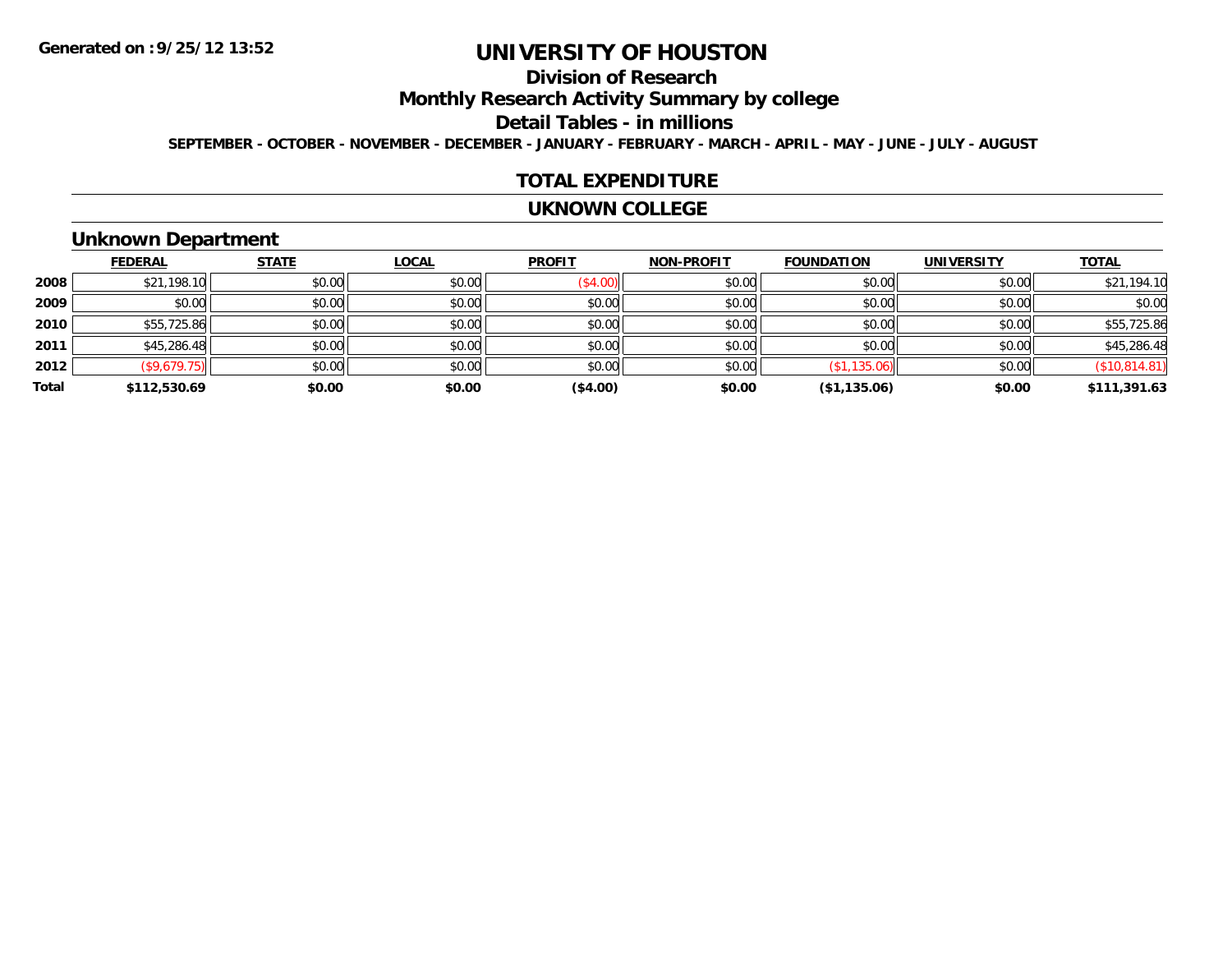# **Division of Research**

### **Monthly Research Activity Summary by college**

**Detail Tables - in millions**

**SEPTEMBER - OCTOBER - NOVEMBER - DECEMBER - JANUARY - FEBRUARY - MARCH - APRIL - MAY - JUNE - JULY - AUGUST**

### **TOTAL EXPENDITURE**

## **VICE PRESIDENT FOR ADMINISTRATION**

### **UH Police Department**

|       | <b>FEDERAL</b> | <b>STATE</b>    | .OCA.  | <b>PROFIT</b> | $M-PROF1$<br><b>NON</b> | <b>FOUNDATION</b> | <b>UNIVERSITY</b> | TOTA.              |
|-------|----------------|-----------------|--------|---------------|-------------------------|-------------------|-------------------|--------------------|
| 2009  | \$0.00         | 00000<br>JUU.UU | \$0.00 | \$0.00        | \$0.00                  | \$0.00            | \$0.00            | 00000<br>04,UUU.UU |
| Total | \$0.00         | \$4,000.00      | \$0.00 | \$0.00        | \$0.00                  | \$0.00            | \$0.00            | \$4,000.00         |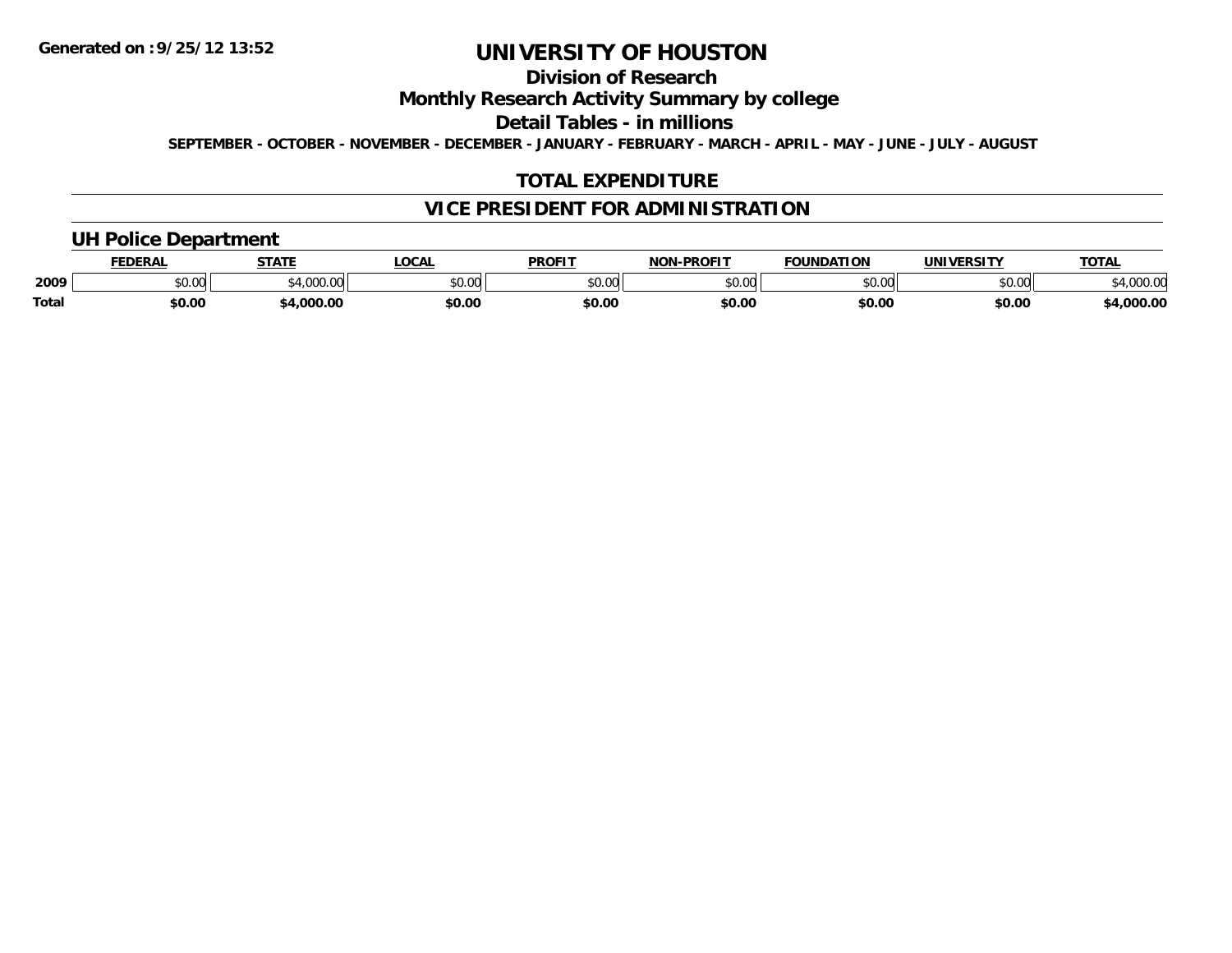# **Division of Research**

### **Monthly Research Activity Summary by college**

#### **Detail Tables - in millions**

**SEPTEMBER - OCTOBER - NOVEMBER - DECEMBER - JANUARY - FEBRUARY - MARCH - APRIL - MAY - JUNE - JULY - AUGUST**

### **TOTAL EXPENDITURE**

## **VICE PRESIDENT FOR STUDENT AFFAIRS**

## **Dean, Student Affairs**

|      | <b>FEDERAL</b> | <b>STATE</b> | <b>LOCAL</b> | <b>PROFIT</b> | <b>NON-PROFIT</b> | <b>FOUNDATION</b> | <b>UNIVERSITY</b> | <b>TOTAL</b> |
|------|----------------|--------------|--------------|---------------|-------------------|-------------------|-------------------|--------------|
| 2008 | \$0.00         | \$0.00       | \$0.00       | \$0.00        | \$0.00            | \$0.00            | \$0.00            | \$0.00       |
| 2009 | \$0.00         | \$0.00       | \$0.00       | \$0.00        | \$0.00            | \$0.00            | \$0.00            | \$0.00       |
| 2010 | \$334.         | \$0.00       | \$0.00       | \$0.00        | \$0.00            | \$0.00            | \$0.00            | \$334.71     |
| 2011 | \$88,304.65    | \$0.00       | \$0.00       | \$0.00        | \$0.00            | \$0.00            | \$0.00            | \$88,304.65  |
| 2012 | \$93,546.86    | \$0.00       | \$0.00       | \$0.00        | \$0.00            | \$0.00            | \$0.00            | \$93,546.86  |

### **Vice President, Student Affairs**

|       | <b>FEDERAL</b> | <u>STATE</u> | <b>LOCAL</b> | <b>PROFIT</b> | <b>NON-PROFIT</b> | <b>FOUNDATION</b> | <b>UNIVERSITY</b> | <b>TOTAL</b>   |
|-------|----------------|--------------|--------------|---------------|-------------------|-------------------|-------------------|----------------|
| 2008  | \$252,957.41   | \$0.00       | \$0.00       | \$0.00        | \$0.00            | \$0.00            | \$0.00            | \$252,957.41   |
| 2009  | \$252,167.40   | \$0.00       | \$0.00       | \$0.00        | \$0.00            | \$0.00            | \$0.00            | \$252,167.40   |
| 2010  | \$216,519.28   | \$0.00       | \$0.00       | \$0.00        | \$0.00            | \$0.00            | \$0.00            | \$216,519.28   |
| 2011  | \$243,400.41   | \$0.00       | \$0.00       | \$0.00        | \$0.00            | \$0.00            | \$0.00            | \$243,400.41   |
| 2012  | \$171,332.95   | \$0.00       | \$0.00       | \$0.00        | \$0.00            | \$0.00            | \$0.00            | \$171,332.95   |
| Total | \$1,318,563.67 | \$0.00       | \$0.00       | \$0.00        | \$0.00            | \$0.00            | \$0.00            | \$1,318,563.67 |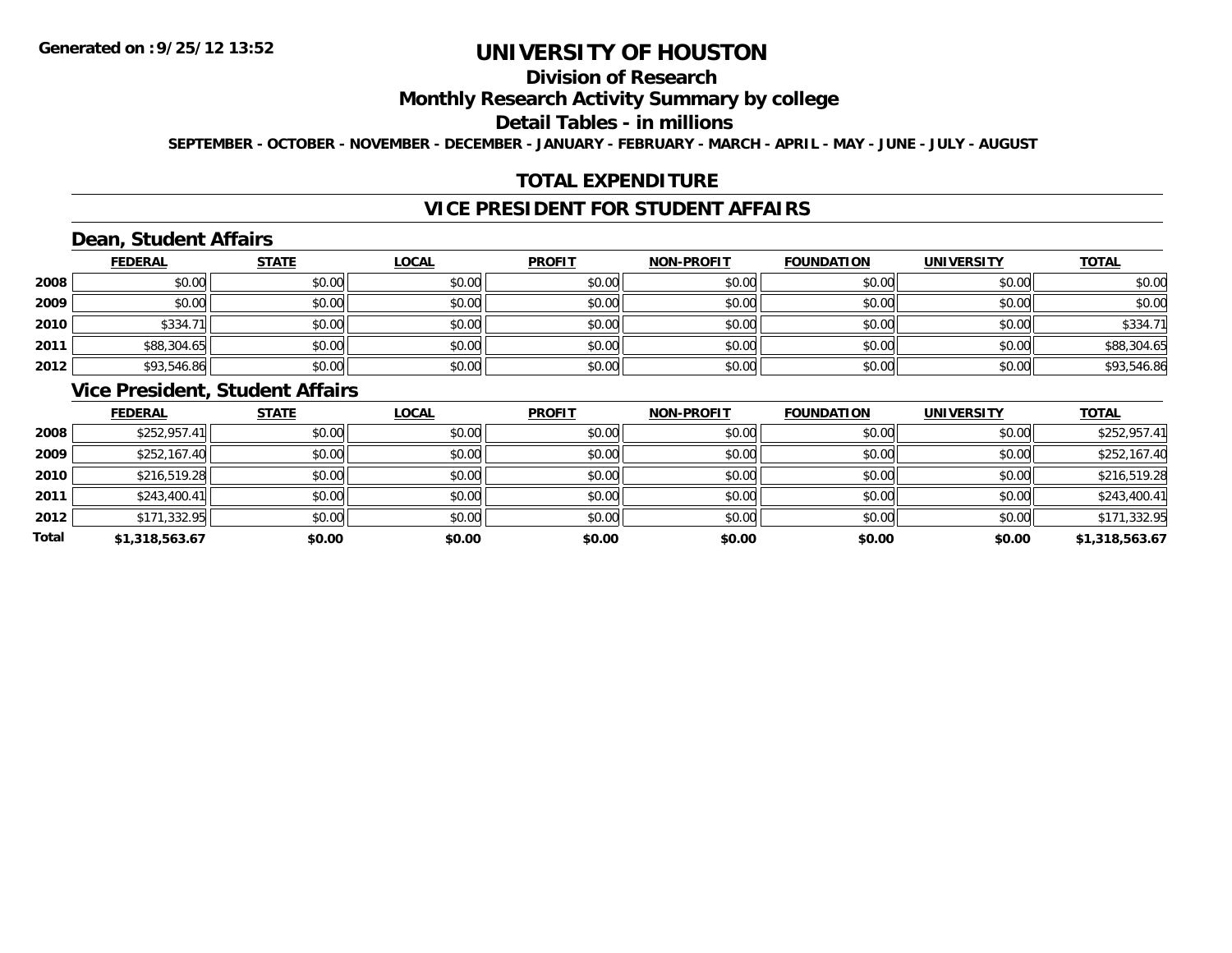# **Division of Research**

### **Monthly Research Activity Summary by college**

#### **Detail Tables - in millions**

**SEPTEMBER - OCTOBER - NOVEMBER - DECEMBER - JANUARY - FEBRUARY - MARCH - APRIL - MAY - JUNE - JULY - AUGUST**

#### **IDC RECOVERY**

#### **C.T. BAUER COLLEGE OF BUSINESS**

#### **Decision and Information Sciences**

|       | <b>FEDERAL</b>                           | <b>STATE</b> | <b>LOCAL</b> | <b>PROFIT</b> | <b>NON-PROFIT</b> | <b>FOUNDATION</b> | <b>UNIVERSITY</b> | <b>TOTAL</b>   |
|-------|------------------------------------------|--------------|--------------|---------------|-------------------|-------------------|-------------------|----------------|
| 2008  | \$8,075.48                               | \$0.00       | \$0.00       | \$0.00        | \$0.00            | \$0.00            | \$0.00            | \$8,075.48     |
|       | <b>Finance</b>                           |              |              |               |                   |                   |                   |                |
|       | <b>FEDERAL</b>                           | <b>STATE</b> | <b>LOCAL</b> | <b>PROFIT</b> | <b>NON-PROFIT</b> | <b>FOUNDATION</b> | <b>UNIVERSITY</b> | <b>TOTAL</b>   |
| 2008  | \$45,658.35                              | \$0.00       | \$0.00       | \$0.00        | \$0.00            | \$0.00            | \$0.00            | \$45,658.35    |
| 2009  | \$35,695.72                              | \$0.00       | \$0.00       | \$0.00        | \$0.00            | \$0.00            | \$0.00            | \$35,695.72    |
| 2010  | \$46,230.45                              | \$0.00       | \$0.00       | \$0.00        | \$0.00            | \$0.00            | \$0.00            | \$46,230.45    |
| 2011  | \$12,563.43                              | \$0.00       | \$0.00       | \$0.00        | \$0.00            | \$0.00            | \$0.00            | \$12,563.43    |
| 2012  | \$8,218.66                               | \$0.00       | \$0.00       | \$0.00        | \$0.00            | \$0.00            | \$0.00            | \$8,218.66     |
|       | <b>Management</b>                        |              |              |               |                   |                   |                   |                |
|       | <b>FEDERAL</b>                           | <b>STATE</b> | <b>LOCAL</b> | <b>PROFIT</b> | <b>NON-PROFIT</b> | <b>FOUNDATION</b> | <b>UNIVERSITY</b> | <b>TOTAL</b>   |
| 2009  | \$0.00                                   | \$0.00       | \$0.00       | \$0.00        | \$0.00            | \$0.00            | \$0.00            | \$0.00         |
| 2010  | \$0.00                                   | \$0.00       | \$0.00       | \$0.00        | \$0.00            | \$0.00            | \$0.00            | \$0.00         |
| 2011  | \$0.00                                   | \$0.00       | \$0.00       | \$0.00        | \$0.00            | \$0.00            | \$0.00            | \$0.00         |
| 2012  | \$0.00                                   | \$0.00       | \$0.00       | \$0.00        | \$0.00            | \$0.00            | \$0.00            | \$0.00         |
|       | <b>Small Business Development Center</b> |              |              |               |                   |                   |                   |                |
|       | <b>FEDERAL</b>                           | <b>STATE</b> | <b>LOCAL</b> | <b>PROFIT</b> | <b>NON-PROFIT</b> | <b>FOUNDATION</b> | <b>UNIVERSITY</b> | <b>TOTAL</b>   |
| 2008  | \$86,850.75                              | \$0.00       | \$0.00       | \$0.00        | \$0.00            | \$0.00            | \$0.00            | \$86,850.75    |
| 2009  | \$82,567.30                              | \$0.00       | \$0.00       | \$0.00        | \$0.00            | \$0.00            | \$0.00            | \$82,567.30    |
| 2010  | \$92,026.32                              | \$0.00       | \$0.00       | \$0.00        | \$0.00            | \$0.00            | \$0.00            | \$92,026.32    |
| 2011  | \$116,480.38                             | \$0.00       | \$0.00       | \$0.00        | \$0.00            | \$0.00            | \$0.00            | \$116,480.38   |
| 2012  | \$891,442.75                             | \$0.00       | \$0.00       | \$0.00        | \$0.00            | \$1,965.80        | \$0.00            | \$893,408.55   |
| Total | \$1,425,809.59                           | \$0.00       | \$0.00       | \$0.00        | \$0.00            | \$1,965.80        | \$0.00            | \$1,427,775.39 |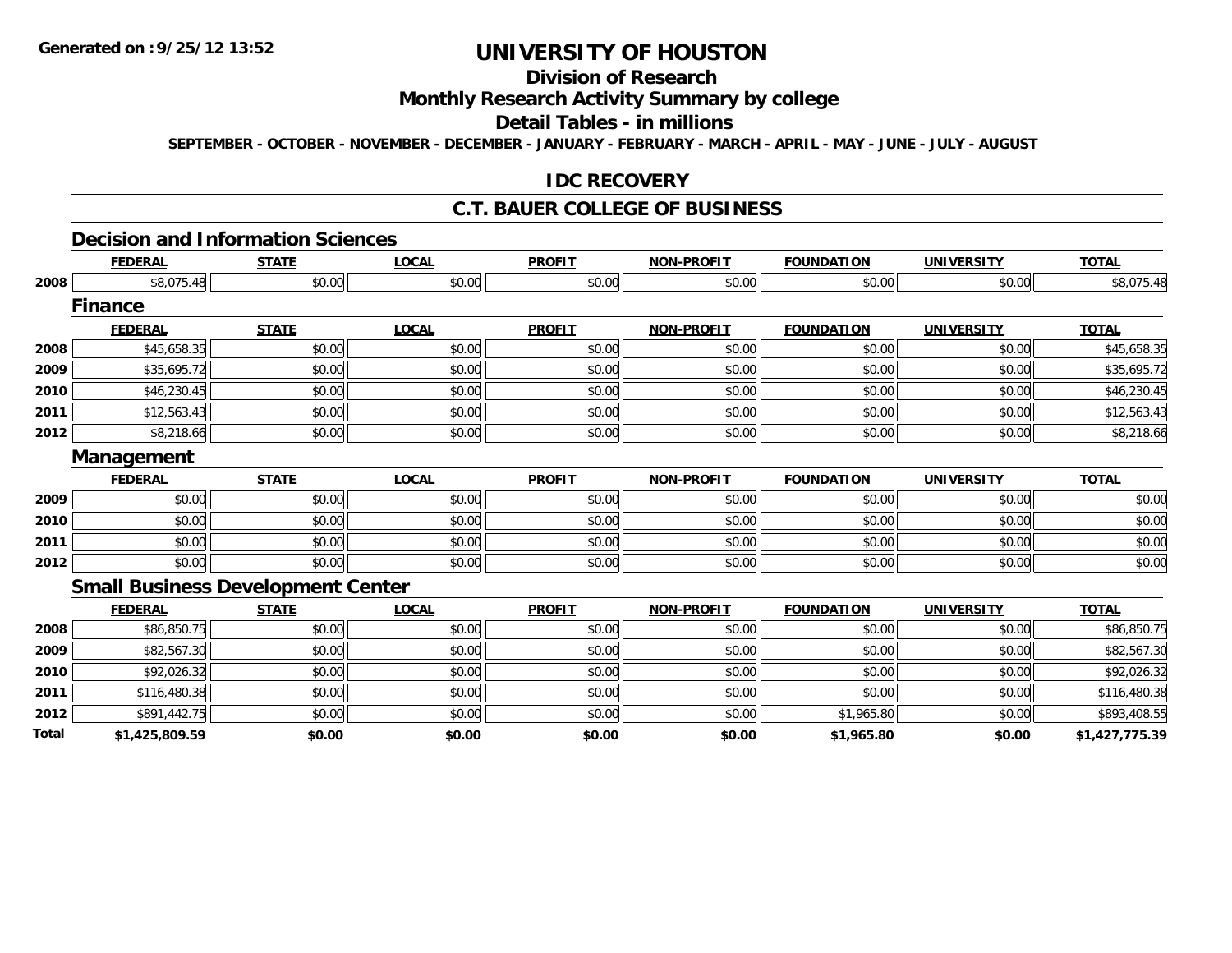# **Division of Research**

**Monthly Research Activity Summary by college**

**Detail Tables - in millions**

**SEPTEMBER - OCTOBER - NOVEMBER - DECEMBER - JANUARY - FEBRUARY - MARCH - APRIL - MAY - JUNE - JULY - AUGUST**

#### **IDC RECOVERY**

#### **COLLEGE OF ARCHITECTURE**

| Architecture |                |              |              |               |                   |                   |                   |              |
|--------------|----------------|--------------|--------------|---------------|-------------------|-------------------|-------------------|--------------|
|              | <b>FEDERAL</b> | <u>STATE</u> | <u>LOCAL</u> | <b>PROFIT</b> | <b>NON-PROFIT</b> | <b>FOUNDATION</b> | <b>UNIVERSITY</b> | <b>TOTAL</b> |
| 2008         | \$0.00         | \$0.00       | \$0.00       | \$4,794.26    | \$0.00            | \$0.00            | \$0.00            | \$4,794.26   |
| 2009         | \$0.00         | \$0.00       | \$0.00       | \$11,939.66   | \$0.00            | \$0.00            | \$0.00            | \$11,939.66  |
| <b>Total</b> | \$0.00         | \$0.00       | \$0.00       | \$16,733.92   | \$0.00            | \$0.00            | \$0.00            | \$16,733.92  |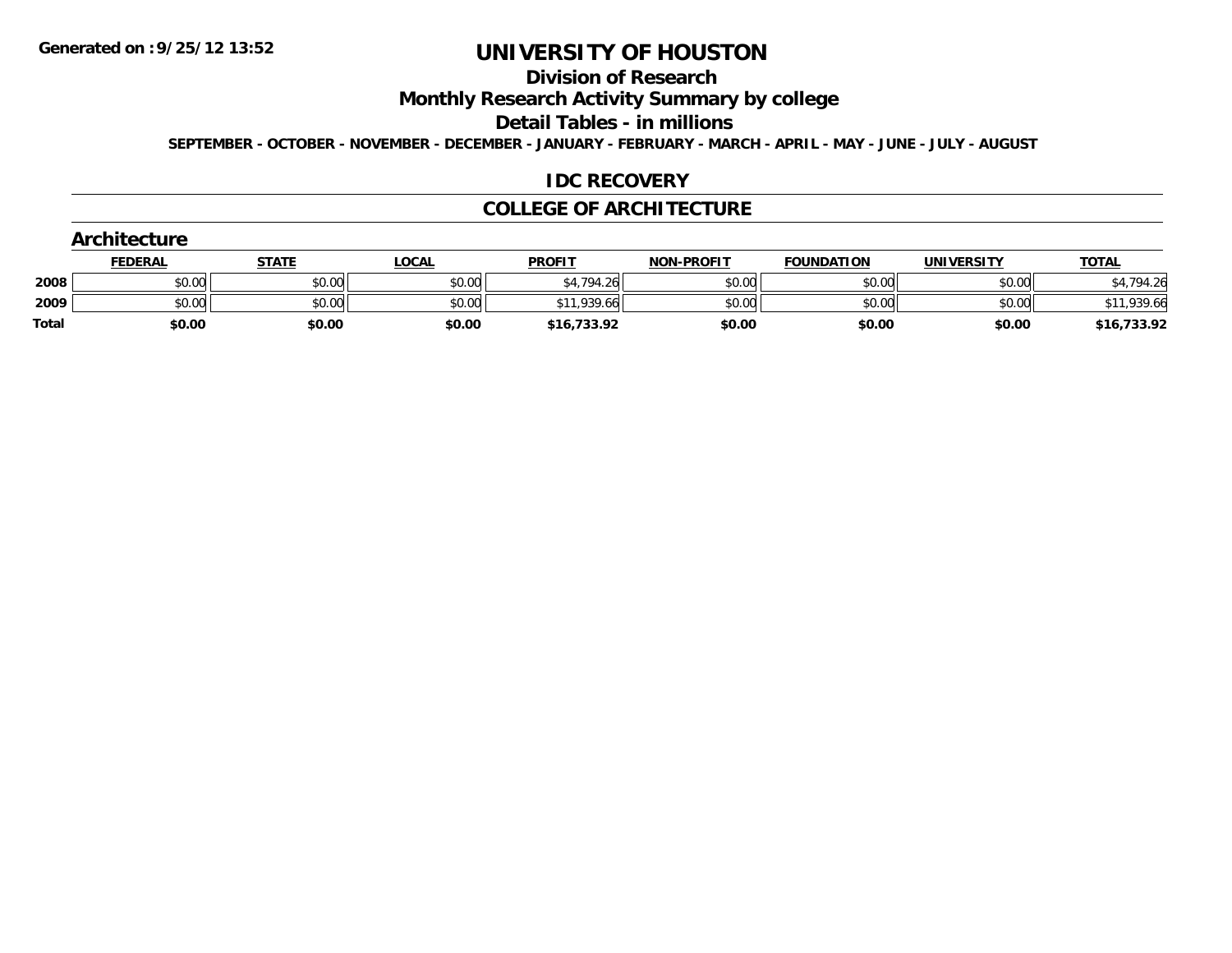## **Division of Research**

#### **Monthly Research Activity Summary by college**

#### **Detail Tables - in millions**

**SEPTEMBER - OCTOBER - NOVEMBER - DECEMBER - JANUARY - FEBRUARY - MARCH - APRIL - MAY - JUNE - JULY - AUGUST**

#### **IDC RECOVERY**

### **COLLEGE OF EDUCATION**

#### **Consistency Mgmt and Coop Disc**

|      | <u>FEDERAL</u> | <b>STATE</b> | <u>LOCAL</u> | <b>PROFIT</b> | <b>NON-PROFIT</b> | <b>FOUNDATION</b> | <b>UNIVERSITY</b> | <b>TOTAL</b> |
|------|----------------|--------------|--------------|---------------|-------------------|-------------------|-------------------|--------------|
| 2010 | \$0.00         | \$0.00       | \$0.00       | \$0.00        | \$0.00            | \$0.00            | \$0.00            | \$0.00       |
| 2011 | \$0.00         | \$0.00       | \$0.00       | \$0.00        | \$0.00            | \$0.00            | \$0.00            | \$0.00       |
| 2012 | \$0.00         | \$0.00       | \$0.00       | \$0.00        | \$0.00            | \$0.00            | \$0.00            | \$0.00       |

#### **Curriculum and Instruction**

|      | <b>FEDERAL</b> | <b>STATE</b> | <b>LOCAL</b> | <b>PROFIT</b> | <b>NON-PROFIT</b> | <b>FOUNDATION</b> | <b>UNIVERSITY</b> | <b>TOTAL</b> |
|------|----------------|--------------|--------------|---------------|-------------------|-------------------|-------------------|--------------|
| 2008 | \$144, 193.43  | \$2,718.96   | \$0.04       | \$0.00        | \$57,338.06       | (\$0.77)          | \$0.00            | \$204,249.72 |
| 2009 | \$128,854.56   | \$0.00       | \$1,682.56   | \$0.00        | \$40,638.82       | \$687.95          | \$0.00            | \$171,863.89 |
| 2010 | \$51,849.26    | \$0.00       | \$1,369.56   | \$0.00        | \$33,690.92       | \$9,603.56        | \$0.00            | \$96,513.30  |
| 2011 | \$86,979.35    | \$1,195.26   | \$0.00       | \$0.00        | \$6,361.90        | \$26,335.16       | \$0.00            | \$120,871.67 |
| 2012 | \$97,552.02    | \$26,234.88  | \$0.00       | \$0.00        | \$5,937.80        | \$26,389.43       | \$0.00            | \$156,114.13 |

#### **Dean, Education**

|      | <u>FEDERAL</u> | <b>STATE</b> | <u>LOCAL</u> | <b>PROFIT</b> | NON-PROFIT | <b>FOUNDATION</b> | <b>UNIVERSITY</b> | <b>TOTAL</b> |
|------|----------------|--------------|--------------|---------------|------------|-------------------|-------------------|--------------|
| 2008 | \$0.00         | \$0.00       | \$0.00       | \$0.00        | \$0.36     | \$0.00            | \$0.00            | \$0.36       |
| 2009 | \$0.00         | \$0.00       | \$0.00       | \$0.00        | \$0.00     | \$0.00            | \$0.00            | \$0.00       |
| 2010 | \$0.00         | \$0.00       | \$0.00       | \$0.00        | \$0.00     | \$0.00            | \$0.00            | \$0.00       |
| 2011 | \$0.00         | \$0.00       | \$0.00       | \$0.00        | \$0.00     | \$0.00            | \$0.00            | \$0.00       |
| 2012 | \$0.00         | \$0.00       | \$0.00       | \$0.00        | \$0.00     | \$0.00            | \$0.00            | \$0.00       |

#### **Educational Leadership & Cultural Studies**

|      |      | ----                   | 00N                           | <b>DDOEIT</b>                             | ------<br><b>NICH</b>  | .<br>.               |                               | $-2$ |
|------|------|------------------------|-------------------------------|-------------------------------------------|------------------------|----------------------|-------------------------------|------|
| 2008 |      | $\sim$ $\sim$<br>pu.uu | $\sim$ $\sim$ $\sim$<br>40.00 | $\uparrow$ $\uparrow$ $\uparrow$<br>JU.UL | $\sim$ $\sim$<br>vv.vv |                      | $\sim$ $\sim$<br><b>JU.UU</b> |      |
| 2011 | ט.טע |                        | $\sim$ $\sim$ $\sim$<br>vv.vv | $\sim$ $\sim$<br>JU.U                     | $\sim$ $\sim$<br>ט.טע  | $\sim$ $\sim$<br>ט.ט | $\sim$ $\sim$<br>vv.vv        |      |

### **Educational Psychology**

|      | <u>FEDERAL</u> | <b>STATE</b> | <u>LOCAL</u> | <b>PROFIT</b> | <b>NON-PROFIT</b> | <b>FOUNDATION</b> | <b>UNIVERSITY</b> | <b>TOTAL</b> |
|------|----------------|--------------|--------------|---------------|-------------------|-------------------|-------------------|--------------|
| 2008 | \$27,283.59    | \$28,701.86  | \$0.00       | \$0.00        | \$146.60          | \$26,090.05       | \$0.00            | \$82,222.10  |
| 2009 | \$8,282.87     | \$2,064.81   | \$0.00       | \$0.00        | \$0.00            | \$30,478.20       | \$0.00            | \$40,825.88  |
| 2010 | \$419.42       | \$3,356.95   | \$0.00       | \$0.00        | \$487.20          | \$20,331.28       | \$0.00            | \$24,594.85  |
| 2011 | \$8,374.06     | \$5,662.86   | \$0.00       | \$0.00        | \$59.22           | \$14,719.34       | \$0.00            | \$28,815.48  |
| 2012 | \$14,946.11    | \$1,570.01   | \$0.00       | \$0.00        | \$0.00            | \$0.00            | \$0.00            | \$16,516.11  |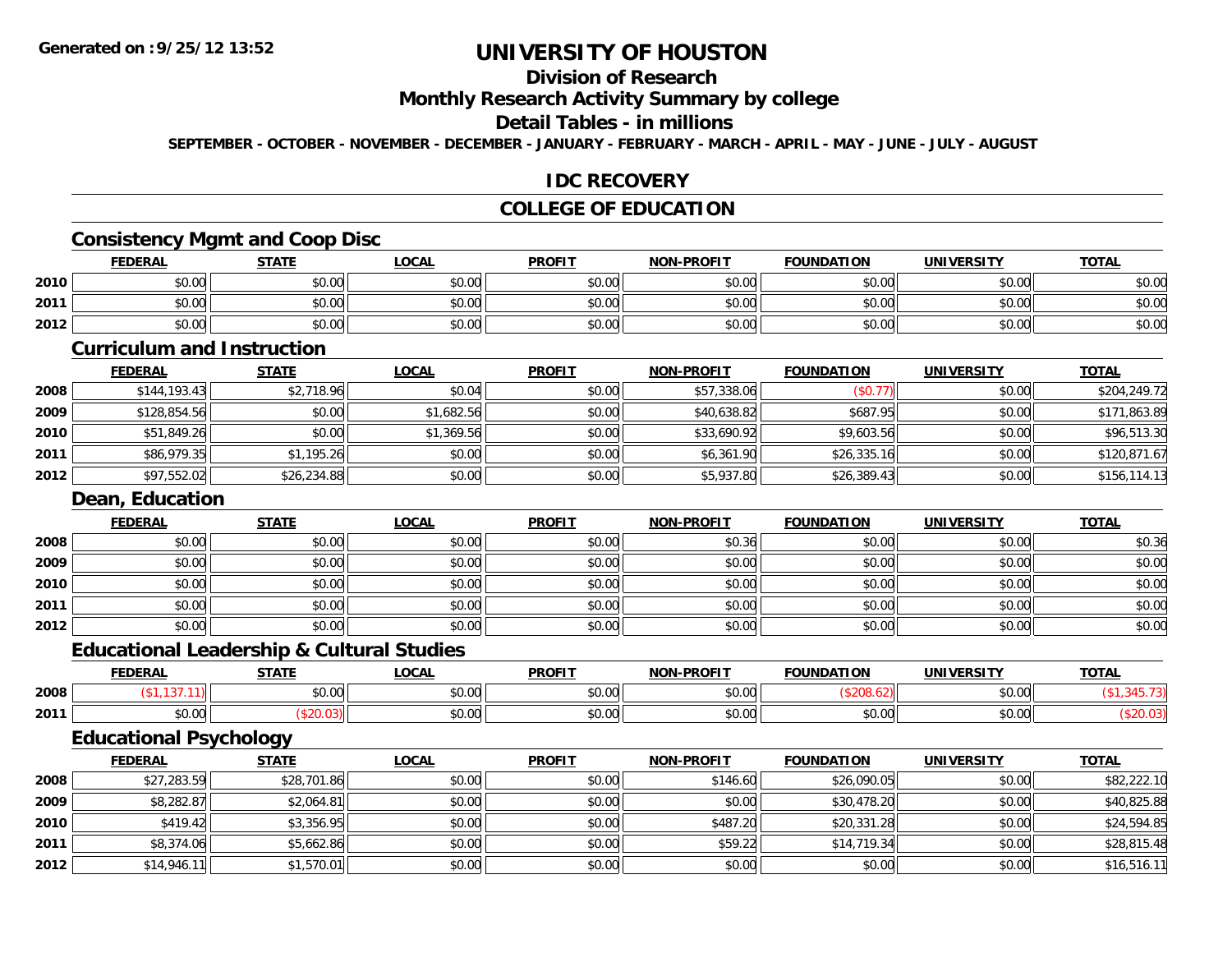## **Division of Research**

**Monthly Research Activity Summary by college**

#### **Detail Tables - in millions**

**SEPTEMBER - OCTOBER - NOVEMBER - DECEMBER - JANUARY - FEBRUARY - MARCH - APRIL - MAY - JUNE - JULY - AUGUST**

#### **IDC RECOVERY**

### **COLLEGE OF EDUCATION**

#### **Institute for Urban Education**

|       | <b>FEDERAL</b> | <b>STATE</b> | <b>LOCAL</b> | <b>PROFIT</b> | <b>NON-PROFIT</b> | <b>FOUNDATION</b> | <b>UNIVERSITY</b> | <b>TOTAL</b> |
|-------|----------------|--------------|--------------|---------------|-------------------|-------------------|-------------------|--------------|
| 2008  | \$0.00         | \$0.00       | \$0.00       | \$0.00        | \$0.00            | \$0.00            | \$0.00            | \$0.00       |
| 2009  | \$0.00         | \$0.00       | \$0.00       | \$0.00        | \$0.00            | \$0.00            | \$0.00            | \$0.00       |
| 2010  | \$0.00         | \$0.00       | \$0.00       | \$0.00        | \$0.00            | \$0.00            | \$0.00            | \$0.00       |
| 2011  | \$0.00         | \$0.00       | \$0.00       | \$0.00        | \$0.00            | \$0.00            | \$0.00            | \$0.00       |
| 2012  | \$0.00         | \$0.00       | \$0.00       | \$0.00        | \$0.00            | \$0.00            | \$0.00            | \$0.00       |
| Total | \$567,597.54   | \$71,485.56  | \$3,052.16   | \$0.00        | \$144,660.88      | \$154,425.58      | \$0.00            | \$941,221.72 |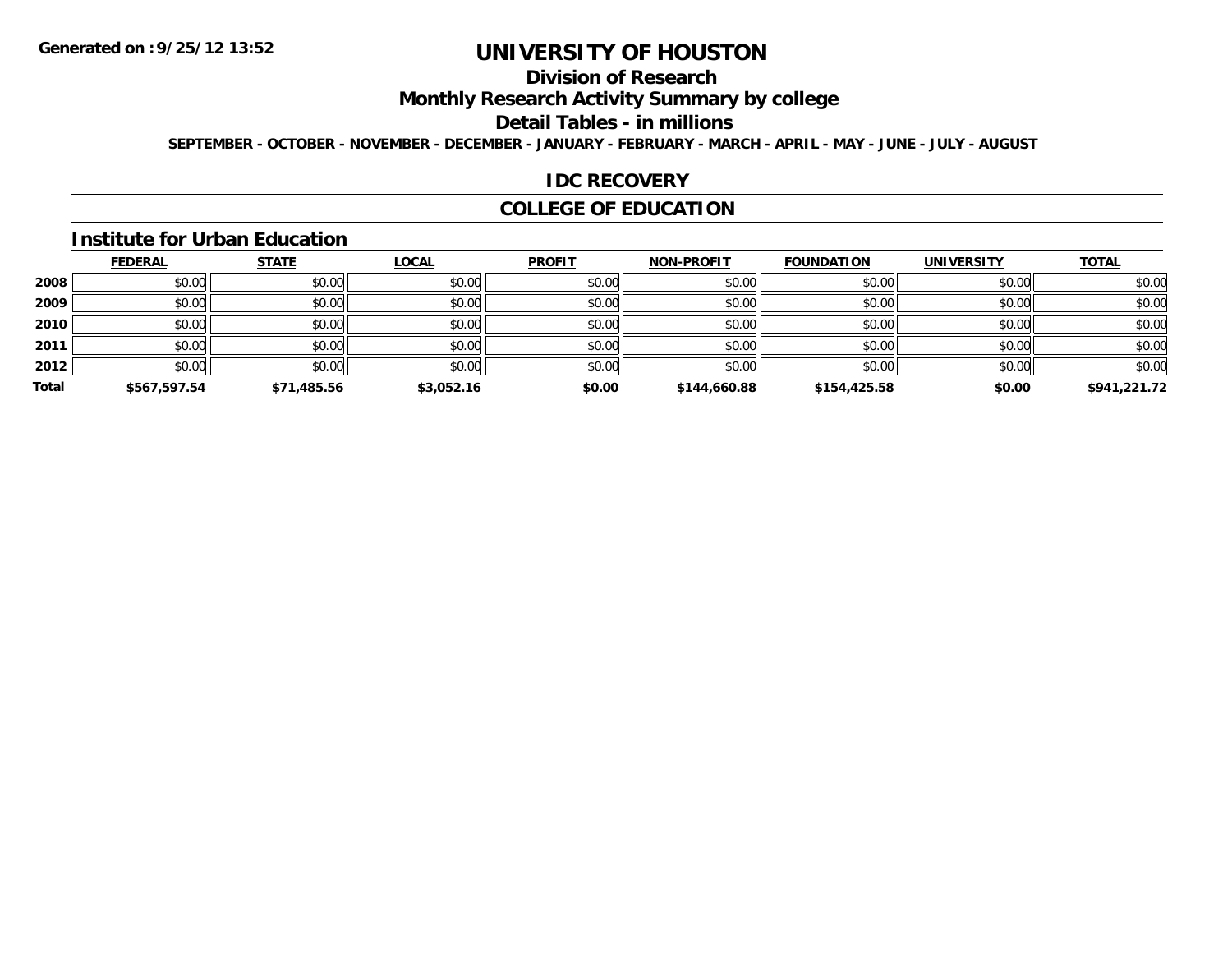## **Division of Research**

### **Monthly Research Activity Summary by college**

#### **Detail Tables - in millions**

**SEPTEMBER - OCTOBER - NOVEMBER - DECEMBER - JANUARY - FEBRUARY - MARCH - APRIL - MAY - JUNE - JULY - AUGUST**

#### **IDC RECOVERY**

#### **COLLEGE OF LIBERAL ARTS AND SOCIAL SCIENCES**

|      | Art                                 |              |              |               |                   |                   |                   |              |
|------|-------------------------------------|--------------|--------------|---------------|-------------------|-------------------|-------------------|--------------|
|      | <b>FEDERAL</b>                      | <b>STATE</b> | <b>LOCAL</b> | <b>PROFIT</b> | NON-PROFIT        | <b>FOUNDATION</b> | <b>UNIVERSITY</b> | <b>TOTAL</b> |
| 2012 | \$1,529.15                          | \$0.00       | \$0.00       | \$0.00        | \$0.00            | \$0.00            | \$0.00            | \$1,529.15   |
|      | <b>Arte Publico Press</b>           |              |              |               |                   |                   |                   |              |
|      | <b>FEDERAL</b>                      | <b>STATE</b> | <b>LOCAL</b> | <b>PROFIT</b> | <b>NON-PROFIT</b> | <b>FOUNDATION</b> | <b>UNIVERSITY</b> | <b>TOTAL</b> |
| 2008 | \$0.00                              | \$0.00       | \$0.00       | \$0.00        | \$0.00            | \$1,328.87        | \$0.00            | \$1,328.87   |
| 2010 | \$0.00                              | \$0.00       | \$0.00       | \$0.00        | \$0.00            | \$0.00            | \$0.00            | \$0.00       |
| 2011 | \$0.00                              | \$0.00       | \$0.00       | \$0.00        | \$0.00            | \$6,735.00        | \$0.00            | \$6,735.00   |
| 2012 | \$0.00                              | \$0.00       | \$0.00       | \$0.00        | \$0.00            | \$4,267.01        | \$0.00            | \$4,267.01   |
|      | <b>Blaffer Gallery</b>              |              |              |               |                   |                   |                   |              |
|      | <b>FEDERAL</b>                      | <b>STATE</b> | <b>LOCAL</b> | <b>PROFIT</b> | <b>NON-PROFIT</b> | <b>FOUNDATION</b> | <b>UNIVERSITY</b> | <b>TOTAL</b> |
| 2008 | \$7,357.09                          | \$0.00       | \$0.00       | \$0.00        | \$0.00            | \$0.00            | \$0.00            | \$7,357.09   |
| 2009 | \$2,360.23                          | \$0.00       | \$0.00       | \$0.00        | \$0.00            | \$0.00            | \$0.00            | \$2,360.23   |
| 2010 | \$14,422.50                         | \$0.00       | \$0.00       | \$0.00        | \$0.00            | \$0.00            | \$0.00            | \$14,422.50  |
| 2011 | \$1,431.32                          | \$0.00       | \$0.00       | \$0.00        | \$0.00            | \$0.00            | \$0.00            | \$1,431.32   |
|      | <b>Center for Public History</b>    |              |              |               |                   |                   |                   |              |
|      | <b>FEDERAL</b>                      | <b>STATE</b> | <b>LOCAL</b> | <b>PROFIT</b> | <b>NON-PROFIT</b> | <b>FOUNDATION</b> | <b>UNIVERSITY</b> | <b>TOTAL</b> |
| 2012 | \$9,931.31                          | \$0.00       | \$0.00       | \$0.00        | \$0.00            | \$0.00            | \$0.00            | \$9,931.31   |
|      | <b>Communication Disorders</b>      |              |              |               |                   |                   |                   |              |
|      | <b>FEDERAL</b>                      | <b>STATE</b> | <b>LOCAL</b> | <b>PROFIT</b> | <b>NON-PROFIT</b> | <b>FOUNDATION</b> | <b>UNIVERSITY</b> | <b>TOTAL</b> |
| 2008 | \$16,673.28                         | \$0.00       | \$0.00       | \$0.00        | \$0.00            | \$0.00            | \$0.00            | \$16,673.28  |
| 2009 | \$170.05                            | \$0.00       | \$0.00       | \$0.00        | \$0.00            | \$0.00            | \$0.00            | \$170.05     |
| 2010 | \$8,301.27                          | \$0.00       | \$0.00       | \$0.00        | \$0.00            | \$0.00            | \$0.00            | \$8,301.27   |
| 2011 | \$7,321.76                          | \$0.00       | \$0.00       | \$0.00        | \$0.00            | \$0.00            | \$0.00            | \$7,321.76   |
| 2012 | \$1,885.80                          | \$0.00       | \$0.00       | \$0.00        | \$0.00            | \$0.00            | \$0.00            | \$1,885.80   |
|      | <b>Comparative Cultural Studies</b> |              |              |               |                   |                   |                   |              |
|      | <b>FEDERAL</b>                      | <b>STATE</b> | <b>LOCAL</b> | <b>PROFIT</b> | <b>NON-PROFIT</b> | <b>FOUNDATION</b> | <b>UNIVERSITY</b> | <b>TOTAL</b> |
| 2008 | (\$171.27)                          | \$0.00       | \$0.00       | \$0.00        | \$0.00            | \$0.00            | \$0.00            | (\$171.27)   |
| 2011 | \$0.00                              | \$0.00       | \$0.00       | (\$25.13)     | \$0.00            | \$0.00            | \$0.00            | (\$25.13)    |
| 2012 | \$0.00                              | \$32.21      | \$0.00       | \$0.00        | \$0.00            | \$0.00            | \$0.00            | \$32.21      |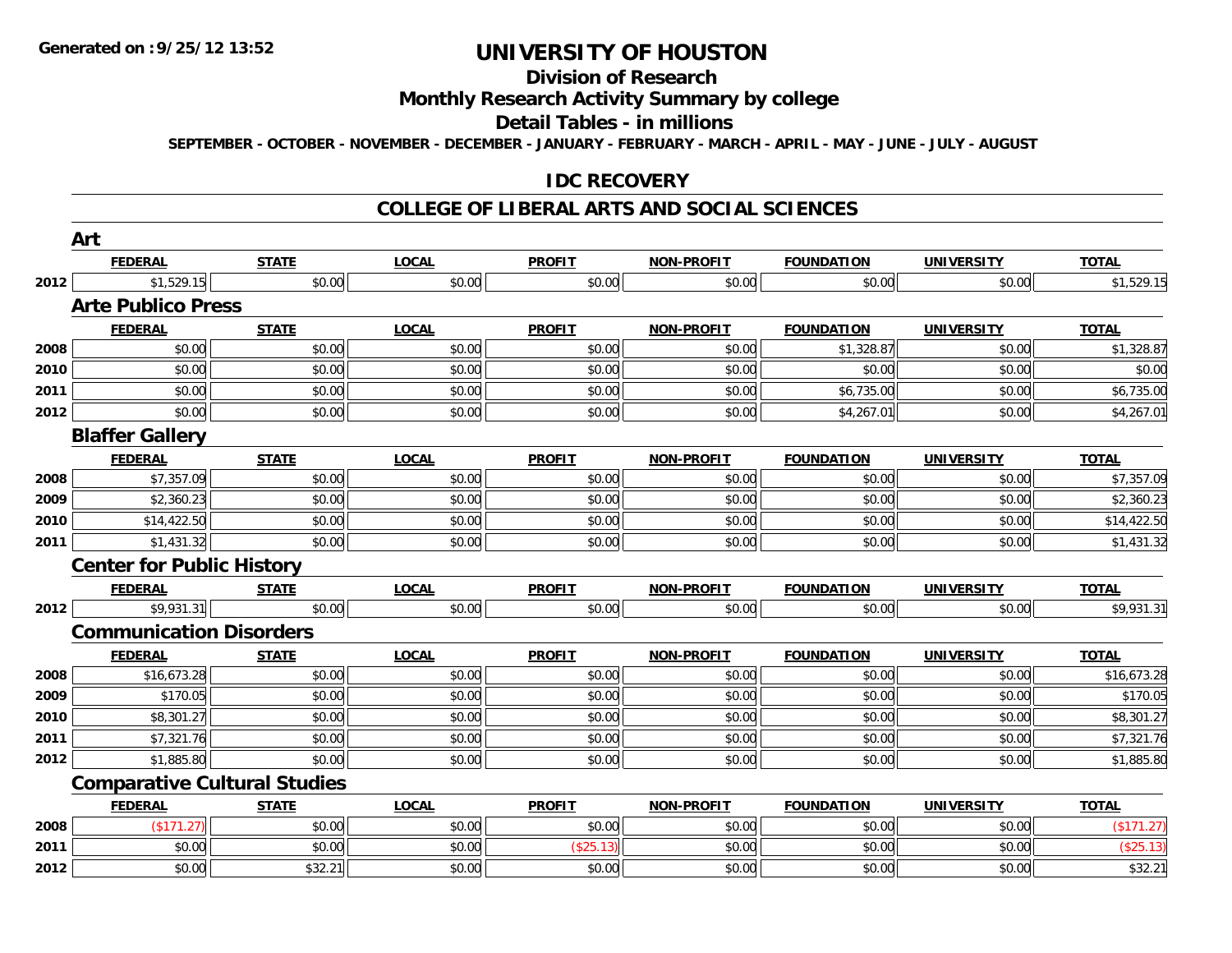## **Division of Research**

#### **Monthly Research Activity Summary by college**

### **Detail Tables - in millions**

**SEPTEMBER - OCTOBER - NOVEMBER - DECEMBER - JANUARY - FEBRUARY - MARCH - APRIL - MAY - JUNE - JULY - AUGUST**

#### **IDC RECOVERY**

### **COLLEGE OF LIBERAL ARTS AND SOCIAL SCIENCES**

### **Dean, Liberal Arts and Social Sciences**

|      | <b>FEDERAL</b>                      | <b>STATE</b> | <b>LOCAL</b> | <b>PROFIT</b> | <b>NON-PROFIT</b> | <b>FOUNDATION</b> | <b>UNIVERSITY</b> | <b>TOTAL</b> |
|------|-------------------------------------|--------------|--------------|---------------|-------------------|-------------------|-------------------|--------------|
| 2008 | \$15,330.00                         | \$0.00       | \$0.00       | \$0.00        | \$0.00            | \$0.00            | \$0.00            | \$15,330.00  |
| 2009 | \$35,657.64                         | \$0.00       | \$0.00       | \$0.00        | \$0.00            | \$0.00            | \$0.00            | \$35,657.64  |
| 2010 | \$495.20                            | \$0.00       | \$0.00       | \$0.00        | \$0.00            | \$0.00            | \$0.00            | \$495.20     |
| 2011 | (\$705.83)                          | \$0.00       | \$0.00       | \$0.00        | \$0.00            | \$0.00            | \$0.00            | (\$705.83)   |
|      | <b>Economics</b>                    |              |              |               |                   |                   |                   |              |
|      | <b>FEDERAL</b>                      | <b>STATE</b> | <b>LOCAL</b> | <b>PROFIT</b> | <b>NON-PROFIT</b> | <b>FOUNDATION</b> | <b>UNIVERSITY</b> | <b>TOTAL</b> |
| 2008 | \$7,236.52                          | \$0.00       | \$0.00       | \$0.00        | \$0.00            | \$0.00            | \$0.00            | \$7,236.52   |
| 2009 | \$19,950.03                         | \$0.00       | \$0.00       | \$0.00        | \$0.00            | \$0.00            | \$0.00            | \$19,950.03  |
| 2010 | \$10,334.73                         | \$0.00       | \$0.00       | \$0.00        | \$0.00            | \$0.00            | \$0.00            | \$10,334.73  |
| 2011 | (\$651.51)                          | \$0.00       | \$0.00       | \$6,920.98    | \$0.00            | \$0.00            | \$0.00            | \$6,269.47   |
| 2012 | \$15,763.80                         | \$0.00       | \$0.00       | \$2,774.44    | \$7,698.50        | \$0.00            | \$0.00            | \$26,236.74  |
|      | English                             |              |              |               |                   |                   |                   |              |
|      | <b>FEDERAL</b>                      | <b>STATE</b> | <b>LOCAL</b> | <b>PROFIT</b> | <b>NON-PROFIT</b> | <b>FOUNDATION</b> | <b>UNIVERSITY</b> | <b>TOTAL</b> |
| 2008 | \$0.00                              | \$0.00       | \$0.00       | \$0.00        | \$0.00            | \$0.00            | \$0.00            | \$0.00       |
| 2009 | \$0.00                              | \$0.00       | \$0.00       | \$0.00        | \$0.00            | \$0.00            | \$0.00            | \$0.00       |
| 2010 | \$0.00                              | \$0.00       | \$0.00       | \$0.00        | \$0.00            | \$0.00            | \$0.00            | \$0.00       |
| 2011 | \$0.00                              | \$0.00       | \$0.00       | \$0.00        | \$0.00            | \$0.00            | \$0.00            | \$0.00       |
| 2012 | \$0.00                              | \$0.00       | \$0.00       | \$0.00        | \$0.00            | \$0.00            | \$0.00            | \$0.00       |
|      | <b>Health and Human Performance</b> |              |              |               |                   |                   |                   |              |
|      | <b>FEDERAL</b>                      | <b>STATE</b> | <b>LOCAL</b> | <b>PROFIT</b> | <b>NON-PROFIT</b> | <b>FOUNDATION</b> | <b>UNIVERSITY</b> | <b>TOTAL</b> |
| 2008 | \$556,495.11                        | \$0.00       | \$0.00       | \$38,939.29   | \$3.11            | \$1,913.22        | \$0.00            | \$597,350.73 |
| 2009 | \$544,863.45                        | \$0.00       | \$0.00       | \$9,727.35    | \$0.00            | \$2,496.72        | \$0.00            | \$557,087.52 |
| 2010 | \$475,416.59                        | \$0.00       | \$0.00       | \$14,848.29   | \$0.00            | \$1,443.36        | \$0.00            | \$491,708.24 |
| 2011 | \$287,110.61                        | \$0.00       | \$0.00       | \$65,963.70   | \$0.00            | \$966.70          | \$0.00            | \$354,041.00 |
| 2012 | \$369,142.24                        | \$0.00       | \$0.00       | \$54,479.51   | \$0.00            | \$0.00            | \$0.00            | \$423,621.75 |
|      | <b>History</b>                      |              |              |               |                   |                   |                   |              |
|      | <b>FEDERAL</b>                      | <b>STATE</b> | <b>LOCAL</b> | <b>PROFIT</b> | <b>NON-PROFIT</b> | <b>FOUNDATION</b> | <b>UNIVERSITY</b> | <b>TOTAL</b> |
| 2008 | \$2,206.75                          | \$0.00       | \$0.00       | \$0.00        | \$2,600.44        | \$0.00            | \$0.00            | \$4,807.19   |
| 2009 | \$0.00                              | \$0.00       | \$0.00       | \$0.00        | \$0.00            | \$0.00            | \$0.00            | \$0.00       |
| 2010 | \$0.00                              | \$0.00       | \$0.00       | \$0.00        | \$0.00            | \$0.00            | \$0.00            | \$0.00       |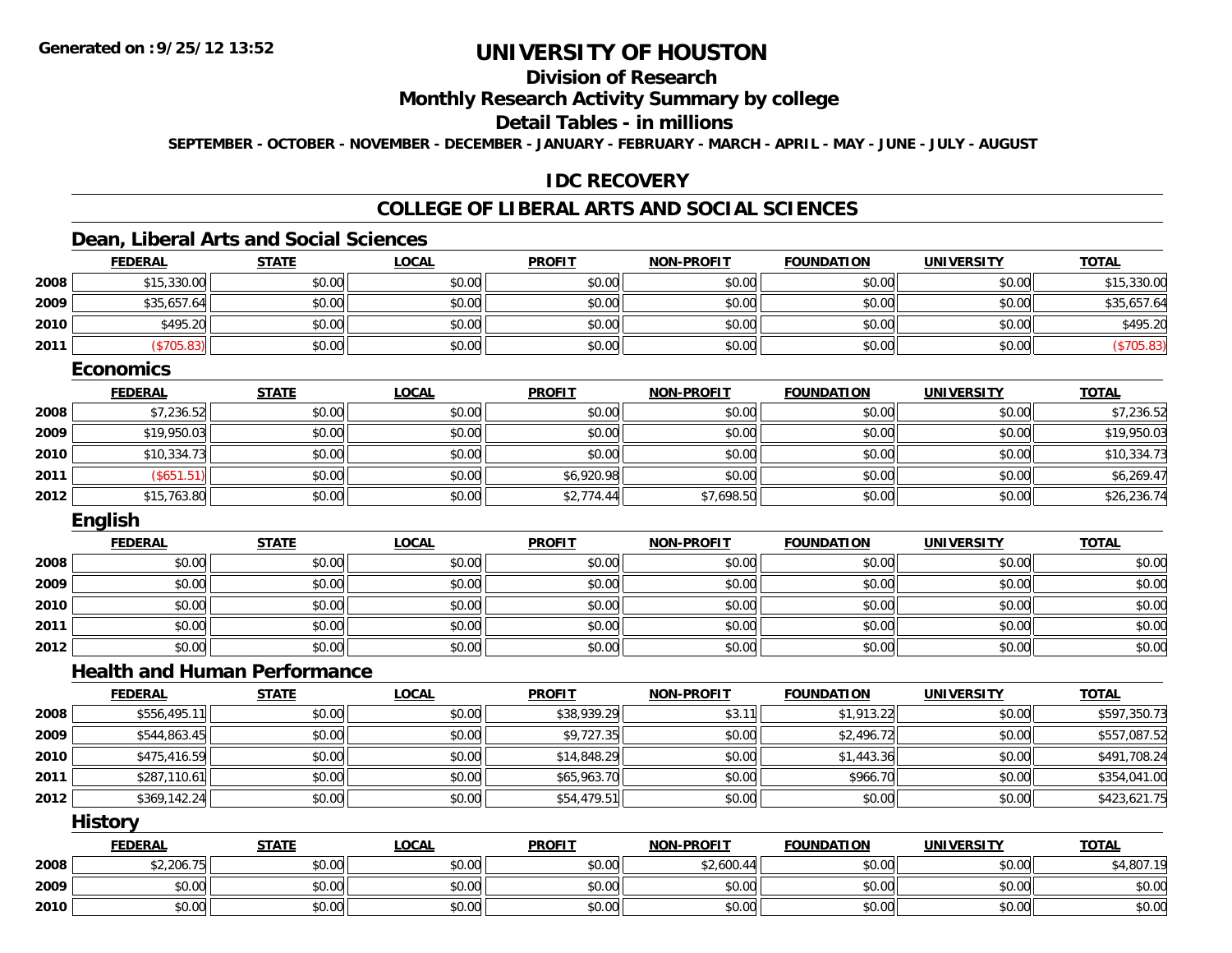#### **Division of Research**

### **Monthly Research Activity Summary by college**

#### **Detail Tables - in millions**

**SEPTEMBER - OCTOBER - NOVEMBER - DECEMBER - JANUARY - FEBRUARY - MARCH - APRIL - MAY - JUNE - JULY - AUGUST**

#### **IDC RECOVERY**

#### **COLLEGE OF LIBERAL ARTS AND SOCIAL SCIENCES**

|      | <b>History</b>                    |                                       |              |               |                   |                   |                   |                |
|------|-----------------------------------|---------------------------------------|--------------|---------------|-------------------|-------------------|-------------------|----------------|
|      | <b>FEDERAL</b>                    | <b>STATE</b>                          | <b>LOCAL</b> | <b>PROFIT</b> | <b>NON-PROFIT</b> | <b>FOUNDATION</b> | <b>UNIVERSITY</b> | <b>TOTAL</b>   |
| 2012 | \$0.00                            | \$0.00                                | \$0.00       | \$0.00        | \$0.00            | \$0.00            | \$0.00            | \$0.00         |
|      |                                   | <b>Hobby Center for Public Policy</b> |              |               |                   |                   |                   |                |
|      | <b>FEDERAL</b>                    | <b>STATE</b>                          | <b>LOCAL</b> | <b>PROFIT</b> | <b>NON-PROFIT</b> | <b>FOUNDATION</b> | <b>UNIVERSITY</b> | <b>TOTAL</b>   |
| 2009 | \$8,149.71                        | \$0.00                                | \$0.00       | \$0.00        | \$0.00            | \$0.00            | \$0.00            | \$8,149.71     |
| 2010 | \$14,926.03                       | \$0.00                                | \$0.00       | \$0.00        | \$0.00            | \$0.00            | \$0.00            | \$14,926.03    |
| 2011 | \$4,678.73                        | \$0.00                                | \$0.00       | \$0.00        | \$0.00            | \$0.00            | \$0.00            | \$4,678.73     |
| 2012 | (\$84.85)                         | \$0.00                                | \$0.00       | \$0.00        | \$0.00            | \$0.00            | \$0.00            | (\$84.85)      |
|      | <b>Modern/Classical Languages</b> |                                       |              |               |                   |                   |                   |                |
|      | <b>FEDERAL</b>                    | <b>STATE</b>                          | <b>LOCAL</b> | <b>PROFIT</b> | <b>NON-PROFIT</b> | <b>FOUNDATION</b> | <b>UNIVERSITY</b> | <b>TOTAL</b>   |
| 2008 | \$7,740.82                        | \$0.00                                | \$0.00       | \$0.00        | \$0.00            | \$0.00            | \$0.00            | \$7,740.82     |
| 2011 | \$0.00                            | \$0.00                                | \$0.00       | \$0.00        | \$0.00            | \$0.00            | \$0.00            | \$0.00         |
| 2012 | \$36,140.24                       | \$0.00                                | \$0.00       | \$0.00        | \$0.00            | \$0.00            | \$0.00            | \$36,140.24    |
|      | Philosophy                        |                                       |              |               |                   |                   |                   |                |
|      | <b>FEDERAL</b>                    | <b>STATE</b>                          | <b>LOCAL</b> | <b>PROFIT</b> | <b>NON-PROFIT</b> | <b>FOUNDATION</b> | <b>UNIVERSITY</b> | <b>TOTAL</b>   |
| 2008 | \$0.00                            | \$0.00                                | \$0.00       | \$0.00        | \$0.00            | \$0.00            | \$0.00            | \$0.00         |
| 2009 | \$0.00                            | \$0.00                                | \$0.00       | \$0.00        | \$0.00            | \$0.00            | \$0.00            | \$0.00         |
| 2010 | \$0.00                            | \$0.00                                | \$0.00       | \$0.00        | \$0.00            | \$0.00            | \$0.00            | \$0.00         |
| 2011 | \$0.00                            | \$0.00                                | \$0.00       | \$0.00        | \$0.00            | \$0.00            | \$0.00            | \$0.00         |
| 2012 | \$2,781.72                        | \$0.00                                | \$0.00       | \$0.00        | \$0.00            | \$0.00            | \$0.00            | \$2,781.72     |
|      | <b>Political Science</b>          |                                       |              |               |                   |                   |                   |                |
|      | <b>FEDERAL</b>                    | <b>STATE</b>                          | <b>LOCAL</b> | <b>PROFIT</b> | <b>NON-PROFIT</b> | <b>FOUNDATION</b> | <b>UNIVERSITY</b> | <b>TOTAL</b>   |
| 2008 | \$1,408.20                        | \$0.00                                | \$0.00       | \$0.00        | \$0.00            | \$0.00            | \$3,652.31        | \$5,060.51     |
| 2009 | \$29,850.09                       | \$0.00                                | \$0.00       | \$0.00        | \$0.00            | \$0.00            | \$3,517.19        | \$33,367.28    |
| 2010 | \$166.49                          | \$0.00                                | \$0.00       | \$0.00        | \$0.00            | \$0.00            | \$0.00            | \$166.49       |
| 2011 | (\$2,423.40)                      | (\$91.29)                             | \$0.00       | \$0.00        | \$0.00            | \$0.00            | \$0.00            | (\$2,514.69)   |
| 2012 | \$0.00                            | \$0.00                                | \$0.00       | \$0.00        | \$0.00            | \$0.00            | \$0.00            | \$0.00         |
|      | <b>Psychology</b>                 |                                       |              |               |                   |                   |                   |                |
|      | <b>FEDERAL</b>                    | <b>STATE</b>                          | <b>LOCAL</b> | <b>PROFIT</b> | <b>NON-PROFIT</b> | <b>FOUNDATION</b> | <b>UNIVERSITY</b> | <b>TOTAL</b>   |
| 2008 | \$1,501,053.11                    | \$224,789.10                          | \$0.00       | \$6,378.74    | \$2,384.57        | \$4,768.00        | (\$0.07)          | \$1,739,373.45 |
| 2009 | \$369,766.02                      | \$42,750.95                           | \$1,690.44   | \$14,357.90   | (\$2.14)          | \$3,807.45        | \$0.00            | \$432,370.61   |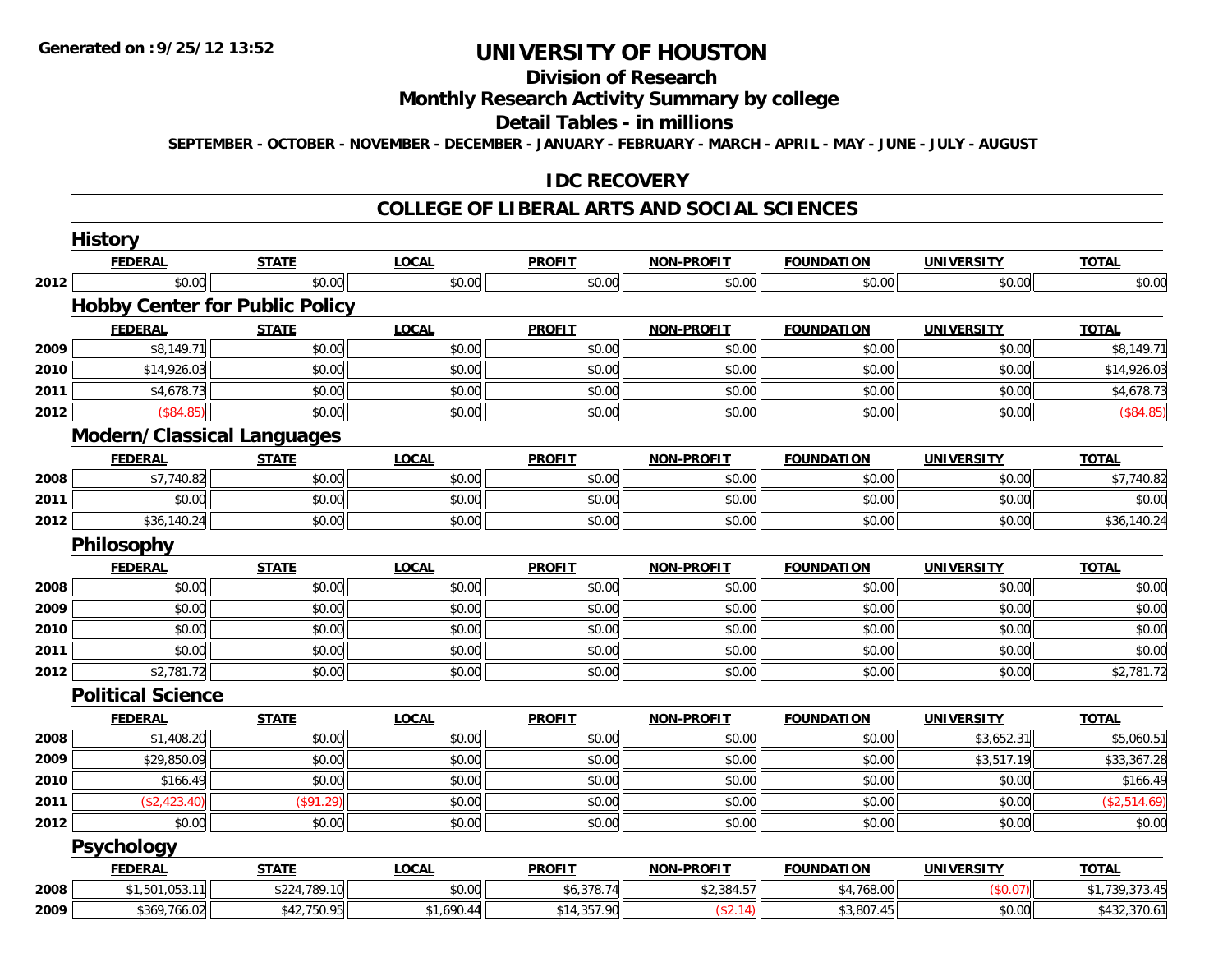#### **Division of Research**

# **Monthly Research Activity Summary by college**

#### **Detail Tables - in millions**

**SEPTEMBER - OCTOBER - NOVEMBER - DECEMBER - JANUARY - FEBRUARY - MARCH - APRIL - MAY - JUNE - JULY - AUGUST**

#### **IDC RECOVERY**

#### **COLLEGE OF LIBERAL ARTS AND SOCIAL SCIENCES**

|       | <b>Psychology</b>              |              |              |               |                   |                   |                   |                |
|-------|--------------------------------|--------------|--------------|---------------|-------------------|-------------------|-------------------|----------------|
|       | <b>FEDERAL</b>                 | <b>STATE</b> | <b>LOCAL</b> | <b>PROFIT</b> | <b>NON-PROFIT</b> | <b>FOUNDATION</b> | <b>UNIVERSITY</b> | <b>TOTAL</b>   |
| 2010  | \$637,719.06                   | \$32,596.90  | \$0.00       | \$13,978.26   | \$2,798.62        | \$3,225.17        | \$0.00            | \$690,318.01   |
| 2011  | \$1,041,592.91                 | \$43,805.07  | \$0.00       | \$11,600.76   | \$6,664.74        | \$26,933.59       | (\$166.49)        | \$1,130,430.59 |
| 2012  | \$972,947.50                   | \$896.05     | \$0.00       | \$8,219.50    | \$13,481.77       | \$23,938.44       | (\$3,117.51)      | \$1,016,365.76 |
|       | <b>School of Communication</b> |              |              |               |                   |                   |                   |                |
|       | <b>FEDERAL</b>                 | <b>STATE</b> | <b>LOCAL</b> | <b>PROFIT</b> | <b>NON-PROFIT</b> | <b>FOUNDATION</b> | <b>UNIVERSITY</b> | <b>TOTAL</b>   |
| 2009  | \$0.00                         | \$0.00       | \$0.00       | \$0.00        | \$0.00            | \$0.00            | \$0.00            | \$0.00         |
| 2010  | \$0.00                         | \$0.00       | \$0.00       | \$0.00        | \$0.00            | \$0.00            | \$0.00            | \$0.00         |
| 2011  | \$0.00                         | \$0.00       | \$0.00       | \$0.00        | \$0.00            | \$0.00            | \$0.00            | \$0.00         |
| 2012  | \$0.00                         | \$0.00       | \$0.00       | \$0.00        | \$0.00            | \$0.00            | \$0.00            | \$0.00         |
|       | Sociology                      |              |              |               |                   |                   |                   |                |
|       | <b>FEDERAL</b>                 | <b>STATE</b> | <b>LOCAL</b> | <b>PROFIT</b> | <b>NON-PROFIT</b> | <b>FOUNDATION</b> | <b>UNIVERSITY</b> | <b>TOTAL</b>   |
| 2008  | \$30,131.27                    | \$0.00       | \$4,055.90   | \$0.00        | \$0.00            | \$0.00            | \$0.00            | \$34,187.17    |
| 2009  | \$47,434.93                    | \$0.00       | \$5,202.92   | \$0.00        | \$925.86          | \$0.00            | \$0.00            | \$53,563.71    |
| 2010  | \$71,329.79                    | \$0.00       | \$432.67     | \$0.00        | \$1,615.28        | \$0.00            | \$0.00            | \$73,377.74    |
| 2011  | \$53,173.07                    | \$0.00       | \$0.00       | \$0.00        | \$0.00            | \$0.00            | \$0.00            | \$53,173.07    |
| 2012  | \$3,821.43                     | \$0.00       | \$0.00       | \$0.00        | \$0.00            | \$0.00            | \$0.00            | \$3,821.43     |
| Total | \$7,242,160.68                 | \$344,778.99 | \$11,381.93  | \$248,163.58  | \$38,170.75       | \$81,823.52       | \$3,885.43        | \$7,970,364.88 |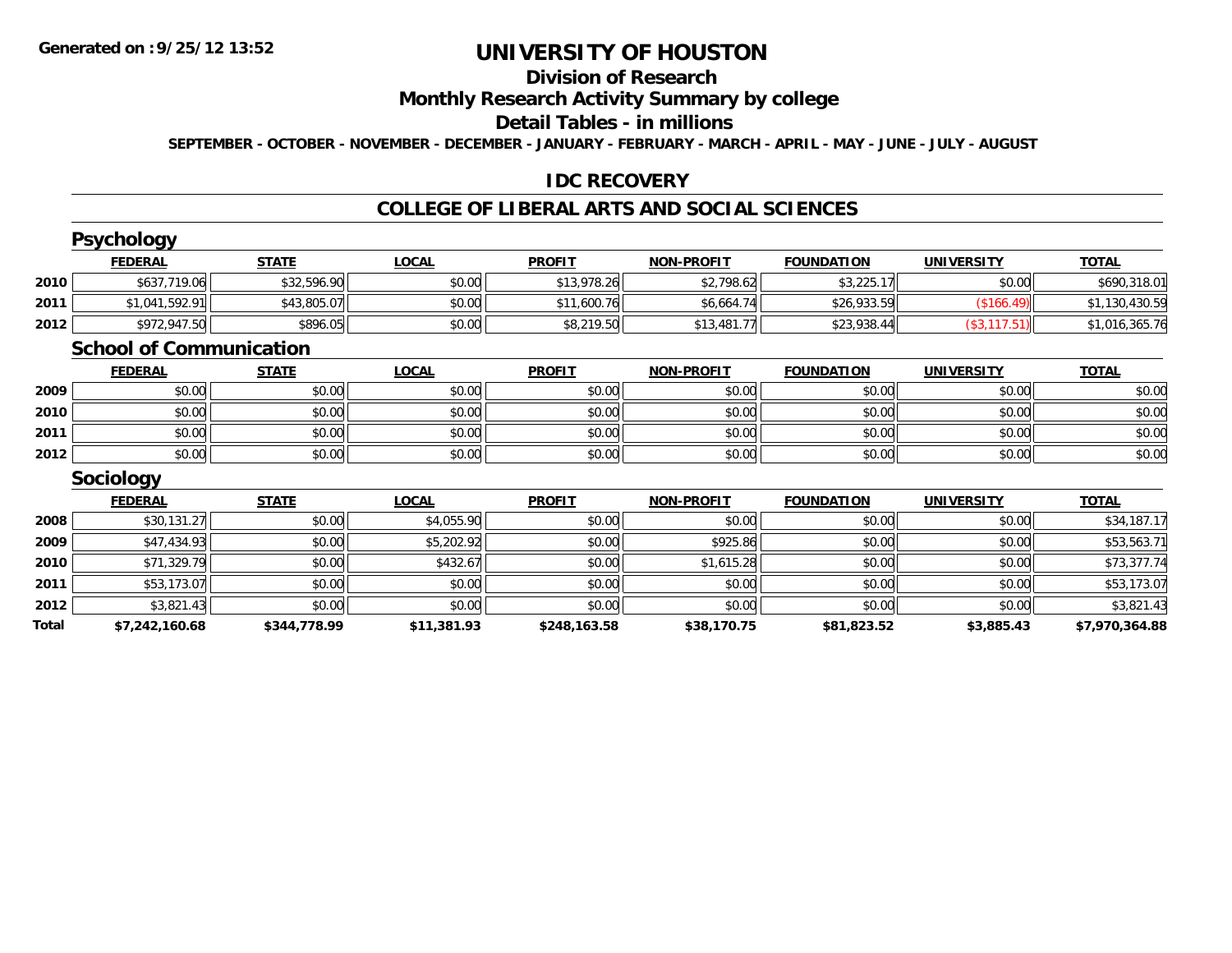### **Division of Research**

#### **Monthly Research Activity Summary by college**

#### **Detail Tables - in millions**

**SEPTEMBER - OCTOBER - NOVEMBER - DECEMBER - JANUARY - FEBRUARY - MARCH - APRIL - MAY - JUNE - JULY - AUGUST**

### **IDC RECOVERY**

### **COLLEGE OF NATURAL SCIENCES AND MATHEMATICS**

### **Allied Geophysical Laboratories**

|      | Allied<br>Geophysical L<br>Laboratories |              |              |                           |                   |                   |            |                          |  |  |  |
|------|-----------------------------------------|--------------|--------------|---------------------------|-------------------|-------------------|------------|--------------------------|--|--|--|
|      | <b>FEDERAL</b>                          | <b>STATE</b> | <b>LOCAL</b> | <b>PROFIT</b>             | <b>NON-PROFIT</b> | <b>FOUNDATION</b> | UNIVERSITY | <b>TOTAL</b>             |  |  |  |
| 2011 | nn<br>σΩ.<br>DU.UU                      | \$0.00       | \$0.00       | $AT$ 000.00<br>\$5,223.38 | \$0.00            | \$0.00            | \$0.00     | $\sim$<br>ب ت ت ∠∠ے ہی ب |  |  |  |
| 2012 | \$0.00                                  | \$0.00       | \$0.00       | \$5.974.<br>. 26          | \$0.00            | \$0.00            | \$0.00     | \$5,974.26<br>ΨU,        |  |  |  |

# **Biology/Biochemistry**

|      | <b>FEDERAL</b> | <b>STATE</b> | <b>LOCAL</b> | <b>PROFIT</b> | <b>NON-PROFIT</b> | <b>FOUNDATION</b> | <b>UNIVERSITY</b> | <b>TOTAL</b>   |
|------|----------------|--------------|--------------|---------------|-------------------|-------------------|-------------------|----------------|
| 2008 | \$920,100.65   | \$0.00       | \$0.00       | \$0.00        | \$5,880.48        | \$4,306.85        | \$0.00            | \$930,287.98   |
| 2009 | \$755,708.16   | \$0.00       | \$0.00       | \$0.00        | \$0.00            | \$7,298.85        | \$0.00            | \$763,007.01   |
| 2010 | \$1,189,678.16 | \$0.00       | \$0.00       | \$0.00        | \$24,401.03       | \$1,346.49        | \$0.00            | \$1,215,425.68 |
| 2011 | \$1,244,057.48 | \$8,896.25   | \$0.00       | \$0.00        | \$41,217.05       | \$0.00            | \$0.00            | \$1,294,170.78 |
| 2012 | \$1,001,002.10 | \$20,931.50  | \$0.00       | \$0.00        | \$48,239.08       | \$4,126.20        | \$0.00            | \$1,074,298.88 |

### **Center for Applied Geoscience Excellence**

|      | <b>FEDERAL</b> | <b>STATE</b> | <u>_OCAL</u> | <b>PROFIT</b> | <b>NON-PROFIT</b> | <b>FOUNDATION</b> | <b>UNIVERSITY</b> | <b>TOTAL</b> |
|------|----------------|--------------|--------------|---------------|-------------------|-------------------|-------------------|--------------|
| 2008 | \$0.00         | \$0.00       | \$0.00       | \$0.00        | \$0.00            | \$0.00            | \$0.00            | \$0.00       |
| 2009 | \$0.00         | \$0.00       | \$0.00       | \$0.00        | \$0.00            | \$0.00            | \$0.00            | \$0.00       |
| 2010 | \$0.00         | \$0.00       | \$0.00       | \$0.00        | \$0.00            | \$0.00            | \$0.00            | \$0.00       |

#### **Center for Nuclear Receptors and Cell Signaling**

|      | <u>FEDERAL</u> | <b>STATE</b> | <u>LOCAL</u> | <b>PROFIT</b> | <b>NON-PROFIT</b> | FOUNDATION | <b>UNIVERSITY</b> | <b>TOTAL</b> |
|------|----------------|--------------|--------------|---------------|-------------------|------------|-------------------|--------------|
| 2008 | \$0.00         | \$0.00       | \$0.00       | \$0.00        | \$0.00            | \$0.00     | \$0.00            | \$0.00       |
| 2009 | \$0.00         | \$0.00       | \$0.00       | \$0.00        | \$0.00            | \$0.00     | \$0.00            | \$0.00       |
| 2010 | \$285,618.13   | \$0.00       | \$0.00       | \$0.00        | \$0.00            | \$0.00     | \$0.00            | \$285,618.13 |
| 2011 | \$391,205.58   | \$7,828.15   | \$0.00       | \$5,015.68    | \$0.00            | \$0.00     | \$0.00            | \$404,049.41 |
| 2012 | \$421,896.07   | \$33,960.94  | \$0.00       | \$73,759.26   | \$0.00            | \$0.00     | \$0.00            | \$529,616.27 |

**Chemistry**

|      | <b>FEDERAL</b> | <b>STATE</b> | <b>LOCAL</b> | <b>PROFIT</b> | <b>NON-PROFIT</b> | <b>FOUNDATION</b> | <b>UNIVERSITY</b> | <u>TOTAL</u>   |
|------|----------------|--------------|--------------|---------------|-------------------|-------------------|-------------------|----------------|
| 2008 | \$903,004.17   | (\$0.02)     | \$0.00       | \$8,490.84    | \$6,221.55        | \$0.00            | \$8.81            | \$917,725.36   |
| 2009 | \$647,136.49   | \$0.00       | \$0.00       | \$27,501.12   | \$2,977.33        | \$0.00            | \$35,653.52       | \$713,268.46   |
| 2010 | \$931,270.02   | \$310.14     | \$0.00       | \$40,290.75   | (\$11.01)         | \$0.00            | \$70,910.61       | \$1,042,770.50 |
| 2011 | \$1,001,905.72 | \$12,637.96  | \$0.00       | \$19,306.60   | \$0.00            | \$0.00            | \$40,961.69       | \$1,074,811.97 |
| 2012 | \$795,786.99   | \$37,721.16  | \$0.00       | \$25,840.41   | \$0.00            | \$0.00            | \$38,802.35       | \$898,150.90   |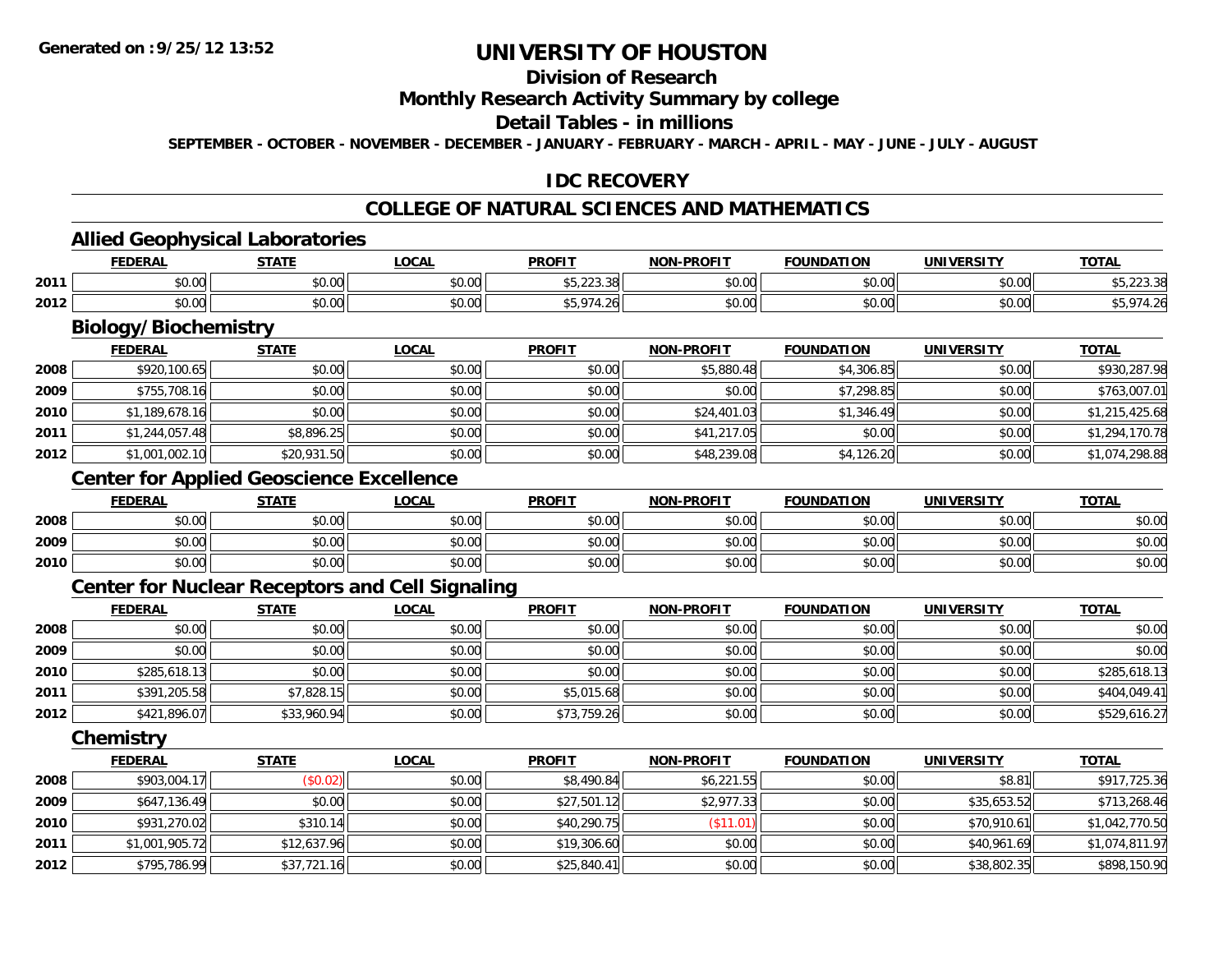### **Division of Research**

#### **Monthly Research Activity Summary by college**

#### **Detail Tables - in millions**

**SEPTEMBER - OCTOBER - NOVEMBER - DECEMBER - JANUARY - FEBRUARY - MARCH - APRIL - MAY - JUNE - JULY - AUGUST**

### **IDC RECOVERY**

## **COLLEGE OF NATURAL SCIENCES AND MATHEMATICS**

## **Computer Science**

|      | <b>FEDERAL</b> | <u>STATE</u> | <b>LOCAL</b> | <b>PROFIT</b> | <b>NON-PROFIT</b> | <b>FOUNDATION</b> | <b>UNIVERSITY</b> | <b>TOTAL</b>   |
|------|----------------|--------------|--------------|---------------|-------------------|-------------------|-------------------|----------------|
| 2008 | \$872,670.46   | \$0.00       | \$0.00       | \$26,429.58   | \$0.00            | \$0.00            | (\$760.00)        | \$898,340.04   |
| 2009 | \$1,155,912.46 | \$0.00       | \$0.00       | \$61,909.99   | \$0.00            | \$0.00            | \$0.00            | \$1,217,822.45 |
| 2010 | \$1,367,009.68 | \$922.24     | \$0.00       | \$15,578.91   | \$0.00            | \$0.00            | \$0.00            | \$1,383,510.83 |
| 2011 | \$1,358,999.28 | \$3,742.34   | \$0.00       | \$27,633.46   | \$4,731.98        | \$0.00            | (\$247.76)        | \$1,394,859.30 |
| 2012 | \$832,093.72   | \$6,281.31   | \$0.00       | \$111,321.74  | \$14,731.39       | \$0.00            | \$0.00            | \$964,428.16   |

## **Dean, Natural Sciences and Mathematics**

|      | <b>FEDERAL</b> | <b>STATE</b> | <b>LOCAL</b> | <b>PROFIT</b> | <b>NON-PROFIT</b> | <b>FOUNDATION</b> | <b>UNIVERSITY</b> | <b>TOTAL</b> |
|------|----------------|--------------|--------------|---------------|-------------------|-------------------|-------------------|--------------|
| 2008 | \$0.00         | \$0.00       | \$0.00       | \$0.00        | \$0.00            | \$0.00            | \$0.00            | \$0.00       |
| 2009 | \$0.00         | \$0.00       | \$0.00       | \$0.00        | \$0.00            | \$0.00            | \$0.00            | \$0.00       |
| 2010 | \$0.00         | \$0.00       | \$0.00       | \$0.00        | \$0.00            | \$0.00            | \$0.00            | \$0.00       |
| 2011 | \$0.00         | \$0.00       | \$0.00       | \$0.00        | \$0.00            | \$0.00            | \$0.00            | \$0.00       |
| 2012 | \$32,743.49    | \$0.00       | \$0.00       | \$0.00        | \$0.00            | \$0.00            | \$0.00            | \$32,743.49  |

## **Earth & Atmospheric Sciences**

|      | <b>FEDERAL</b> | <b>STATE</b> | <b>LOCAL</b> | <b>PROFIT</b> | <b>NON-PROFIT</b> | <b>FOUNDATION</b> | <b>UNIVERSITY</b> | <b>TOTAL</b> |
|------|----------------|--------------|--------------|---------------|-------------------|-------------------|-------------------|--------------|
| 2008 | \$396,312.07   | \$26,265.90  | \$0.00       | \$110,875.21  | \$15,049.79       | \$0.00            | \$2,084.58        | \$550,587.55 |
| 2009 | \$382,519.63   | \$38,355.16  | \$0.00       | \$204,727.66  | \$105,701.58      | \$0.00            | \$0.00            | \$731,304.03 |
| 2010 | \$366,429.79   | \$47,206.94  | \$0.00       | \$360,444.74  | \$33,962.42       | \$0.00            | \$0.00            | \$808,043.89 |
| 2011 | \$495,386.04   | \$145,631.89 | \$0.00       | \$251,287.79  | \$38,397.92       | \$0.00            | \$0.00            | \$930,703.65 |
| 2012 | \$554,010.93   | \$58,148.84  | \$0.00       | \$345,436.20  | \$35,259.32       | \$0.00            | \$0.00            | \$992,855.29 |

### **Institute for Multidimensional Air Quality Studies**

|      | <b>FEDERAL</b> | <u>STATE</u> | <u>LOCAL</u> | <b>PROFIT</b> | <b>NON-PROFIT</b> | <b>FOUNDATION</b> | <b>UNIVERSITY</b> | <b>TOTAL</b> |
|------|----------------|--------------|--------------|---------------|-------------------|-------------------|-------------------|--------------|
| 2008 | \$0.00         | \$0.00       | \$0.00       | \$0.00        | \$0.00            | \$0.00            | \$0.00            | \$0.00       |
| 2009 | \$0.00         | \$0.00       | \$0.00       | \$0.00        | \$0.00            | \$0.00            | \$0.00            | \$0.00       |
| 2010 | \$0.00         | \$0.00       | \$0.00       | \$0.00        | \$0.00            | \$0.00            | \$0.00            | \$0.00       |
| 2011 | \$0.00         | \$0.00       | \$0.00       | \$0.00        | \$0.00            | \$0.00            | \$0.00            | \$0.00       |
| 2012 | \$0.00         | \$0.00       | \$0.00       | \$0.00        | \$0.00            | \$0.00            | \$0.00            | \$0.00       |

#### **Mathematics**

|      | <b>FEDERAL</b>                                                           | <b>STATE</b>  | LOCAL          | <b>PROFIT</b>                      | <b>NON-PROFIT</b>                                       | <b>FOUNDATION</b> | <b>UNIVERSITY</b> | <b>TOTAL</b> |
|------|--------------------------------------------------------------------------|---------------|----------------|------------------------------------|---------------------------------------------------------|-------------------|-------------------|--------------|
| 2008 | $\uparrow$ $\uparrow$<br>$\lambda$ $\sim$<br>$\sim$<br>\$384<br>4.Y50.UZ | 115,70<br>.   | nn nn<br>DU.UU | 1.27<br>.40<br>$\epsilon$<br>, טטי | $\land \land$ $\vdash$ $\land \land$<br><b>JJ.J+J.U</b> | \$0.00            | \$0.00            | \$395,982.22 |
| 2009 | \$355,538.73                                                             | 0000<br>JU.UU | ቀስ ስስ<br>DU.UG | ,010.<br>.                         | $\theta$ $\theta$ $\theta$<br><b>DU.UU</b>              | \$0.00            | \$0.00            | 6.88         |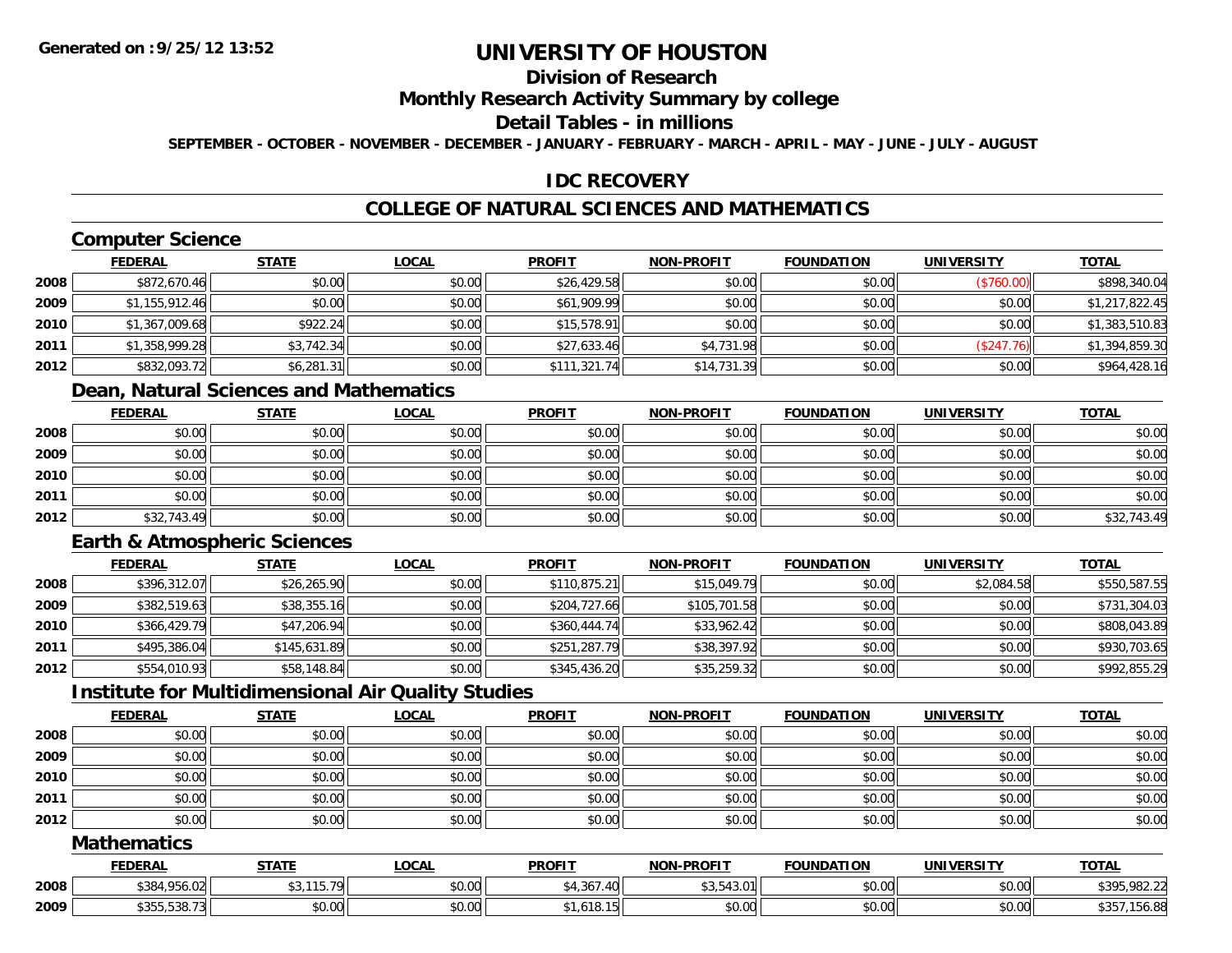## **Division of Research**

### **Monthly Research Activity Summary by college**

#### **Detail Tables - in millions**

**SEPTEMBER - OCTOBER - NOVEMBER - DECEMBER - JANUARY - FEBRUARY - MARCH - APRIL - MAY - JUNE - JULY - AUGUST**

#### **IDC RECOVERY**

#### **COLLEGE OF NATURAL SCIENCES AND MATHEMATICS**

### **Mathematics**

|      | <b>FEDERAL</b> | STATE       | <u>LOCAL</u> | <b>PROFIT</b> | <b>NON-PROFIT</b> | <b>FOUNDATION</b> | UNIVERSITY | <b>TOTAL</b> |
|------|----------------|-------------|--------------|---------------|-------------------|-------------------|------------|--------------|
| 2010 | \$460,124.06   | \$0.00      | \$0.00       | \$39,199.71   | \$0.00            | \$0.00            | \$0.00     | \$499,323.77 |
| 2011 | \$403,636.16   | \$12,850.66 | \$0.00       | \$56,052.88   | \$32,306.04       | \$252.50          | \$0.00     | \$505,098.24 |
| 2012 | \$368,773.76   | 7,613.53    | \$0.00       | \$82,937.38   | \$14,941.81       | \$442.99          | \$0.00     | \$484,709.47 |

#### **Physics**

|       | <b>FEDERAL</b>  | <b>STATE</b> | <b>LOCAL</b> | <b>PROFIT</b>  | <b>NON-PROFIT</b> | <b>FOUNDATION</b> | <b>UNIVERSITY</b> | <b>TOTAL</b>    |
|-------|-----------------|--------------|--------------|----------------|-------------------|-------------------|-------------------|-----------------|
| 2008  | \$502,309.29    | \$0.00       | \$0.00       | \$121,698.75   | \$38,412.59       | \$0.00            | \$0.00            | \$662,420.63    |
| 2009  | \$351,087.32    | \$0.00       | \$0.00       | \$180,281.27   | \$15,834.17       | \$0.00            | \$0.00            | \$547,202.76    |
| 2010  | \$549,141.02    | \$0.00       | \$0.00       | \$265,697.13   | \$5,268.29        | \$0.00            | \$0.00            | \$820,106.43    |
| 2011  | \$768,635.00    | \$0.00       | \$0.00       | \$237.915.45   | \$933.04          | \$0.00            | \$0.00            | \$1,007,483.49  |
| 2012  | \$982,444.16    | \$0.00       | \$0.00       | \$143,921.48   | \$394.22          | \$0.00            | \$0.00            | \$1,126,759.86  |
| Total | \$23,429,102.78 | \$482,420.68 | \$0.00       | \$2,860,737.17 | \$488,393.08      | \$17,773.88       | \$187,413.80      | \$27,465,841.40 |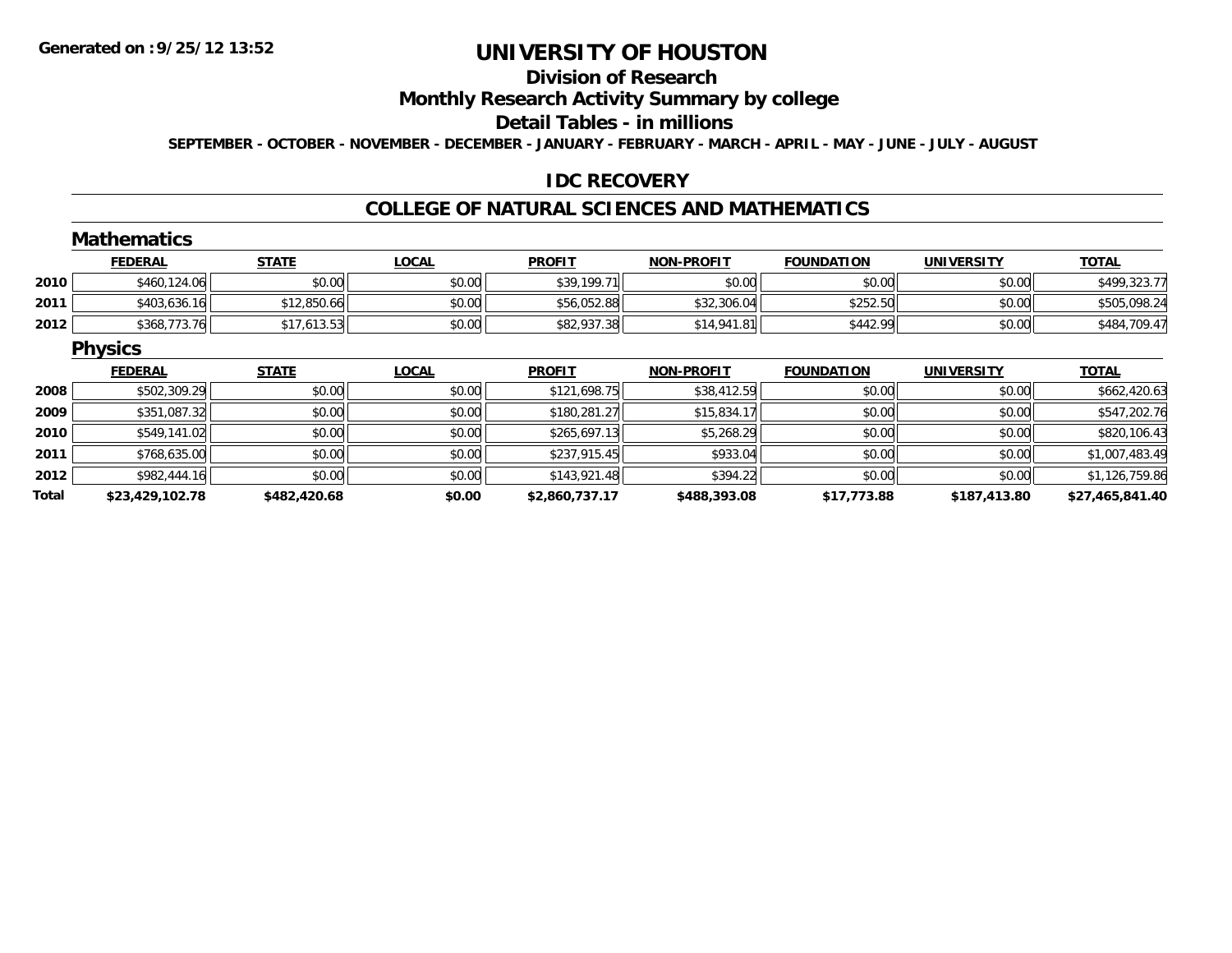## **Division of Research**

**Monthly Research Activity Summary by college**

#### **Detail Tables - in millions**

**SEPTEMBER - OCTOBER - NOVEMBER - DECEMBER - JANUARY - FEBRUARY - MARCH - APRIL - MAY - JUNE - JULY - AUGUST**

#### **IDC RECOVERY**

#### **COLLEGE OF OPTOMETRY**

## **Optometry, Community**

|       | <b>FEDERAL</b> | <b>STATE</b> | <u>LOCAL</u> | <b>PROFIT</b> | <b>NON-PROFIT</b> | <b>FOUNDATION</b> | <b>UNIVERSITY</b> | <b>TOTAL</b>   |
|-------|----------------|--------------|--------------|---------------|-------------------|-------------------|-------------------|----------------|
| 2008  | \$1,053,611.88 | \$10.25      | \$0.00       | \$54,701.07   | \$351.63          | \$0.00            | \$37,548.81       | \$1,146,223.64 |
| 2009  | \$1,000,070.83 | \$2,734.39   | \$0.00       | \$39,461.29   | \$0.00            | \$0.00            | \$50,758.50       | \$1,093,025.00 |
| 2010  | \$1,297,572.06 | \$1,421.14   | \$0.00       | \$104,565.08  | \$0.00            | \$0.00            | \$27,879.42       | \$1,431,437.70 |
| 2011  | \$1,188,033.52 | \$0.00       | \$0.00       | \$61,103.69   | \$0.00            | \$0.00            | \$38,788.27       | \$1,287,925.48 |
| 2012  | \$1,305,703.21 | \$0.00       | \$0.00       | \$72,863.73   | \$0.00            | \$0.00            | \$58,631.26       | \$1,437,198.20 |
| Total | \$5,844,991.50 | \$4,165.78   | \$0.00       | \$332,694.86  | \$351.63          | \$0.00            | \$213,606.26      | \$6,395,810.03 |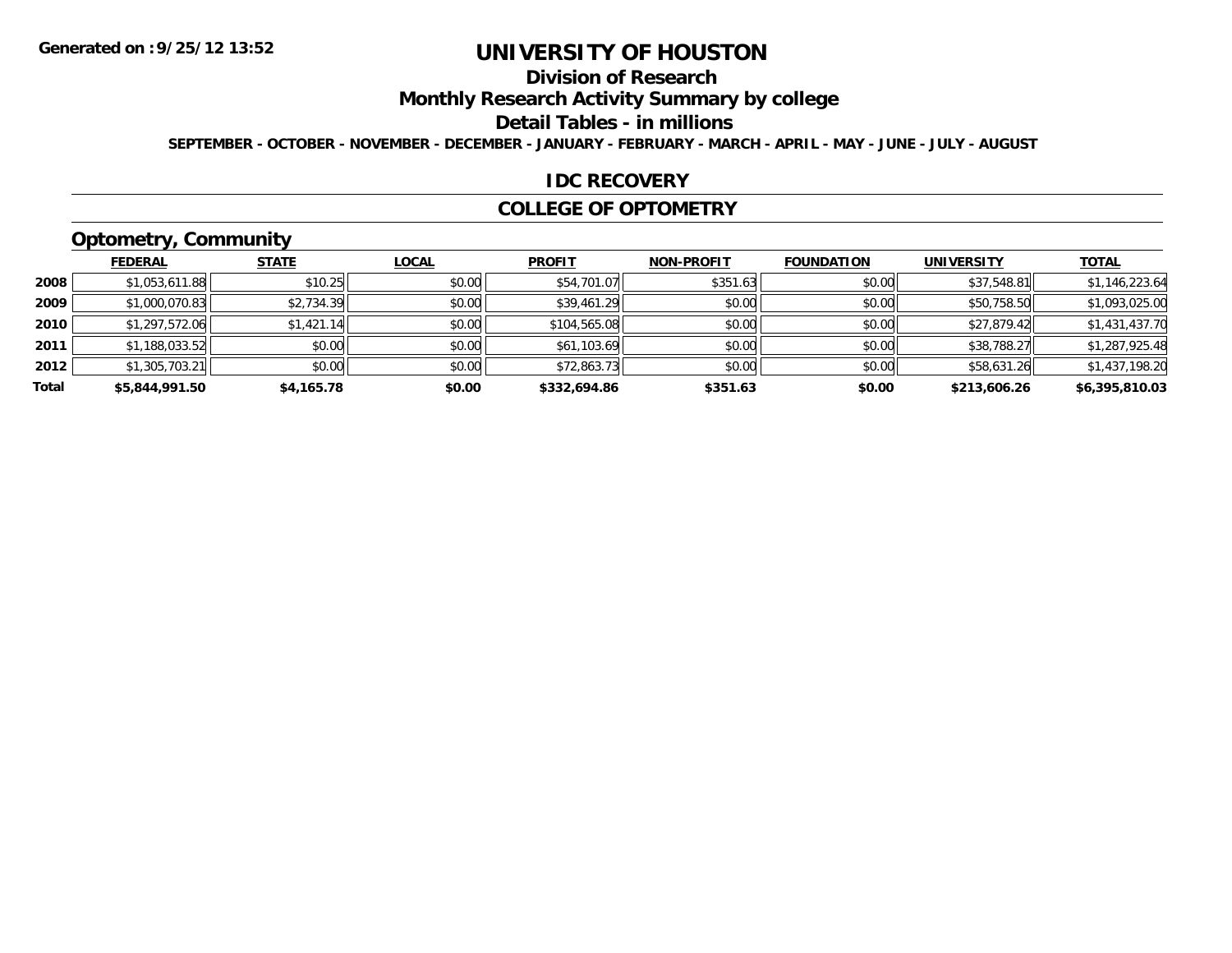## **Division of Research**

### **Monthly Research Activity Summary by college**

### **Detail Tables - in millions**

**SEPTEMBER - OCTOBER - NOVEMBER - DECEMBER - JANUARY - FEBRUARY - MARCH - APRIL - MAY - JUNE - JULY - AUGUST**

#### **IDC RECOVERY**

### **COLLEGE OF PHARMACY**

## **Clinical Sciences and Administration**

|      | <b>FEDERAL</b> | <b>STATE</b> | <b>LOCAL</b> | <b>PROFIT</b> | <b>NON-PROFIT</b> | <b>FOUNDATION</b> | <b>UNIVERSITY</b> | <b>TOTAL</b> |
|------|----------------|--------------|--------------|---------------|-------------------|-------------------|-------------------|--------------|
| 2008 | \$43,627.01    | \$0.00       | \$0.00       | \$65,555.63   | \$0.00            | \$957.13          | \$0.00            | \$110,139.77 |
| 2009 | \$85,511.09    | \$0.00       | \$0.00       | \$82,924.64   | \$8,759.20        | \$105.38          | \$72.18           | \$177,372.49 |
| 2010 | \$46,816.26    | \$0.00       | \$0.00       | \$75,473.90   | \$16,332.26       | \$0.00            | \$212.43          | \$138,834.85 |
| 2011 | \$54,974.83    | \$0.00       | \$0.00       | \$74,398.57   | \$20,364.54       | \$0.00            | \$4.97            | \$149,742.91 |
| 2012 | \$67,898.21    | \$0.00       | \$0.00       | \$57,632.00   | \$25.03)          | \$0.00            | \$0.00            | \$125,505.18 |

### **Dean, Pharmacy**

|      | <b>FEDERAL</b> | <b>STATE</b> | <u>LOCAL</u> | <b>PROFIT</b> | <b>NON-PROFIT</b> | <b>FOUNDATION</b> | <b>UNIVERSITY</b> | <b>TOTAL</b> |
|------|----------------|--------------|--------------|---------------|-------------------|-------------------|-------------------|--------------|
| 2008 | \$0.00         | \$0.00       | \$0.00       | \$0.00        | \$0.00            | \$0.00            | \$0.00            | \$0.00       |
| 2009 | \$0.00         | \$0.00       | \$0.00       | \$0.00        | \$0.00            | \$0.00            | \$0.00            | \$0.00       |
| 2010 | \$0.00         | \$0.00       | \$0.00       | \$0.00        | \$0.00            | \$0.00            | \$0.00            | \$0.00       |
| 2011 | \$0.00         | \$0.00       | \$0.00       | \$0.00        | \$0.00            | \$0.00            | \$0.00            | \$0.00       |
| 2012 | \$0.00         | \$0.00       | \$0.00       | \$0.00        | \$0.00            | \$0.00            | \$0.00            | \$0.00       |

## **Pharmacological and Pharmaceutical Sciences**

|       | <b>FEDERAL</b> | <b>STATE</b> | <b>LOCAL</b> | <b>PROFIT</b> | <b>NON-PROFIT</b> | <b>FOUNDATION</b> | <b>UNIVERSITY</b> | <u>TOTAL</u>   |
|-------|----------------|--------------|--------------|---------------|-------------------|-------------------|-------------------|----------------|
| 2008  | \$625,251.27   | \$0.00       | \$0.00       | \$21,238.43   | \$4,442.52        | \$0.00            | \$0.00            | \$650,932.22   |
| 2009  | \$555,844.05   | \$0.00       | \$0.00       | \$17,953.56   | \$10,779.94       | \$1,097.85        | \$0.00            | \$585,675.40   |
| 2010  | \$922,606.63   | \$0.00       | \$0.00       | \$1,945.93    | \$13,608.99       | \$1,783.97        | \$0.00            | \$939,945.52   |
| 2011  | \$982,608.66   | \$0.00       | \$0.00       | \$0.00        | \$14,932.57       | \$0.00            | \$0.00            | \$997,541.23   |
| 2012  | \$578,410.75   | \$0.00       | \$0.00       | \$0.00        | \$8,719.31        | \$690.59          | \$0.00            | \$587,820.65   |
| Total | \$3,963,548.76 | \$0.00       | \$0.00       | \$397,122.66  | \$97,914.30       | \$4,634.92        | \$289.58          | \$4,463,510.22 |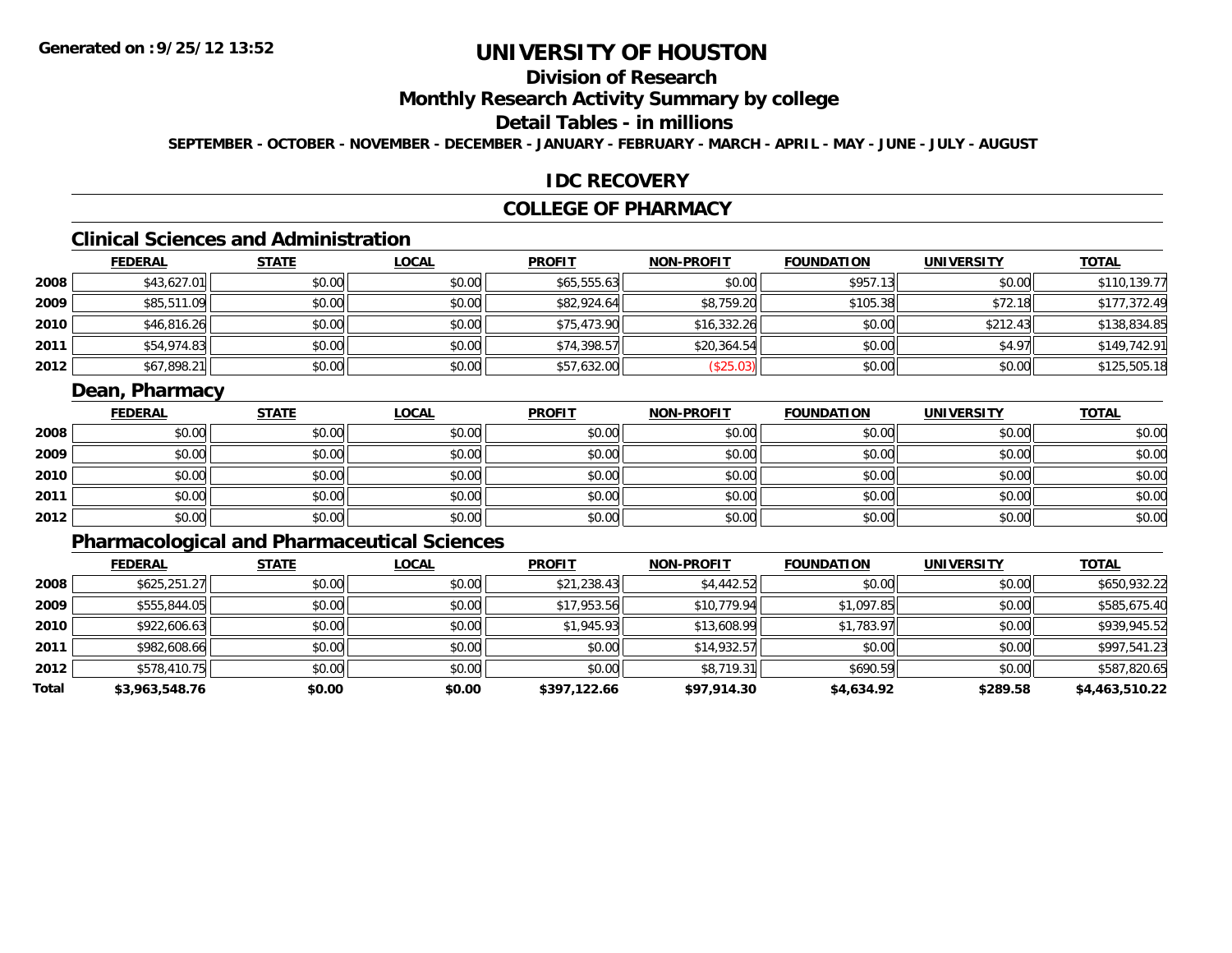## **Division of Research**

#### **Monthly Research Activity Summary by college**

#### **Detail Tables - in millions**

**SEPTEMBER - OCTOBER - NOVEMBER - DECEMBER - JANUARY - FEBRUARY - MARCH - APRIL - MAY - JUNE - JULY - AUGUST**

#### **IDC RECOVERY**

### **COLLEGE OF TECHNOLOGY**

## **Center for Life Sciences Technology**

|      | <b>FEDERAL</b>          | <b>STATE</b>                                                                                                    | <u>LOCAL</u> | <b>PROFIT</b> | <b>NON-PROFIT</b> | <b>FOUNDATION</b> | <b>UNIVERSITY</b> | <b>TOTAL</b> |
|------|-------------------------|-----------------------------------------------------------------------------------------------------------------|--------------|---------------|-------------------|-------------------|-------------------|--------------|
| 2008 | \$0.00                  | \$0.00                                                                                                          | \$0.00       | \$0.00        | \$0.00            | \$0.00            | \$0.00            | \$0.00       |
| 2009 | \$0.00                  | \$0.00                                                                                                          | \$0.00       | \$0.00        | \$0.00            | \$0.00            | \$0.00            | \$0.00       |
| 2010 | \$0.00                  | \$0.00                                                                                                          | \$0.00       | \$0.00        | \$0.00            | \$0.00            | \$0.00            | \$0.00       |
|      | the company's company's | the contract of the contract of the contract of the contract of the contract of the contract of the contract of |              |               |                   |                   |                   |              |

### **Center for Technology Literacy**

|      | FEDERAL      | <b>STATE</b> | <u>LOCAL</u> | <b>PROFIT</b> | <b>NON-PROFIT</b> | <b>FOUNDATION</b> | UNIVERSITY | <b>TOTAL</b> |
|------|--------------|--------------|--------------|---------------|-------------------|-------------------|------------|--------------|
| 2010 | \$31,356.15  | \$0.00       | \$0.00       | \$0.00        | \$0.00            | \$0.00            | \$0.00     | \$31,356.15  |
| 2011 | \$189,530.64 | \$0.00       | \$0.00       | \$0.00        | \$0.00            | \$0.00            | \$0.00     | \$189,530.64 |
| 2012 | \$148,796.66 | \$0.00       | \$0.00       | \$0.00        | \$0.00            | \$0.00            | \$0.00     | \$148,796.66 |

#### **Dean, Technology**

|      | <u>FEDERAL</u> | <b>STATE</b> | <b>LOCAL</b> | <b>PROFIT</b> | <b>NON-PROFIT</b> | <b>FOUNDATION</b> | <b>UNIVERSITY</b> | <b>TOTAL</b> |
|------|----------------|--------------|--------------|---------------|-------------------|-------------------|-------------------|--------------|
| 2008 | \$162,522.55   | \$0.00       | \$0.00       | \$0.00        | \$0.00            | \$0.00            | \$0.00            | \$162,522.55 |
| 2009 | \$156,953.78   | \$0.00       | \$0.00       | \$0.00        | \$0.00            | \$0.00            | \$0.00            | \$156,953.78 |
| 2010 | \$86,562.00    | \$0.00       | \$0.00       | \$0.00        | \$0.00            | \$0.00            | \$0.00            | \$86,562.00  |
| 2011 | \$92,179.47    | \$0.00       | \$0.00       | \$0.00        | \$0.00            | \$0.00            | \$0.00            | \$92,179.47  |
| 2012 | \$77,653.28    | \$1,850.40   | \$0.00       | \$0.00        | \$0.00            | \$0.00            | \$0.00            | \$79,503.68  |

# **Engineering Technology**

|      | <u>FEDERAL</u> | <u>STATE</u> | <u>LOCAL</u> | <b>PROFIT</b> | <b>NON-PROFIT</b> | <b>FOUNDATION</b> | <b>UNIVERSITY</b> | <b>TOTAL</b> |
|------|----------------|--------------|--------------|---------------|-------------------|-------------------|-------------------|--------------|
| 2008 | \$128,915.26   | \$0.00       | \$0.00       | \$989.97      | \$0.00            | \$0.00            | \$535.48          | \$130,440.71 |
| 2009 | \$75,914.56    | \$0.00       | \$0.00       | \$410.86      | \$2,361.19        | \$0.00            | \$3,611.23        | \$82,297.84  |
| 2010 | \$81,601.53    | \$0.00       | \$0.00       | \$810.82      | \$0.00            | \$16,439.09       | \$38.22           | \$98,889.66  |
| 2011 | \$152,640.25   | \$0.00       | \$0.00       | \$3,544.02    | \$0.00            | \$8,326.02        | \$0.00            | \$164,510.29 |
| 2012 | \$125,438.13   | \$0.00       | \$0.00       | \$7,961.29    | \$0.00            | \$115.13          | \$0.00            | \$133,514.55 |

## **Human Development and Consumer Science**

|      | <u>FEDERAL</u> | <b>STATE</b> | <b>LOCAL</b> | <b>PROFIT</b> | <b>NON-PROFIT</b> | <b>FOUNDATION</b> | <b>UNIVERSITY</b> | <b>TOTAL</b> |
|------|----------------|--------------|--------------|---------------|-------------------|-------------------|-------------------|--------------|
| 2008 | \$6,788.69     | \$4,668.39   | \$0.00       | \$1,163.15    | \$0.00            | \$0.00            | \$0.00            | \$12,620.23  |
| 2009 | \$20,327.23    | \$0.00       | \$0.00       | \$394.12      | \$0.00            | \$0.00            | \$0.00            | \$20,721.35  |
| 2010 | \$2,134.83     | \$0.00       | \$0.00       | \$5,955.14    | \$0.00            | \$0.00            | \$0.00            | \$8,089.97   |
| 2011 | \$1,716.26     | \$0.00       | \$0.00       | \$985.96      | \$0.00            | \$0.00            | \$0.00            | \$2,702.22   |
| 2012 | \$127.81       | (\$334.41)   | \$0.00       | (\$295.29)    | \$0.00            | \$0.00            | \$0.00            | (\$501.89)   |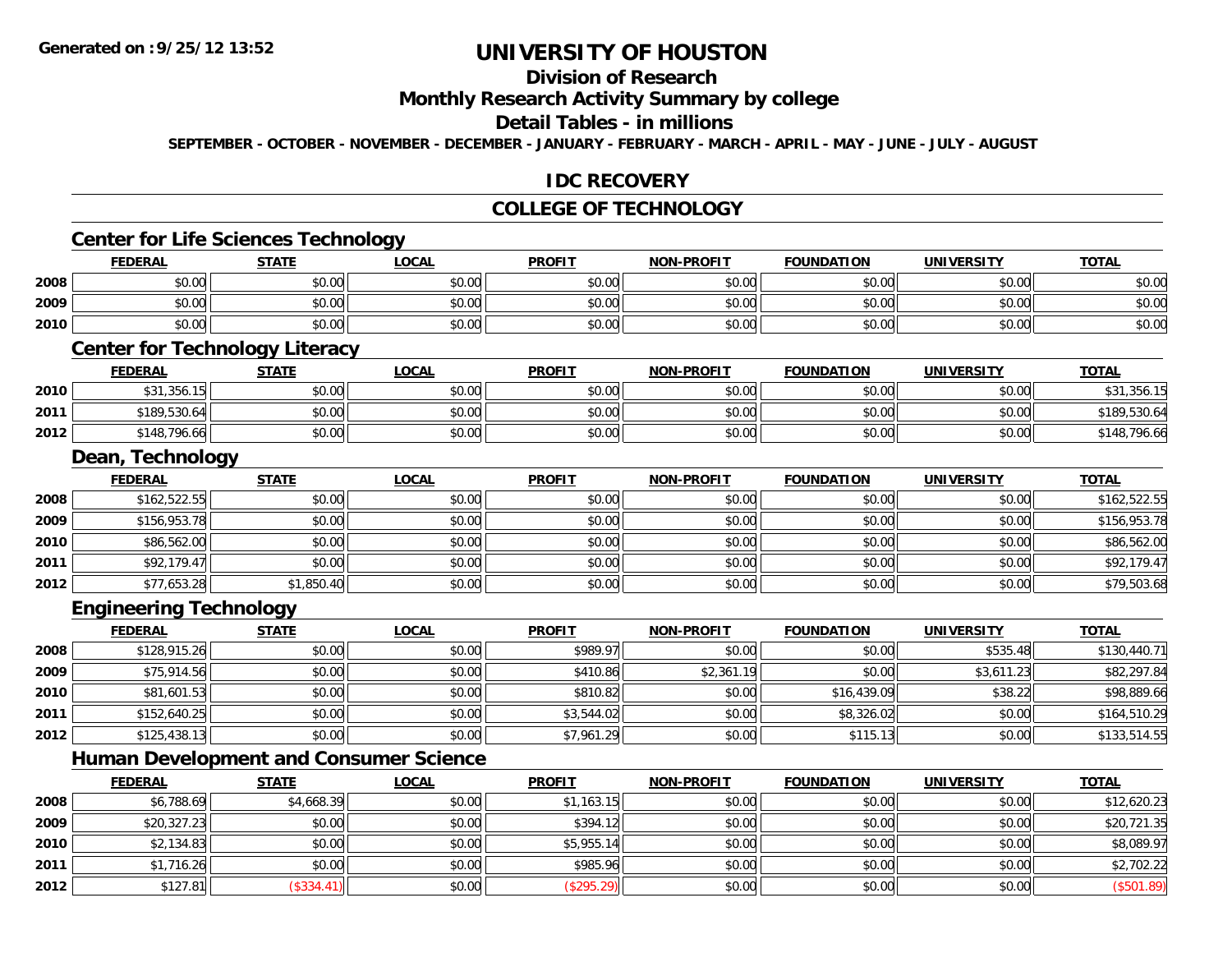## **Division of Research**

### **Monthly Research Activity Summary by college**

#### **Detail Tables - in millions**

**SEPTEMBER - OCTOBER - NOVEMBER - DECEMBER - JANUARY - FEBRUARY - MARCH - APRIL - MAY - JUNE - JULY - AUGUST**

#### **IDC RECOVERY**

#### **COLLEGE OF TECHNOLOGY**

### **Information & Logistics Technology**

|      | <b>FEDERAL</b> | <b>STATE</b> | <u>LOCAL</u> | <b>PROFIT</b> | <b>NON-PROFIT</b> | <b>FOUNDATION</b> | <b>UNIVERSITY</b> | <b>TOTAL</b> |
|------|----------------|--------------|--------------|---------------|-------------------|-------------------|-------------------|--------------|
| 2008 | \$8,179.69     | \$40.99      | \$0.00       | \$0.00        | \$0.00            | \$0.00            | \$0.00            | \$8,138.70   |
| 2009 | \$26,653.33    | \$0.00       | \$0.00       | \$0.00        | \$0.00            | \$0.00            | \$0.00            | \$26,653.33  |
| 2010 | \$1,978.67     | \$0.00       | \$0.00       | \$0.00        | \$0.00            | \$0.00            | \$0.00            | \$1,978.67   |
| 2011 | \$3,035.88     | \$0.00       | \$0.00       | \$0.00        | \$0.00            | \$0.00            | \$0.00            | \$3,035.88   |
| 2012 | \$20,020.78    | \$540.60     | \$0.00       | \$0.00        | \$0.00            | \$0.00            | \$0.00            | \$19,480.18  |

## **Texas Manufacturing Assistance Center**

|       | <b>FEDERAL</b> | <b>STATE</b> | <b>LOCAL</b> | <b>PROFIT</b> | <b>NON-PROFIT</b> | <b>FOUNDATION</b> | <b>UNIVERSITY</b> | <b>TOTAL</b>   |
|-------|----------------|--------------|--------------|---------------|-------------------|-------------------|-------------------|----------------|
| 2008  | \$0.00         | \$0.00       | \$0.00       | \$0.00        | \$0.00            | \$0.00            | \$0.00            | \$0.00         |
| 2009  | \$0.00         | \$0.00       | \$0.00       | \$0.00        | \$0.00            | \$0.00            | \$0.00            | \$0.00         |
| 2010  | \$0.00         | \$0.00       | \$0.00       | \$0.00        | \$0.00            | \$0.00            | \$0.00            | \$0.00         |
| 2011  | \$0.00         | \$0.00       | \$0.00       | \$0.00        | \$0.00            | \$0.00            | \$0.00            | \$0.00         |
| 2012  | \$0.00         | \$0.00       | \$0.00       | \$0.00        | \$0.00            | \$0.00            | \$0.00            | \$0.00         |
| Total | \$1,601,027.40 | \$5,602.79   | \$0.00       | \$21,920.04   | \$2,361.19        | \$24,880.24       | \$4,184.93        | \$1,659,976.59 |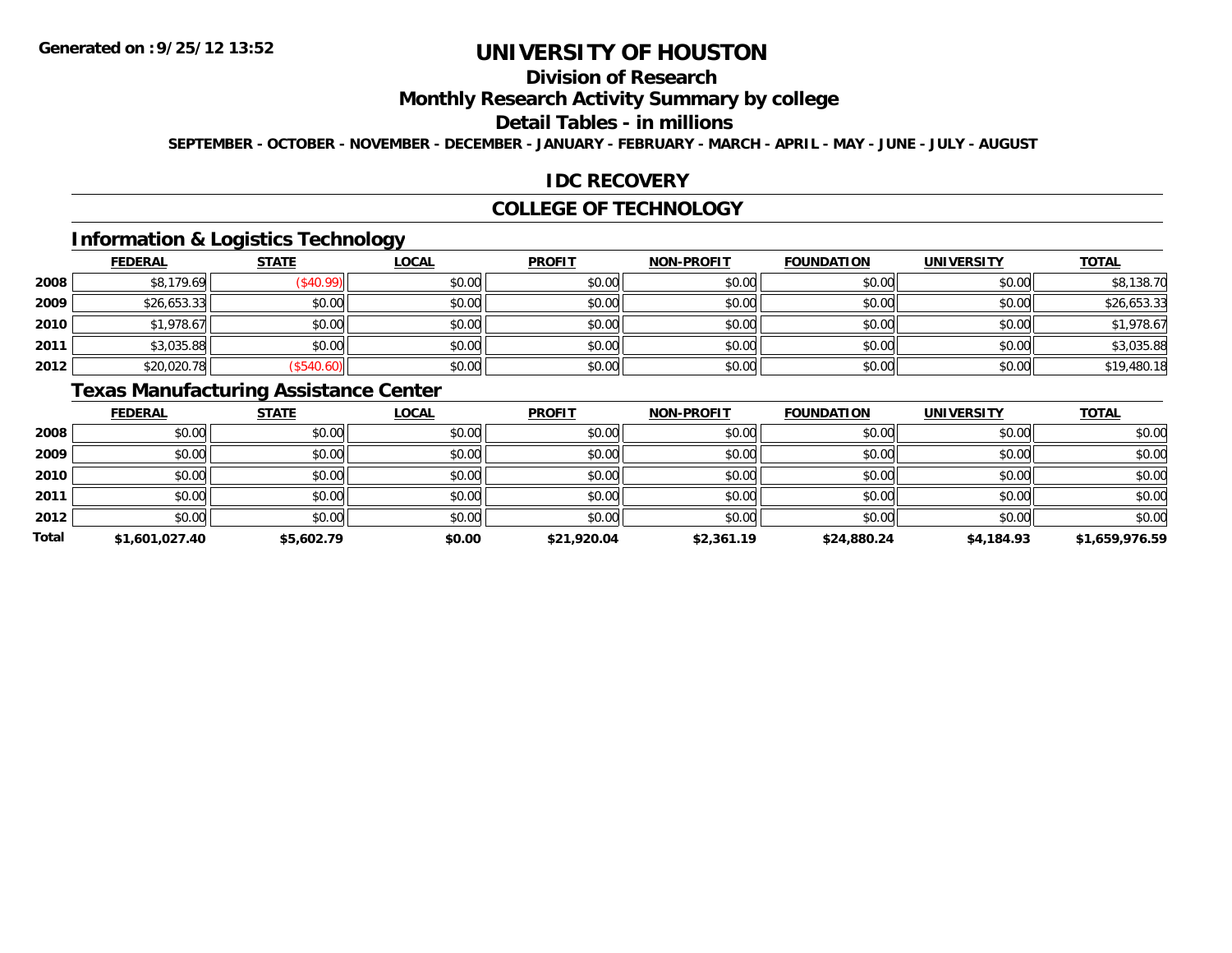## **Division of Research**

#### **Monthly Research Activity Summary by college**

#### **Detail Tables - in millions**

**SEPTEMBER - OCTOBER - NOVEMBER - DECEMBER - JANUARY - FEBRUARY - MARCH - APRIL - MAY - JUNE - JULY - AUGUST**

#### **IDC RECOVERY**

### **CULLEN COLLEGE OF ENGINEERING**

## **Biomedical Engineering**

|      | <b>FEDERAL</b> | <b>STATE</b> | <b>LOCAL</b> | <b>PROFIT</b> | <b>NON-PROFIT</b> | <b>FOUNDATION</b> | <b>UNIVERSITY</b> | <b>TOTAL</b> |
|------|----------------|--------------|--------------|---------------|-------------------|-------------------|-------------------|--------------|
| 2008 | \$31,926.32    | \$0.00       | \$0.00       | \$0.00        | \$0.00            | \$20,065.94       | \$0.00            | \$51,992.26  |
| 2009 | \$39,925.67    | \$0.00       | \$0.00       | \$0.00        | \$0.00            | \$544.78          | \$0.00            | \$40,470.45  |
| 2010 | \$119,782.12   | \$0.00       | \$0.00       | \$0.00        | \$0.00            | (\$26.35)         | \$0.00            | \$119,755.77 |
| 2011 | \$50,504.42    | \$0.00       | \$0.00       | \$0.00        | \$0.00            | \$0.00            | \$0.00            | \$50,504.42  |
| 2012 | \$170,292.47   | \$0.00       | \$0.00       | \$0.00        | \$0.00            | \$0.00            | \$0.00            | \$170,292.47 |
|      |                |              | ___          | ____          |                   |                   |                   |              |

#### **Center for Innovative Grouting Materials and Tech**

|      | <b>FEDERAL</b> | <b>STATE</b> | <b>LOCAL</b>                                            | <b>PROFIT</b> | <b>NON-PROFIT</b> | <b>FOUNDATION</b> | UNIVERSITY | <b>TOTAL</b> |
|------|----------------|--------------|---------------------------------------------------------|---------------|-------------------|-------------------|------------|--------------|
| 2010 | \$0.00         | \$0.00       | 0000<br>DU.UU                                           | \$0.00        | 40.00<br>JU.UU    | ≮∩ ∩∩<br>JU.UU    | \$0.00     | \$0.00       |
| 2011 | \$0.00         | \$0.00       | $\mathfrak{c}\cap\mathfrak{c}\cap\mathfrak{c}$<br>DU.UU | \$0.00        | 40.00<br>⊅∪.∪U    | \$0.00            | \$0.00     | \$0.00       |
| 2012 | \$0.00         | \$0.00       | \$0.00                                                  | \$0.00        | \$0.00            | \$0.00            | \$0.00     | \$0.00       |

#### **Chemical Engineering**

|      | <b>FEDERAL</b> | <u>STATE</u>   | <b>LOCAL</b> | <b>PROFIT</b> | <b>NON-PROFIT</b> | <b>FOUNDATION</b> | <b>UNIVERSITY</b> | <b>TOTAL</b>   |
|------|----------------|----------------|--------------|---------------|-------------------|-------------------|-------------------|----------------|
| 2008 | \$642,363.26   | \$113,280.08   | \$44,553.22  | \$165,302.31  | \$0.00            | \$1,506.63        | \$0.00            | \$967,005.50   |
| 2009 | \$592,481.02   | \$690,087.94   | \$8,937.02   | \$184,458.16  | \$0.00            | \$3,596.76        | \$10,906.60       | \$1,490,467.50 |
| 2010 | \$969,239.03   | \$15,611.01    | \$4,997.25   | \$80,774.35   | \$0.00            | \$1,777.39        | \$56,165.29       | \$1,128,564.32 |
| 2011 | \$965,498.60   | (S348, 886.14) | \$1,411.18   | \$249,825.29  | \$0.00            | \$404.26          | \$41,719.29       | \$909,972.47   |
| 2012 | \$964,232.34   | \$4,277.97     | \$1,304.62   | \$297,345.99  | \$0.00            | \$132.37          | \$0.02            | \$1,267,293.31 |

### **Civil Engineering**

|      | <b>FEDERAL</b> | <b>STATE</b> | <u>LOCAL</u> | <b>PROFIT</b> | <b>NON-PROFIT</b> | <b>FOUNDATION</b> | <b>UNIVERSITY</b> | <b>TOTAL</b> |
|------|----------------|--------------|--------------|---------------|-------------------|-------------------|-------------------|--------------|
| 2008 | \$222,528.19   | \$37,577.62  | \$13,599.92  | \$7,336.38    | \$20,704.34       | \$0.00            | \$0.00            | \$301,746.45 |
| 2009 | \$222,995.60   | \$36,417.69  | \$27,116.53  | \$1,138.88    | \$20,120.22       | \$0.00            | \$0.00            | \$307,788.92 |
| 2010 | \$301,810.21   | \$40,640.10  | \$21,909.20  | \$36,514.77   | \$12,792.94       | \$0.00            | \$1,316.50        | \$414,983.72 |
| 2011 | \$459,207.61   | \$31,705.89  | \$4,867.07   | \$73,027.21   | \$25,424.54       | \$0.00            | \$27,057.81       | \$621,290.13 |
| 2012 | \$542,283.68   | \$51,668.41  | \$27,121.22  | \$64,723.45   | \$19,307.70       | \$0.00            | (\$620.84)        | \$704,483.62 |

## **Composites Engineering and Applications Center**

|      | <b>FEDERAL</b> | <b>STATE</b> | <u>LOCAL</u> | <b>PROFIT</b> | <b>NON-PROFIT</b> | <b>FOUNDATION</b> | <b>UNIVERSITY</b> | <b>TOTAL</b> |
|------|----------------|--------------|--------------|---------------|-------------------|-------------------|-------------------|--------------|
| 2010 | \$0.00         | \$0.00       | \$0.00       | \$0.00        | \$0.00            | \$0.00            | \$0.00            | \$0.00       |
| 2011 | \$0.00         | \$0.00       | \$0.00       | \$0.00        | \$0.00            | \$0.00            | \$0.00            | \$0.00       |
| 2012 | \$0.00         | \$0.00       | \$0.00       | \$0.00        | \$0.00            | \$0.00            | \$0.00            | \$0.00       |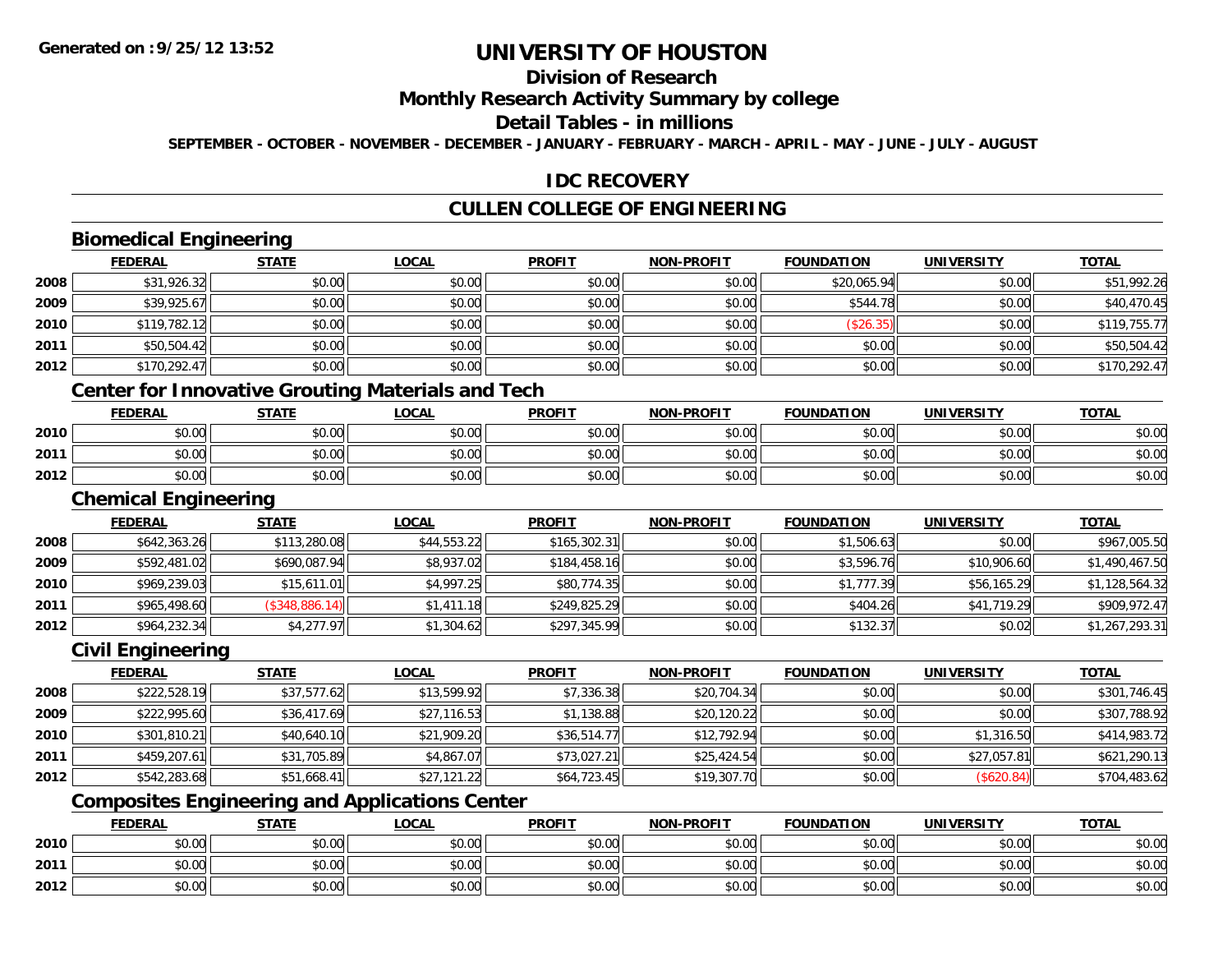## **Division of Research**

#### **Monthly Research Activity Summary by college**

#### **Detail Tables - in millions**

**SEPTEMBER - OCTOBER - NOVEMBER - DECEMBER - JANUARY - FEBRUARY - MARCH - APRIL - MAY - JUNE - JULY - AUGUST**

#### **IDC RECOVERY**

### **CULLEN COLLEGE OF ENGINEERING**

## **Dean, Engineering**

|      | <b>FEDERAL</b> | <b>STATE</b> | <u>LOCAL</u> | <b>PROFIT</b> | <b>NON-PROFIT</b> | <b>FOUNDATION</b> | <b>UNIVERSITY</b> | <b>TOTAL</b> |
|------|----------------|--------------|--------------|---------------|-------------------|-------------------|-------------------|--------------|
| 2009 | \$0.00         | \$0.00       | \$0.00       | \$0.00        | \$0.00            | \$0.00            | \$0.00            | \$0.00       |
| 2010 | \$5,904.13     | \$0.00       | \$0.00       | \$0.00        | \$0.00            | \$0.00            | \$0.00            | \$5,904.13   |
| 2011 | \$7,562.13     | \$0.00       | \$0.00       | \$0.00        | \$0.00            | \$0.00            | \$0.00            | \$7,562.13   |
| 2012 | \$8,604.32     | \$0.00       | \$0.00       | \$0.00        | \$0.00            | \$0.00            | \$0.00            | \$8,604.32   |

#### **Electrical & Computer Engineering**

|      | <b>FEDERAL</b> | <u>STATE</u> | <b>LOCAL</b> | <b>PROFIT</b> | <b>NON-PROFIT</b> | <b>FOUNDATION</b> | <b>UNIVERSITY</b> | <b>TOTAL</b>   |
|------|----------------|--------------|--------------|---------------|-------------------|-------------------|-------------------|----------------|
| 2008 | \$636,453.22   | \$24,877.13  | \$0.00       | \$36,558.71   | \$2,461.26        | \$0.00            | \$1.249.45        | \$701.599.77   |
| 2009 | \$529,410.74   | \$14,463.76  | \$0.00       | \$85,240.81   | \$26,067.62       | \$0.00            | \$8,426.21        | \$663,609.14   |
| 2010 | \$697,833.76   | \$29,432.29  | \$0.00       | \$98,047.51   | \$27,523.48       | \$0.00            | \$89.18           | \$852,926.23   |
| 2011 | \$950,831.12   | \$15,490.80  | \$0.00       | \$51,548.29   | \$7,518.19        | \$0.00            | \$2.999.93        | \$1,028,388.34 |
| 2012 | \$859,886.41   | \$1,711.34   | \$0.00       | \$111,777.04  | (\$3,375.31)      | (\$16, 163.66)    | \$0.21            | \$953,836.03   |

### **Industrial Engineering**

|      | <b>FEDERAL</b> | <b>STATE</b>     | <u>LOCAL</u> | <b>PROFIT</b> | <b>NON-PROFIT</b> | <b>FOUNDATION</b> | UNIVERSITY | <b>TOTAL</b> |
|------|----------------|------------------|--------------|---------------|-------------------|-------------------|------------|--------------|
| 2008 | \$31,348.95    | \$0.00           | \$1,438.20   | \$0.00        | \$0.00            | \$0.00            | \$0.00     | \$32,787.15  |
| 2009 | \$53,333.25    | \$1,227.75       | \$0.00       | \$2,158.44    | \$0.00            | \$0.00            | \$0.00     | \$56,719.44  |
| 2010 | \$41,380.95    | \$2,381.73       | \$0.00       | \$0.00        | \$0.00            | \$0.00            | \$0.00     | \$43,762.68  |
| 2011 | \$55,353.66    | \$1,517.54       | \$31,275.83  | \$0.00        | \$0.00            | \$0.00            | \$0.00     | \$88,147.03  |
| 2012 | \$68,670.11    | $($ \$92.59) $ $ | \$18,702.46  | \$12.48       | \$0.00            | \$0.00            | \$0.00     | \$87,267.50  |

#### **Mechanical Engineering**

|      | <b>FEDERAL</b> | <b>STATE</b> | <u>LOCAL</u> | <b>PROFIT</b> | <b>NON-PROFIT</b> | <b>FOUNDATION</b> | <b>UNIVERSITY</b> | <b>TOTAL</b>   |
|------|----------------|--------------|--------------|---------------|-------------------|-------------------|-------------------|----------------|
| 2008 | \$329,301.13   | \$0.00       | \$0.00       | \$77,943.16   | \$4,026.14        | \$0.00            | \$0.00            | \$411,270.43   |
| 2009 | \$487,930.14   | \$0.00       | \$0.00       | \$121,172.84  | \$34,704.57       | \$0.00            | \$0.00            | \$643,807.55   |
| 2010 | \$777,160.24   | \$2,606.47   | \$0.00       | \$79,930.41   | \$38,056.33       | \$0.00            | \$0.00            | \$897,753.45   |
| 2011 | \$960,016.05   | \$32,339.84  | \$0.00       | \$171,633.73  | \$26,424.45       | \$0.00            | (\$24.92)         | \$1,190,389.15 |
| 2012 | \$787,917.70   | \$35,195.23  | \$0.00       | \$123,052.76  | \$18,334.36       | \$0.00            | \$0.00            | \$964,500.05   |

### **National Wind Energy Center**

|      | <b>FEDERAL</b>                                        | <b>STATE</b> | LOCAL          | <b>PROFIT</b> | <b>NON-PROFIT</b> | <b>FOUNDATION</b> | <b>UNIVERSITY</b> | <b>TOTAL</b> |
|------|-------------------------------------------------------|--------------|----------------|---------------|-------------------|-------------------|-------------------|--------------|
| 2010 | 0.00<br>vu.uu                                         | \$0.00       | \$0.00         | \$0.00        | \$0.00            | \$0.00            | \$0.00            | \$0.00       |
| 2011 | $\sim$<br>JU.UU                                       | \$0.00       | 0000<br>\$U.UU | \$0.00        | \$0.00            | \$0.00            | \$0.00            | \$0.00       |
| 2012 | $\mathsf{A} \cap \mathsf{A} \cap \mathsf{A}$<br>DU.U¢ | \$0.00       | 0000<br>\$0.00 | \$0.00        | \$0.00            | \$0.00            | \$0.00            | \$0.00       |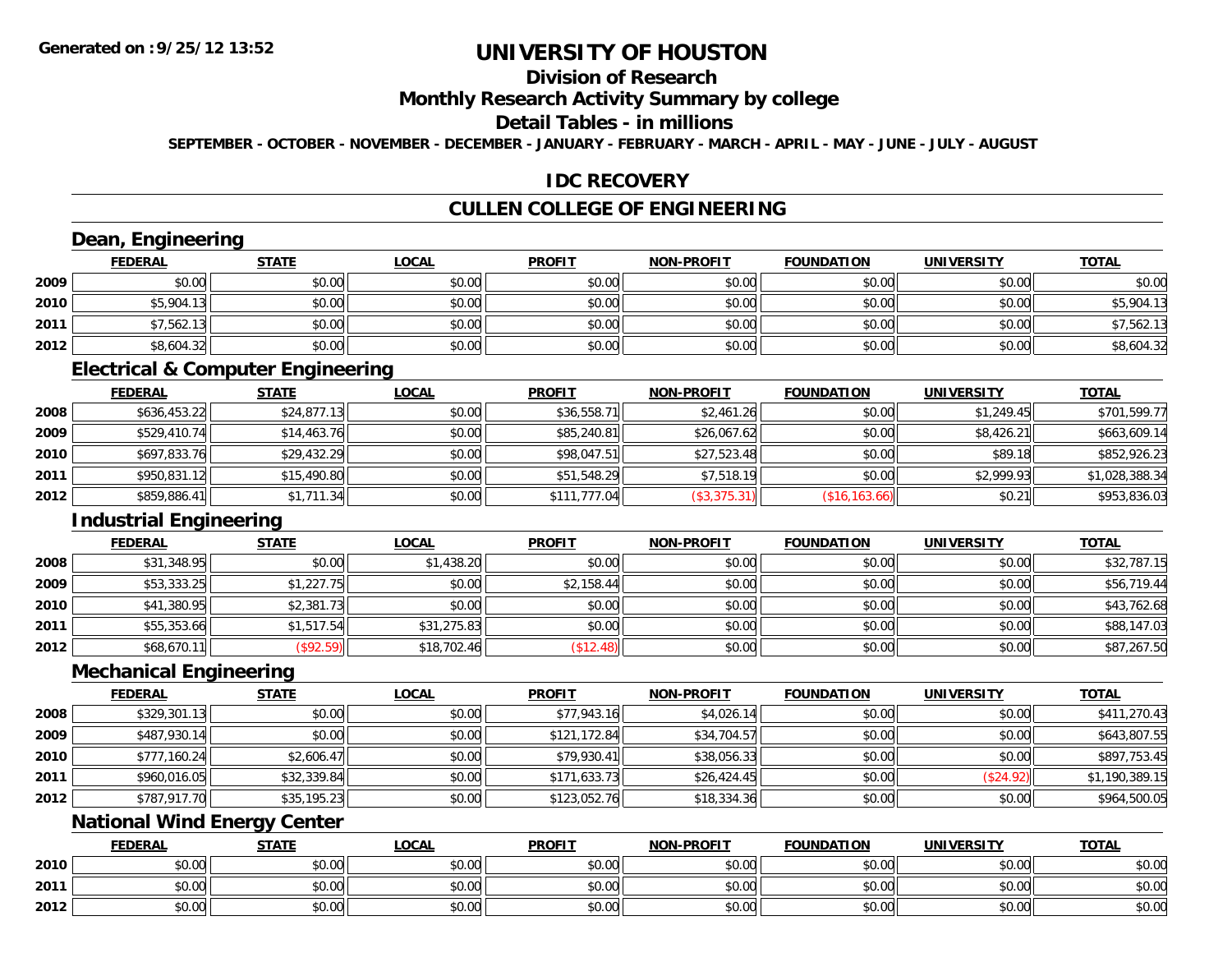## **Division of Research**

### **Monthly Research Activity Summary by college**

#### **Detail Tables - in millions**

**SEPTEMBER - OCTOBER - NOVEMBER - DECEMBER - JANUARY - FEBRUARY - MARCH - APRIL - MAY - JUNE - JULY - AUGUST**

### **IDC RECOVERY**

### **CULLEN COLLEGE OF ENGINEERING**

### **SW Public Safety Technology Center**

|              | <b>FEDERAL</b>  | <b>STATE</b> | <b>LOCAL</b> | <b>PROFIT</b>  | <b>NON-PROFIT</b> | <b>FOUNDATION</b> | UNIVERSITY   | <b>TOTAL</b>    |
|--------------|-----------------|--------------|--------------|----------------|-------------------|-------------------|--------------|-----------------|
| 2008         | \$0.00          | \$0.00       | \$0.00       | \$0.00         | \$0.00            | \$0.00            | \$0.00       | \$0.00          |
| 2009         | \$0.00          | \$0.00       | \$0.00       | \$0.00         | \$0.00            | \$0.00            | \$0.00       | \$0.00          |
| 2010         | \$0.00          | \$0.00       | \$0.00       | \$0.00         | \$0.00            | \$0.00            | \$0.00       | \$0.00          |
| <b>Total</b> | \$13,583,968.56 | \$833,531.86 | \$207,233.72 | \$2.119.498.02 | \$280,090.83      | \$11,838.12       | \$149,284.73 | \$17,185,445.84 |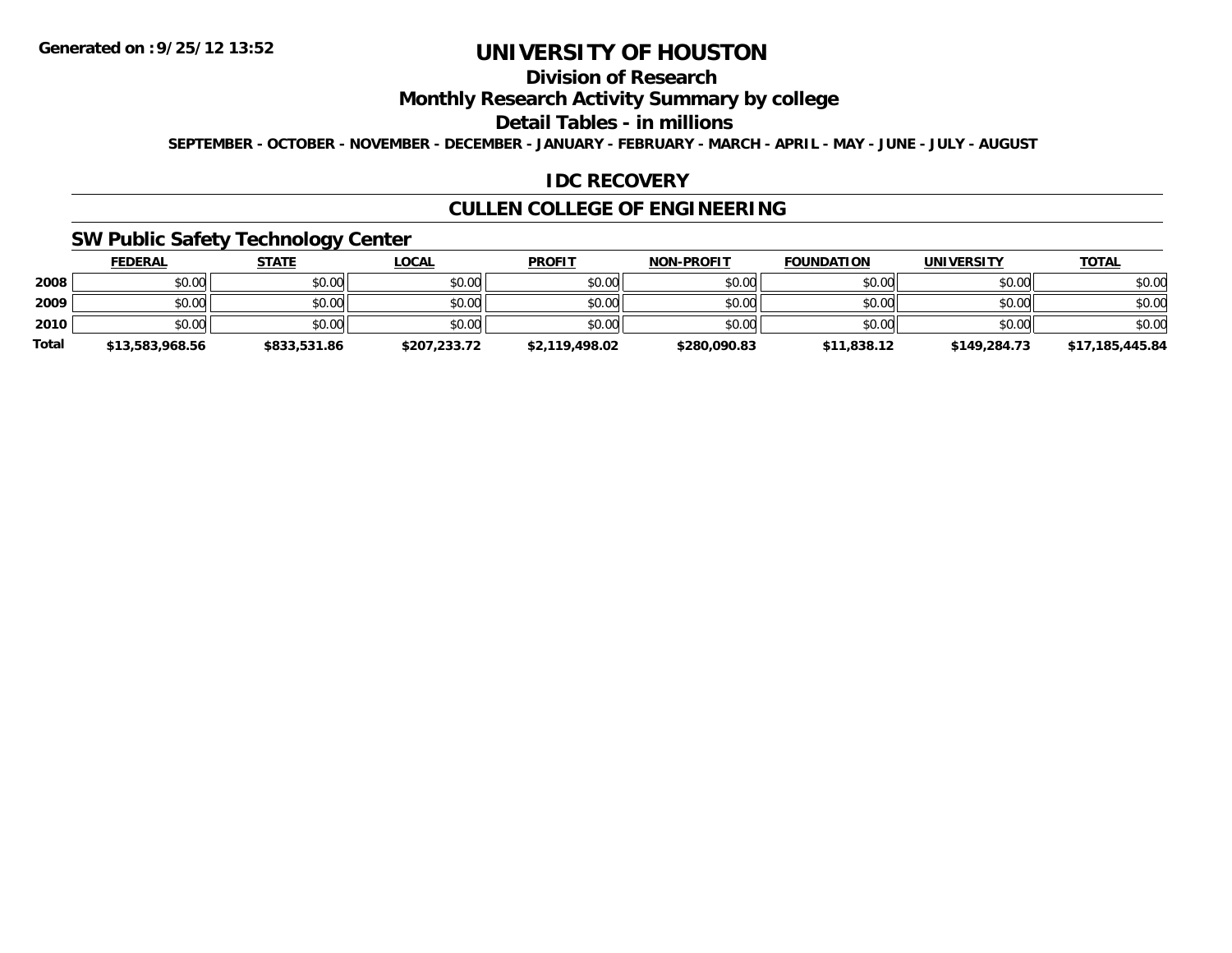## **Division of Research**

# **Monthly Research Activity Summary by college**

#### **Detail Tables - in millions**

**SEPTEMBER - OCTOBER - NOVEMBER - DECEMBER - JANUARY - FEBRUARY - MARCH - APRIL - MAY - JUNE - JULY - AUGUST**

### **IDC RECOVERY**

### **DIVISION OF RESEARCH**

### **Center for Advanced Materials**

|      | <b>FEDERAL</b> | <b>STATE</b> | <u>LOCAL</u> | <b>PROFIT</b> | <b>NON-PROFIT</b> | <b>FOUNDATION</b> | <b>UNIVERSITY</b> | <b>TOTAL</b> |
|------|----------------|--------------|--------------|---------------|-------------------|-------------------|-------------------|--------------|
| 2008 | \$9,891.54     | \$0.00       | \$0.00       | \$0.00        | \$0.00            | \$0.00            | \$0.00            | \$9,891.54   |
| 2009 | \$12,533.88    | \$0.00       | \$0.00       | \$4,935.22    | \$0.00            | \$0.00            | \$0.00            | \$17,469.10  |
| 2010 | \$5,732.10     | \$12,084.76  | \$0.00       | \$484.70      | \$0.00            | \$0.00            | \$0.00            | \$18,301.57  |
| 2011 | \$19,614.17    | \$8,382.03   | \$0.00       | \$2,807.02    | \$0.00            | \$0.00            | \$0.00            | \$30,803.22  |
| 2012 | \$6,758.95     | \$0.00       | \$0.00       | \$0.00        | \$0.00            | \$0.00            | \$0.00            | \$6,758.95   |

## **Center for Biomedical & Environmental Genomics**

|      | <u>FEDERAL</u> | <u>STATE</u> | <u>LOCAL</u> | <b>PROFIT</b> | <b>NON-PROFIT</b> | <b>FOUNDATION</b> | <b>UNIVERSITY</b> | <b>TOTAL</b> |
|------|----------------|--------------|--------------|---------------|-------------------|-------------------|-------------------|--------------|
| 2008 | \$0.00         | \$0.00       | \$0.00       | \$0.00        | \$0.00            | \$0.00            | \$0.00            | \$0.00       |
| 2009 | \$0.00         | \$0.00       | \$0.00       | \$0.00        | \$0.00            | \$0.00            | \$0.00            | \$0.00       |
| 2010 | \$0.00         | \$0.00       | \$0.00       | \$0.00        | \$0.00            | \$0.00            | \$0.00            | \$0.00       |
| 2011 | \$0.00         | \$0.00       | \$0.00       | \$0.00        | \$0.00            | \$0.00            | \$0.00            | \$0.00       |
| 2012 | \$0.00         | \$0.00       | \$0.00       | \$0.00        | \$0.00            | \$0.00            | \$0.00            | \$0.00       |

## **Center for Industrial Partnerships**

|      | <b>FEDERAL</b> | <b>STATE</b> | <b>LOCAL</b> | <b>PROFIT</b> | <b>NON-PROFIT</b> | <b>FOUNDATION</b> | <b>UNIVERSITY</b> | <b>TOTAL</b> |
|------|----------------|--------------|--------------|---------------|-------------------|-------------------|-------------------|--------------|
| 2008 | \$1,719.97     | \$0.00       | \$0.00       | \$3,931.77    | \$0.00            | \$0.00            | \$0.00            | \$5,651.74   |
| 2009 | \$41,657.42    | \$0.00       | \$0.00       | \$5,095.32    | \$0.00            | \$0.00            | \$0.00            | \$46,752.74  |
| 2010 | \$87,398.83    | \$0.00       | \$0.00       | \$1,782.49    | \$0.00            | \$0.00            | \$0.00            | \$89,181.32  |
| 2011 | \$86,487.61    | \$0.00       | \$0.00       | \$10,086.17   | \$0.00            | \$0.00            | \$0.00            | \$96,573.78  |
| 2012 | \$21,803.65    | \$0.00       | \$0.00       | \$8,155.58    | \$0.00            | \$0.00            | \$0.00            | \$29,959.23  |

## **Center for Neuromotor & Biomechanics Research**

|      | <u>FEDERAL</u> | <b>STATE</b> | <u>LOCAL</u> | <b>PROFIT</b> | <b>NON-PROFIT</b> | <b>FOUNDATION</b> | <b>UNIVERSITY</b> | <b>TOTAL</b> |
|------|----------------|--------------|--------------|---------------|-------------------|-------------------|-------------------|--------------|
| 2008 | \$0.00         | \$0.00       | \$0.00       | \$0.00        | \$0.00            | \$0.00            | \$0.00            | \$0.00       |
| 2009 | \$0.00         | \$0.00       | \$0.00       | \$0.00        | \$0.00            | \$0.00            | \$0.00            | \$0.00       |
| 2010 | \$0.00         | \$0.00       | \$0.00       | \$0.00        | \$0.00            | \$0.00            | \$0.00            | \$0.00       |
| 2011 | \$0.00         | \$0.00       | \$0.00       | \$0.00        | \$0.00            | \$0.00            | \$0.00            | \$0.00       |
| 2012 | \$0.00         | \$0.00       | \$0.00       | \$0.00        | \$0.00            | \$0.00            | \$0.00            | \$0.00       |

### **Division of Research**

|      | <b>FEDERAL</b>             | <b>CTATI</b>                                          | .OCAL              | <b>PROFIT</b>  | <b>JLDDOFIT</b><br><b>NION</b> | <b>INDA</b><br>$\sim$ | <b>MIML</b>               | TOTAL      |
|------|----------------------------|-------------------------------------------------------|--------------------|----------------|--------------------------------|-----------------------|---------------------------|------------|
| 2009 | ູນປປປ. ∴                   | $\mathsf{A} \cap \mathsf{A} \cap \mathsf{A}$<br>vu.uu | $\sim$ 00<br>vu.ou | 0.00<br>ູນບ.ບບ | \$0.00                         | vu.vu                 | $\sim$ $\sim$<br>vu.vu    | \$5,508.13 |
| 2010 | 0.002<br>$\sim$<br>o.ouz.o | $\sim$ 00<br>vv.vv                                    | $\sim$ 00<br>vu.uu | 0000<br>JU.UU  | \$0.00                         | JU.UU                 | $\sim$ 00<br><b>JU.UU</b> | \$8,802.8  |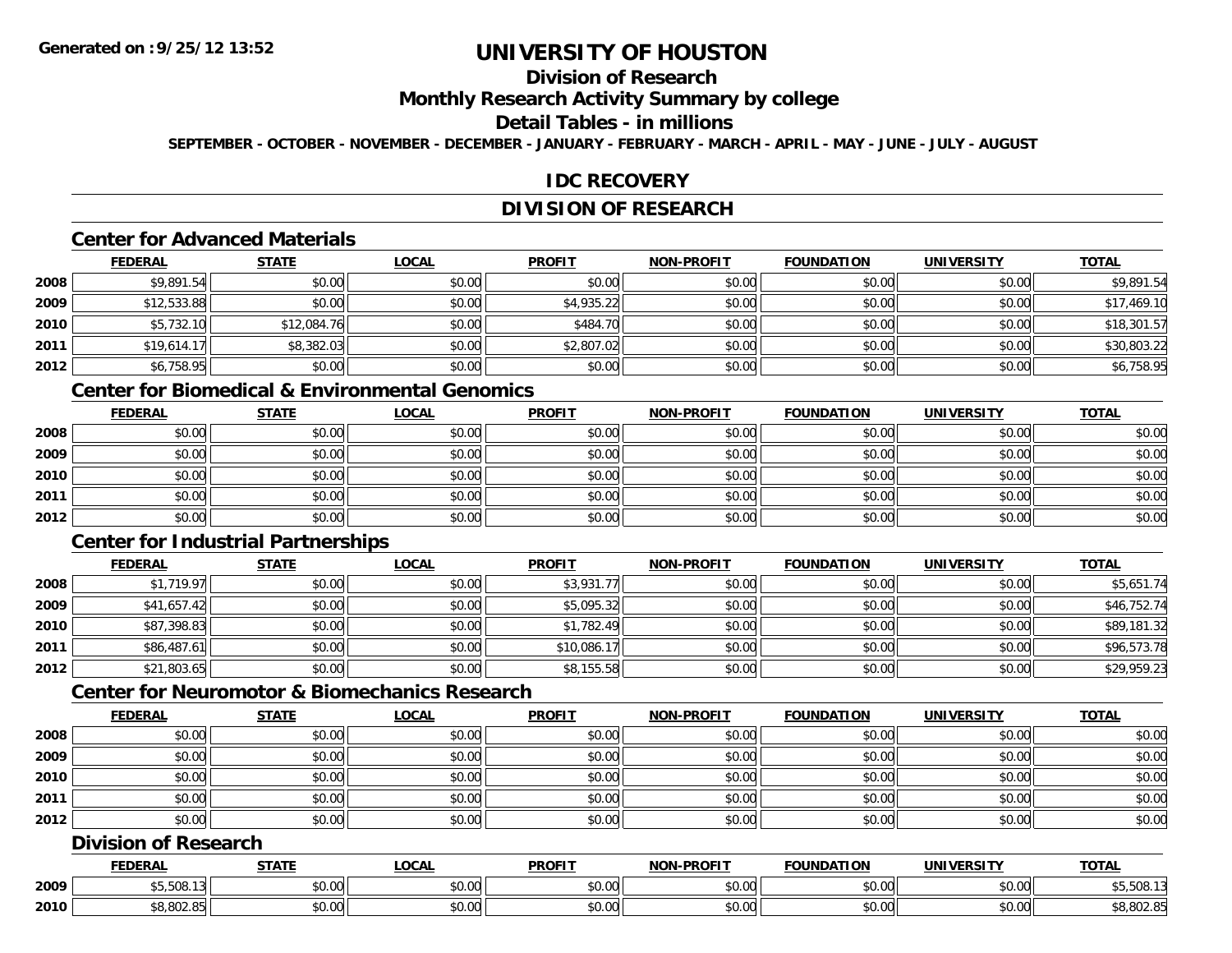## **Division of Research**

### **Monthly Research Activity Summary by college**

#### **Detail Tables - in millions**

**SEPTEMBER - OCTOBER - NOVEMBER - DECEMBER - JANUARY - FEBRUARY - MARCH - APRIL - MAY - JUNE - JULY - AUGUST**

#### **IDC RECOVERY**

### **DIVISION OF RESEARCH**

|      | <b>Division of Research</b>           |              |              |               |                   |                   |                   |              |
|------|---------------------------------------|--------------|--------------|---------------|-------------------|-------------------|-------------------|--------------|
|      | <b>FEDERAL</b>                        | <b>STATE</b> | <b>LOCAL</b> | <b>PROFIT</b> | <b>NON-PROFIT</b> | <b>FOUNDATION</b> | <b>UNIVERSITY</b> | <b>TOTAL</b> |
| 2011 | (\$1,107.76)                          | \$0.00       | \$0.00       | \$0.00        | \$0.00            | \$0.00            | \$0.00            | (\$1,107.76) |
| 2012 | (\$0.00)                              | \$0.00       | \$0.00       | \$0.00        | \$0.00            | \$0.00            | \$0.00            | (\$0.00)     |
|      | <b>Institute for Nanoenergy</b>       |              |              |               |                   |                   |                   |              |
|      | <b>FEDERAL</b>                        | <b>STATE</b> | <b>LOCAL</b> | <b>PROFIT</b> | <b>NON-PROFIT</b> | <b>FOUNDATION</b> | <b>UNIVERSITY</b> | <b>TOTAL</b> |
| 2008 | \$0.00                                | \$0.00       | \$0.00       | \$0.00        | \$0.00            | \$0.00            | \$0.00            | \$0.00       |
| 2009 | \$0.00                                | \$0.00       | \$0.00       | \$0.00        | \$0.00            | \$0.00            | \$0.00            | \$0.00       |
| 2010 | \$0.00                                | \$0.00       | \$0.00       | \$0.00        | \$0.00            | \$0.00            | \$0.00            | \$0.00       |
| 2011 | \$0.00                                | \$0.00       | \$0.00       | \$0.00        | \$0.00            | \$0.00            | \$0.00            | \$0.00       |
| 2012 | \$0.00                                | \$0.00       | \$0.00       | \$0.00        | \$0.00            | \$0.00            | \$0.00            | \$0.00       |
|      | <b>Office of Contracts and Grants</b> |              |              |               |                   |                   |                   |              |
|      | <b>FEDERAL</b>                        | <b>STATE</b> | <b>LOCAL</b> | <b>PROFIT</b> | <b>NON-PROFIT</b> | <b>FOUNDATION</b> | <b>UNIVERSITY</b> | <b>TOTAL</b> |
| 2008 | \$0.00                                | \$0.00       | \$0.00       | \$0.00        | \$0.00            | \$0.00            | \$0.00            | \$0.00       |
| 2009 | \$0.00                                | \$0.00       | \$0.00       | \$0.00        | \$0.00            | \$0.00            | \$0.00            | \$0.00       |
| 2010 | \$0.00                                | \$0.00       | \$0.00       | \$0.00        | \$0.00            | \$0.00            | \$0.00            | \$0.00       |
| 2011 | \$0.00                                | \$0.00       | \$0.00       | \$0.00        | \$0.00            | \$0.00            | \$0.00            | \$0.00       |
| 2012 | \$0.00                                | \$0.00       | \$0.00       | \$0.00        | \$0.00            | \$0.00            | \$0.00            | \$0.00       |
|      | <b>Research Financial Services</b>    |              |              |               |                   |                   |                   |              |
|      | <b>FEDERAL</b>                        | <b>STATE</b> | <b>LOCAL</b> | <b>PROFIT</b> | <b>NON-PROFIT</b> | <b>FOUNDATION</b> | <b>UNIVERSITY</b> | <b>TOTAL</b> |
| 2008 | \$0.00                                | \$0.00       | \$0.00       | \$0.00        | \$0.00            | \$0.00            | \$0.00            | \$0.00       |
| 2009 | \$0.00                                | \$0.00       | \$0.00       | \$0.00        | \$0.00            | \$0.00            | \$0.00            | \$0.00       |
| 2010 | \$0.00                                | \$0.00       | \$0.00       | \$0.00        | \$0.00            | \$0.00            | \$0.00            | \$0.00       |
| 2011 | \$0.00                                | \$0.00       | \$0.00       | \$0.00        | \$0.00            | \$0.00            | \$0.00            | \$0.00       |
| 2012 | \$0.00                                | \$0.00       | \$0.00       | \$0.00        | \$0.00            | \$0.00            | \$0.00            | \$0.00       |
|      | <b>Research Information Center</b>    |              |              |               |                   |                   |                   |              |
|      | <b>FEDERAL</b>                        | <b>STATE</b> | <b>LOCAL</b> | <b>PROFIT</b> | <b>NON-PROFIT</b> | <b>FOUNDATION</b> | <b>UNIVERSITY</b> | <b>TOTAL</b> |
| 2008 | \$0.00                                | \$0.00       | \$0.00       | \$0.00        | \$0.00            | \$0.00            | \$0.00            | \$0.00       |
|      | <b>TcSAM</b>                          |              |              |               |                   |                   |                   |              |
|      | <b>FEDERAL</b>                        | <b>STATE</b> | <b>LOCAL</b> | <b>PROFIT</b> | <b>NON-PROFIT</b> | <b>FOUNDATION</b> | <b>UNIVERSITY</b> | <b>TOTAL</b> |
| 2008 | \$0.00                                | \$0.00       | \$0.00       | \$0.00        | \$0.00            | \$0.00            | \$0.00            | \$0.00       |
| 2009 | \$0.00                                | \$0.00       | \$0.00       | \$0.00        | \$0.00            | \$0.00            | \$0.00            | \$0.00       |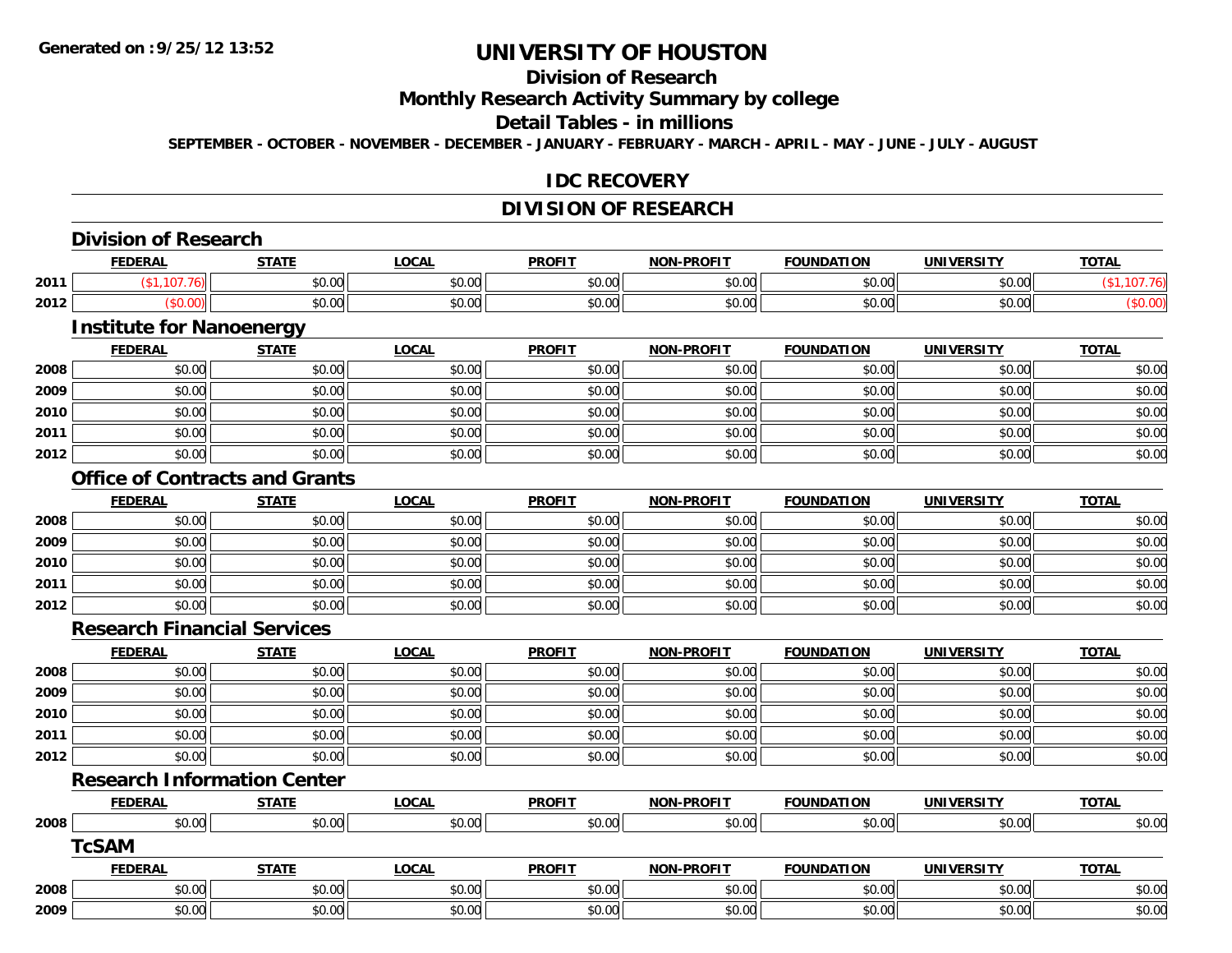# **Division of Research**

# **Monthly Research Activity Summary by college**

#### **Detail Tables - in millions**

**SEPTEMBER - OCTOBER - NOVEMBER - DECEMBER - JANUARY - FEBRUARY - MARCH - APRIL - MAY - JUNE - JULY - AUGUST**

#### **IDC RECOVERY**

### **DIVISION OF RESEARCH**

|       | <b>TcSAM</b>   |                                          |              |               |                   |                   |                   |                |
|-------|----------------|------------------------------------------|--------------|---------------|-------------------|-------------------|-------------------|----------------|
|       | <b>FEDERAL</b> | <b>STATE</b>                             | <b>LOCAL</b> | <b>PROFIT</b> | <b>NON-PROFIT</b> | <b>FOUNDATION</b> | <b>UNIVERSITY</b> | <b>TOTAL</b>   |
| 2010  | \$0.00         | \$0.00                                   | \$0.00       | \$0.00        | \$0.00            | \$0.00            | \$0.00            | \$0.00         |
| 2011  | \$0.00         | \$0.00                                   | \$0.00       | \$0.00        | \$0.00            | \$0.00            | \$0.00            | \$0.00         |
|       | <b>TcSUH</b>   |                                          |              |               |                   |                   |                   |                |
|       | <b>FEDERAL</b> | <b>STATE</b>                             | <b>LOCAL</b> | <b>PROFIT</b> | <b>NON-PROFIT</b> | <b>FOUNDATION</b> | <b>UNIVERSITY</b> | <b>TOTAL</b>   |
| 2008  | \$60,264.76    | \$0.00                                   | \$0.00       | (\$181.08)    | \$0.00            | \$0.00            | \$0.00            | \$60,083.68    |
| 2009  | \$34,941.01    | \$0.00                                   | \$0.00       | \$4,777.75    | \$0.00            | \$0.00            | \$0.00            | \$39,718.76    |
| 2010  | \$21,895.18    | \$0.00                                   | \$0.00       | \$56,768.65   | \$0.00            | \$0.00            | \$0.00            | \$78,663.83    |
| 2011  | \$16,627.65    | \$661.01                                 | \$0.00       | \$44,392.72   | \$0.00            | \$0.00            | \$0.00            | \$61,681.38    |
| 2012  | \$28,671.77    | \$2,567.02                               | \$0.00       | \$32,737.71   | \$0.00            | \$0.00            | \$0.00            | \$63,976.49    |
|       |                | <b>Texas Learning/Computation Center</b> |              |               |                   |                   |                   |                |
|       | <b>FEDERAL</b> | <b>STATE</b>                             | <b>LOCAL</b> | <b>PROFIT</b> | <b>NON-PROFIT</b> | <b>FOUNDATION</b> | <b>UNIVERSITY</b> | <b>TOTAL</b>   |
| 2008  | \$0.00         | \$0.00                                   | \$0.00       | \$0.00        | \$0.00            | \$0.00            | \$0.00            | \$0.00         |
| 2009  | \$0.00         | \$0.00                                   | \$0.00       | \$0.00        | \$0.00            | \$0.00            | \$0.00            | \$0.00         |
| 2010  | \$0.00         | \$0.00                                   | \$0.00       | \$0.00        | \$0.00            | \$0.00            | \$0.00            | \$0.00         |
| 2011  | \$10,721.76    | \$0.00                                   | \$0.00       | \$0.00        | \$0.00            | \$0.00            | \$0.00            | \$10,721.76    |
| 2012  | \$12,899.81    | \$0.00                                   | \$0.00       | \$0.00        | \$0.00            | \$0.00            | \$0.00            | \$12,899.81    |
|       |                | <b>Texas Obesity Research Center</b>     |              |               |                   |                   |                   |                |
|       | <b>FEDERAL</b> | <b>STATE</b>                             | <b>LOCAL</b> | <b>PROFIT</b> | <b>NON-PROFIT</b> | <b>FOUNDATION</b> | <b>UNIVERSITY</b> | <b>TOTAL</b>   |
| 2010  | \$0.00         | \$0.00                                   | \$0.00       | \$0.00        | \$0.00            | \$0.00            | \$0.00            | \$0.00         |
| 2011  | \$0.00         | \$0.00                                   | \$0.00       | \$0.00        | \$0.00            | \$0.00            | \$0.00            | \$0.00         |
| 2012  | \$0.00         | \$0.00                                   | \$0.00       | \$0.00        | \$0.00            | \$0.00            | \$0.00            | \$0.00         |
|       | <b>TIMES</b>   |                                          |              |               |                   |                   |                   |                |
|       | <b>FEDERAL</b> | <b>STATE</b>                             | <b>LOCAL</b> | <b>PROFIT</b> | <b>NON-PROFIT</b> | <b>FOUNDATION</b> | <b>UNIVERSITY</b> | <b>TOTAL</b>   |
| 2008  | \$733,757.26   | \$319,790.59                             | \$0.00       | \$0.00        | \$0.00            | \$0.00            | \$0.00            | \$1,053,547.85 |
| 2009  | \$440,167.76   | \$198,702.59                             | \$0.00       | \$0.00        | \$0.00            | \$0.00            | \$9,171.09        | \$648,041.45   |
| 2010  | \$387,937.35   | \$111,341.74                             | \$0.00       | \$0.00        | \$0.00            | \$0.00            | \$162.29          | \$499,441.38   |
| 2011  | \$516,498.30   | (\$1,733.32)                             | \$0.00       | \$0.00        | \$0.00            | \$0.00            | \$0.00            | \$514,764.98   |
| 2012  | \$913,960.24   | \$3,859.68                               | \$0.00       | \$0.00        | \$0.00            | \$0.00            | \$0.00            | \$917,819.91   |
| Total | \$3,485,144.17 | \$655,656.10                             | \$0.00       | \$175,774.02  | \$0.00            | \$0.00            | \$9,333.38        | \$4,325,907.67 |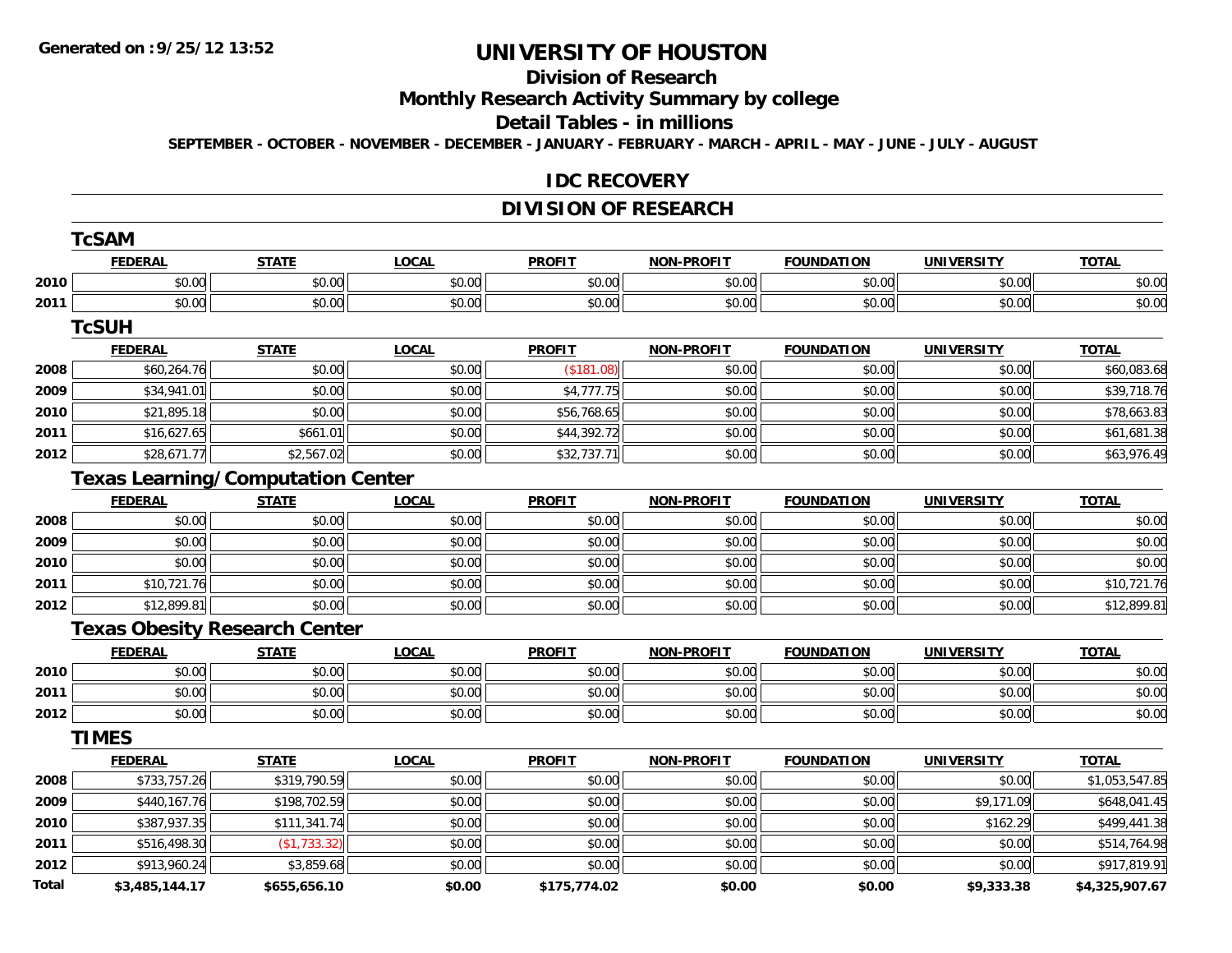**2012**

# **UNIVERSITY OF HOUSTON**

## **Division of Research**

### **Monthly Research Activity Summary by college**

#### **Detail Tables - in millions**

**SEPTEMBER - OCTOBER - NOVEMBER - DECEMBER - JANUARY - FEBRUARY - MARCH - APRIL - MAY - JUNE - JULY - AUGUST**

### **IDC RECOVERY**

### **GRADUATE COLLEGE OF SOCIAL WORK**

## **Center for Health Equities & Evaluation Research**

|      | <b>FEDERAL</b>                                    | <b>STATE</b> | <b>LOCAL</b> | <b>PROFIT</b> | <b>NON-PROFIT</b> | <b>FOUNDATION</b> | <b>UNIVERSITY</b> | <b>TOTAL</b> |
|------|---------------------------------------------------|--------------|--------------|---------------|-------------------|-------------------|-------------------|--------------|
| 2012 | \$3,497.00                                        | \$0.00       | \$0.00       | \$0.00        | \$0.00            | \$0.00            | \$0.00            | \$3,497.00   |
|      | <b>Child &amp; Family for Innovative Research</b> |              |              |               |                   |                   |                   |              |
|      | <b>FEDERAL</b>                                    | <b>STATE</b> | <b>LOCAL</b> | <b>PROFIT</b> | <b>NON-PROFIT</b> | <b>FOUNDATION</b> | <b>UNIVERSITY</b> | <b>TOTAL</b> |
| 2008 | \$0.00                                            | \$7,543.33   | \$0.00       | \$0.00        | \$2,032.57        | \$0.00            | \$0.00            | \$9,575.90   |
| 2009 | \$674.83                                          | \$20,928.63  | \$0.00       | \$0.00        | \$2,144.05        | \$0.00            | \$0.00            | \$23,747.51  |
| 2010 | \$2,082.71                                        | \$965.71     | \$0.00       | \$0.00        | \$0.00            | \$0.00            | \$0.00            | \$3,048.42   |
| 2011 | \$352.45                                          | \$0.00       | \$0.00       | \$0.00        | \$0.00            | \$0.00            | \$0.00            | \$352.45     |
| 2012 | \$204.23                                          | \$0.00       | \$600.94     | \$7,604.24    | \$0.00            | \$0.00            | \$0.00            | \$8,409.41   |
|      | <b>Community Projects - Social Work</b>           |              |              |               |                   |                   |                   |              |
|      | <b>FEDERAL</b>                                    | <b>STATE</b> | <b>LOCAL</b> | <b>PROFIT</b> | <b>NON-PROFIT</b> | <b>FOUNDATION</b> | <b>UNIVERSITY</b> | <b>TOTAL</b> |
| 2008 | \$16,471.25                                       | \$0.00       | \$0.00       | \$0.00        | \$1,160.79        | \$0.00            | \$0.00            | \$17,632.04  |
| 2009 | \$15,708.40                                       | \$0.00       | \$0.00       | \$0.00        | \$48.04           | \$0.00            | \$0.00            | \$15,756.44  |
| 2010 | \$0.00                                            | \$0.00       | \$0.00       | \$0.00        | \$0.00            | \$0.00            | \$0.00            | \$0.00       |
| 2011 | \$0.00                                            | (\$168.90)   | \$0.00       | \$0.00        | \$0.00            | \$0.00            | \$0.00            | (\$168.90)   |
| 2012 | \$204.23                                          | \$0.00       | \$0.00       | \$0.00        | \$0.00            | \$0.00            | \$0.00            | \$204.23     |
|      | Dean, Social Work                                 |              |              |               |                   |                   |                   |              |
|      | <b>FEDERAL</b>                                    | <b>STATE</b> | <b>LOCAL</b> | <b>PROFIT</b> | <b>NON-PROFIT</b> | <b>FOUNDATION</b> | <b>UNIVERSITY</b> | <b>TOTAL</b> |
| 2008 | \$320,930.88                                      | \$55,644.03  | \$0.00       | \$0.00        | \$0.00            | \$0.00            | \$0.00            | \$376,574.91 |
| 2009 | \$424,605.67                                      | \$71,466.20  | \$0.00       | \$0.00        | \$0.00            | \$53.39           | \$0.00            | \$496,125.26 |
| 2010 | \$536,777.72                                      | \$48,441.46  | \$0.00       | \$0.00        | \$0.00            | \$186.20          | \$0.00            | \$585,405.38 |
| 2011 | \$571,459.16                                      | \$1,023.85   | \$0.00       | \$0.00        | \$0.00            | \$161.12          | \$0.00            | \$572,644.13 |
| 2012 | \$301,095.22                                      | \$0.00       | \$0.00       | \$0.00        | \$0.00            | \$0.00            | \$0.00            | \$301,095.22 |
|      | <b>Drug and Social Policy Research</b>            |              |              |               |                   |                   |                   |              |
|      | <b>FEDERAL</b>                                    | <b>STATE</b> | <b>LOCAL</b> | <b>PROFIT</b> | <b>NON-PROFIT</b> | <b>FOUNDATION</b> | <b>UNIVERSITY</b> | <b>TOTAL</b> |
| 2008 | \$0.00                                            | \$0.00       | \$0.00       | \$0.00        | \$0.00            | \$0.00            | \$0.00            | \$0.00       |
| 2009 | \$0.00                                            | \$0.00       | \$0.00       | \$0.00        | \$0.00            | \$0.00            | \$0.00            | \$0.00       |
| 2010 | \$0.00                                            | \$0.00       | \$0.00       | \$0.00        | \$0.00            | \$0.00            | \$0.00            | \$0.00       |
| 2011 | \$0.00                                            | \$0.00       | \$0.00       | \$0.00        | \$0.00            | \$0.00            | \$0.00            | \$0.00       |

2 | \$0.00 \$0.00 \$0.00 \$0.00 \$0.00 \$0.00 \$0.00 \$0.00 \$0.00 \$0.00 \$0.00 \$0.00 \$0.00 \$0.00 \$0.00 \$0.00 \$0.00 \$0.0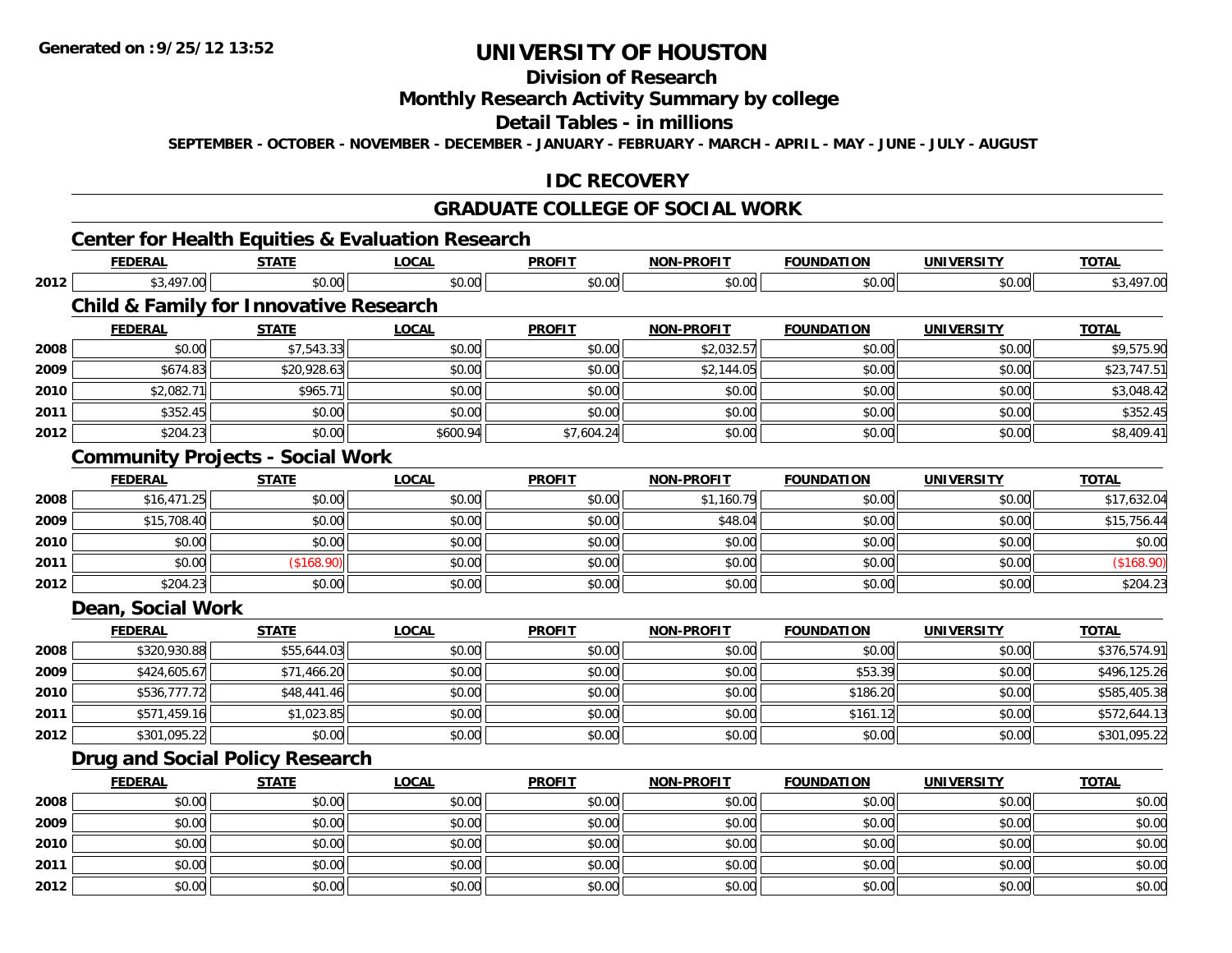## **Division of Research**

**Monthly Research Activity Summary by college**

#### **Detail Tables - in millions**

**SEPTEMBER - OCTOBER - NOVEMBER - DECEMBER - JANUARY - FEBRUARY - MARCH - APRIL - MAY - JUNE - JULY - AUGUST**

#### **IDC RECOVERY**

#### **GRADUATE COLLEGE OF SOCIAL WORK**

# **Office for Drug SPR**

|       | <b>FEDERAL</b> | <b>STATE</b> | <b>LOCAL</b> | <b>PROFIT</b> | <b>NON-PROFIT</b> | <b>FOUNDATION</b> | <b>UNIVERSITY</b> | <b>TOTAL</b>   |
|-------|----------------|--------------|--------------|---------------|-------------------|-------------------|-------------------|----------------|
| 2008  | \$0.00         | \$0.00       | \$0.00       | \$0.00        | \$0.00            | \$0.00            | \$0.00            | \$0.00         |
| 2009  | \$0.00         | \$0.00       | \$0.00       | \$0.00        | \$0.00            | \$0.00            | \$0.00            | \$0.00         |
| 2010  | \$0.00         | \$0.00       | \$0.00       | \$0.00        | \$0.00            | \$0.00            | \$0.00            | \$0.00         |
| 2011  | \$0.00         | \$0.00       | \$0.00       | \$0.00        | \$0.00            | \$0.00            | \$0.00            | \$0.00         |
| 2012  | \$0.00         | \$0.00       | \$0.00       | \$0.00        | \$0.00            | \$0.00            | \$0.00            | \$0.00         |
| Total | \$2,194,063.76 | \$205,844.31 | \$600.94     | \$7,604.24    | \$5,385.45        | \$400.71          | \$0.00            | \$2,413,899.40 |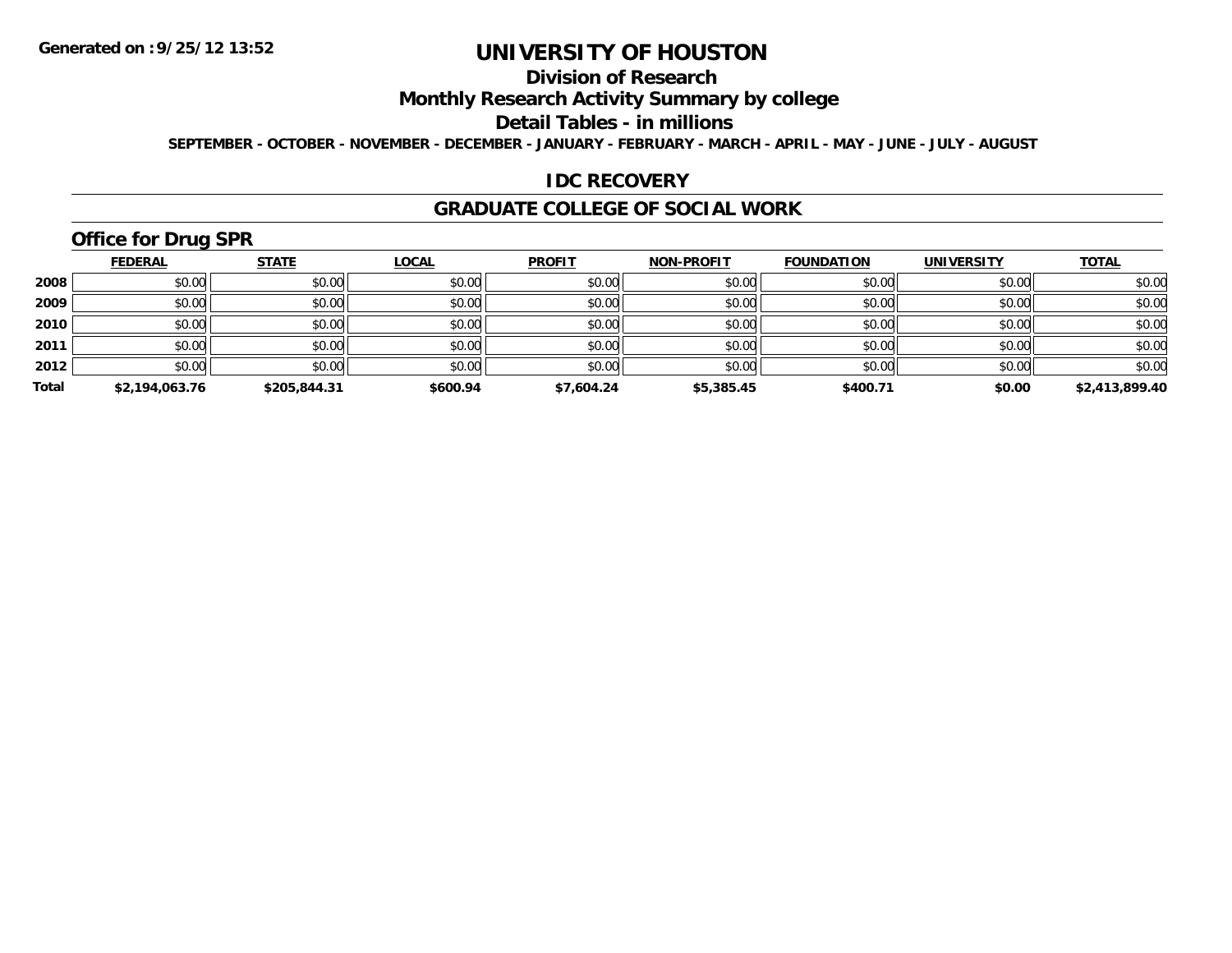## **Division of Research**

### **Monthly Research Activity Summary by college**

#### **Detail Tables - in millions**

**SEPTEMBER - OCTOBER - NOVEMBER - DECEMBER - JANUARY - FEBRUARY - MARCH - APRIL - MAY - JUNE - JULY - AUGUST**

#### **IDC RECOVERY**

#### **HILTON COLLEGE OF HOTEL AND RESTAURANT MANAGEMENT**

### **Hotel and Restaurant Management**

|       | <b>FEDERAL</b> | <b>STATE</b> | <b>LOCAL</b> | <b>PROFIT</b> | <b>NON-PROFIT</b> | <b>FOUNDATION</b> | <b>UNIVERSITY</b> | <b>TOTAL</b> |
|-------|----------------|--------------|--------------|---------------|-------------------|-------------------|-------------------|--------------|
| 2008  | \$0.00         | \$360.60     | \$0.00       | \$0.00        | \$0.00            | \$0.00            | \$0.00            | \$360.60     |
| 2009  | \$2,937.86     | \$0.00       | \$0.00       | \$576.76      | \$0.00            | \$0.00            | \$0.00            | \$3,514.62   |
| 2010  | \$9,532.32     | \$0.00       | \$0.00       | \$0.00        | \$8,084.44        | \$0.00            | \$0.00            | \$17,616.76  |
| 2011  | \$14,843.97    | \$0.00       | \$0.00       | \$0.00        | \$7,685.41        | \$0.00            | \$0.00            | \$22,529.38  |
| 2012  | \$11,966.40    | \$33,030.68  | \$0.00       | \$8.59        | \$2,918.11        | \$0.00            | \$0.00            | \$47,923.78  |
| Total | \$39,280.55    | \$33,391.28  | \$0.00       | \$585.35      | \$18,687.96       | \$0.00            | \$0.00            | \$91,945.14  |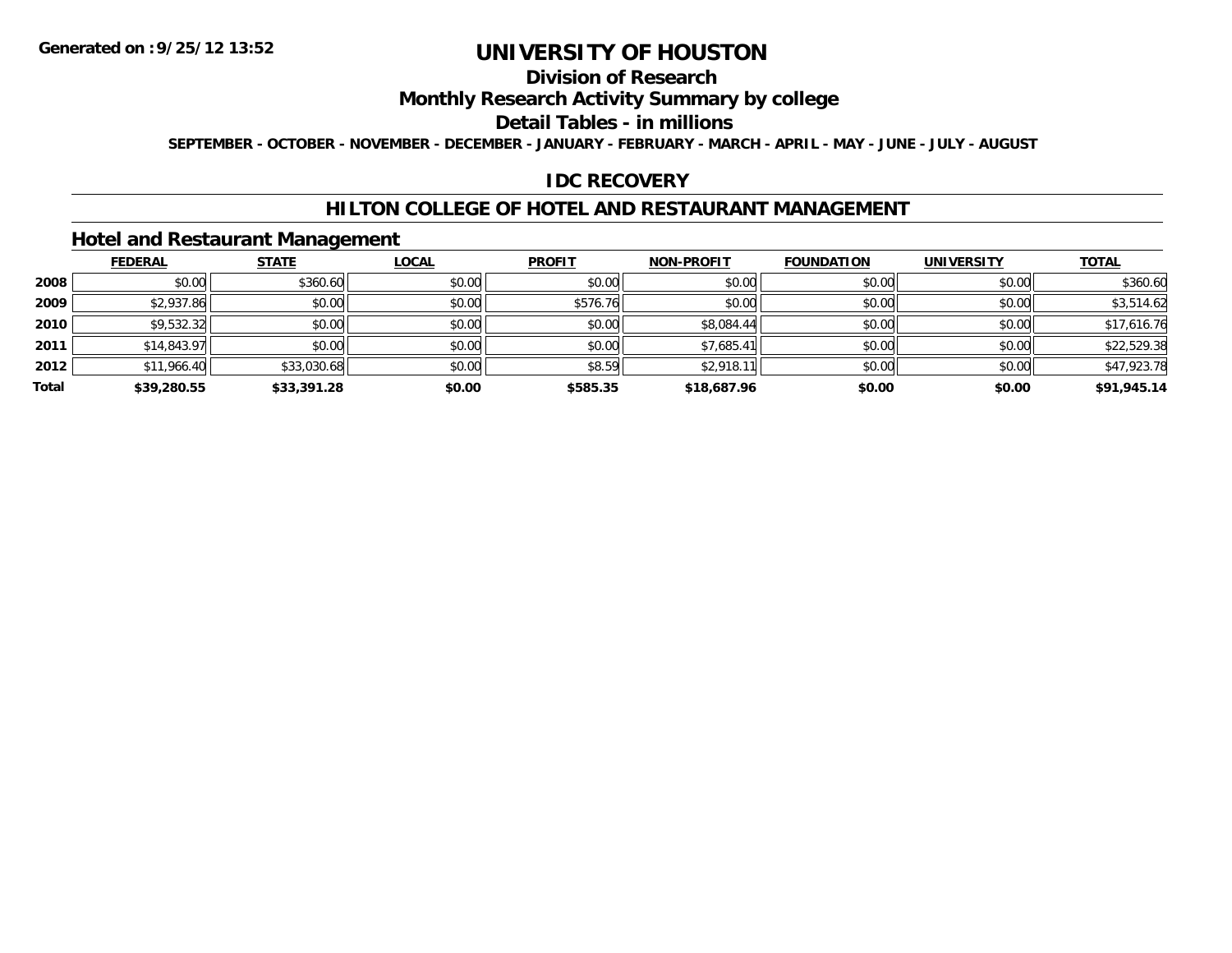## **Division of Research**

**Monthly Research Activity Summary by college**

#### **Detail Tables - in millions**

**SEPTEMBER - OCTOBER - NOVEMBER - DECEMBER - JANUARY - FEBRUARY - MARCH - APRIL - MAY - JUNE - JULY - AUGUST**

#### **IDC RECOVERY**

#### **HONORS COLLEGE**

#### **Houston Teachers Institute**

|       | <b>FEDERAL</b> | <b>STATE</b> | <u>LOCAL</u> | <b>PROFIT</b> | <b>NON-PROFIT</b> | <b>FOUNDATION</b> | <b>UNIVERSITY</b> | <b>TOTAL</b> |
|-------|----------------|--------------|--------------|---------------|-------------------|-------------------|-------------------|--------------|
| 2009  | \$10,525.23    | \$0.00       | \$0.00       | \$0.00        | \$0.00            | \$0.00            | \$0.00            | \$10,525.23  |
| 2010  | \$14,753.21    | \$0.00       | \$0.00       | \$0.00        | \$0.00            | \$0.00            | \$0.00            | \$14,753.21  |
| 2011  | \$11,607.42    | \$0.00       | \$0.00       | \$0.00        | \$2,839.19        | \$0.00            | \$0.00            | \$14,446.61  |
| 2012  | \$10,548.41    | \$0.00       | \$0.00       | \$0.00        | \$8,838.83        | \$0.00            | \$0.00            | \$19,387.24  |
| Total | \$47,434.27    | \$0.00       | \$0.00       | \$0.00        | \$11,678.03       | \$0.00            | \$0.00            | \$59,112.29  |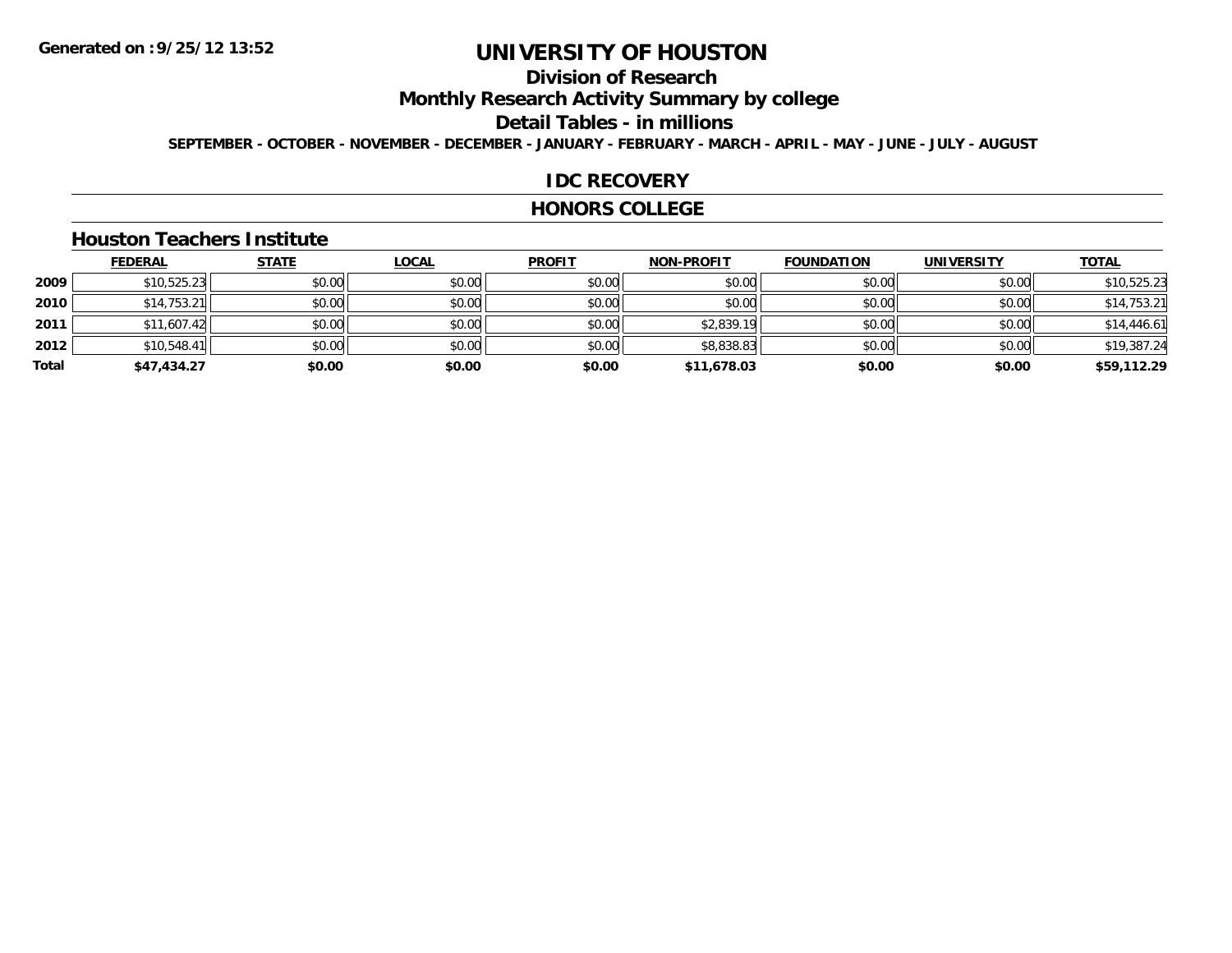## **Division of Research**

**Monthly Research Activity Summary by college**

#### **Detail Tables - in millions**

**SEPTEMBER - OCTOBER - NOVEMBER - DECEMBER - JANUARY - FEBRUARY - MARCH - APRIL - MAY - JUNE - JULY - AUGUST**

#### **IDC RECOVERY**

#### **LIBRARY**

### **Administration, Library**

|       | <b>FEDERAL</b> | <b>STATE</b> | <b>LOCAL</b> | <b>PROFIT</b> | <b>NON-PROFIT</b> | <b>FOUNDATION</b> | <b>UNIVERSITY</b> | <b>TOTAL</b> |
|-------|----------------|--------------|--------------|---------------|-------------------|-------------------|-------------------|--------------|
| 2008  | \$9,768.84     | \$0.00       | \$0.00       | \$0.00        | \$0.00            | \$0.00            | \$0.00            | \$9,768.84   |
| 2009  | \$11,001.31    | \$0.00       | \$0.00       | \$0.00        | \$0.00            | \$0.00            | \$0.00            | \$11,001.31  |
| 2010  | \$10,406.81    | \$0.00       | \$0.00       | \$0.00        | \$0.00            | \$0.00            | \$0.00            | \$10,406.81  |
| 2011  | \$718.08       | \$0.00       | \$0.00       | \$0.00        | \$0.00            | \$0.00            | \$0.00            | \$718.08     |
| 2012  | \$0.00         | \$0.00       | \$0.00       | \$0.00        | \$0.00            | \$0.00            | \$0.00            | \$0.00       |
| Total | \$31,895.04    | \$0.00       | \$0.00       | \$0.00        | \$0.00            | \$0.00            | \$0.00            | \$31,895.04  |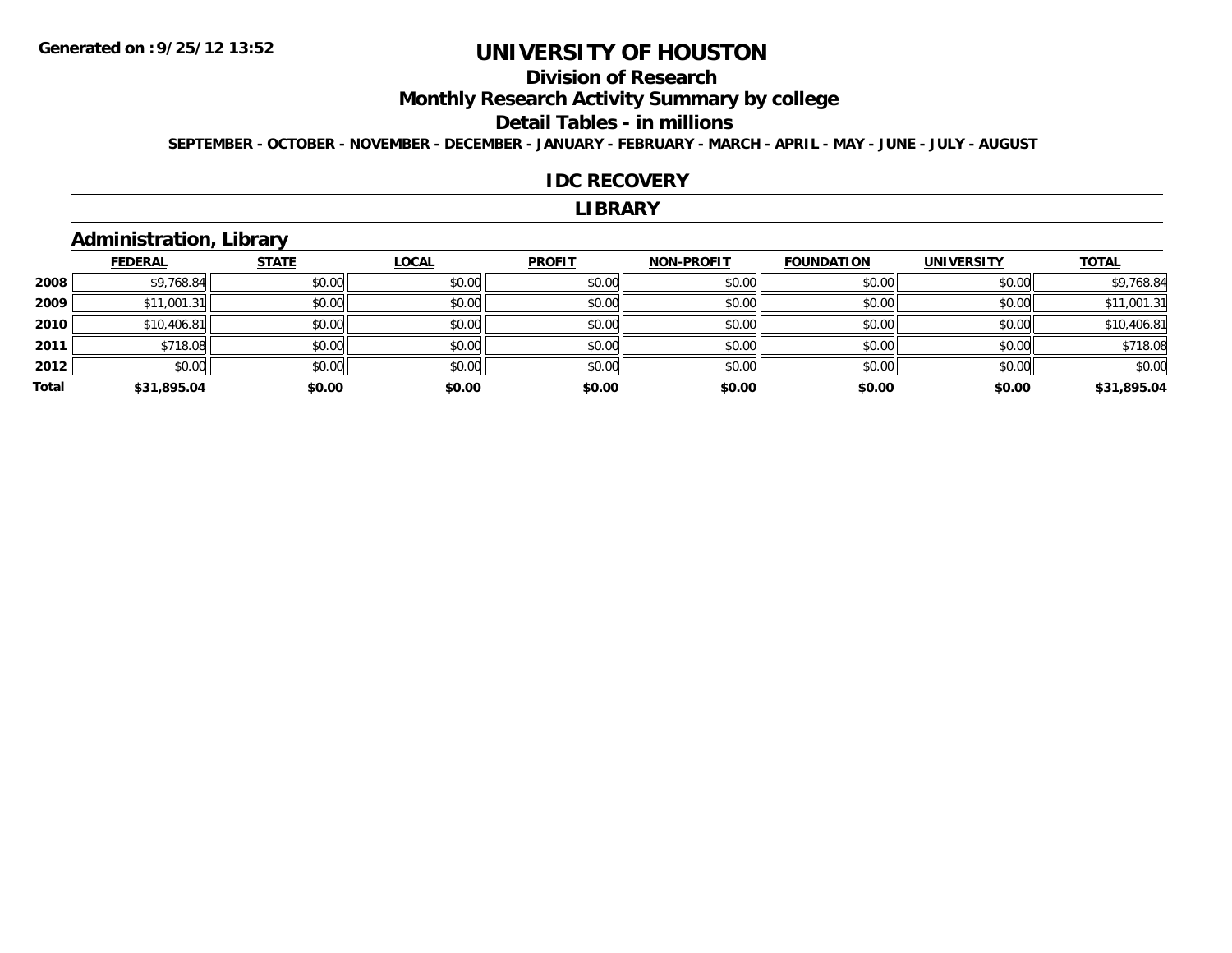### **Division of Research**

#### **Monthly Research Activity Summary by college**

#### **Detail Tables - in millions**

**SEPTEMBER - OCTOBER - NOVEMBER - DECEMBER - JANUARY - FEBRUARY - MARCH - APRIL - MAY - JUNE - JULY - AUGUST**

### **IDC RECOVERY**

## **SENIOR V.P. FOR ACADEMIC AFFAIRS AND PROVOST**

## **Continuing Education**

**Total**

|      | <b>FEDERAL</b>                          | <b>STATE</b> | <b>LOCAL</b>                                        | <b>PROFIT</b> | <b>NON-PROFIT</b> | <b>FOUNDATION</b> | <b>UNIVERSITY</b> | <b>TOTAL</b> |
|------|-----------------------------------------|--------------|-----------------------------------------------------|---------------|-------------------|-------------------|-------------------|--------------|
| 2011 | \$0.00                                  | \$79.12      | \$0.00                                              | \$0.00        | \$0.00            | \$0.00            | \$0.00            | \$79.12      |
|      | <b>Learning and Assessment Services</b> |              |                                                     |               |                   |                   |                   |              |
|      | <b>FEDERAL</b>                          | <b>STATE</b> | <b>LOCAL</b>                                        | <b>PROFIT</b> | <b>NON-PROFIT</b> | <b>FOUNDATION</b> | <b>UNIVERSITY</b> | <b>TOTAL</b> |
| 2008 | \$20,285.49                             | \$9,202.76   | \$0.00                                              | \$0.00        | \$0.00            | \$0.00            | \$0.00            | \$29,488.25  |
| 2009 | \$20,717.80                             | \$9,444.07   | \$0.00                                              | \$0.00        | \$0.00            | \$0.00            | \$0.00            | \$30,161.87  |
| 2010 | \$23,747.90                             | \$9,609.27   | \$0.00                                              | \$0.00        | (\$2,450.69)      | \$0.00            | \$0.00            | \$30,906.48  |
| 2011 | \$22,038.66                             | \$10,134.21  | \$0.00                                              | \$0.00        | (\$156.28)        | \$0.00            | \$0.00            | \$32,016.59  |
| 2012 | \$22,191.53                             | (\$125.73)   | \$0.00                                              | \$0.00        | \$0.00            | \$0.00            | \$0.00            | \$22,065.80  |
|      | <b>Learning Support Services</b>        |              |                                                     |               |                   |                   |                   |              |
|      | <b>FEDERAL</b>                          | <b>STATE</b> | <b>LOCAL</b>                                        | <b>PROFIT</b> | <b>NON-PROFIT</b> | <b>FOUNDATION</b> | <b>UNIVERSITY</b> | <b>TOTAL</b> |
| 2009 | \$11,459.73                             | \$0.00       | \$0.00                                              | \$0.00        | \$0.00            | \$0.00            | \$0.00            | \$11,459.73  |
| 2010 | \$9,978.56                              | \$0.00       | \$0.00                                              | \$0.00        | \$0.00            | \$0.00            | \$0.00            | \$9,978.56   |
|      |                                         |              | <b>Senior V.P. for Academic Affairs and Provost</b> |               |                   |                   |                   |              |
|      | <b>FEDERAL</b>                          | <b>STATE</b> | <b>LOCAL</b>                                        | <b>PROFIT</b> | <b>NON-PROFIT</b> | <b>FOUNDATION</b> | <b>UNIVERSITY</b> | <b>TOTAL</b> |
| 2008 | \$2.24                                  | \$0.00       | \$0.00                                              | \$0.00        | \$0.00            | \$0.00            | \$0.00            | \$2.24       |
| 2009 | (\$35.46)                               | \$0.00       | \$0.00                                              | \$0.00        | \$0.00            | \$0.00            | \$0.00            | (\$35.46)    |
| 2012 | \$0.00                                  | \$0.00       | \$0.00                                              | \$0.00        | \$0.00            | \$0.00            | \$0.00            | \$0.00       |

**\$130,386.45 \$38,343.70 \$0.00 \$0.00 (\$2,606.97) \$0.00 \$0.00 \$166,123.18**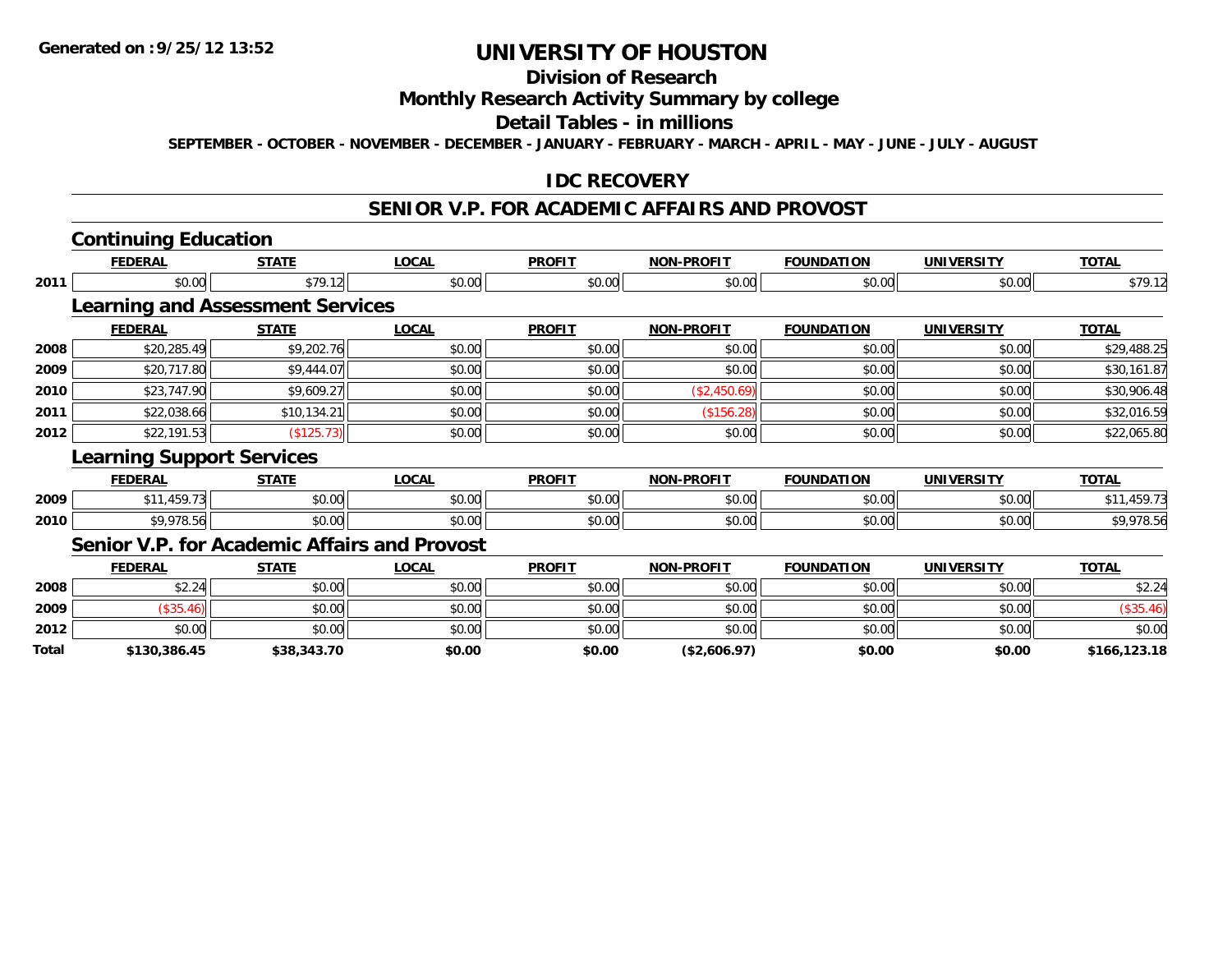## **Division of Research**

**Monthly Research Activity Summary by college**

#### **Detail Tables - in millions**

**SEPTEMBER - OCTOBER - NOVEMBER - DECEMBER - JANUARY - FEBRUARY - MARCH - APRIL - MAY - JUNE - JULY - AUGUST**

#### **IDC RECOVERY**

#### **UH LAW CENTER**

|       | Dean, Law      |              |              |               |                   |                   |                   |               |
|-------|----------------|--------------|--------------|---------------|-------------------|-------------------|-------------------|---------------|
|       | <b>FEDERAL</b> | <b>STATE</b> | <b>LOCAL</b> | <b>PROFIT</b> | <b>NON-PROFIT</b> | <b>FOUNDATION</b> | <b>UNIVERSITY</b> | <b>TOTAL</b>  |
| 2009  | \$19,064.46    | \$0.00       | \$0.00       | \$0.00        | \$0.00            | \$0.00            | \$0.00            | \$19,064.46   |
| 2010  | \$68,773.60    | \$0.00       | \$0.00       | \$0.00        | \$0.00            | \$0.00            | \$0.00            | \$68,773.60   |
| 2011  | \$11,605.60    | \$0.00       | \$0.00       | \$0.00        | \$0.00            | \$0.00            | \$0.00            | \$11,605.60   |
| 2012  | (\$70,357.49)  | \$0.00       | \$0.00       | \$0.00        | \$0.00            | \$0.00            | \$0.00            | (\$70,357.49) |
|       | Law Library    |              |              |               |                   |                   |                   |               |
|       | <b>FEDERAL</b> | <b>STATE</b> | <b>LOCAL</b> | <b>PROFIT</b> | <b>NON-PROFIT</b> | <b>FOUNDATION</b> | <b>UNIVERSITY</b> | <b>TOTAL</b>  |
| 2009  | (\$0.29)       | \$0.00       | \$0.00       | \$0.00        | \$0.00            | \$0.00            | \$0.00            | (\$0.29)      |
|       | Law-UH         |              |              |               |                   |                   |                   |               |
|       | <b>FEDERAL</b> | <b>STATE</b> | <b>LOCAL</b> | <b>PROFIT</b> | <b>NON-PROFIT</b> | <b>FOUNDATION</b> | <b>UNIVERSITY</b> | <b>TOTAL</b>  |
| 2008  | \$12,034.74    | \$0.00       | \$0.00       | \$0.00        | \$0.00            | \$0.00            | \$0.00            | \$12,034.74   |
| 2009  | \$20,889.11    | \$0.00       | \$0.00       | \$0.00        | \$0.00            | \$0.00            | \$0.00            | \$20,889.11   |
| 2010  | \$2,668.04     | \$0.00       | \$0.00       | \$0.00        | \$0.00            | \$2,306.98        | \$0.00            | \$4,975.02    |
| 2011  | \$21,040.99    | \$2,755.67   | \$0.00       | \$0.00        | \$0.00            | \$8,533.75        | \$0.00            | \$32,330.41   |
| 2012  | \$25,190.08    | \$0.00       | \$0.00       | \$0.00        | \$0.00            | \$7,712.62        | \$0.00            | \$32,902.70   |
| Total | \$110,908.84   | \$2,755.67   | \$0.00       | \$0.00        | \$0.00            | \$18,553.35       | \$0.00            | \$132,217.86  |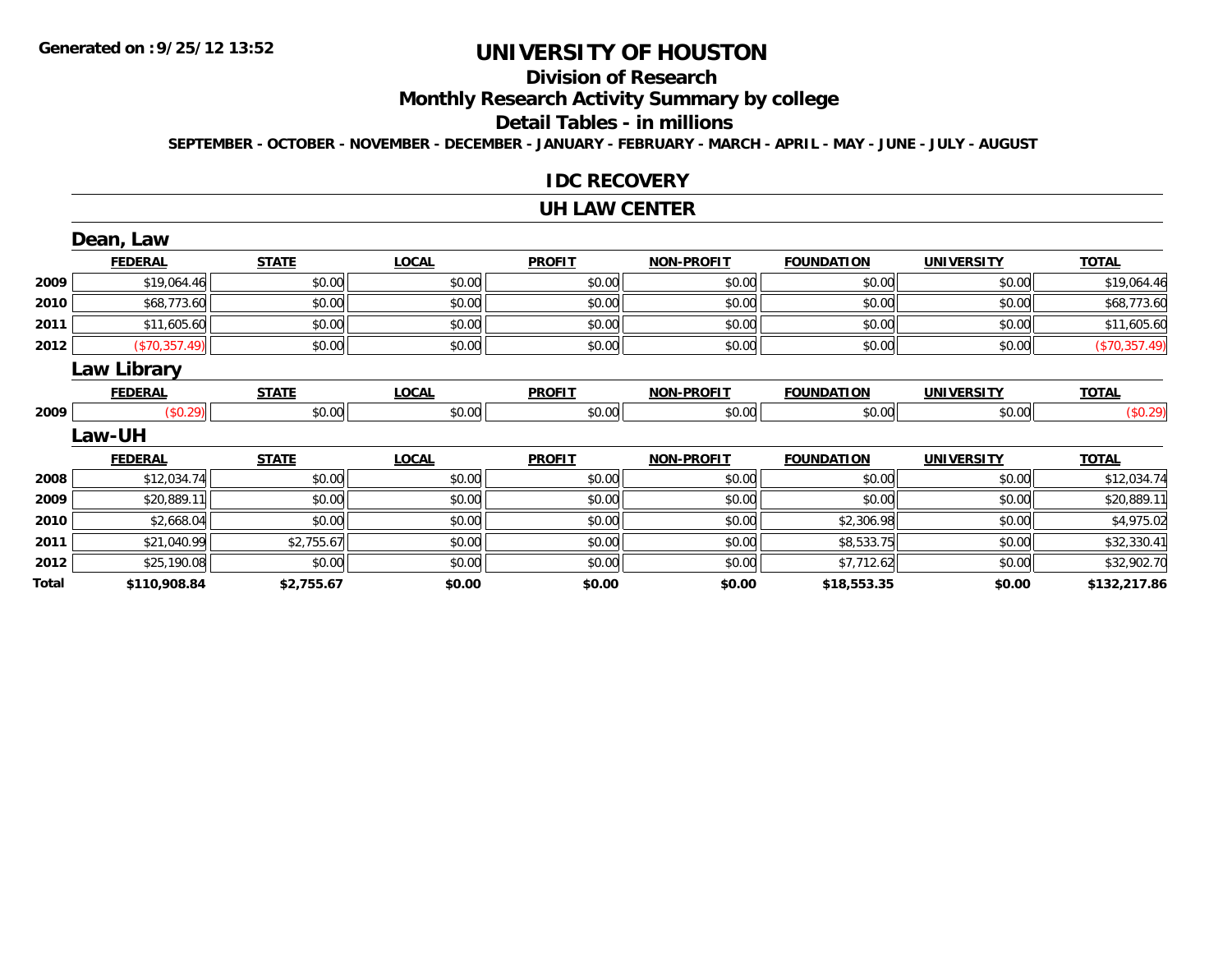#### **Division of Research**

**Monthly Research Activity Summary by college**

#### **Detail Tables - in millions**

**SEPTEMBER - OCTOBER - NOVEMBER - DECEMBER - JANUARY - FEBRUARY - MARCH - APRIL - MAY - JUNE - JULY - AUGUST**

#### **IDC RECOVERY**

### **UH SYSTEM**

| <b>KUHT</b> |  |
|-------------|--|
|-------------|--|

|              | <b>FEDERAL</b> | <b>STATE</b> | <u>LOCAL</u> | <b>PROFIT</b> | <b>NON-PROFIT</b> | <b>FOUNDATION</b> | <b>UNIVERSITY</b> | <b>TOTAL</b> |
|--------------|----------------|--------------|--------------|---------------|-------------------|-------------------|-------------------|--------------|
| 2009         | \$2,468.39     | \$0.00       | \$0.00       | \$0.00        | \$0.00            | \$0.00            | \$0.00            | \$2,468.39   |
| 2010         | \$2,503.85)    | \$0.00       | \$0.00       | \$0.00        | \$0.00            | \$0.00            | \$0.00            | \$2,503.85   |
| 2011         | \$1.451.       | \$0.00       | \$0.00       | \$0.00        | \$0.00            | \$0.00            | \$0.00            | ,451.00      |
| <b>Total</b> | (\$1,486.46)   | \$0.00       | \$0.00       | \$0.00        | \$0.00            | \$0.00            | \$0.00            | (\$1,486.46) |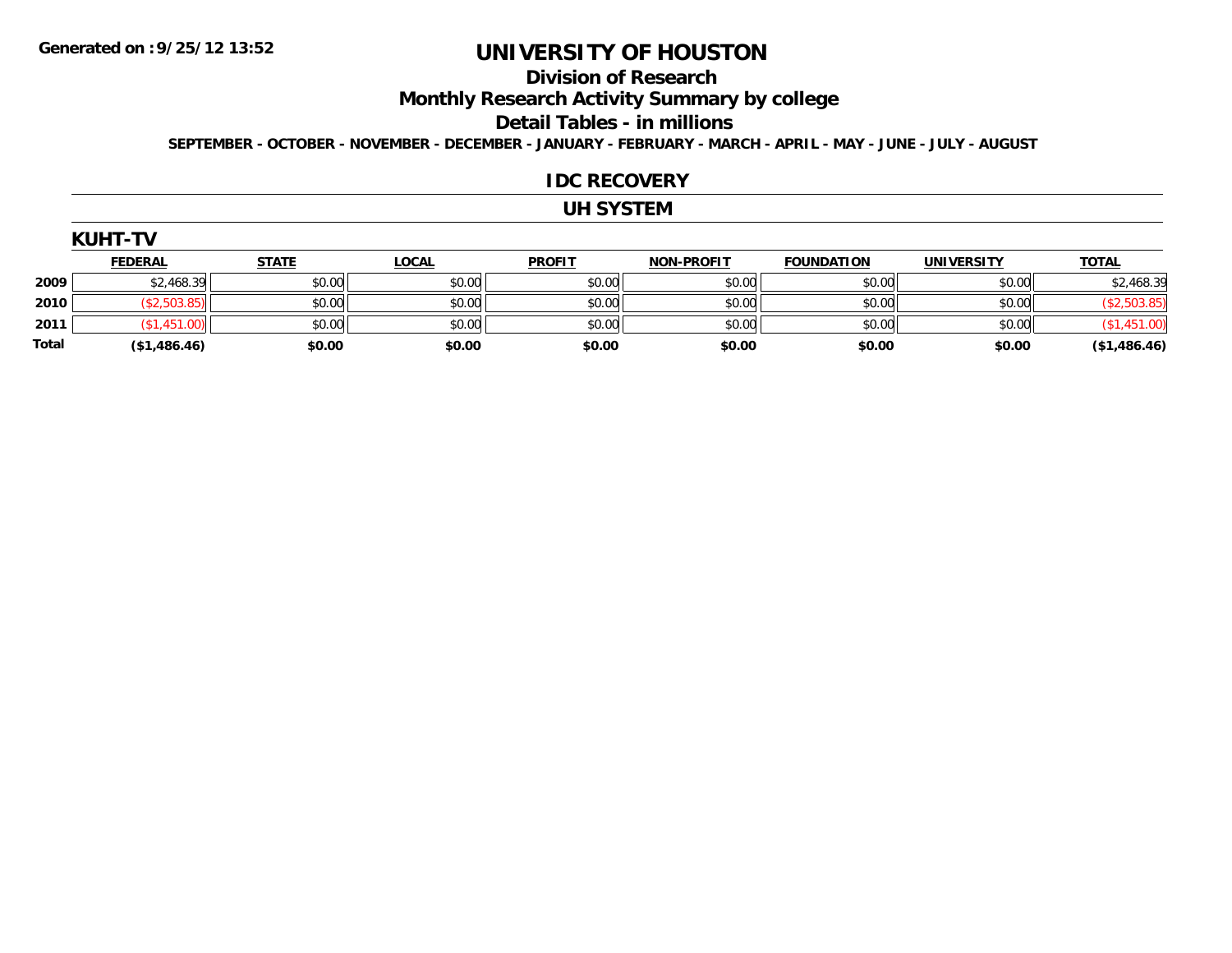## **Division of Research**

**Monthly Research Activity Summary by college**

#### **Detail Tables - in millions**

**SEPTEMBER - OCTOBER - NOVEMBER - DECEMBER - JANUARY - FEBRUARY - MARCH - APRIL - MAY - JUNE - JULY - AUGUST**

#### **IDC RECOVERY**

#### **UKNOWN COLLEGE**

### **Unknown Department**

|       | <b>FEDERAL</b> | <b>STATE</b> | <b>LOCAL</b> | <b>PROFIT</b> | <b>NON-PROFIT</b> | <b>FOUNDATION</b> | <b>UNIVERSITY</b> | <b>TOTAL</b> |
|-------|----------------|--------------|--------------|---------------|-------------------|-------------------|-------------------|--------------|
| 2008  | \$3,384.57     | \$0.00       | \$0.00       | \$0.00        | \$0.00            | \$0.00            | \$0.00            | \$3,384.57   |
| 2009  | \$0.00         | \$0.00       | \$0.00       | \$0.00        | \$0.00            | \$0.00            | \$0.00            | \$0.00       |
| 2010  | \$18,575.29    | \$0.00       | \$0.00       | \$0.00        | \$0.00            | \$0.00            | \$0.00            | \$18,575.29  |
| 2011  | \$15,095.50    | \$0.00       | \$0.00       | \$0.00        | \$0.00            | \$0.00            | \$0.00            | \$15,095.50  |
| 2012  | (\$3,226.58)   | \$0.00       | \$0.00       | \$0.00        | \$0.00            | \$0.00            | \$0.00            | (\$3,226.58) |
| Total | \$33,828.78    | \$0.00       | \$0.00       | \$0.00        | \$0.00            | \$0.00            | \$0.00            | \$33,828.78  |